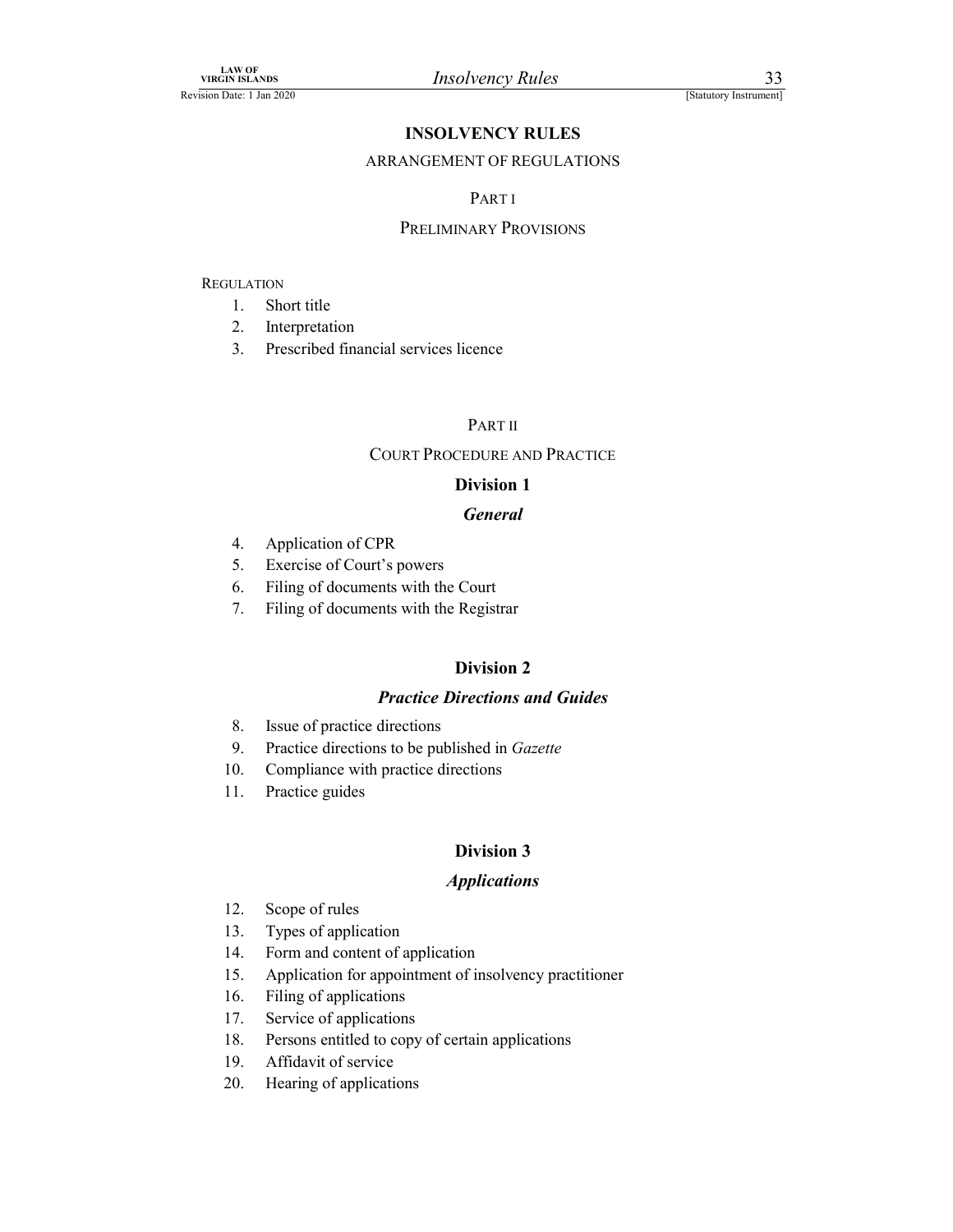- 21. Ex parte hearings
- 22. Affidavits

### Service

- *Insolvency Rules*<br> *VIEX WEGAN ISLANDS*<br> *Revision Date: 1 Jan 2020*<br>
21. *Ex parte* hearings<br>
22. Affidavits<br> **Division 4**<br> **Division 4**<br>
23. Scope of rules concerning service<br>
24. Application of CPR<br>
25. Responsibility
- 24. Application of CPR
- 25. Responsibility for service
- 26. Service on company
- 27. Service on partnership
- 28. Service on foreign company
- 29. Service on any other person
- 30. Sending or delivering other documents

### Division 5

### General

- 31. Advertisements
- 32. Advertisement of liquidator's appointment
- 33. Advertisement of bankruptcy trustee's appointment

### Division 6

### Minors and Patients

- 34. Interpretation
- 35. Appointment of next friend
- 36. Affidavit in support of application
- 37. Service of documents and giving of notice
- 38. Termination of appointment of next friend and variation of conditions
- 39. Termination of appointment of next friend of minor on majority
- 40. Directions

### PART III

### GENERAL PROVISIONS

### Division 1

### Creditors' and Members' Meetings

- 41. Interpretation
- 42. Scope of this Division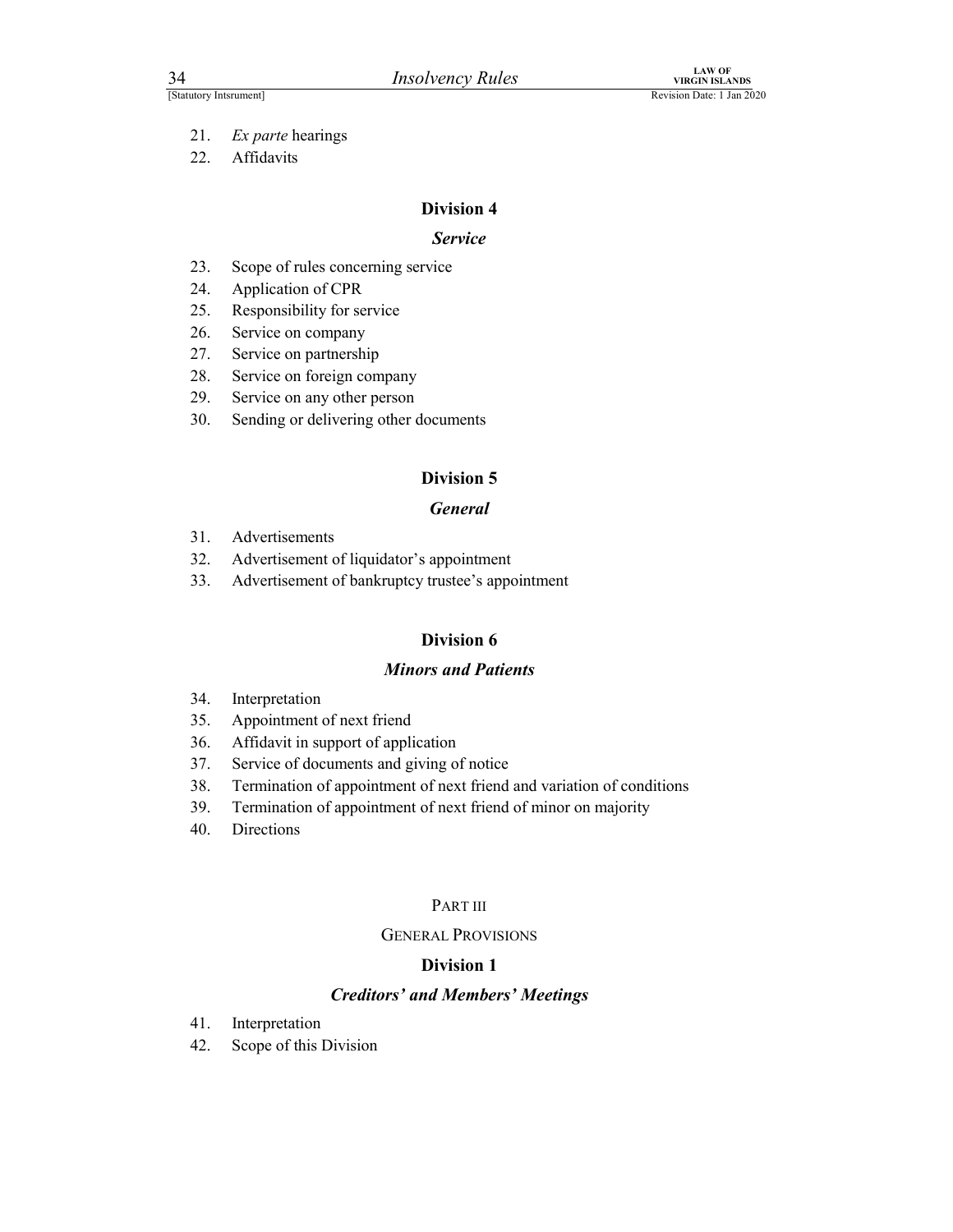### Calling of Creditors' Meetings

- 43. Calling of creditors' meetings
- LAW OF<br>
Revision Date: 1 Jan 2020<br> *Calling of Creditors' Meetings*<br>
43. Calling of creditors' meetings<br>
44. Form of notice calling creditors' meeting and accompanying documents 44. Form of notice calling creditors' meeting and accompanying documents *ANCHANDS*<br>
ANISELANDS<br>
ANISELANDS<br>
ANISELANDS<br>
Calling of Creditors' Meetings<br>
44. Form of notice calling creditors' meeting and accompanying documents<br>
44. Form of notice calling creditors' meeting and accompanying docum
	- 45. Notice to be given to creditors
	- 46. Notice of meetings by advertisement
	- 47. Notice to Registrar, Commission and Official Receiver
	- 48. Meetings requisitioned by creditors

### Conduct of Creditors' Meetings

- 
- 50. Suspension
- 51. Adjournment of meetings
- 52. Chairman as proxy holder
- 53. Quorum

### Voting Rights and Majorities

- 54. Resolutions
- 55. Creditors' entitlement to vote
- 56. Secured creditors and holders of negotiable instruments
- 57. Hire purchase, conditional sale and chattel leasing agreements
- 58. Admission and rejection of claims
- 59. Appeal
- 60. Minutes
- 61. Members' meetings

### Division 2

### Proxies and Company Representation

- 62. Interpretation
- 63. General provisions concerning proxies
- 64. Issue and use of proxy forms
- 65. Use of proxies at meetings
- 66. Retention of proxies
- 67. Right of inspection
- 68. Proxy-holder with financial interest
- 69. Company representation

### Division 3

### The Creditors' Committee

- 70. Interpretation for this Division
- 71. Committee may establish own procedures
- 72. Meetings
- 73. Chairman of meetings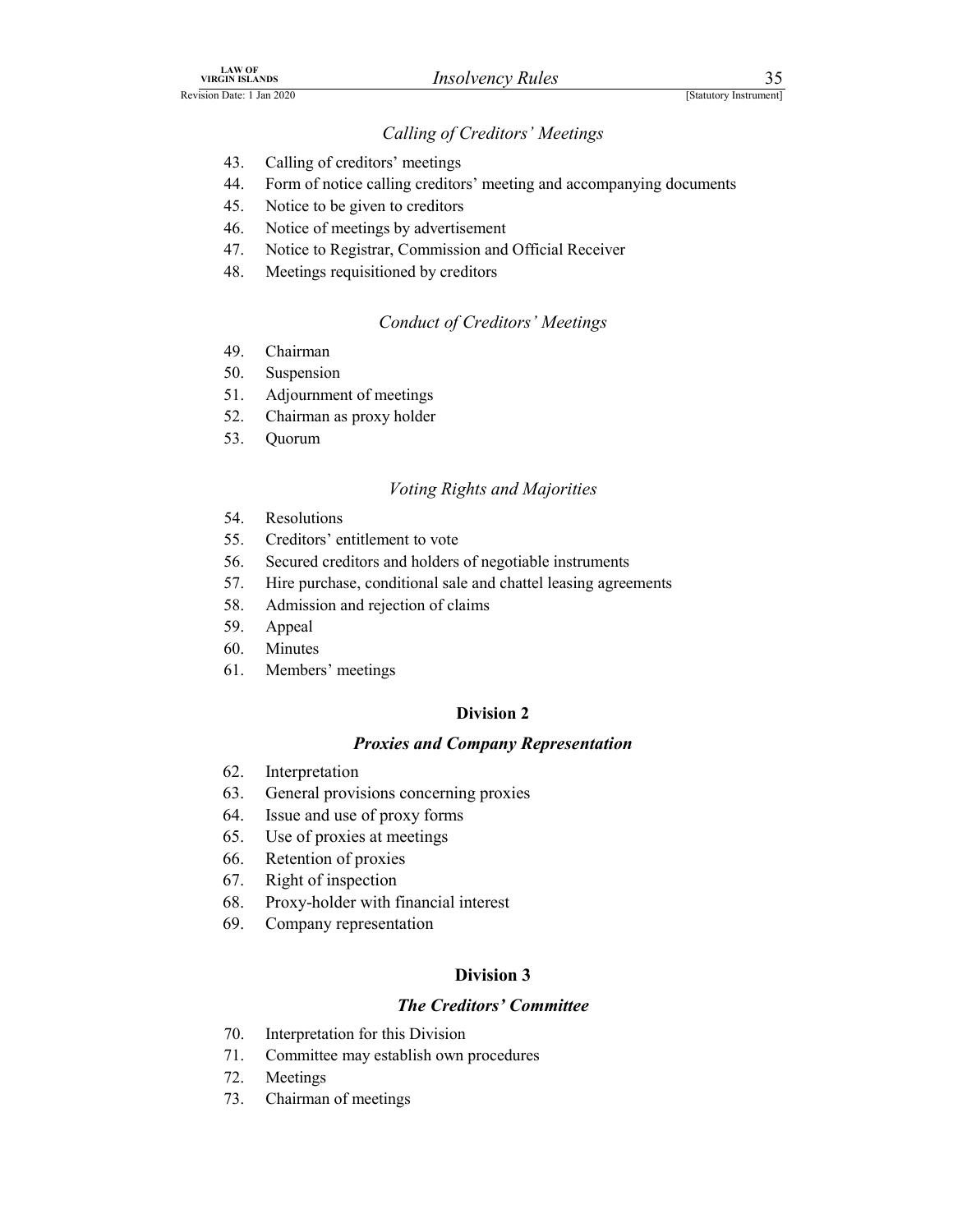- 74. Quorum and resolutions
- Financial Control of the Microsofter Charles Control of the Charles Control of the VIRGIN ISLANDS<br>
Revision Date: 1 Jan 2020<br>
26. Control of The Hotel Presentatives<br>
26. Written resolutions<br>
27. Connection by office holder 75. Committee members' representatives
	- 76. Written resolutions
	- 77. Cooperation by office holder with committee Final Mass of the United States<br>
	1997 Instances Theorem and resolutions<br>
	71. Quorum and resolutions<br>
	75. Committee members' representatives<br>
	76. Written resolutions<br>
	77. Cooperation by office holder with committee<br>
	78. Ter
	- 78. Termination of insolvency proceeding

### Written Resolutions

### PART IV

### CREDITORS' ARRANGEMENTS

### Division 1

### General

- 80. Scope of and interpretation for this Part
- 81. Additional matters that may be included in an arrangement PART IV<br>
CREDITORS' ARRANGEMENTS<br> **Division 1**<br> **General**<br>
80. Scope of and interpretation for this Part<br>
81. Additional matters that may be included in an arrangement<br>
82. Chairman of creditors' meeting<br>
83. Voting at cre
- 82. Chairman of creditors' meeting
- 83. Voting at creditors' meeting
- 84. Appointment of joint supervisors

### Division 2

### Company Creditors' Arrangement

### Proposal

- 86. Form and contents of proposal
- 87. Statement of affairs
- 88. Amendment or withdrawal of proposal before appointment of interim supervisor
- 89. Amendment or withdrawal of proposal after appointment of interim supervisor
- 90. Amendment or withdrawal of proposal before creditors' meeting
- 91. Effect of amendment or withdrawal of proposal

### Appointment of Interim Supervisor

- 92. Appointment of Interim Supervisor by Board
- 93. Appointment by administrator or liquidator of another insolvency practitioner as interim supervisor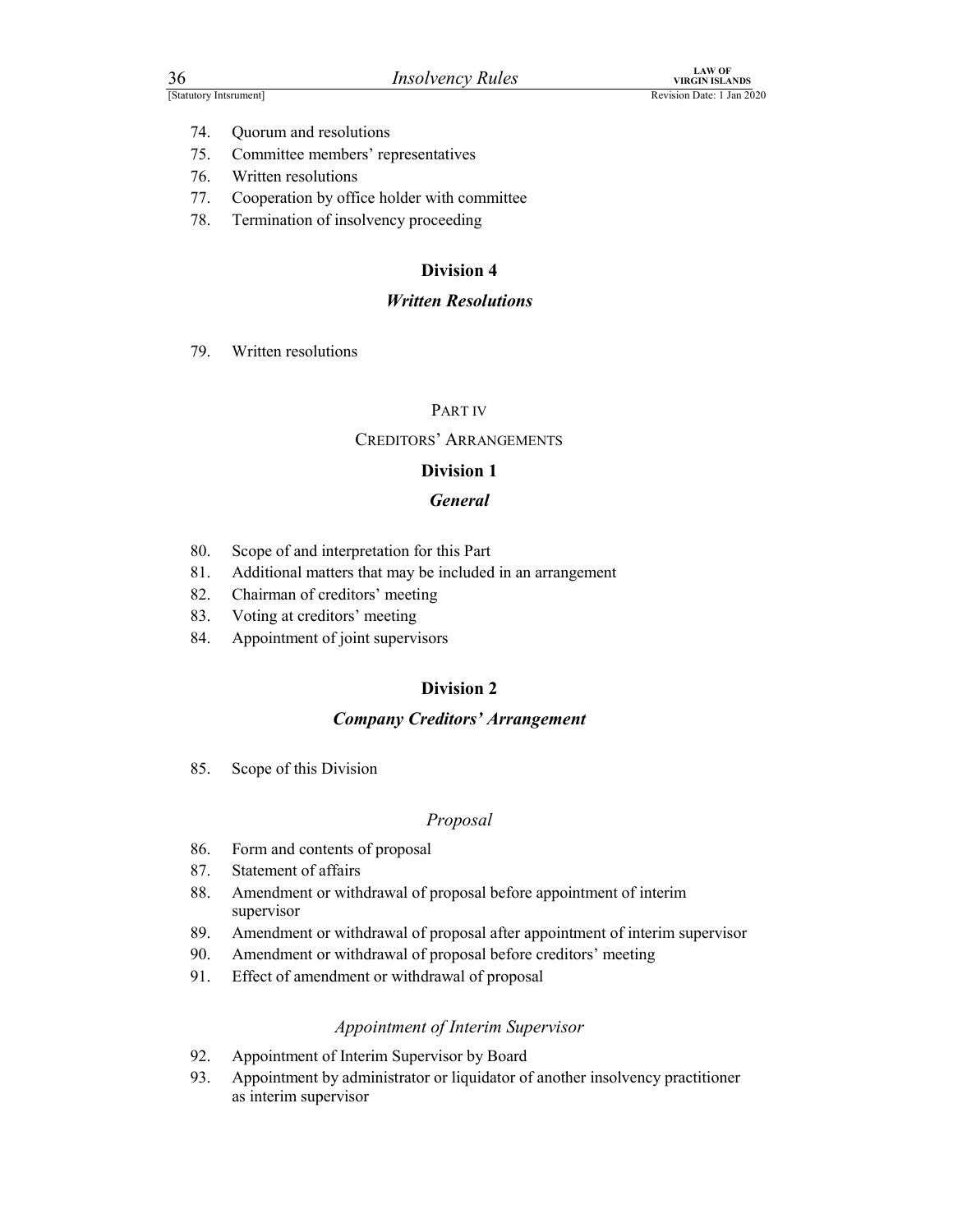### Reports to Creditors

- 94. Report to creditors on proposal
- LAW OF<br>
VIRGIN ISLANDS<br>
Revision Date: 1 Jan 2020<br> **Reports to Creditors**<br>
94. Report to creditors on proposal<br>
95. Report on modification of arrangement 95. Report on modification of arrangement

## Withdrawal of Proposal at Creditors' Meeting EXAND IN SEANDS IN STANDS INSTANT THE USE CONSUMER THE PROOF OF PROPOSAL SPACE 114m 2020<br>
94. Report to creditors on proposal<br>
95. Report on modification of arrangement<br>
96. Withdrawal of proposal<br>
96. Withdrawal of propos

### Termination of Arrangement

### Applications to Court

- $\begin{array}{lll}\n & \text{if } \text{SIANDS} \\
 & \text{INISLANDS} \\
 & \text{In } 2020 \\
 & \text{[Slatutory Institute]} \\
 & \text{[Slatutory Institute]} \\
 & \text{[Slatutory Institute]} \\
 & \text{[Slatutory Institute]} \\
 & \text{[Slatutory Institute]} \\
 & \text{[Slatutory Institute]} \\
 & \text{[Shtutory Institute]} \\
 & \text{[Shtutory Institute]} \\
 & \text{[Shtot" public} \\
 & \text{[Shtot" public} \\
 & \text{[Shtot" public} \\
 & \text{[Shtot" public}$ AN OF ALLAS MESTAINS MEDITED MORE THE 2020<br>
1981.ADS<br>
99. Report to creditors on proposal<br>
99. Report on modification of arrangement<br>
99. Withdrawal of *Proposal at Creditors' Meeting*<br>
99. Withdrawal of *proposal*<br>
71 Ter
- 99. Application where arrangement approved or modified
- 100. Application on grounds of unfair prejudice

### Division 3

### Individual Creditors' Arrangement

101. Scope of this Part

### Proposal

- 102. Contents of proposal
- 103. Amendment of proposal before appointment of interim supervisor 2008. Application for approximation is to courrelate the subset of subsetsion of subsetion where a<br>rangement approved or modified Division 3<br>100. Application on grounds of unfair prejudice Division 3<br>101. Scope of this Par
- 104. Amendment of proposal after appointment of interim supervisor
- 105. Amendment of proposal before creditors' meeting

### Appointment of Interim Supervisor

### Moratorium

107. Application for moratorium order

### Interim Supervisor's Report on Proposal

- 108. Report to Court
- 109. Notice of arrangement

### Applications to Court

- 110. Application concerning supervisor or interim supervisor
- 111. Revocation or suspension of arrangement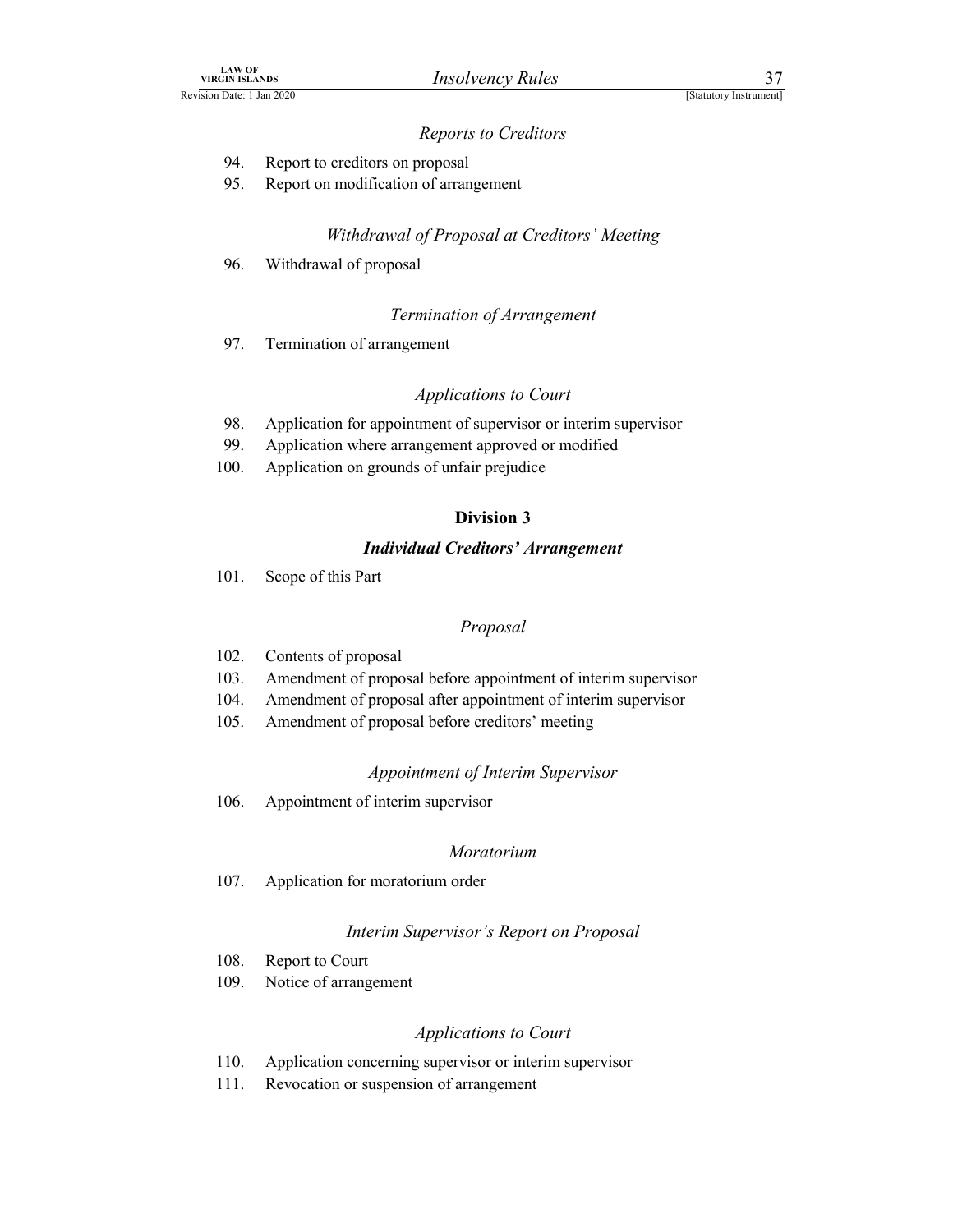### 112. Service of orders

### PART V

### ADMINISTRATION

### Preliminary

# Final Example 113.<br>
Insolvency Rules<br>
The Vision Date: 1 Jan<br>
112. Service of orders<br>
PART V<br>
ADMINISTRATION<br>
Preliminary<br>
113. Interpretation and scope of this Part<br>
2014. Obtaining an Administration Order<br>
114. Applicati

### Obtaining an Administration Order

- 
- 115. Form of application
- 116. Affidavit in support
- Financial Manuscript (Financial Manuscript Manuscript Manuscript Manuscript Manuscript (Financial Manuscript Manuscript Manuscript Manuscript Manuscript (Finding an Administration Order<br>
114. Application<br>
115. Form of appl 117. Subsequent application for appointment of liquidator
- 118. Service of application
- 119. Copies of application to be sent to other persons
- 120. Hearing of application

### Administration Order

- 121. Order
- 122. Notice of administration order

### Proposal and Statement of Affairs

- 123. Matters to be set out in report on proposals
- 124. Advertisement of availability of proposal for members
- 125. Statement of affairs
- 126. Minutes of creditors' meetings
- 127. Requisition of meeting by creditors under section 100(4)
- 128. Modification of proposals
- 129. Creditors' committee
- 130. Final report

### Administrator

- 131. Resignation of administrator
- 132. Death of administrator
- 133. Application by creditor to remove administrator
- 134. Application to replace administrator
- 135. Application to appoint joint administrator
- 136. Administrator's duties on vacating office
- 137. Discharge of administration order
- 138. Expenses of administration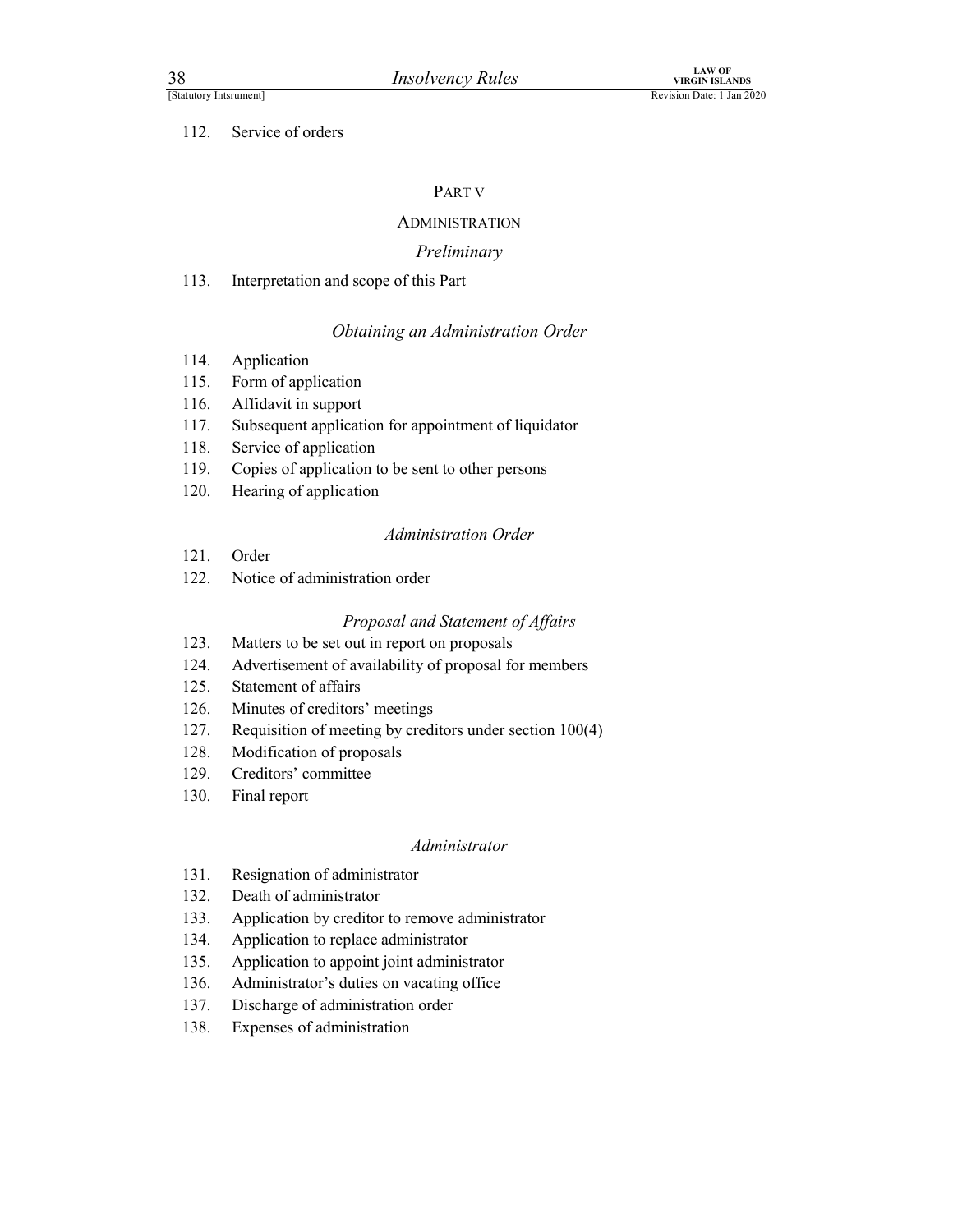### PART VI

### **RECEIVERSHIP**

### General

- 139. Scope of this Part
- 140. Persons not eligible to be appointed or act as receiver 141. Notice and advertisement<br>
141. Receivers and advertisement<br>
141. Notice and advertisement<br>
142. Notice and advertisement<br>
142. Notice of vacation of office<br>
143. Report of meeting of unsecured creditors<br>
143. Notice a

### Notices and Advertisement

- 
- 142. Notice of vacation of office
- 143. Report of meeting of unsecured creditors

### Miscellaneous Provisions

- 144. Application to dispose of charged assets
- 145. Death of administrative receiver

### PART VII

### PROVISIONS APPLICABLE TO THE LIQUIDATION OF COMPANIES AND TO THE BANKRUPTCY OF INDIVIDUALS

### Division 1

### Quantification of Claims

- 146. Claim in currency other than dollars
- 147. Discounts
- 148. Discount for debt payable after commencement date

### Statutory Demand

- 149. Statutory demand
- 150. Service on individual
- 151. Service out of jurisdiction
- 152. Setting aside of statutory demand

### PART VIII

### **LIQUIDATION**

### Preliminary

153. Scope of this Part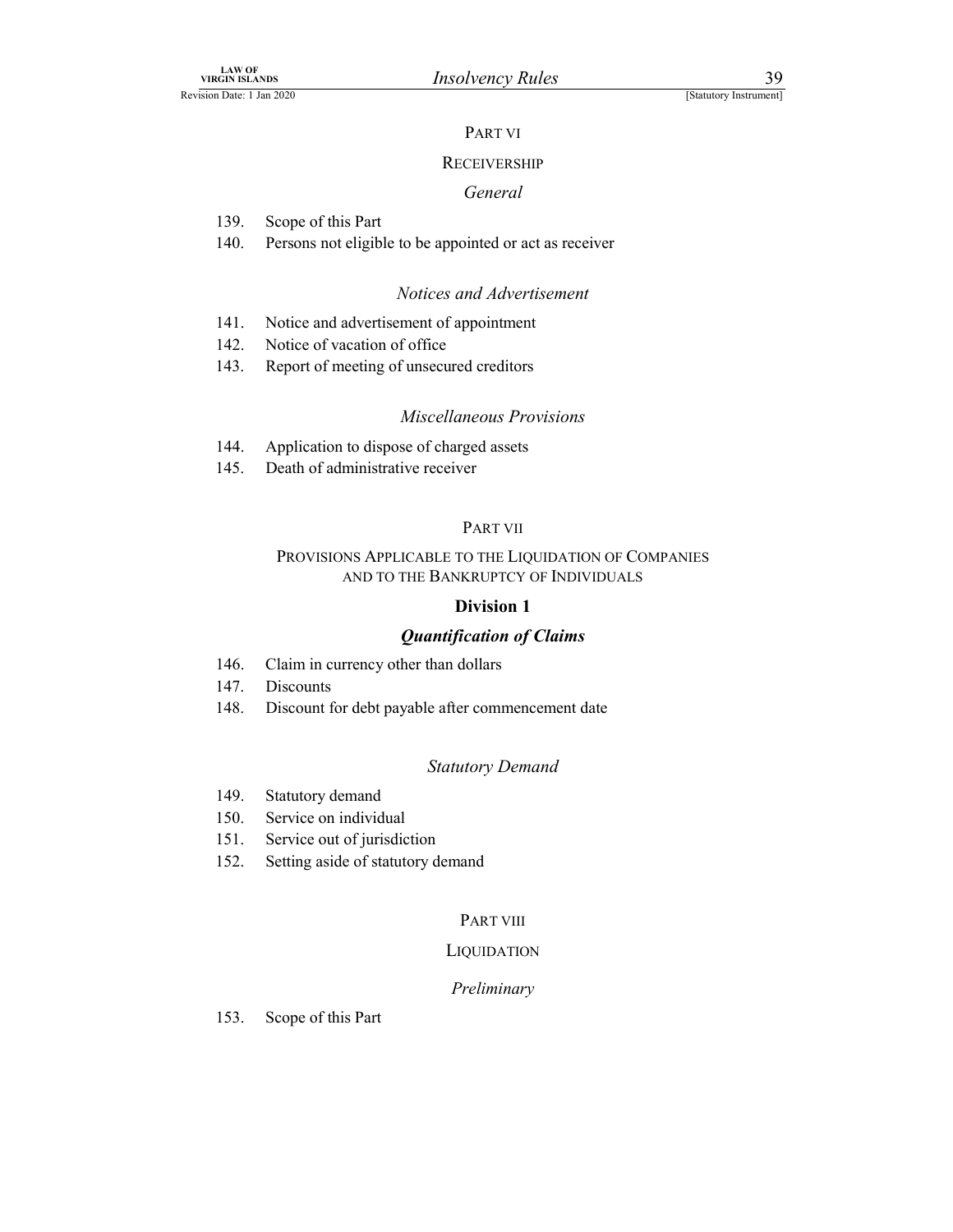### Appointment of Liquidator

- Financy Rules<br>
For VIRGIN ISLANDS<br>
Revision Date: 1 Jan 2020<br> **Division 1**<br> **Appointment of Liquidator**<br>
154. Appointment of liquidator by members
	- 155. Application
	- 156. Affidavit in support
	- 157. Service of application on company
	- 154. Appointment of Liquidator<br>
	154. Appointment of liquidator<br>
	154. Appointment of liquidator<br>
	154. Appointment of liquidator<br>
	155. Application<br>
	156. Affidavit in support<br>
	158. Copies of application to be sent to other pe 158. Copies of application to be sent to other persons
	- 159. Application seeking appointment of supervisor as liquidator
	- 160. Persons entitled to a copy of the application
	- 161. Advertisement of application
	- 162. Notice of intention to appear
	- 163. List of appearances
	- 164. Affidavit in opposition
	- 165. Leave to withdraw application
	- 166. Appointment of Official Receiver as liquidator
	- 167. Notice of order
	- 168. Application by member of company

### Division 2

### Interim Relief

- 169. Application for appointment of provisional liquidator
- 170. Affidavit in support of application
- 171. Hearing of application
- 172. Order appointing provisional liquidator

### Division 3

### Notice of Appointment and First Meeting of Creditors

173. First meeting of creditors

### Division 4

### **Liquidators**

- 174. Authentication of liquidator's appointment
- 175. Removal of liquidator
- 176. Resignation of liquidator under section  $188(1)(a)$
- 177. Resignation of liquidator under section 188(1)(b)
- 178. Leave to resign
- 179. Death of liquidator
- 180. Advertisement of appointment
- 181. Solicitation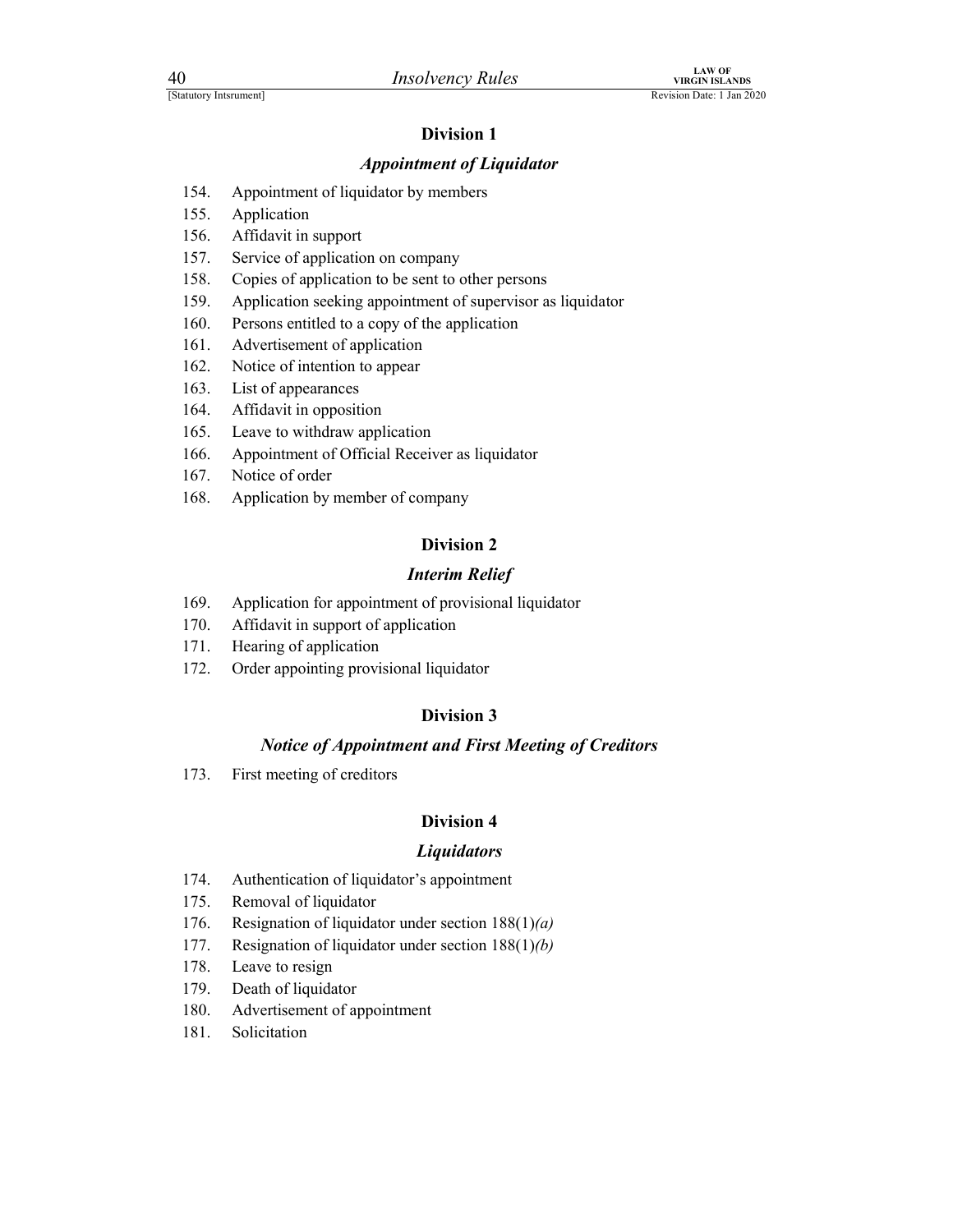### Settling List of Members

|  |  | 182. Form and contents of list of members |
|--|--|-------------------------------------------|
|  |  |                                           |

1.4W OF<br>
182. Form and contents of list of members<br>
182. Form and contents of list of members<br>
183. Procedure for settling list of members<br>
183. Procedure for settling list of members<br>
183. Claims 183. Procedure for settling list of members

### Division 6

### Claims

- 184. Claim by unsecured creditors
- 185. Claim forms
- 186. Application to Court to expunge or amend an admitted claim
- 187. Negotiable instruments
- 188. Inspection of claims

### Division 7

### **Distributions**

- 189. Distribution by means of dividend
- 190. Notice to submit claim
- 191. Distributions
- 192. Distribution of dividend

### Division 8

### Disclaimer

- 193. Notice of disclaimer
- 194. Communication of notice of disclaimer
- 195. Duty to keep Court informed
- 196. Notice to elect
- 197. Notice to declare interest in onerous property
- 198. Application for vesting order or order for delivery

### Division 9

### Miscellaneous Provisions

199. Prescribed priority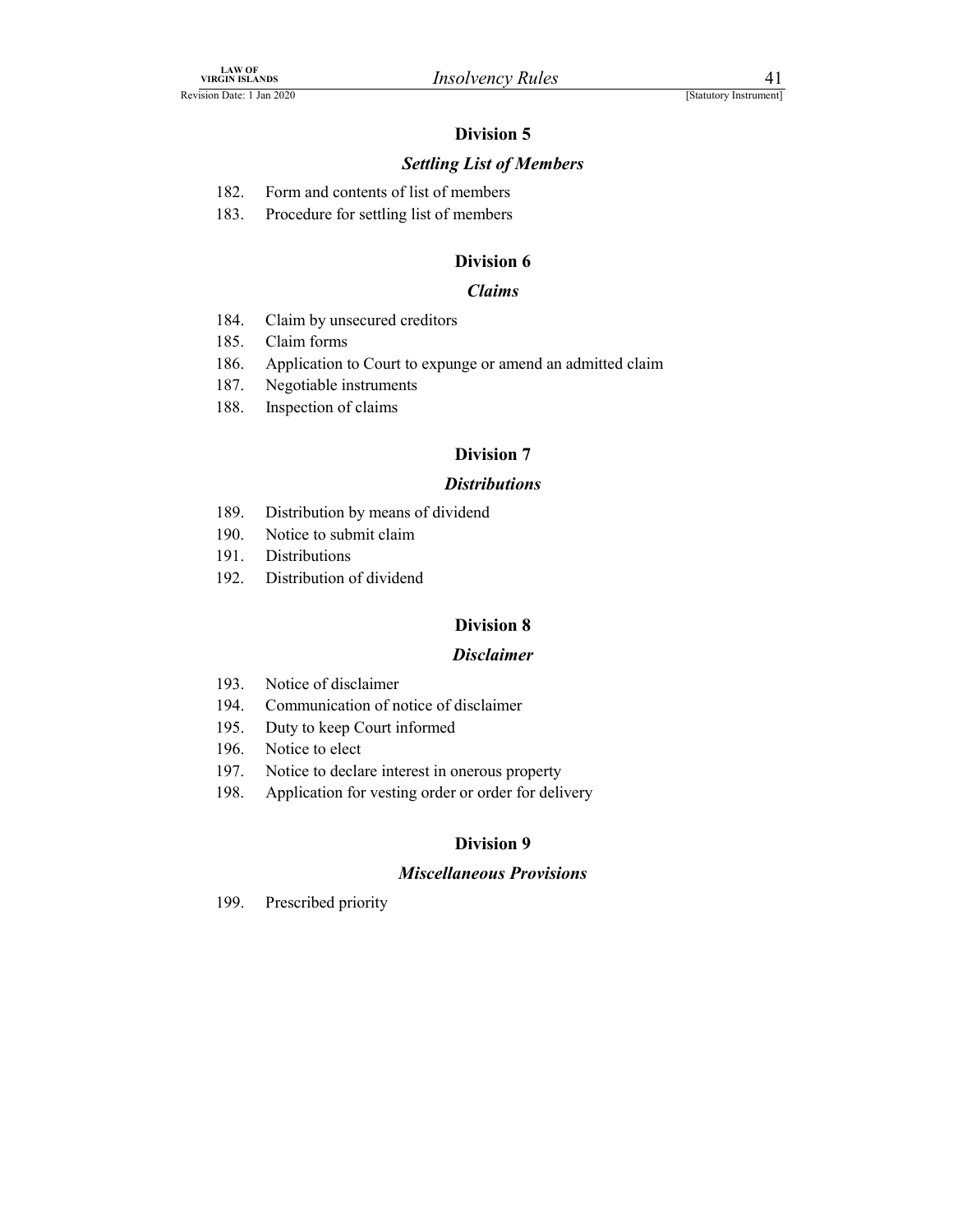### PART IX

### FINITE PROVISIONS WITH REGARD TO COMPANIES THAT ARE<br>
EXPOSITIONS AND REVISION DREVISIONS WITH REGARD TO COMPANIES THAT ARE<br>
NSOLVENT OR IN LIQUIDATION GENERAL PROVISIONS WITH REGARD TO COMPANIES THAT ARE INSOLVENT OR IN LIQUIDATION *Insolvency Rules*<br> **EXECUTE 10**<br> **EXECUTE 11**<br> **EXECUTE 11**<br> **EXECUTE 11**<br> **EXECUTE 11**<br> **EXECUTE 11**<br> **EXECUTE 11**<br> **EXECUTE 11**<br> **EXECUTE 11**<br> **EXECUTE 11**<br> **Division 1**<br> **Statement of Affairs**<br>
200. Interpretation<br>
201

### Division 1

### Statement of Affairs

- 
- 201. Notice requiring statement of affairs
- 202. Verification and delivery of statement of affairs
- 203. Affidavit of concurrence
- 204. Filing of statement of affairs and affidavit of concurrence
- 205. Release from duty to submit statement of affairs and extension of time
- 206. Application to Court where office holder refuses a request under rule 205
- 207. Expenses of statement of affairs
- 208. Order of limited disclosure
- 209. Application by creditor for disclosure

### Division 2

### Investigation of Insolvent Company's Affairs

### Office Holders Powers

210. Request by office holder for information

### Examination Before Court

- 211. Application for examination
- 212. Adjournment of examination
- 213. Examinee unfit for examination
- 214. Adjournment of examination

### PART X

### DISQUALIFICATION ORDERS

- 215. Application for disqualification order
- 216. Affidavits in response and reply
- 217. Hearing

### PART XI

### **BANKRUPTCY**

### Preliminary

218. Official name of trustee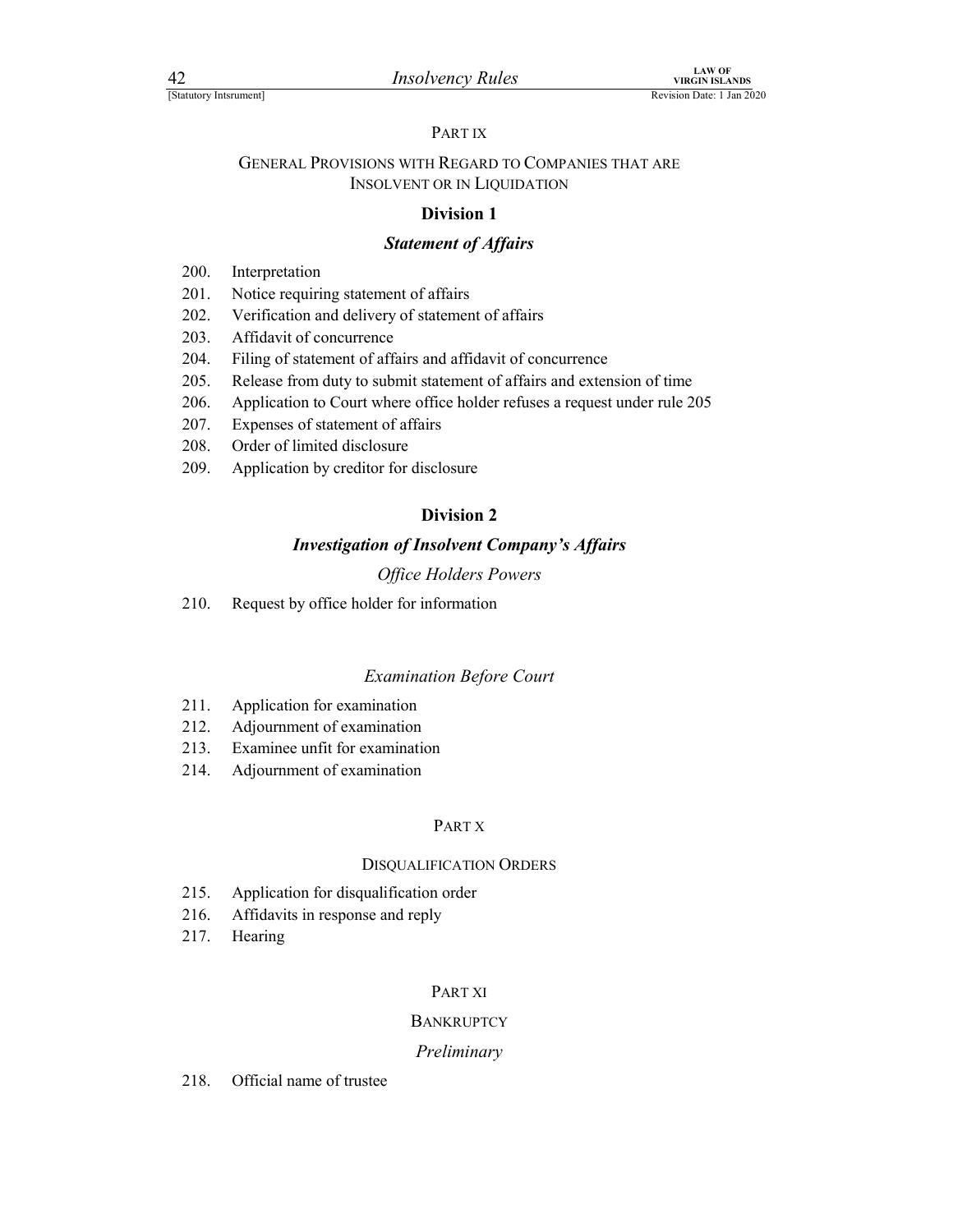LAW OF<br>
VIRGIN ISLANDS<br>
Revision Date: 1 Jan 2020<br>
219. Appointment of Official Receiver as trustee<br>
Division 1 219. Appointment of Official Receiver as trustee

### Division 1

### Bankruptcy Order

### Creditor's Application

- 220. Scope of and interpretation for this Division
- 221. Form of creditor's application
- 222. Identification of debtor
- 223. Particulars of liability
- 224. Application based on statutory demand
- 225. Application based on unsatisfied execution
- 226. Other matters to be specified in application
- 227. Filing of application
- 228. Affidavit in support
- 229. Affidavit of service of statutory demand
- 230. Service of application for bankruptcy order
- 231. Substituted service
- 232. Death of debtor before service
- 233. Affidavit of service of application for bankruptcy order
- 234. Copies of application to be sent to other persons
- 235. Application seeking appointment of supervisor as trustee
- 236. Application opposed by debtor
- 237. Notice of intention to appear
- 238. List of appearances
- 239. Hearing of application
- 240. Parties who may be heard
- 241. Non-appearance of applicant or failure to prosecute application 226. Other matters to be specified in application<br>
227. Filing of application<br>
227. Affidavit of service of statutory demand<br>
229. Affidavit of service of statutory demand<br>
230. Death of debtor before service<br>
231. Death o
- 242. Extension of time for hearing
- 243. Adjournments
- 
- 245. Leave to withdraw application

### Debtor's Application

- 246. Scope of and interpretation for this Division
- 247. Form of application
- 248. Admission of insolvency
- 249. Filing of application
- 250. Application where arrangement in place

### Rules Applicable to Bankruptcy Orders

- 251. Scope of and interpretation for this Division
- 252. Drawing and content of bankruptcy order
- 253. Service of bankruptcy order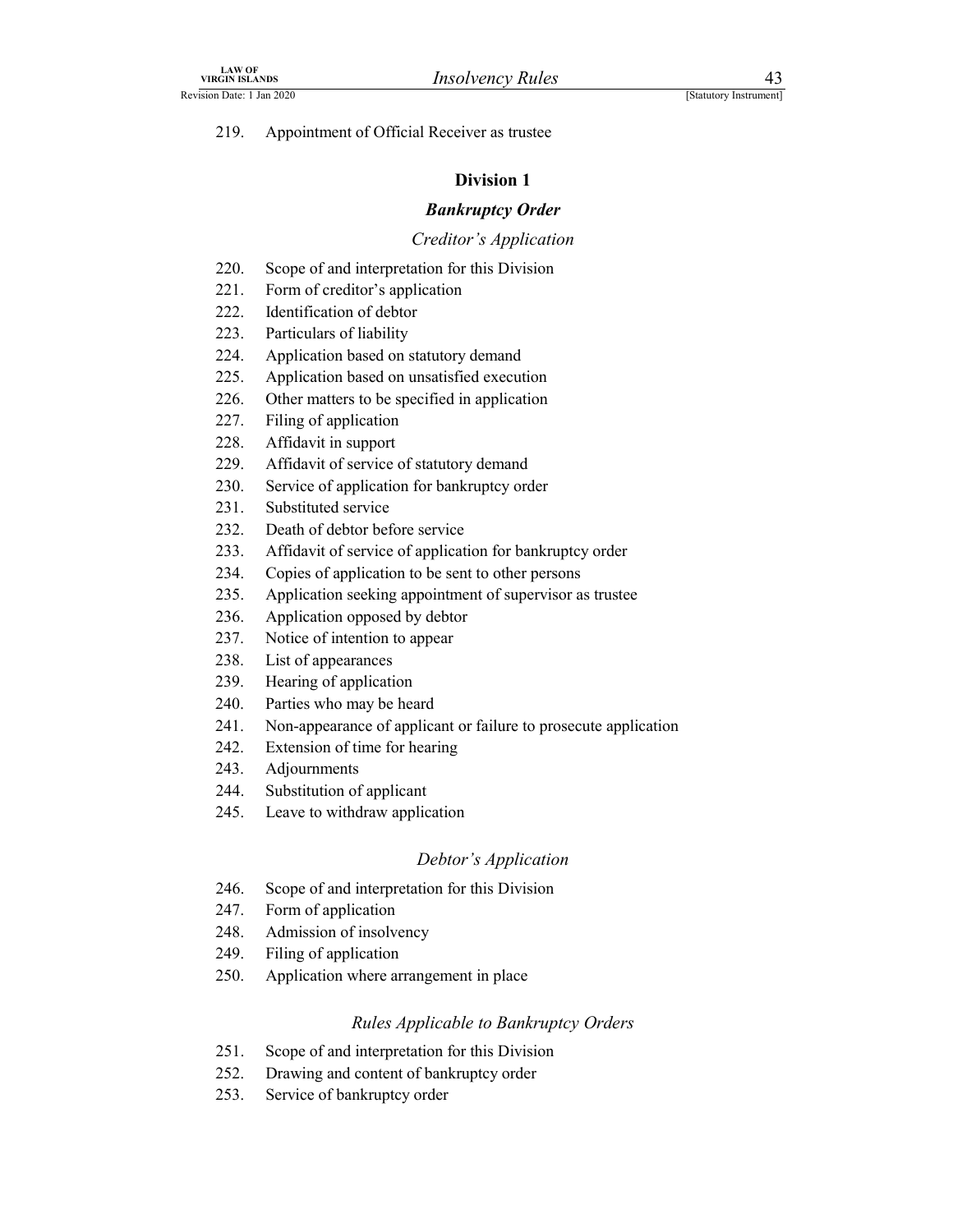- Factory Internetted Materials Material Material Property Rules<br>
Revision Date: 1 Jan 2020<br>
254. Advertisement of bankruptcy order<br>
255. Stay of advertisement<br>
256. Amendment of title of proceedings 254. Advertisement of bankruptcy order
	- 255. Stay of advertisement
	- 256. Amendment of title of proceedings

### Interim Relief

- 257. Application for order under section 307(1)
- 258. Hearing of application
- 259. Order under section 307(1)

### Division 3

### Bankrupt's Estate

- 260. Duties of bankrupt with respect to after acquired property
- 261. Action against person to whom bankrupt disposed assets
- 262. Expenses of acquiring title to after-acquired assets
- 263. Purchase of replacement property for items of excess value

### Income Payments Orders

- 264. Application for order
- 265. Notice of order
- 266. Order under section  $322(3)(b)$
- 267. Variation or discharge of order

### Division 4

### Bankruptcy Trustee

- 268. Appointment of trustee by Court
- 269. Authentication of trustee's appointment
- 270. Removal of trustee
- 271. Resignation of liquidator under section  $329(1)(a)$
- 272. Resignation of liquidator under section  $329(1)(b)$
- 273. Leave to resign
- 274. Death of liquidator
- 275. Advertisement of appointment
- 276. Solicitation

### Division 5

### Administration by Trustee

- 277. Meetings of creditors
- 278. Trustee's duty to report to Official Receiver and creditors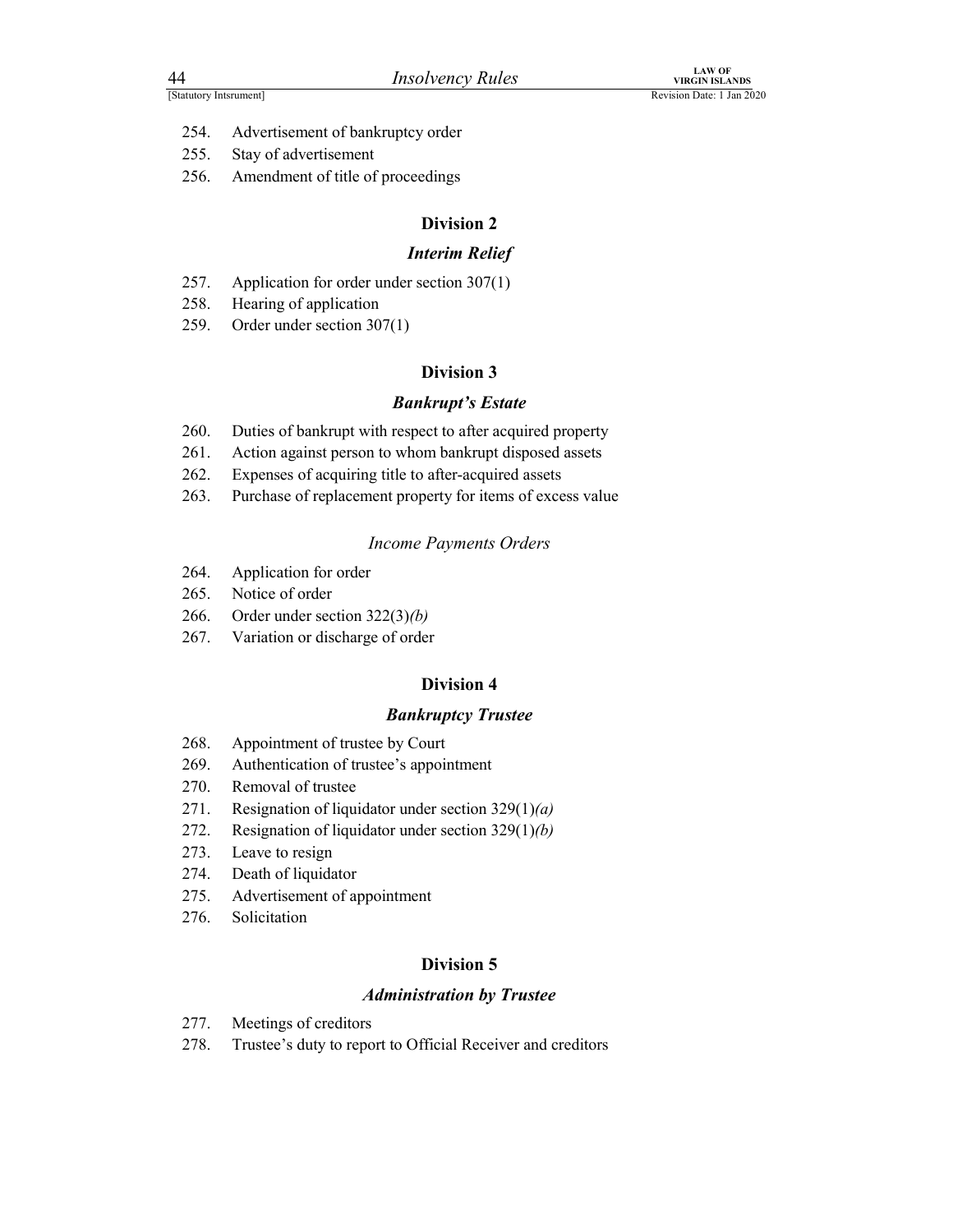## LAW OF<br>
VIRGIN ISLANDS<br>
EREVISION Date: 1 Jan 2020<br> **EXECUTE: 1 Jan 2020**<br> **EXECUTE: 1 Jan 2020**<br> **EXECUTE: 120 279.**<br>
Claims by unsecured creditors Claims and Distribution of Estate

- 
- 280. Claim forms
- EXAND BRAND EGIN ISLANDS<br>
279. Claims by unsecured creditors<br>
279. Claims by unsecured creditors<br>
280. Claim forms<br>
281. Application to Court expunge or amend an admitted claim<br>
282. Negotiable instruments<br>
283. Inspection 281. Application to Court expunge or amend an admitted claim
- 282. Negotiable instruments
- 283. Inspection of claims
- 284. Distribution of dividend
- 285. Final meeting

### Division 7

### Disclaimer

- 286. Notice of disclaimer
- 287. Communication of notice of disclaimer
- 288. Duty to keep Court informed
- 289. Notice to elect
- 290. Application for leave to disclaim
- 291. Notice to declare interest in onerous property.
- 292. Application for vesting order or order for delivery.

### Division 8

### Investigation of Bankrupt's Affairs

### Statement of Assets and Liabilities

- 293. Statement of assets and liabilities
- 294. Scope of rules 295 to 298
- 295. Submission and filing of verified statement
- 296. Release from duty to submit statement of assets or liabilities and extension of time
- 297. Application to Court where office holder refuses a request under rule 296
- 298. Expenses of statement of assets and liabilities
- 299. Report where statement of assets and liabilities submitted
- 300. Statement of affairs dispensed with

### Examination

- 301. Application for examination
- 302. Advertisement of order
- 303. Application required by creditors
- 304. Record of examination
- 305. Adjournment of examination
- 306. Costs of an examination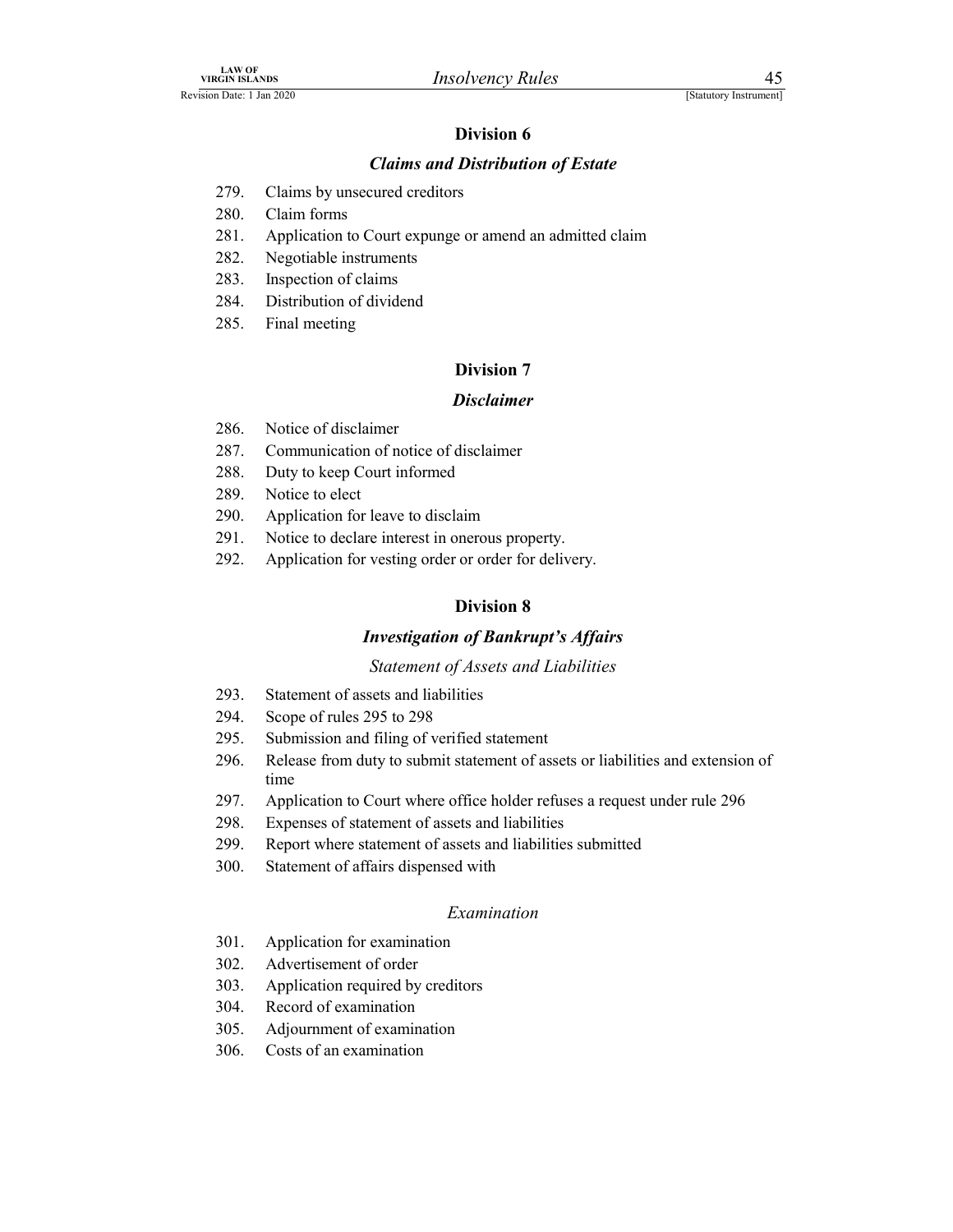## Finance of the Microsofter Control of Bankruptcy<br>
Revision Date: 1 Jan 2020<br>
Division 9<br>
Discharge and Annulment of Bankruptcy<br>
Discharge Discharge and Annulment of Bankruptcy

### Discharge

- 
- FREE SEARCH MANAGE THE UNIVERSITY CONTRACT AND THE UNIVERSITY OF SEVISION DRECENTION OF UNIVERSITY CONTRACT UNIVERSITY CONTRACT UNIVERSITY CONTRACT UNIVERSITY CONTRACT AND MANUSCRIPE AND APPlication in relation to automati 308. Application concerning order for suspension of discharge
- 309. Application for discharge
- 310. Report of Official Receiver

### Annulment of Bankruptcy Order

- 311. Application for annulment
- 312. Notice of application and other documents
- 313. Report by trustee
- 314. Power of Court to stay proceedings
- 315. Notice to creditors who have not submitted a claim
- 316. The hearing
- 317. Security to be provided by bankrupt
- 318. Notice to creditors
- 319. Advertisement of annulment
- 320. Trustee's final account

### Division 10

### Miscellaneous Provisions

- 321. Prescribed priority
- 322. Register of Bankruptcy Orders
- 323. Changes to information entered in the register of bankruptcy orders

### PART XII

### NETTING AND FINANCIAL CONTRACTS

324. Financial contracts

### PART XIII

### MISCELLANEOUS AND GENERAL

- 325. Insolvency practitioner's consent to act
- 326. Remuneration

### Insolvency Surplus Account

- 327. Payments into Insolvency Surplus Account
- 328. Investment of monies in Insolvency Surplus Account
- 329. Payments out of the Insolvency Surplus Account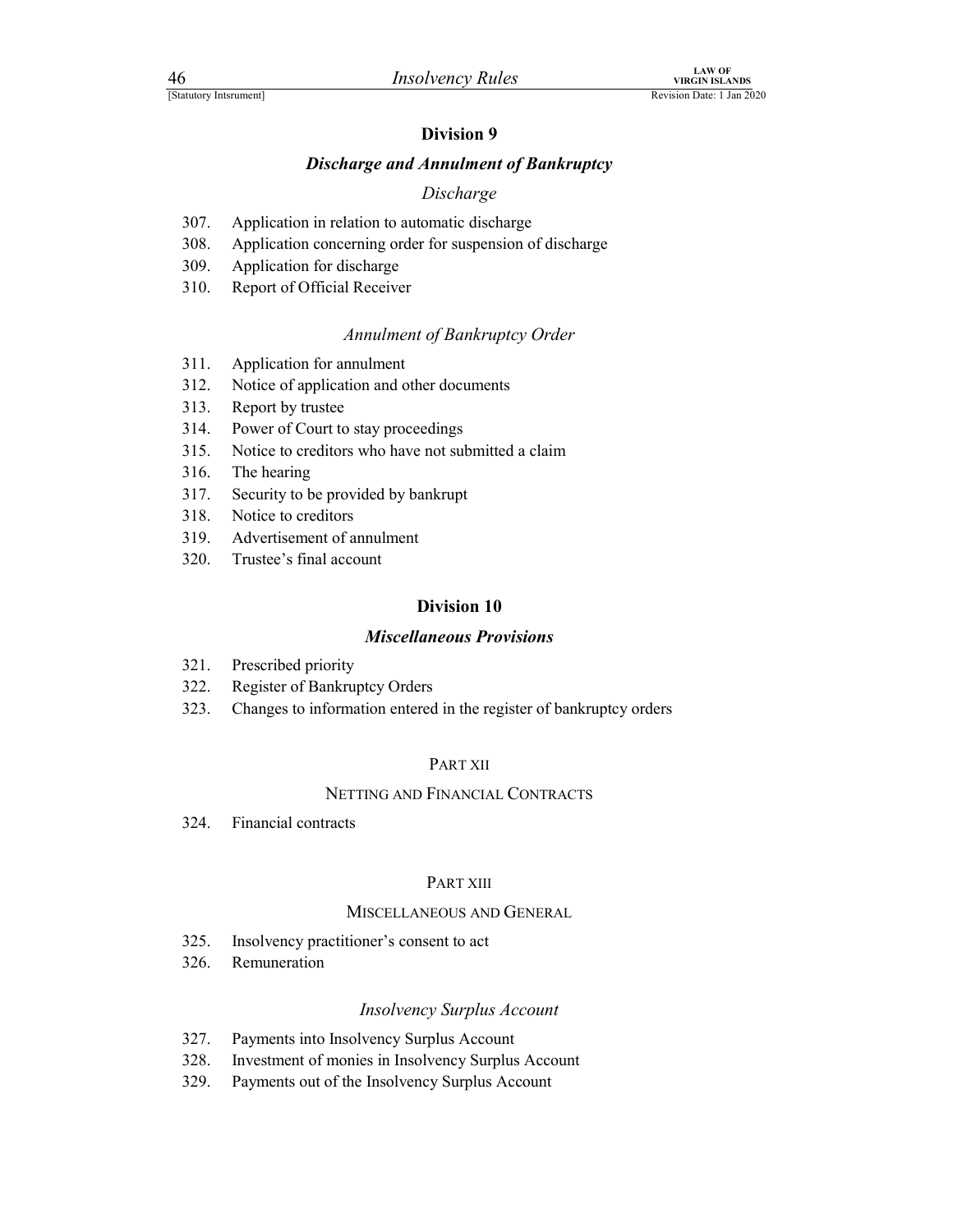| LAW OF<br>VIRGIN ISLANDS<br>Revision Date: 1 Jan 2020 | <b>Insolvency Rules</b>                                                                                   | 47<br>[Statutory Instrument] |  |
|-------------------------------------------------------|-----------------------------------------------------------------------------------------------------------|------------------------------|--|
|                                                       |                                                                                                           |                              |  |
|                                                       | SCHEDULE 1: Provisions of CPR not Applicable in Insolvency Proceedings<br>SCHEDULE 2: Preferential Claims |                              |  |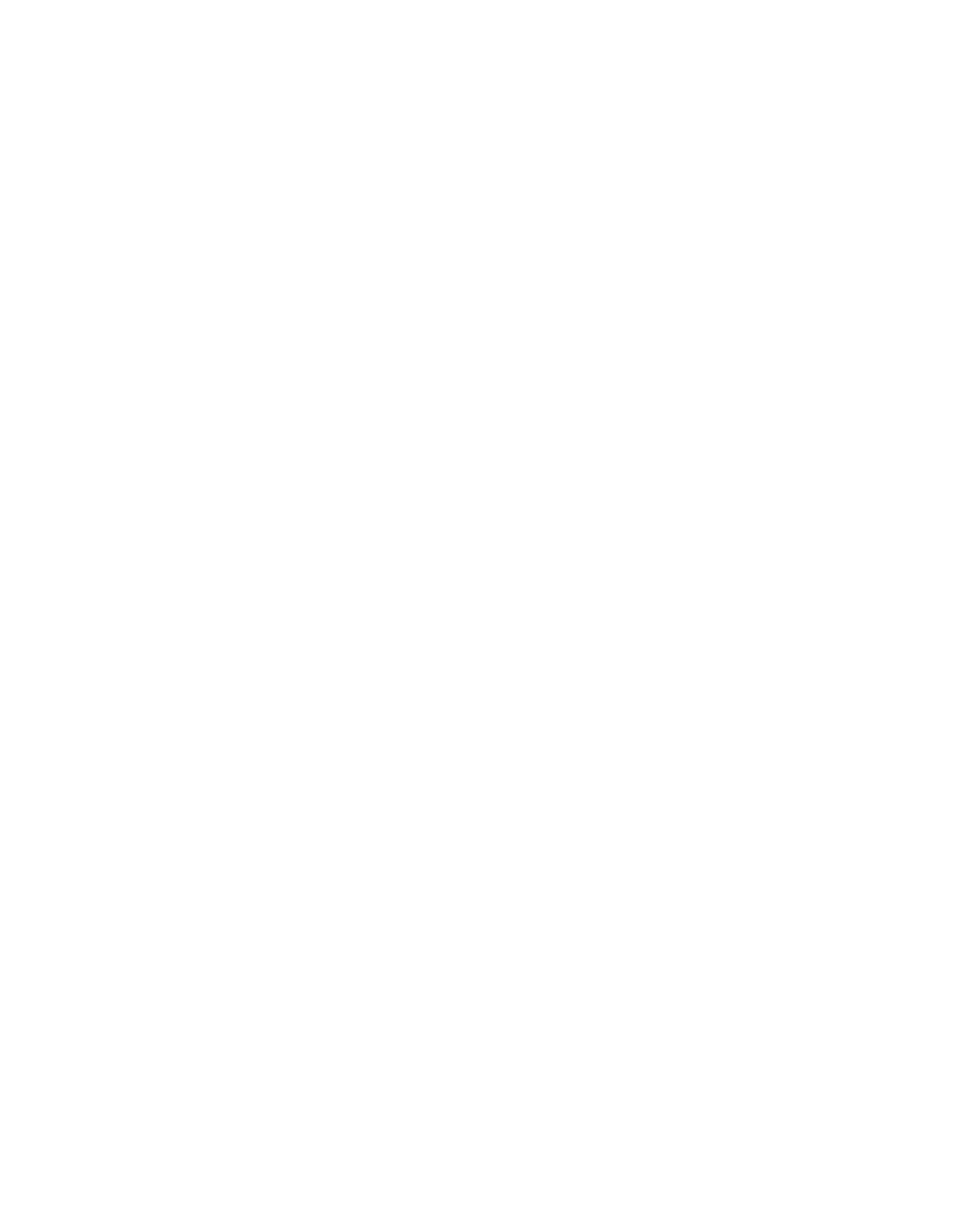### INSOLVENCY RULES -SECTION 498

### Commencement

Insolvency Rules<br>
[Statutory Instrument]<br>
SOLVENCY RULES - SECTION 498<br>
(S.I. 45/2005 and Act 1 of 2008)<br>
and 324<br>
g provisions except for Part V] [16 August 2004 .. rules 3 and 324 30 June 2005 .. Remaining provisions except for Part V]

### PART I

### PRELIMINARY PROVISIONS

### Short title

1. These Rules may be cited as the Insolvency Rules.

### Interpretation

2. (1) In these Rules—

"Act" means the Insolvency Act;

"contact details", in respect of a person, means—

- (a) a telephone number;
- (b) a fax number;
- (c) an e-mail address; or
- (d) another method of communication, not being a physical address.
- "CPR" means the Eastern Caribbean Supreme Court Civil Procedure Rules 2000 and "CPR" followed by a Part or rule by number means the Part or rule with that number in those rules;
- "insolvency proceeding" means any proceeding under the Act or the rules, including a creditors' arrangement;
- "practice direction" means a direction as to practice and procedure issued by the Court under rule 8;

"Regulations" means the Regulations made under section 486;

"Rules" means these Rules;

"section" means a section of the Act.

 (2) For the purposes of section 2(1) [definition of "preferential claims"], the claims set out in Schedule 2 are preferential claims.

 (3) Unless otherwise provided, the words and expressions defined in the Act have the same meaning in the rules.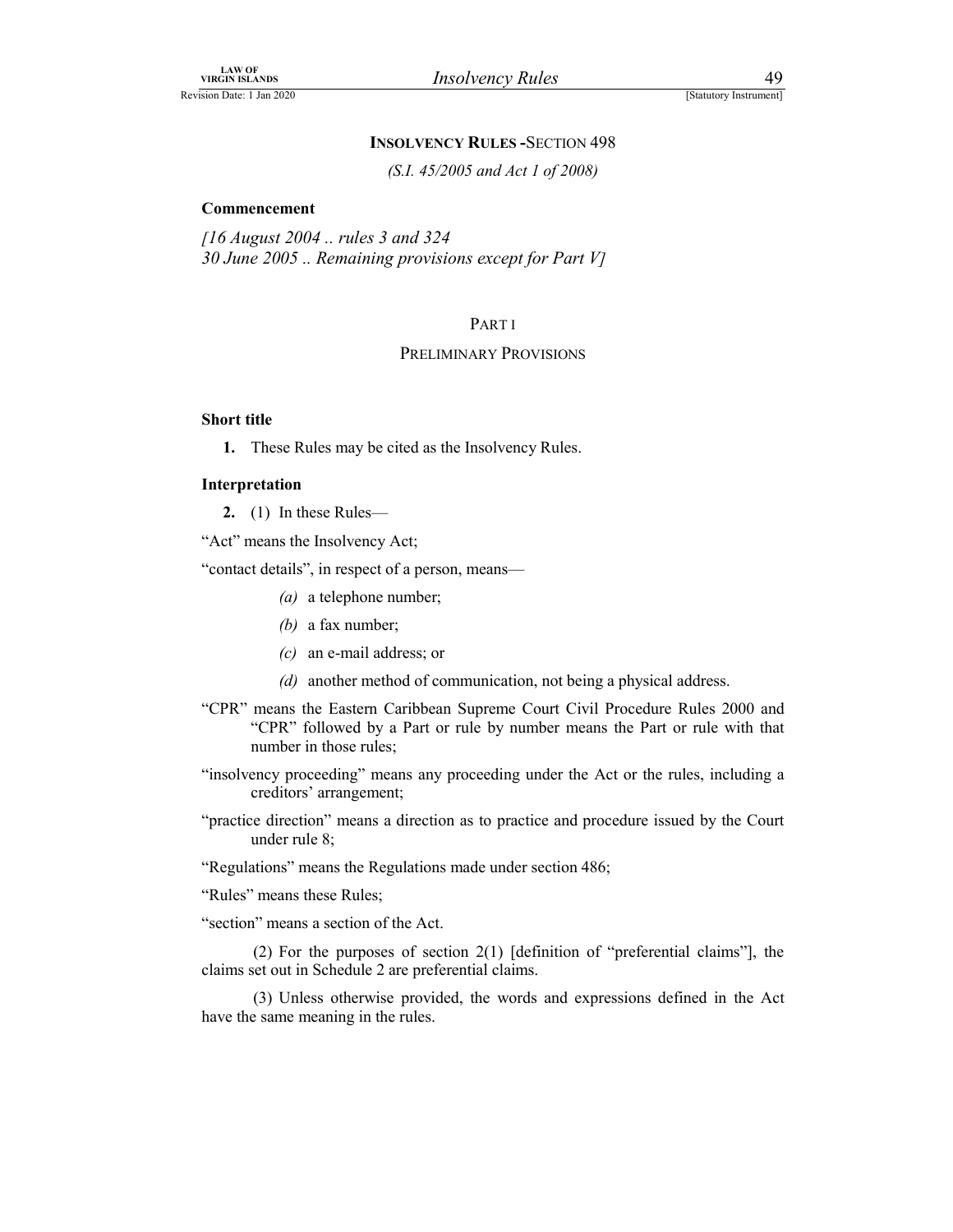| 50                     | <i>Insolvency Rules</i> | LAW OF<br>VIRGIN ISLANDS  |
|------------------------|-------------------------|---------------------------|
| [Statutory Intsrument] |                         | Revision Date: 1 Jan 2020 |

FERECT SERVICES FOR THE CONTROLLATION CONTROLLATION CONTROLLATION CONTROLLATION REVISION DATE: 1 Jan 2020<br> **Prescribed financial services licence**<br> **3.** For the purposes of section 2(1) (definition of "regulated person"), 3. For the purposes of section 2(1) (definition of "regulated person"), a prescribed financial services licence is a licence, authorisation, permission or recognition issued under one of the following Acts—

- (a) Banks and Trust Companies Act;
- (b) Insurance Act;
- (c) Company Management Act;
- (d) Securities and Investment Business Act

### PART II

### COURT PROCEDURE AND PRACTICE

### Division 1

### **General**

### Application of CPR

4. (1) Subject to paragraph (2), except so far as inconsistent with the Act or the rules or a practice direction issued under rule 8, the CPR, practice directions issued under CPR Part 4 and practice guidance issued under CPR 4.6 apply to insolvency proceedings, with any necessary modifications.

 (2) The provisions of the CPR specified in Schedule 1 do not apply in insolvency proceedings.

### Exercise of Court's powers

5. Subject to any provision in the Act or the rule s to the contrary or to any practice direction, the functions of the Court under the Act or the rules may be exercised by a master.

### Filing of documents with the Court

6. Every document filed with the Court shall have endorsed upon it the date and time at which it was filed and, if the rules so provide, shall be sealed.

### Filing of documents with the Registrar

7. (1) Where a document is required or permitted under the Act or the rules to be filed with the Registrar, the document is filed by delivering or posting it to the Registrar.

 (2) A document is filed with the Registrar on the day when it is received at the Companies Registry or, where it is received at a time when the Companies Registry is closed, on the next day on which the Companies Registry is open.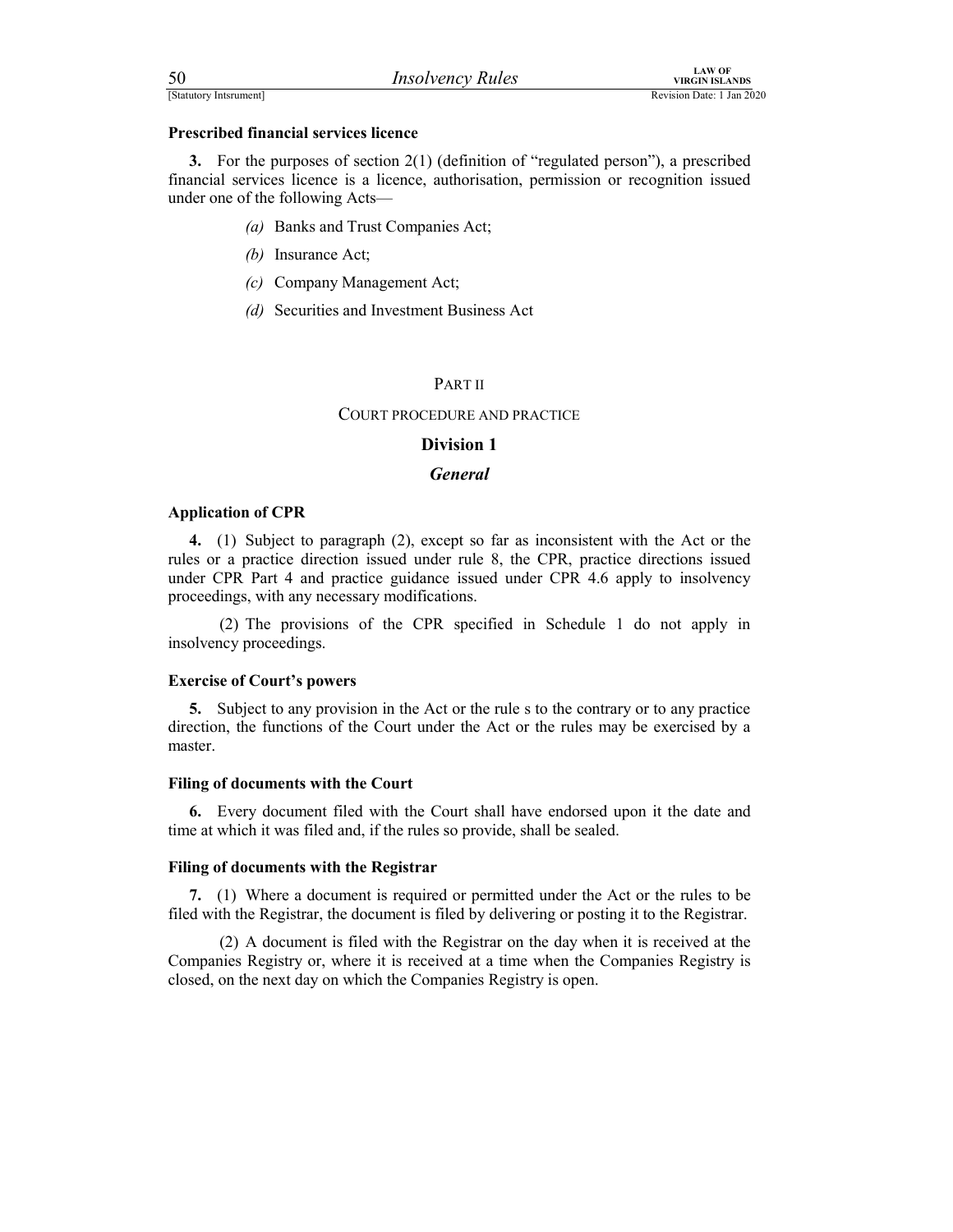### Practice Directions and Guides

### Issue of practice directions

8. (1) The Chief Justice may issue a practice direction where required or permitted by the Act or the rules.

 (2) Where there is no express provision in the Act or the rules for such a direction, the Chief Justice may issue directions as to the practice and procedure to be followed with regard to insolvency proceedings before the Court.

 (3) In the case of any inconsistency between a practice direction issued under this rule and the CPR, or a practice direction or practice guide issued under the CPR, the practice direction issued under this rule prevails.

### Practice directions to be published in Gazette

9. (1) A practice direction issued under rule 8 shall be published in the Gazette.

 (2) A practice direction issued under rule 8 comes into effect on its publication in the Gazette or on such later date as may be specified in the direction.

### Compliance with practice directions

10. (1) In this rule, "relevant practice direction" means a practice direction made—

- (a) under rule 8; or
- (b) under CPR Part 4.

 (2) Unless there are good reasons for not doing so, a party shall comply with any relevant practice directions.

 (3) The Court may make an order under CPR Part 26 (Powers of Court) or CPR Part 64 (Costs – General) against a party who fails to comply with a relevant practice direction.

### Practice guides

11. (1) In this rule, "relevant practice guide" means a practice guide made

- (a) under this rule; or
- (b) under CPR 4.6.

(2) The Court may issue practice guides to assist parties concerned with insolvency proceedings before the Court.

(3) Parties shall have regard to any relevant practice guide.

 (4) The Court may take account of any failure of a party to comply with any relevant practice guide when deciding whether or not to make an order under CPR Part 26 (Powers of the Court) or CPR Part 64 (Costs – General).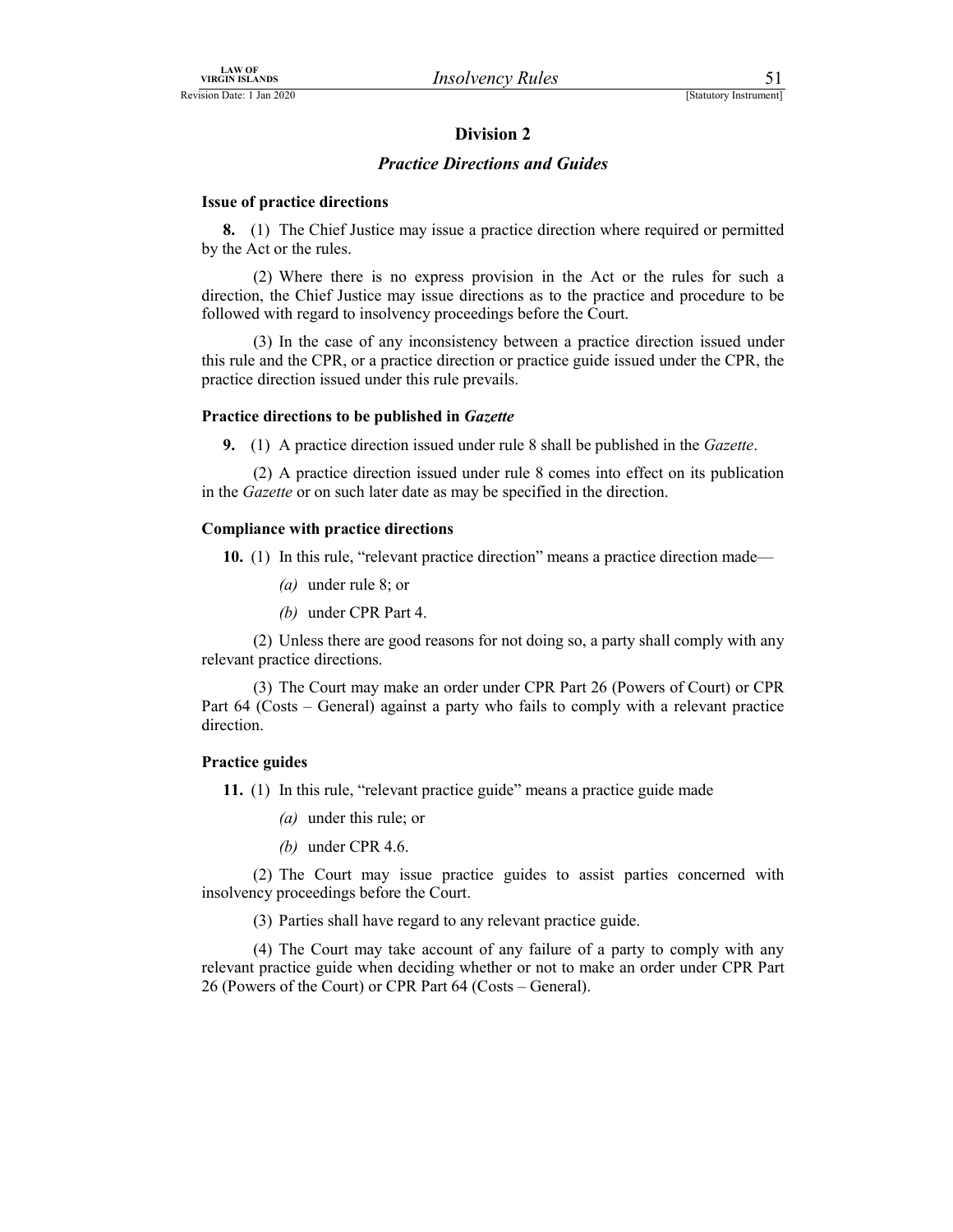### **Applications**

### Scope of rules

12. (1) Except as otherwise provided in the Act or the rules, this Division applies to every application made to the Court under the Act or the rules.

 (2) Notwithstanding this Division, an application for an administration order, for the appointment of a liquidator and for a bankruptcy order shall also comply with the relevant provisions of the Act and the rules.

### Types of application

13. (1) An application to the Court which is not an application made in insolvency proceedings already before the Court shall be made as an "originating application".

 (2) An application to the Court made in insolvency proceedings already before the Court shall be made by way of an "ordinary application".

 (3) For the purposes of applying the CPR, an application made in insolvency proceedings, whether originating or ordinary, shall be regarded as a fixed date claim.

### Form and content of application

14. (1) An application, whether originating or ordinary, shall be in writing and in the prescribed form, with such modifications as are appropriate.

(2) In particular, an application shall state—

- (a) the name of the applicant and the names of any respondents;
- (b) the nature of the relief or the order applied for or the directions sought from the Court;
- (c) the names and addresses of the persons, if any, on whom it is intended to serve the application or that no person is intended to be served;
- (d) where the Act or the rules require that notice of the application is to be given to specified persons, the names and addresses of those persons so far as known to the applicant;
- (e) the applicant's name and his address for service within the Virgin Islands; and
- $(f)$  the applicant's contact details.

 (3) Where an application is made on behalf of an applicant by a legal practitioner appointed by the applicant to act for him or her, the application shall state the full address of the legal practitioner, contact details for the legal practitioner and the name or reference of the individual dealing with the matter.

 (4) An originating application shall set out the grounds on which the applicant claims to be entitled to the relief or order sought.

 (5) The application shall be signed by the applicant if he or she is acting in person or, otherwise, by or on behalf of his or her legal practitioner.

 (6) An application may, and where the rules so provide shall, be supported by an affidavit.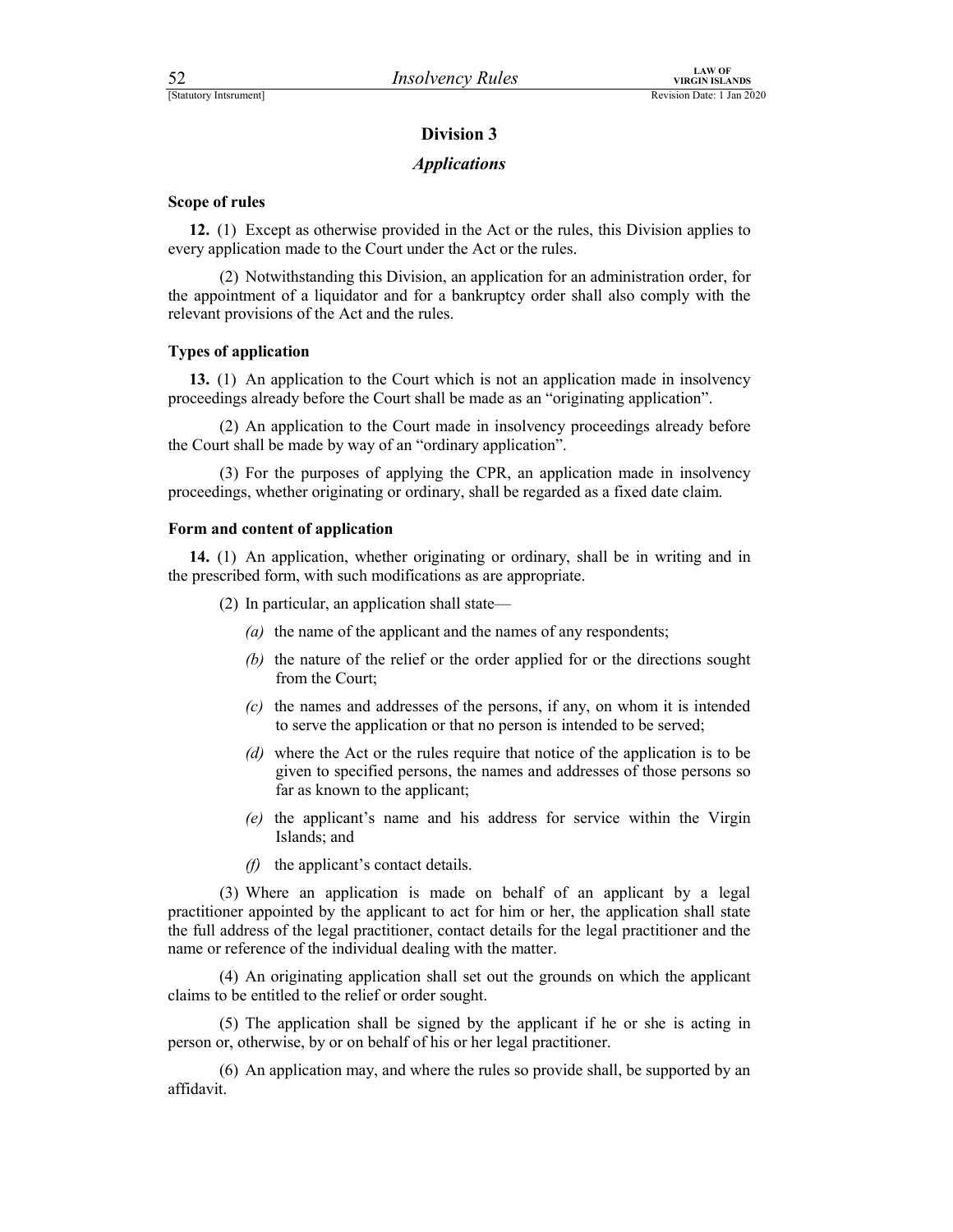*IRSO URGIN ISLANDS*<br>
Revision Date: 1 Jan 2020<br>
(7) Where the address for service of an applicant changes, he or she shall<br>
immediately notify the Court and all other parties and any document sent to the original<br>
address (7) Where the address for service of an applicant changes, he or she shall immediately notify the Court and all other parties and any document sent to the original address before notice of the change is given is regarded as validly served.

### Application for appointment of insolvency practitioner

15. Any application that seeks the appointment of one or more insolvency practitioners in an insolvency proceeding shall have attached to it, a written statement signed by each of the proposed insolvency practitioners—

- (a) stating that the insolvency practitioner consents to accept the appointment;
- (b) setting out details of any prior professional relationship that he or she has had with the company or individual concerned; and
- (c) stating that he or she is eligible to act as insolvency practitioner in respect of the company or individual concerned.

### Filing of applications

16. (1) An application, with any supporting documents, shall be filed with the Court together with one copy for exhibiting to the affidavit of service, if required, and sufficient additional copies for service.

 (2) Unless the rules otherwise provide, or the Court otherwise orders, the Court shall—

- (a) fix a venue for the first hearing of the application;
- (b) seal each application and each copy of the application filed;
- $(c)$  endorse on the application, and on each copy of the application filed, the date and time of filing and details of the venue fixed; and
- (d) return the copies of the application to the applicant.

### Service of applications

17. (1) A copy of the application, endorsed in accordance with rule 16(2), shall be served on—

- (a) the respondent or respondents named in the application; and
- (b) any other person that the Court may direct.

 (2) Subject to paragraph (3), notice of the application shall be given to any person specified in the rules and to any other person that the Court may direct.

 (3) Unless the Act or the rules provide otherwise, the Court may, by order, give any of the following directions—

- (a) that the giving of notice of an application to any person be dispensed with; and
- (b) that notice be given in some way other than that specified in the Act or the rules.

 (4) Unless the Act or the rules provide otherwise, an application shall be served at least 14 days before the date fixed for the hearing.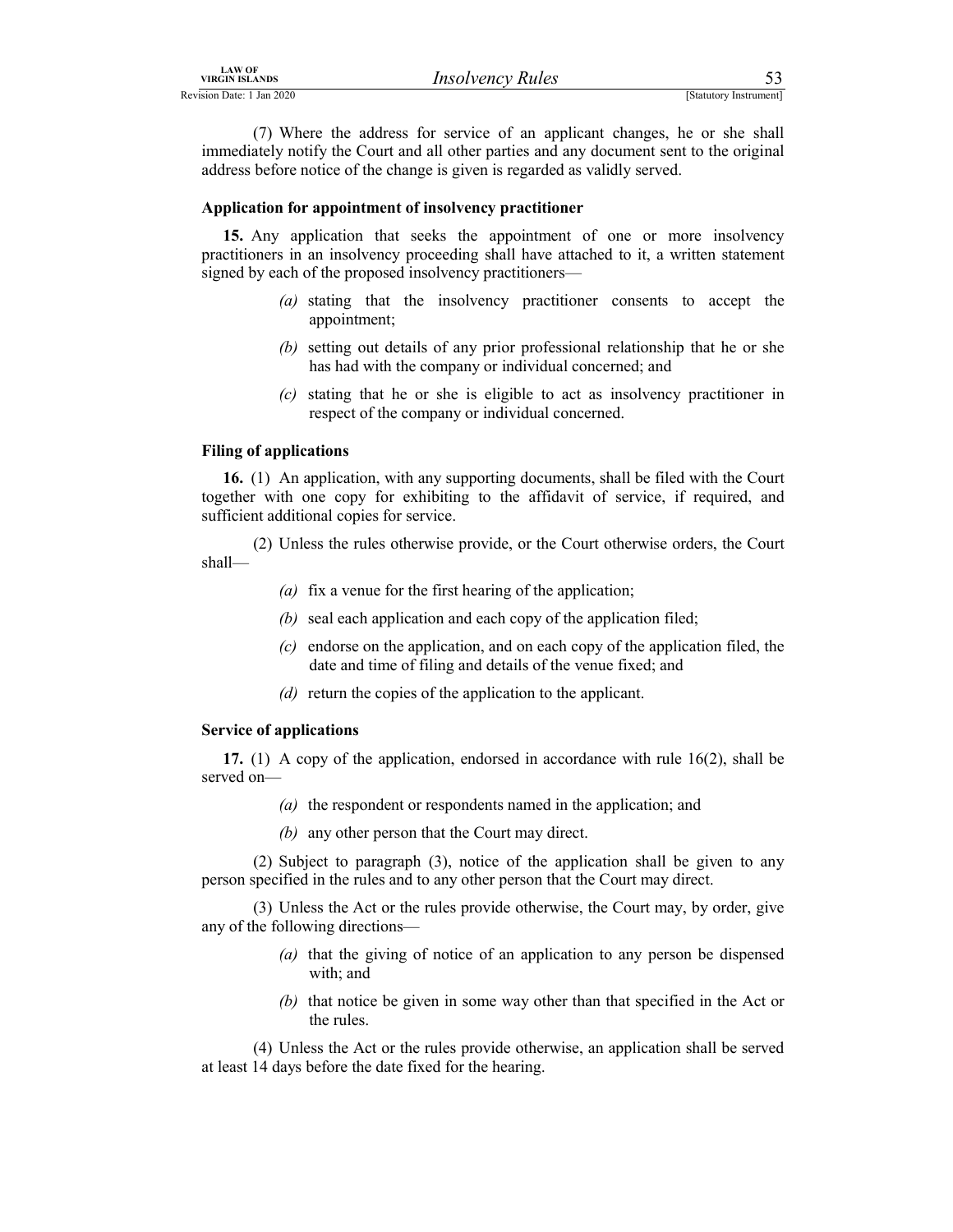| 54                     | <i>Insolvency Rules</i> | AW OF<br>VIRGIN ISLANDS   |
|------------------------|-------------------------|---------------------------|
| [Statutory Intsrument] |                         | Revision Date: 1 Jan 2020 |

FERENT EXAMPLES<br>
FERENT ISLANDS<br>
Revision Date: 1 Jan 2020<br> **Persons entitled to copy of certain applications**<br> **18.** (1) Each of the following persons may request the applicant to provide him or<br>
her with a copy of an app 18. (1) Each of the following persons may request the applicant to provide him or her with a copy of an application for an administration order or an application for the appointment of a liquidator—

(a) a director of the company against which the application is made;

- (b) a member of the company; and
- (c) a creditor of the company.

 (2) On receipt of a request made under paragraph (1), the applicant, or where the applicant is represented by a legal practitioner, his or her legal practitioner, shall provide the person making the request with a copy of the application.

### Affidavit of service

19. (1) Where required by the Act or the rules, service of an application or other document shall be verified by an affidavit of service in the prescribed form sworn by the person who effected service specifying the date on which, and the manner in which, service was effected.

 (2) A sealed copy of the application or other document served, together with any supporting documents served, shall be exhibited to the affidavit of service.

 (3) The affidavit verifying service shall be filed in Court as soon as reasonably practicable after service but, in any event, not less than 2 days prior to the date fixed for the hearing of the application.

### Hearing of applications

20. (1) Unless otherwise provided by the Act or the rules—

- (a) an application before the master shall be heard in chambers; and
- (b) an application before the judge may be held in chambers or in Court.
- (2) An ordinary application shall be made to the master unless—
	- (a) the Act, the rules or a practice direction issued under rule 8 provide otherwise; or
	- (b) the master does not have power to make the order sought.

 (3) The master may refer to the judge any matter that he or she considers should properly be decided by the judge, and the judge may either dispose of the matter or refer it back to the master with such directions as he or she considers appropriate.

 (4) The following originating applications shall be made and heard by the judge—

- (a) an application for an administration order;
- (b) an application to appoint a liquidator of a company or a foreign company; and
- (c) an application for a bankruptcy order.

 (5) Nothing in this rule precludes an application being made directly to the judge in a proper case.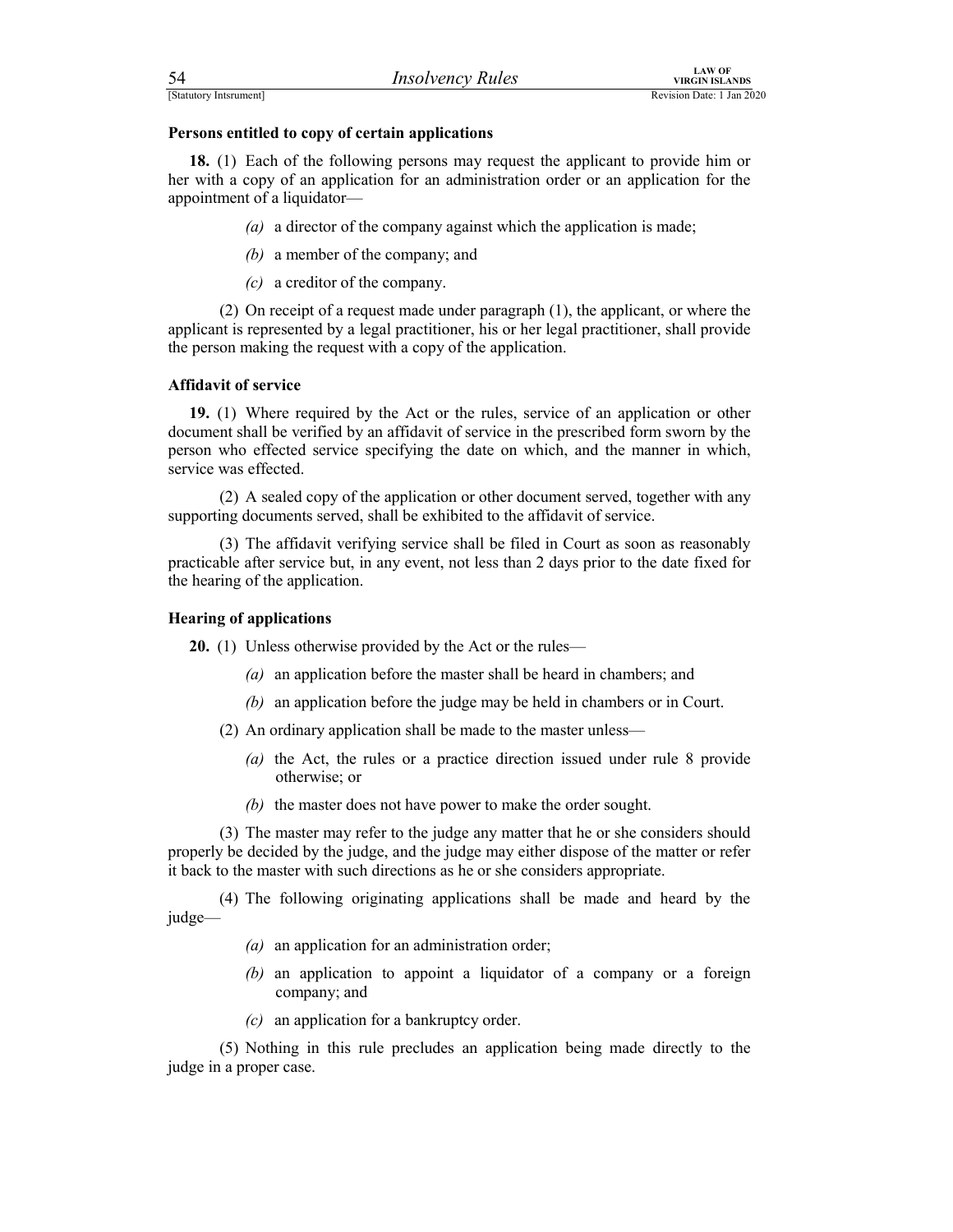LAW OF<br>
Revision Date: 1 Jan 2020<br>
(6) Unless the Act or the rules provide otherwise, any person served with or<br>
given notice of an application is entitled to appear or be represented at the hearing of the<br>
application. (6) Unless the Act or the rules provide otherwise, any person served with or given notice of an application is entitled to appear or be represented at the hearing of the application.

### Ex parte hearings

21. (1) Where the Act or the rules do not require service of an application on, or notice of it to be given to, any person, the Court may hear the application ex parte.

(2) Where the application is made  $ex$  parte in the circumstances specified in paragraph (1), the Court may—

- (a) hear it forthwith, without fixing a venue as required by rule  $16(2)$ ; or
- (b) fix a venue for the application to be heard, in which case rule  $16(2)$ applies.

### Affidavits

22. (1) Except as provided otherwise by the Act or the rules, or as the Court otherwise orders, an affidavit in an insolvency proceeding may contain statements of information and belief.

- (2) The deponent of an affidavit in an insolvency proceeding—
	- (a) shall state which of the statements in it are made from the deponent's own knowledge and which are matters of information and belief;
	- (b) shall specify the means of his or her knowledge or belief as to the matters sworn to; and
	- $(c)$  if he or she is not an applicant, shall state the capacity in which and the authority by which he or she makes the affidavit.

 (3) Subject to paragraphs (1) and (2) and except as provided otherwise by the Act or the rules or as the Court otherwise orders, CPR Part 30 applies to an affidavit sworn under the Act or the rules with such modifications as the circumstances require.

### Division 4

### Service

### Scope of rules concerning service

23. (1) This Division applies where in an insolvency proceeding—

- (a) a document is required or permitted to be served, sent or delivered to any person; or
- (b) notice of any matter is required or permitted to be given to any person.

 (2) In this Division, "registered office" has the meaning set out in the International Business Companies Act, the Companies Act or the BVI Business Companies Act, as the case may be.

### Application of CPR

24. (1) Except as otherwise provided in the Act or the rules—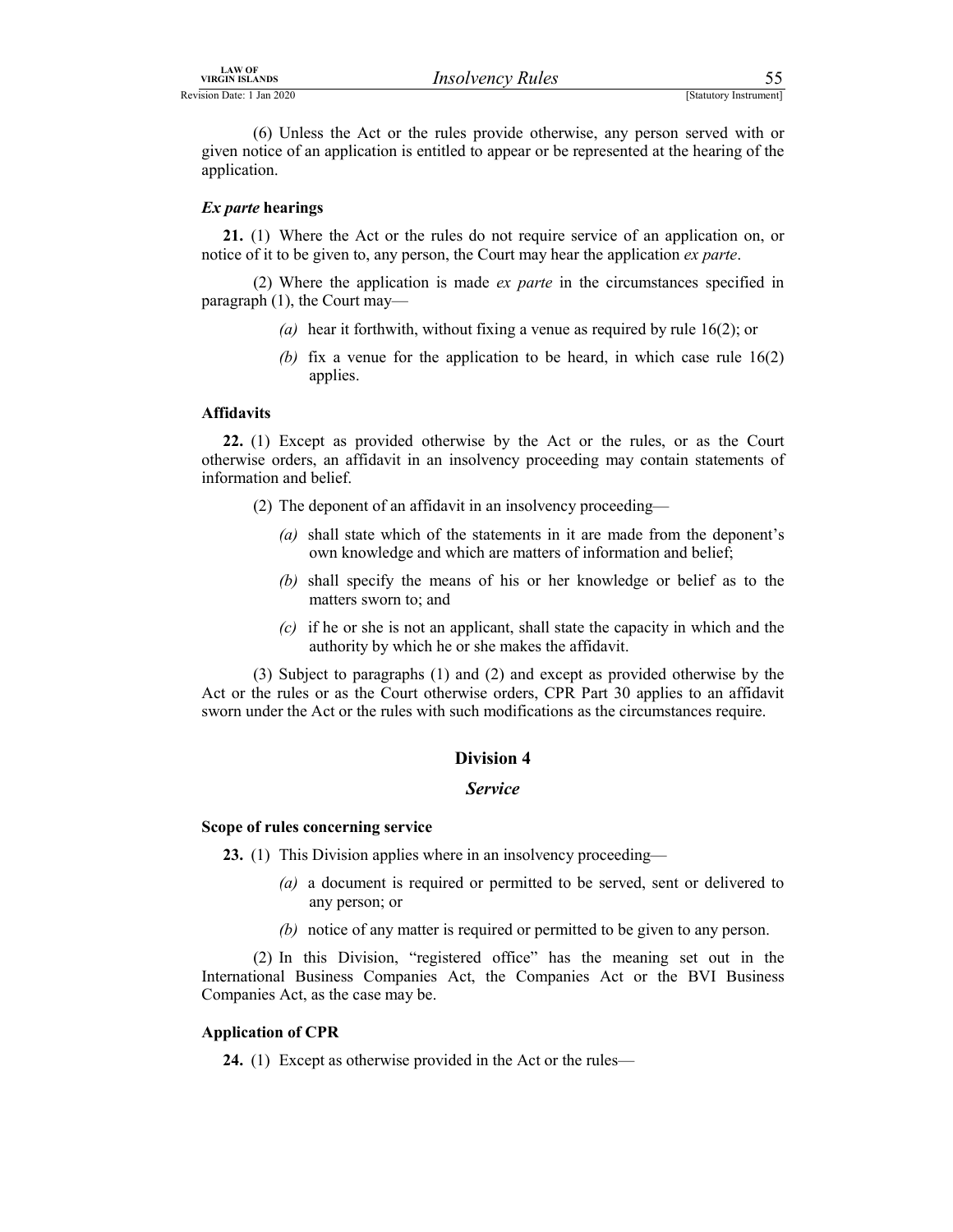- For the content of a type STATUS CONSERVERTIES CONSERVERTIES (STATUS) Revision Date: 1 Jan 2020<br>
(a) CPR Parts 5 and 7 apply to the service of a document of a type specified<br>
in paragraph (2), as if the document was a clai (a) CPR Parts 5 and 7 apply to the service of a document of a type specified in paragraph (2), as if the document was a claim form; and
	- (b) CPR Parts 6 and 7 apply to the service of an ordinary application, a judgment or order and any other document required or permitted to be served, sent or delivered in an insolvency proceeding before the Court; in each case with such modifications as are necessary.
	- (2) Paragraph  $(1)(a)$  applies to the documents of the following types—
		- (a) an application for an administration order;
		- (b) an application for the appointment of a liquidator;
		- (c) an application for a bankruptcy order;
		- (d) an originating application;
		- (e) a statutory demand; and
		- (f) an order for the examination of a person under section 284.

 (3) A document referred to in paragraph (2) shall be served in accordance with paragraph  $(1)(a)$  on every person whom the Act or the rules require to be served with the document.

### Responsibility for service

25. (1) Unless the Act or the rules provide otherwise, the service of documents in insolvency proceedings is the responsibility of the parties and will not be undertaken by the Court.

 (2) Paragraph (1) applies notwithstanding that a rule in the CPR applicable in insolvency proceedings may state otherwise.

 (3) As soon as reasonably practicable after making an order in an insolvency proceeding, the Court shall provide the applicant with, or send to the applicant, sealed copies of the order for service.

### Service on company

26. (1) Subject to paragraphs (2) and (3), service on a company may be effected by one of the methods of service specified in CPR 5.7 (Service on limited company).

(2) Service of a document of a type specified in rule  $24(2)(a)$ , (b), (d) and (e) shall be served on a company—

(*a*) at its registered office—

- (i) by serving the application personally on a director, officer or employee of the company;
- (ii) by serving the application personally on a person who acknowledges himself or herself to be authorised to accept service of documents on behalf of the company; or
- (iii) if service under subparagraphs (i) or (ii) is not possible, by leaving the application at the registered office in such a way that it is likely to come to the attention of a person coming to the office; or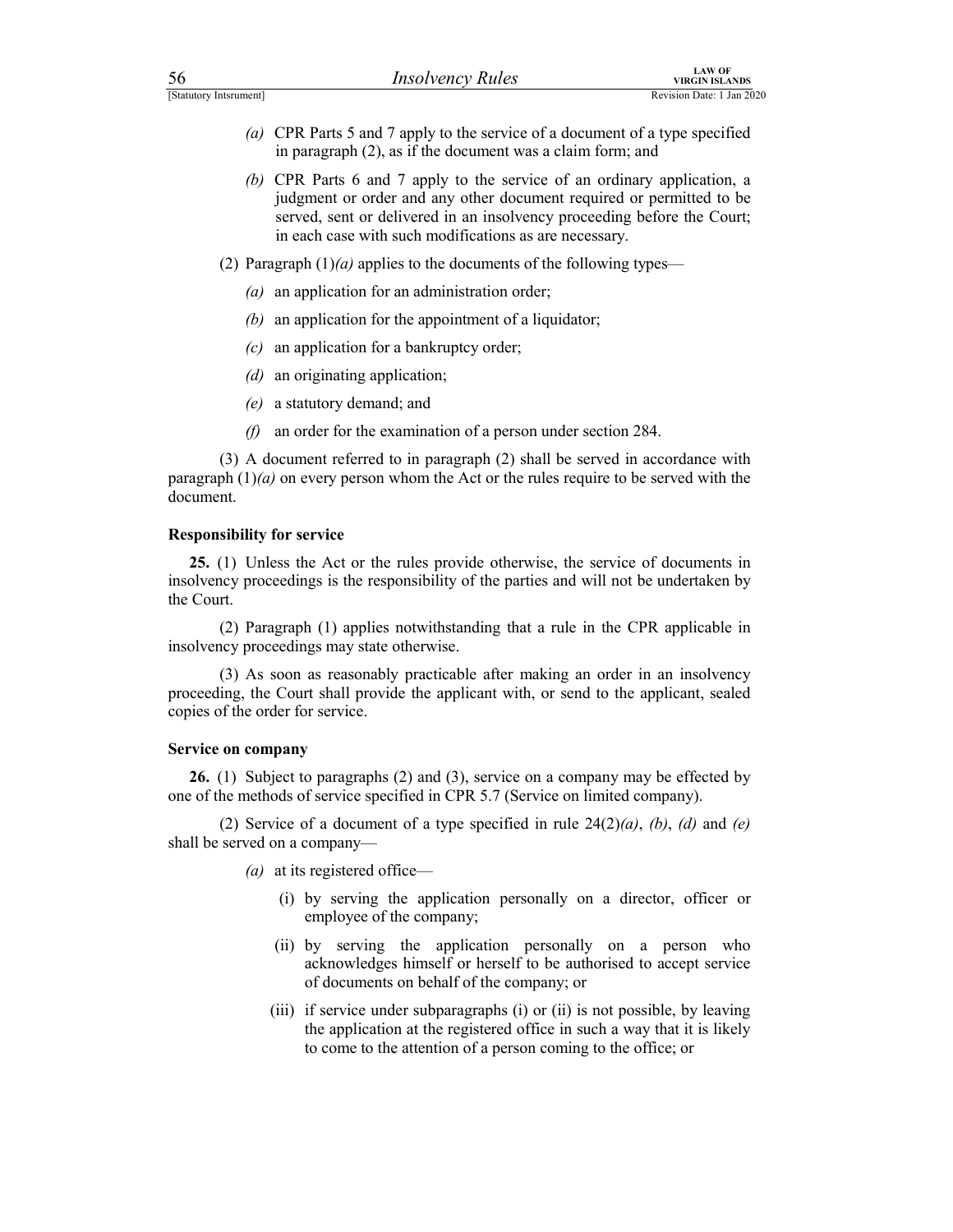- EXAMPLE THE CONSTRIANT UNIVERSELATED THE CONSTRAINT CONSTRAINT THE CONSTRAINT CONSTRAINT THE CONSTRAINT CONSTRAINT CONSTRAINT THE CONSTRAINT CONSTRAINT (b) if, for any reason, service of a document at the registered offic (b) if, for any reason, service of a document at the registered office of a company under subparagraph  $(a)$  is not practicable, or the company has no registered office, the document may be served—
	- (i) by leaving it at the company's last known principal place of business in the Virgin Islands in such a way that it is likely to come to the attention of a person coming to the office; or
	- (ii) by serving the document personally on any director, officer or manager of the company.

 (3) CPR 5.13 and 5.16 do not apply to the service on a company of a statutory demand or an application for an administration order or for the appointment of a liquidator.

 (4) Where the Act or the rules require service of a document on the board of a company, service may be effected by service of a single copy of the document on the company at its registered office.

### Service on partnership

27. Service on a partnership may be effected by one of the methods of service specified in CPR 5.8 (Service on firm or partnership).

### Service on foreign company

28. (1) Service on a foreign company may be effected—

- (a) by one of the methods of service specified in CPR 5.9 (Service on body corporate); or
- (b) by serving the claim form, in the Virgin Islands, personally on any person who acknowledges himself or herself to be authorised to accept service of documents on behalf of the foreign company.

 (2) If, for any reason, service of a document in a manner specified in paragraph (1) is not practicable, service may be effected by leaving the document at, or sending it by post to, any place of business established by the foreign company in the Virgin Islands.

### Service on any other person

29. (1) Service on any other person may be effected by one of the methods specified in the relevant Part of the CPR or by delivering the document to be served to his or her proper address.

 (2) For the purposes of paragraph (1), a person's proper address is any address which he or she has previously notified as his or her address for service or, if he or she has not notified any such address, service may be effected by delivery of the document to his or her usual or last known address.

 (3) Delivery of documents to any place or address may be made by leaving them there or by sending them by post.

### Sending or delivering other documents

30. (1) Paragraph (2) applies where, under the Act or the rules—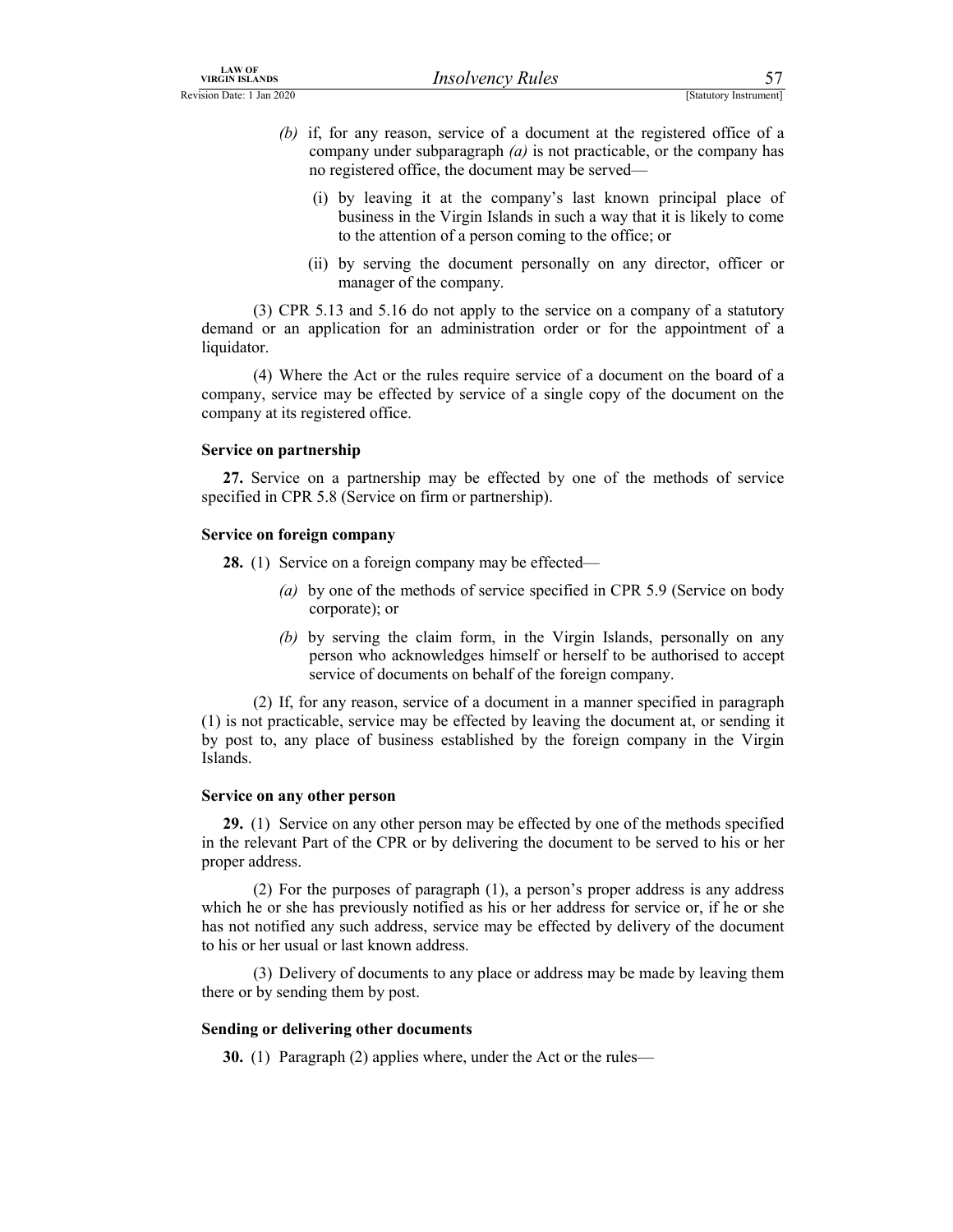- For the contract of a meeting or any matter is required or permitted to be sent<br>
(a) a document, other than an application, is required or permitted to be sent<br>
or delivered to any person; or<br>
(b) written notice of a meeti (a) a document, other than an application, is required or permitted to be sent or delivered to any person; or
	- (b) written notice of a meeting or any matter is required or permitted to be given to any person.
	- (2) A document may be sent or delivered and written notice may be given—
		- (a) by any means of service specified in CPR Part 6; or
		- (b) by any other means, including a means of electronic communication, that may be agreed between the person sending the document or notice and the person receiving it.

### **General**

### **Advertisements**

31. (1) Without limiting any specific requirement to advertise contained in the Act or the rules, where a person is required by the Act or the rules to advertise any application, order, notice or other document or matter, he or she shall, within the time specified in the Act or the rules—

- (a) ensure that a copy of the application, order, notice or other document or matter concerned is delivered to the Gazette Office for advertisement; and
- (b) advertise the application, order, notice or other document or matter concerned in such newspaper or newspapers that the person considers most appropriate for ensuring that the application, order, notice or other document or matter comes to the attention of the creditors of the company or individual who is subject to the insolvency proceeding concerned.

 (2) The first meeting of creditors in an administration or a liquidation and the notice specified in section 147(3) shall be advertised in the same newspaper as that in which, as the case may be, the notice of the administration order, the appointment of the liquidator or the appointment of the administrative receiver was advertised.

 (3) Where paragraph (2) applies, the administrator, liquidator or administrative receiver may also advertise in such other newspaper as he or she thinks appropriate for ensuring that the notice comes to the attention of the creditors of the company.

### Advertisement of liquidator's appointment

32. (1) This rule applies to the advertisement by a liquidator of his or her appointment as required by section 178(1).

(2) A liquidator shall advertise his or her appointment—

- (a) as specified in rule  $31(1)(a)$ ;
- (b) in a newspaper published and circulating in the Virgin Islands; and
- $(c)$  in such other newspaper or newspapers, if any, that he or she considers most appropriate for ensuring that the application, order, notice or other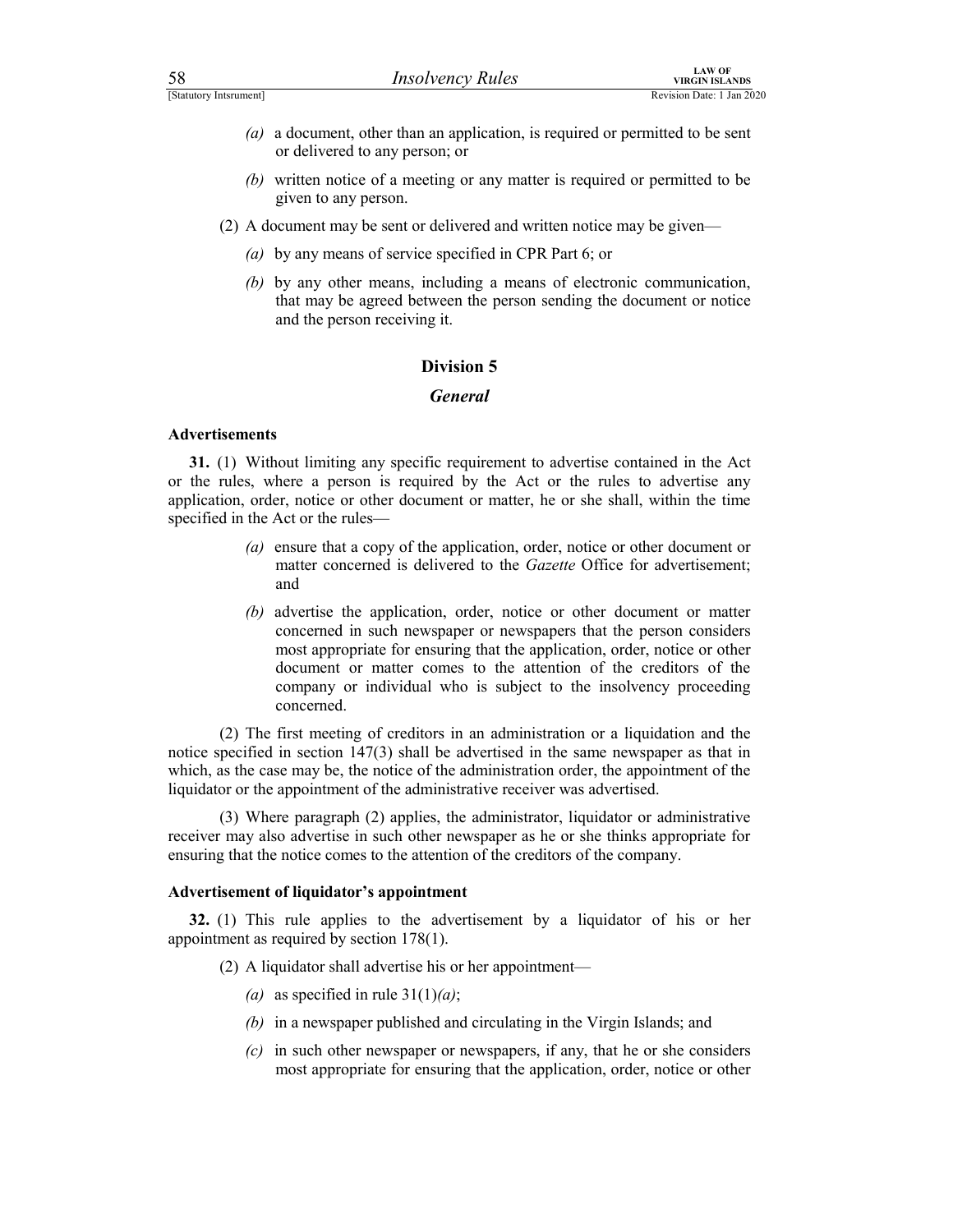LAW OF<br>
VIRGIN ISLANDS<br>
ERVISION Date: 1 Jan 2020<br>
document or matter comes to the attention of the creditors of the<br>
company.<br>
Advertisement of bankruptcy trustee's appointment document or matter comes to the attention of the creditors of the company.

### Advertisement of bankruptcy trustee's appointment

33. (1) This rule applies to the advertisement by a bankruptcy trustee of his or her appointment as required by section 326(1).

- (2) A bankruptcy trustee shall advertise his or her appointment—
	- (a) as specified in rule  $31(1)(a)$ ; and
	- (b) in a newspaper published and circulating in the Virgin Islands.

### Division 6

### Minors and Patients

### Interpretation

34. (1) In this Division—

"minor" means a person who has not attained the age of 18 years; and

"patient" means a person who is incapable of managing his or her assets and affairs—

- (a) by reason of his or her mental disorder as defined in section 2 of the Mental Health Ordinance; or
- (b) due to physical affliction or disability.

 (2) A person is eligible to be appointed as the next friend of a patient or a minor under rule 35 if—

- (a) he or she can fairly and competently appear for, represent or act for that patient or minor; and
- (b) he or she has no interest adverse to that of the patient or minor.

### Appointment of next friend

35. (1) The Court may appoint an eligible person as the next friend to appear for, represent or act for a patient or a minor.

 (2) The appointment of a next friend may be made either generally or for the purpose of any particular application or proceeding, or for the exercise of particular rights or powers which the patient or minor is entitled to exercise.

 (3) The Court may make the appointment of a next friend either of its own motion or on application by—

- (a) a person who has been appointed by a court in a jurisdiction outside the Virgin Islands to manage the affairs of, or to represent, the patient or minor;
- (b) a relative or friend of the patient or minor who appears to the Court to be a proper person to make the application;
- (c) the Official Receiver;
- (d) the person who, in relation to the proceedings, is the responsible insolvency practitioner; or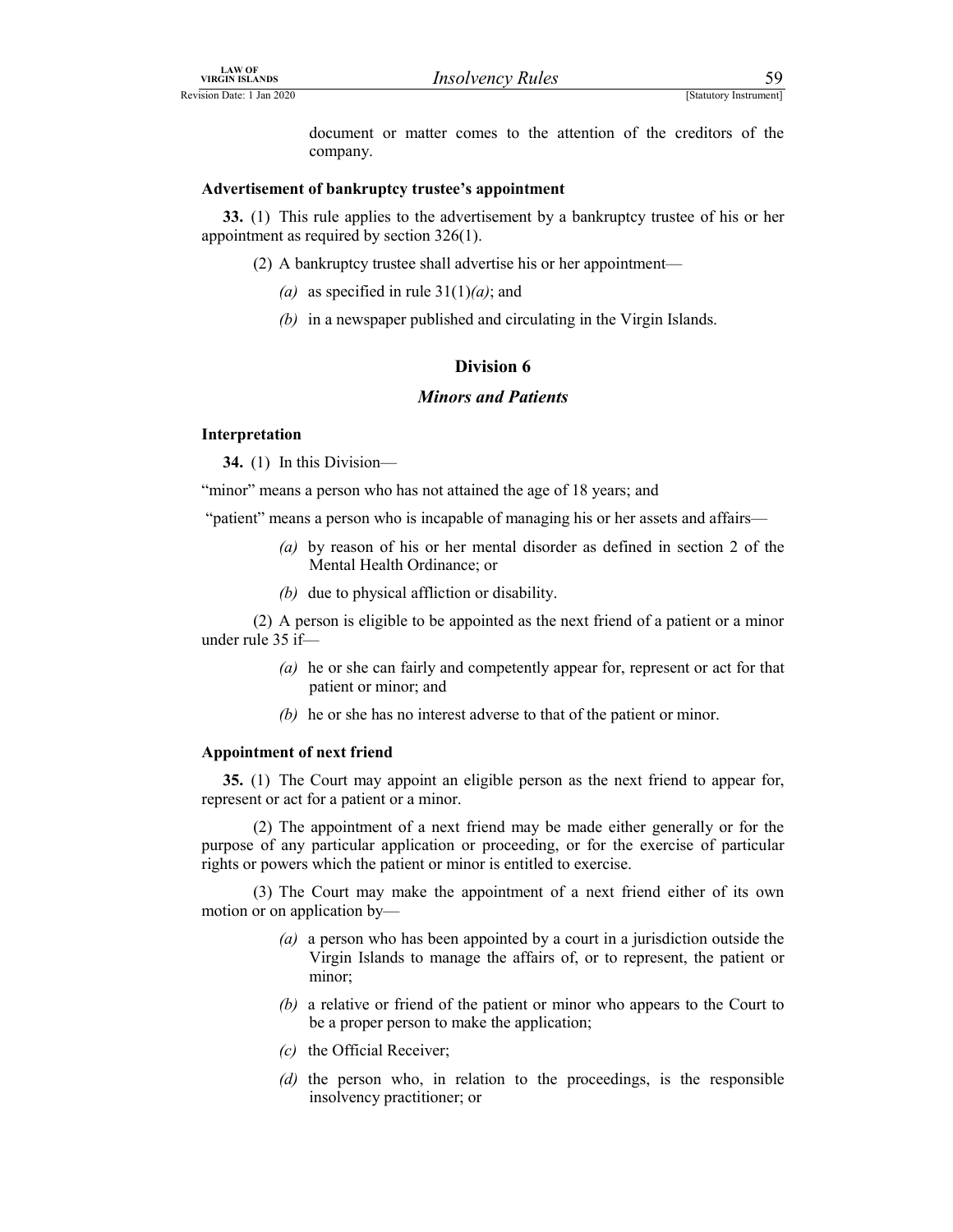$(e)$  in the case of a minor, the minor himself or herself.

For the case of a minor, the minor himself or herself.<br>
(4) Subject to paragraph (5), an application under paragraph (3) may be made *ex* parte. (4) Subject to paragraph (5), an application under paragraph (3) may be made  $ex$ parte.

 (5) The Court may require such notice of the application as it considers appropriate to be given to the patient or minor, or to any other person that it considers appropriate, and may adjourn the hearing of the application to enable notice to be given.

 (6) The Court may make an order appointing a next friend subject to such terms and conditions as it considers just, including a requirement that the next friend take legal or other professional advice or that he or she acts by a legal practitioner, and may limit the next friend's authority to appear for, represent or act for the patient or minor.

### Affidavit in support of application

36. (1) An application under rule 35(3) made in respect of a patient by a person other than the Official Receiver, shall be supported by an affidavit of a registered medical practitioner as to the mental or physical condition of the patient.

 (2) An application under rule 35(3) made in respect of a patient by the Official Receiver shall be supported by a report made by the Official Receiver.

### Service of documents and giving of notice

37. Any document or notice served on, or sent to, a person appointed as next friend under rule 35 has the same effect as if it had been served on, or given to, the patient or minor.

### Termination of appointment of next friend and variation of conditions.

38. (1) The Court may on its own motion, or on the application of the person appointed as the next friend of a minor or patient or of a person specified in rule 35(3)—

- (a) terminate the appointment of a person as next friend of the patient or minor;
- (b) limit the next friend's authority to appear for, represent or act for the patient or minor;
- $(c)$  amend the terms and conditions upon which the person is appointed next friend; or
- (d) appoint an eligible person as next friend of the patient or minor in substitution for an existing next friend.

 (2) If an application under paragraph (1) is made by a person other than the next friend of the patient or minor, notice of the application shall be given to the person appointed as best friend.

 (3) Subject to paragraph (2), rule 35 applies to an application made under paragraph (1) as if it was an application for the appointment of a best friend.

### Termination of appointment of next friend of minor on majority

39. (1) The appointment of the next friend of a minor, who is not also a patient, terminates when the minor reaches the age of majority.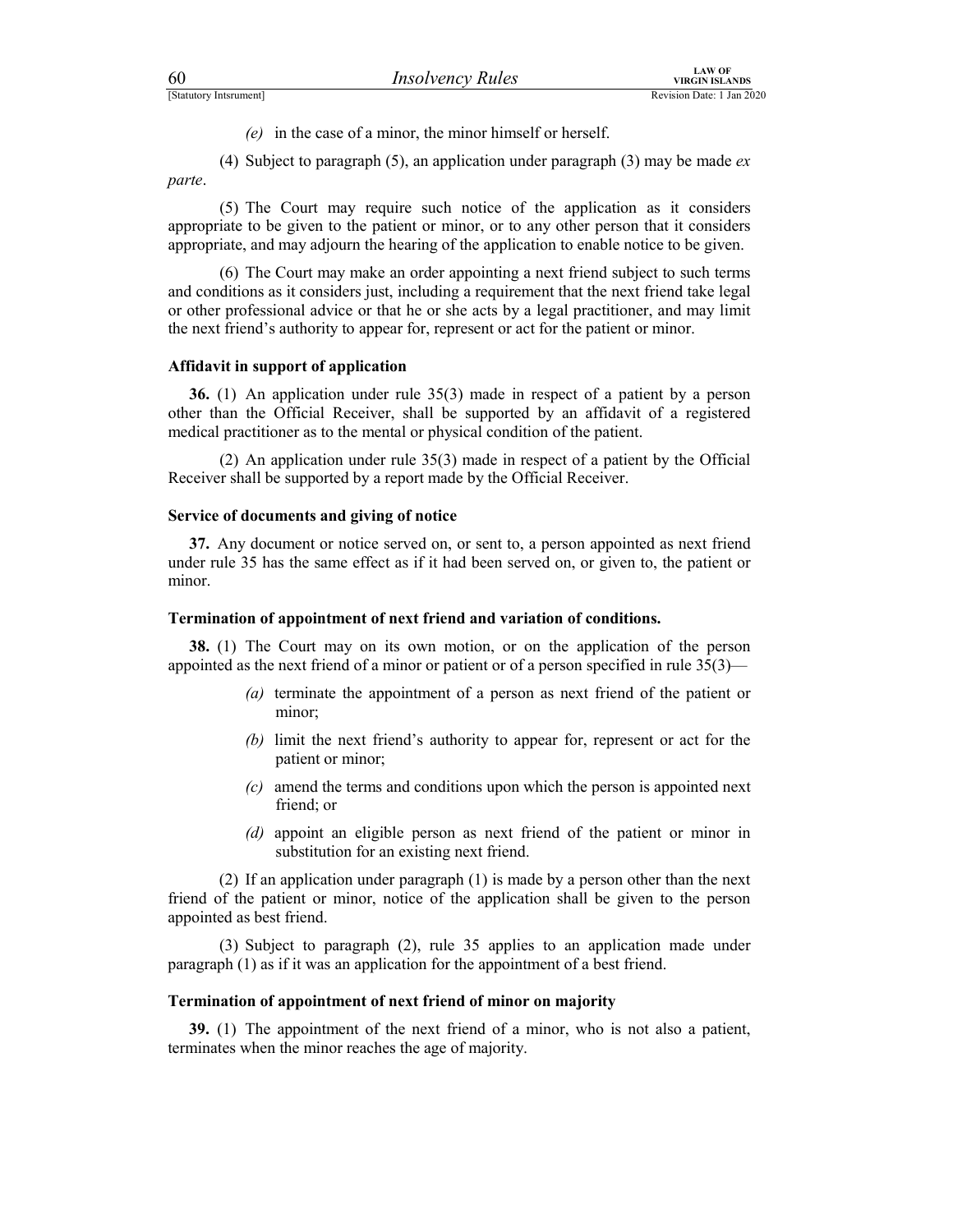VIRGIN ISLANDS<br>
VIRGIN ISLANDS<br>
ERVISION DREV: 1 Jan 2020<br>
(2) Where the appointment of the next friend of a minor terminates under<br>
paragraph (1), the person whose appointment as best friend has been terminated, shall<br>
ap (2) Where the appointment of the next friend of a minor terminates under paragraph (1), the person whose appointment as best friend has been terminated, shall apply to the Court for directions.

 (3) On an application under paragraph (2), the Court may make such directions, if any, as it considers necessary or just.

### **Directions**

40. A person appointed as the next friend of a patient or minor may at any time apply to the Court for directions concerning his or her appointment and upon such application the Court make give such directions as it considers appropriate.

### PART III

### GENERAL PROVISIONS

### Division 1

### Creditors' and Members' Meetings

### Interpretation

41. In this Division—

"convener" means the person calling a creditors' or members' meeting;

"creditors' meeting" means a meeting of creditors required or permitted to be called under the Act or the rules;

"members' meeting" means a meeting of members required or permitted to be called under the Act or the rules;

"notice" means a notice calling a creditors' or members' meeting;

"office holder" means—

- (a) in the case of a company, a supervisor, interim supervisor, administrator, administrative receiver or liquidator; and
- (b) in the case of an individual, a supervisor, interim supervisor or his or her bankruptcy trustee;

"relevant date" means—

- (a) in the case of a company creditors' arrangement, the date of the creditors' meeting or, if the company is in administration or in liquidation, the date that the administration or liquidation commenced;
- (b) in the case of an individual creditors' arrangement, the date of the creditors' meeting;
- (c) in the case of an administrative receivership, the date of his or her appointment; and
- (d) in the case of administration, liquidation or bankruptcy proceedings, the date that the administration, liquidation or bankruptcy commenced.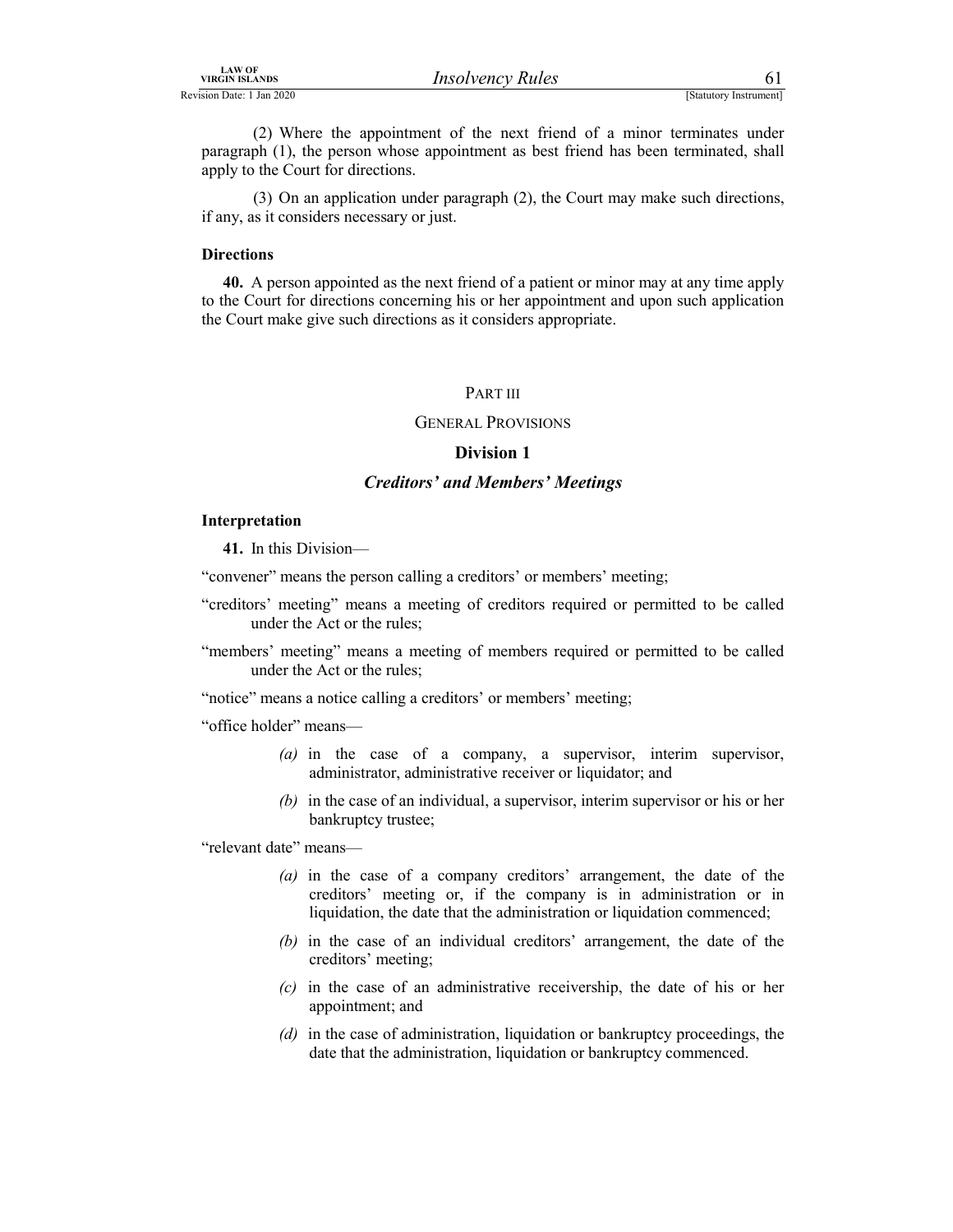### Scope of this Division

Examples<br>
EStatutory Intsrument]<br>
Scope of this Division<br>
A2. Except to the extent that the Act or the rules otherwise provide—<br>
(a) rules 43 to 60 apply to all creditors' meetings; and 42. Except to the extent that the Act or the rules otherwise provide—

- (a) rules 43 to 60 apply to all creditors' meetings; and
- (b) rule 61 applies to all members' meetings.

### Calling of Creditors' Meetings

### Calling of creditors' meetings

43. (1) A creditors' meeting is called by the convener sending, or causing to be sent, to every creditor entitled to attend the meeting, a notice complying with the Act and the rules.

 (2) Subject to any requirement of the Act or the rules, or any direction of the Court concerning the date or last date for which a creditors' meeting may be called, the venue of a creditors' meeting shall be fixed by the convener and stated in the notice.

 (3) In fixing the venue of a creditors' meeting, the convener shall have regard primarily to the convenience of the creditors entitled to attend the meeting and creditors' meetings may be held in or outside the Virgin Islands.

 (4) A notice sent to a creditor under paragraph (1) shall be sent in sufficient time for it to be received, or deemed to be received, by him or her at least 14 days before the date of the meeting.

 (5) Unless exceptional circumstances justify otherwise, creditors' meetings shall be called for commencement between 10:00 and 16:00 on a business day.

### Form of notice calling creditors' meeting and accompanying documents

44. (1) In addition to any other requirements of the Act or the rules, a notice shall contain—

- (a) a statement as to the primary purpose of, or the main business to be conducted at, the meeting; and
- (b) an explanation as to-
	- (i) the majority required to pass a resolution at the meeting; and
	- (ii) the basis on which a person will be admitted to vote at the meeting.
- (2) The convener shall send, or cause to be sent, together with every notice
	- (a) a proxy form; and
	- (b) any document required by the Act or the rules to be sent with the notice.

 (3) Where a copy of the notice, together with any other documentation, is required by the Act or the rules to be sent to any person not entitled to vote at the meeting, the convener shall send, or cause to be sent, a copy of the notice together with any accompanying documentation in sufficient time for it to be received, or deemed to be received, by that person at least 14 days before the date of the meeting.

 (4) Neither the proceedings at, nor any resolutions passed by, a creditors' meeting are invalid by reason only that one or more creditors have not received notice of the meeting.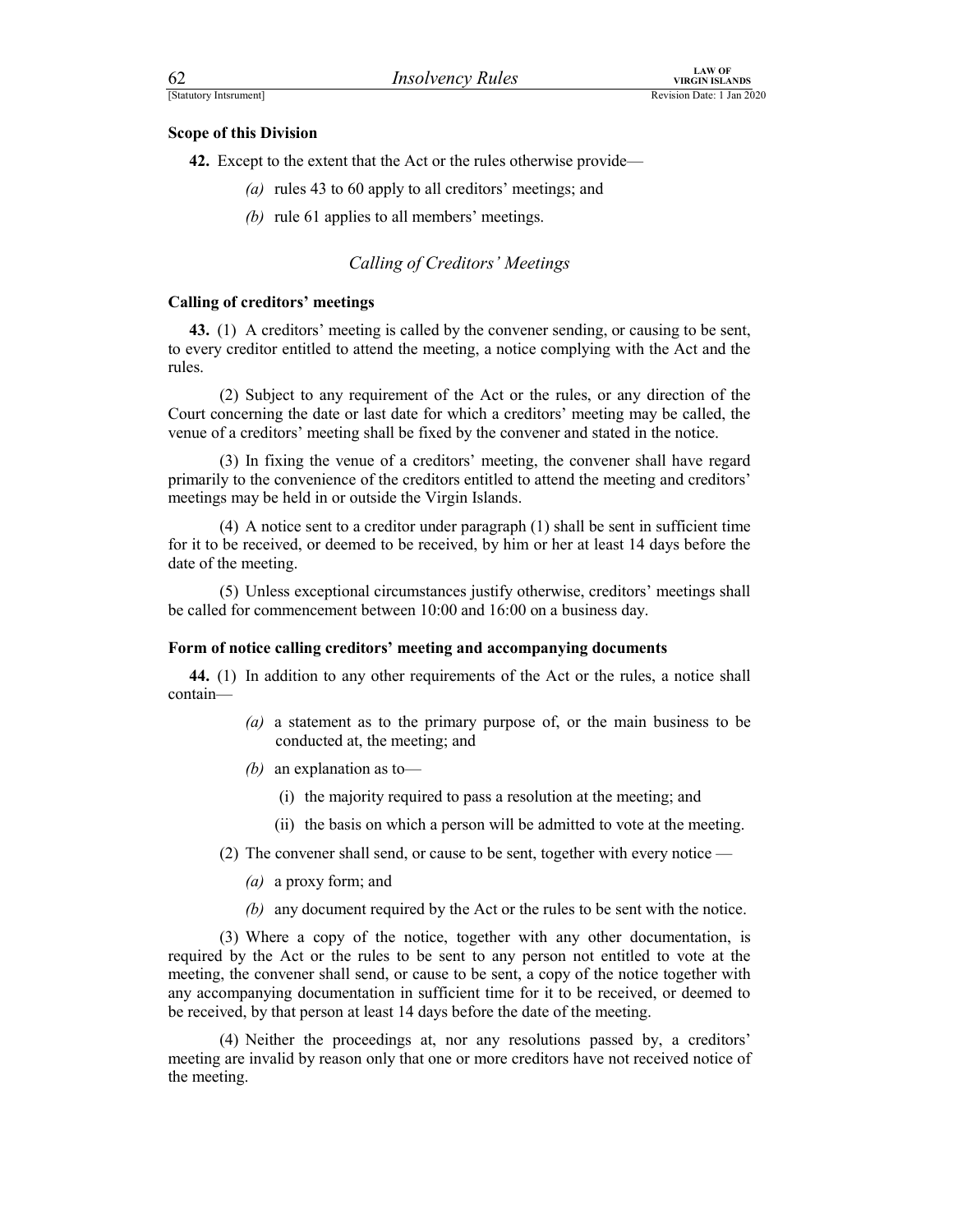### Notice to be given to creditors

EXAVOR<br>
Revision Date: 1 Jan 2020<br>
Notice to be given to creditors<br>
45. (1) The convener of a creditors' meeting shall send a notice to every creditor—<br>
(a) specified in the statement of affairs or statement of assets and 45. (1) The convener of a creditors' meeting shall send a notice to every creditor—

- (a) specified in the statement of affairs or statement of assets and liabilities, if any; and
- (b) of whom the convener is otherwise aware.

 (2) The convener of a creditors' meeting is not in breach of any requirement of the Act or the rules to give notice of the meeting to the creditors of a company by reason only of failing to send a notice to a person who was not known by the convener to be a creditor of the company.

### Notice of meetings by advertisement

46. (1) The Court may direct that notice of a creditors' meeting be given by public advertisement, and not, or not only, by individual notice to the persons concerned.

 (2) In considering whether to make a direction under this rule, the Court shall have regard to—

- (a) the cost of public advertisement;
- (b) the assets available in the insolvency proceeding concerned; and
- $(c)$  the extent of the interest of creditors or any particular class of either.

### Notice to Registrar, Commission and Official Receiver

47. Where a convener is required by the Act to file a notice of a creditors' meeting with the Registrar, the Commission or the Official Receiver, he or she shall file the notice, together with any accompanying documentation, at least 14 days before the date set for the meeting.

### Meetings requisitioned by creditors

48. (1) This rule applies where creditors are permitted by the Act to requisition a meeting.

 (2) A notice requisitioning a creditors' meeting shall be sent to the office holder concerned by a creditor accompanied by—

- (a) a list of creditors supporting the requisition, showing the amounts of their respective claims;
- (b) the written confirmation of each creditor on the list that he or she supports the requisition; and
- $(c)$  a statement—
	- (i) specifying the section of the Act under which the meeting is requisitioned;
	- (ii) that the creditors on the list comprise at least the minimum number of creditors specified by the relevant section; and
	- (iii) of the purpose of the meeting.

 (3) Subject to paragraph (7), the costs of calling and holding a requisitioned creditors' meeting shall be paid by the creditor who sent the notice to the office holder in accordance with paragraph (2).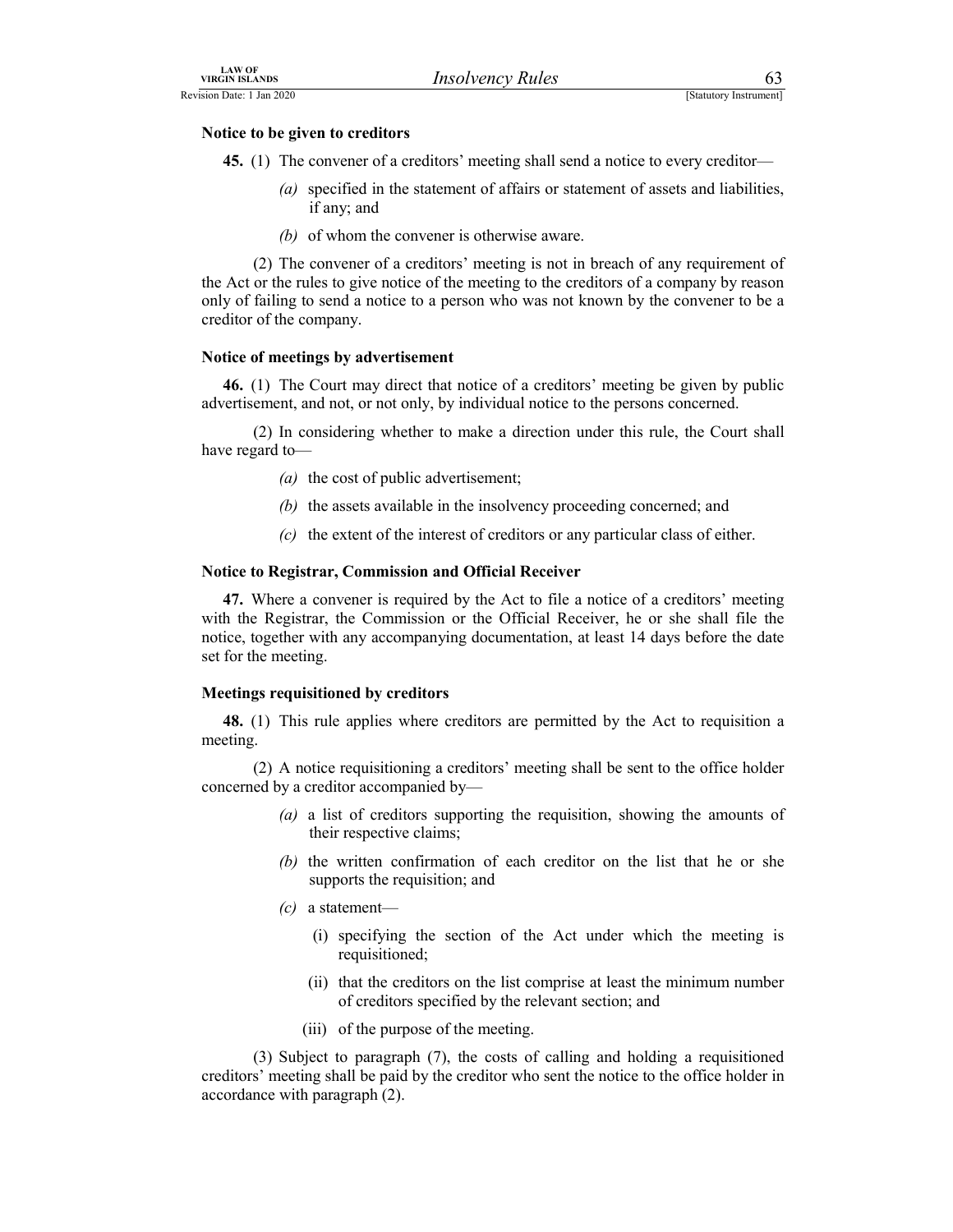| 64                     | <i><b>Insolvency Rules</b></i> | LAW OF<br>VIRGIN ISLANDS  |
|------------------------|--------------------------------|---------------------------|
| [Statutory Intsrument] |                                | Revision Date: 1 Jan 2020 |

FERENT EXAMPLES<br>
FERENT MEGIN ISLANDS<br>
(4) If the office holder is satisfied that a requisition complies with the Act and<br>
the rules, he or she shall, within 5 business days of receiving the notice under paragraph<br>
(2), pr (4) If the office holder is satisfied that a requisition complies with the Act and the rules, he or she shall, within 5 business days of receiving the notice under paragraph (2), provide the creditor who sent the notice with an estimate of the costs of calling and holding the meeting together with a request that the creditor deposit with the office holder sufficient security to cover those costs.

 (5) If the office holder is not satisfied that a requisition complies with the Act and the rules, he or she shall notify the creditor in writing stating the reasons for his or her conclusion.

 (6) Upon receipt of the deposit referred to in paragraph (4), the office holder shall fix a venue for the meeting not more than 35 days from his or her receipt of the deposit and shall give not less than 21 days notice of the meeting to creditors.

 (7) A meeting held under this rule may resolve that the expenses of calling and holding it are to be payable out of the assets of the company concerned.

 (8) To the extent that any deposit paid to the office holder under this rule is not required for the payment of the expenses of calling and holding the meeting, it shall be repaid to the person who paid the deposit.

### Conduct of Creditors' Meetings

### Chairman

49. (1) Subject to paragraphs (2) and (3), every creditors' meeting shall be chaired by the convener.

 (2) Where the convener is an insolvency practitioner or the Official Receiver and he or she is unable to attend the meeting, he or she may, in writing, nominate as chairman—

- (a) in the case of an insolvency practitioner—
	- (i) another eligible insolvency practitioner; or
	- (ii) an employee of the insolvency practitioner, or of his or her firm, who is experienced in insolvency matters; or
- (b) in the case of the Official Receiver, the Deputy Official Receiver or a member of his or her staff.

 (3) Where a creditors' meeting convened by an insolvency practitioner or the Official Receiver is to be held outside the Virgin Islands and he or she will not be attending the meeting, he or she may nominate a suitably qualified and experienced individual to act as chairman.

### Suspension

50. Once only in the course of any meeting, the chairman may, in his or her discretion and without an adjournment, declare that the meeting is suspended for a period of no more than one hour.

### Adjournment of meetings

51. (1) If within 30 minutes of the time fixed for the commencement of a creditors' meeting there is no person present to act as chairman of the meeting, the meeting is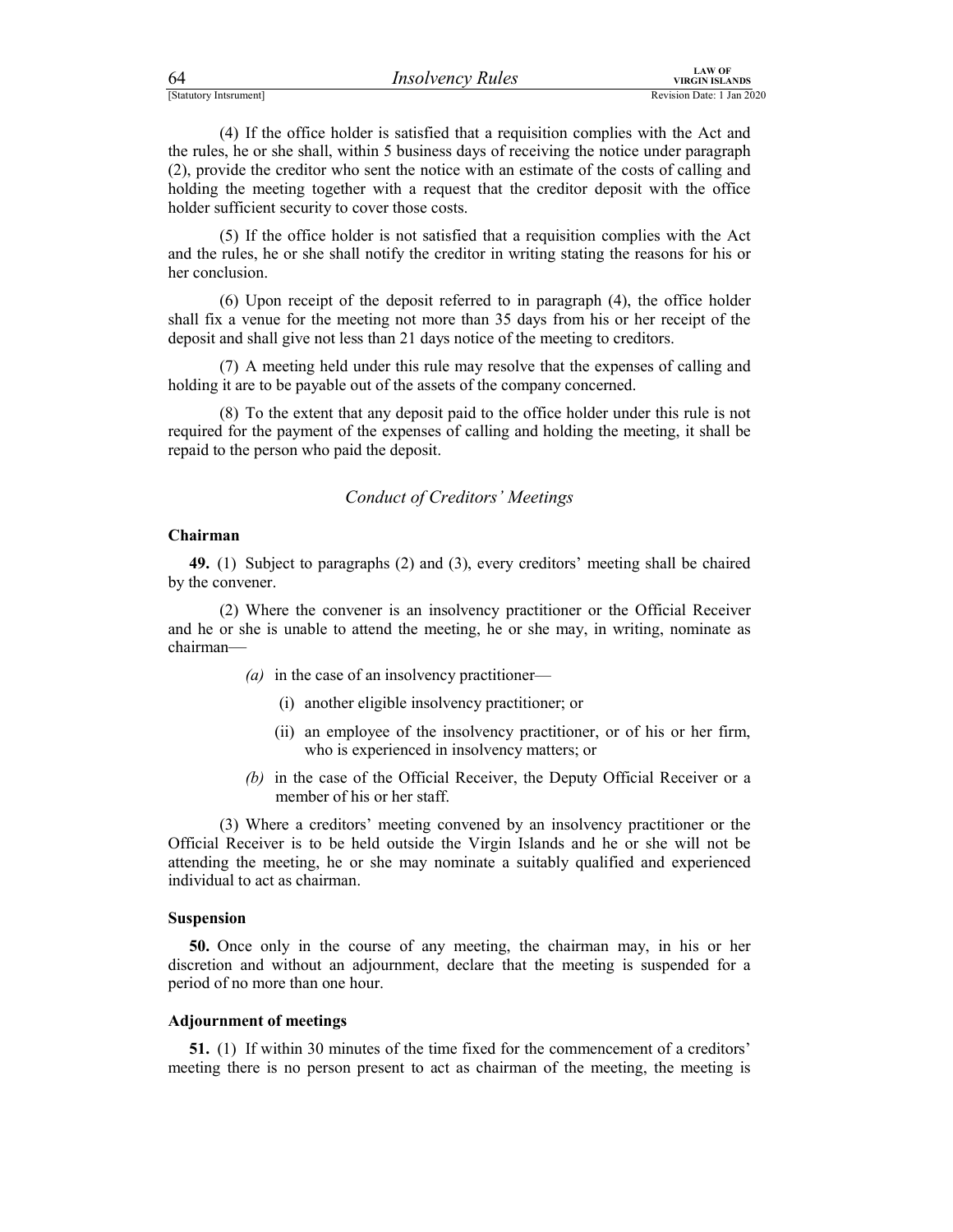EXAMPLE THE CONCRETE THE CONCRETE THE CONCRETE THE CONCRETE THE CONCRETE THE CONCRETE THE CONCRETE THE CONCRETE THE CONCRETE THE CONCRETE THE CONCRETE THE CONCRETE THE CONCRETE THE CONCRETE THE CONCRETE THE CONCRETE THE CO adjourned to the same time and place in the following week or, if that is not a business day, to the same time on the next following business day.

 (2) Subject to paragraph (3), unless those persons present, in person or by proxy, pass a resolution to the contrary, the chairman may adjourn a creditors' meeting.

 (3) The chairman of a creditors' meeting may not adjourn or further adjourn a meeting under paragraph (2) to a date more than 14 days after the date fixed for the original meeting.

### Chairman as proxy holder

52. (1) The chairman shall not by virtue of any proxy he or she holds, vote on a resolution concerning the remuneration or expenses of the office holder unless the proxy specifically directs him or her to vote in that way.

 (2) If the chairman uses a proxy contrary to paragraph (1), his or her vote with that proxy does not count towards any majority under this rule.

 (3) Where the chairman holds a proxy which requires him or her to vote for a particular resolution, and no other person proposes that resolution—

- (a) he or she shall propose it himself or herself, unless he or she considers that there is good reason for not doing so; and
- (b) if he or she does not propose it, he or she shall forthwith after the meeting notify his or her principal of the reason why he or she did not propose it.

### Quorum

53. (1) The quorum for a meeting of creditors is at least one creditor entitled to vote.

 (2) A creditor shall be counted towards the quorum for the purposes of paragraph (1) if he or she is present or represented by proxy by any person, including the chairman.

- (3) Where at any meeting of creditors—
	- (a) a quorum is present by the attendance of the chairman alone or by the chairman together with one additional creditor; and
	- (b) the chairman is aware, by virtue of claims and proxies received or otherwise, that one or more other persons would, if attending, be entitled to vote, the meeting shall not commence until at least 15 minutes after the time set for its commencement.

### Voting Rights and Majorities

### Resolutions

54. (1) Unless the Act or the rules provide otherwise, the majority required for the passing of a resolution at a creditors' meeting is in excess of 50% in value of the creditors present in person or by proxy who vote on the resolution.

 (2) A resolution passed at an adjourned creditors' meeting is treated for all purposes as having been passed on the date of the resolution and not as having been passed on an earlier date.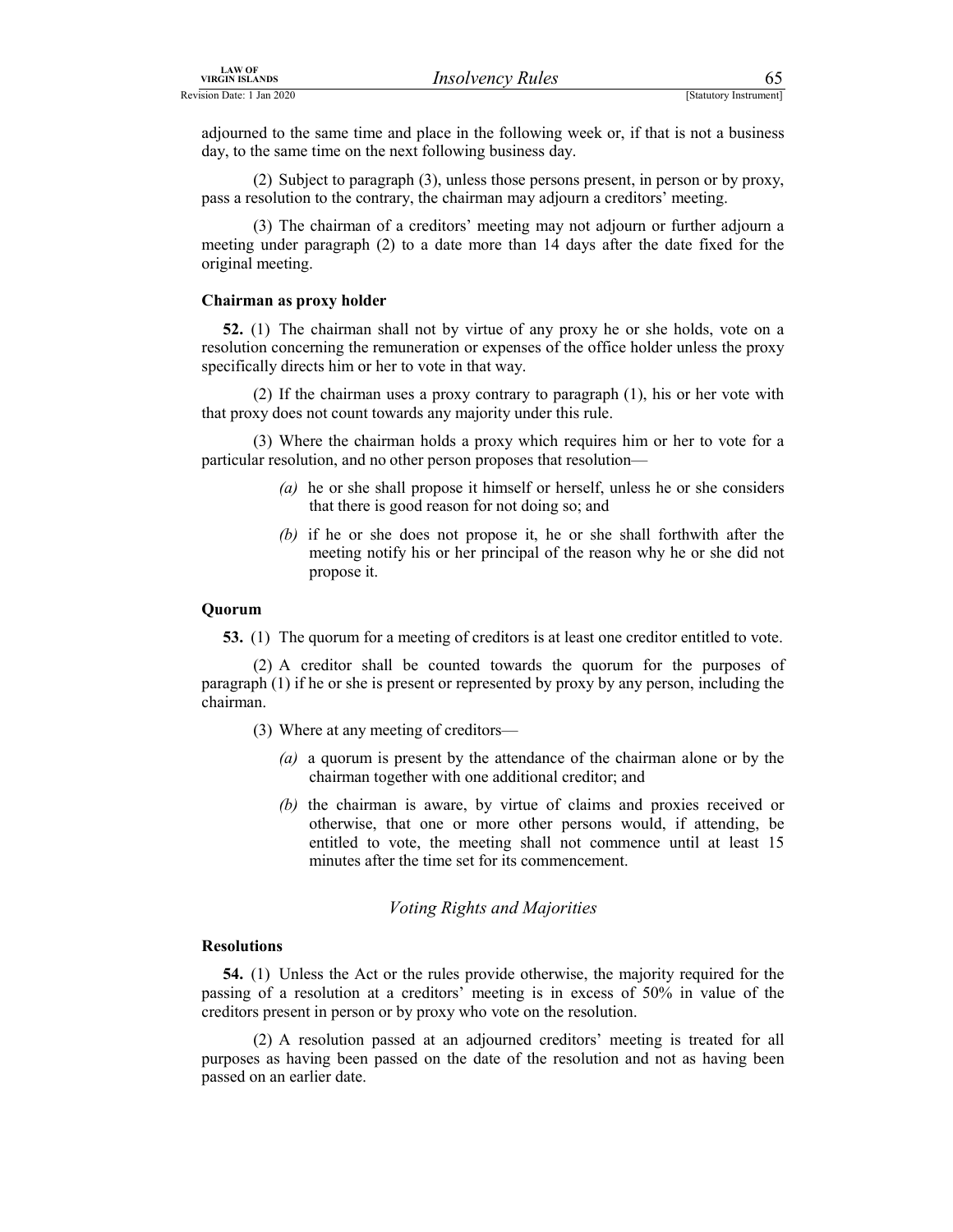| 66                     | <i><b>Insolvency Rules</b></i> | LAW OF<br>VIRGIN ISLANDS  |
|------------------------|--------------------------------|---------------------------|
| [Statutory Intsrument] |                                | Revision Date: 1 Jan 2020 |

FERENTIAL THE CONTROLL CONTROLL THE TERM OF THE CONTROLL THE CONTROLL OF THE CONTROLL OF THE CONTROLL OF THE CONTROLL OF THE CONTROLL OF THE CONTROLL OF THE CONTROLL OF THE CONTROLL OF THE CONTROLL OF THE CONTROLL OF THE C (3) Where a resolution is proposed which affects a person in respect of his or her remuneration or conduct as an office holder, or as a proposed or former office holder, the vote of that person and of any partner or employee of his or hers, shall not be counted in the majority required for passing the resolution.

 (4) Paragraph (3) applies with respect to a vote given by a person whether personally, on his or her behalf by a proxy-holder or as a proxy holder for a creditor.

### Creditors' entitled to vote

55. (1) A creditor is entitled to vote at a creditors' meeting only if, no later than 12 noon on the business day before the day fixed for the meeting—

- (a) he or she has given written notice of his or her claim to the office holder and the claim is admitted in accordance with rule 58; and
- (b) any proxy that he or she intends to be used on his or her behalf has been lodged with the office holder.

 (2) The office holder may accept a proxy that has been sent to him or her by facsimile transmission as lodged for the purposes of paragraph  $(1)(b)$ .

 (3) The chairman of a creditors' meeting may allow a creditor to vote, notwithstanding that he or she has failed to comply with paragraph  $(1)(a)$ , if he or she is satisfied that the failure was due to circumstances beyond the creditor's control.

- (4) The votes of a creditor are calculated—
	- (a) where the creditors' meeting is in respect of a company that is in liquidation, on the value of the creditor's claim made in accordance with the provisions of the Act and the rules that relate to a claim in a liquidation;
	- (b) where the creditors' meeting is in respect of a bankruptcy, on the value of the creditor's claim made in accordance with the provisions of the Act and the rules that relate to a claim in a bankruptcy;
	- (c) in any other case, according to the amount of the creditor's debt as at the relevant date, deducting any amounts paid in respect of the debt after that date.

 (4) A creditor may not vote in respect of a claim for an unliquidated amount, or on any claim the value of which is not ascertained, except where the chairman agrees to put an estimated minimum value on the claim for the purpose of entitlement to vote and admits the claim for that purpose.

### Secured creditors and holders of negotiable instruments

56. (1) At a creditors' meeting, a secured creditor is entitled to vote only in respect of the balance, if any, of his or her debt after deducting the value of his or her security interest as estimated by him or her.

 (2) A creditor may not vote in respect of a debt on, or secured by, a current bill of exchange or promissory note, unless he or she is willing—

> (a) to treat the liability to him or her on the bill or note of every person who is liable on it antecedently to the debtor, and against whom a bankruptcy order has not been made, or in the case of a company, which has not gone into liquidation, as a security in his or her hands;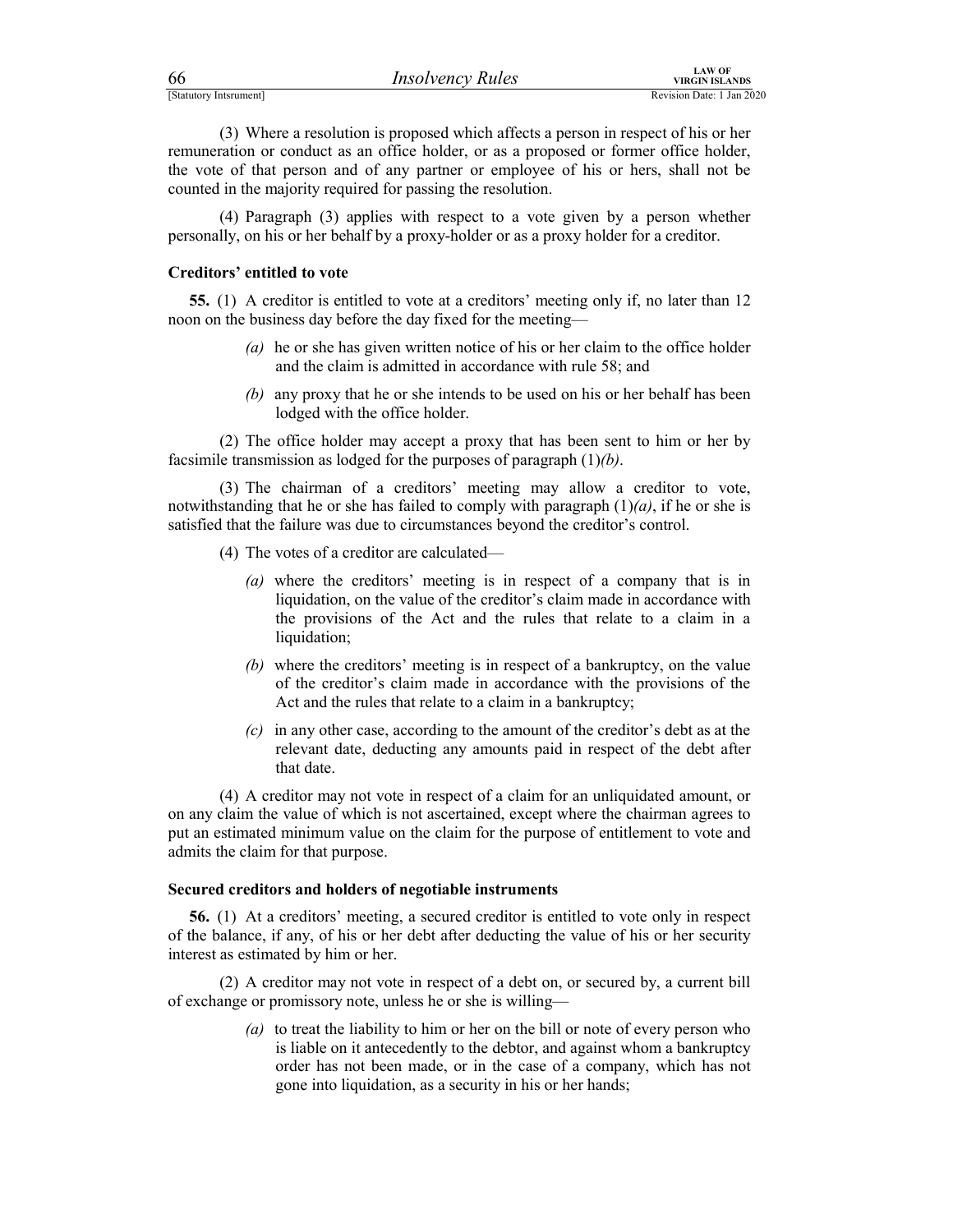LAW OF<br>
Revision Date: 1 Jan 2020<br>
(b) to estimate the value of the security interest and, for the purposes of<br>
entitlement to vote only, to deduct it from his or her claim; and the<br>
chairman decides to admit the reduced c (b) to estimate the value of the security interest and, for the purposes of entitlement to vote only, to deduct it from his or her claim; and the chairman decides to admit the reduced claim for voting purposes.

### Hire purchase, conditional sale and chattel leasing agreements

57. (1) This rule does not apply to a creditors' meeting held in respect of a company that is in liquidation or in respect of a bankruptcy.

 (2) Subject to paragraph 3, an owner of goods under a hire purchase or chattel leasing agreement, or a seller of goods under a conditional sale agreement, is entitled to vote in respect of the amount of the debt owed by the debtor to him or her on the relevant date.

 (3) In calculating the amount of a debt for the purposes of paragraph 1, no account is taken of any amount attributable to the exercise of any right under the relevant agreement, so far as the right has become exercisable solely by virtue of the relevant insolvency proceeding or any order made in, or matter arising in consequence of, the proceeding.

### Admission and rejection of claims

58. (1) Subject to paragraph (5), the chairman of a creditors' meeting shall determine the entitlement of persons wishing to vote and shall admit or reject their claims for voting purposes accordingly.

(2) The chairman may admit or reject a claim in whole or in part.

 (3) The chairman of a creditors' meeting may require a creditor to produce any document or other evidence where he or she considers it necessary for the purpose of substantiating the whole or part of the creditor's claim.

 (4) If the chairman of a creditors' meeting is in doubt as to whether a claim should be admitted or rejected, he or she shall mark the claim as objected to and allow the creditor to vote, subject to his or her vote being subsequently declared invalid if the objection to the claim is sustained.

 (5) Where a creditor's claim in a liquidation or bankruptcy has been admitted by the liquidator or trustee, under section 209 or section 336, as the case may be, the Chairman shall admit the claim in the same amount for the purposes of voting.

### Appeal

59. (1) A creditor may appeal to the Court against any decision of an office holder, or the chairman of a creditors' meeting, under rules 55 or 58.

 (2) If on an appeal the Court reverses or varies the Chairman's decision, or the vote of a creditor is declared invalid, the Court may make such order as it considers just including, if it considers that the circumstances giving rise to the appeal give rise to unfair prejudice or material irregularity, an order that another meeting be summoned.

 (3) An appeal under this rule shall be made within a period of 28 days from the date of the decision in respect of which the appeal is made.

 (4) Neither an office holder, nor any person nominated to chair a creditors' meeting on his or her behalf in accordance with rule 49(2) is personally liable for the costs incurred by any person in respect of an appeal to the Court under this rule, unless the Court makes an order to that effect.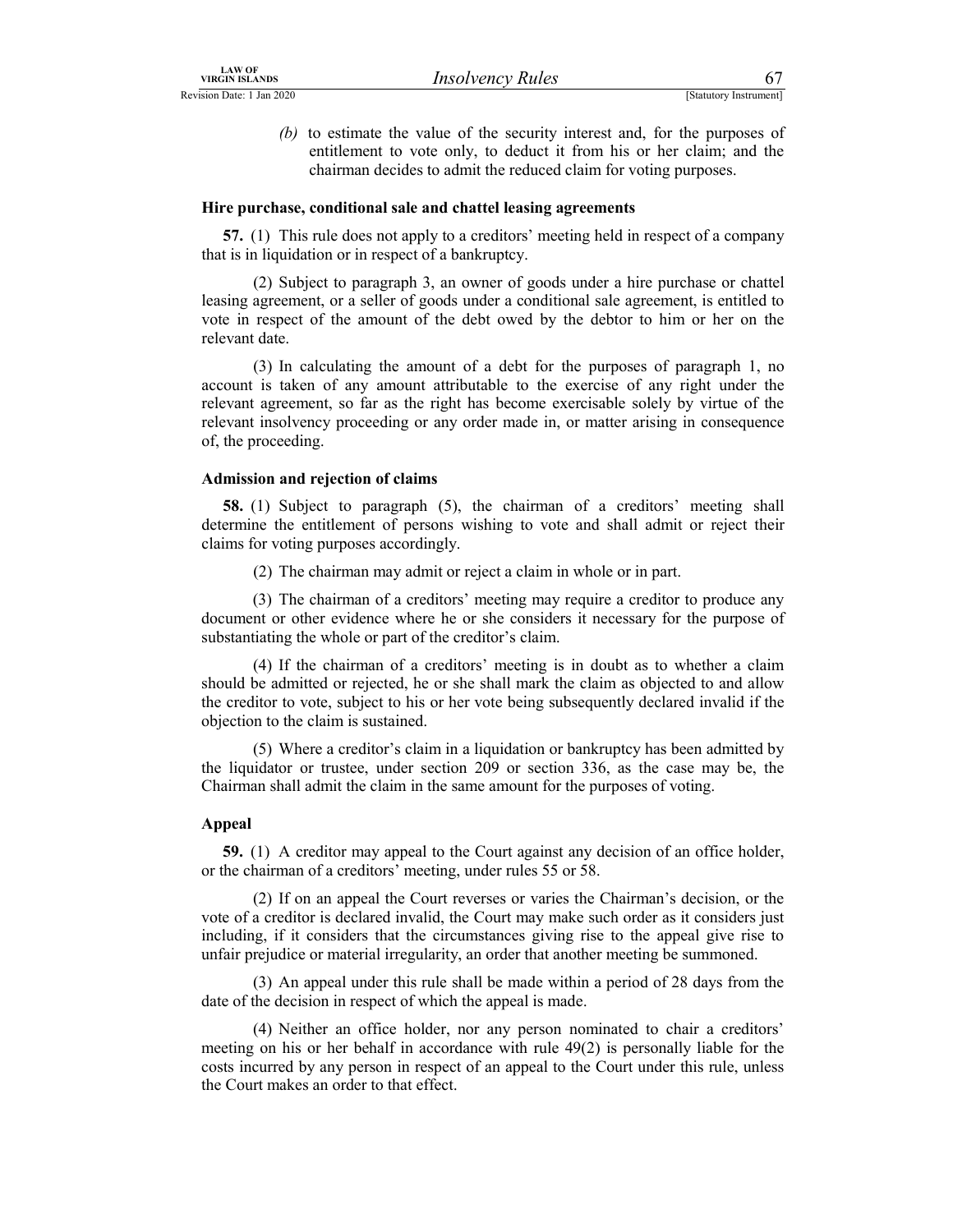For Extension Date: 1 Jan 2020<br>
Minutes<br> **Statutory Intsrument**<br>
Revision Date: 1 Jan 2020<br> **Minutes**<br> **60.** (1) The chairman of a creditors' meeting shall ensure that minutes of its<br>
proceedings are kept and that he or sh 60. (1) The chairman of a creditors' meeting shall ensure that minutes of its proceedings are kept and that he or she signs the minutes.

 (2) Minutes kept under paragraph (1) shall include a list of the creditors who attended the meeting, whether in person or by proxy, the resolutions passed at the meeting and, if a creditors' committee is established, the names and addresses of those persons elected to be members of the committee.

 (3) Minutes kept in accordance with this rule shall be retained as a record in the insolvency proceeding.

### Members' meetings

61. (1) In fixing the venue of a members' meeting, the convener shall have regard primarily to the convenience of the members and members' meetings may be held in or outside the Virgin Islands.

 (2) Rules 49, 51(1), 53(2) and 53(3) apply to members' meetings with necessary modifications.

(3) The quorum for a meeting of members is—

- (a) where the company or foreign company only has one member or only has one member entitled to vote, that member; or
- (b) where the company or foreign company has more than one member entitled to vote, at least 2 members of those members.

 (4) Subject to this rule, a members' meeting shall be summoned and conducted as if it were a general meeting of the company summoned under the company's articles of association, and in accordance with the applicable provisions of the BVI Business Companies Act.

 (5) Where a company is in administration, the chairman of the meeting shall cause minutes of its proceedings to be entered in the company's minute book.

### Division 2

### Proxies and Company Representation

### Interpretation

62. (1) In this Division—

"meeting" means a meeting of creditors or of members required or permitted to be held under the Act or the rules;

"principal" means the person giving a proxy; and

"proxy-holder" means the person to whom the principal gives his or her proxy.

 (2) For the purposes of the Act and the rules, a proxy is an authority given by a principal to a proxy-holder to attend a meeting and to speak and vote as his or her representative.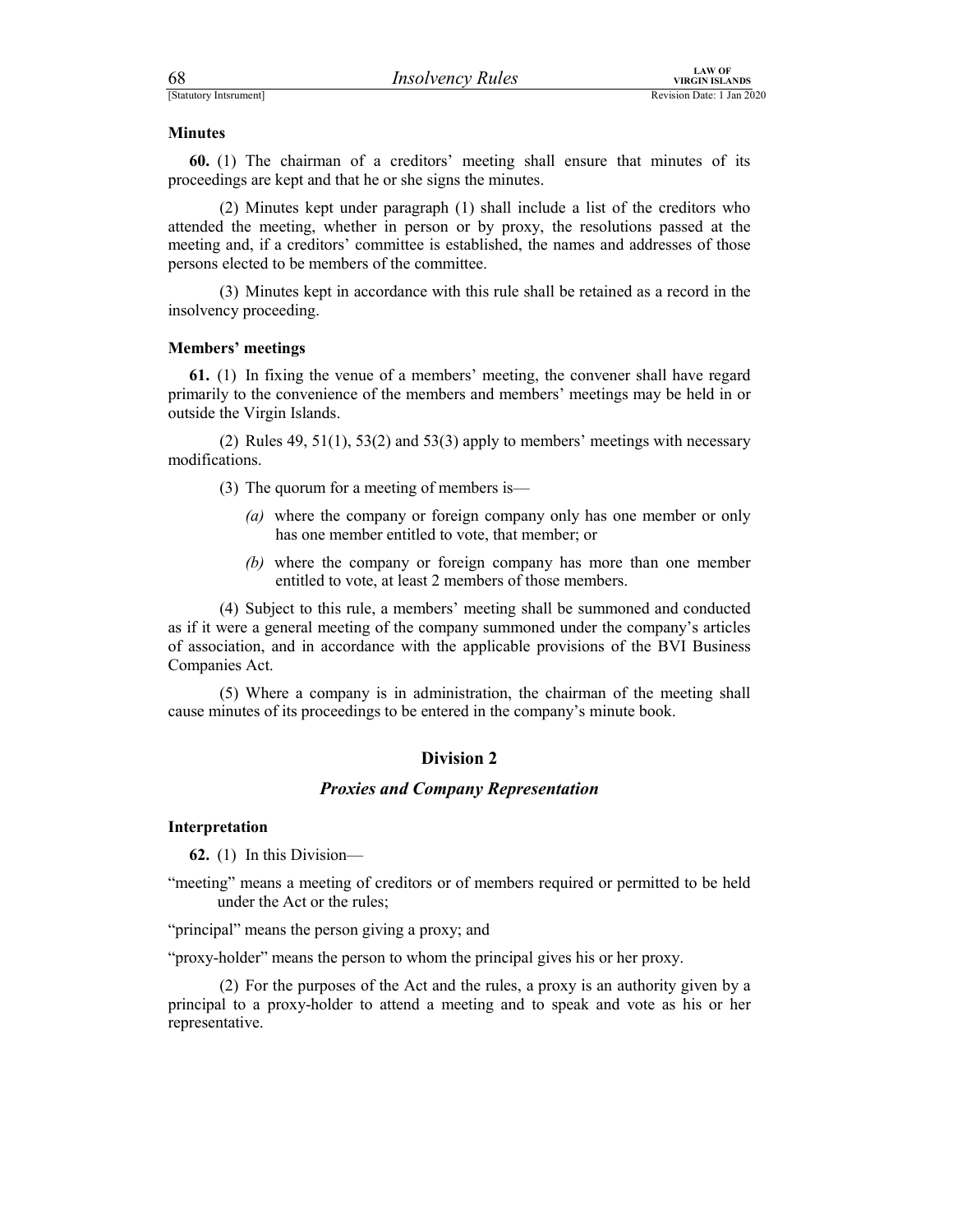### General provisions concerning proxies

EXAVOR<br>
Revision Date: 1 Jan 2020<br>
General provisions concerning proxies<br>
63. (1) Subject to paragraph (2), a person who desires to be represented at a<br>
creditors' meeting may give one proxy to an individual aged 18 or ove 63. (1) Subject to paragraph (2), a person who desires to be represented at a creditors' meeting may give one proxy to an individual aged 18 or over.

- (2) Notwithstanding paragraph (1)—
	- (a) a principal may specify one or more other individuals aged 18 or over to be proxy-holder in the alternative, in the order in which they are named in the proxy; and
	- (b) a proxy for a particular meeting may be given to the chairman of the meeting who cannot decline to act as proxy-holder in such circumstances.

 (3) A proxy requires the holder, either as directed or in accordance with the holder's discretion—

- (a) to give the principal's vote on matters arising for determination at the meeting;
- (b) to abstain; or
- $(c)$  to propose, in the principal's name, a resolution to be voted on by the meeting.

### Issue and use of proxy forms

64. (1) A proxy form sent with a notice of a meeting shall not have inserted in it the name or description of any person.

 (2) A proxy form shall not be used at a meeting unless it is in the same, or a substantially similar form, as the proxy form sent out with the notice calling the meeting.

 (3) A proxy form shall be signed by the principal, or by some person authorised by him or her, either generally or with reference to a particular meeting.

 (4) Where a proxy form is signed by a person other than the principal, the nature of the person's authority shall be stated.

### Use of proxies at meetings

65. (1) A proxy given for a particular meeting may be used at any adjournment of that meeting.

 (2) Where the Official Receiver holds proxies for use at a meeting, his or her deputy, or such other of his or her officers as he or she may authorise in writing, may act as proxy-holder in his or her place.

 (3) Where an insolvency practitioner holds proxies to be used by him or her as chairman of a meeting, and some other person acts as chairman, the other person may use the insolvency practitioners proxies as if he or she were themselves the proxyholder.

 (4) Where a proxy directs a proxy-holder to vote for or against a resolution for the nomination or appointment of a person as an officer holder, the proxy-holder may, unless the proxy states otherwise, vote for or against, as he or she thinks fit, any resolution for the nomination or appointment of that person jointly with another or others.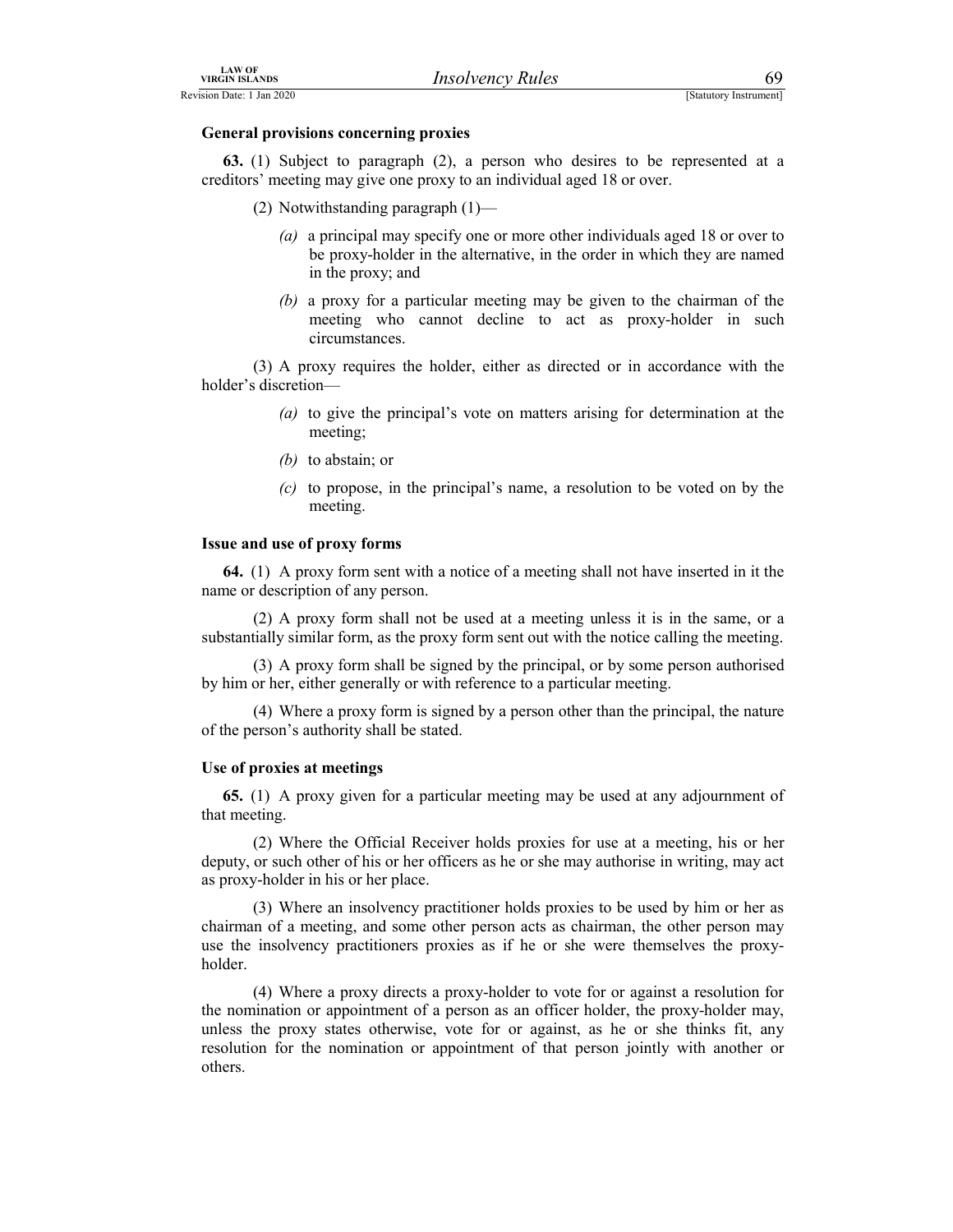| 70                     | <b>Insolvency Rules</b> | <b>LAW OF</b><br>VIRGIN ISLANDS |
|------------------------|-------------------------|---------------------------------|
| [Statutory Intsrument] |                         | Revision Date: 1 Jan 2020       |

For the control of the proxy-holder may propose any resolution which, if proposed by another,<br>
Statutory Internation Date: 1 Jan 2020<br>
(5) A proxy-holder may propose any resolution which, if proposed by another,<br>
would be (5) A proxy-holder may propose any resolution which, if proposed by another, would be a resolution in favour of which by virtue of the proxy he or she would be entitled to vote.

 (6) Where a proxy gives specific directions as to voting, this does not, unless the proxy states otherwise, preclude the proxy-holder from voting at his or her discretion on resolutions put to the meeting which are not dealt with in the proxy.

### Retention of proxies

66. (1) Subject to paragraph (2), proxies used for voting at any meeting shall be retained by the chairman of the meeting.

 (2) Where the chairman is not the responsible insolvency practitioner, he or she shall deliver the proxies, immediately after the meeting, to the responsible insolvency practitioner who shall retain them.

(3) Proxies shall be retained as records in the insolvency proceeding.

### Right of inspection

67. (1) The responsible insolvency practitioner shall allow proxies retained by him or her to be inspected, at all reasonable times on any business day, by—

- (a) any creditor, in the case of proxies used at a meeting of creditors; and
- (b) a member, in the case of proxies used at a meeting of the company or of its members.
- (2) Subject to paragraph (3), the reference in paragraph (1) to a creditor is—
	- (a) in the case of a liquidation or a bankruptcy, a creditor who has submitted a claim under section 209 or section 336; and
	- (b) in any other case, a person who has submitted a claim, in writing, to be a creditor of the company or individual concerned.

 (3) The reference in paragraph (1) to a creditor does not include a person whose claim has been wholly rejected for the purposes of voting, dividend or otherwise.

- (4) The right of inspection given by this rule is also exercisable—
	- $(a)$  in the case of an insolvent company, by a director; and
	- (b) in the case of an insolvent individual, by him or her.

 (5) Any person attending a meeting is entitled, immediately before or in the course of the meeting, to inspect proxies and associated documents, including claims sent or given, in accordance with directions contained in any notice convening the meeting, to the chairman of that meeting or to any other person by a creditor or member for the purpose of that meeting.

### Proxy-holder with financial interest

68. (1) A proxy-holder shall not vote in favour of any resolution which would directly or indirectly place him or her , or any associate of his or her, in a position to receive any remuneration out of the insolvent estate, unless the proxy specifically directs him or her to vote in that way.

 (2) Where a proxy-holder has signed the proxy as being authorised to do so by his or her principal and the proxy specifically directs him or her to vote in the way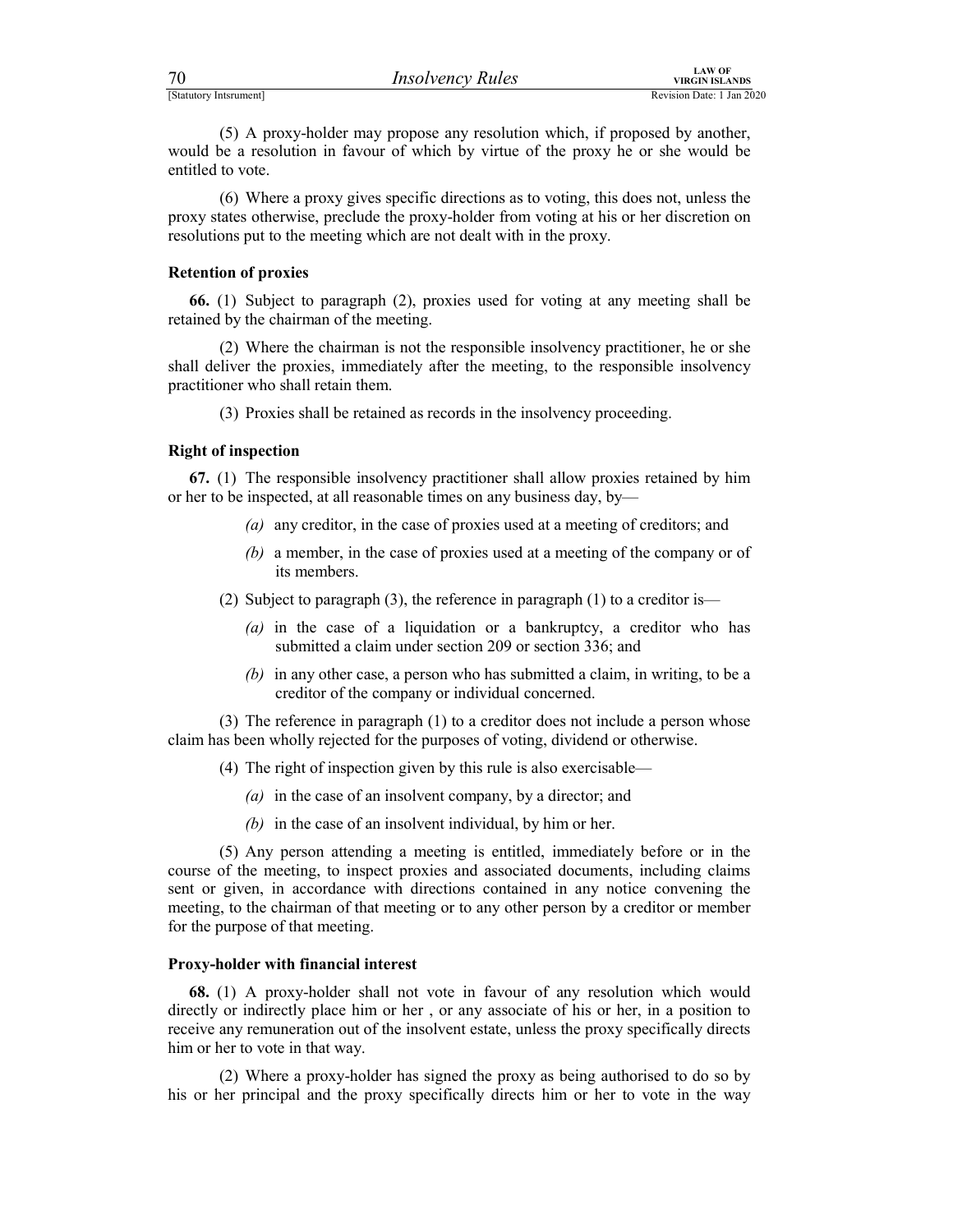| <b>LAW OF</b><br><b>VIRGIN ISLANDS</b>                                                                                                               | Rules<br>Insolvency<br>しししい |                           |
|------------------------------------------------------------------------------------------------------------------------------------------------------|-----------------------------|---------------------------|
| <b>Revision Date:</b><br>Jan 2020<br>the contract of the contract of the contract of the contract of the contract of the contract of the contract of |                             | Statutory<br>' Instrument |

*IRSO URGIN ISLANDS*<br>
Revision Date: 1 Jan 2020<br> **Exactlery Property Property Property Property Property Arthur (Statutory Instrument)**<br> **Exactlery Instrument**<br> **Exactlery Instrument**<br> **Exactlery Instrument**<br> **Exactlery In** mentioned in paragraph (1), he or she shall nevertheless not vote in that way unless he or she produces to the chairman of the meeting written authorisation from his or her principal sufficient to show that the proxy-holder was entitled so to sign the proxy.

 (3) This rule applies also to any person acting as chairman of a meeting and using proxies in that capacity under rule 65 and in its application to him or her, the proxy-holder is deemed an associate of his or hers.

### Company representation

69. (1) Where a person is authorised under the BVI Business Companies Act to represent a company at a meeting of creditors or of the company or its members, he or she shall produce to the chairman of the meeting a copy of the resolution from which he or she derives his or her authority.

 (2) The copy resolution shall be under the seal of the company, or certified by the secretary or a director of the company to be a true copy.

 (3) Nothing in this rule requires the authority of a person to sign a proxy on behalf of a principal, which is a company, to be in the form of a resolution of that company.

# Division 3

### The Creditors' Committee

### Interpretation for this Division

70. (1) In this Division—

"committee" means a creditors' committee established under section 421 of the Act; and

"meeting" means a meeting of the committee.

 (2) Where the context permits, references in the Act or the rules to a "member" shall include a member's representative.

### Committee may establish own procedures

71. (1) A committee may, by resolution, adopt rules governing its proceedings that are not inconsistent with the Act or this Division.

(2) Without limiting paragraph (1), the committee may agree procedures for—

- (a) the participation by members in meetings by telephone or other electronic means; and
- (b) the passing of circular resolutions.

### Meetings

72. (1) Subject to paragraph (2), meetings—

- (a) may be held at such venues as the committee may resolve; and
- (b) may be called by a member of the committee or by the office holder.

 (2) If a meeting has not already been held, the office holder shall call a first meeting to be held not less than 28 days after the committee's establishment.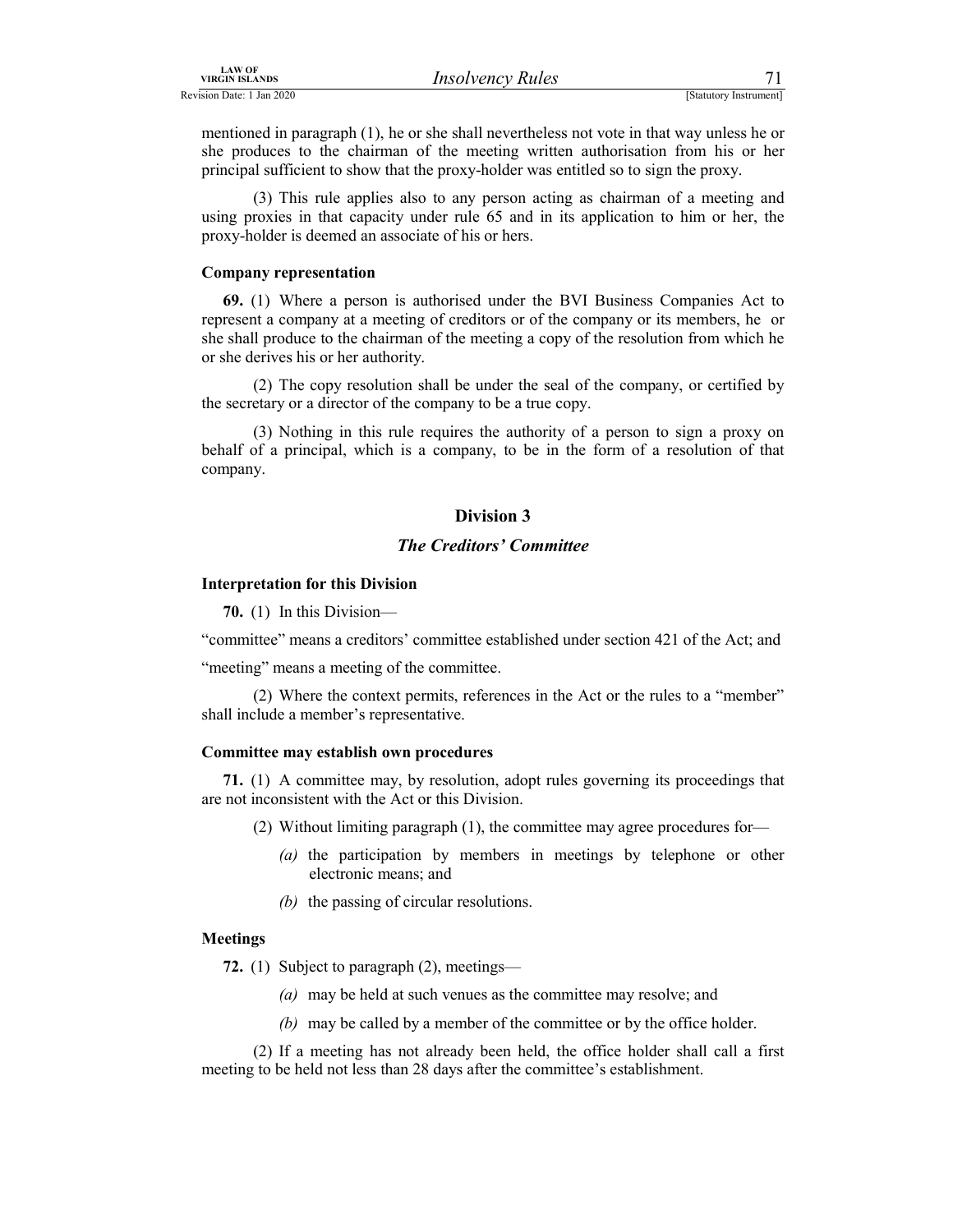| 72                     | <b>Insolvency Rules</b>                                                                                                                                      | <b>LAW OF</b>                                      |  |
|------------------------|--------------------------------------------------------------------------------------------------------------------------------------------------------------|----------------------------------------------------|--|
| [Statutory Intsrument] |                                                                                                                                                              | <b>VIRGIN ISLANDS</b><br>Revision Date: 1 Jan 2020 |  |
|                        | (3) The person convening a meeting shall give 7 days written notice of the<br>venue of the meeting to each member of the committee and to the office holder. |                                                    |  |
|                        | (4) Notwithstanding paragraph (3), a member of the committee may, before or at<br>the meeting weive his or her entitlement to notice under that personal     |                                                    |  |

 (4) Notwithstanding paragraph (3), a member of the committee may, before or at the meeting, waive his or her entitlement to notice under that paragraph.

### Chairman of meetings

73. (1) Subject to paragraph (2), every meeting of the creditors' committee shall be chaired by the relevant office holder.

 (2) Where the office holder is unable to attend the meeting, he or she may nominate as chairman—

- (a) an eligible insolvency practitioner; or
- (b) an employee of the insolvency practitioner, or of his or her firm, who is experienced in insolvency matters.

 (3) Where a meeting of the creditors' committee is to be held outside the Virgin Islands and the insolvency practitioner will not be attending the meeting, he or she may nominate a suitably qualified and experienced individual to act as chairman.

 (4) Where a meeting of the creditors' committee is held pursuant to a notice issued by the committee under section 422(2), the members of the creditors' committee may elect one of the members of the committee to be chairman of the meeting in place of the office holder or his or her nominee.

### Quorum and resolutions

74. (1) A meeting is quorate if notice of the meeting has been given to all members and a majority of its members are present at the meeting.

 (2) At a meeting of the committee, each member has one vote and a resolution is passed by a simple majority of those members who are present and vote.

 (3) A resolution shall be recorded in writing, signed by the chairman and retained as a record in the insolvency proceeding.

### Committee members' representatives

75. (1) A member of the creditors' committee may, in relation to the business of the committee, be represented by another person duly authorised by him or her for that purpose.

 (2) A person acting as a committee-member's representative shall hold a letter of authority entitling him or her so to act (either generally or specially) and signed by or on behalf of the committee member.

 (3) The chairman at any meeting of the committee may call on a person claiming to act as a committee member's representative to produce his or her letter of authority, and may exclude him or her if it appears that his or her authority is deficient.

 (4) No committee member may be represented by a body corporate, a person who is an undischarged bankrupt, a person who is a disqualified person within the meaning of section 260(4) or a person who is a restricted person within the meaning of section 409.

 (5) No person shall, on the same committee, act at one and the same time as representative of more than one committee member.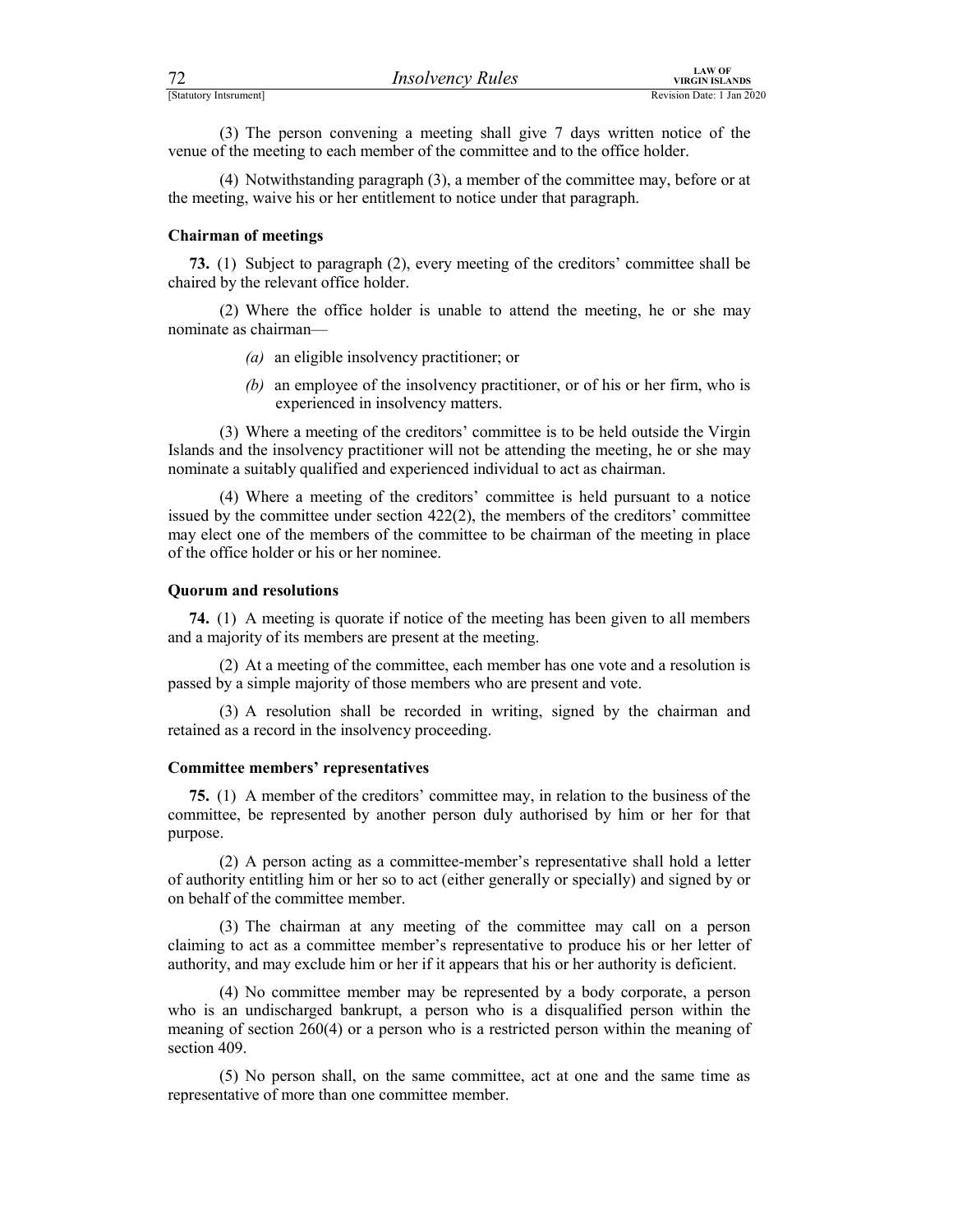LAW OF<br>
Revision Date: 1 Jan 2020<br>
(6) Where a member's representative signs any document on the member's<br>
behalf, the fact that he or she so signs shall be stated below his or her signature.<br>
Written resolutions (6) Where a member's representative signs any document on the member's behalf, the fact that he or she so signs shall be stated below his or her signature.

### Written resolutions

76. (1) The office holder may seek to obtain the agreement of members of the creditors' committee to a resolution by sending written notice of the resolution to each member by such method as may be agreed between the office holder and the committee member.

 (2) A notice sent to a member under paragraph 1 shall be set out so as to enable the committee member to signify his or her dissent or agreement to each separate resolution on which the office holder seeks agreement.

 (3) Any member of the committee may, within 7 days of a notice being sent out under paragraph (1), require the office holder to call a meeting of the creditors' committee to consider the matters raised by the resolution.

 (4) If no member requires a meeting to be called, the resolution is deemed to have been passed when the office holder is notified in writing by a majority of the committee members that they agree with it.

 (5) A resolution passed under this rule shall be treated as a resolution passed at a meeting of the creditors' committee.

 (6) Without limiting paragraph 1, written notice may be given by post, fax or email.

### Cooperation by office holder with committee

77. Without limiting section  $422(2)(b)$ , a requirement of the committee under that section to provide it with reports or information is not reasonable if the office holder considers that—

- (a) the requirement is frivolous or unreasonable;
- (b) the cost of complying with the requirement would be excessive having regard to the relative importance of the report or information;
- (c) the company or bankrupt does not have sufficient funds to enable him or her to comply with the requirement.

### Termination of insolvency proceeding

78. (1) Subject to paragraph (2), the creditors' committee ceases to exist on the termination of the insolvency proceeding in which it was appointed.

 (2) Where, on discharging an administration order, the Court makes an order for the appointment of a liquidator under section  $111(1)(a)$ , unless the Court otherwise orders, any creditors' committee appointed in the administration continues as if appointed in the liquidation.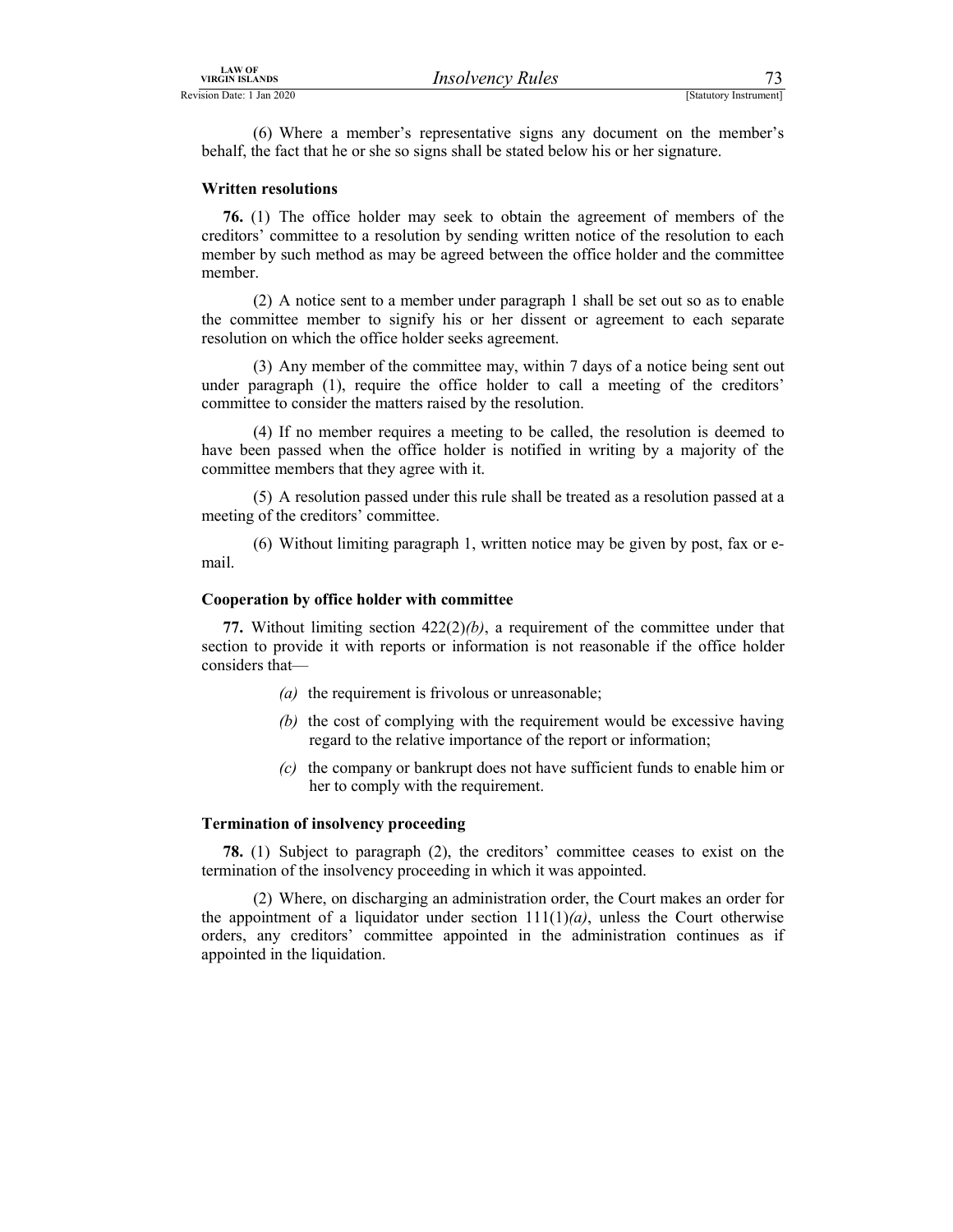### Written Resolutions

### Written resolutions

79. (1) The office holder may seek to obtain the passing of a resolution of creditors or members by sending a notice to every creditor or member who is entitled to be notified of a creditors' or members' meeting together with a blank statement of entitlement to vote.

 (2) A notice under paragraph (1) shall specify the time and date by which votes on the resolution shall be received by him or her and a vote shall be counted if—

- (a) the vote is received by the office holder by the time and date specified in the notice; and
- (b) the vote is accompanied by a completed statement of entitlement to vote.

 (3) If any votes are received without the statement as to entitlement to vote, or the office holder decides that the creditor or member is not entitled to vote, then that creditor's or member's vote shall be disregarded.

 (4) The closing date for receipt of votes shall be set at the discretion of the office holder but shall not be set less than 14 days from the date of issue of the notice under paragraph (1).

 (5) Where an office holder sends out a notice under paragraph (1), a meeting to consider the resolution specified in the notice may be requisitioned in accordance with paragraph (6) by—

- (a) in the case of a notice sent to creditors, by any single creditor, or a group of creditors, whose debts amount to at least 10% of the total debts of the company or debtor; or
- (b) in the case of a notice sent to members of a company, by any single member, or a group of members, holding at least 25% of the voting rights in respect of the company.

 (6) A meeting is requisitioned under paragraph (5) by sending a notice to the office holder within 7 days after the date that the notices under paragraph (1) are sent out.

 (7) If the resolution proposed in the notice is rejected by the creditors or members, the office holder may call a meeting of creditors or members, as the case may be.

 (8) A reference in the Act or the rules to anything done, or required to be done, at, or in connection with, or in consequence of, a creditors' or members' meeting, includes a reference to anything done in the course of correspondence in accordance with this rule.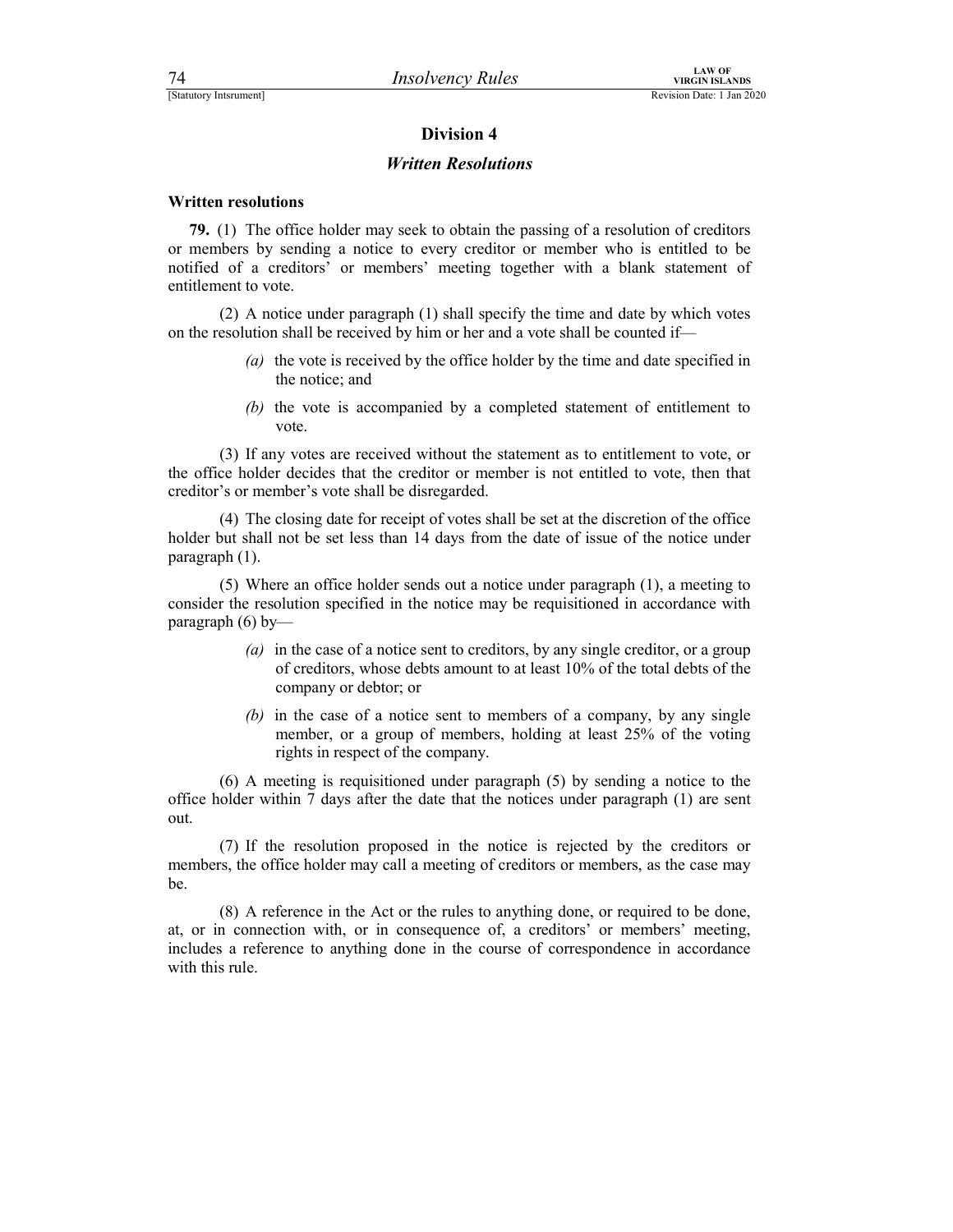### PART IV

# CREDITORS' ARRANGEMENTS

### Division 1

### **General**

### Scope of and interpretation for this Part

80. (1) This Part applies where a debtor makes or intends to make a proposal under Part II of the Act and in respect of any arrangement that may be approved.

 (2) In this Part, "creditors' meeting" means a creditors' meeting held under Part II of the Act.

### Additional matters that may be included in an arrangement

81. Subject to section 15(4), and without limiting section 15(1), an arrangement may—

- (a) provide for circumstances in which persons who become creditors of the debtor after the approval of an arrangement are entitled to be paid under the arrangement in priority to creditors bound by the arrangement;
- (b) specify a date or a time at which liabilities of the debtor will be calculated and provide how liabilities arising after that date are to be dealt with;
- (c) be entered into in conjunction with any other arrangement, reorganisation or scheme taking effect under the law of another jurisdiction, whether subject to Court approval or otherwise; and
- (d) in the case of a company—
	- (i) provide for the whole or partial cancellation of a liability of the company in return for shares of any kind or for the issue by the company, or by any other person, of a debenture or a security interest; and
	- (ii) relate to an amendment of the company's memorandum or articles that affects the likelihood of the company being able to pay a debt or satisfy a liability.

### Chairman of creditors' meeting

82. Subject to rule 49(2) and (3), the interim supervisor or the supervisor shall be the chairman of every creditors' meeting.

### Voting at creditors' meeting

83. (1) The majority required for the passing of a resolution at a creditors' meeting is—

- (a) for the approval of an arrangement or of a modification of an arrangement, 75% or more in value of the creditors present in person or by proxy who vote on the resolution; and
- (b) in respect of any other matter, in excess of 50% in value of the creditors present in person or by proxy who vote on the resolution.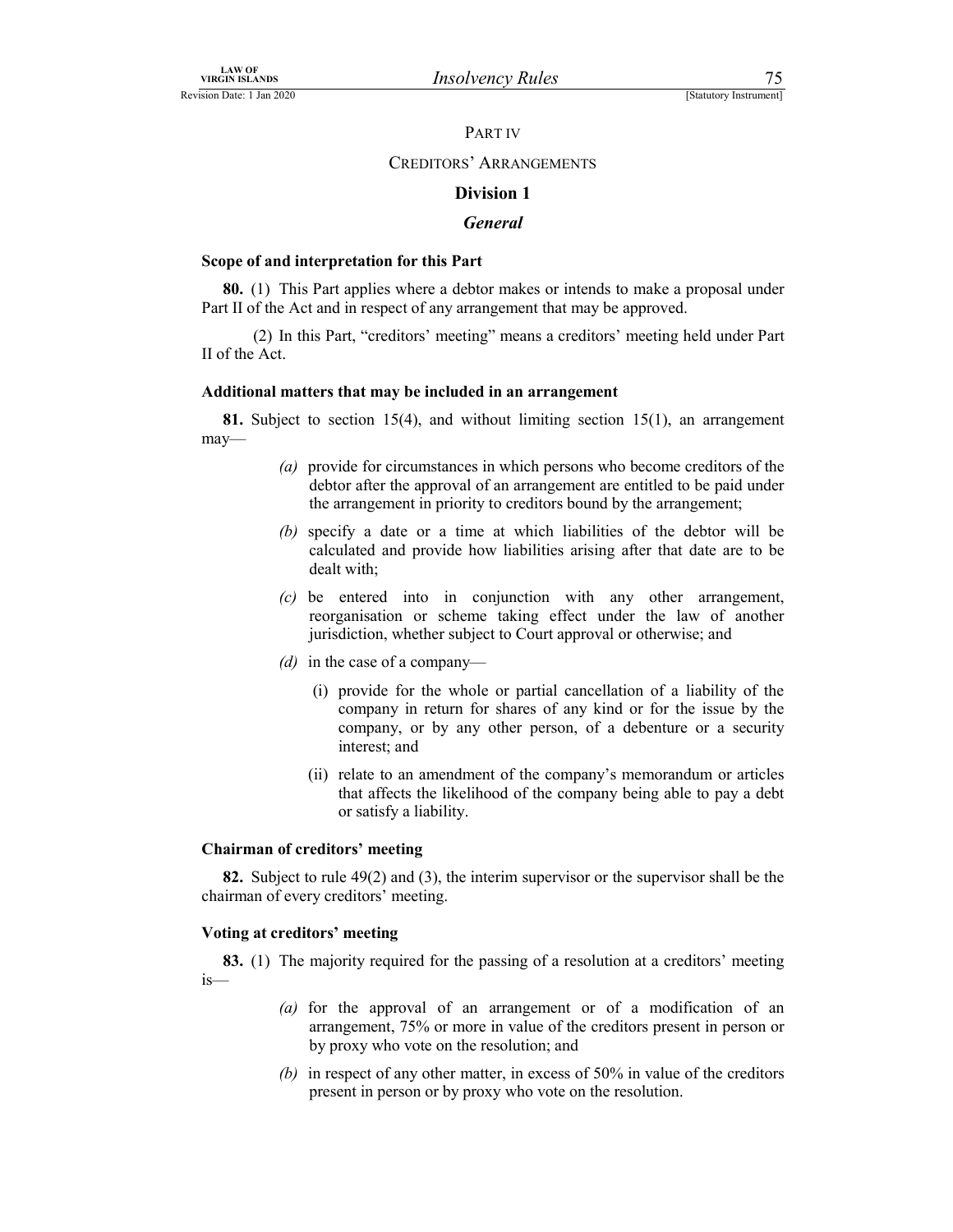| 76                     | <b>Insolvency Rules</b> | <b>LAW OF</b><br>VIRGIN ISLANDS |
|------------------------|-------------------------|---------------------------------|
| [Statutory Intsrument] |                         | Revision Date: 1 Jan 2020       |

For the content of the content of the content of the content of the content of the content of the meeting either at the meeting or before it.<br>
(2) A creditor is entitled to vote at a creditors' meeting if written notice of (2) A creditor is entitled to vote at a creditors' meeting if written notice of his or her claim is given to the interim supervisor, or supervisor, or the chairman of the meeting either at the meeting or before it.

 (3) It is for the chairman to decide whether a creditor is entitled to vote in accordance with paragraph (2).

 (4) At any creditors' meeting held under Part II of the Act, a creditor may vote in respect of a claim for an unliquidated amount or on any claim the value of which is not ascertained and for the purposes of voting, but not otherwise, his or her claim shall be valued at \$1 unless the chairman agrees to put a higher value on it.

 (5) Rules 54 and 55 are modified to the extent provided in this rule in respect of a creditors' meeting held under Part II of the Act.

### Appointment of joint supervisors

84. Where joint supervisors of an arrangement are appointed, they may act jointly or severally unless the arrangement provides otherwise.

### Division 2

# Company Creditors' Arrangement

### Scope of this Division

85. This Division applies where, under Part II, Division 2 of the Act, a company makes or intends to make a proposal and in respect of any arrangement that may be approved.

# Proposal

### Form and contents of proposal

**86.** (1) A proposal under section  $20(1)(b)(ii)$  shall be in writing and shall include—

- (a) details of the name, registered office, registered number, date of incorporation and any trading names of the company;
- (b) a summary of the proposed arrangement with a brief explanation as to its main features and as to why the arrangement is desirable and why the board expects the creditors to agree to it;
- (c) to the best of the knowledge and belief of the board, particulars of the assets of the company specifying—
	- (i) the value of each asset or class of assets;
	- (ii) the extent, if any, to which the assets are charged in favour of creditors; and
	- (iii) the extent, if any, to which particular assets are to be excluded from the arrangement;
- (d) particulars of any assets, other than those of the company, which it is proposed will be included in the arrangement, specifying—
	- (i) the source of the assets; and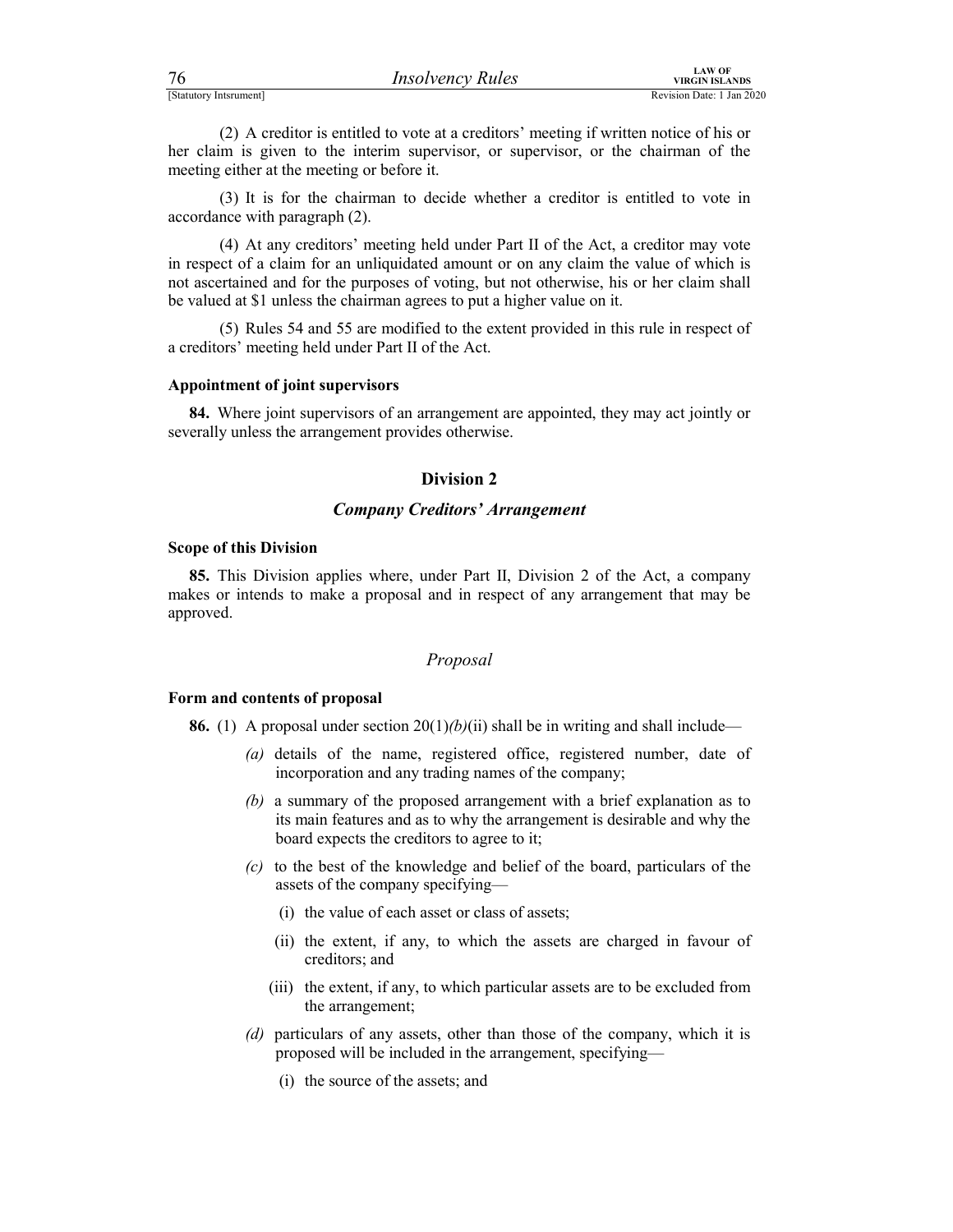- LAW OF<br>
VIRGIN ISLANDS<br>
Revision Date: 1 Jan 2020<br>
(ii) the terms upon which they are to be made available to creditors<br>
under the arrangement;<br>
(e) to the best of the knowledge and belief of the board, particulars of the<br> (ii) the terms upon which they are to be made available to creditors under the arrangement;
	- (e) to the best of the knowledge and belief of the board, particulars of the nature and amount of the company's liabilities, including any disputed claims and any joint obligations, and the manner in which they will be met, modified or postponed or otherwise dealt with under the arrangement, specifying in particular—
		- (i) how it is proposed that creditors who are or who claim to be secured creditors will be dealt with, detailing the amount of any secured liabilities;
		- (ii) how it is proposed that any creditors or joint, or joint and several, debtors who are connected with the company will be dealt with;
		- (iii) whether there are, to the knowledge of the board, any circumstances giving rise to the possibility, in the event that the company should go into liquidation, of claims for a voidable transaction under Part VIII of the Act and, if so, whether and how it is proposed to make provision for wholly or partly indemnifying the company in respect of such claims;
		- (iv) whether there are any persons with non-admissible or postponed claims against the company and how it is proposed that they will be dealt with, if at all;
		- (v) any creditors who, for the purposes of section 15(4) of the Act, are or are expected to be or claim to be preferential, detailing the amount and nature of each such claim and how it is proposed that the claims will be dealt with;
	- $(f)$  how it is proposed that the claims of any creditor who did not participate in the approval of the arrangement, as provided by paragraph (2), will be dealt with;
	- $(g)$  particulars of any security interest, liens, rights of set-off held by creditors and as to any guarantees of the company's debts given by third parties, specifying which of the sureties, if any, are persons connected with the company;
	- $(h)$  details of the proposed duration of the arrangement;
	- $(i)$  the proposed dates of distributions of assets to creditors of the company, with estimates of their amounts;
	- (j) particulars of the remuneration proposed to be paid to the interim supervisor and to the supervisor and how the remuneration and the other costs of the interim supervisor and the supervisor are to be met;
	- (k) details of any benefits, including guarantees, assets and any security interests that are to be offered by any director or other third party for the purposes of the arrangement;
	- (l) details of any further loans or credit facilities which it is intended to arrange for the company, specifying on what terms and how it is proposed that the additional liabilities, including interest, are to be repaid;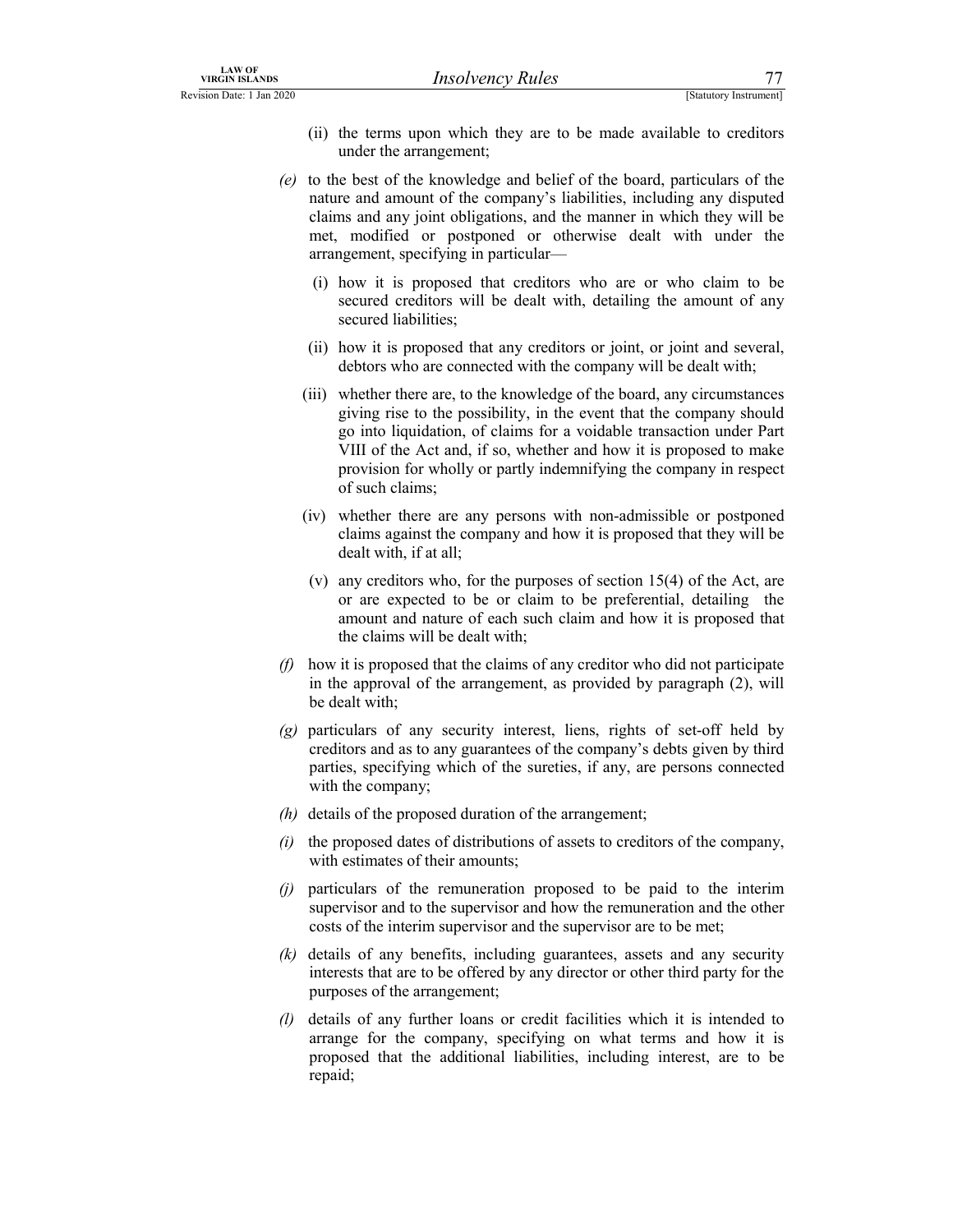| 78                     | <i>Insolvency Rules</i> | <b>LAW OF</b><br>VIRGIN ISLANDS |
|------------------------|-------------------------|---------------------------------|
| [Statutory Intsrument] |                         | Revision Date: 1 Jan 202        |

- For the company and during the conducted by the company during the<br>
Estatutory Internation Date: 1 Jan 2020<br>
(*m*) details of the business that will be conducted by the company during the<br>
course of the arrangement and the  $(m)$  details of the business that will be conducted by the company during the course of the arrangement and the manner in which funds payable to the company will be dealt with during the period before the arrangement is approved and during the course of the arrangement, if approved;
	- $(n)$  the manner in which funds or other assets held for the purpose of the arrangement are to be banked, invested or otherwise dealt with pending distribution to the creditors;
	- (o) the manner in which funds or other assets held for the purpose of payment to creditors, and not so paid on the termination of the arrangement, are to be dealt with;
	- (p) the functions to be undertaken by the interim supervisor and by the supervisor if the arrangement is approved; and
	- $(q)$  the name and address of the persons proposed as the supervisor and interim supervisor, who may be the same person, and confirmation that they are, or he or she is, eligible to act in relation to the company.

(2) For the purposes of paragraph  $(1)(f)$ , a creditor does not participate in the approval of the arrangement if, for whatever reason—

- (a) he or she was not given notice of the creditors' meeting called under section 27; and
- (b) he or she did not attend the meeting at which the arrangement was approved, whether in person or by proxy.

 (3) Paragraphs (1) and (2) apply to a proposal prepared by the liquidator or administrator of a company under section 22 or 23, with such modifications as are appropriate.

### Statement of affairs

87. The statement of affairs provided to the nominated insolvency practitioner under section  $21(1)(c)$  shall be verified by at least one director of the company.

### Amendment or withdrawal of proposal before appointment of interim supervisor

88. (1) The board of a company or, in the case of a company that is in administration or liquidation, its administrator or liquidator, may before the nominated insolvency practitioner has accepted appointment as interim supervisor—

- (a) amend a proposal by providing a copy of the amended proposal to the nominated insolvency practitioner; or
- (b) withdraw the proposal by providing a notice of withdrawal to the nominated insolvency practitioner.

 (2) In the case of a company that is not in administration or liquidation, the nominated insolvency practitioner shall also be provided with a copy of the resolution of the board approving the amendment or withdrawal.

(3) The withdrawal of a proposal under section  $26(1)(a)$  takes effect from the time that the notice of withdrawal is received by the nominated insolvency practitioner.

 (4) The nominated insolvency practitioner shall endorse the notice of withdrawal with the time and date that it was received and return a copy to the board, administrator or liquidator, as the case may be.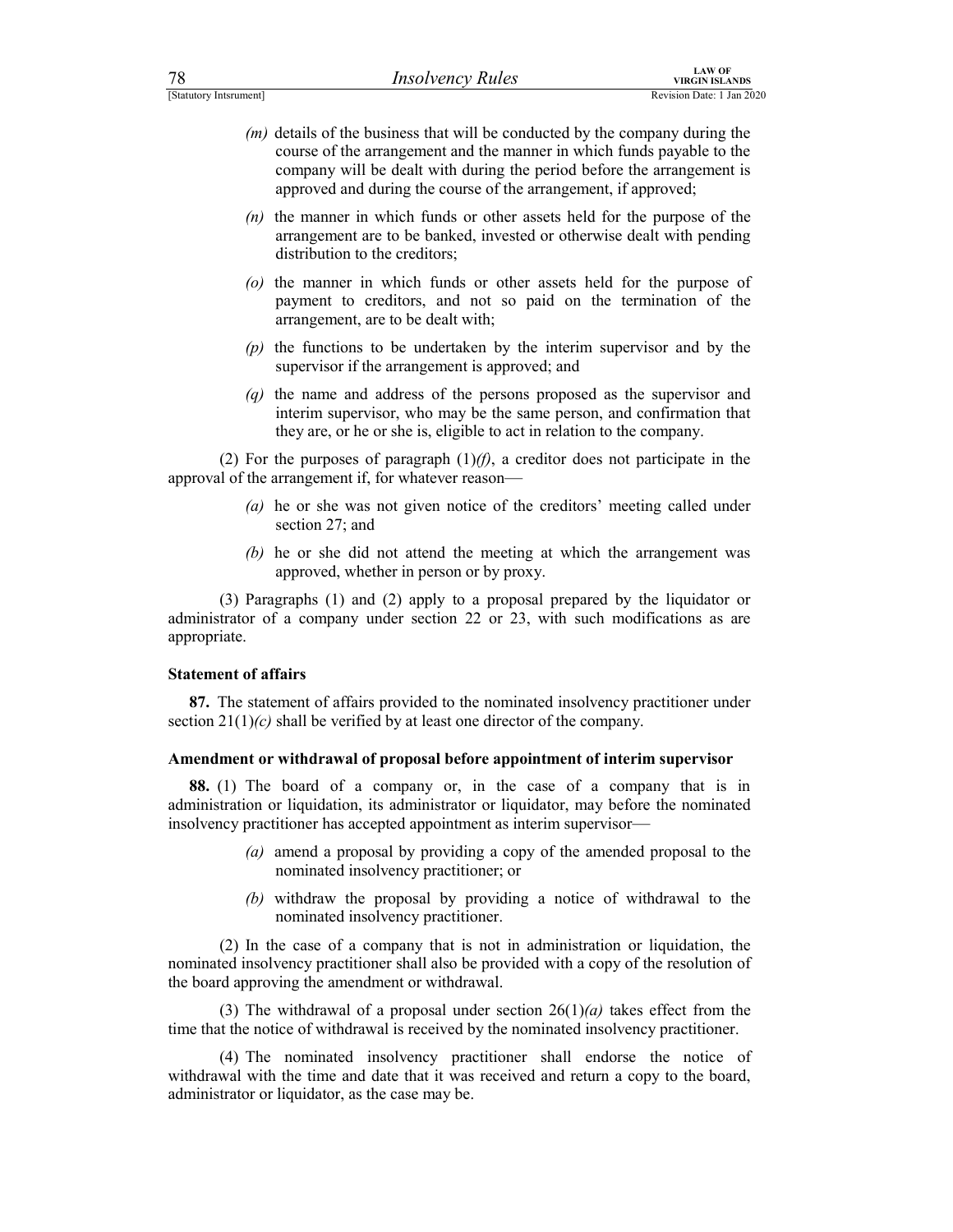### Amendment or withdrawal of proposal after appointment of interim supervisor

EXAMPLE THE CONSULTER THE CONSULTER THE CONSULTER THE CONSULTER THE CONSULTER THE CONSULTER THE CONSULTER THE CONSULTER THE CONSULTER THE CONSULTER THE CONSULTER THE CONSULTER THE CONSULTER THE CONSULTER THE CONSULTER THE 89. (1) This rule applies if the board of a company or, in the case of a company in administration or liquidation, its administrator or liquidator, wishes to amend or withdraw a proposal after the appointment of an interim supervisor but before a creditors' meeting is called under section 27.

(2) A proposal is deemed to be amended under this rule if—

- (a) the amendment is provided to the interim supervisor in writing together with, if appropriate, a copy of the board's resolution before the interim supervisor calls a creditors' meeting under section 27; and
- (b) the interim supervisor consents to the proposal being amended in the terms of the amendment provided to him or her.

(3) Without limiting paragraph  $(2)(b)$ , the interim supervisor may refuse to consent to the amendment if he or she considers that he or she does not have sufficient time to prepare a report on the amended proposal before giving notice of the creditors' meeting under section 27.

(4) A proposal may be withdrawn under section  $26(1)(b)$  by providing the interim supervisor with a notice of withdrawal together with, if appropriate, a copy of the board's resolution, before the interim supervisor calls a creditors' meeting under section 27.

 (5) On receipt of a notice of withdrawal in accordance with paragraph (4), the interim supervisor shall endorse the notice of withdrawal with the time and date that it was received and return a copy to the board, administrator or liquidator, as the case may be.

(6) The withdrawal of a proposal under section  $26(1)(b)$ , and the termination of the interim supervisor's appointment, takes effect from the time that he or she receives the notice of withdrawal.

 (7) If the interim supervisor has filed a notice of his or her appointment under section 24 with the Registrar and, if appropriate, the Commission, he or she shall, with 2 business days of receiving the withdrawal notice, file a copy of the notice with the Registrar and, if appropriate, the Commission.

 (8) Where a proposal is withdrawn under this rule, the company is liable to the former interim supervisor in respect of any remuneration payable to him or her including the costs of complying with paragraph (7).

### Amendment or withdrawal of proposal before creditors' meeting

90. (1) This rule applies if the board of a company or, in the case of a company in administration or liquidation, its administrator or liquidator, wishes to amend or withdraw a proposal after the calling of a creditors' meeting under section 27 but before the meeting is held.

- (2) A proposal is deemed to be amended under this rule if—
	- (a) the amendment is provided to the interim supervisor in writing together with, if appropriate, a copy of the board's resolution at least 7 days prior to the date fixed in the notice calling the meeting under section 27; and
	- (b) the interim supervisor consents to the proposal being amended in the terms of the amendment provided to him or her.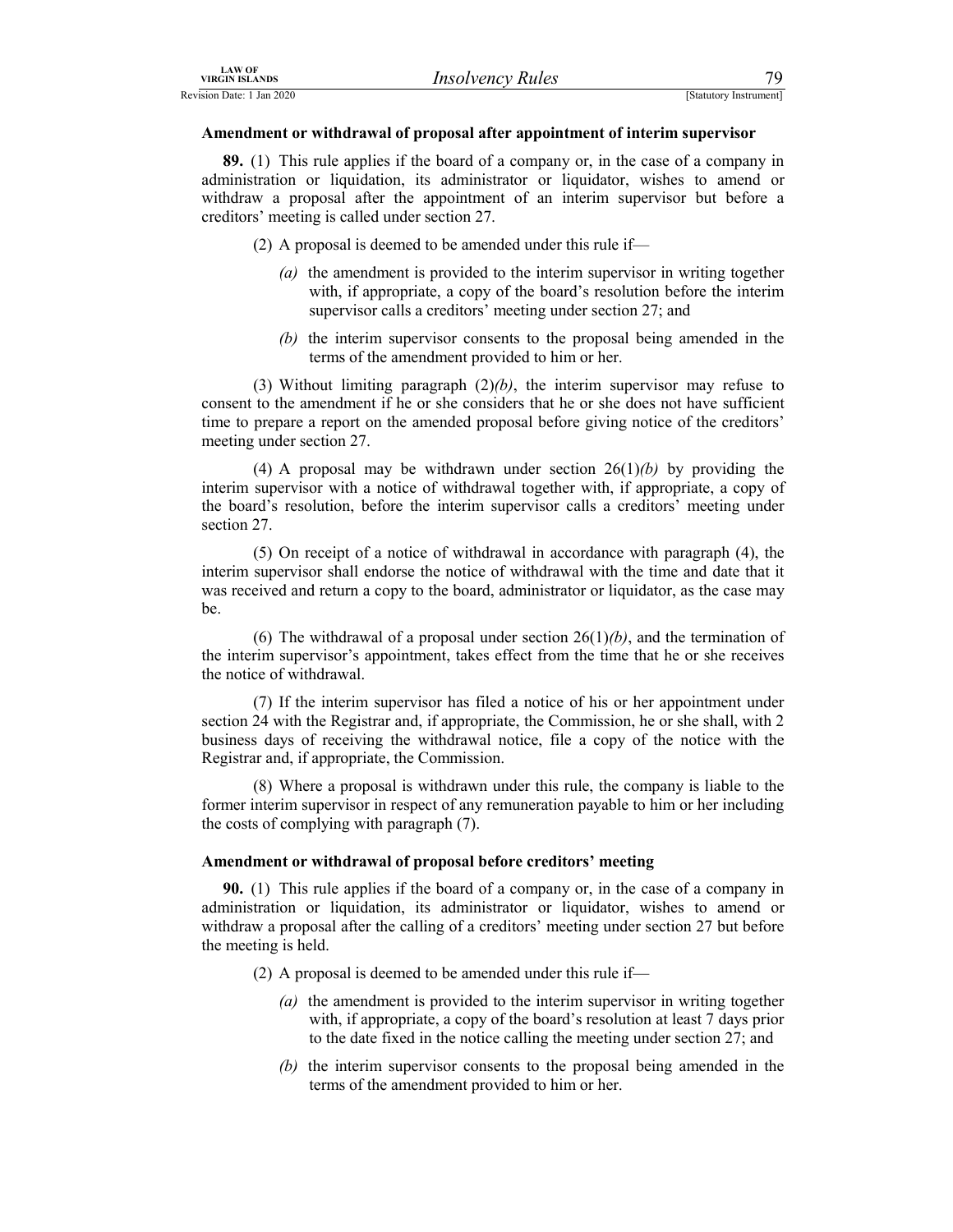| 80 | <i>Insolvency Rules</i> | VIRGIN |
|----|-------------------------|--------|
|    |                         |        |

FIRECTIVE STATUTED MANAGEM EXAMPLES<br>
(STATUTED VIRGIN ISLANDS<br>
(3) Where a proposal is amended under this rule, the interim supervisor shall<br>
give at least 2 business days notice of the amendment, together with a brief rep (3) Where a proposal is amended under this rule, the interim supervisor shall give at least 2 business days notice of the amendment, together with a brief report on the effect of the amendment, to every person who received the notice calling the meeting under section 27.

(4) Without limiting paragraph  $(2)(b)$ , the interim supervisor may refuse to consent to the amendment if he or she considers that he or she does not have sufficient time to comply with paragraph (3).

(5) A proposal may be withdrawn under section  $26(1)(c)$  by providing the interim supervisor with a notice of withdrawal together with, if appropriate, a copy of the board's resolution, at least 5 business days prior to the date fixed for the creditors' meeting called under section 27.

 (6) On receipt of a notice of withdrawal in accordance with paragraph (5), the interim supervisor shall endorse the notice of withdrawal with the time and date that it was received and return a copy to the board, administrator or liquidator, as the case may be.

(7) The withdrawal of a proposal under section  $26(1)(c)$ , and the termination of the interim supervisor's appointment, takes effect from the time that he or she receives the notice of withdrawal.

 (8) Forthwith on receiving a notice of withdrawal under paragraph (5), the former interim supervisor shall—

- (a) send a notice cancelling the creditors' meeting to every creditor, member and director of the company and to the company itself; and
- (b) file a copy of the notice of withdrawal with the Registrar and, if the company is a regulated person, with the Commission.

(9) Where a proposal is withdrawn under section  $26(1)(c)$ , the company is liable to the former interim supervisor in respect of any remuneration payable to him or her, including the costs of complying with paragraph (8).

### Effect of amendment or withdrawal of proposal

91. Where a proposal is amended under rules 88, 89 or 90, Part II, Division 2 of the Act applies to the amended proposal as if it was the original proposal.

### Appointment of Interim Supervisor by Board

### Appointment of Interim Supervisor by Board

92. If the insolvency practitioner nominated by the board of a company agrees to act as interim supervisor, he or she shall—

- (a) cause a copy of the notice of intention to appoint him or her as interim supervisor to be endorsed with—
	- (i) an acknowledgement that he or she has received a copy of the resolution of the board together with a copy of the proposal approved by the board and a copy of the company's statement of affairs;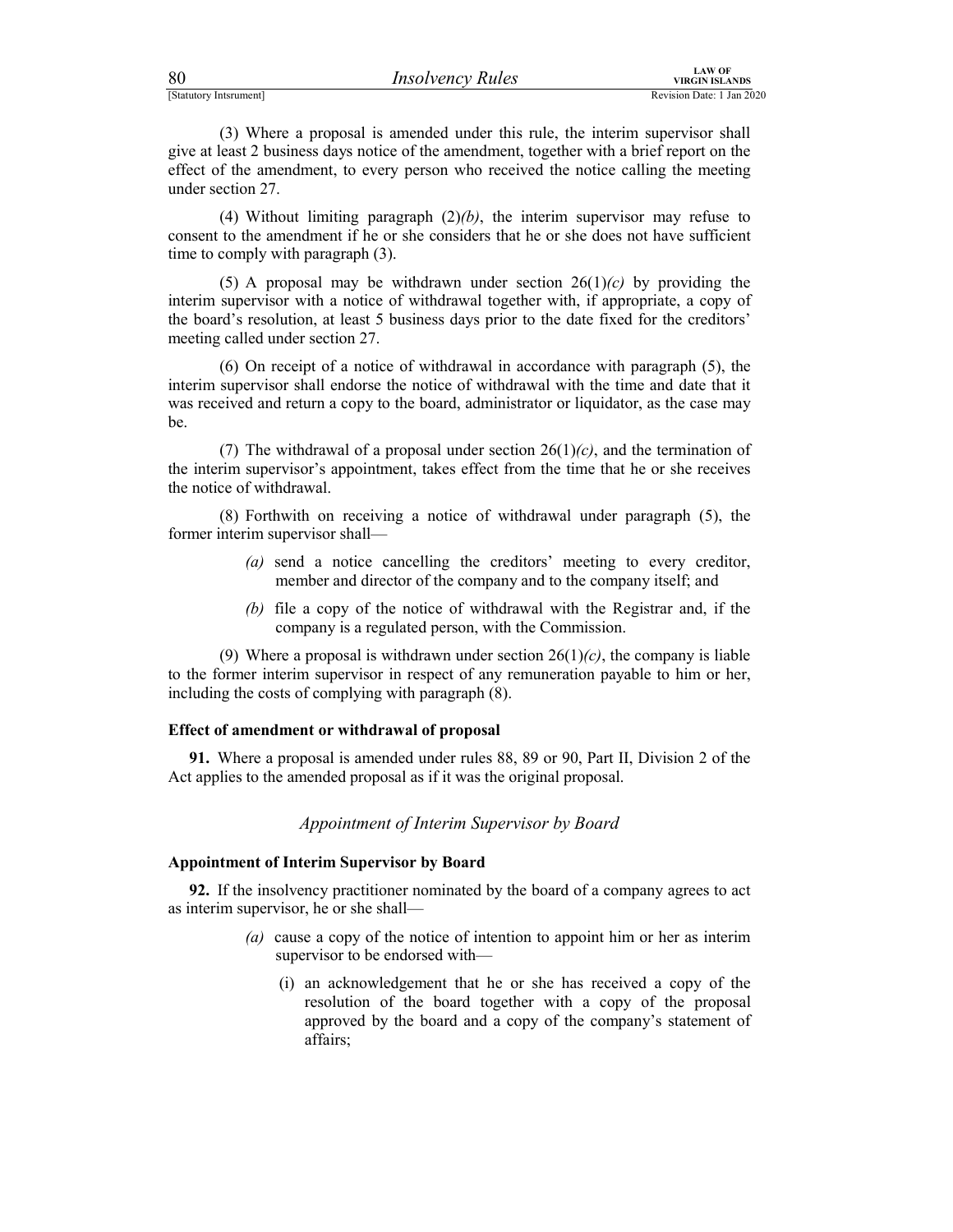- LAW OF<br>
Revision Date: 1 Jan 2020<br>
(ii) the date upon which he or she received the notice of intention to<br>
appoint him or her interim supervisor and copies of the resolution,<br>
the proposal and the statement of affairs;<br>
(i (ii) the date upon which he or she received the notice of intention to appoint him or her interim supervisor and copies of the resolution, the proposal and the statement of affairs;
	- (iii) the date or dates upon which he or she received an amended proposal from the board or confirmation that the proposal has not been amended;
	- (iv) confirmation that, to the best of his or her knowledge, he or she is eligible to act as an insolvency practitioner in respect of the company; and
	- (v) his or her agreement to act as interim supervisor;
	- (b) deliver the endorsed notice to the board at the address specified in the notice; and
	- (c) retain a copy of the endorsed notice.

### Appointment by administrator or liquidator of another insolvency practitioner as interim supervisor

93. (1) Where the administrator or liquidator of a company intends to appoint another insolvency practitioner as interim supervisor, the notice of intention to appoint shall be in the form for an appointment made by the board of a company, with suitable modifications.

 (2) If the insolvency practitioner who the administrator or liquidator of a company intends to appoint as interim supervisor agrees to act, he or she shall—

- (a) cause a copy of the notice of intention to appoint him or her as interim supervisor to be endorsed with—
	- (i) an acknowledgement that he or she has received a copy of the proposal;
	- (ii) the date upon which he or she received the proposal;
	- (iii) the date or dates upon which he or she received an amended proposal from the administrator or liquidator or confirmation that the proposal has not been amended;
	- (iv) confirmation that, to the best of his or her knowledge, he or she is eligible to act as an insolvency practitioner in respect of the company; and
	- (v) his or her agreement to act as interim supervisor;
- (b) deliver the endorsed notice to the administrator or liquidator at the address specified in the notice; and
- (c) retain a copy of the endorsed notice.

### Reports to Creditors

### Report to creditors on proposal

94. The report that the interim supervisor is required to make to the creditors' meeting called to consider the board's proposal, shall include—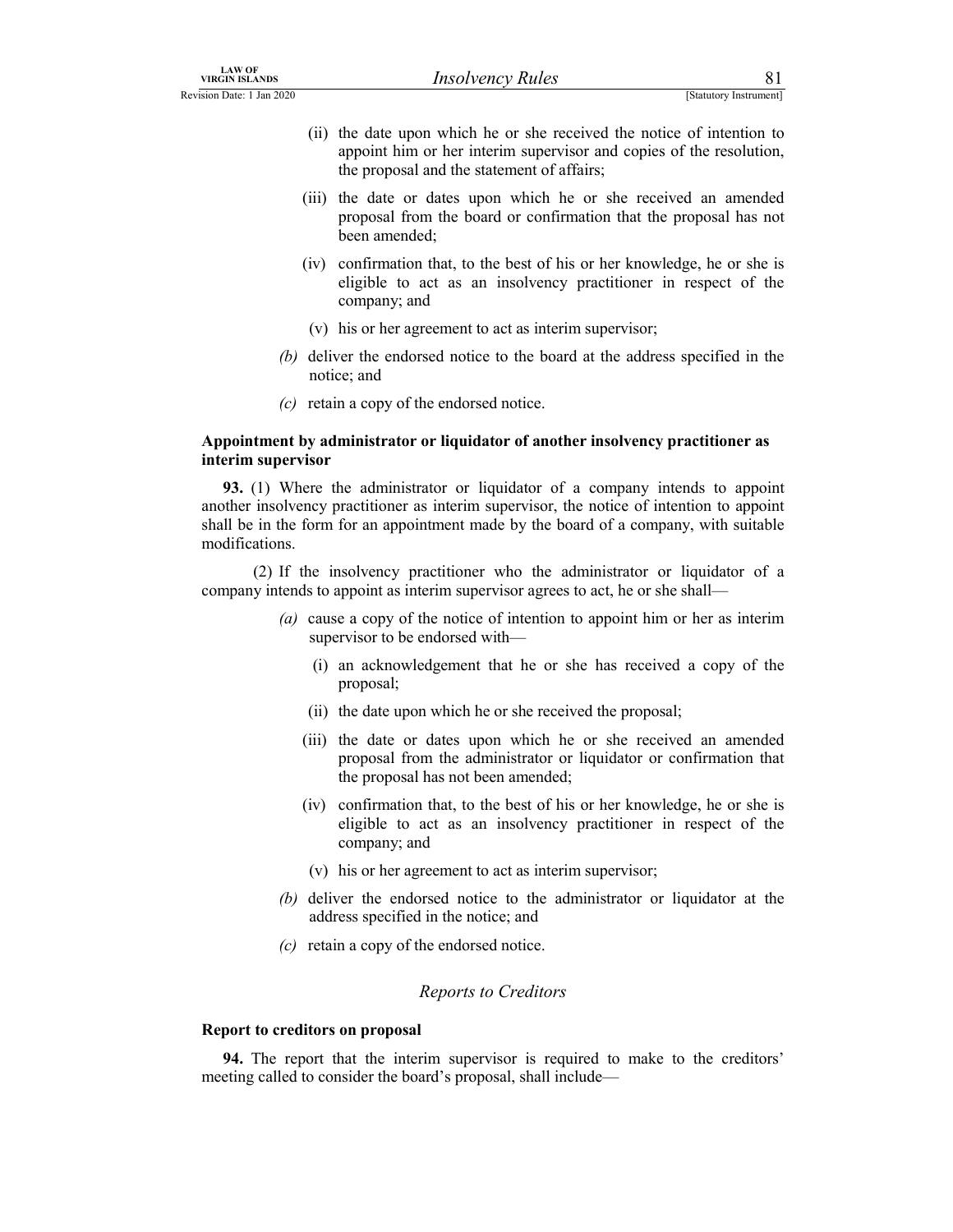| <b>LAW OF</b><br>82<br><b>Insolvency Rules</b><br><b>VIRGIN ISLANDS</b><br>[Statutory Intsrument]<br>Revision Date: 1 Jan 2020          |  | $\left(a\right)$ | its business during the proposal period;                                      |  |
|-----------------------------------------------------------------------------------------------------------------------------------------|--|------------------|-------------------------------------------------------------------------------|--|
| in the case of an interim supervisor appointed by the board of a<br>company, a summary of the affairs of the company and the conduct of |  |                  | (b) in the case of a company that is not in liquidation or administration his |  |

- (a) in the case of an interim supervisor appointed by the board of a company, a summary of the affairs of the company and the conduct of its business during the proposal period;
- (b) in the case of a company that is not in liquidation or administration, his or her opinion as to whether the company is insolvent or likely to become insolvent;
- (c) his or her opinion as to whether the arrangement which is being proposed has a reasonable prospect of being implemented;
- (d) the costs to the company of his or her acting as interim supervisor;
- (e) any other matters that he or she considers should be brought to the attention of the creditors.

### Report on modification of arrangement

95. The supervisor's written report to creditors on a proposed modification to an arrangement shall include—

- (a) details of the proposed modification together with an explanation as to why the supervisor considers that the modification is necessary or desirable;
- (b) a brief summary of the implementation of the arrangement to the date of the report, including details of any material differences between the implementation and the proposal approved by creditors; and
- (c) any other information that the supervisor considers would assist the creditors in deciding whether to approve the modification.

### Withdrawal of Proposal at Creditors' Meeting

### Withdrawal of proposal

96. (1) A proposal may be withdrawn at the creditors' meeting under section 31(4) by providing to the chairman of the meeting at any time before the proposal has been accepted by the creditors a notice of withdrawal and, if appropriate, a copy of the board's resolution.

 (2) Where a proposal is withdrawn under section 31(4), the chairman's report under section 32 shall state that fact.

 (3) The interim supervisor's appointment is terminated with effect from the conclusion of the creditors' meeting at which the proposal was withdrawn.

 (4) Where a proposal is withdrawn under section 31(4), the company is liable to the former interim supervisor in respect of any remuneration payable to him or her, including the costs of complying with section 32.

# Termination of Arrangement

### Termination of arrangement

97. Where an arrangement terminates prior to its completion, the supervisor shall, in the report prepared under section  $37(2)(c)$  explain the reason why the arrangement has terminated.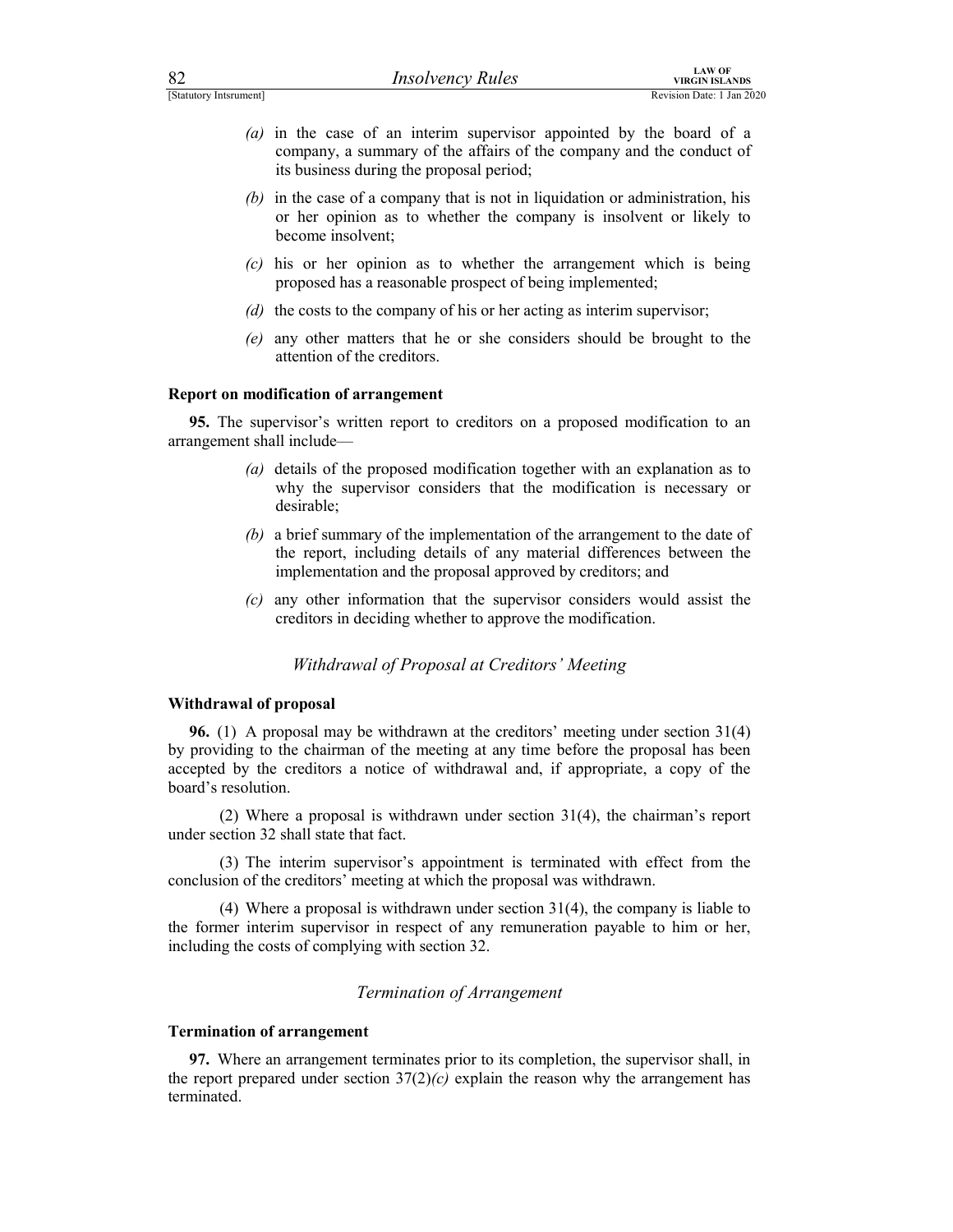# Applications to Court

# LAW OF<br>
VIRGIN ISLANDS<br>
EREVISION Date: 1 Jan 2020<br>
Applications to Court<br>
Application for appointment of supervisor or interim supervisor<br>
20 (1) A gauge at her than the american an interim supervisor Application for appointment of supervisor or interim supervisor

98. (1) A person, other than the supervisor or interim supervisor, who makes an application to the Court under section 41 shall serve a sealed copy of the application on the supervisor or interim supervisor at least 7 days before the date fixed for the hearing.

 (2) Where the Court makes an order under section 41 on the application of a person other than the supervisor or interim supervisor, the person who applied for the order shall serve a sealed copy of the order on the supervisor or interim supervisor.

### Application where arrangement approved or modified

99. (1) A person, other than the supervisor, who makes an application to the Court under section 42 shall serve a sealed copy of the application on the supervisor at least 7 days before the date fixed for the hearing.

 (2) Where the Court makes an order under section 42 on the application of a person other than the supervisor or interim supervisor, the person who applied for the order shall serve a sealed copy of the order on the supervisor or interim supervisor.

### Application on grounds of unfair prejudice

100. (1) In considering whether to make an order under section 43, the Court may take into account the time that has elapsed between the applicant first becoming aware of the circumstances which he or she claims ground a claim under the section and the date of his or her application.

 (2) Where the Court makes an order of revocation or suspension under section 43, the person who applied for the order shall serve sealed copies of the order—

- (a) on the supervisor; and
- (b) on the board of the company or the administrator or liquidator, depending upon who made the proposal for the arrangement.

 (3) If the order includes a direction by the Court under section 43 for any further creditors' meetings to be summoned, notice shall also be given, by the person who applied for the order, to whoever is, in accordance with the direction, required to summon the meetings.

- (4) The board or the administrator or liquidator, as the case may be, shall—
	- (a) immediately after receiving a copy of the Court's order, give notice of it to all persons who were sent notice of the creditors' meeting that approved the arrangement or who, not having been sent that notice, appear to be affected by the order;
	- (b) within 7 days of their receiving a copy of the order, or within such longer period as the Court may allow, give notice to the Court whether it is intended to make a revised proposal to the company and its creditors, or to invite re-consideration of the original proposal.

 (5) The person on whose application the order of revocation or suspension was made shall, within 7 days after the making of the order, deliver a copy of the order with the Registrar.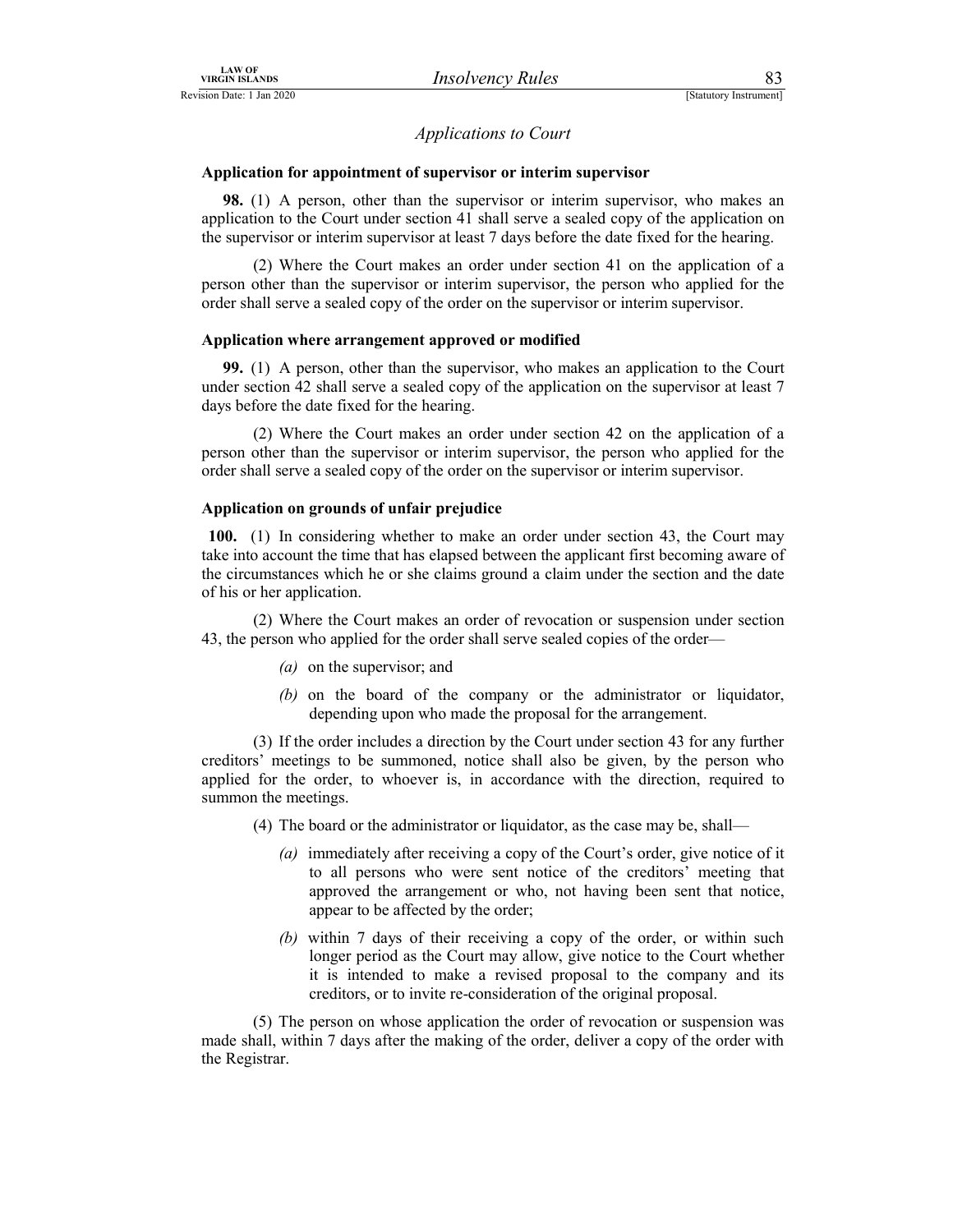# Finance of the Microsofter Control of the Microsofter Plan 2020<br>
Revision Date: 1 Jan 2020<br> **Division 3**<br> **Control of the Control of the Control of the Control of the Control of the Control of the Control of the Control of** Individual Creditors' Arrangement

### Scope of this Part

101. This Division applies where, under Part II, Division 3 of the Act an individual debtor makes or intends to make a proposal and in respect of any arrangement that may be approved.

## Proposal

### Contents of proposal

102. A proposal shall be in writing and shall include—

- (a) a summary of the proposed arrangement with a brief explanation as to its main features and as to why the arrangement is desirable and why the debtor expects the creditors to agree to it;
- (b) to the best of the debtor's knowledge and belief, particulars of his or her assets specifying—
	- (i) the value of each asset or class of assets;
	- (ii) the extent, if any, to which the assets are charged in favour of creditors; and
	- (iii) the extent, if any, to which particular assets are to be excluded from the arrangement;
- (c) particulars of any assets, other than those of the debtor himself or herself, which it is proposed will be included in the arrangement, specifying—
	- (i) the source of the assets; and
	- (ii) the terms upon which they are to be made available to creditors under the arrangement;
- (d) to the best of the debtor's knowledge and belief, particulars of the nature and amount of his or her liabilities, including any disputed claims and any joint obligations, and the manner in which they will be met, modified or postponed or otherwise dealt with under the arrangement, specifying in particular—
	- (i) how it is proposed that creditors who are or who claim to be preferential or secured creditors will be dealt with;
	- (ii) how it is proposed that any creditors or joint, or joint and several, debtors who are connected with the debtor will be dealt with;
	- (iii) whether there are, to the knowledge of the debtor, any circumstances giving rise to the possibility, in the event that a bankruptcy order should be made against the debtor, of claims for a voidable transaction under Part XIV of the Act and, if so, whether and how it is proposed to make provision for wholly or partly making the value of such claims available to the creditors under the arrangement; and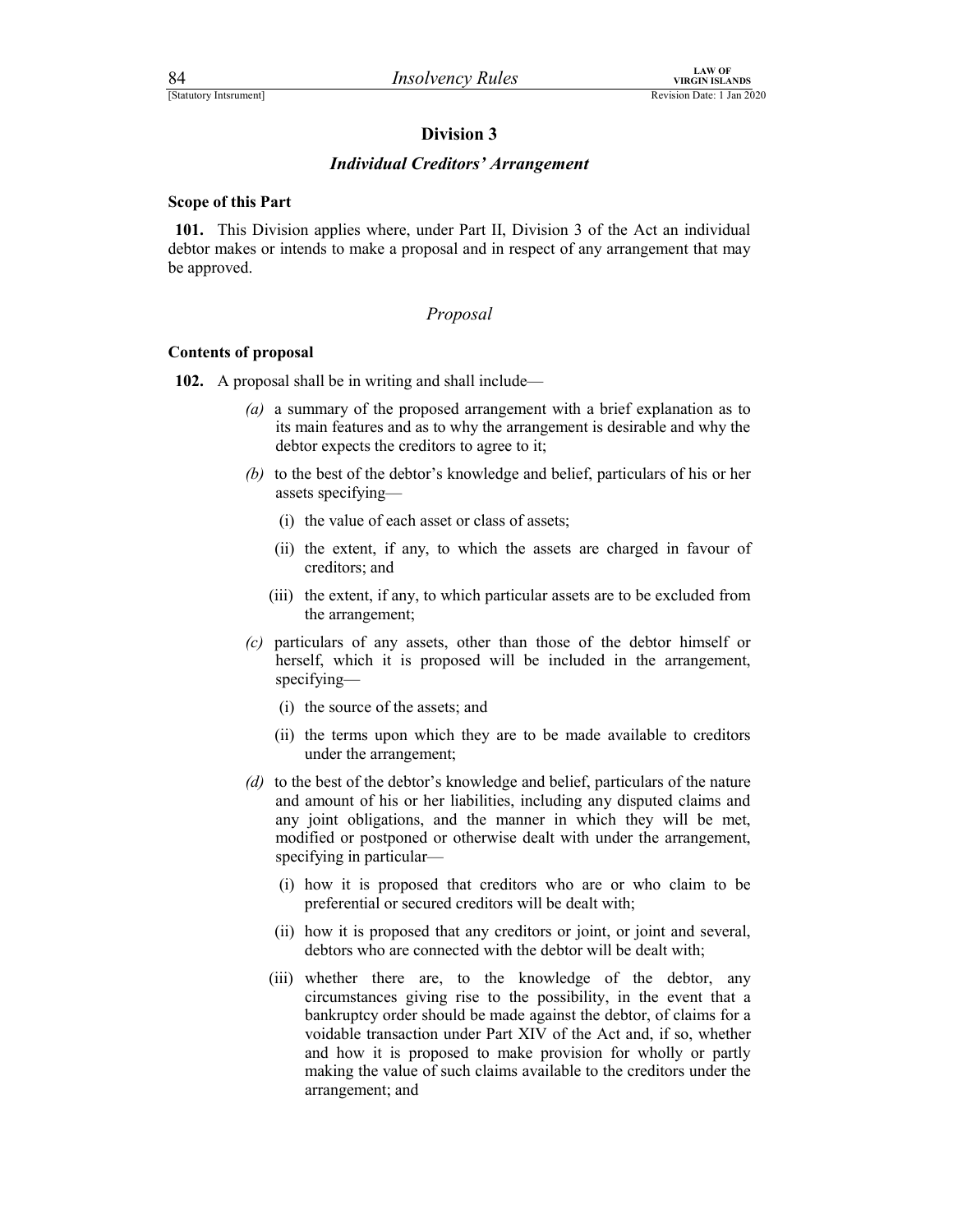- LAW OF<br>
IRSO VERGIN ISLANDS<br>
ISTANDID DATE: 1 Jan 2020<br>
(iv) whether there any persons with non-admissible or postponed claims<br>
against the debtor and how it is proposed that they will be dealt<br>
with, if at all;<br>
(a) parti (iv) whether there any persons with non-admissible or postponed claims against the debtor and how it is proposed that they will be dealt with, if at all;
	- (e) particulars of any security interests, liens, rights of set-off held by creditors and as to any guarantees of the debtor's debts given by third parties, specifying which of the sureties, if any, are connected with the debtor;
	- $(f)$  details of the proposed duration of the arrangement;
	- $(g)$  the proposed dates of distributions of assets to creditors of the debtor, with estimates of their amounts;
	- (h) particulars of the remuneration proposed to be paid to the interim supervisor and to the supervisor and how the remuneration and the other costs of the interim supervisor and the supervisor are to be met;
	- $(i)$  details of any benefits, including guarantees, assets and any security interests that are to be offered by any person other than the debtor for the purposes of the arrangement;
	- (j) details of any further loans or credit facilities which it is intended to arrange for the debtor, specifying on what terms and how it is proposed that the additional liabilities, including interest, are to be repaid;
	- $(k)$  details of any business that will be conducted by the debtor during the course of the arrangement and the manner in which funds payable to him or her will be dealt with during the period before the arrangement is approved and during the course of the arrangement, if approved;
	- (l) the manner in which funds or other assets held for the purpose of the arrangement are to be banked, invested or otherwise dealt with pending distribution to the creditors;
	- $(m)$  the manner in which funds or other assets held for the purpose of payment to creditors, and not so paid on the termination of the arrangement, are to be dealt with;
	- $(n)$  the functions to be undertaken by the interim supervisor and by the supervisor if the arrangement is approved; and
	- (o) the name and address of the persons proposed as the supervisor and interim supervisor, who may be the same person, and confirmation that they are, or he or she is, eligible to act in respect of the debtor.

### Amendment of proposal before appointment of interim supervisor

103. (1) A debtor may amend a proposal by providing a copy of the amended proposal to the nominated insolvency practitioner before he or she has accepted appointment as interim supervisor.

 (2) Where a proposal is amended under paragraph (1), Part 2, Division 3 of the Act applies to the amended proposal as if it was the original proposal.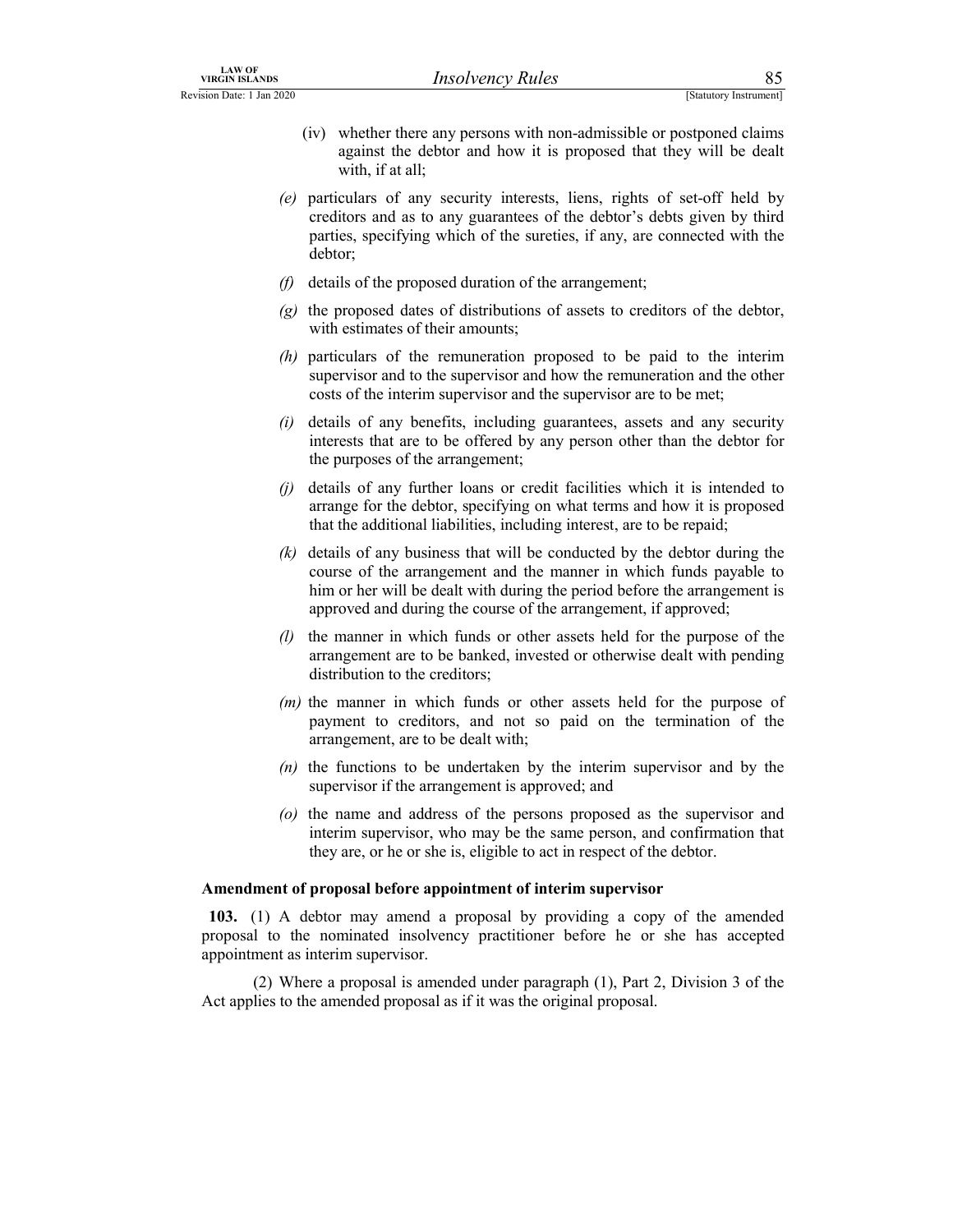| 86                     | <i>Insolvency Rules</i> | LAW OF<br>VIRGIN ISLANDS  |
|------------------------|-------------------------|---------------------------|
| [Statutory Intsrument] |                         | Revision Date: 1 Jan 2020 |

FERECTIVE TO THE MANUAL MANUAL MANUAL MANUAL MANUAL MANUAL REVISION DELAIN ISLANDS<br>
Revision Date: 1 Jan 2020<br> **Amendment of proposal after appointment of interim supervisor**<br> **104.** (1) This rule applies if a debtor wishe 104. (1) This rule applies if a debtor wishes to amend a proposal after the appointment of an interim supervisor but before a meeting of creditors is called under section 58.

(2) A proposal is deemed to be amended under this rule if—

- (a) the amendment is provided to the interim supervisor in writing before the interim supervisor calls a meeting of creditors under section 58; and
- (b) the interim supervisor consents to the proposal being amended in the terms of the amendment provided to him or her.

(3) Without limiting paragraph  $(2)/b$ , the interim supervisor may refuse to consent to the amendment if he or she considers that he or she does not have sufficient time to amend the proposal and prepare a report on the amended proposal before giving notice of the creditors' meeting under section 58.

### Amendment of proposal before creditors' meeting

105. (1) This rule applies if a debtor wishes to amend a proposal after the calling of a meeting of creditors under section 58 but before the meeting of creditors is held.

- (2) A proposal is deemed to be amended under this rule if—
	- (a) the amendment is provided to the interim supervisor in writing at least 4 business days prior to the date fixed in the notice calling the meeting under section 58;
	- (b) the interim supervisor consents to the proposal being amended in the terms of the amendment provided to him or her; and
	- (c) the interim supervisor gives at least 2 business days notice of the amendment, together with a brief report on the effect of the amendment, to every person who received the notice calling the meeting under section 58.

### Appointment of Interim Supervisor

### Appointment of interim supervisor

106. If the insolvency practitioner nominated by a debtor agrees to act as interim supervisor, he or she shall—

- (a) cause a copy of the instrument of appointment to be endorsed with—
	- (i) an acknowledgement that he or she has received a copy of the proposal together with the debtor's statement of affairs;
	- (ii) the date upon which he or she received the instrument of appointment together with a copy of the proposal;
	- (iii) the date or dates upon which he or she received an amended proposal from the debtor or confirmation that the proposal has not been amended;
	- (iv) confirmation that, to the best of his or her knowledge, he or she is eligible to act as an insolvency practitioner in respect of the debtor; and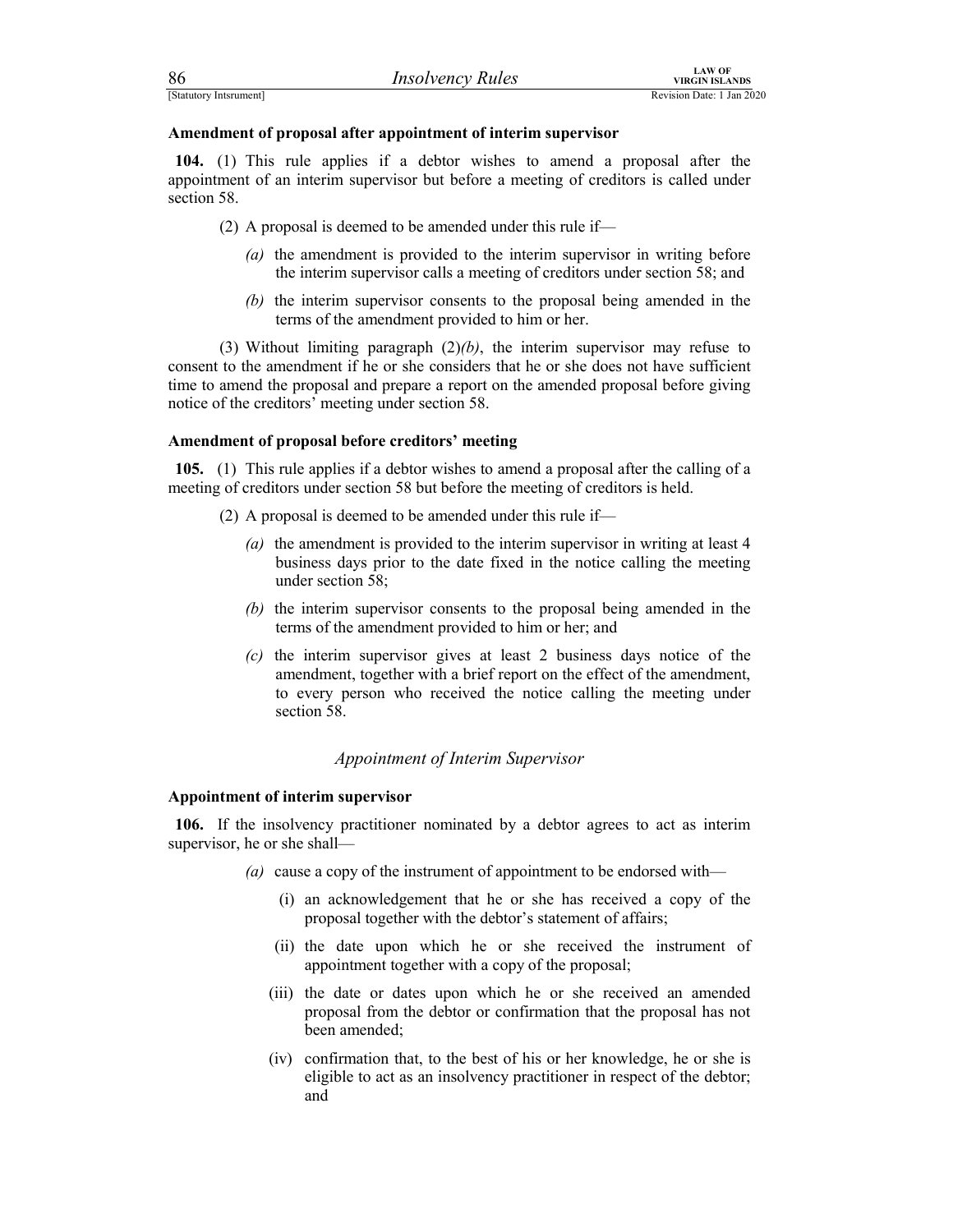- (v) his or her agreement to act as interim supervisor;
- LAW OF<br>
Revision Date: 1 Jan 2020<br>
(Statutory Instrument)<br>
(v) his or her agreement to act as interim supervisor;<br>
(b) deliver the endorsed instrument of appointment to the debtor at the<br>
address specified in the instrumen (b) deliver the endorsed instrument of appointment to the debtor at the address specified in the instrument of appointment; and.
	- (c) retain a copy of the endorsed notice in his or her records.

### Moratorium

### Application for moratorium order

### 107. (1) The affidavit supporting an application for a moratorium order shall—

- (a) set out the reasons justifying the application;
- (b) set out particulars of any execution or other legal process which, to the debtor's knowledge, has been commenced against him or her;
- (c) confirm that, in accordance with section 295, the Court could make a bankruptcy order against the debtor on his or her application;
- (d) confirm that no previous application for a moratorium order has been made by the debtor in the period of 12 months immediately preceding the date of the application; and
- (e) confirm that an eligible insolvency practitioner has accepted appointment as interim supervisor.

 (2) On receipt of the application and affidavit, the Court shall fix a venue, date and time for the hearing of the application.

### Interim Supervisor's Report on Proposal

### Report to Court

108. (1) The report submitted by the interim supervisor to the Court under section 56 shall include—

- (a) a summary of the affairs of the debtor and, if relevant, the conduct of his or her business during the proposal period;
- (b) his or her opinion as to whether the debtor is insolvent;
- (c) his or her opinion as to whether the arrangement which the debtor is proposing has a reasonable chance of being approved and implemented;
- (d) his or her opinion as to whether a meeting of the debtor's creditors should be called to consider the proposal;
- (e) if, in his or her opinion, such a meeting should be called, the venue he or she proposes for the meeting;
- $(f)$  the costs of his or her acting as interim supervisor; and
- $\gamma$  any other matters that he or she considers should be brought to the attention of the Court.

 (2) The date proposed by the interim supervisor for a creditors' meeting under paragraph  $(1)(e)$  shall be at least 21 days but no more than 35 days from the date that his or her report is filed with the Court.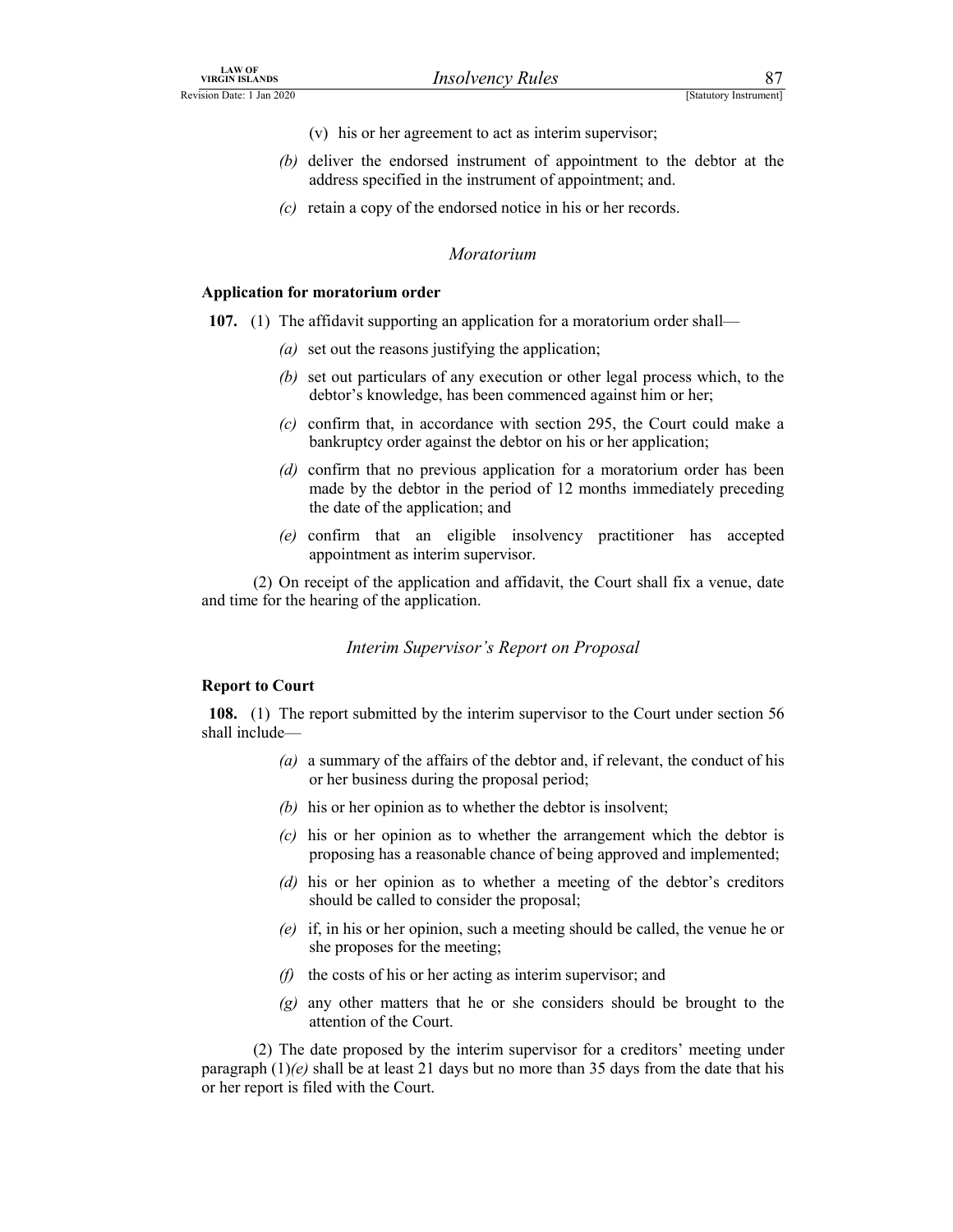| 88                                   | <b>Insolvency Rules</b>                                                            | <b>LAW OF</b><br><b>VIRGIN ISLANDS</b> |  |
|--------------------------------------|------------------------------------------------------------------------------------|----------------------------------------|--|
| [Statutory Intsrument]               |                                                                                    | Revision Date: 1 Jan 2020              |  |
| Notice of arrangement                |                                                                                    |                                        |  |
|                                      |                                                                                    |                                        |  |
| shall contain the following details- | 109. (1) The notice of arrangement required to be filed with the Official Receiver |                                        |  |

- (a) the name and address of the debtor;
- (b) the date on which the arrangement was approved by the creditors; and
- (c) the name and address of the supervisor.

 (2) A person who is appointed supervisor of an arrangement, whether as the first supervisor, an additional supervisor or a replacement supervisor, shall file a notice of his or her appointment with the Official Receiver.

 (3) A person vacating office as supervisor shall file a notice of vacation of office with the Official Receiver.

### Applications to Court

# Application concerning supervisor or interim supervisor

110. (1) Where a person intends to apply to the Court under section 69 for the appointment or removal of a supervisor or an interim supervisor, he or she shall give every supervisor or interim supervisor 7 days' notice of his or her application.

 (2) The supervisor, or interim supervisor, is entitled to appear and be represented at the hearing of an application referred to in paragraph (1).

### Revocation or suspension of arrangement

111. (1) This rule applies where the Court makes an order of revocation or suspension under section 70.

 (2) The person who applied for the order shall serve sealed copies of the order on the supervisor and on the debtor.

 (3) If the order includes a direction by the Court for any further creditors' meetings to be summoned, notice shall also be given, by the person who applied for the order, to whoever is, in accordance with the direction, required to summon the meetings.

- (4) The debtor shall—
	- (a) immediately after receiving a copy of the Court's order, give notice of it to all persons who were sent notice of the creditors' meeting that approved the arrangement or who, not having been sent that notice, appear to be affected by the order;
	- (b) within 7 days of their receiving a copy of the order, or within such longer period as the Court may allow, give notice to the Court whether he or she intends to make a revised proposal to his or her creditors, or to invite re-consideration of the original proposal.

 (5) The person on whose application the order of revocation or suspension was made shall, within 7 days after the making of the order, file a copy of the order with the Official Receiver.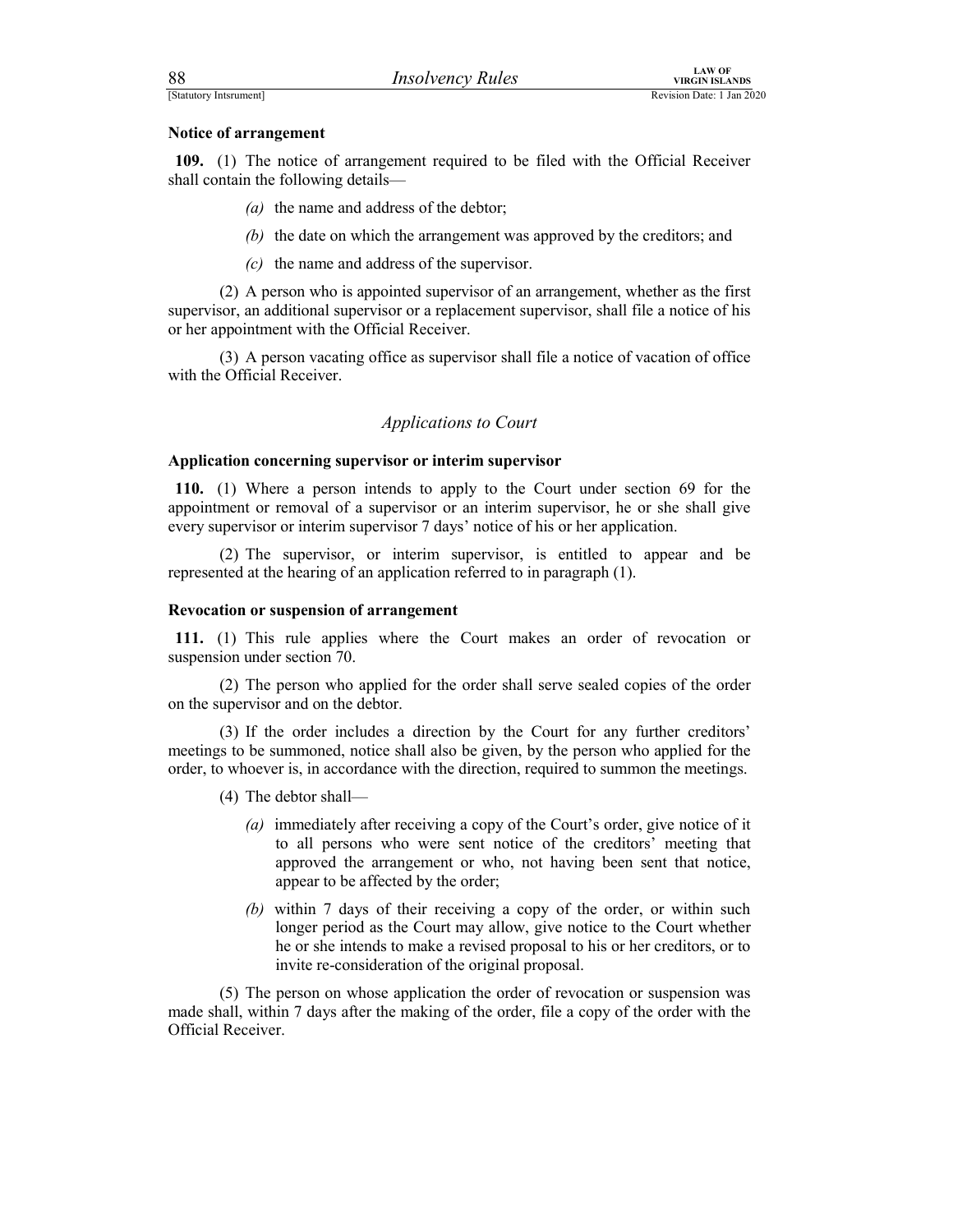### Service of orders

LAW OF<br>
VIRGIN ISLANDS<br>
Revision Date: 1 Jan 2020<br>
Service of orders<br>
112. Where a moratorium order is made or any order is made on the consideration of<br>
the interim supervisor's report, at least 2 sealed copies of the ord 112. Where a moratorium order is made or any order is made on the consideration of the interim supervisor's report, at least 2 sealed copies of the order shall be sent by the Court forthwith to the debtor and the debtor shall serve a copy of the order on—

- (a) the interim supervisor; and
- (b) any creditor who, to his or her knowledge has applied for a bankruptcy order against him or her.

### PART V

### ADMINISTRATION

### Preliminary

### Interpretation and scope of this Part

113. (1) In this Part, unless otherwise stated "statutory purpose" means a purpose specified in section 76(1).

- (2) This Part applies to—
	- (a) an application for the appointment of an administrator; and
	- (b) administration proceedings; under Part III of the Act.

Obtaining an Administration Order

### Application

114. Application for an administration order is made by filing at Court—

- (a) an application complying with rule 115; and
- (b) an affidavit in support of the application complying with rule 116.

### Form of application

- 115. (1) An application for an administration order shall—
	- (a) specify which of the statutory purposes is sought to be achieved by the making of the administration order;
	- (b) state the applicant's belief that the company is or is likely to become insolvent;
	- (c) specify the name and address of the insolvency practitioner the applicant proposes for appointment as administrator; and
	- (d) state the applicant's address for service which, in the case of an application made by the company itself, shall, in the absence of special reasons to the contrary, be the registered office of the company.

 (2) An application for an administration order made by 2 or more creditors shall name all the creditors as applicants but, from the filing of the application, it is to be treated as the application of the first named creditor applying on behalf of himself or herself and other creditors.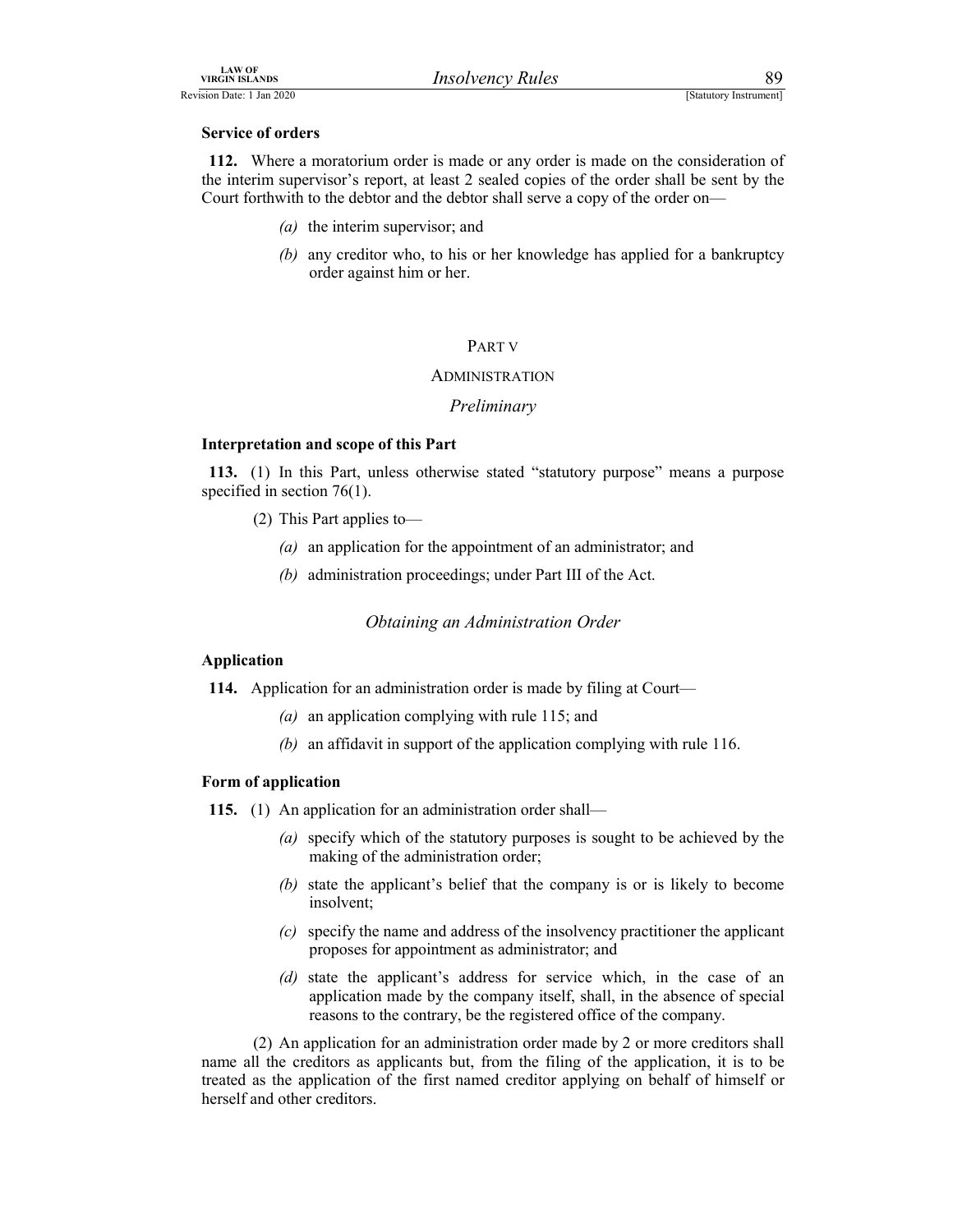| 90 | <i>Insolvency Rules</i> | VIRGIN |
|----|-------------------------|--------|
|    |                         |        |

Final Context of California Context of California Context of California Context of California Context of Accompany shall, from the filing of the application, be treated as the application of the company.<br>
(4) The eddress f (3) An application for an administration order made by the directors of a company shall, from the filing of the application, be treated as the application of the company.

 (4) The address for service stated on an application filed under paragraph (2) shall be that of the first named creditor.

 (5) An application for an administration order shall have attached to it a written statement signed by the insolvency practitioner whom the applicant proposes for appointment as administrator that, in his or her opinion, there is a reasonable prospect that the making of the administration order will achieve the statutory purposes specified in the application.

### Affidavit in support

116. (1) The affidavit in support of an application for an administration order shall—

- (a) state the deponent's belief that the company is or is likely to become insolvent; and
- (b) to the best of the deponent's knowledge and belief—
	- (i) provide details of the financial position of the company, specifying its assets and liabilities;
	- (ii) provide details of any security interest held by creditors of the company, specifying whether the holder of any security interest has the power to appoint a receiver and, if so, whether a receiver has been appointed and stating whether the receiver that may be or has been appointed is an administrative receiver;
	- (iii) provide details of any insolvency proceedings that have commenced in relation to the company and whether an application has been made for the appointment of a liquidator; and
	- (iv) set out any other facts or matters that will or may assist the Court in deciding whether to make an administration order in respect of the company.

 (2) Where an application for an administration order is made by the liquidator of a company under section 80, the affidavit in support of the application shall also contain—

- (a) the date upon which the liquidation commenced and whether it was commenced on an appointment by the Court or by the members;
- (b) the reasons why the liquidator considers that an administration order should be made; and
- (c) all other matters that the liquidator considers would assist the Court in determining the application and in making provision for the matters specified in section  $80(2)(a)(ii)$  to (iv).
- (3) An affidavit under paragraph (1) shall be sworn—
	- (a) in the case of an application made by a company, by a director or the secretary of the company;
	- (b) in the case of an application made by a creditor, by the creditor or a person authorised by the creditor;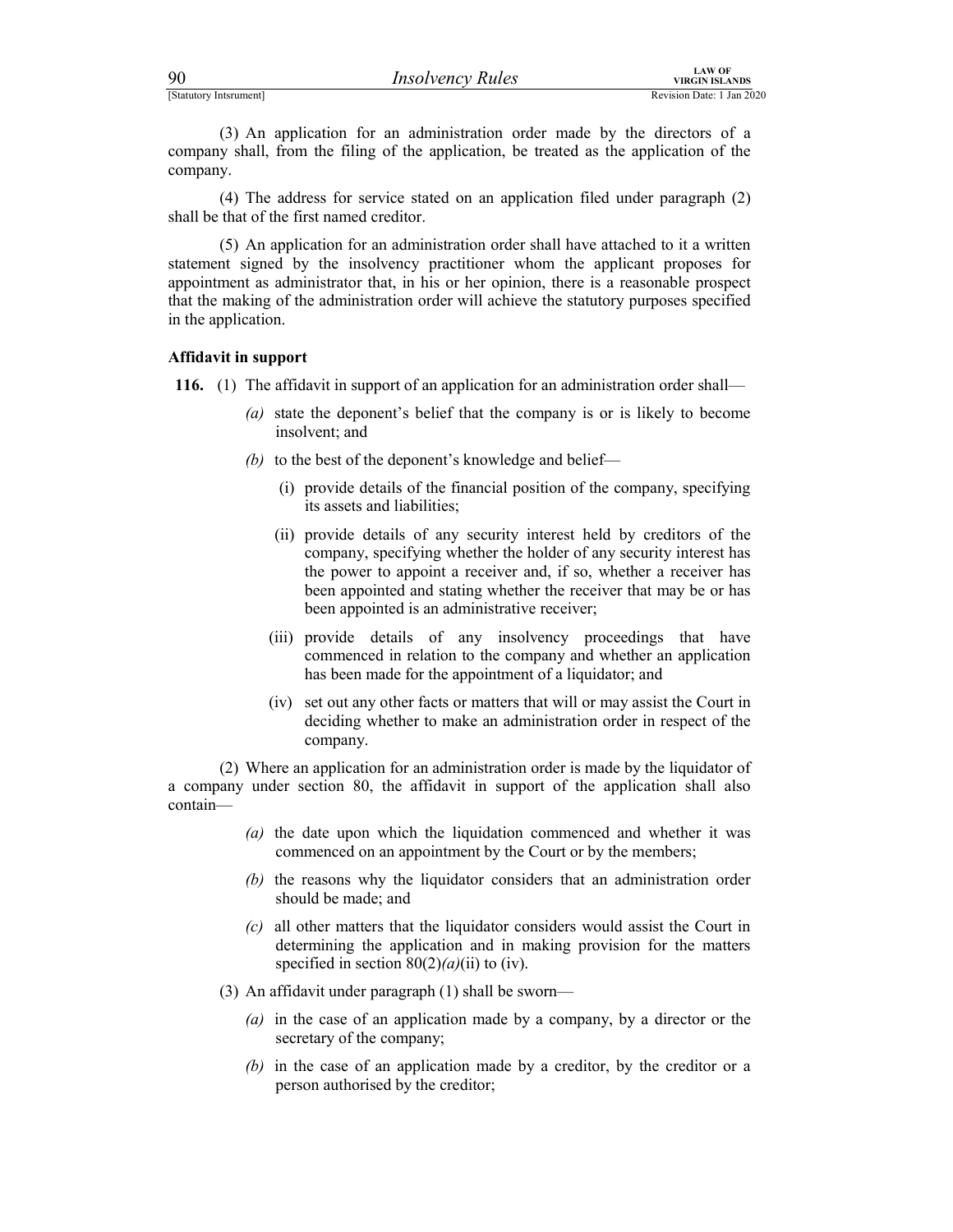- EXAMPLE THE CONSTRIANT UNIVERSE THE CONSTRIANT UNIVERSELY PRUP TO THE CONSTRATION CONSTRATION (C) In the case of an application made by the supervisor of an arrangement, by the supervisor or a person authorised by him or h  $(c)$  in the case of an application made by the supervisor of an arrangement, by the supervisor or a person authorised by him or her;
	- (d) in the case of an application made by the liquidator, by the liquidator or a person authorised by him or her; and
	- (e) in the case of an application made by the Commission, by an authorised officer of the Commission.

### Subsequent application for appointment of liquidator

117. If, after the filing of an application in respect of a company, the applicant becomes aware that an application for the appointment of a liquidator of the company has been made, he or she shall notify the Court in writing.

### Service of application

118. (1) Service shall be effected on each person specified in section 77(3) by serving him or her with a sealed copy of the application for an administration order, the statement of the insolvency practitioner proposed for appointment as administrator attached to the application and the affidavit in support of the application, including the documents exhibited to the affidavit.

(2) For the purposes of section  $77(3)$ (h), the following persons shall also be served with a copy of an application for an administration order—

- (a) the insolvency practitioner proposed as administrator; and
- (b) if a supervisor of an arrangement has been appointed under Part II, Division 2 of the Act, on the supervisor.

### Copies of application to be sent to other persons

119. A sealed copy of the application for an administration order shall be sent to—

- (a) any person who, to the applicant's knowledge, is charged with an execution or other legal process against the company or its assets; and
- (b) any person who, to the applicant's knowledge, has distrained against the company or its assets.

### Hearing of application

120. The following are entitled to appear or be represented at the hearing of an application for an administration order—

- (a) the applicant;
- (b) a person entitled under the Act or the rules to be served with a copy of the application;
- $(c)$  the person proposed to be appointed administrator; and
- (d) with the leave of the Court, any other person who appears to the Court to have an interest in the application.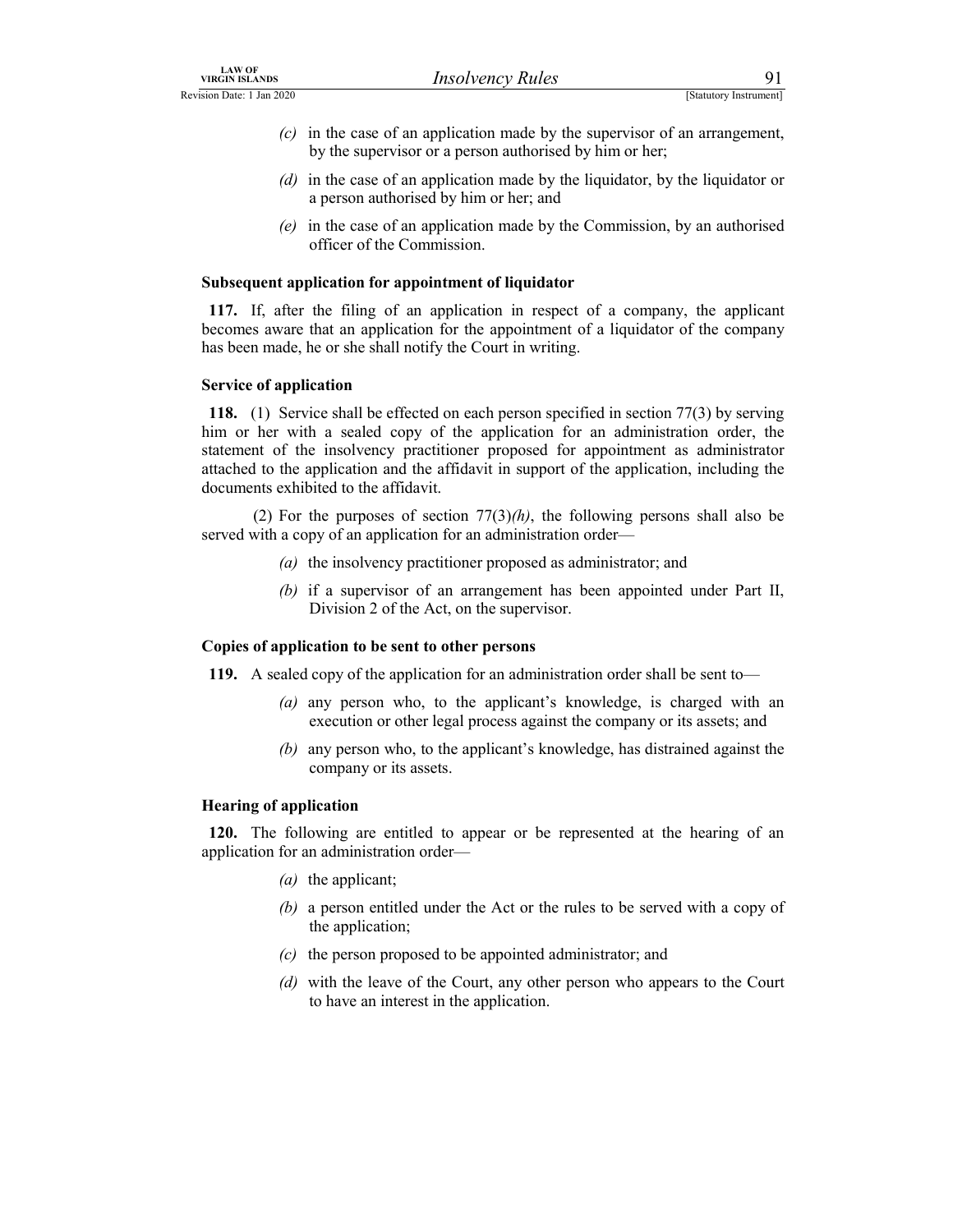### **Order**

121. (1) An administration order shall be in the prescribed form.

 (2) Where the Court makes an administration order, the costs of the applicant and of any person whose costs are allowed by the Court, are payable as an expense of the administration.

 (3) Where the Court makes an administration order on the application of the liquidator of a company under section 80, it shall—

- (a) provide for the payment of the expenses of the liquidator;
- (b) make provisions regarding any indemnity given to the liquidator;
- (c) make provision regarding the handling or realisation of any of the company's assets in the hands of or under the control of the liquidator; and
- (d) treat the application for the administration order as an application by the liquidator for his or her release and make any order that it could make under section 235; and the Court may make such other order as it considers appropriate.

### Notice of administration order

122. (1) Where an administration order is made, the Court shall, as soon as reasonably practicable, send 2 sealed copies of the order to the applicant.

 (2) The applicant shall, as soon as reasonably practicable, send a sealed copy of the administration order to the person appointed as administrator.

(3) For the purposes of section  $82(1)(a)(iv)$ , the following persons shall be given notice of the appointment of an administrator—

- (a) any person who, to the administrator's knowledge, is charged with an execution or other legal process against the company or its assets;
- (b) any person who, to the applicant's knowledge, has distrained against the company or its assets;
- (c) if a supervisor of an arrangement has been appointed under Part II, Division 2 of the Act, on the supervisor; and
- (d) if the company is or has been a regulated person, the Commission.

### Proposal and Statement of Affairs

### Matters to be set out in report on proposals

123. (1) The report of the administrator on his or her proposals prepared under section  $100(1)(a)$  shall include the following—

> (a) details of the name, registered office, registered number, date of incorporation and any trading names of the company;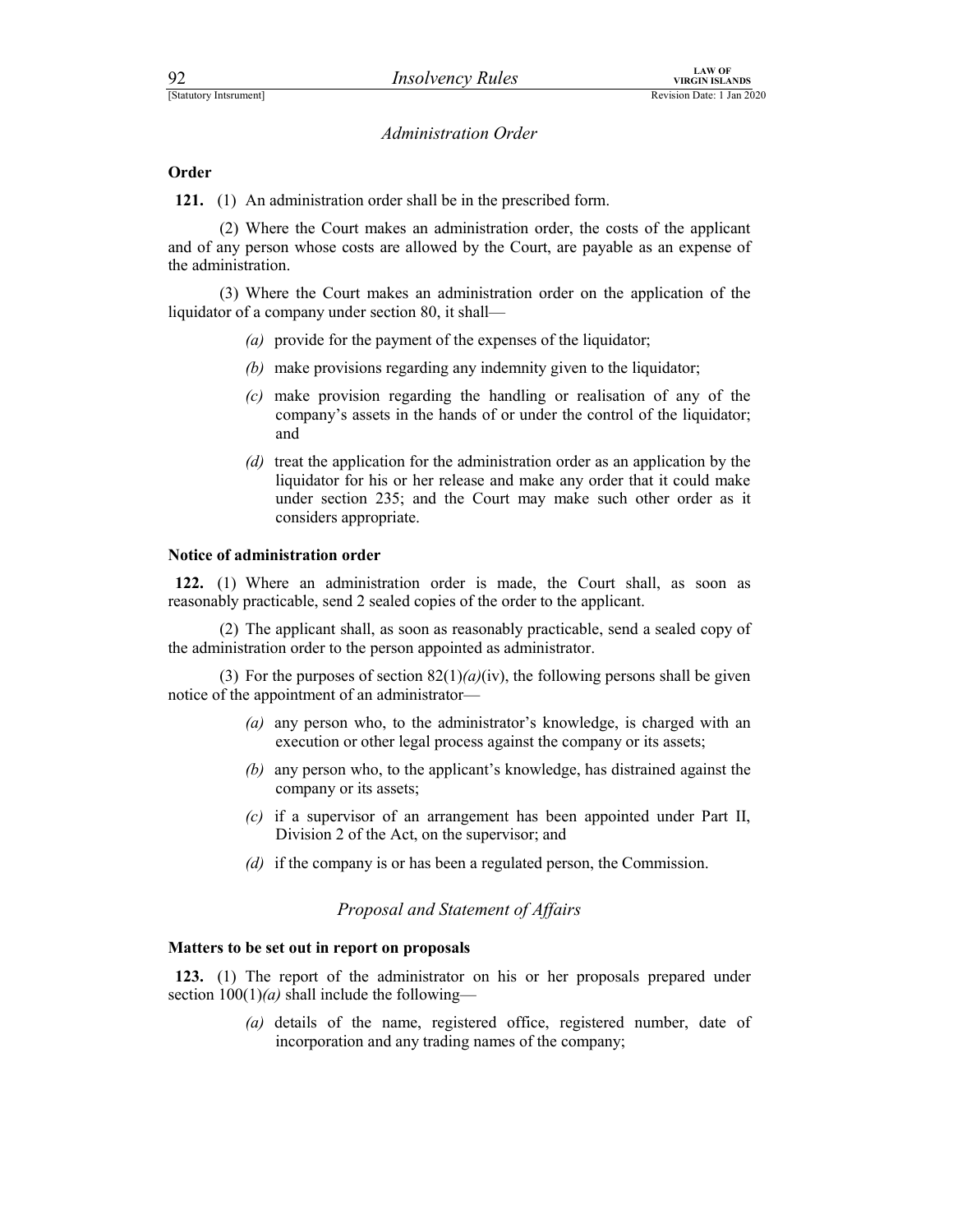- LAW OF<br>
Revision Date: 1 Jan 2020<br>
(b) details relating to his or her appointment as administrator, the purposes<br>
for which an administration order was applied for and made, and any<br>
subsequent variation of those purposes; (b) details relating to his or her appointment as administrator, the purposes for which an administration order was applied for and made, and any subsequent variation of those purposes;
	- (c) the names of the directors and any secretary of the company and details of any shareholdings they may have;
	- (d) an account of the circumstances giving rise to the application for an administration order;
	- (e) if a statement of affairs has been submitted, a copy or summary of it, with the administrator's comments, if any;
	- (f) if an order of limited disclosure has been made under section 280, a statement of that fact, as well as—
		- (i) details of the relevant person who provided the statement of affairs;
		- (ii) the date of the order of limited disclosure; and
		- (iii) the details or a summary of the details that are not subject to that order;
	- $(g)$  if a full statement of affairs is not provided, the names, addresses and debts of the creditors of the company, including details of any security held;
	- (h) if no statement of affairs has been submitted, to the best of his or her knowledge and belief—
		- (i) details of the financial position of the company at the latest practicable date, which shall, unless the Court otherwise orders, be a date not earlier than that of the administration order;
		- (ii) a list of the company's creditors, including any security held; and
		- (iii) an explanation as to why no statement of affairs has been submitted;
	- (i) the manner in which the affairs and business of the company—
		- (i) have, since the date of the administrator's appointment, been managed and financed, including where any assets have been disposed of, the reasons for such disposals and the terms upon which such disposals were made; and
		- (ii) will, if the administrator's proposals are approved, continue to be managed and financed; and
		- $(i)$  such other information, if any, that the administrator considers necessary to enable creditors to decide whether or not to vote for the adoption of the proposals.

 (2) The proposals of an administrator, including the proposals as amended or modified, shall not, except with the written agreement of the secured creditor or the preferential creditor concerned—

> (a) affect the right of a secured creditor of the company to enforce his or her security interest or vary the liability secured by the security interest; or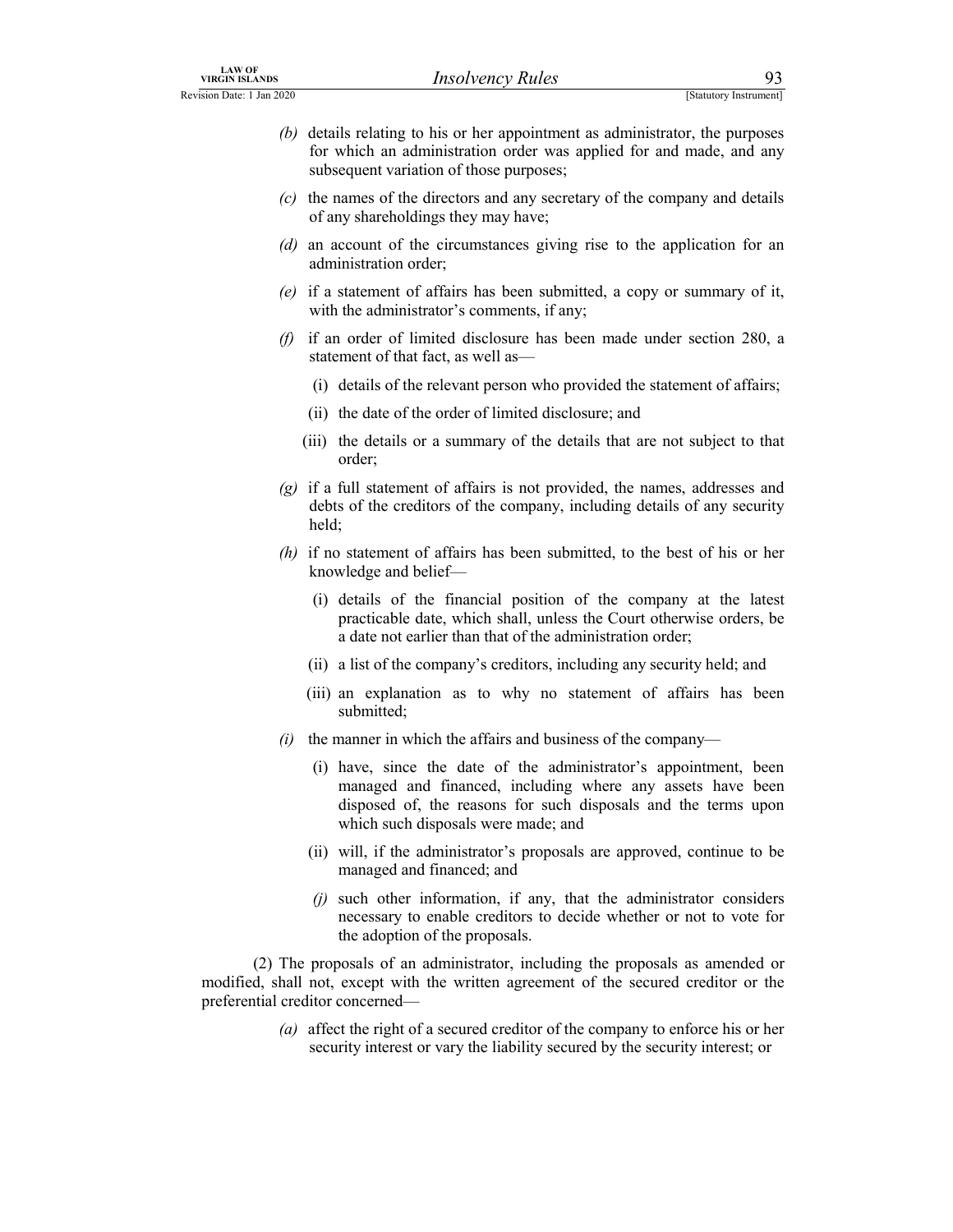| 94                     | <i>Insolvency Rules</i> | LAW OF<br>VIRGIN ISLANDS  |
|------------------------|-------------------------|---------------------------|
| [Statutory Intsrument] |                         | Revision Date: 1 Jan 2020 |

FINCO PROVIDED PROVIDED PROVIDED TO THE CONTROLLATO CONTROLLATO REVISION DETENTIONS REVISION DATA PROVIDED REVISION DATE: 1 Jan 2020 (b) result in a preferential creditor receiving less than he or she would receive in a liquidation or bankruptcy of the debtor had it commenced at the time of approval of the arrangement.

 (3) Where the administrator intends to apply to the Court under section 110 for the administration order to be discharged before he or she has sent a report to creditors under section  $100(1)$ , he or she shall, at least 10 days before the hearing of such an application, send to all creditors of the company a report containing the information required by paragraph  $(1)(a)$  to  $(i)$  of this rule.

 (4) The Court shall not discharge an administration order under section 110 unless it is satisfied that the administrator has sent a report to creditors under section 100(1) or under paragraph (3).

### Advertisement of availability of proposal for members

124. (1) The administrator, instead of sending a copy of a notice calling a meeting of creditors and a copy of his or her report to members under sections  $100(1)(d)$  and  $104(1)(d)$ , may advertise a notice—

- (a) specifying the date and venue of the creditors' meeting; and
- (b) undertaking to provide a copy of the statement of proposals free of charge to any member of the company who applies in writing to a specified address.

 (2) Rule 31(1) applies to an advertisement under paragraph (1) with the substitution in rule  $31(1)(b)$  of "members" for "creditors".

 (3) A notice under paragraph (1) shall be advertised no later than 14 days prior to the date set for the meeting of creditors.

### Statement of affairs

125. If the administrator receives a statement of affairs after he or she has sent the report on his or her proposals to creditors, he or she shall, as soon as reasonably practicable after receiving the statement of affairs, send a copy of the statement of affairs, or a summary thereof, to the creditors.

### Minutes of creditors' meetings

126. In administration proceedings, the minutes required to be kept under rule 60 shall be entered in the company's minute book.

### Requisition of meeting by creditors under section 100(4)

127. (1) A request to the administrator of a company to requisition a meeting under section 100(4) shall be delivered to the administrator within 14 days of the date when the administrator sent his or her report to the creditors under section  $100(1)(c)$ .

 (2) Subject to paragraph (1), rule 48 applies to the requisition of a creditors' meeting under section 100(4).

### Modification of proposals

128. The report of the administrator on his or her proposed modifications to approved proposals prepared under section  $104(1)(a)$  shall include the following—

(a) the matters specified in rule 123(1), subparagraphs  $(a)$ ,  $(b)$  and  $(c)$ ;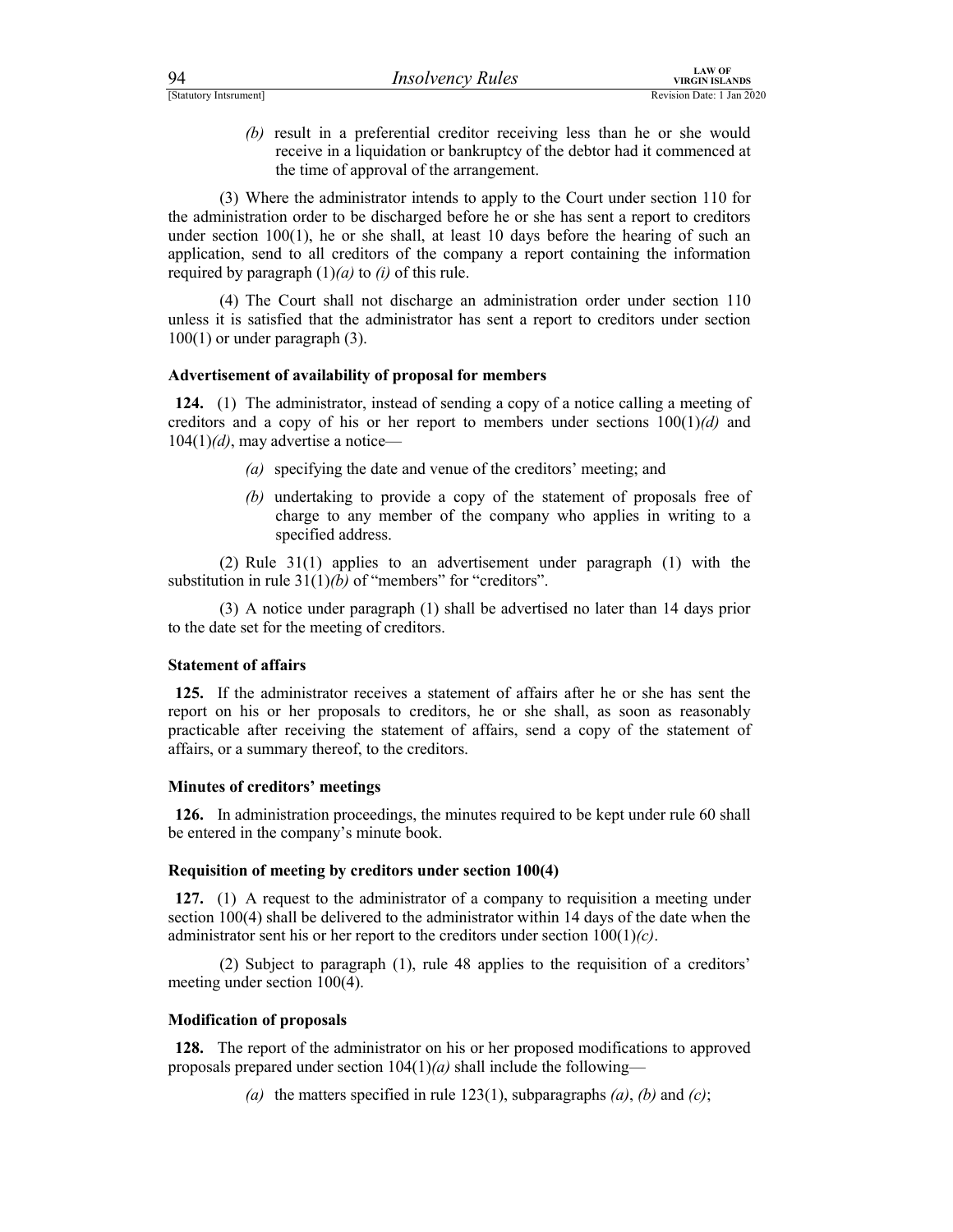- EXAMPLE THE CONSTRIANT MANUSING THE CONSTRIANT MANUSISM CONSTRAINS TREVISION Date: 1 Jan 2020<br>
(b) a summary of the initial proposals and the reasons for proposing a modification;<br>
(c) details of the proposed modification (b) a summary of the initial proposals and the reasons for proposing a modification;
	- (c) details of the proposed modification including details of the administrator's assessment of the likely impact of the proposed modification upon creditors generally or upon each class of creditors; **Example 18** IS (Statutory Instrument)<br> **EXECUTE CONCO**<br> **EXECUTE CONCO**<br> **EXECUTE SECUTE SECUTE ASSEM IS (SECUTE 2016)**<br> **EXECUTE ASSEMENT OF THE SECUTE ASSEMENT OF THE ASSEMENT OF THE ADMINISTRATOR IS assessment of the**
	- (d) any other information that the administrator thinks necessary to enable

### Creditors' committee

129. (1) When there is any change in the membership of a creditors' committee appointed in an administration, the administrator shall file with the Registrar a copy of the notice filed with the Court under section  $425(3)(a)$ .

 (2) In the case of a company in administration, a record of each resolution of the creditors' committee shall be entered into the company's minute book.

### Final report

130. The final report prepared by an administrator under section  $107(2)(c)$  shall include a summary of—

- $(a)$  the administrator's proposals;
- (b) any modifications to those proposals;
- $(c)$  the steps taken during the administration; and
- (d) the outcome of the administration.

### Administrator

### Resignation of administrator

- 131. (1) The grounds upon which an administrator may resign are—
	- (*a*) his or her ill health;
	- (b) because he or she intends ceasing to practice as an insolvency practitioner; or
	- (c) because there is some conflict of interest, or change of personal circumstances, which precludes or makes impracticable the further discharge by him or her of the duties of administrator.

 (2) The administrator shall give 7 days notice of his or her intention to resign or of an application to the Court under section  $94(2)(a)$  for leave to resign—

- (a) if there is a continuing administrator of the company, to him or her;
- (b) if there is no continuing administrator, to the creditors' committee, if any; or
- (c) if there is no administrator or creditors' committee, to the company and its creditors.

 (3) An administrator who resigns shall, within 5 days of his or her resignation under section  $94(2)(a)$ , file a notice of his or her resignation with the Court and the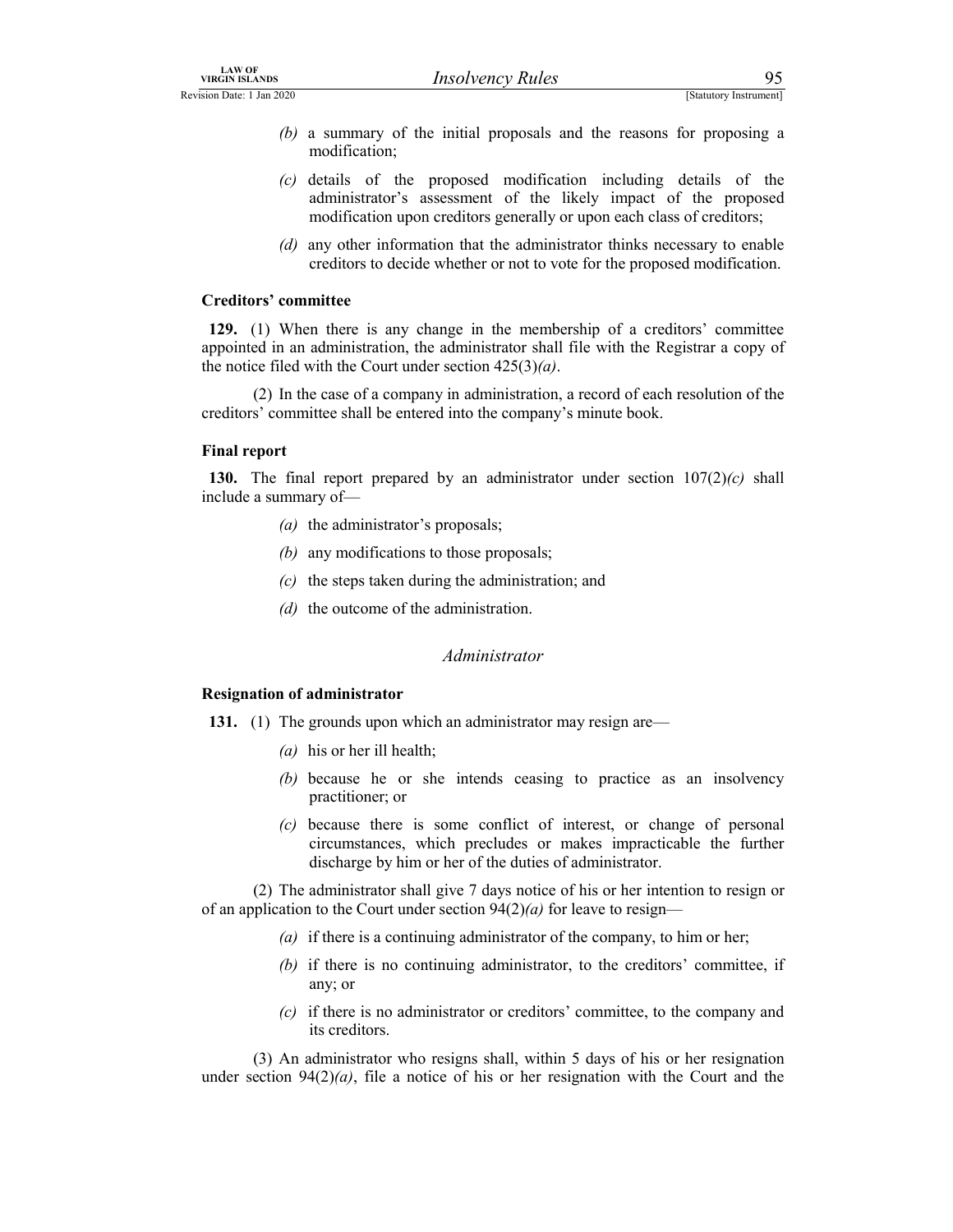| 96                                               | <b>Insolvency Rules</b>                                                                                                                     | <b>LAW OF</b><br><b>VIRGIN ISLANDS</b> |  |
|--------------------------------------------------|---------------------------------------------------------------------------------------------------------------------------------------------|----------------------------------------|--|
| [Statutory Intsrument]                           |                                                                                                                                             | Revision Date: 1 Jan 2020              |  |
|                                                  | Registrar and send a copy of the notice to each person to whom a notice of his or her<br>intention to resign was given under paragraph (2). |                                        |  |
| digible incolveney prectitioner) he or she shell | (4) Where an administrator resigns under section $94(2)(b)$ (ceasing to be an                                                               |                                        |  |

(4) Where an administrator resigns under section  $94(2)/b$ ) (ceasing to be an eligible insolvency practitioner), he or she shall—

- (a) forthwith file a notice of his or her resignation, specifying the reason for his or her resignation, with the Court and the Registrar; and
- (b) within 5 days of his or her resignation, send a copy of the notice filed with the Court to the persons specified in paragraph (2).

### Death of administrator

132. (1) Where the administrator dies, his or her personal representative shall give notice of his or her death to the Court and the Registrar, specifying the date of his or her death, unless notice has already been given to the Court and the Registrar under paragraphs (2) or (3).

 (2) If an administrator who dies was a partner in a firm, notice of his or her death may be given to the Court and the Registrar by a partner in the firm who is an insolvency practitioner.

 (3) Notice of the death of an administrator may be given by any person producing to the Court and the Registrar the relevant death certificate or a copy of it.

### Application by creditor to remove administrator

133. (1) An application by a creditor of a company to remove an administrator from office shall state the grounds on which it is requested that the administrator should be removed from office.

 (2) Notice of the application shall be served on the administrator, the person who applied for the administration order, the creditors' committee (if any), any joint administrator and, where there is neither a creditors' committee or a joint administrator, to the company and each of the creditors of the company not less than 5 business days before the date fixed for the application to be heard.

 (3) Where a Court makes an order removing the administrator it shall give a copy of the order to the applicant who as soon as reasonably practicable shall send a copy to the administrator.

 (4) The applicant shall, within 5 business days of the order being made, send a copy of the order to the Registrar and to each person to whom notice of the application was sent.

### Application to replace administrator

134. (1) An application to the Court under section 95 to appoint a replacement administrator—

- (a) shall specify the grounds of the application; and
- (b) shall be served on the person who applied for the administration order and on any person who was entitled to be served with notice of the application for the administration order.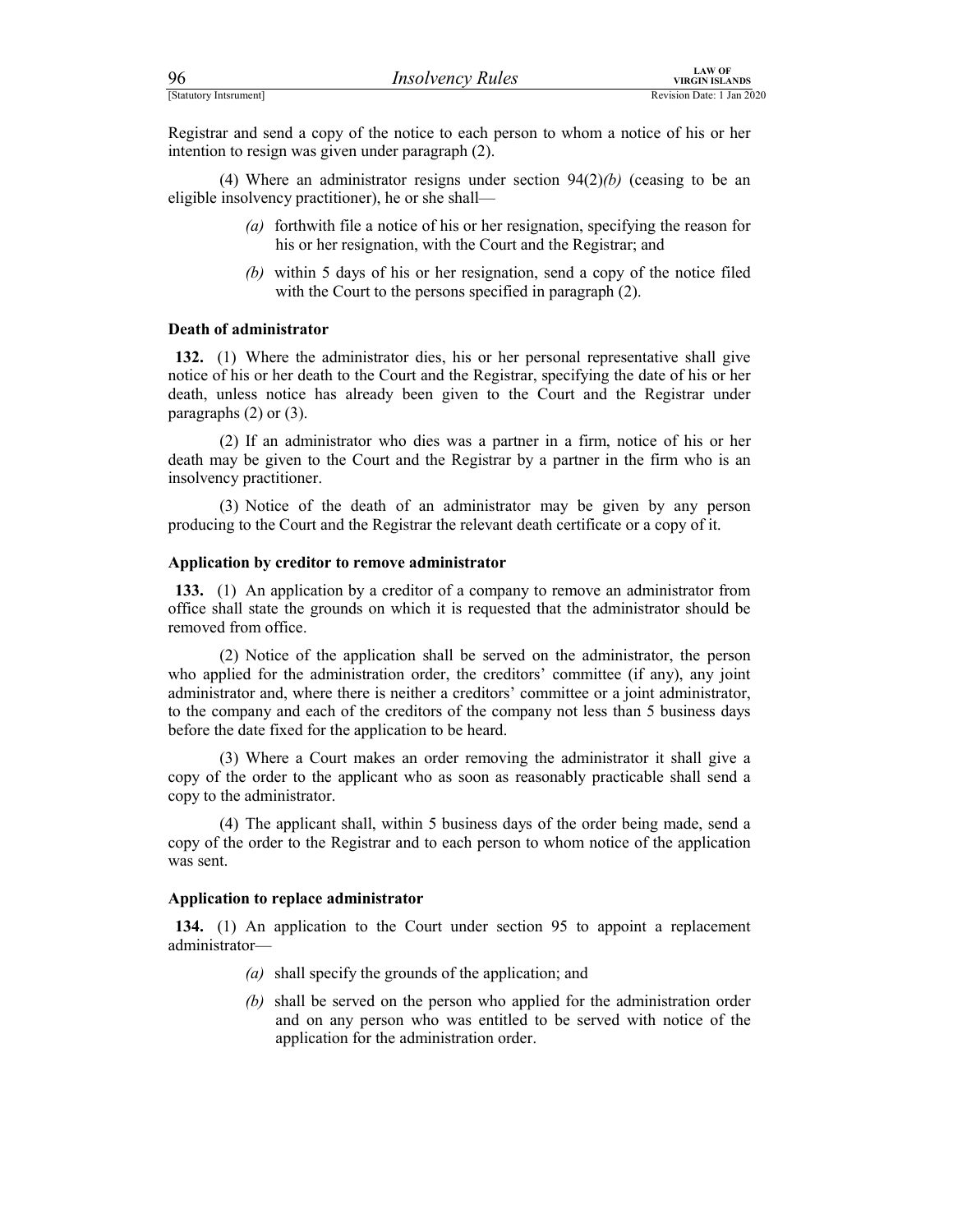LAW OF<br>
Revision Date: 1 Jan 2020<br>
(2) An application under section 95 shall be supported by an affidavit deposing<br>
as to the matters set out in the application and as to any other matters that may assist the<br>
Court in det (2) An application under section 95 shall be supported by an affidavit deposing as to the matters set out in the application and as to any other matters that may assist the Court in determining the application.

### Application to appoint joint administrator

135. (1) Application may be made to the Court to appoint a joint administrator.

 (2) An application under paragraph (1) and any order made by the Court shall, for the purposes of form of application, notice, hearing and advertisement be treated as an application under section 95.

### Administrator's duties on vacating office

136. Where a person, for whatever reason, ceases to hold office as administrator, he or she shall as soon as reasonably practicable deliver up to the person succeeding him or her as administrator—

- (a) the assets of the company, after deduction of any expenses properly incurred;
- (b) the records of, and relating to, the administration; and
- (c) the company's books, papers and other records.

### Discharge of administration order

137. (1) Together with an application for an order varying or discharging the administration order under section  $110(2)(a)$ , the administrator shall file with the Court a report—

- (a) indicating the reasons why the administrator considers that the administration order should be varied or discharged;
- (b) if the application is for the discharge of the order, setting out his or her opinion, with reasons, as to whether the Court should make an order under section  $111(1)(a)$  or (b) or, if not, his or her opinion as to the future prospects for the company; and
- $(c)$  if he or she is of the opinion that the Court should make an order under section  $111(1)(a)$ , whether he or she seeks appointment, or would consent to being appointed, as liquidator.

 (2) The administrator shall send the company and each creditor of the company a copy of an application under section  $110(2)(a)$  together with his or her report at least 7 days before the date fixed for hearing of the application.

 (3) Together with an application for an order varying or discharging the administration order under section  $110(2)(b)$ , the administrator shall file with the Court a report—

- (a) indicating, with reasons, whether he or she agrees with the creditors' requirement that he or she make the application;
- (b) indicating, with reasons, whether or not he or she considers that the administration order should be varied or discharged;
- $(c)$  if he or she considers that the administration order should be discharged, setting out his or her opinion, with reasons, as to whether the Court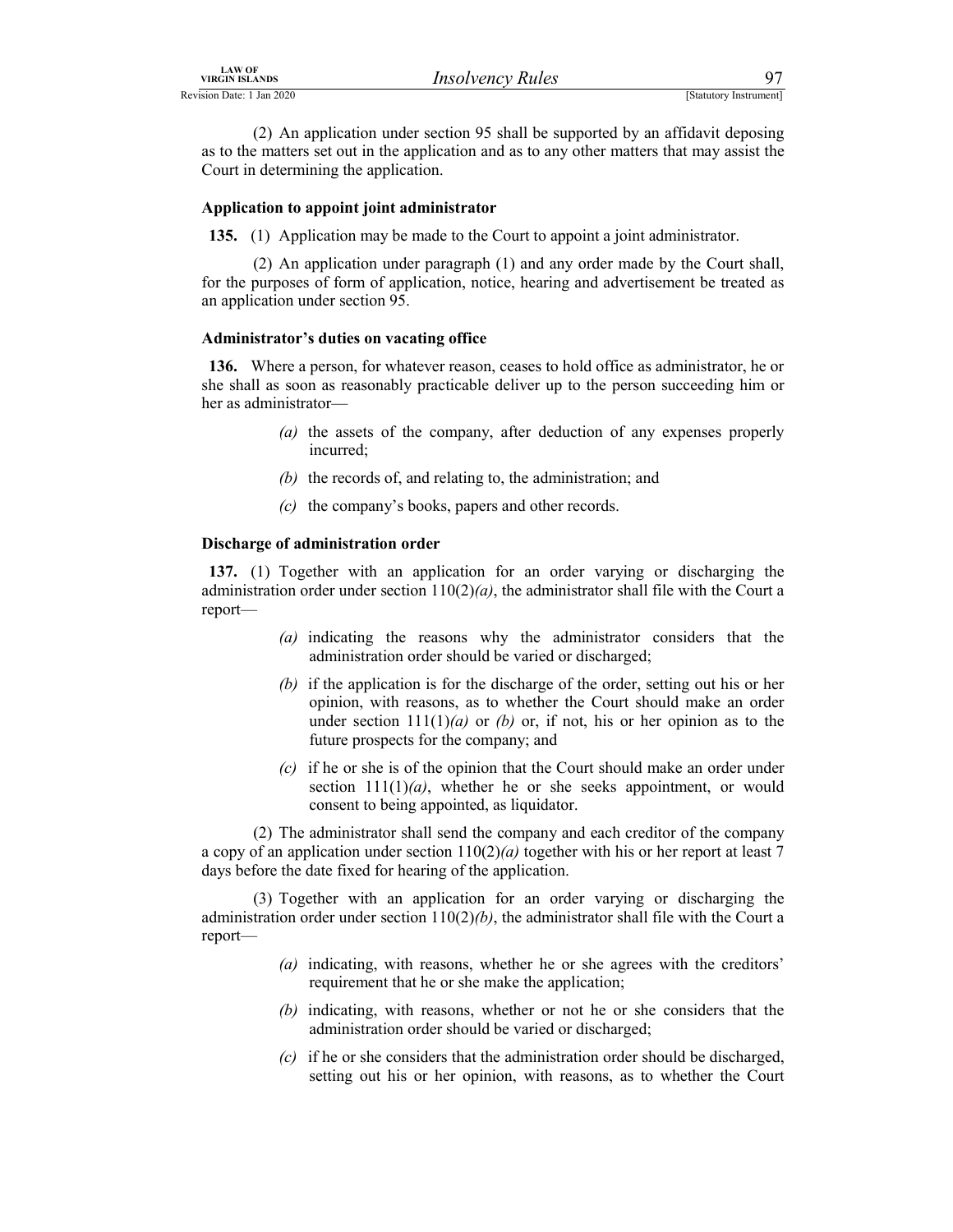should make an order under section  $111(1)(a)$  or (b) or, if not, his or her opinion as to the future prospects for the company;

- (d) if he or she is of the opinion that the Court should make an order under section  $111(1)(a)$ , whether he seeks appointment, or would consent to being appointed, as liquidator; and
- (e) if he or she has indicated that he or she would seek appointment, or would consent to being appointed, as liquidator, the date upon which he or she so notified creditors, either in writing or at a meeting of creditors and advised them.

 (4) A report filed under paragraphs (1) or (3) shall have the most recent accounts and report prepared by the administrator under section 107 annexed to it and a report filed under paragraph (3) shall also have annexed to it the resolution of the creditors requiring him or her to make the application.

 (5) Where, in a report filed under paragraph (1) or (3), the administrator indicates that he or she seeks appointment, or would consent to being appointed, as liquidator, he or she shall, at least 7 days prior to the date fixed for the hearing of the application to discharge the administration order, notify the creditors of this and that they may send him or her written notice of their support or objection to his or her appointment as liquidator which he or she will bring to the attention of the Court.

- (6) The administrator may comply with paragraph  $(5)$ 
	- (a) by including the notification in his or her report prepared under paragraph (1);
	- (b) by notifying creditors at a meeting of creditors; or
	- (c) by separate written notice.

 (7) Where an administration order is discharged or varied, the administrator or where the order is discharged the person who, immediately before the discharge, was the administrator of the company, shall within 21 days of the date of the order send a notice of the order to the company and to each creditor of the company.

### Expenses of administration

138. (1) Subject to paragraph (2), the expenses of an administration are payable in the following order of priority—

- (a) expenses properly incurred by the administrator in performing his or her functions;
- (b) the cost of any security provided by the administrator in accordance with the Act or the rules;
- (c) the costs of the applicant for the administration order and any person appearing on the hearing of the application whose costs are allowed by the Court;
- (d) any amount payable to a person employed or authorised to assist in the preparation of a statement of affairs or statement of concurrence;
- (e) any allowance made, by order of the Court, towards costs on an application for release from the obligation to submit a statement of affairs or statement of concurrence;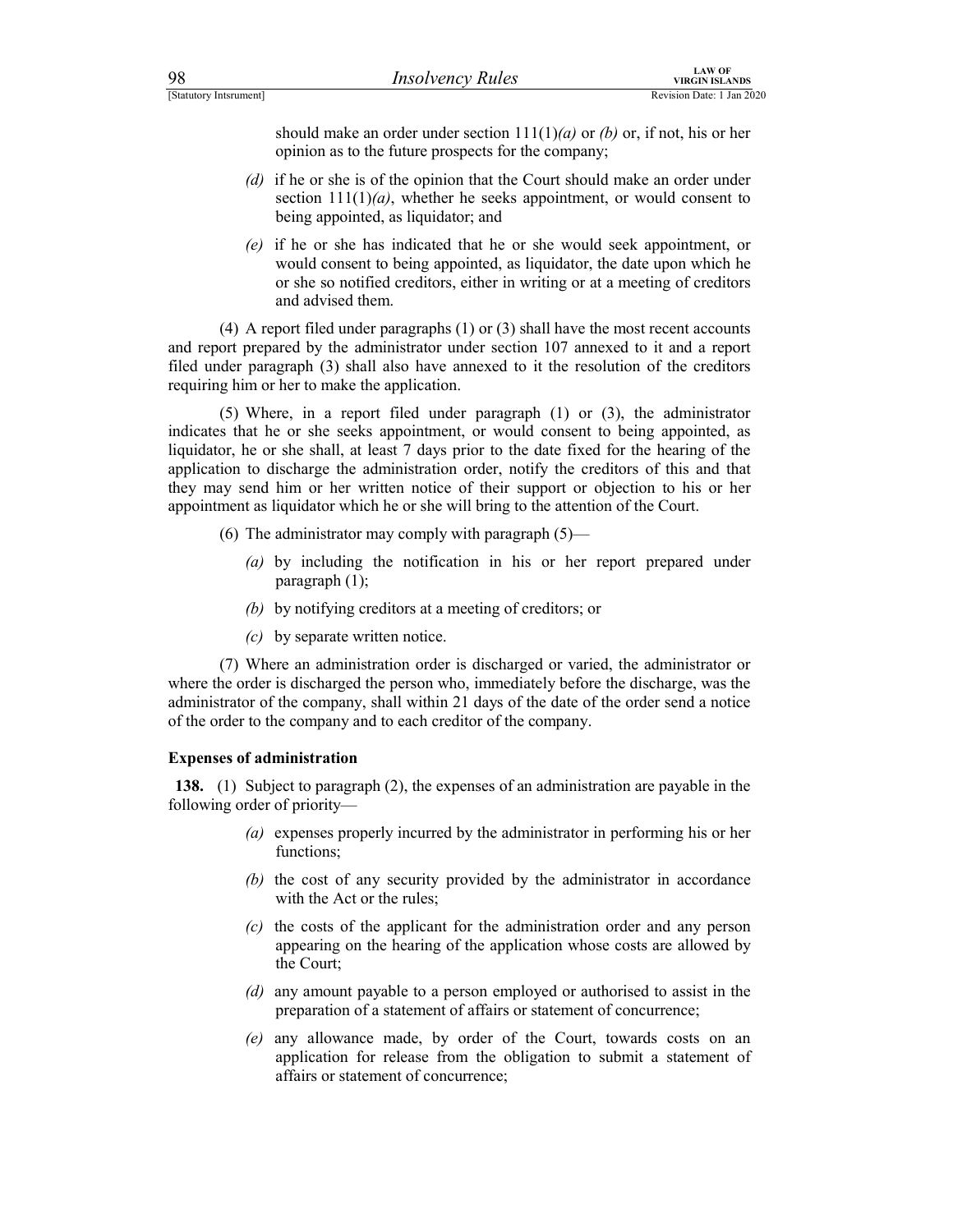- LAW OF<br>
Revision Date: 1 Jan 2020<br>
(f) any necessary disbursements by the administrator in the course of the<br>
administration including any expenses incurred by members of the<br>
creditors' committee or their representatives  $(f)$  any necessary disbursements by the administrator in the course of the administration including any expenses incurred by members of the creditors' committee or their representatives and allowed for by the administrator under the rules;
	- $(g)$  the remuneration or emoluments of any person who has been employed by the administrator to perform any services for the company, as required or authorised under the Act or the rules;
	- $(h)$  the remuneration of the administrator.

 (2) Where the assets of a company are insufficient to satisfy the liabilities specified in paragraph (1), the Court may make an order as to the payment out of the assets of the expenses incurred in the administration in such order of priority as it considers appropriate.

### PART VI

### **RECEIVERSHIP**

### General

### Scope of this Part

139. The rules in this Part apply where Part IV of the Act applies to a receiver of a company or to the appointment of a receiver of a company.

### Persons not eligible to be appointed or act as receiver

140. For the purposes of section  $116(1)$ (f), the following persons are not eligible to be appointed or to act as a receiver—

- (a) a person who has not attained the age of 18 years;
- (b) a person who is certified to be insane or otherwise adjudged to be of unsound mind under any law in force in any country.

### Notices and Advertisement

### Notice and advertisement of appointment

141. (1) Subject to paragraph (2), the notice of appointment referred to in section 118(1) shall—

- (a) state the receiver's name and address, and the date of his or her appointment;
- (b) state the name of the person by whom the appointment was made;
- (c) if the receiver is appointed to act jointly with an existing receiver or in place of a receiver who has vacated office, then state that fact;
- (d) state the date of the instrument conferring the power under which the appointment was made, and a brief description of the instrument;
- (e) state a brief description of the assets of the company in respect of which the receiver has been appointed.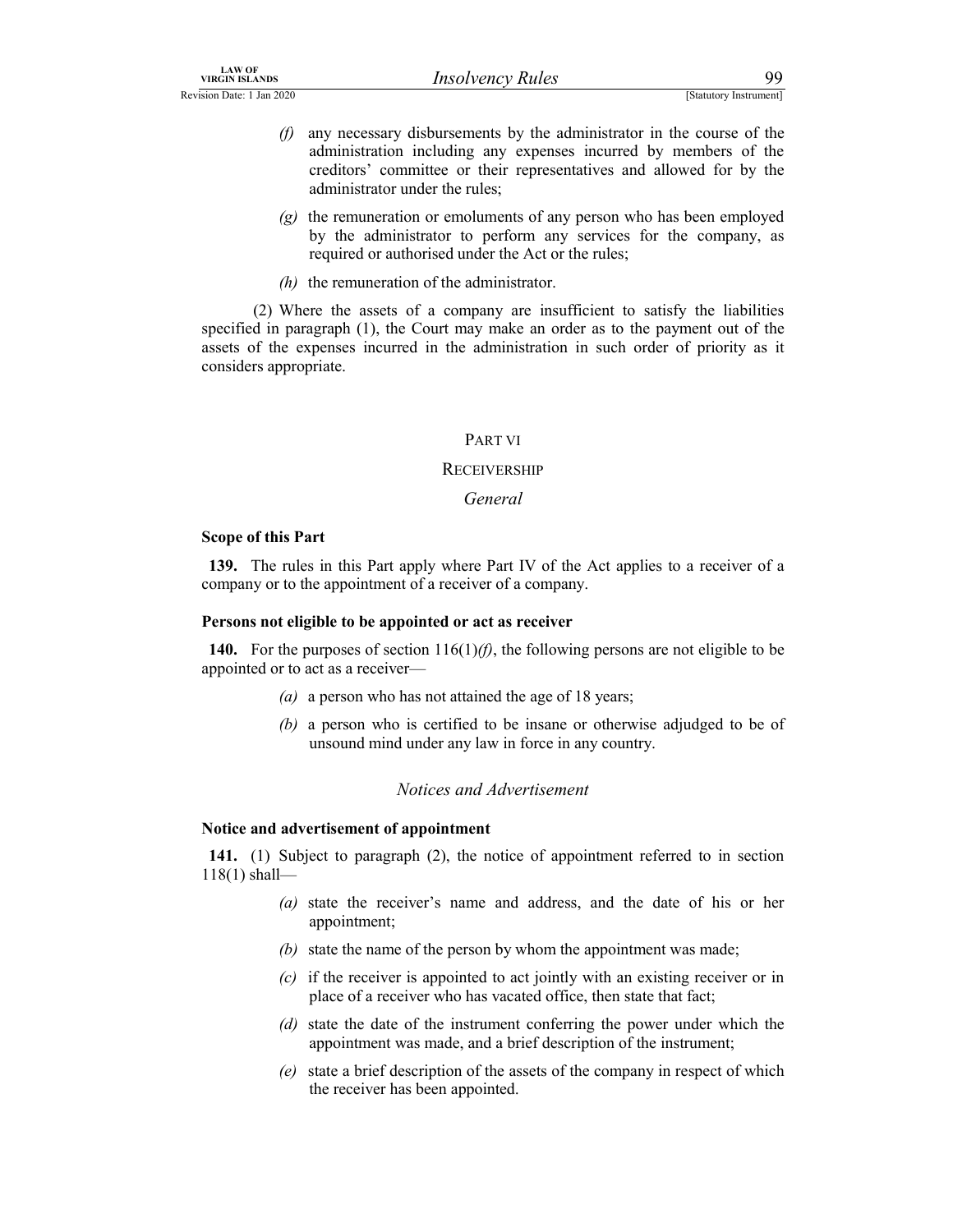| 100                    | <i>Insolvency Rules</i> | LAW OF<br>VIRGIN ISLANDS  |
|------------------------|-------------------------|---------------------------|
| [Statutory Intsrument] |                         | Revision Date: 1 Jan 2020 |

For the company internet of a method of a method is the company internet of a method of a method is the company under section 118(1)(*a*) and to the creditors under section 118(2)(*b*) shall, in addition to the matters sp (2) The notice of appointment of an administrative receiver required to be sent to the company under section  $118(1)(a)$  and to the creditors under section  $118(2)(b)$ shall, in addition to the matters specified in paragraph (1), state—

- (a) any name with which the company has been registered in the 12 months preceding the date of his or her appointment; and
- (b) any name under which the company has traded at any time in those 12 months, if substantially different from its registered name.

 (3) The advertisement by an administrative receiver of his or her appointment shall state the matters set out in paragraph  $(1)(a)$  to  $(c)$ .

### Notice of vacation of office

142. An administrative receiver who, under section 120(3), is required to give notice of his or her resignation or vacation of office shall, if there is no creditors' committee, also give notice to the creditors of the company.

### Report of meeting of unsecured creditors

143. (1) If, when he or she sends his or her report to the Registrar under section 147(1), the administrative receiver has not received a statement of affairs, he or she shall in his or her report state that fact and state, to the best of his or her knowledge and belief, the reasons therefore.

(2) The notice calling a meeting of unsecured creditors under section  $147(3)(c)$ shall state that creditors whose claims are wholly secured are not entitled to attend or be represented at the meeting.

# Miscellaneous Provisions

### Application to dispose of charged assets

144. (1) This rule applies where the administrative receiver of a company applies to the Court under section 145 for authority to dispose of assets of the company subject to a security interest.

 (2) The administrative receiver shall forthwith give notice of the hearing of an application under section 145 to the person who is the holder of the security interest.

 (3) If an order is made under section 145, the administrative receiver shall forthwith serve a sealed copy of the order on the holder of the security interest.

### Death of administrative receiver

145. If an administrative receiver dies, the person who appointed him or her shall, forthwith on his or her becoming aware of the death, give notice of it to—

- (*a*) the Registrar;
- (b) the company or, if it is in liquidation, the liquidator; and
- $(c)$  in any case, to the members of the creditors' committee, if any.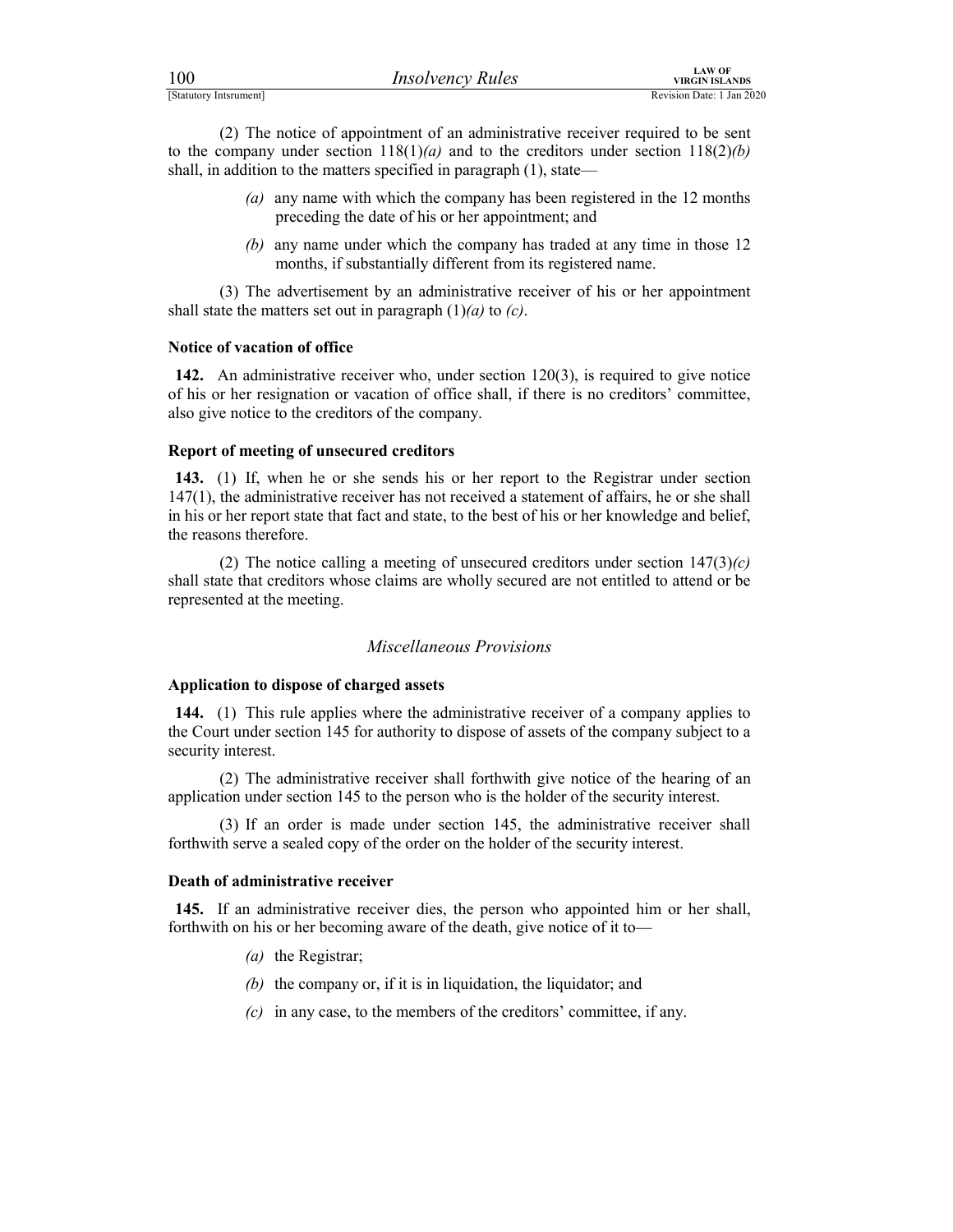### PART VII

# LAW OF<br>
Revision Date: 1 Jan 2020<br>
PART VII<br>
PROVISIONS APPLICABLE TO THE LIQUIDATION OF COMPANIES<br>
AND TO THE BANKRUPTCY OF INDIVIDUALS PROVISIONS APPLICABLE TO THE LIQUIDATION OF COMPANIES AND TO THE BANKRUPTCY OF INDIVIDUALS

### Division 1

### Quantification of Claims

### Claim in currency other than dollars

146. The rate of exchange used for the purposes of converting a liability into dollars in accordance with section 154 is the closing mid-point rate published in the Financial Times (US Edition) for the relevant date.

### **Discounts**

147. Any trade and other discounts which would have been available to the debtor but for the insolvency proceeding, except any discount for immediate, early or cash settlement, shall be deducted from a creditor's claim.

### Discount for debt payable after commencement date

148. (1) This rule provides for the discount to be applied to a claim based on a liability that, at the commencement of the insolvency proceeding, was not payable by the company until after the commencement of the insolvency proceeding.

(2) The claim shall be reduced by a percentage calculated as follows—

$$
\frac{I x M}{12}
$$

where—

- (*a*) I =  $5\%$ ; and
- (b) M is the number of months, expressed if need be as, or as including, fractions of a month, between the commencement of the liquidation and the date when the liability would otherwise have been due for payment.

### Division 2

### Statutory Demand

### Statutory demand

149. (1) The minimum sum for which a statutory demand may be issued is \$2,000.

 (2) Where the amount claimed in a statutory demand made against a person includes—

- (a) a charge by way of interest not previously notified to the person as included in his or her liability; or
- (b) any other charge accruing from time to time; the amount or rate of the charge shall be separately identified, and the grounds on which payment of it is claimed shall be stated.

 (3) Where paragraph (2) applies, the amount claimed shall be limited to that amount that has accrued due at the date of the demand.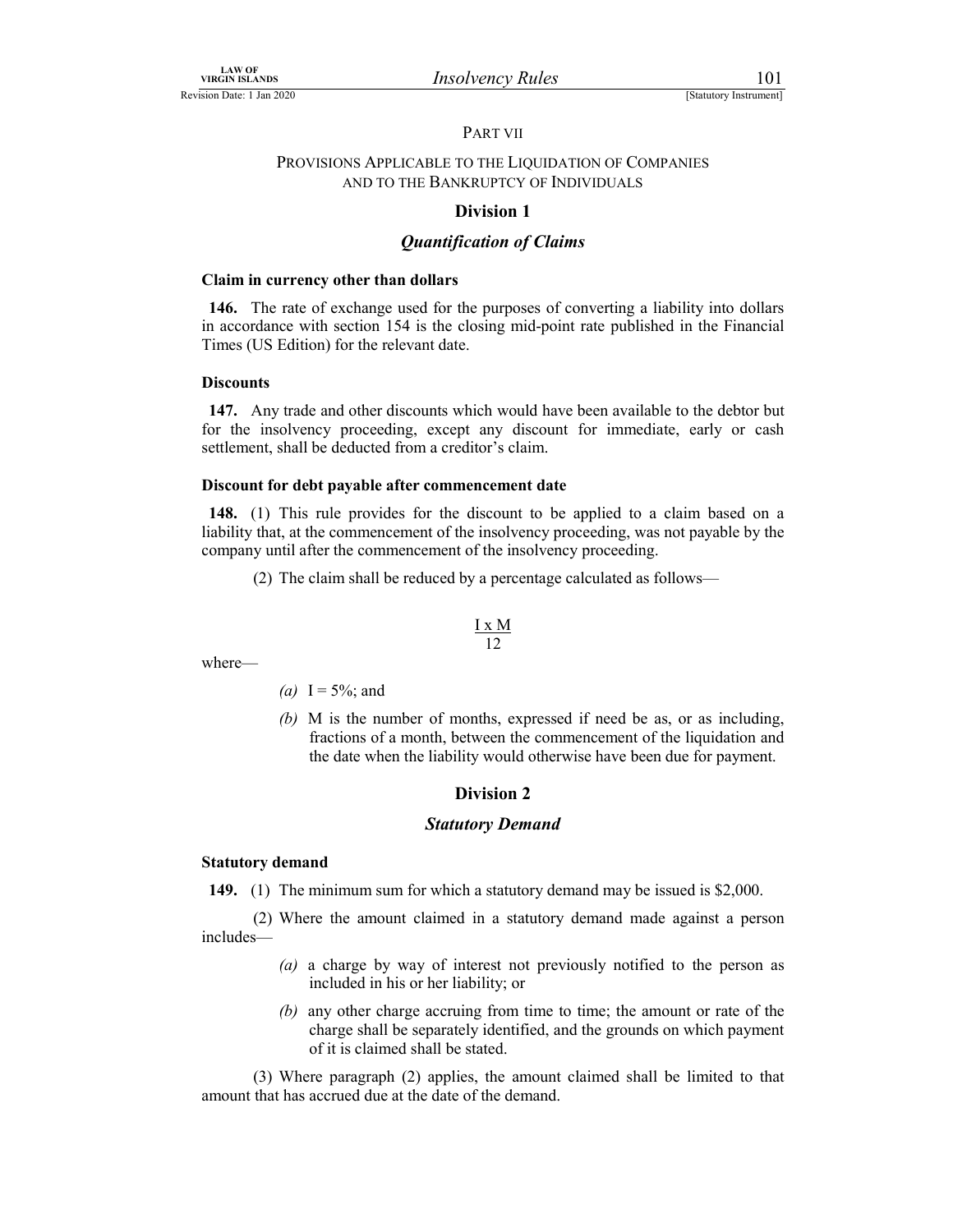| 102                    | <b>Insolvency Rules</b> | LAW OF<br>VIRGIN ISLANDS  |
|------------------------|-------------------------|---------------------------|
| [Statutory Intsrument] |                         | Revision Date: 1 Jan 2020 |

FERENT EXTRIGHT THE CHARL THE CHARL THE CHARL THE CHARL THE CHARL THE CHARL THE CHARL THE CHARL THE CHARL THE CHARL OF THE CHARL OF THE CHARL THE CHARL OF THE CHARL OF THE CHARL OF THE CHARL THE CHARL OF THE CHARL THE CHAR (4) A statutory demand shall include the name, address and the contact details, if any, of an individual or individuals with whom the debtor may communicate with a view to securing or compounding for the debt to the satisfaction of the creditor.

### Service on individual

150. (1) A creditor shall make all reasonable attempts to effect personal service of a statutory demand on an individual.

 (2) Where a creditor is not able to effect personal service, a statutory demand may be served on an individual by leaving the demand addressed to the individual at such of the places specified in paragraph (3) as would be most likely to bring the demand to his or her notice.

 (3) The places referred to in paragraph (2) are his or her last known place of residence, place of business or place of employment.

 (4) Where the creditor has no knowledge of the last known place of residence, place of business or place of employment of the individual, he or she may serve the statutory demand by advertisement in one or more local newspapers.

 (5) Where service is effected in accordance with paragraph (4), the period of time specified in section  $155(2)(d)$  for compliance with the demand shall run from the date of publication of the advertisement.

### Service out of jurisdiction

151. Where the Court permits a statutory demand is to be served outside the Virgin Islands in accordance with CPR Part 7, the period of time specified in section  $155(2)(d)$ for compliance with the demand shall be increased to 28 days or such longer period of time as the Court may order.

### Setting aside of statutory demand

152. (1) An application to set aside a statutory demand shall be supported by an affidavit—

- (a) specifying the date upon which the debtor was served with the statutory demand; and
- (b) stating the grounds upon which he or she claims that the statutory demand should be set aside.
- (2) A copy of the statutory demand shall be exhibited to the affidavit in support.

### PART VIII

### **LIQUIDATION**

### Preliminary

### Scope of this Part

153. (1) Subject to rule 168, the rules in this Part apply to-

(a) an application to the Court to appoint a liquidator of a company;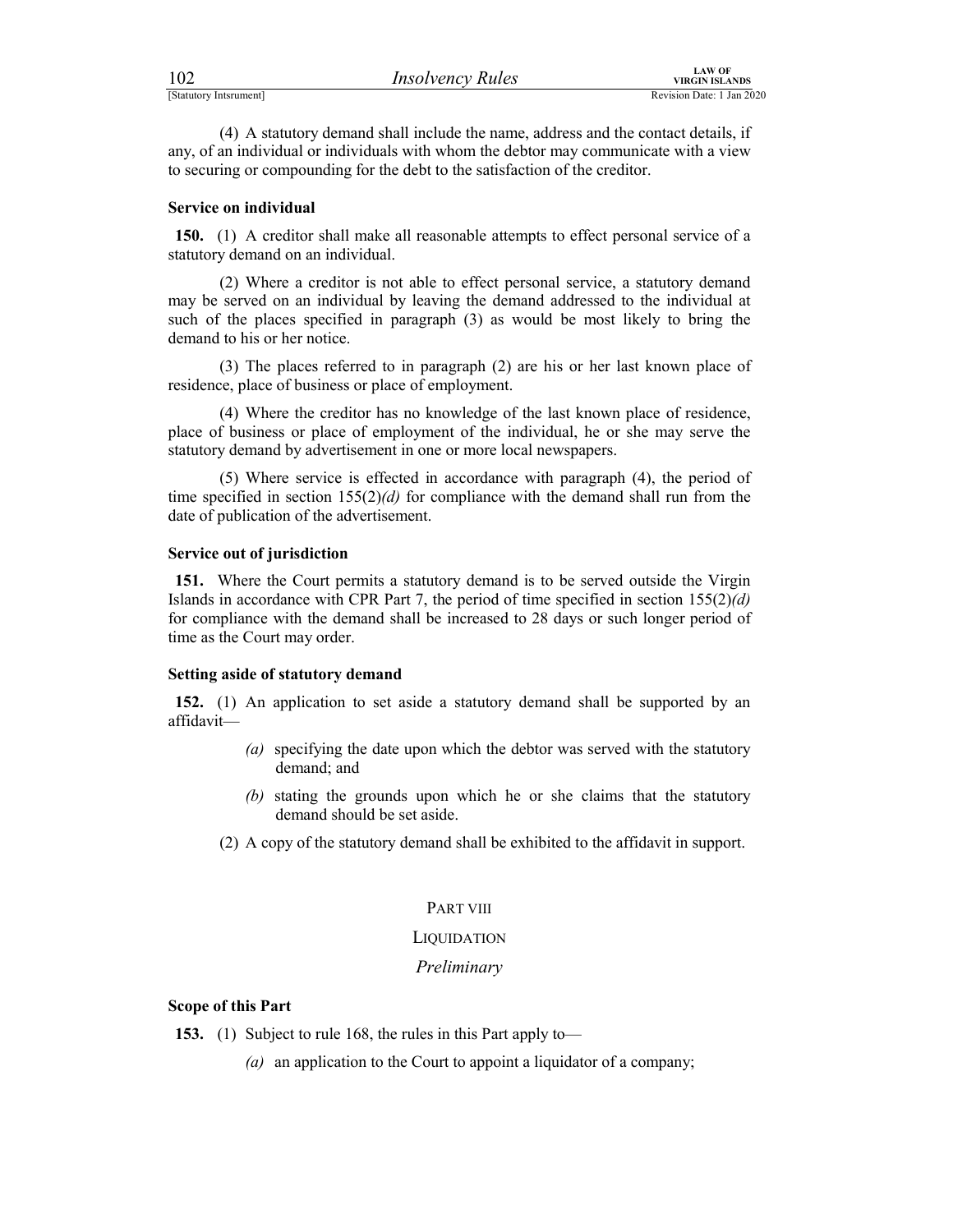- EXAMPLE THE CINE OF THE CINE OF THE CINE OF THE CINE OF THE CINE OF THE COULD AND THE COULD AND THE COULD CONTINUES OF THE COULD COUPLED A CHARGE OF THE COULD COUPLED A COMPANY USE A CHARGE OF THE COUPLED COMPANY USE OF TH (b) the appointment of a liquidator, whether by the members or the Court; and
	- $(c)$  the liquidation of a company and, where appropriate, a foreign company; under Part VI of the Act.

 (2) Unless otherwise stated or unless the context otherwise requires, the rules in this Part apply to a foreign company.

 (3) Where a liquidator is appointed in respect of a regulated person, the liquidator shall send to the Commission a copy of every notice or other document—

- (a) required to be sent to creditors of the regulated person; or
- (b) filed with the Court.

### Division 1

### Appointment of Liquidator

### Appointment of liquidator by members

154. (1) The chairman of a meeting of members that, by a qualifying resolution, appoints a liquidator under section  $159(2)$  shall, as soon as practicable, provide the liquidator with—

- (a) a copy of the resolution by which he or she was appointed; and
- (b) a certificate of his or her appointment, signed by the chairman.

 (2) The provision to the liquidator of the documents specified in paragraph (1) is deemed notice to the liquidator for the purposes of section 161(2).

(3) This rule does not apply to a foreign company.

### Application

155. (1) Application for the appointment of a liquidator is made by filing at Court an application complying with paragraph (2) together with an affidavit in support of the application complying with rule 156.

- (2) An application under paragraph (1) shall state—
	- (a) the grounds upon which the appointment is sought; and
	- (b) whether the applicant proposes an eligible insolvency practitioner as liquidator and, if he or she does, it shall—
		- (i) specify the name and address of the person proposed; and
		- (ii) state that, to the best of the applicant's knowledge and belief, the person specified is eligible to act as an insolvency practitioner in relation to the company.

 (3) No application for the appointment of a liquidator of a company may be made to the Court where the company is in liquidation, whether the liquidator was appointed by the members or by the Court.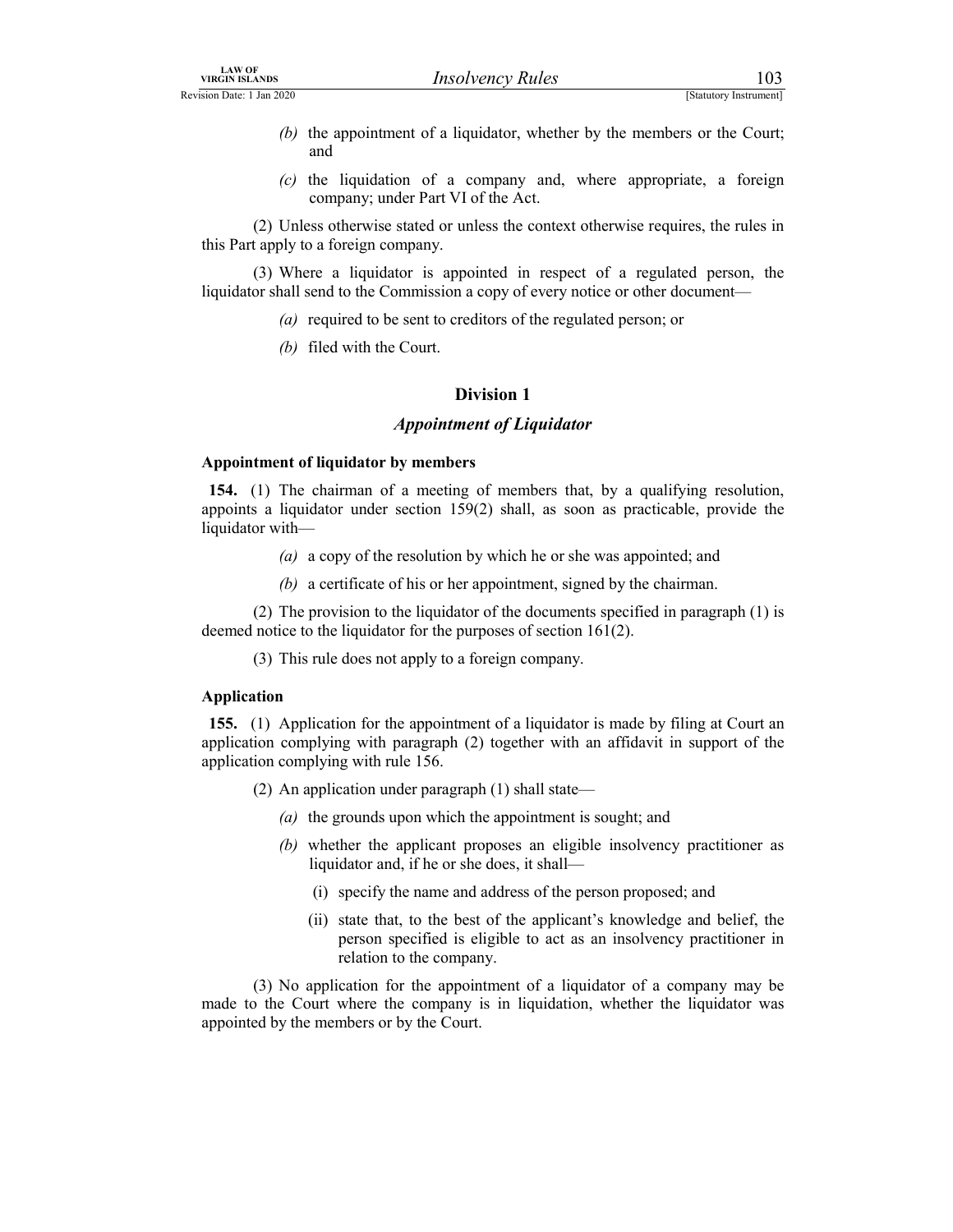FERENT EXAMPLERS TRANSFORT PROPERTY PROPERTY PROPERTY AND REVISION INCONSIDERATION ISLANDS<br>
Revision Date: 1 Jan 2020<br> **Affidavit in support**<br> **156.** (1) An application for the appointment of a liquidator shall be supporte 156. (1) An application for the appointment of a liquidator shall be supported by an affidavit stating that the statements made in the application are true or are true to the best of the deponent's knowledge, information and belief.

 (2) If the application is in respect of debts due to different creditors, the debts due to each creditor shall be separately verified.

(3) The supporting affidavit shall be made—

- (a) by the applicant;
- (b) if the applicant is a corporate body, by an officer who has been concerned with the matters stated in the application;
- (c) by the legal practitioner acting for the applicant; or
- (d) by a responsible person who is authorised to make the affidavit and who has the requisite knowledge of the matters sworn in the affidavit.

 (4) A supporting affidavit is prima facie evidence of the statements in the application to which it relates.

 (5) Where an applicant is making applications to appoint a liquidator for more than one company, a separate affidavit shall be filed in respect of each application.

 (6) If the applicant proposes an eligible insolvency practitioner as liquidator of the company, a notice of eligibility and consent to act signed by the insolvency practitioner specified in the application shall be exhibited to the affidavit in support of an application for the appointment of a liquidator. concerned with the matters stated in the application;<br>
(c) by the legal practitioner acting for the application;<br>
(d) by a responsible person who is authorised to make the affidavit and who<br>
has the requisite knowledge of has the requistic knowledge of the matters sworn in the affidavit.<br>
(4) A supporting affidavit is *prima facie* evidence of the statements in the<br>
(5) Where an applicant is making applications to appoint a liquidator for

### Service of application on company

157. (1) Unless the company is the applicant, a sealed copy of the application for the appointment of a liquidator, together with the supporting affidavit, shall be served on the company not more than 14 days after the application has been filed.

(2) Service of the application on the company shall be verified by an affidavit of

 (3) If an order has been made for substituted service of the application, a sealed copy of the order shall also be exhibited to the affidavit of service.

practicable after service has been effected.

### Copies of application to be sent to other persons

158. (1) A sealed copy of an application for the appointment of a liquidator of a company shall be sent—

- (a) if the company is in administration, to its administrator;
- (b) if an administrative receiver has been appointed in respect of the assets of the company, to him or her;
- (c) if a creditors' arrangement has been proposed or accepted, to the interim supervisor or supervisor appointed in respect of the arrangement or the proposed arrangement, as the case may be;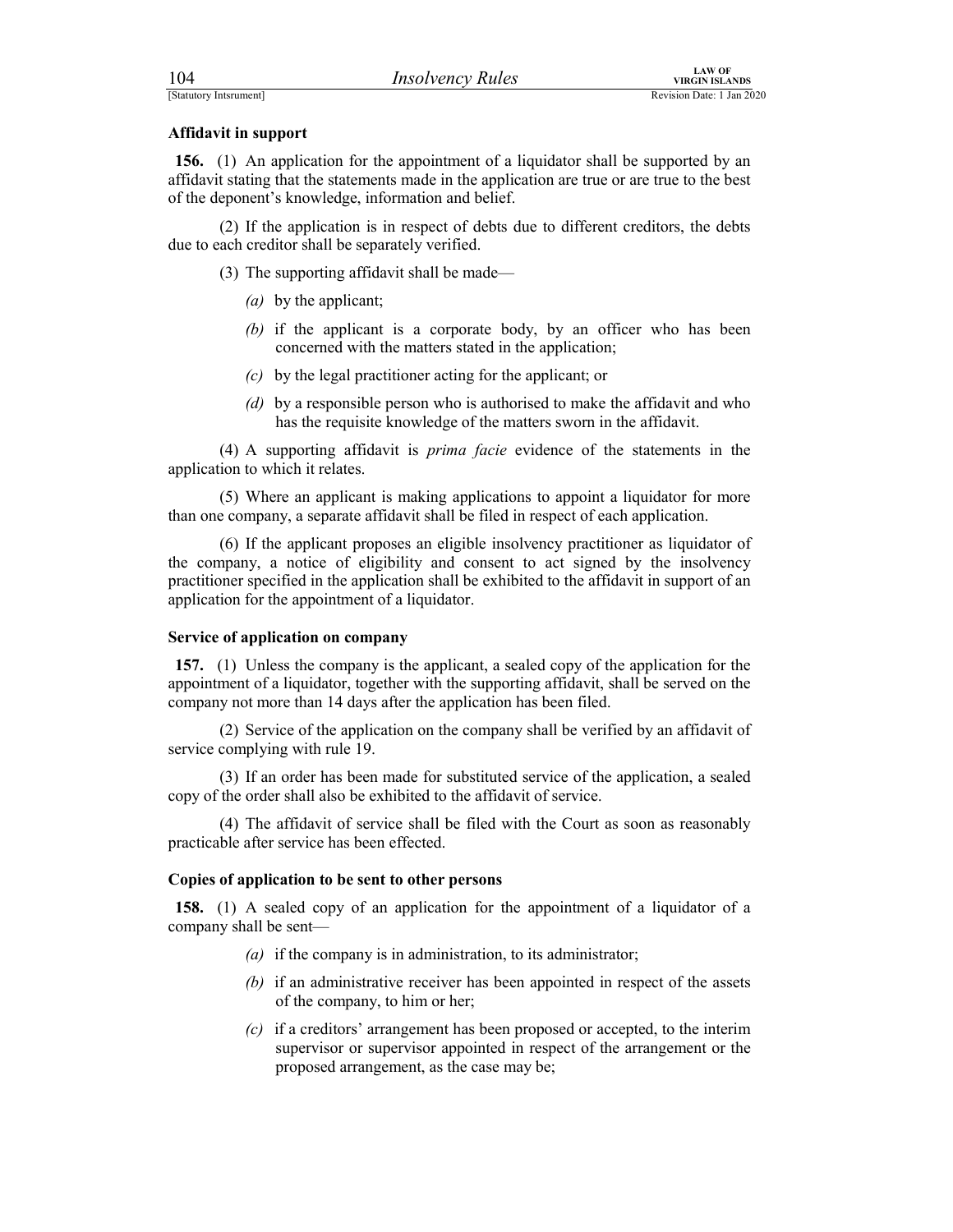LAW OF<br>
Revision Date: 1 Jan 2020<br>
(*d*) if the company is, or at any time in the previous 2 years has been, a<br>
regulated person, to the Commission, unless the Commission is the<br>
applicant,<br>
within the time limits expected (d) if the company is, or at any time in the previous 2 years has been, a regulated person, to the Commission, unless the Commission is the applicant,

within the time limits specified in paragraph  $(2)$ .

- (2) Documents referred to in paragraph (1) shall be sent—
	- (a) to the persons specified in paragraph  $(1)(a)$  to  $(c)$ 
		- (i) no earlier than the day after service of the application on the company; and
		- (ii) no later than 4 days after service of the application on the company; and
	- (b) to the Commission under subparagraph  $(d)$ , as soon as reasonably practicable after the application has been filed but, in any event, no later than 10 a.m. on the day immediately after the date on which the application was filed.

## Application seeking appointment of supervisor as liquidator

159. (1) This rule applies where, in an application for the appointment of a liquidator, the applicant proposes as liquidator the supervisor of an arrangement in place in respect of the company.

 (2) Within 5 business days of receiving a copy of the application, the supervisor shall send a notice to each creditor of the company—

- (a) stating that an application has been made for the appointment of a liquidator of the company and that it is proposed that he or she be appointed liquidator; and
- (b) advising the creditor—
	- (i) of the date fixed for the hearing of the application; and
	- (ii) that if the creditor wishes to object to the supervisor's appointment, or respond in any other way, he or she shall send his or her objection or response to the supervisor not later than 12 noon on the day before the date fixed for the hearing.

 (3) The supervisor shall file with the Court, before or at the hearing of the application, a report summarising any responses or objections that he or she has received.

#### Persons entitled to a copy of the application

160. An applicant for the appointment of a liquidator of a company shall, on receiving—

- (a) a request from any director, member or creditor of the company for a copy of the application; and
- (b) payment of the prescribed fee,

provide that person with a copy of the application as soon as is reasonably practicable to do so.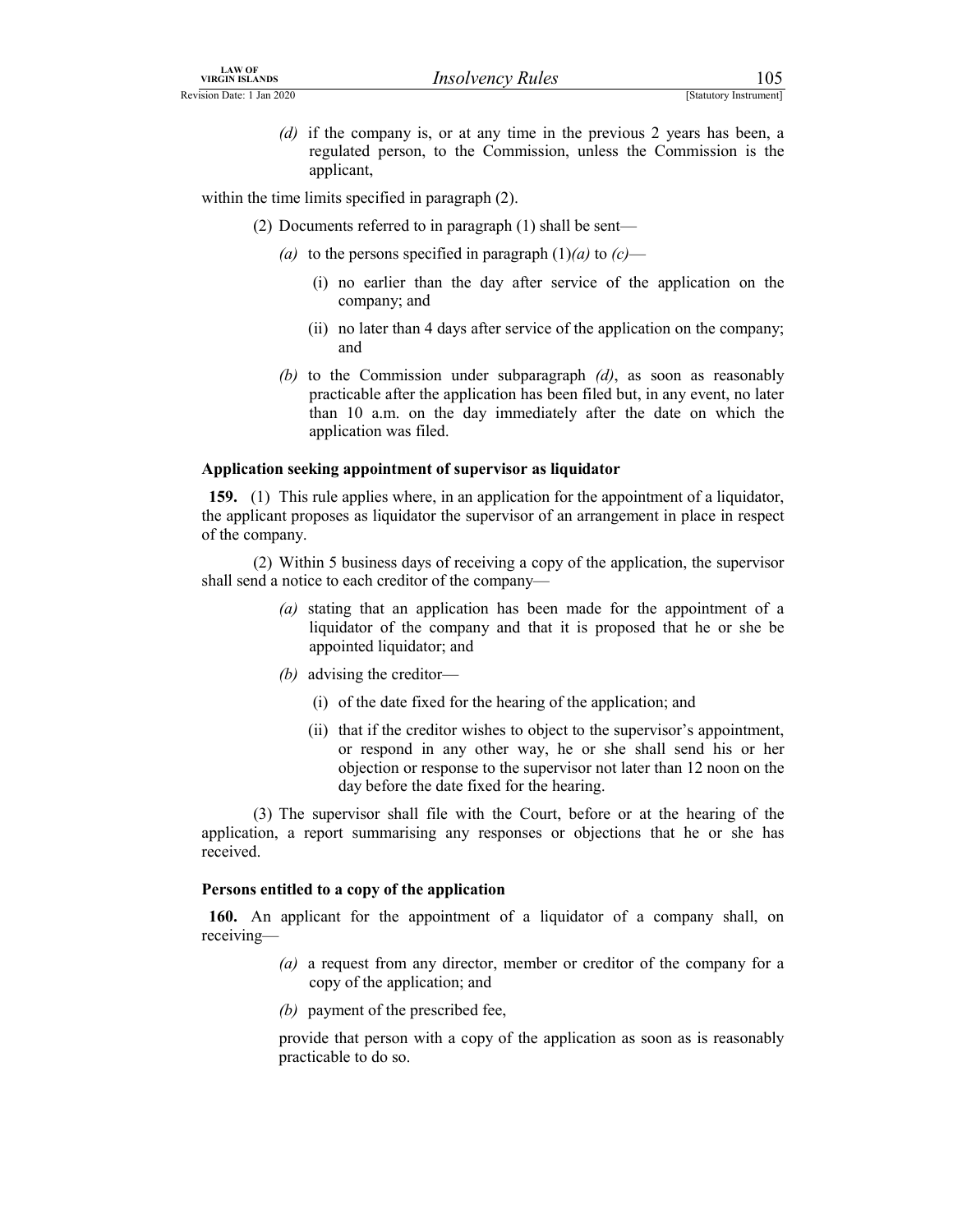| 106                                 | <b>Insolvency Rules</b>                                                       | <b>LAW OF</b><br><b>VIRGIN ISLANDS</b> |  |
|-------------------------------------|-------------------------------------------------------------------------------|----------------------------------------|--|
| [Statutory Intsrument]              |                                                                               | Revision Date: 1 Jan 2020              |  |
| <b>Advertisement of application</b> |                                                                               |                                        |  |
|                                     | 161. The advertisement of an application to appoint a liquidator shall state- |                                        |  |
|                                     | $(a)$ the name of the company in respect of which the appointment is sought   |                                        |  |

- (a) the name of the company in respect of which the appointment is sought and the address of its registered office or, in the case of a foreign company, the address at which the application was served;
- (b) the name and address of the applicant;
- $(c)$  the date on which the application was filed;
- (d) the venue fixed for the hearing of the application;
- (e) the name and address of the legal practitioner acting for the applicant; and
- $(f)$  that any person intending to appear at the hearing of the application, whether to support or oppose the application, shall give notice of his or her intention in accordance with rule 162.

## Notice of intention to appear

162. (1) A person who intends to appear on the hearing of an application to appoint a liquidator of a company, other than the company itself, shall send a notice of intention to appear to the applicant.

- (2) A notice of intention to appear shall be in writing and shall specify—
	- (a) the name and address of the person giving notice and his or her contact details, if any;
	- (b) whether it is his or her intention to support or oppose the application; and
	- (c) if he or she is a creditor, the amount of his or her debt or if he or she is not a creditor the grounds upon which he or she supports or opposes the application.

 (3) A notice of intention to appear shall be sent so as to reach the applicant no later than 16:00 hours on the business day before the date fixed for the hearing of the application, or where the hearing has been adjourned, the adjourned hearing.

 (4) A person who fails to comply with this rule may appear on the hearing of the application only with the leave of the Court.

#### List of appearances

163. (1) An applicant for the appointment of a liquidator shall prepare a list of the persons, if any, who have sent him or her a notice of intention to appear in accordance with rule 162, specifying, in respect of each person—

- $(a)$  his or her name and address;
- (b) his or her legal practitioner, if known; and
- (c) whether he or she intends to support or oppose the application.
- (2) The list shall be filed with the Court at the hearing of the application.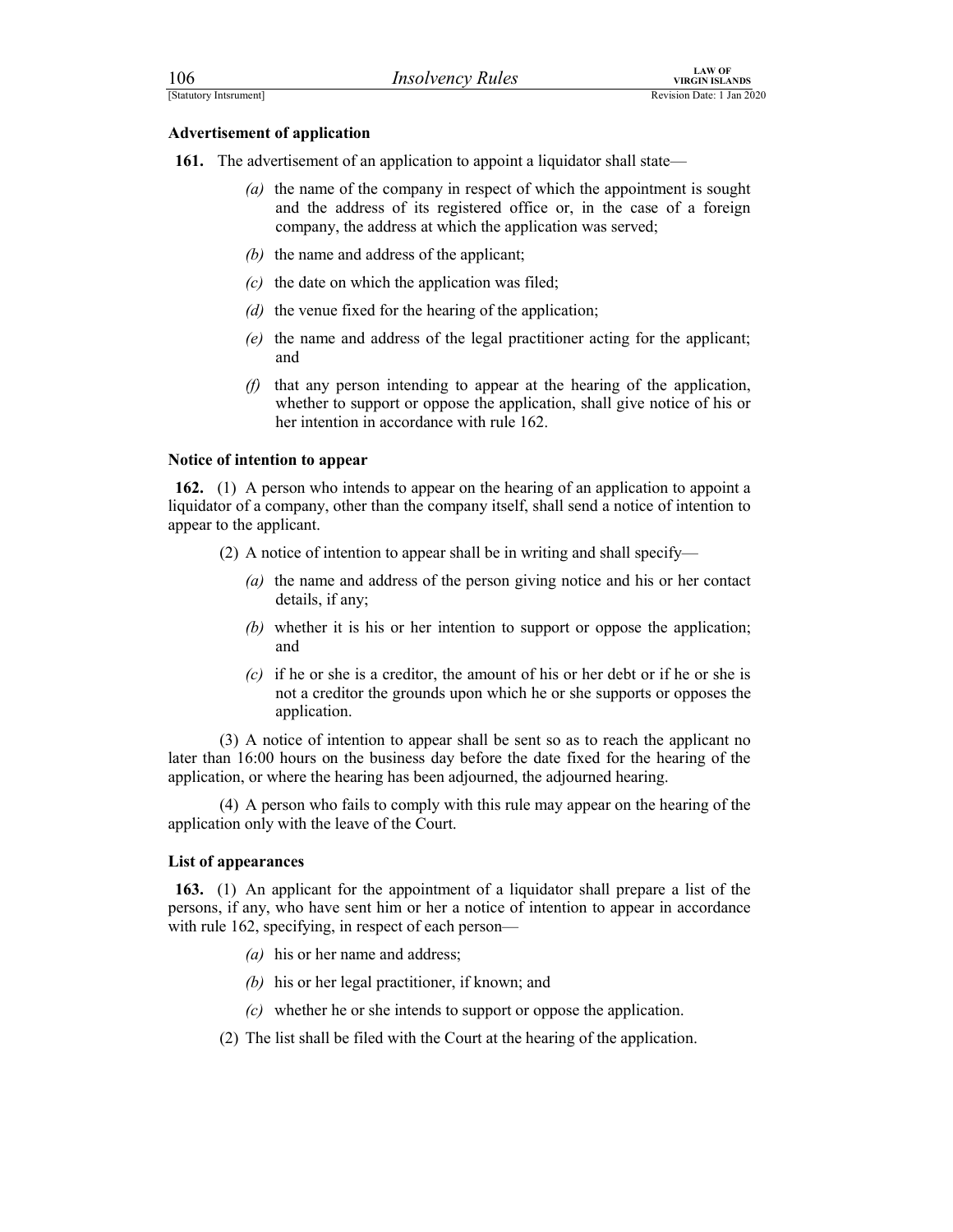LAW OF<br>
Revision Date: 1 Jan 2020<br>
(3) If the Court grants a person leave to appear on the hearing of the application<br>
under rule 162, the applicant shall, as soon as practicable, file an amended list of<br>
appearances with (3) If the Court grants a person leave to appear on the hearing of the application under rule 162, the applicant shall, as soon as practicable, file an amended list of appearances with the Court.

# Affidavit in opposition

164. If a company intends to oppose an application for the appointment of a liquidator it shall, not less than 7 days before the date fixed for the hearing of the application, file with the Court and serve on the applicant—

- (a) a notice setting out the grounds on which it opposes the application; and
- (b) an affidavit verifying the matters stated in the notice.

## Leave to withdraw application

165. (1) The Court may, on the application of the person applying for the appointment of a liquidator in respect of a company, grant that person leave to withdraw the application in accordance with section 164 if it is satisfied that—

- (a) the application has not been advertised;
- (b) no notices of intention to appear have been received by the applicant under rule 162; and
- (c) the company consents to the application being withdrawn.

(2) An application under paragraph  $(1)$  shall be made ex parte at least 5 days before the date fixed for the hearing of the application.

# Appointment of Official Receiver as liquidator

166. The Court may appoint the Official Receiver as liquidator of a company notwithstanding that—

- (a) the applicant may, in his or her application, have proposed the appointment of an eligible insolvency practitioner as liquidator under section  $162(7)$ ;
- (b) the Official Receiver has not consented to act as liquidator; and
- (c) the Official Receiver has not been given notice of the application.

#### Notice of order

167. The Court shall, forthwith on making an order appointing a liquidator, give notice to the liquidator of his or her appointment and send a sealed copy of the order to him or her as soon as is practicable.

# Application by member of company

168. (1) Except as provided in this rule or by the Court, this Division does not apply to an application for the appointment of a liquidator made by a member of the company ("a member's application").

 (2) A member's application shall be made in accordance with rule 155 and shall be supported by an affidavit complying with rule 156.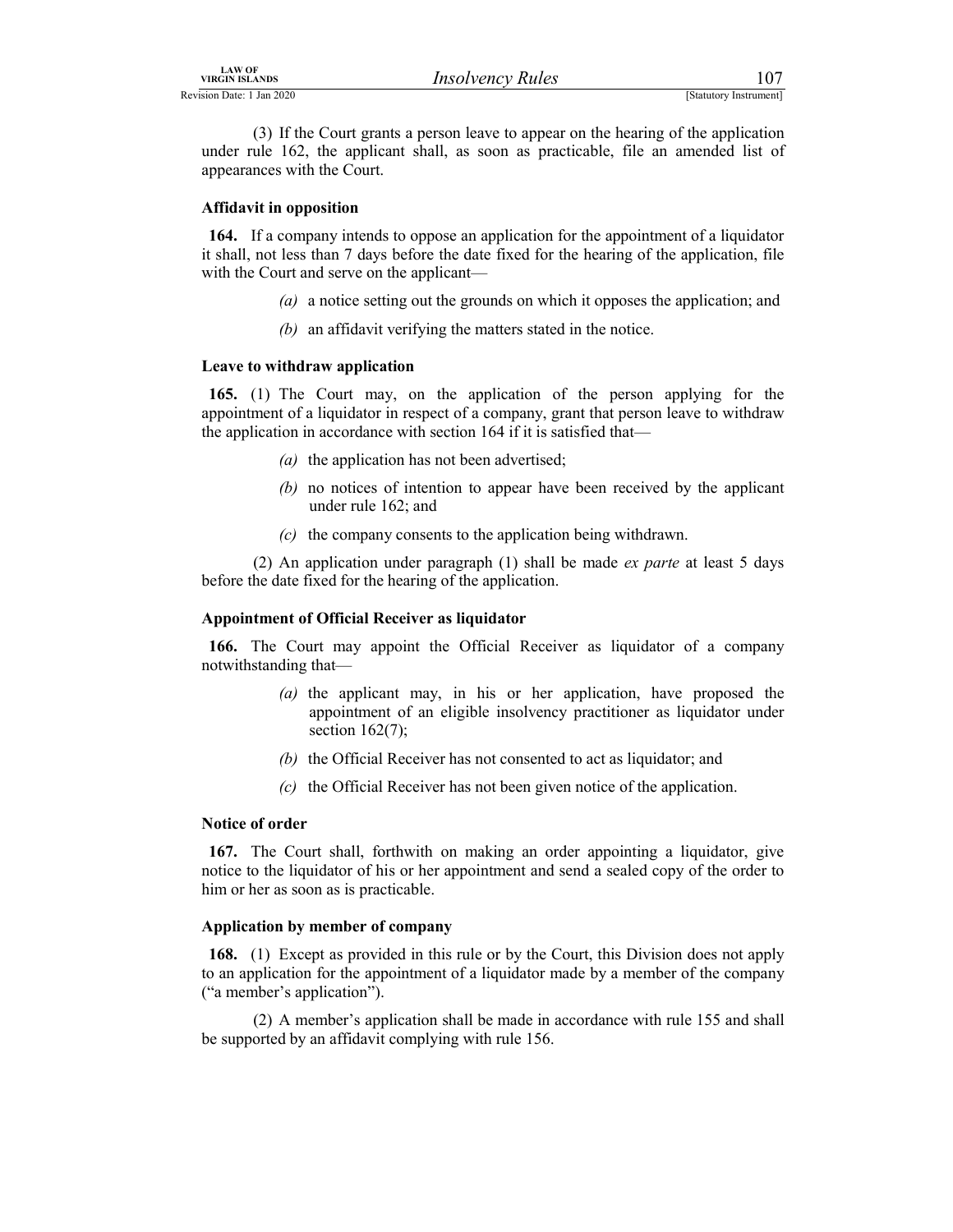| 108                    | <i><b>Insolvency Rules</b></i> | <b>LAW OF</b><br><b>VIRGIN ISLAND</b> |
|------------------------|--------------------------------|---------------------------------------|
| [Statutory Intsrument] |                                | Revision Date: 1 Jan:                 |

For the company of the application and the affidavit in support shall be served<br>
(3) A sealed copy of the application and the affidavit in support shall be served<br>
on the company not less than 14 days before the date fixed (3) A sealed copy of the application and the affidavit in support shall be served on the company not less than 14 days before the date fixed for the hearing of the application.

 (4) A member's application shall not, except as directed by the Court, be served on any person other than the company or be advertised.

 (5) At the first hearing of the application, the Court shall give such directions concerning the procedures for or in connection with the determination of the application as it considers appropriate.

- (6) Without limiting paragraph (5), the Court shall give directions concerning—
	- (a) service of the application on, or giving notice of the application to, persons other than the company;
	- (b) whether the application should be advertised and, if so, the manner of its advertisement;
	- (c) whether a statement of claim, defence and reply to defence are to be delivered; and
	- (d) the manner in which evidence is to be adduced at the hearing of the application including the matters to be dealt with in evidence.

 (7) Rules 162, 163, 165, 166 and 167 apply to a member's application with such modifications as are necessary.

# Division 2

#### Interim Relief

# Application for appointment of provisional liquidator

169. (1) An application for the appointment of a provisional liquidator of a company shall propose an eligible insolvency practitioner or the Official Receiver for appointment as provisional liquidator.

 (2) If the Official Receiver is proposed for appointment as provisional liquidator, he or she shall be given sufficient notice of the hearing to enable him or her to attend the hearing.

#### Affidavit in support of application

170. An application for the appointment of a provisional liquidator shall be supported by an affidavit stating—

- (a) the grounds upon which the application is being made;
- (b) that the proposed appointee has consented to act and, to the best of the applicant's belief is eligible to act as provisional liquidator of the company;
- $(c)$  whether, to the applicant's knowledge—
	- (i) there has been proposed or is in force for the company a creditor's arrangement under Part II of the Act; or
	- (ii) an administrator or administrative receiver is acting in relation to the company;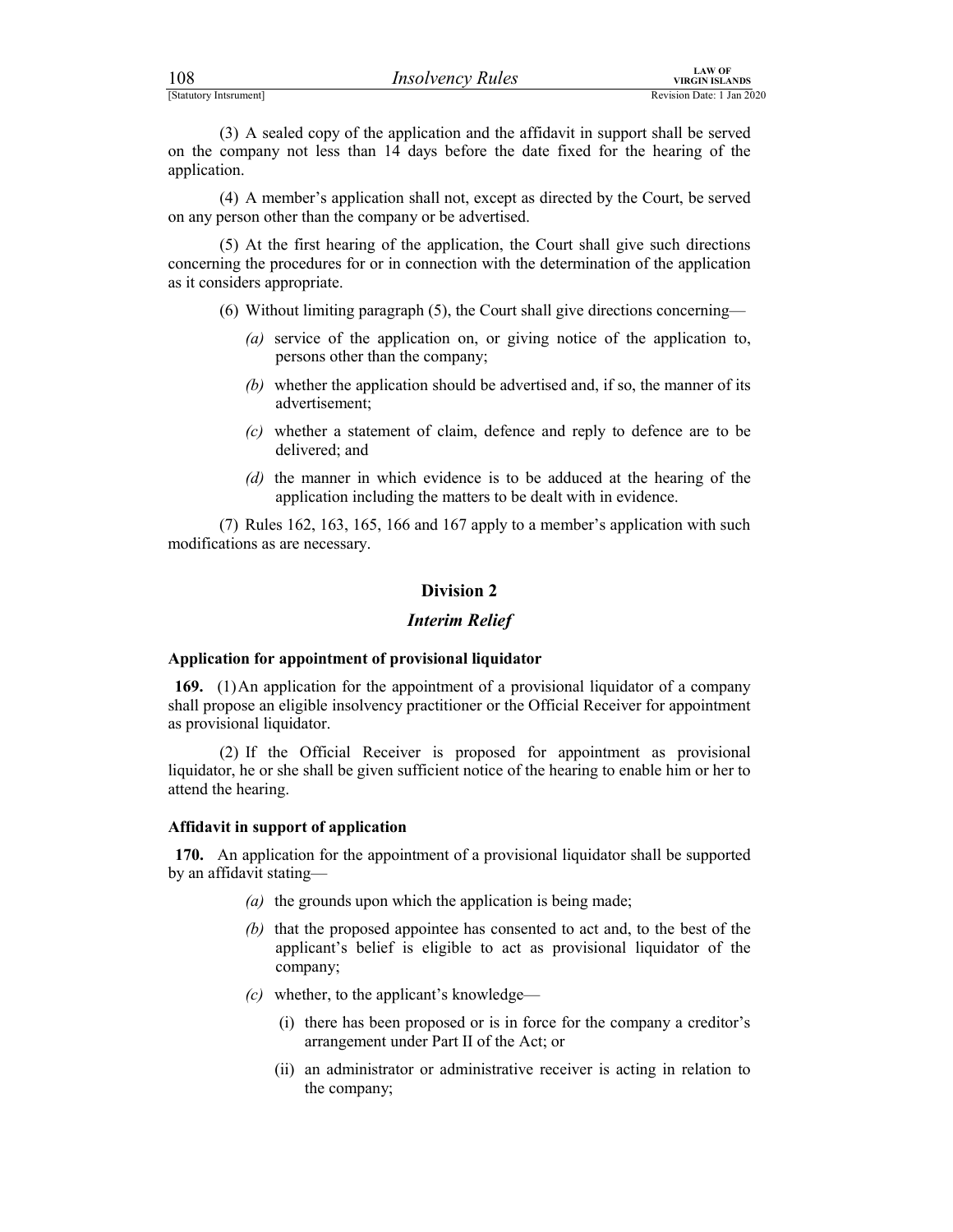- LAW OF<br>
Revision Date: 1 Jan 2020<br>
(d) the applicant's estimate of the value of the assets in respect of which the<br>
provisional liquidator is to be appointed; and<br>
(e) if the Official Receiver is proposed for appointment a (d) the applicant's estimate of the value of the assets in respect of which the provisional liquidator is to be appointed; and
	- (e) if the Official Receiver is proposed for appointment as provisional liquidator, whether and in what manner he or she has been given notice of the application.

# Hearing of application

171. (1) If the Official Receiver is proposed to be appointed as provisional liquidator, he or she is entitled to attend the hearing and make such representations as he or she considers appropriate.

 (2) The Court shall not appoint the Official Receiver as provisional liquidator of a company unless he or she has been given notice of the application in accordance with rule 169(2).

## Order appointing provisional liquidator

172. (1) The order appointing a provisional liquidator shall specify the functions to be carried out by him or her in relation to the company's affairs and assets.

 (2) The Court shall, forthwith on making an order appointing a provisional liquidator, give notice to the provisional liquidator of his or her appointment and, as soon as is practicable—

- (a) send 2 sealed copies of the order to the provisional liquidator; and
- (b) send one copy of the sealed order to any administrator or administrative receiver who has been appointed.

 (3) The provisional liquidator shall, as soon as practicable, send one copy of the sealed order to the company.

# Division 3

# Notice of Appointment and First Meeting of Creditors

# First meeting of creditors

173. (1) The notice of the first meeting of creditors required to be sent under section  $179(1)(a)$  shall state—

- (a) the business to be conducted at the meeting, as specified in paragraph (2); and
- (b) that the liquidator will, at the request of any creditor, during the period before the date of the meeting furnish the creditor with—
	- (i) a list of the creditors of the company known to the liquidator; and
	- (ii) such other information concerning the affairs of the company as the creditor may reasonably require and that the liquidator is reasonably able to provide; and shall be accompanied by a claim form as required by rule 185.

 (2) The first meeting of creditors may pass only one or more of the following resolutions—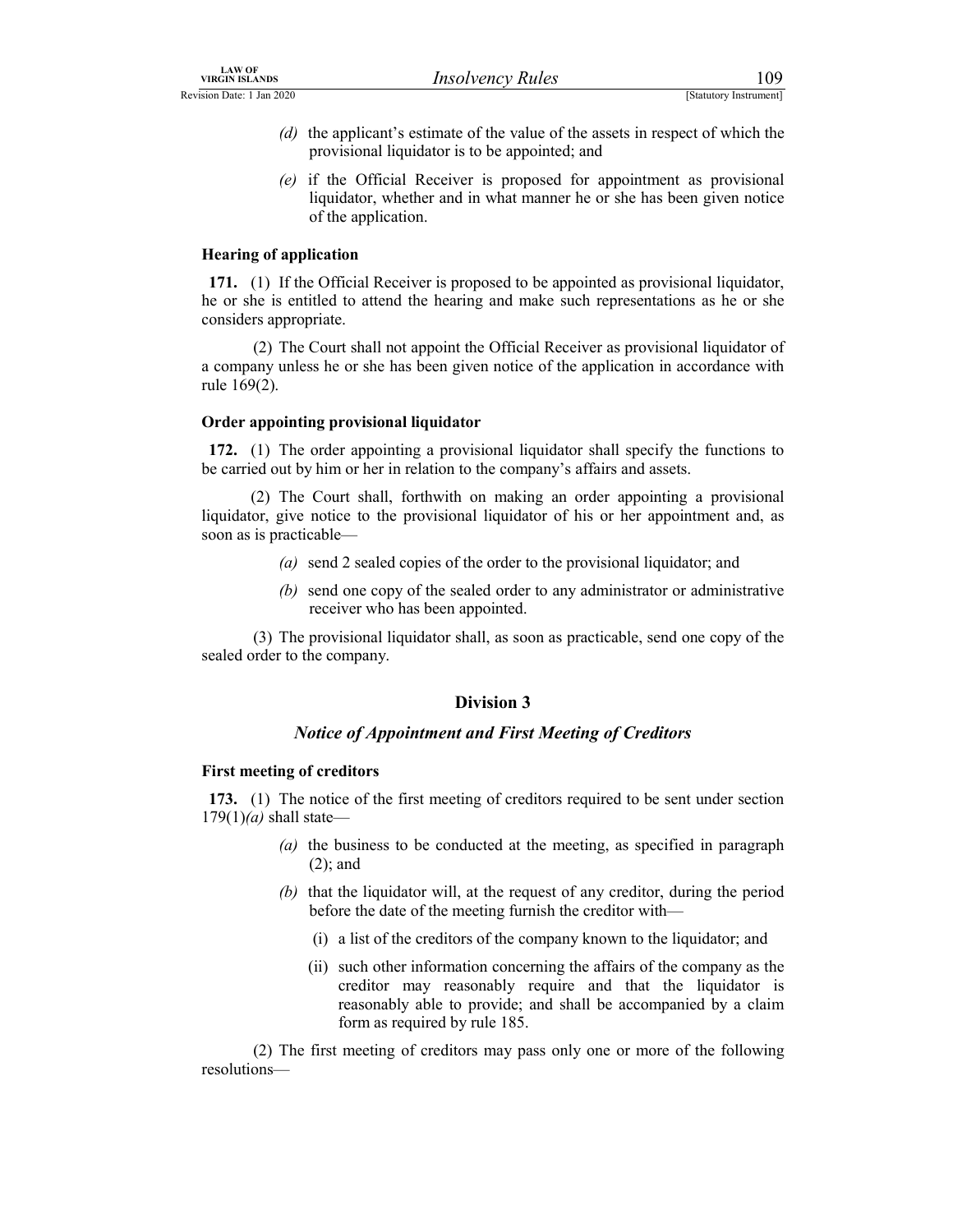- (a) such resolutions as are necessary to exercise the powers specified in section 179(4);
- (b) a resolution to adjourn the meeting for a period of not more than 21 days;
- $(c)$  where the meeting has been requisitioned in accordance with section  $183(b)(iii)$ , a resolution that the expenses of calling and holding the meeting are to be payable out of the assets of the company;
- (d) any other resolution that the chairman allows to be put to the meeting.

# Division 4

# **Liquidators**

## Authentication of liquidator's appointment

174. A copy of the certificate of the liquidator's appointment or, as the case may be, a sealed copy of the Court's order appointing the liquidator, may in any proceedings be adduced as proof that the person appointed is duly authorised to exercise the powers and perform the duties of liquidator in the company's liquidation.

## Removal of liquidator

175. (1) Application for the removal of a liquidator under section 187 is made by filing at Court—

- (a) an application stating the grounds upon which the removal of the liquidator is sought; and
- (b) an affidavit setting out the evidence relied upon in support of the application.

 (2) A sealed copy of the application and the affidavit shall be served on the liquidator and the Official Receiver, unless it is his or her application, not less than 10 days before the date fixed for the hearing.

 (3) The liquidator may file affidavit evidence in opposition to the application not less than 4 days before the date fixed for the hearing of the application.

 (4) The liquidator shall, not less than 4 days after being served with an application under paragraph (2) send to the Official Receiver a statement as to whether any of the company's assets have not been realised, applied, distributed or otherwise fully dealt with and, if so, providing details of—

- (a) the nature, value and location of the assets;
- (b) any action taken by the liquidator to deal with the assets or his or her reason for not dealing with them; and
- $(c)$  the current position in relation to the assets.

 (5) Unless the Court otherwise directs, an application for the removal of a liquidator shall be held in Chambers.

 (6) The Court may require the applicant to make a deposit or provide security for the costs to be incurred by the liquidator on the application.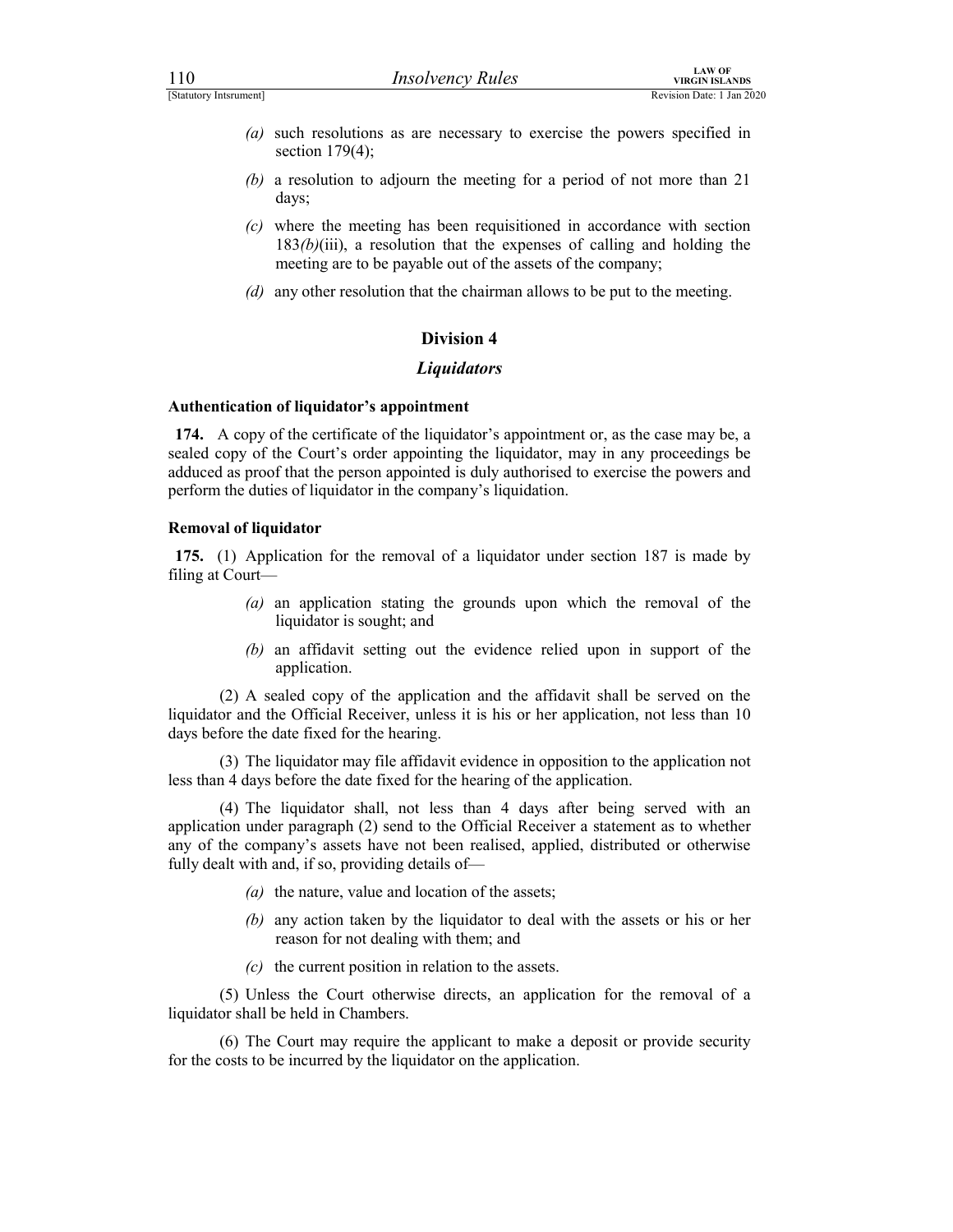| <b>LAW OF</b><br><b>VIRGIN ISLANDS</b> | <b>Insolvency Rules</b>                                                                                                                                                       | 111                    |  |
|----------------------------------------|-------------------------------------------------------------------------------------------------------------------------------------------------------------------------------|------------------------|--|
| Revision Date: 1 Jan 2020              |                                                                                                                                                                               | [Statutory Instrument] |  |
|                                        | (7) Subject to any order of the Court to the contrary, the costs of an application<br>to remove the liquidator of a company are not payable out of the assets of the company. |                        |  |
| the order removing him or her to       | (8) If the Court removes a liquidator under section 187, it shall send a copy of                                                                                              |                        |  |

 (8) If the Court removes a liquidator under section 187, it shall send a copy of the order removing him or her to—

- (a) the liquidator removed;
- (b) any remaining liquidator; and
- (c) the Official Receiver.

 (9) Where the Court removes a liquidator under section 187, it may appoint the Official Receiver as liquidator under section  $187(3)$ (b) notwithstanding that the company commenced liquidation on the appointment of a liquidator by the members under section 159(2).

## Resignation of liquidator under section  $188(1)(a)$

176. (1) Where the liquidator resigns under section  $188(1)(a)$  [liquidator no longer eligible to act as an insolvency practitioner in relation to the company], he or she shall send the Official Receiver with the notice of his or her resignation, a statement covering the matters specified in rule 175(4).

 (2) The liquidator shall, if so directed by the Official Receiver, verify the statement by affidavit.

# Resignation of liquidator under section 188(1)(b)

177. (1) Unless the liquidator is a joint liquidator resigning in accordance with section 188(4), the notice of a creditors' meeting sent to creditors in accordance with section 188(5) shall be accompanied by an account of the liquidator's administration of the liquidation, including a summary of his or her receipts and payments.

 (2) The liquidator shall, not less than 7 days before the date fixed for the creditors' meeting—

- (a) send a copy of the notice and account referred to in paragraph  $(1)$  and a statement covering the matters specified in rule 175(4) to the Official Receiver; and
- (b) if he or she was appointed by the Court, file a copy of the notice and account with the Court.

 (3) If at a creditors' meeting called under section 188(5) either of the following resolutions is passed—

- ( $a$ ) that the liquidator's resignation be accepted;
- (b) that a new liquidator be appointed; the chairman shall, forthwith, send the Official Receiver a copy of the resolution together with a certificate of the liquidator's appointment, signed by the chairman.

 (4) Where a liquidator's resignation is accepted by the creditors, he or she shall forthwith—

- (a) send a notice of his or her resignation to the Official Receiver; and
- (b) if he or she was appointed by the Court, file a notice of his or her resignation with the Court.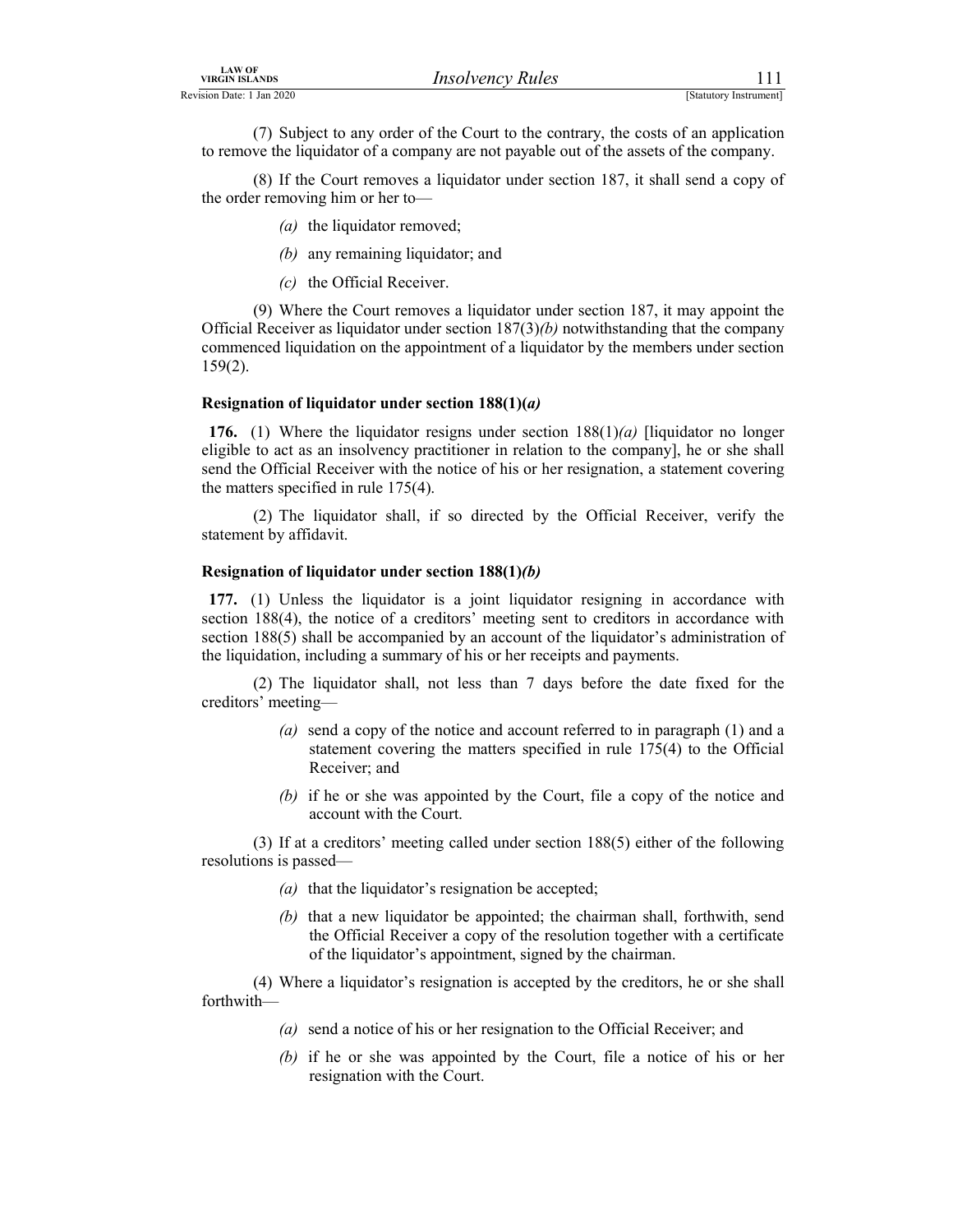| 112                    | <b>Insolvency Rules</b> | LAW OF<br>VIRGIN ISLANDS  |
|------------------------|-------------------------|---------------------------|
| [Statutory Intsrument] |                         | Revision Date: 1 Jan 2020 |

FERENTIAL MUNITED MANAGEMENT (STATUTED MANAGEMENT PREVISION DATA PREVISION DATA PREVISION DATE: 1 Jan 2020<br>
(5) The liquidator's resignation is effective from the date that the notice of his or<br>
her resignation is received (5) The liquidator's resignation is effective from the date that the notice of his or her resignation is received by the Official Receiver, which date shall be endorsed on the notice and a copy of the endorsed notice returned to the former liquidator.

 (6) Within 14 days of receiving a copy of the endorsed notice from the Official Receiver under paragraph (5), the former liquidator shall file a copy of the endorsed notice with the Registrar.

#### Leave to resign

178. (1) A liquidator shall, not less than 7 days before the date fixed for the hearing of an application for leave to resign under section 188(6A), give notice of his or her application to—

- (a) any joint liquidator;
- (b) the creditors' committee, if any; and
- (c) the Official Receiver.

 (2) If the Court gives the liquidator leave to resign, it may make such provision as it considers appropriate with respect to matters arising in connection with the resignation.

 (3) Where the Court gives the liquidator leave to resign, section 187(3) and rule 175(9) apply with such modifications as are necessary.

 (4) The Court shall send 2 sealed copies of the order to the liquidator, who shall forthwith send one of the copies to the Official Receiver.

 (5) Within 14 days of his or her resignation, the former liquidator shall send a notice of his or her resignation to the Official Receiver and to the Registrar.

# Death of liquidator

179. (1) Where the liquidator dies, his or her personal representative shall give notice of his or her death to the Official Receiver and the Registrar, specifying the date of his or her death, unless notice has already been given to the Court and the Registrar under paragraph  $(2)$  or  $(3)$ .

 (2) If a liquidator who dies was a partner in a firm, notice of his or her death may be given to the Official Receiver and the Registrar by a partner in the firm who is an insolvency practitioner.

 (3) Notice of the death of a liquidator may be given by any person producing to the Court and the Registrar the relevant death certificate or a copy of it.

 (4) Where the Official Receiver receives a notice under paragraph (3) and the deceased liquidator was the sole liquidator of the company, the Official Receiver shall as soon as reasonably practicable apply to the Court under section 189(1) for the appointment of a replacement liquidator, unless an application has already been made by the creditors' committee.

#### Advertisement of appointment

180. (1) A liquidator who is appointed to replace a liquidator who has, for whatever reason, ceased to hold office, shall within 21 days of the date of his or her appointment, advertise his or her appointment.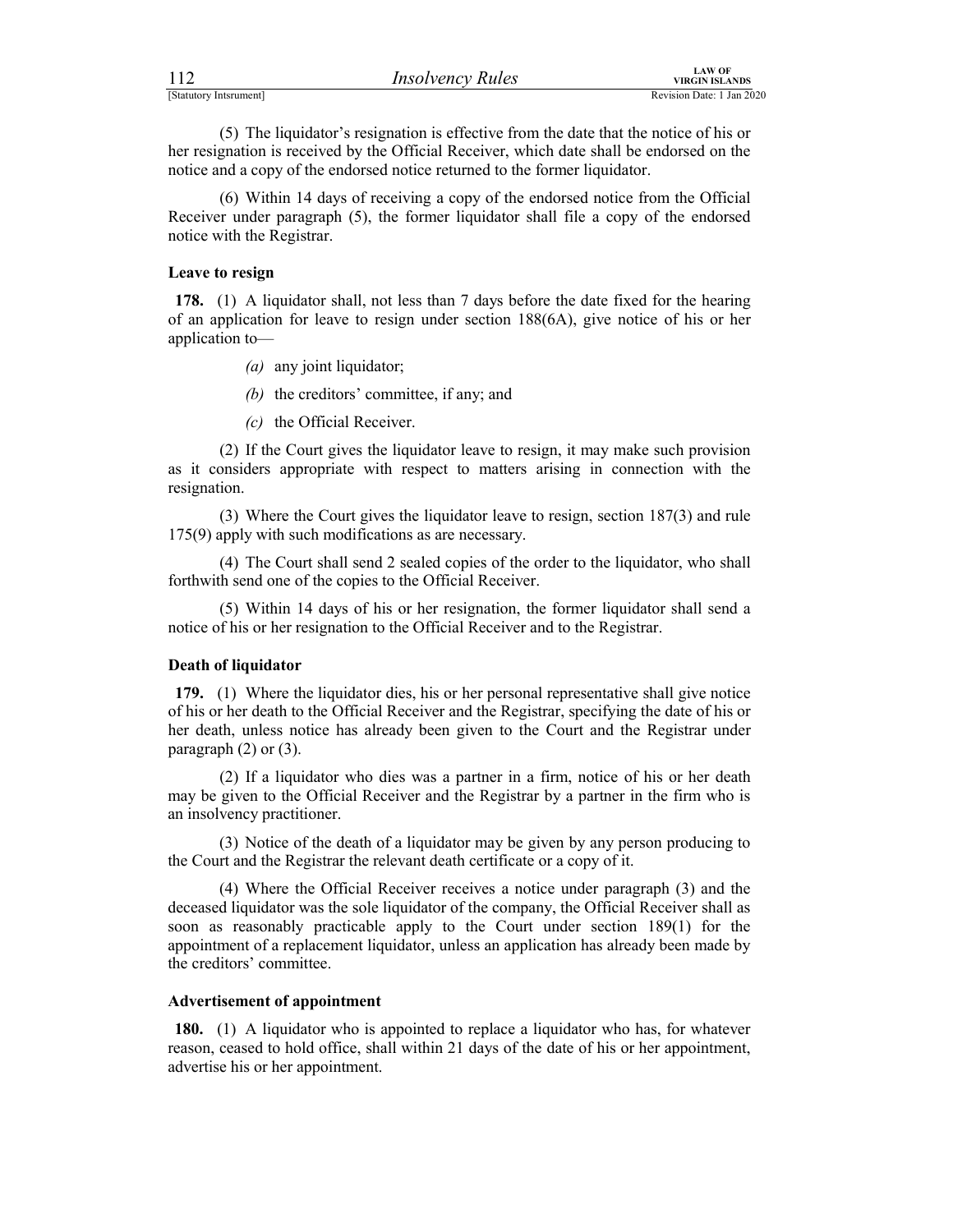LAW OF<br>
VIRGIN ISLANDS<br>
Revision Date: 1 Jan 2020<br>
(2) His or her advertisement shall state that he or she has been appointed in<br>
place of a liquidator who ceased office.<br>
Solicitation (2) His or her advertisement shall state that he or she has been appointed in place of a liquidator who ceased office.

#### Solicitation

181. (1) Where the Court is satisfied that any improper solicitation has been used by or on behalf of a liquidator in obtaining proxies or procuring his or her appointment, it may order that no remuneration, or that reduced remuneration, be payable to the liquidator out of the assets of the company.

 (2) An order of the Court under paragraph (1) overrides any resolution of the creditors' committee or any other provision of the rules.

## Division 5

#### Settling List of Members

#### Form and contents of list of members

182. (1) The list of members settled by the liquidator of a company under section 193(1) shall identify—

- (a) the classes of the company's shares, if more than one;
- (b) the classes of members, if more than one.
- (2) The list shall detail, in respect of each member—
	- $(a)$  his or her name and address;
	- $(b)$  the number and class of shares held by him or her, or the extent of any other interest to be attributed to him or her;
	- $(c)$  if the shares are not fully paid up, the amounts that have been called up and paid in respect of them, and the equivalent if his or her interest is other than shares.

#### Procedure for settling list of members

- 183. (1) The notice given to each person under section 193(2) shall state—
	- (a) in what character, and for what number of shares or what interest, he or she is included in the list;
	- (b) what amounts have been called up and paid up in respect of the shares or interest;
	- $(c)$  that in relation to any shares or interest not fully paid up, his or her inclusion in the list may result in the unpaid capital being called; and
	- (d) the rights of a person to object under paragraphs  $(2)$  and  $(3)$  of this rule.

 (2) If a person objects to any entry in, or omission from, the list, he or she shall inform the liquidator of his or her objection in writing within 21 days from the date of the notice.

 (3) Where the liquidator receives an objection under paragraph (2), he or she shall, within 14 days, give notice to the objector either—

(a) that he or she has amended the list, specifying the amendment; or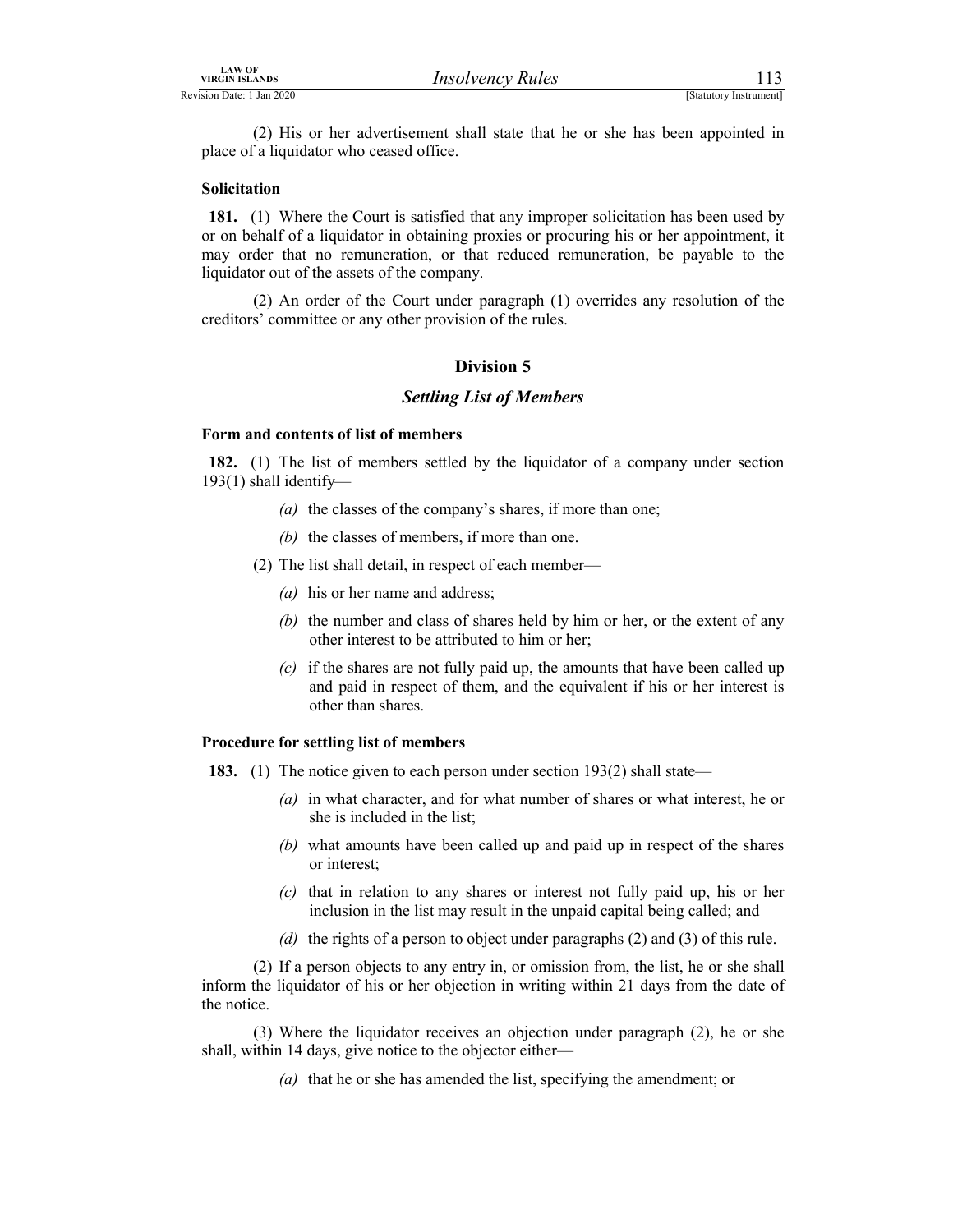| 114                        | <b>Insolvency Rules</b>                                                                               | <b>LAW OF</b><br><b>VIRGIN ISLANDS</b> |  |
|----------------------------|-------------------------------------------------------------------------------------------------------|----------------------------------------|--|
| [Statutory Intsrument]     |                                                                                                       | Revision Date: 1 Jan 2020              |  |
| (b)                        | that he or she does not accept the objection and that he or she does not<br>intend to amend the list. |                                        |  |
| soction $102(2)$ and $(4)$ | (4) A notice given under paragraph (3) shall contain a summary of the effects of                      |                                        |  |

 (4) A notice given under paragraph (3) shall contain a summary of the effects of section 193(3) and (4).

# Division 6

#### Claims

#### Claim by unsecured creditors

184. A claim made against a company in liquidation by an unsecured creditor under section 209 shall be in the prescribed form and shall specify—

- (a) the name and address of the creditor;
- (b) the total amount of his or her claim as at the commencement of the liquidation;
- $(c)$  whether or not the claim includes uncapitalised interest;
- (d) whether the whole or any part of the debt or liability, and if so which, is a preferential claim;
- (e) particulars of how and when the debt or liability was incurred by the company;
- (f) the documents, if any, by which the debt or liability can be substantiated;
- (g) particulars of any security interest held, the date when it was given and the value that the creditor places upon it; and
- (h) the name and address of the person signing the claim, if not the creditor himself or herself.

# Claim forms

185. (1) Unless the Court otherwise orders, the liquidator of a company shall send a claim form to each creditor of whom he or she is aware at the same time as he or she sends the creditor—

- (a) notice of the first meeting of creditors under section  $179(1)(a)$ ; or
- (b) notice under section  $183(b)$  that he or she does not consider it necessary to call a meeting of creditors.

 (2) The liquidator shall as soon as is practicable send a claim form to any creditor that he or she becomes aware of subsequent to sending out a notice under section  $179(1)(a)$  or section  $183(b)$ .

#### Application to Court to expunge or amend an admitted claim

186. The applicant for an order expunging or reducing a claim under section 210(2) shall serve a copy of his or her claim—

> (a) in the case of an application by the liquidator, on the creditor who made the claim; and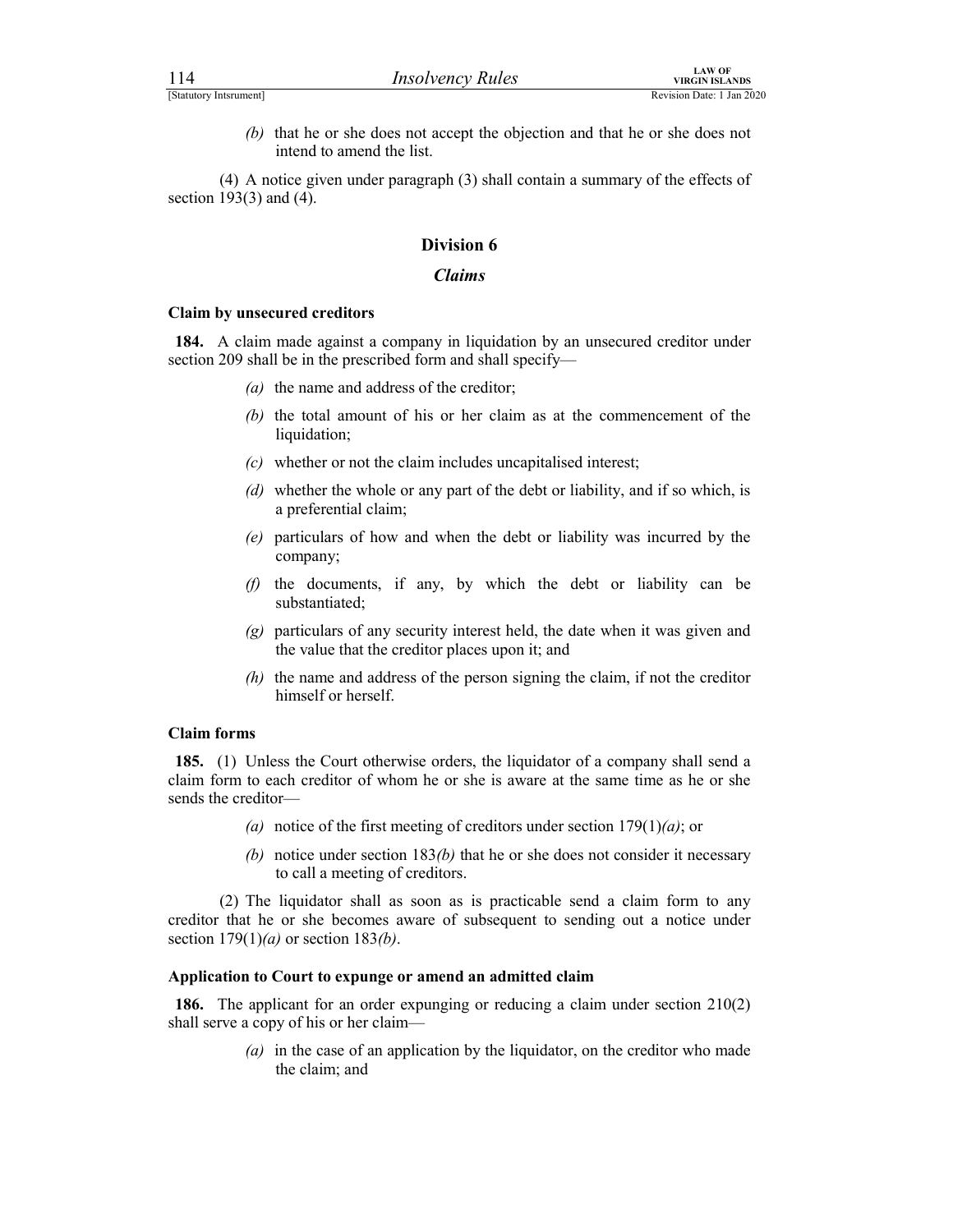- 
- LAW OF<br>
VIRGIN ISLANDS<br>
Revision Date: 1 Jan 2020<br>
(b) in the case of an application by a creditor, on the liquidator and on the<br>
creditor who submitted the claim.<br>
Negotiable instruments (b) in the case of an application by a creditor, on the liquidator and on the creditor who submitted the claim.

# Negotiable instruments

187. The liquidator may reject a claim in respect of money owed on a bill of exchange, promissory note, cheque or other negotiable instrument or security unless the instrument or security, or a copy certified by the creditor or his or her authorised representative to be a true copy, is produced to the liquidator.

#### Inspection of claims

188. The liquidator of a company shall allow claims in his or her custody or control to be inspected by—

- (a) a creditor who has submitted a claim in the liquidation that has not been wholly rejected by the liquidator;
- (b) a contributory of the company;
- (c) a person acting on behalf of a person referred to in paragraph  $(a)$  or  $(b)$ .

# Division 7

## **Distributions**

#### Distribution by means of dividend

189. The liquidator shall make a distribution by distributing dividends among the creditors whose claims he or she has admitted.

#### Notice to submit claim

190. A notice issued under section 216(1) shall state that the liquidator intends to distribute a dividend and that a creditor who does not submit a claim by the date specified in the notice will be excluded from the distribution.

# **Distributions**

191. (1) In determining the funds available for distribution to creditors by way of dividend, the liquidator shall make provision—

- (a) for any claims which creditors may not have had sufficient time to make;
- (b) for any claims which have not yet been determined; and
- (c) for any disputed claims.

 (2) A creditor who has not submitted a claim by the date specified in the notice issued under section 216(1) is not entitled to disturb, by reason that he or she has not participated in it, the distribution of the dividend.

 (3) When a creditor referred to in subsection (2) makes a claim that is accepted by the liquidator—

> (a) he or she is entitled to be paid, out of any money for the time being available for distributing a further dividend, a payment in respect of any dividend which he or she has failed to receive; and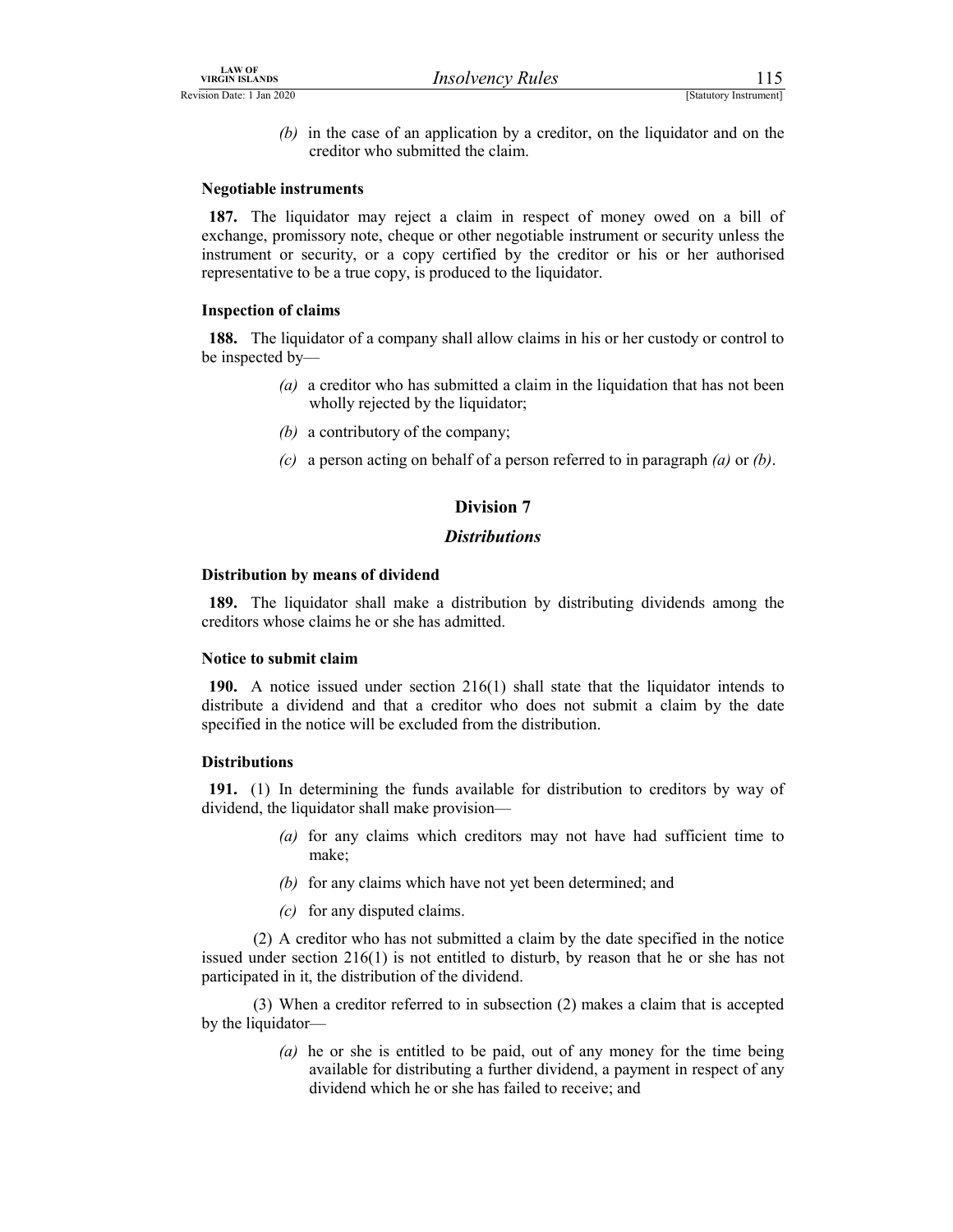|                               |                                                                                                                                                                                   | <b>LAW OF</b>                                      |  |
|-------------------------------|-----------------------------------------------------------------------------------------------------------------------------------------------------------------------------------|----------------------------------------------------|--|
| 116<br>[Statutory Intsrument] | <b>Insolvency Rules</b>                                                                                                                                                           | <b>VIRGIN ISLANDS</b><br>Revision Date: 1 Jan 2020 |  |
| (b)                           | any payment under subparagraph $(a)$ shall be paid before that money is<br>used to distribute a further dividend to creditors.                                                    |                                                    |  |
|                               | (4) No action lies against the liquidator for a dividend but if he or she refuses to<br>nove dividend the Court may if it thinks fit ender him or her to nove it and also to nove |                                                    |  |

 (4) No action lies against the liquidator for a dividend but if he or she refuses to pay a dividend, the Court may, if it thinks fit, order him or her to pay it and also to pay, out of his or her own money—

- (a) interest on the dividend, at the Court rate, from the time when it was withheld; and
- (b) the costs of the proceedings in which the order to pay is made.

# Distribution of dividend

192. Where the liquidator distributes a dividend, he or she shall send to each creditor participating in the dividend, a statement containing such particulars with respect to the company, and to its assets and affairs, as will enable creditors to understand the calculation of the amount of the dividend.

# Division 8

# Disclaimer

## Notice of disclaimer

193. (1) A notice of disclaimer shall contain such details of the property disclaimed as enable it to be easily identified.

(2) The notice shall be signed by the liquidator and filed at Court with a copy.

 (3) The original notice and the copy notice shall be sealed by the Court, endorsed with the date of filing and the copy notice shall be returned to the liquidator.

 (4) The Court shall either endorse on the copy notice or record on the Court file the method by which the sealed notice of disclaimer was returned to the liquidator.

#### Communication of notice of disclaimer

194. (1) Written notice of a disclaimer notice shall be given under section 217(3) and 218(2) by sending or giving a copy of the sealed and endorsed disclaimer notice to each person entitled to receive it.

 (2) Without limiting section 217, the following are persons whose rights are affected by a disclaimer of property—

- (a) a person who claims an interest in the disclaimed property;
- (b) a person who is under a liability in respect of the disclaimed property, that has not been discharged by the disclaimer; and
- $(c)$  where the disclaimer is of an unprofitable contract, a person who is a party to the contract.

 (3) If it subsequently comes to the knowledge of a liquidator that a person's rights are affected by a disclaimer, the liquidator shall forthwith given written notice of the disclaimer to that person in accordance with this rule unless—

> (a) the liquidator is satisfied that the person has already been made aware of the disclaimer and its date; or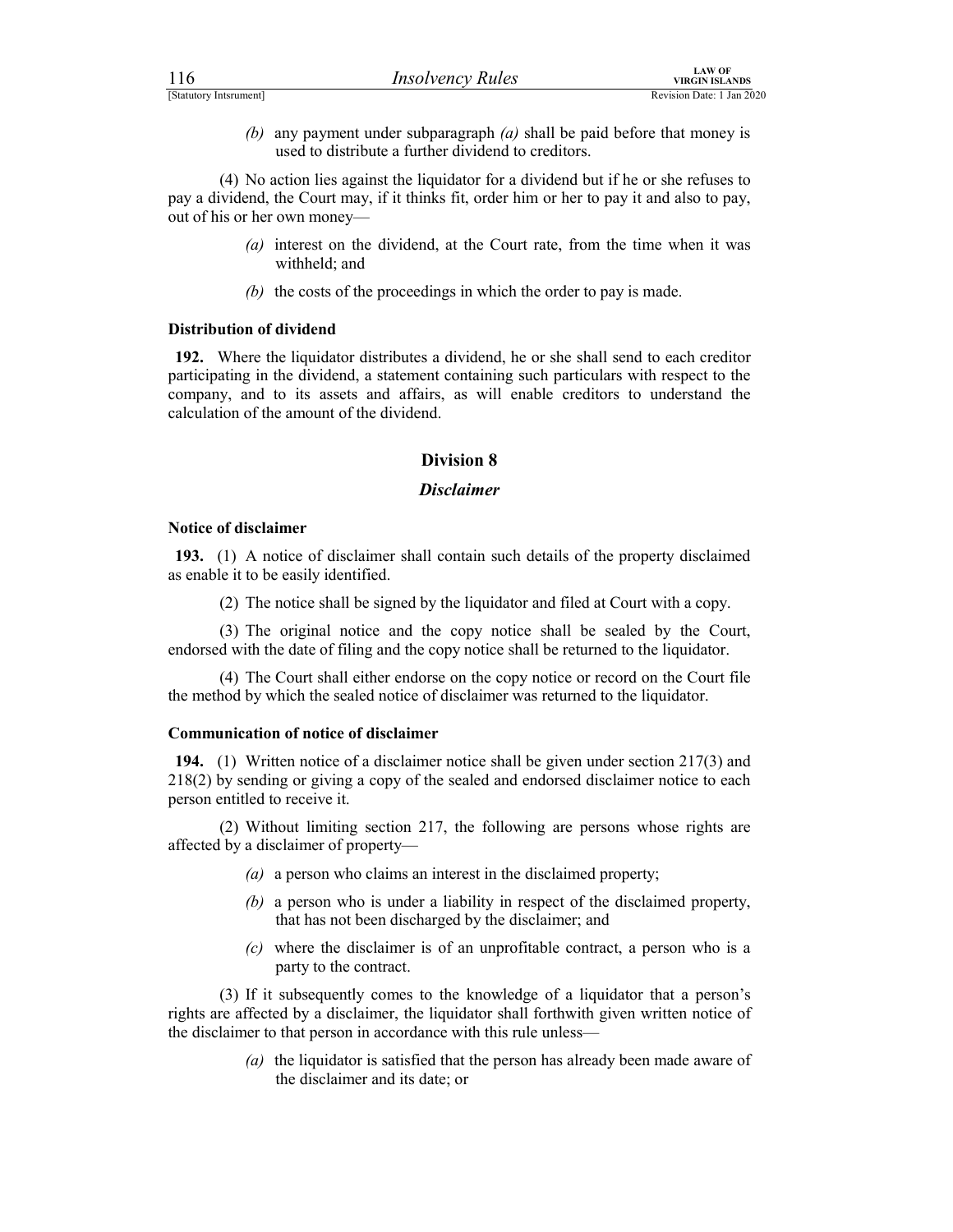(b) the Court otherwise orders.

LAW OF<br>
VIRGIN ISLANDS<br>
Revision Date: 1 Jan 2020<br>
(b) the Court otherwise orders.<br>
(d) A liquidator disclaiming property may at any time, in addition to his or her<br>
obligations under the Act and the rules, give notice of (4) A liquidator disclaiming property may at any time, in addition to his or her obligations under the Act and the rules, give notice of the disclaimer to any person who, in his or her opinion, ought in the public interest or otherwise to be informed of the disclaimer.

# Duty to keep Court informed

195. The liquidator shall, as soon as reasonably practicable, notify the Court of each person to whom he or she has given notice of disclaimer in accordance with the Act and the rules, specifying the name and address of each person and his or her interest in the property disclaimed.

## Notice to elect

196. A notice to elect shall be served on a liquidator by delivering the notice to him or her personally or sending it to him or her by registered post.

#### Notice to declare interest in onerous property

197. (1) If it appears to the liquidator of a company that a person may have an interest in onerous property, he or she may give notice to that person to declare, within 14 days, whether he or she claims any interest in the property and, if so, the nature and extent of his or her interest.

 (2) If a person fails to comply with a notice given under paragraph (1), the liquidator is entitled to assume that, for the purposes of the disclaimer of that property, the person concerned has no interest in it.

# Application for vesting order or order for delivery

198. (1) An application for a vesting order or an order for delivery under section 221 shall be made within 3 months of—

- (a) the applicant first becoming aware of the disclaimer; or
- (b) the applicant receiving a notice of the disclaimer from the liquidator; whichever is the earlier.

 (2) The application shall be filed with the Court accompanied by a copy of the application for service on the liquidator and an affidavit—

- (a) stating whether his or her claim is based upon an interest in the disclaimed property or whether it is based upon an undischarged liability;
- (b) specifying the date upon which he or she received a copy of the liquidator's notice of disclaimer or otherwise became aware of the disclaimer; and
- (c) specifying the grounds upon which his or her application is based and the order that he or she desires the Court to make under section 221.

 (3) Not less than 7 days before the date fixed for the hearing of the application, the applicant shall serve on the liquidator—

- (a) a sealed copy of the application endorsed by the Court; and
- (b) a copy of the affidavit filed in support.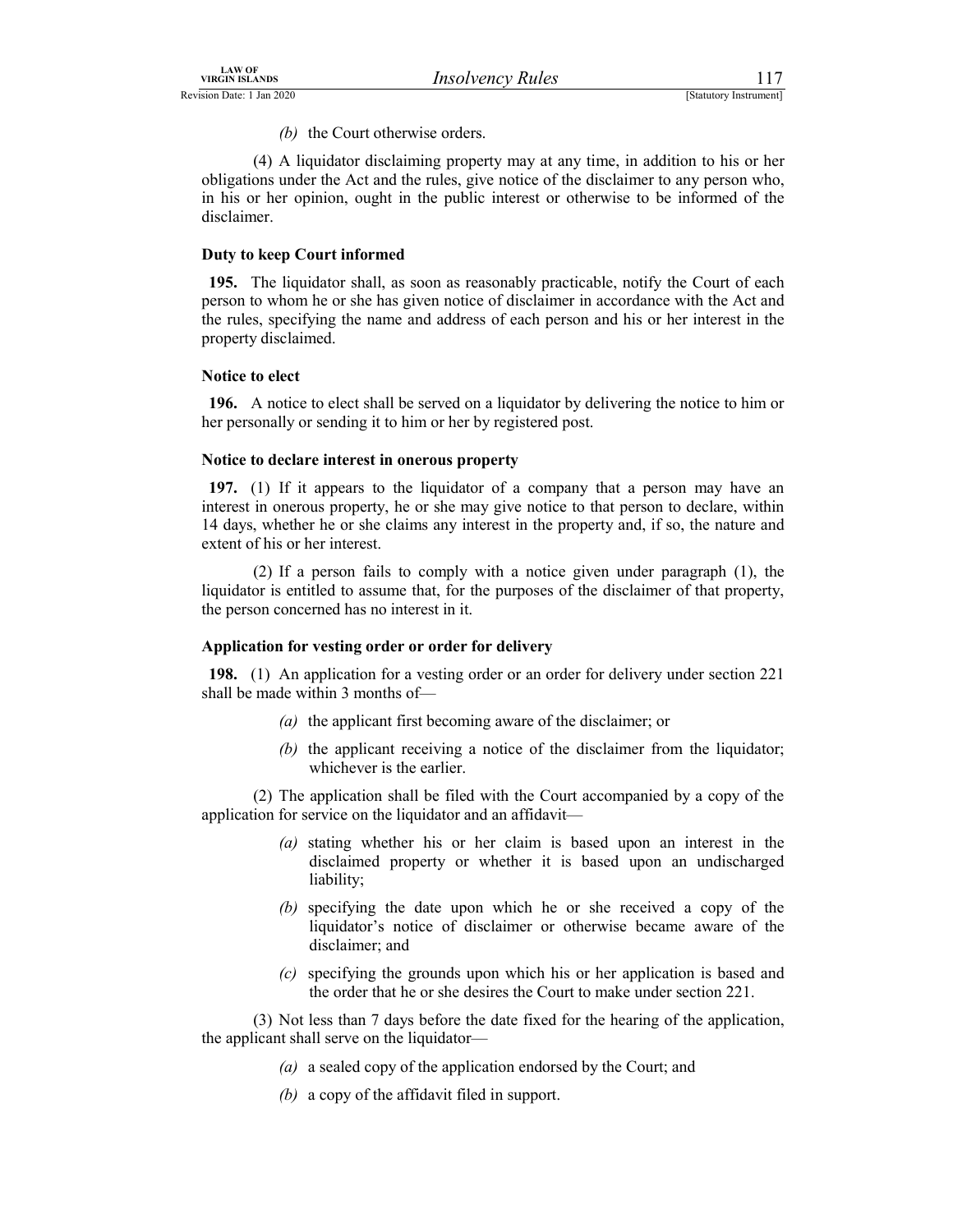| 118                    | <i>Insolvency Rules</i> | <b>LAW OF</b><br>VIRGIN ISLANDS |
|------------------------|-------------------------|---------------------------------|
| [Statutory Intsrument] |                         | Revision Date: 1 Jan 2020       |

For the control of the application, the Court may give directions as to other<br>
ESTANDIST PREVISION DATA (4) On the hearing of the application, the Court may give directions as to other<br>
persons, if any, who should be given (4) On the hearing of the application, the Court may give directions as to other persons, if any, who should be given notice of the application and the grounds on which it is made.

 (5) Sealed copies of any order made on the application shall be sent by the Court to the applicant and the liquidator.

 (6) Unless there is one or more applications pending under section 221, in a case where the property disclaimed is of a leasehold nature, and section 218(2) applies to suspend the effect of the disclaimer, the order of the Court shall include a direction giving effect to the disclaimer.

# Division 9

# Miscellaneous Provisions

#### Prescribed priority

199. The following costs and expenses of the liquidation shall be paid in the order of priority in which they are listed (the "prescribed priority")—

- (a) the costs and expenses properly incurred by the liquidator in preserving, realising or getting in the property of the company or in carrying on the company's business, including—
	- (i) the costs and expenses of any legal proceedings which the liquidator has brought or defended whether in his or her own name or in the name of the company; and
	- (ii) the costs of and in connection with an examination ordered under section 285;
- (b) the costs and expenses of complying with a notice issued by the Official Receiver under section 271(2);
- $(c)$  the remuneration of the provisional liquidator;
- (d) the deposit lodged on an application for the appointment of a provisional liquidator;
- (e) the costs of the application on which the liquidator was appointed, including the costs of any person appearing on the application whose costs are allowed by the Court;
- $(f)$  any costs allowed in respect of the preparation of a statement of affairs;
- $(g)$  the cost of and in respect of any creditors' committee appointed in the liquidation;
- $(h)$  any disbursements properly paid by the liquidator;
- $(i)$  the remuneration of anyone employed by the liquidator;
- $(i)$  the remuneration of the liquidator;
- (k) any other fees, costs, charges or expenses properly incurred in the course of the liquidation or properly chargeable by the liquidator in carrying out his or her functions in the liquidation.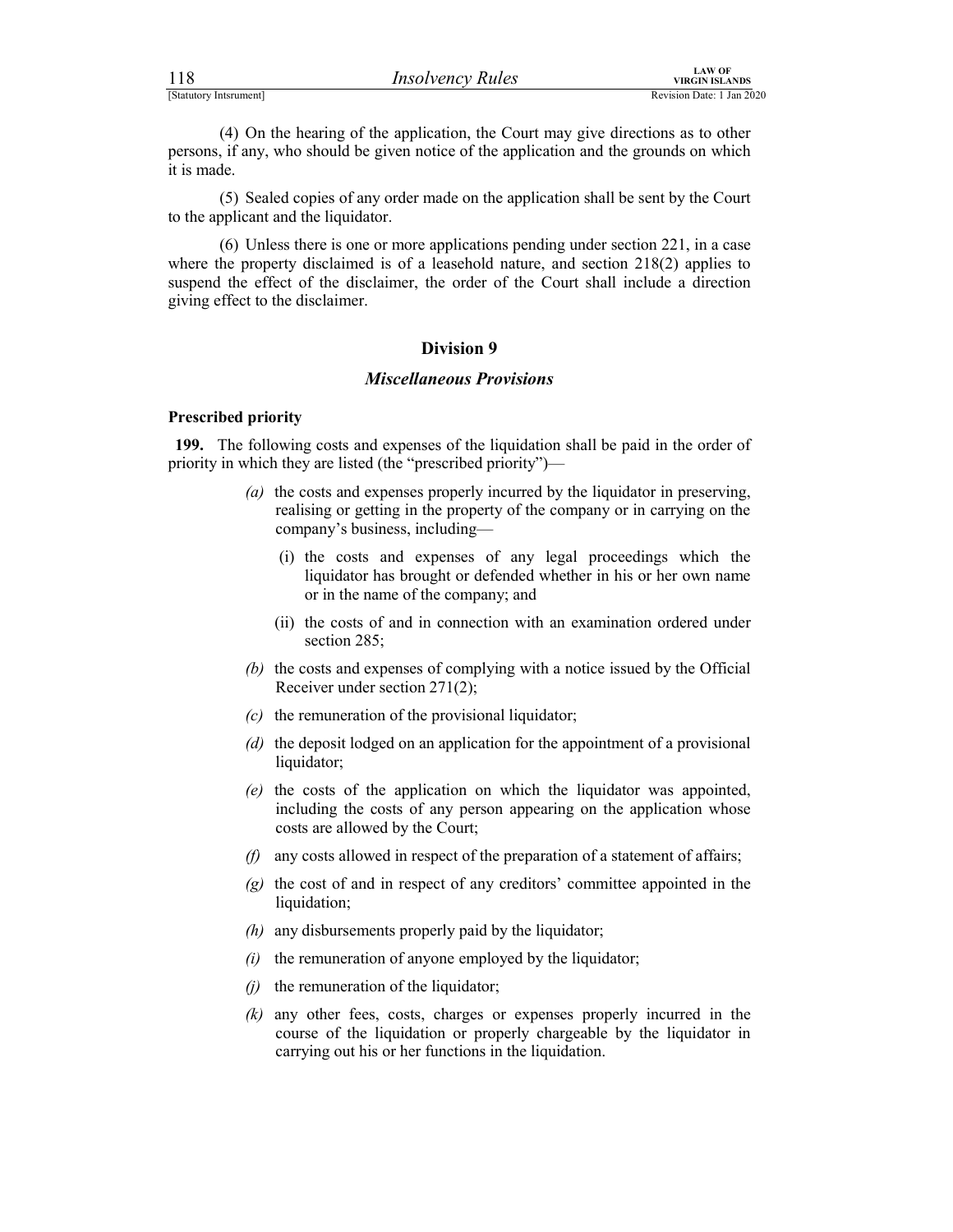# PART IX

# VIRGIN ISLANDS<br>
VIRGIN ISLANDS *Insolvency Rules* [Statutory Instrument]<br>
PART IX<br> **GENERAL PROVISIONS WITH REGARD TO COMPANIES THAT**<br>
ARE INSOLVENT OR IN LIQUIDATION GENERAL PROVISIONS WITH REGARD TO COMPANIES THAT ARE INSOLVENT OR IN LIQUIDATION

# Division 1

# Statement of Affairs

## Interpretation

200. The words and expressions defined in Part XI, Divisions 1 and 2 of the Act have the same meaning in this Division.

# Notice requiring statement of affairs

201. (1) A notice requiring a relevant person to submit a statement of affairs shall state—

- (a) the names and addresses of all other persons, if any, to whom the same notice has been sent;
- (b) the dates within which the statement of affairs shall be made up to;
- (c) the time within which the statement shall be delivered to the office holder;
- (d) the effect of section 277(4), (failure to submit statement of affairs and verifying affidavit an offence); and
- (e) the effect of section 282, if appropriate (duty to provide information and attend on office holder).

 (2) A notice under paragraph (1) shall be accompanied by the forms required for the preparation of the statement of affairs.

(3) For the purposes of paragraph  $(1)(b)$ , a statement of affairs shall be made up to a date not more than 14 days before—

- (a) where the company is in administration, the date of the administration order;
- (b) where the company is in administrative receivership, the date that the administrative receiver was first appointed; and
- (c) where the company is in liquidation, the date that the liquidation commenced in accordance with section 160.

# Verification and delivery of statement of affairs

202. A statement of affairs—

- (a) shall be verified by affidavit; and
- (b) shall be delivered to the office holder, together with the affidavit of verification, within the time period specified in the notice issued under rule 201.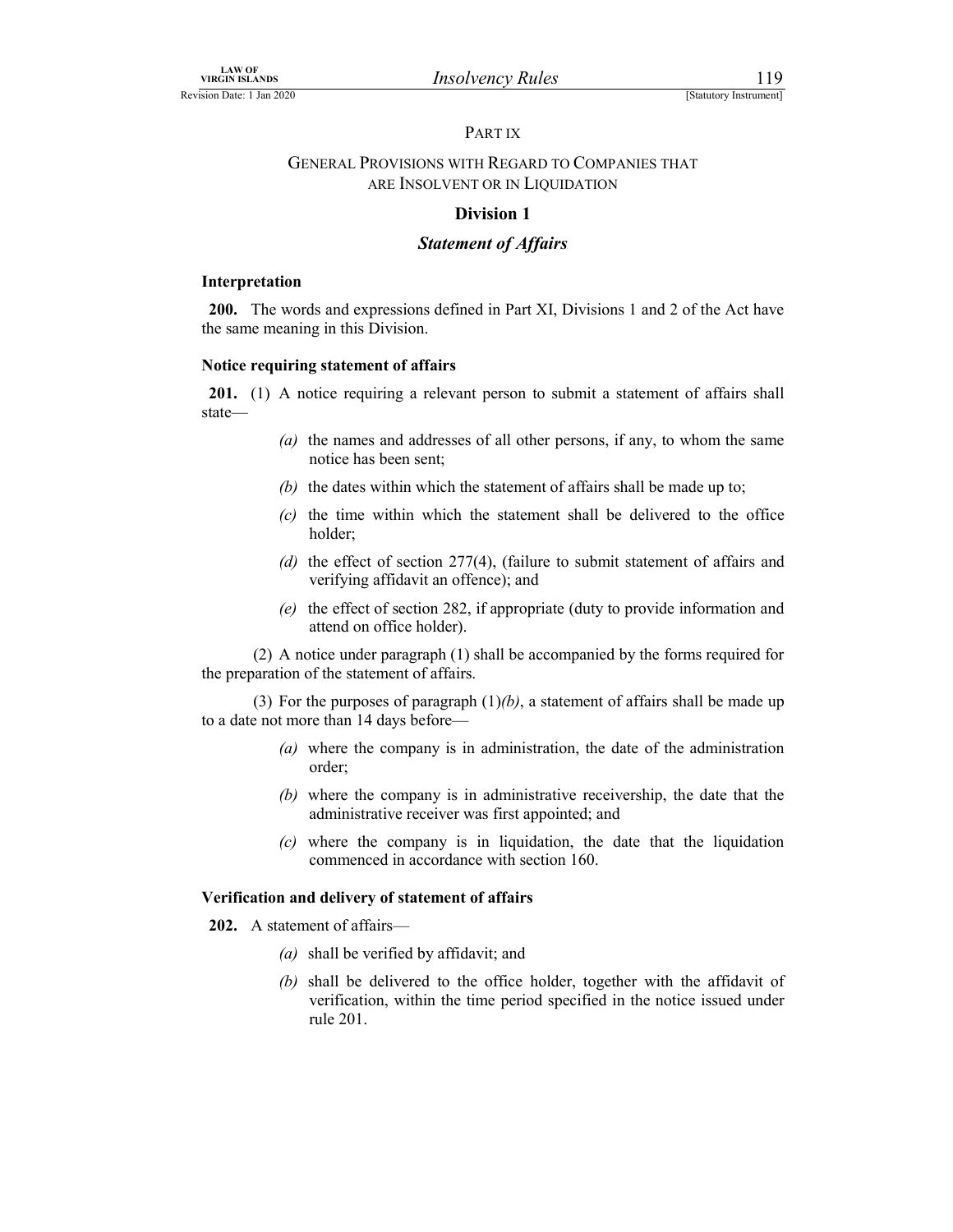| 120                              | <b>Insolvency Rules</b>                                                                | <b>LAW OF</b><br><b>VIRGIN ISLANDS</b> |  |
|----------------------------------|----------------------------------------------------------------------------------------|----------------------------------------|--|
|                                  |                                                                                        | Revision Date: 1 Jan 2020              |  |
| [Statutory Intsrument]           |                                                                                        |                                        |  |
| <b>Affidavit of concurrence</b>  |                                                                                        |                                        |  |
| that the maker of the affidavit- | 203. (1) Subject to paragraph (3), an affidavit of concurrence is an affidavit stating |                                        |  |

- (a) has been provided with a statement of affairs of a company prepared and verified by a relevant person in accordance with section 277 pursuant to a notice sent to him or her by an officer holder under section 276;
- (b) concurs that the statement of affairs is complete and accurate and is not, in any respect, misleading; and
- (c) has sufficient direct knowledge of the company's affairs to make the affidavit.

 (2) An affidavit of concurrence shall have exhibited to it the statement of affairs with which the maker concurs.

 (3) An affidavit of concurrence may be qualified in respect of matters dealt with in the statement of affairs, where the person making the affidavit of concurrence considers the statement of affairs to be erroneous or misleading or he or she is without the direct knowledge necessary for concurring with it.

# Filing of statement of affairs and affidavit of concurrence

204. (1) Subject to section 280 and to paragraph (2), an office holder shall as soon as reasonably practicable after receiving a verified statement of affairs or an affidavit of concurrence, file a copy with the Registrar and with the Court.

 (2) A liquidator appointed by the members of a company and an administrative receiver appointed out of court is not required to file a verified statement of affairs or an affidavit of concurrence with the Court.

#### Release from duty to submit statement of affairs and extension of time

205. (1) Where a relevant person has received a notice requiring him or her to prepare and submit a statement of affairs, he or she may request the office holder who sent him or her the notice for—

- (a) a release from his or her obligation; or
- (b) an extension of time for submitting the statement of affairs; under section 279.

 (2) An office holder may grant a release of an obligation or an extension of time under section 279 at his or her own discretion, without having received a request from the relevant person concerned.

# Application to Court where office holder refuses a request under rule 205

206. (1) If an office holder refuses a request made under rule 205, the relevant person concerned may apply to the Court for an order granting him or her the release or the extension.

 (2) An applicant shall give the office holder at least 10 business days notice of an application under paragraph (1) and of any affidavit filed in support of his or her application.

 (3) The office holder is entitled to appear and make representations at the hearing of an application under paragraph (1) and, whether or not he or she appears, to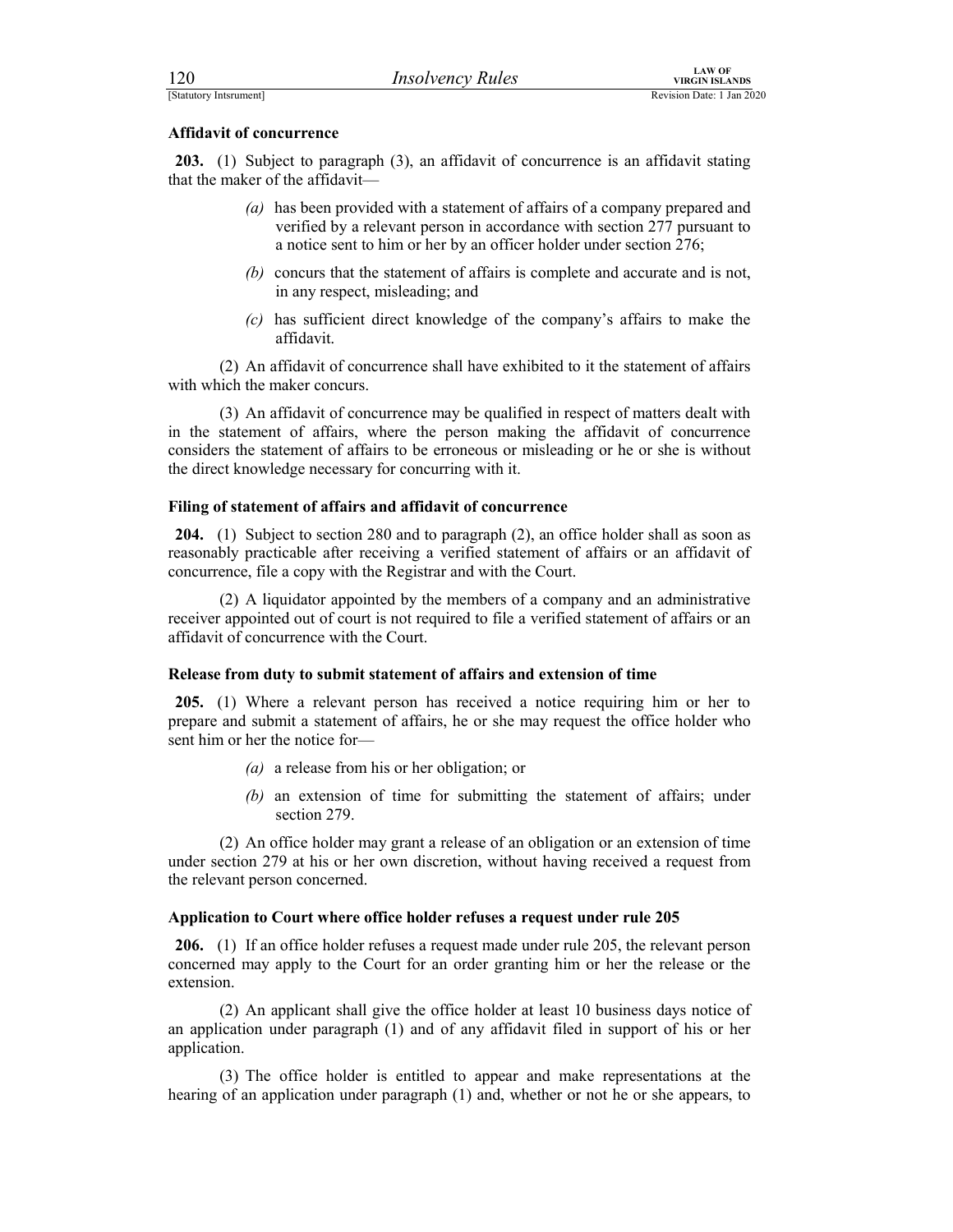EXAMPLE THE VIRGIN ISLANDS<br>
Revision Date: 1 Jan 2020<br>
[Statutory Instrument]<br>
File with the Court a written report setting out any matters that he considers should be<br>
brought to the attention of the Court.<br>
(4) An office file with the Court a written report setting out any matters that he considers should be brought to the attention of the Court.

 (4) An office holder shall send the applicant a copy of a report filed under paragraph (3) at least 5 business days prior to the date fixed for the hearing of the application.

 (5) On an application to the Court under this rule, the applicant's costs shall be paid in any event by him or her and, unless the Court otherwise orders, no allowance towards them shall be made out of the assets of the company or, in the case of an administrative receivership, out of the assets under the administrative receiver's control.

 (6) The Court shall send sealed copies of an order made under this rule to the office holder and to the relevant person who made the application.

#### Expenses of statement of affairs

207. (1) Subject to paragraph (3), a relevant person preparing a statement of affairs and making a verifying affidavit shall be allowed, and paid by the office holder out of the assets of the company or, in the case of an administrative receivership, out of the assets under the administrative receiver's control, any expenses he or she incurs in so doing which the office holder considers reasonable.

 (2) Nothing in this rule relieves a relevant person from any obligation with respect to the preparation, verification and submission of the statement of affairs, or to the provision of information to, the office holder.

 (3) No payment may be made to the office holder or any of his or her associates in respect of any assistance given to a relevant person in the preparation of his or her statement of affairs unless approved by the creditors' committee.

#### Order of limited disclosure

208. (1) Where the Court makes an order of limited disclosure under section 280 in respect of a statement of affairs, the office holder shall, as soon as reasonably practicable, file the verified statement of affairs with the Registrar, to the extent provided by the order.

 (2) If there is a material change in circumstances rendering the limit on disclosure, or any part of it, unnecessary, office holder shall, as soon as reasonably practicable after the change, apply to the Court for the order to be varied or rescinded.

 (3) The office holder shall, as soon as reasonably practicable after the making of an order under paragraph (2), file the verified statement of affairs with the Registrar, to the extent provided by the order.

#### Application by creditor for disclosure

209. (1) If a creditor seeks disclosure of a statement of affairs or a specified part of a statement of affairs in relation to which an order has been made under section 280, he or she may apply to the Court for an order that the office holder disclose it or a specified part of it.

- (2) An application under paragraph (1) shall be—
	- (a) supported by an affidavit; and
	- (b) served on the office holder, together with the supporting affidavit, not more than 3 business days prior to the date fixed for the hearing.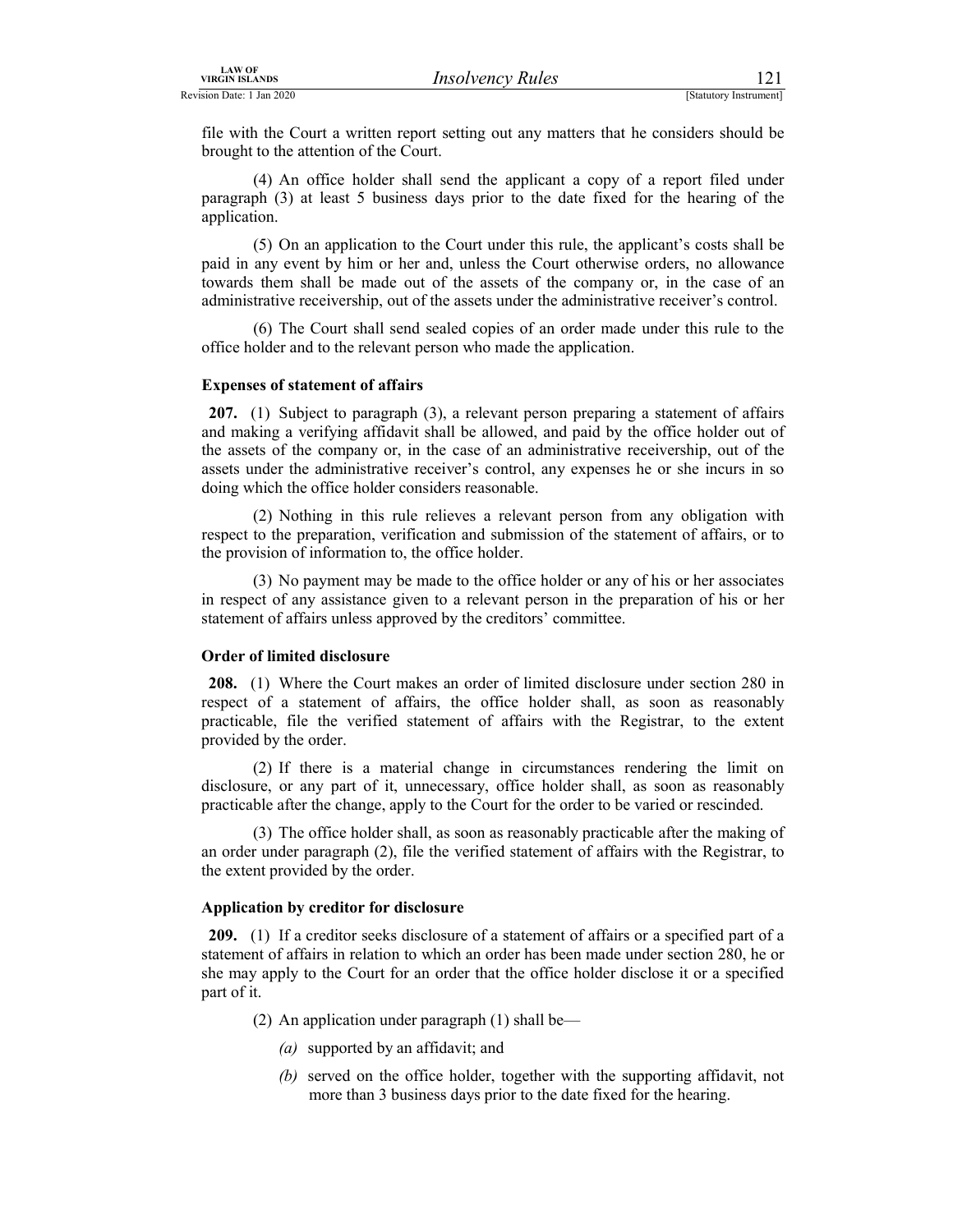| 122                    | <i>Insolvency Rules</i> | LAW OF<br><b>VIRGIN ISLANDS</b> |
|------------------------|-------------------------|---------------------------------|
| [Statutory Intsrument] |                         | Revision Date: 1 Jan 2020       |

FERENTIAL MURTHER MANUS (STATUTE)<br>
[Statutory Intsrument]<br>
(3) The Court may make an order for disclosure to the creditor subject to any<br>
conditions as to confidentiality, duration, the scope of the order in the event of a (3) The Court may make an order for disclosure to the creditor subject to any conditions as to confidentiality, duration, the scope of the order in the event of any change of circumstances, or other matters as it sees fit.

(4) CPR Part 28 does not apply to an application under this rule.

# Division 2

# Investigation of Insolvent Company's Affairs

## Office Holders Powers

#### Request by office holder for information

210. (1) A notice to provide information under section  $282(1)(a)$  shall specify the period within which the information shall be submitted to the office holder and shall state whether the office holder requires the information to be verified by affidavit.

 (2) Where the office holder requires the recipient of a notice under section  $282(1)(a)$  to prepare and submit accounts of the company, rule 207 applies with such modifications as are necessary.

 (3) An office holder shall not require accounts to be prepared and submitted to him or her for a period more than 5 years prior to the appropriate date specified in paragraphs (a) to (d) of the definition of "relevant period" in section  $275(1)$  without the leave of the Court.

 (4) The office holder may issue subsequent notices to a person specified under section 282(2), notwithstanding that a previous notice has been fully complied with.

# Examination Before Court

# Application for examination

211. (1) An application for the examination before the Court of a person under section 284 shall be filed with the Court, without notice to the proposed examinee, together with a supporting affidavit.

 (2) Neither the application nor the supporting affidavit are open to public inspection unless the Court otherwise orders.

- (3) The matters contained in the supporting affidavit shall include—
	- (a) details of the proposed examinee and his or her relationship with the company concerned or a connected company;
	- (b) details of the matters upon which the applicant seeks to examine the proposed examinee and the reasons for his or her belief that the proposed examinee has knowledge of these matters;
	- (c) details of any books, records or other documents relating to the company or a connected company that the applicant believes are in the possession of the proposed examinee that he or she wishes the proposed examinee to produce at the examination;
	- (d) if he or she seeks an order for a public examination, the justification for a public examination;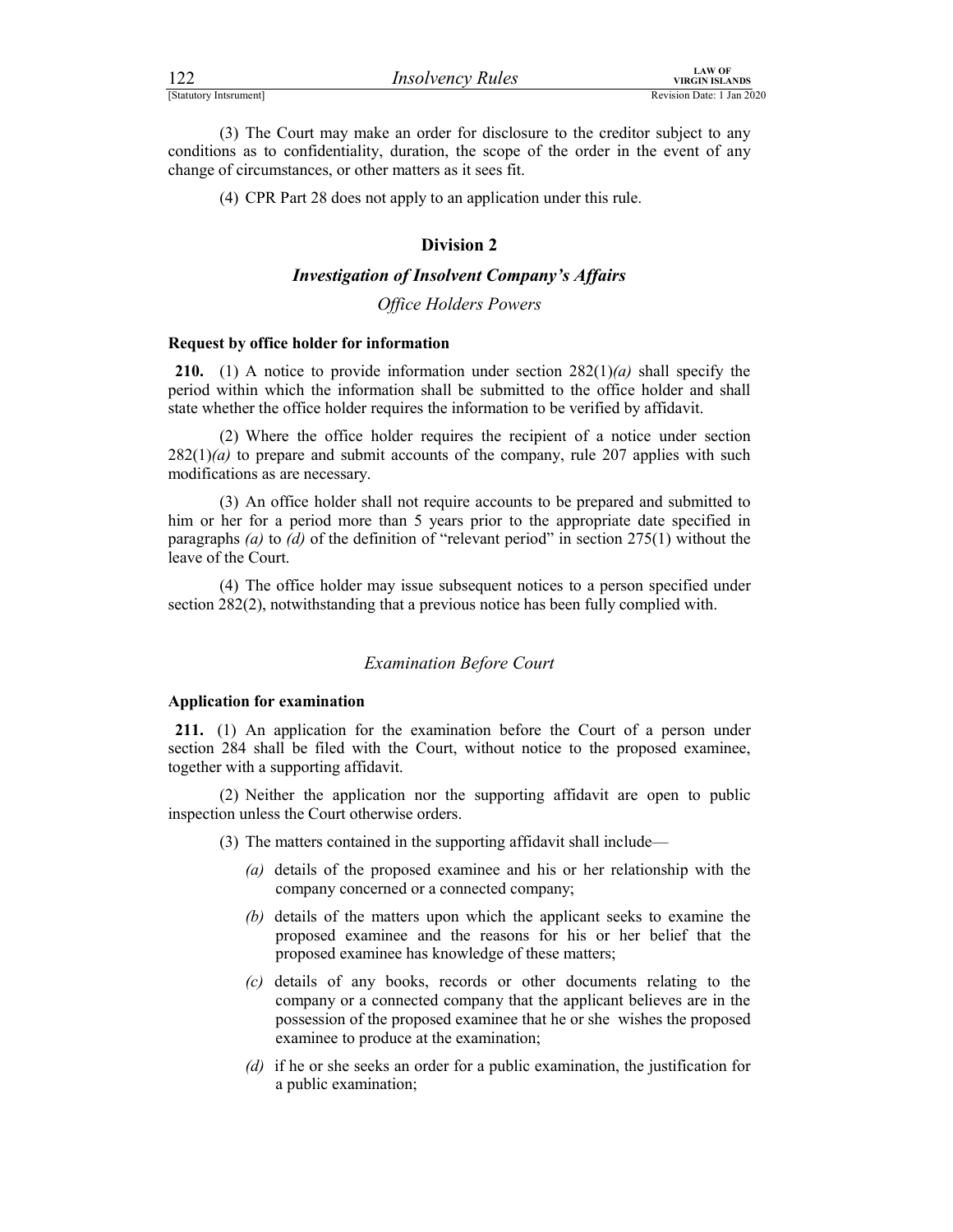- LAW OF<br>
Revision Date: 1 Jan 2020<br>
(*e*) a statement as to whether the matters upon which he or she seeks to<br>
examine the proposed examinee are matters that he or she seeks to<br>
examine him or her on using his or her powers (e) a statement as to whether the matters upon which he or she seeks to examine the proposed examinee are matters that he or she could examine him or her on using his or her powers under sections 282 and 283 and, if so, whether or not he or she has conducted such an examination;
	- (f) if the applicant has conducted an examination under section 283, the reasons why a further examination before the Court is necessary;
	- (g) if the applicant is entitled to examine the proposed examinee under section 283, but has not done so, the reasons for the application to examine him or her before the Court.

# Adjournment of examination

212. (1) An examination held pursuant to an order made under section 285 may be adjourned by the Court either generally or to a fixed date.

 (2) Where an examination has been adjourned generally, the Court may, on the application of the liquidator, the Official Receiver or the examinee—

- (a) fix a venue for the resumption of the hearing; or
- (b) give directions as to the manner in which, and the time within which, notice is to be given to any person entitled to take part in the examination.

 (3) Where the examinee applies under paragraph (2) for the resumption of a public examination, the Court may grant it on condition that the expenses of giving the notices required by that paragraph are paid by the examinee and that, before a venue, date and time for the resumed public examination is fixed, he or she shall deposit with the Official Receiver or liquidator, as the case may be, such sum as the Official Receiver or liquidator considers necessary to cover those expenses.

# Examinee unfit for examination

213. (1) Where an examinee is suffering from any mental disorder or physical affliction or disability that renders him or her unfit to undergo or attend for an examination, the Court may, on application, either stay the order for his or her examination or direct that it shall be conducted in such manner and at such place as it considers fit.

(2) Application under this rule shall be made—

- (a) by a person who has been appointed by a court in the Virgin Islands or elsewhere to manage the affairs of, or to represent, the examinee;
- (b) by a relative or friend of the examinee whom the Court considers to be a proper person to make the application; or
- (c) by the Official Receiver.

 (3) Where the application is made by a person other than the Official Receiver—

- (a) it shall be supported by the affidavit of a medical practitioner as to the examinee's mental and physical condition; and
- (b) at least 7 days' notice of the application shall be given to the Official Receiver and the liquidator, if not the Official Receiver.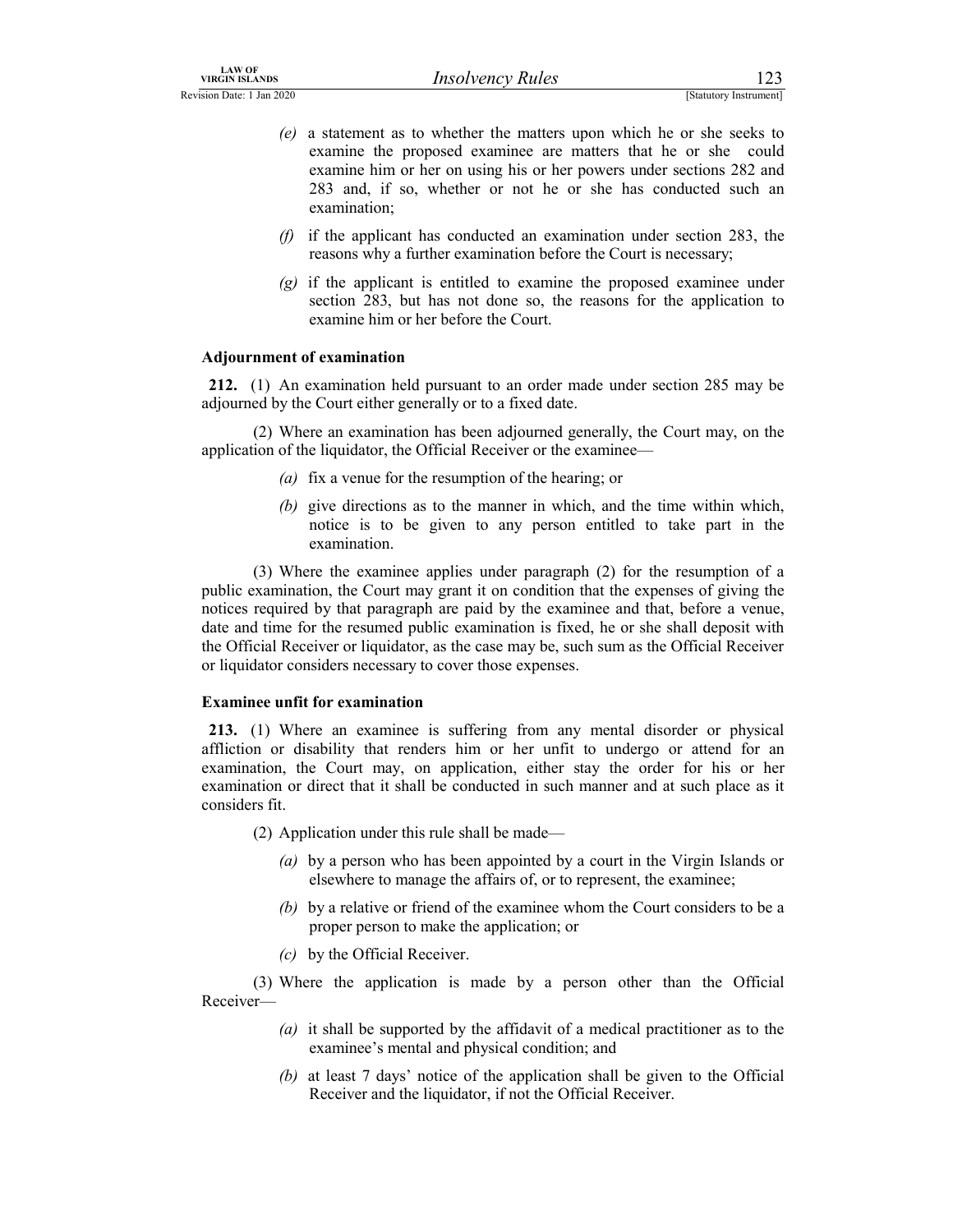| 124                    | <b>Insolvency Rules</b> | LAW OF<br><b>VIRGIN ISLANDS</b> |
|------------------------|-------------------------|---------------------------------|
| [Statutory Intsrument] |                         | Revision Date: 1 Jan 2020       |

FERENTIAL MURTHALT PROVIDED TO THE CONTROL VIRGIN ISLANDS<br>
[Statutory Intsrument]<br>
(4) Where the application is made by the Official Receiver it may be made *ex*<br>
parte, and may be supported by evidence in the form of a re (4) Where the application is made by the Official Receiver it may be made  $ex$ parte, and may be supported by evidence in the form of a report by the Official Receiver to the Court.

#### Adjournment of examination

214. (1) The Court may, in its discretion, adjourn an examination either to a fixed date or generally.

 (2) Where an examination has been adjourned generally, the Court may at any time on the application of the Official Receiver, the liquidator if not the Official Receiver, or of the examinee—

- (a) fix a venue for the resumption of the examination; and
- (b) give directions as to the manner in which, and the time within which, notice of the resumed examination is to be given to persons entitled to take part in it.

 (3) Where application under paragraph (2) is made by the examinee, the Court may grant it on terms that the expenses of giving the notices required by that paragraph shall be paid by him or her and that, before a venue for the resumed examination is fixed, he or she shall deposit with the Court such sum as it considers reasonable to cover those expenses.

## PART X

#### DISQUALIFICATION ORDERS

#### Application for disqualification order

215. (1) Application for a disqualification order against a person (the respondent) is made by filing at Court an originating application and one or more affidavits in support, at least one of which shall be sworn by the Official Receiver.

 (2) The affidavit sworn by the Official Receiver shall specify the facts and matters that the Official Receiver relies upon to support his or her application for a disqualification order.

- (3) The application shall be endorsed with the following information—
	- (a) that if the application is successful, the Court may make a disqualification order against the person concerned for a maximum period of 10 years;
	- (b) that a disqualified person is for the period of the disqualification order prohibited from engaging in any prohibited activity within the meaning of section 260; and
	- $(c)$  that any evidence that the respondent wishes to be taken into consideration by the Court shall be filed with the Court and served on the Official Receiver within the time limits specified in rule 216, which shall be set out on the application.

 (4) On the filing of an application for a disqualification order, the Court shall fix, and endorse on the application, a date and time for the hearing of the application not less than 8 weeks after the date that the application was filed.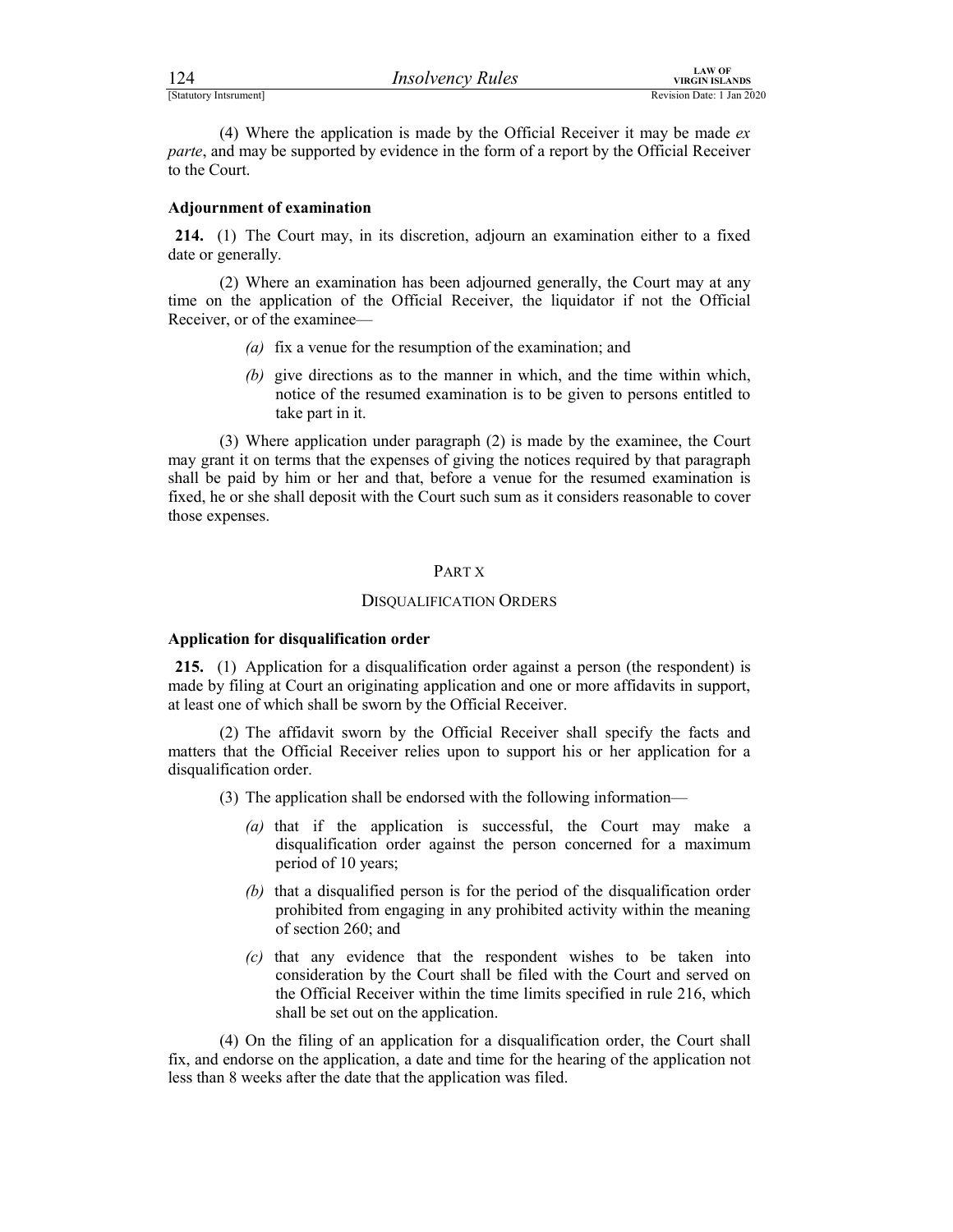LAW OF<br>
Revision Date: 1 Jan 2020<br>
(5) A sealed copy of the application together with the supporting affidavit or<br>
affidavits shall be served on the respondent not more than 14 days after the date that the<br>
application is (5) A sealed copy of the application together with the supporting affidavit or affidavits shall be served on the respondent not more than 14 days after the date that the application is filed.

## Affidavits in response and reply

216. (1) The respondent shall, within 28 days of the date of service of the application on him or her, file affidavit evidence in opposition to the application if—

- (a) he or she opposes the application for a disqualification order; or
- (b) while not opposing the making of a disqualification order, he or she intends to adduce mitigating factors with a view to justifying a short period of disqualification.

 (2) In any affidavit filed under paragraph (1), the respondent shall state the basis on which he or she contests the application or seeks a short period of disqualification.

Official Receiver.

EXECT MANUSE FOR THE TRIGATE THE TRIGATE (5) A scaled copy of the application together with the supporting affidavit or is shall be served on the respondent not more than 14 days after the date that the ion is filed.<br> **(3**  (4) The Official Receiver shall, within 14 days of receiving a copy of the respondent's affidavit or affidavits, file any further affidavits in reply that he or she wishes the Court to take into consideration and shall forthwith serve a copy of the affidavit or affidavits on the respondent.

# Hearing

217. (1) The Court shall, on the hearing of the application—

- (a) determine the application summarily; or
- (b) if it considers that questions of law or fact arise that are not suitable for summary determination, give directions for the further conduct of the matter and adjourn it to a fixed date.

 (2) The Court may, upon being satisfied that the respondent has been served with the application, make a disqualification order against the respondent whether or not he or she appears and whether or not he or she has filed evidence in opposition in accordance with rule 216.

 (3) Any disqualification order made against the respondent in his or her absence may, at any time within 2 years following the date of the order, be set aside or varied by the Court on such terms as it considers fit.

# PART XI

# **BANKRUPTCY**

#### Preliminary

#### Official name of trustee

218. The official name of a bankruptcy trustee is "the trustee of the estate of (name of bankrupt) a bankrupt" but he or she may be known as the bankruptcy trustee of the bankrupt.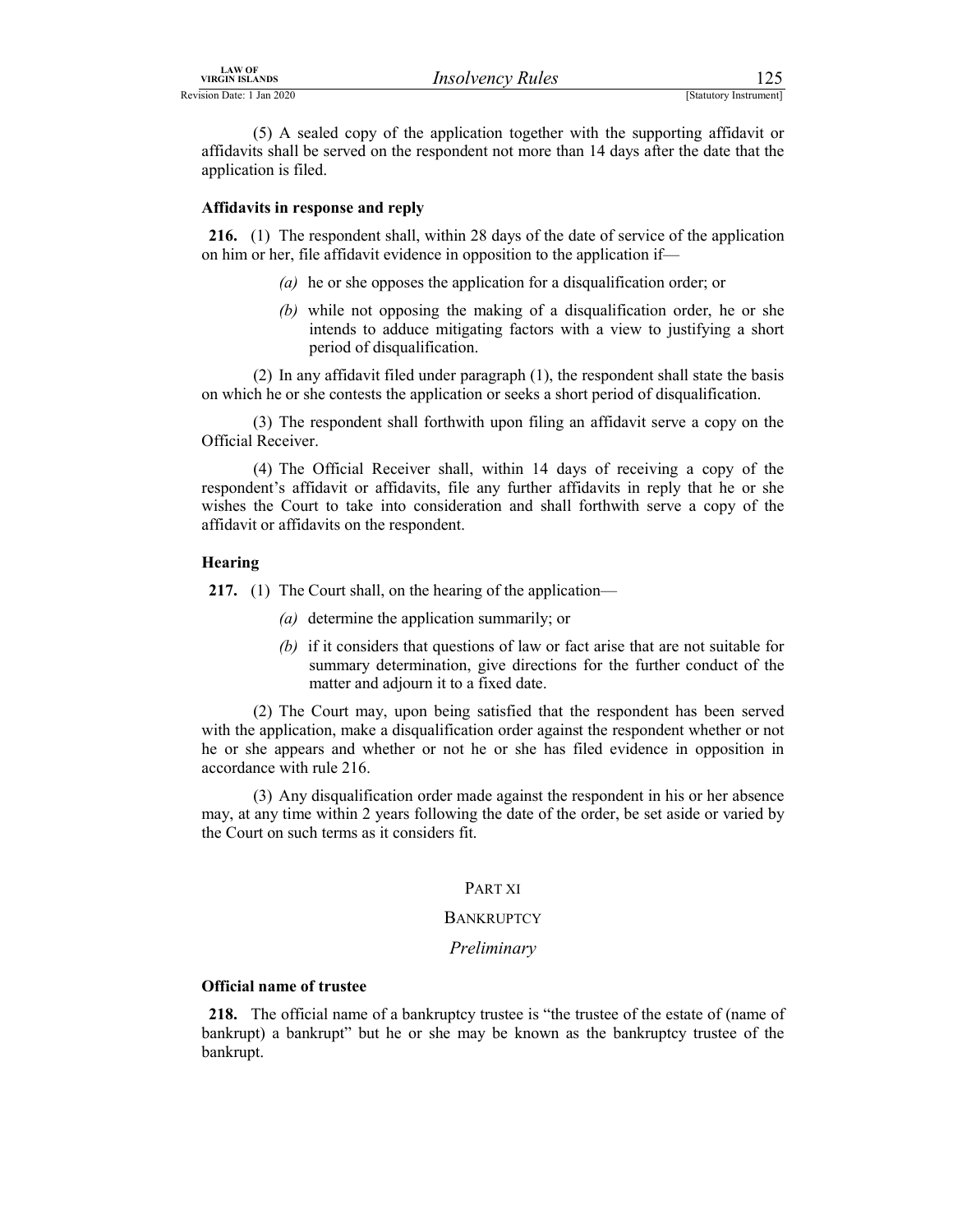| 126                    | <i>Insolvency Rules</i> | <b>LAW OF</b><br>VIRGIN ISLANDS |
|------------------------|-------------------------|---------------------------------|
| [Statutory Intsrument] |                         | Revision Date: 1 Jan 2020       |

FERENTIAN CONTROLLATION INTEGRAL MEAN CONTROLLATION INTO THE COULD APPOINTMENT OF OFficial Receiver as trustee<br> **Appointment of Official Receiver as trustee**<br> **CAP COULD APPOINT APPOINT APPOINT APPOINT APPOINT APPOINT APPO** 219. (1) The Court may appoint the Official Receiver as the bankruptcy trustee of a debtor on an application under Part XII of the Act, notwithstanding that—

- (a) the applicant may, in his or his application, have proposed the appointment of an eligible insolvency practitioner as trustee;
- (b) the Official Receiver has not consented to act as trustee; and
- (c) the Official Receiver has not been given notice of the application.

 (2) Where the Official Receiver is the trustee of a bankrupt, any provision of the Act or the rules requiring the trustee to send or give any notice or other document to the Official Receiver shall be construed as requirement that the notice or document is to be retained by the Official Receiver as a record of the bankruptcy.

# Division 1

# Bankruptcy Order

#### Creditor's Application

#### Scope of and interpretation for this Division

220. (1) Rules 220 to 245 apply to—

- (a) creditor's application for a bankruptcy order under section 296;
- (b) an application of a creditor or the supervisor of an arrangement under section 301, with such modifications as are appropriate; and
- (c) the making of a bankruptcy order on an application specified in paragraphs  $(a)$  or  $(b)$ .
- (2) In this Division, unless the context otherwise requires—

"applicant" means the person making an application;

"application" means an application for a bankruptcy order under section 296 or, where appropriate, under section 301.

#### Form of creditor's application

221. An application shall be dated and shall be signed—

- (a) by the applicant himself or herself; or
- (b) on the applicant's behalf by a person who is authorised by him or her and who has the requisite knowledge of the matters referred to in the application; and shall be witnessed.

# Identification of debtor

222. (1) An application shall state the following particulars with respect to the debtor—

- (a) his or her name;
- (b) his or her place of residence;
- (c) his or her occupation;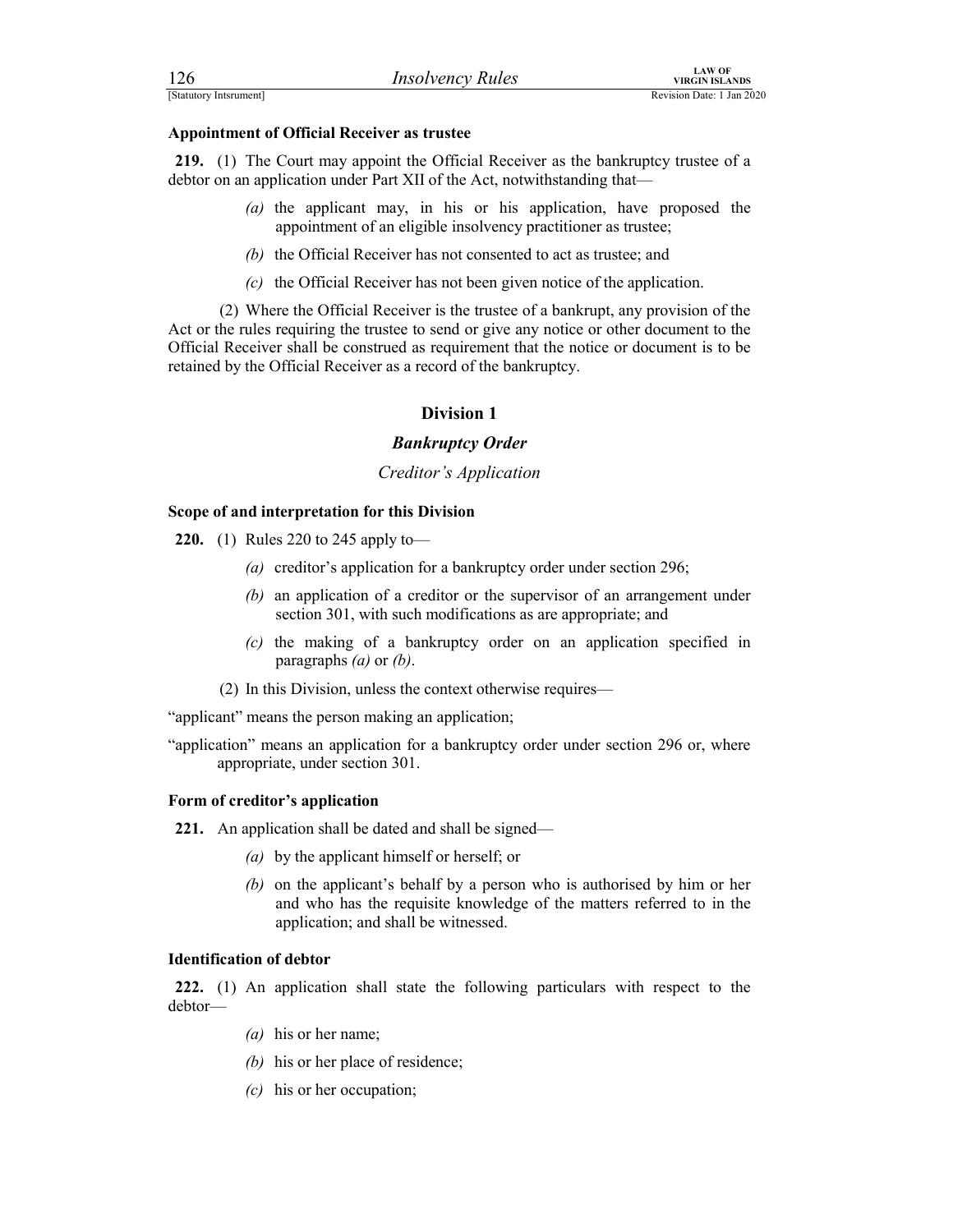- EXAMPLE THE CONSTRIANT UNIVERSE THE CONSTRIBUTE OF A REVISION Date: 1 Jan 2020<br>
(a) the nature of his or her business, if any, and the address at which he or she carries it on; and (e) any name other than the one specifie (d) the nature of his or her business, if any, and the address at which he or she carries it on; and
	- (e) any name other than the one specified under subparagraph  $(a)$ , including a business name, which, to the applicant's personal knowledge, the debtor has used.

 (2) The title of the proceedings shall be determined by the particulars given under paragraph  $(1)(a)$  and  $(e)$ .

## Particulars of liability

223. An application shall state the following matters with respect to the liability in respect of which the application is made—

- (a) the amount of the liability at the date of the application;
- (b) the consideration for the liability or, if there is no consideration, the nature of the liability;
- $(c)$  if the amount claimed in the application includes interest, penalties, charges or any pecuniary consideration *in lieu* of interest, the amount claimed and the rate at which and the period for which it was calculated, which shall be separately identified;
- (d) when the liability was incurred or became due;
- (e) if the liability is founded on a judgment or an order of a court, details of the judgment or order, including the action under which the judgment or order was obtained and the date of the judgment or order; and
- $(f)$  if the debt is founded on grounds other than a judgment or an order of a court, such details as would enable the debtor to identify the debt.

# Application based on statutory demand

224. (1) An application based on the debtor's failure to comply with the requirements of a statutory demand, shall state the date and manner of service of the statutory demand and that to the best of the creditor's knowledge and belief, the demand has neither been complied with nor set aside and that no application to set it aside is pending.

 (2) An application may not be made based on a statutory demand served more than 4 months before the filing date of the application.

# Application based on unsatisfied execution

225. (1) An application based on an unsatisfied execution or other process shall specify—

- (a) the judgment, decree or order on which the execution was issued;
- (b) the court which issued the execution against the debtor;
- (c) the mode of execution; and
- (d) the extent, if any, to which the judgment debt has been satisfied as a result of the execution.

 (2) An application may not be made based on an execution or other process completed more than 4 months before the filing date of the application.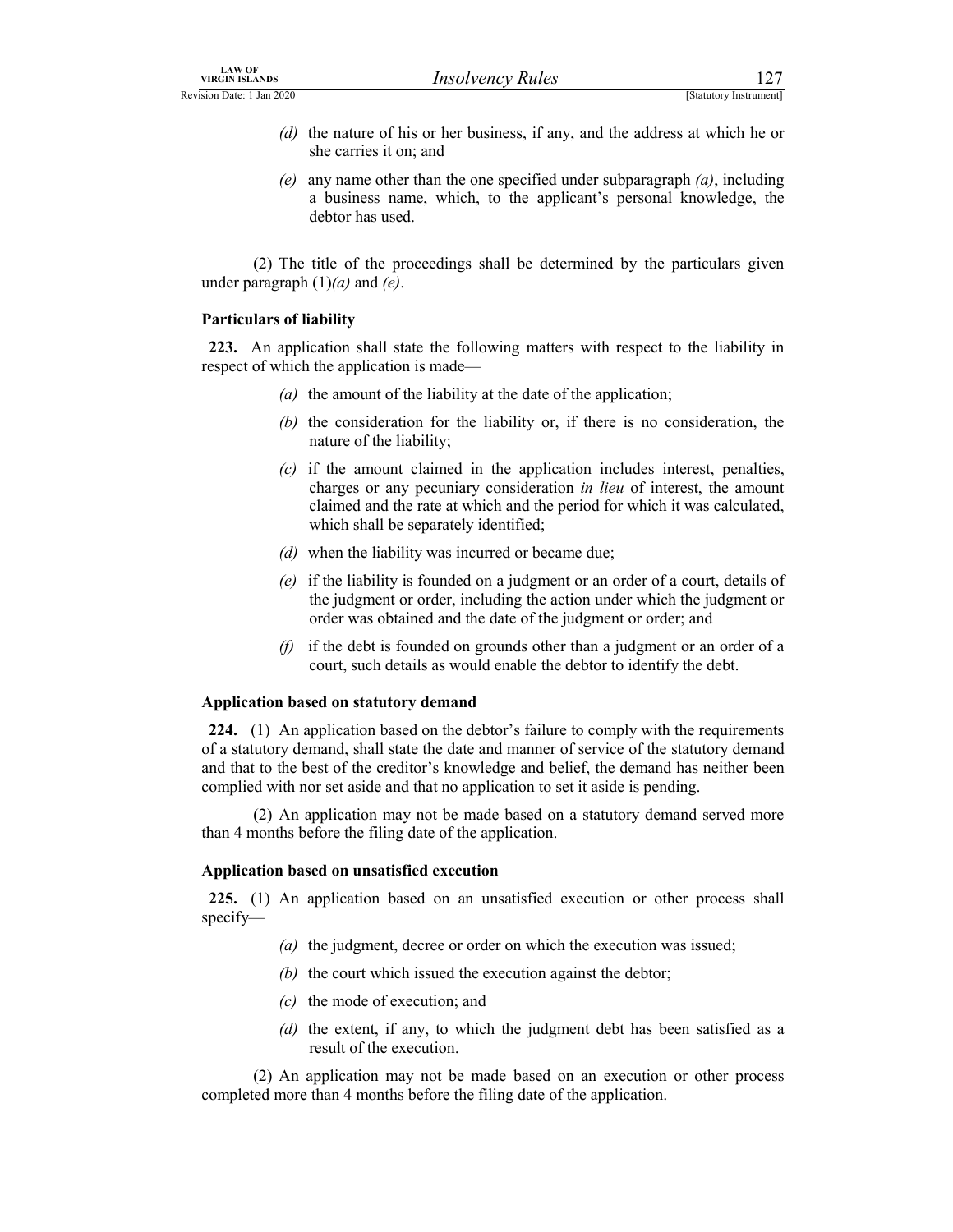FERENT MEAN OF VIRGIN ISLANDS<br>
ESTATUTE TO A THE TRANSMENT REVISION DATA REVISION DATA REVISION DATE: 1 Jan 2020<br> **Other matters to be specified in application**<br> **226.** (1) An application shall state which of the condition 226. (1) An application shall state which of the conditions for making a bankruptcy order specified in section 293(1) apply to the debtor.

 (2) An application under section 301 shall provide sufficient details to enable the debtor to understand the grounds on which the bankruptcy order is sought.

# Filing of application

227. Application for a bankruptcy order is made by filing at Court an application complying with paragraph (2), together with—

- (a) an affidavit verifying service of the statutory demand, if required under rule 229; and
- (b) an affidavit in support of the application complying with rule 228.

## Affidavit in support

228. (1) An application shall be supported by an affidavit stating that the statements made in the application are true or are true to the best of the deponent's knowledge, information and belief.

 (2) If the application is in respect of debts due to different creditors, the debts due to each creditor shall be separately verified.

 (3) The supporting affidavit shall be made by the applicant or by the person who signed the application on the applicant's behalf.

 (4) A supporting affidavit is prima facie evidence of the statements in the application to which it relates.

 (5) The following documents shall be exhibited to the affidavit in support of an application—

- (a) a copy of the application; and
- (b) if the applicant proposes an eligible insolvency practitioner as bankruptcy trustee, a notice of eligibility and consent to act signed by the insolvency practitioner specified in the application.

# Affidavit of service of statutory demand

229. (1) Where an application is based on the debtor's failure to comply with the requirements of a statutory demand, an affidavit of service of the statutory demand complying with rule 19 shall be filed together with the application.

 (2) Where the statutory demand has been served other than by personal service, the affidavit shall—

- (a) give particulars of the steps taken to effect personal service and the reasons for which they have been ineffective;
- (b) state the means whereby, attempts at personal service having been unsuccessful, it was sought to bring the demand to the debtor's attention and explain why such means would have best ensured that the demand would be brought to the debtor's attention;
- (c) exhibit evidence of such alternative mode or modes of service; and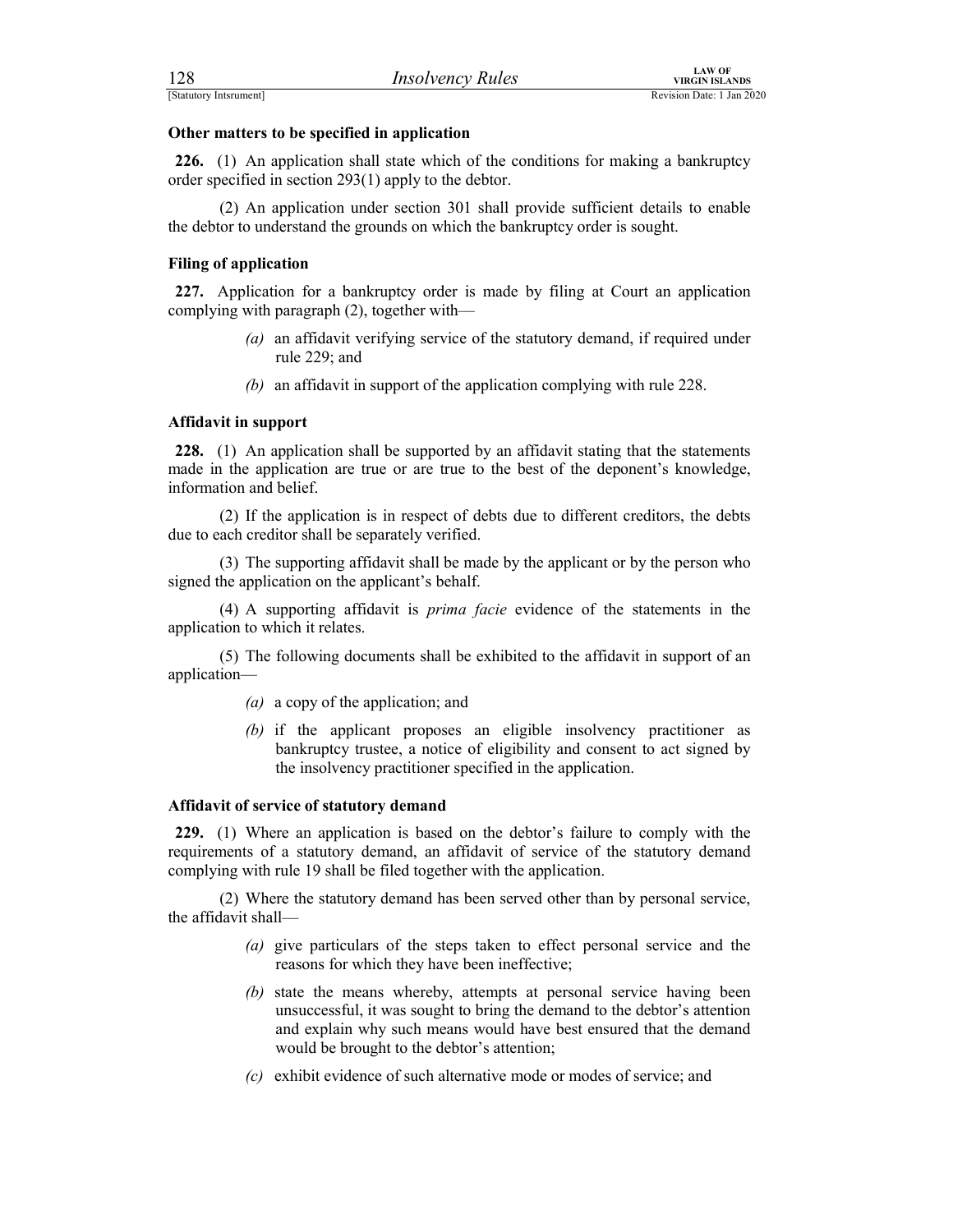LAW OF<br>
Revision Date: 1 Jan 2020<br>
(*d*) specify a date by which to the best of the knowledge, information and<br>
belief of the person making the affidavit, the demand would have come<br>
to the debtor's attention.<br>
(3) If the (d) specify a date by which to the best of the knowledge, information and belief of the person making the affidavit, the demand would have come to the debtor's attention.

 (3) If the affidavit specifies a date for the purposes of compliance with paragraph  $(2)(d)$ , then unless the Court otherwise orders, that date is deemed to have been the date on which the statutory demand was served on the debtor.

 (4) The Court shall dismiss the application for a bankruptcy order if it is not satisfied that the creditor has discharged the obligations imposed on him or her by rule 150.

## Service of application for bankruptcy order

230. Subject to rule 231, an application shall be served personally on the debtor by an officer of the Court, by the creditor making the application or his or her solicitor, or by a person in their employment.

## Substituted service

231. (1) If the Court is satisfied by affidavit or other evidence on oath that prompt personal service cannot be effected because the debtor is keeping out of the way to avoid service of a creditor's application, or for any other cause, the Court may order substituted service to be effected in such manner as it considers appropriate.

 (2) Where an order for substituted service has been carried out, the application is deemed to have been served on the debtor.

 (3) If an order has been made for substituted service of the application, a sealed copy of the order shall also be exhibited to the affidavit of service.

 (4) The affidavit of service shall be filed with the Court as soon as reasonably practicable after service has been effected.

# Death of debtor before service

232. If a debtor dies before service on him or her of an application, the Court may order service to be effected on his or her personal representatives or on such other persons as it considers appropriate.

#### Affidavit of service of application for bankruptcy order

233. (1) Service of an application on the debtor shall be verified by an affidavit of service complying with rule 19.

 (2) If an order has been made for substituted service of the application, a sealed copy of the order for substituted service and any evidence of service shall be exhibited to the affidavit of service.

 (3) The affidavit of service shall be filed with the Court forthwith after service has been effected.

#### Copies of application to be sent to other persons

234. A sealed copy of an application shall be sent, as soon as reasonably practicable—

(a) if the application is made under section 301, and the applicant is not the supervisor of the arrangement, to the supervisor;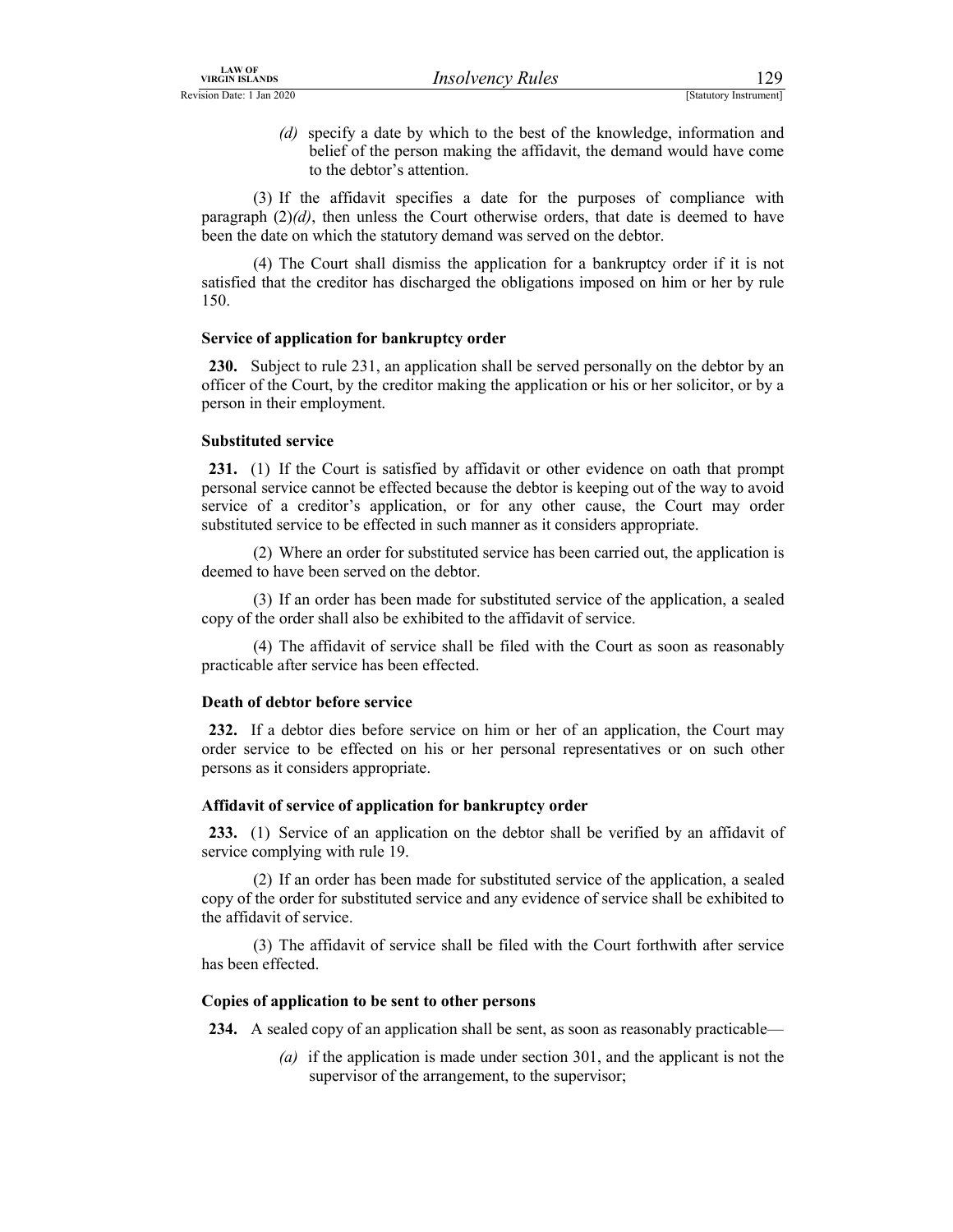| 130                    | <b>Insolvency Rules</b>                                                                                                | <b>LAW OF</b><br><b>VIRGIN ISLANDS</b> |  |
|------------------------|------------------------------------------------------------------------------------------------------------------------|----------------------------------------|--|
| [Statutory Intsrument] |                                                                                                                        | Revision Date: 1 Jan 2020              |  |
|                        | (b) if the individual is, or at any time in the previous $2$ years has been, a<br>regulated person, to the Commission. |                                        |  |
|                        | Application seeking appointment of supervisor as trustee                                                               |                                        |  |

#### Application seeking appointment of supervisor as trustee

235. (1) This rule applies where an applicant proposes as trustee the supervisor of an arrangement in place in respect of the debtor.

 (2) Within 5 business days of receiving a copy of the application, the supervisor shall send a notice to each creditor of the debtor—

- (a) stating that an application has been made for a bankruptcy order and that it is proposed that he or she be appointed bankruptcy trustee; and
- (b) advising the creditor—
	- (i) of the date fixed for the hearing of the application; and
	- (ii) that if the creditor wishes to object to the supervisor's appointment, or respond in any other way, he or she shall send his or her objection or response to the supervisor not later than 12 noon on the day before the date fixed for the hearing.

 (3) The supervisor shall file with the Court, before or at the hearing of the application, a report summarising any responses or objections that he or she has received.

#### Application opposed by debtor

236. If a debtor intends to oppose an application he or she shall, not less than 5 days before the date fixed for the hearing of the application, file with the Court and send to the applicant a notice setting out the grounds on which he or she opposes the application.

#### Notice of intention to appear

237. (1) A creditor who intends to appear on the hearing of an application shall send a notice of intention to appear to the applicant.

- (2) A notice of intention to appear shall be in writing and shall specify—
	- (a) the name and address of the person giving notice and his or her contact details, if any;
	- (b) whether it is his or her intention to support or oppose the application; and
	- $(c)$  the amount and nature of the liability of the debtor to him or her.

 (3) A notice of intention to appear shall be sent so as to reach the applicant no later than 16:00 hours on the business day before the date fixed for the hearing of the application, or where the hearing has been adjourned, the adjourned hearing.

# List of appearances

238. (1) An applicant shall prepare a list of the creditors, if any, who have sent him or her a notice of intention to appear in accordance with rule 237, specifying, in respect of each person—

- $(a)$  his or her name and address;
- (b) his or her legal practitioner, if known; and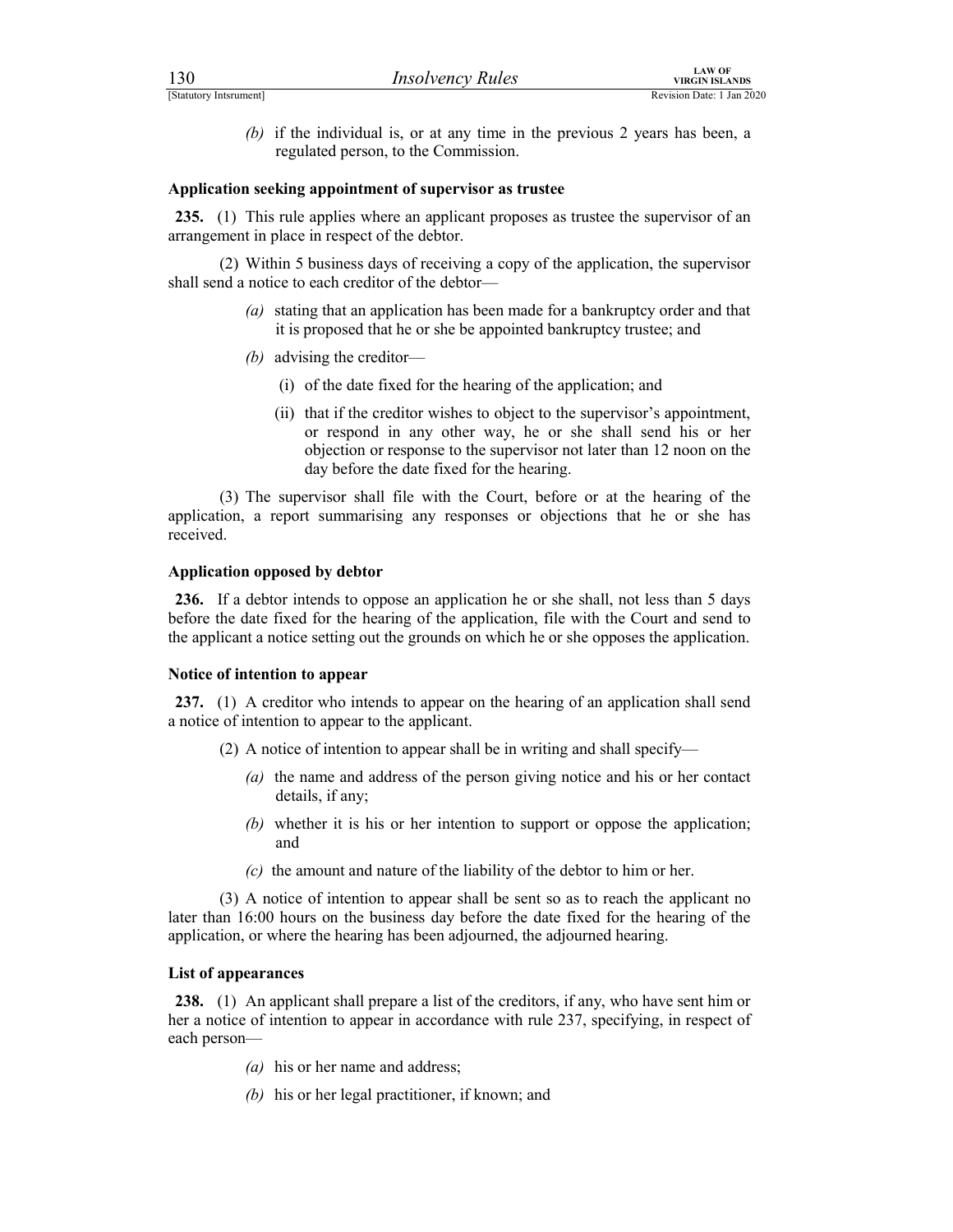- (c) whether he or she intends to support or oppose the application.
- (2) The list shall be filed with the Court at the hearing of the application.

LAW OF<br>
Revision Date: 1 Jan 2020<br>
(*C*) whether he or she intends to support or oppose the application.<br>
(2) The list shall be filed with the Court at the hearing of the application.<br>
(3) If the Court grants a person leav (3) If the Court grants a person leave to appear on the hearing of the application under rule  $240(e)$ , the applicant shall, as soon as practicable, file an amended list of appearances with the Court.

# Hearing of application

239. (1) Subject to paragraph (2), an application shall not be heard until the expiration of 14 days, or such longer time as the Court may direct, from the service of the application on the debtor.

 (2) The Court may, on such terms as it considers appropriate, hear the application at an earlier date where—

- (a) it is satisfied that the debtor has absconded;
- (b) it is satisfied that it is a proper case for an expedited hearing; or
- $(c)$  the debtor consents to a hearing within the 14 days.

# Parties who may be heard

240. Any of the following persons may appear and be heard on the hearing of an application—

- (a) the applicant;
- (b) the debtor;
- $(c)$  the supervisor of any arrangement in place in respect of the debtor;
- (d) any creditor who has given notice to the Court of his or her intention to appear at the hearing of the application;
- (e) a creditor who, having failed to comply with rule 237, is granted leave by the Court to appear; and
- $(f)$  the Official Receiver.

# Non-appearance of applicant or failure to prosecute application

241. If the applicant fails to appear on the hearing of the application or fails to prosecute the application diligently, the application may be dismissed and no subsequent application against the same debtor shall be filed by the same creditor in respect of the same debt without the leave of the Court.

# Extension of time for hearing

242. (1) The applicant may, if the application has not been served, apply to the Court to fix another venue for the hearing of the application.

 (2) An application under paragraph (1) shall state the reasons why the application has not been served.

 (3) No costs occasioned by an application under paragraph (1) shall be allowed in the proceedings unless the Court otherwise orders.

 (4) The application shall be amended before service to reflect the new hearing date.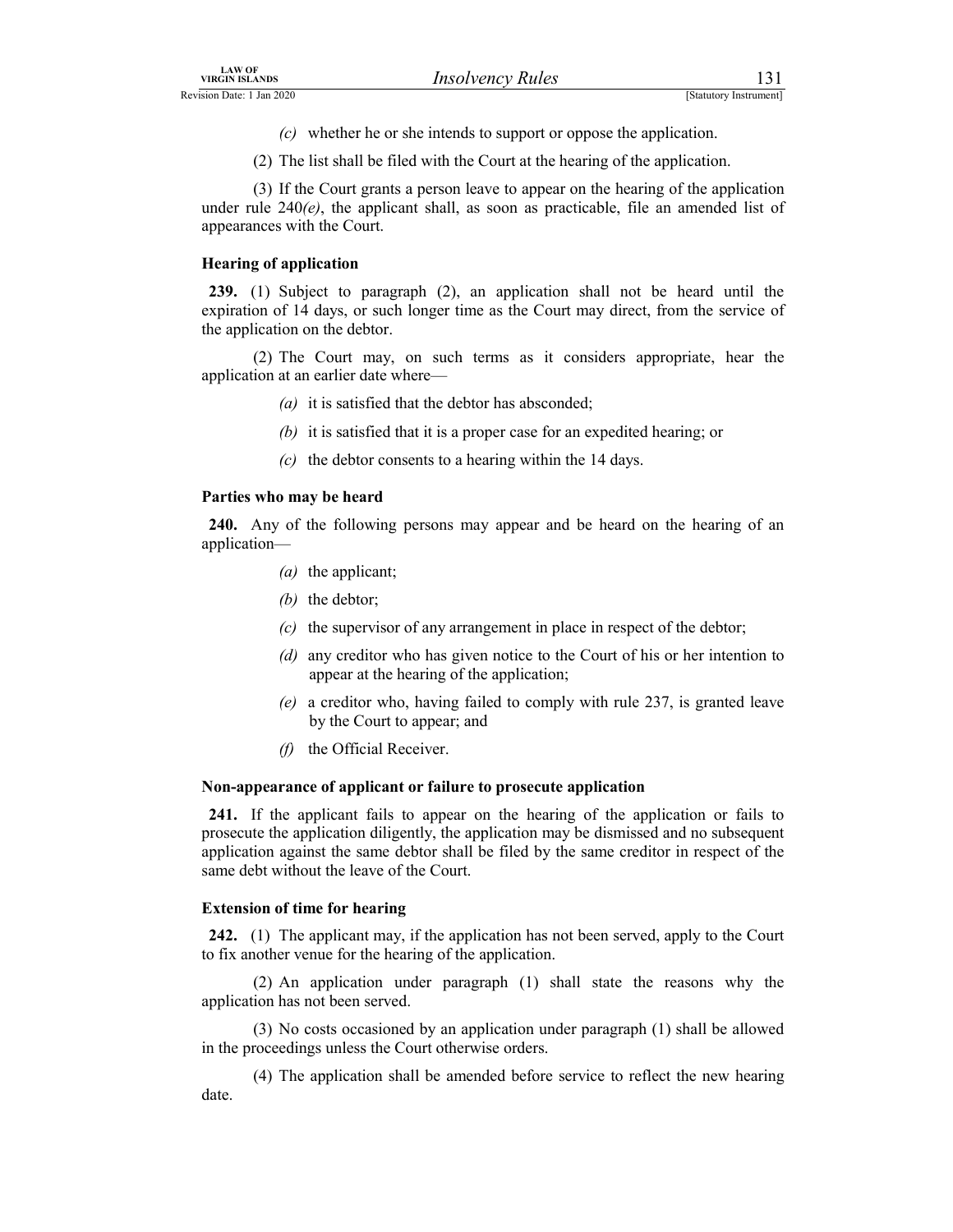FERENT SEARING MINOR TRANSFORM MANAGEM ISLANDS<br>
[Statutory Intsrument]<br>
(5) If the Court fixes another venue for the hearing, the applicant shall as soon<br>
as reasonably practicable notify any creditor who has given notice (5) If the Court fixes another venue for the hearing, the applicant shall as soon as reasonably practicable notify any creditor who has given notice under rule 237.

## Adjournments

243. (1) If the Court adjourns the hearing of the application, the applicant shall forthwith send a notice of the order adjourning the hearing to the debtor and any creditor who has given notice under rule 237.

 (2) A notice of an order adjourning the hearing of an application shall state the venue for the adjourned hearing.

# Substitution of applicant

244. (1) In the circumstances specified in paragraph (2), the Court may, by order, substitute as applicant, a creditor who—

- (a) has given notice of his or her intention to appear and support the application under rule 237 and appears at the hearing;
- (b) wishes to prosecute the application; and
- (c) was in such a position in relation to the debtor at the date on which the application was filed as would have enabled him or her on that date to file an application against the debtor.

 (2) The Court may make a substitution order under paragraph (1) where the Court considers it appropriate to do so—

- (a) because the applicant applies to withdraw the application, consents to it being dismissed or fails to appear in support of the application on the day fixed for the hearing;
- (b) because the Court considers that the application is not being diligently proceeded with;
- (c) where the applicant is not entitled to make the application; or
- (d) for any other reason.

 (3) An order under paragraph (1) may be made on such terms as the Court considers appropriate.

 (4) Where the Court makes a substitution order, the original applicant shall not be entitled to the costs of his or her application unless the Court otherwise orders.

 (5) Where the Court makes a substitution order, the application shall be amended accordingly and shall be verified, re-filed and re-served on the debtor and the Official Receiver.

#### Leave to withdraw application

245. (1) Where the applicant applies to the Court for the application to be dismissed, or for leave to withdraw it, he or she shall, unless the Court otherwise orders, file in Court an affidavit specifying the grounds of the application and the circumstances in which it is made.

 (2) If, since the application was filed, any payment has been made to the applicant by way of settlement, in whole or in part, of the liability in respect of which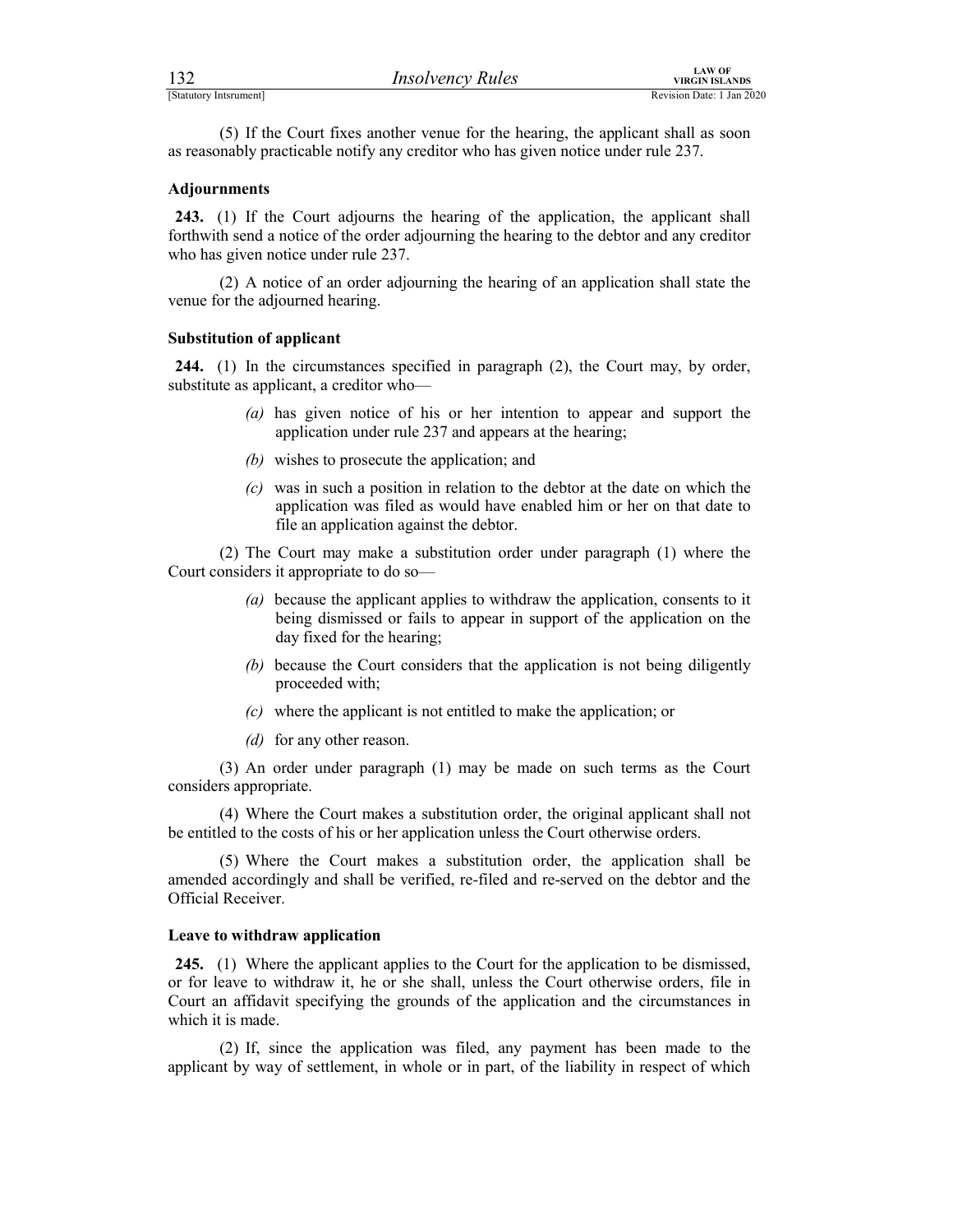the application was made, or any arrangement has been entered into for securing or compounding them, the affidavit shall state—

- (a) what dispositions of assets have been made for the purposes of the settlement or arrangement;
- (b) whether, in the case of any disposition, it was assets of the debtor himself or herself, or of some other person; and
- $(c)$  whether, if it was assets of the debtor, the disposition was made with the approval of, or has been ratified by, the Court and, if so, specifying the relevant Court order. (3)  $\frac{1}{3}$  No order giving leave to withdraw an application shall be given before the purposes of the settlement or arrangement;<br>
(4) whething them, the antifologities of assets have been made for the purposes of the s

application is heard.

# Debtor's Application

#### Scope of and interpretation for this Division

246. (1) This Division applies to an application by a debtor for a bankruptcy order under section 294 and for the making of a bankruptcy order on an application under that section.

(2) In this Division, unless the context otherwise requires—

"application" means a debtor's application for a bankruptcy order under section 294.

#### Form of application

247. (1) An application shall be dated and signed by the debtor and shall state—

- (a) his or her name;
- (b) his or her residential address;
- $(c)$  his or her occupation, if any;
- (d) the nature of his or her business, the address at which he or she carries on the business and whether he or she carries on the business alone or with others;
- (e) any names, other than the one stated under paragraph  $(a)$ , by which he or she is or was known or by which he or she carries or has carried on any business.

 (2) The title of the proceedings shall be determined by the particulars given under paragraph  $(1)(a)$  and  $(e)$ .

 (3) The debtor shall state in his or her application which of the conditions for making a bankruptcy order specified in section 293(1) apply to him or her.

#### Admission of insolvency

248. (1) An application shall contain a statement that the debtor is unable to pay his or her debts as they fall due, an explanation as to the cause of his or her insolvency and a request that a bankruptcy order be made against him or her.

 (2) If, within the period of 5 years prior to the date that the application is filed, the debtor has had a bankruptcy order made against him or her, or has made a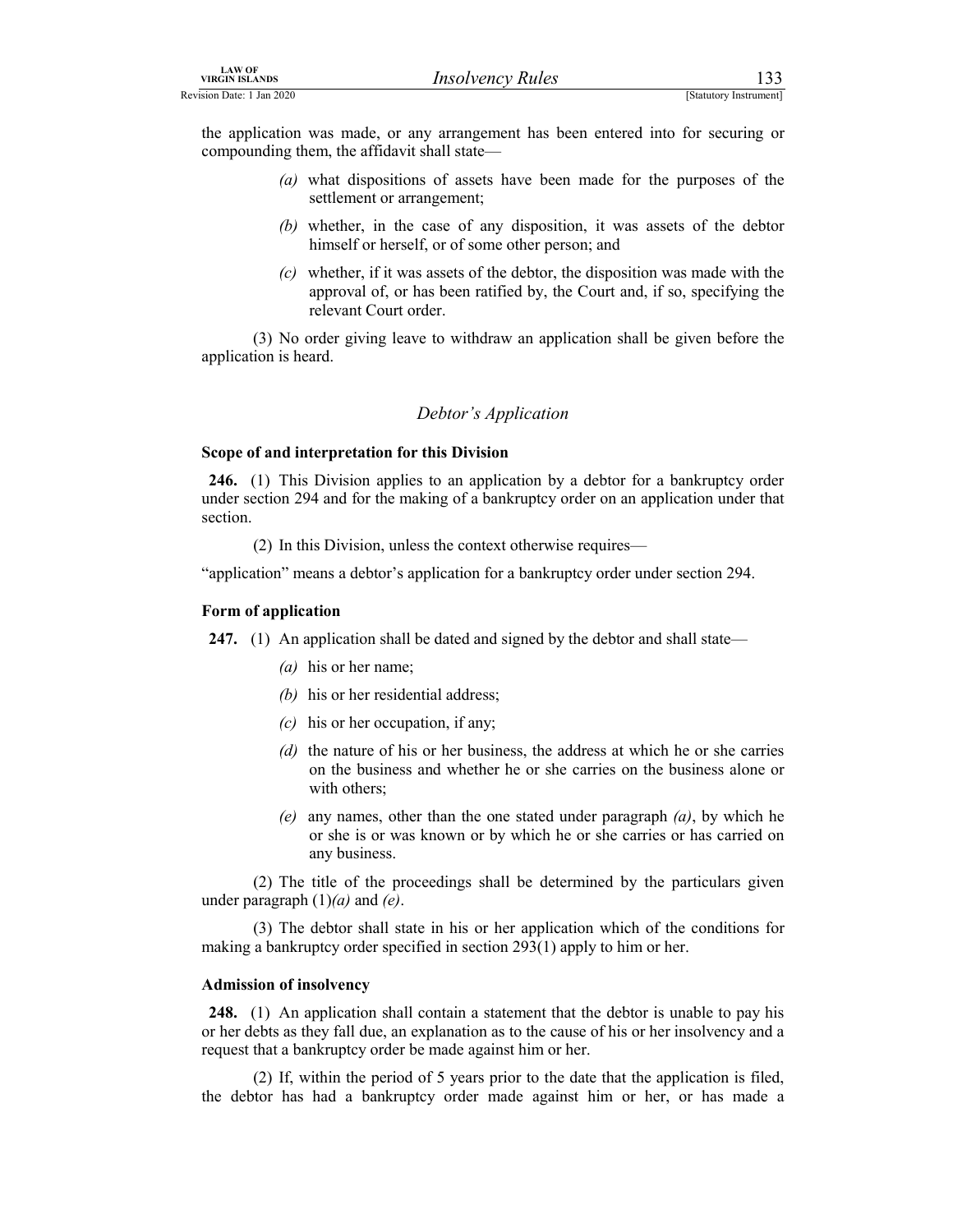| 134                    | <i><b>Insolvency Rules</b></i> | LAW OF<br>VIRGIN ISLANDS  |
|------------------------|--------------------------------|---------------------------|
| [Statutory Intsrument] |                                | Revision Date: 1 Jan 2020 |

FERENTIAL MURTHER MANUS (STATUTE)<br>
[Statutory Intsrument]<br>
COMPOSITION WITH AND THE CONDUCT TO REVISION DATE: 1 Jan 2020<br>
2011 The Act, particulars of these matters shall be given in the application.<br>
(2) If at the data of composition with his or her creditors in satisfaction of his or her debts or a scheme of arrangement of his or her affairs or has entered into an arrangement under Part II, Division 2 of the Act, particulars of these matters shall be given in the application.

 (3) If, at the date of the filing of the application an arrangement under Part II, Division 2 of the Act is in force, the particulars required under paragraph (2) shall contain a statement to this effect and the name and address of the supervisor of the arrangement.

# Filing of application

249. (1) Application for a bankruptcy order is made by filing at Court an application complying with this Division, together with—

- (a) 3 copies of the application for sealing;
- (b) an affidavit in support of the application made by the debtor complying with paragraph  $(2)$ ; and
- (c) the verified statements of his or her assets and liabilities required by section 295(2) and 2 additional copies.

 (2) The following documents shall be exhibited to the affidavit in support of an application—

- (a) a copy of the application; and
- (b) if the applicant proposes an eligible insolvency practitioner as bankruptcy trustee, a notice of eligibility and consent to act signed by the insolvency practitioner specified in the application.
- (3) The Court shall—
	- (a) return a sealed copy of the application to the applicant; and
	- (b) send a sealed copy of the application and a copy of the verified statements of assets and liabilities to the Official Receiver.

# Application where arrangement in place

250. (1) Where an application is made by the debtor at a time when an arrangement under Part II of the Act is in force between himself or herself and his or her creditors, he or she shall serve a copy of the application on the supervisor.

 (2) Where the debtor proposes the supervisor as his or her trustee, within 5 business days of receiving a copy of the application, the supervisor shall send a notice to each creditor of the debtor—

- (a) stating that an application has been made for a bankruptcy order and that it is proposed that he or she be appointed bankruptcy trustee; and
- (b) advising the creditor—
	- (i) of the date fixed for the hearing of the application; and
	- (ii) that if the creditor wishes to object to the supervisor's appointment, or respond in any other way, he or she shall send his or her objection or response to the supervisor not later than 12 noon on the day before the date fixed for the hearing.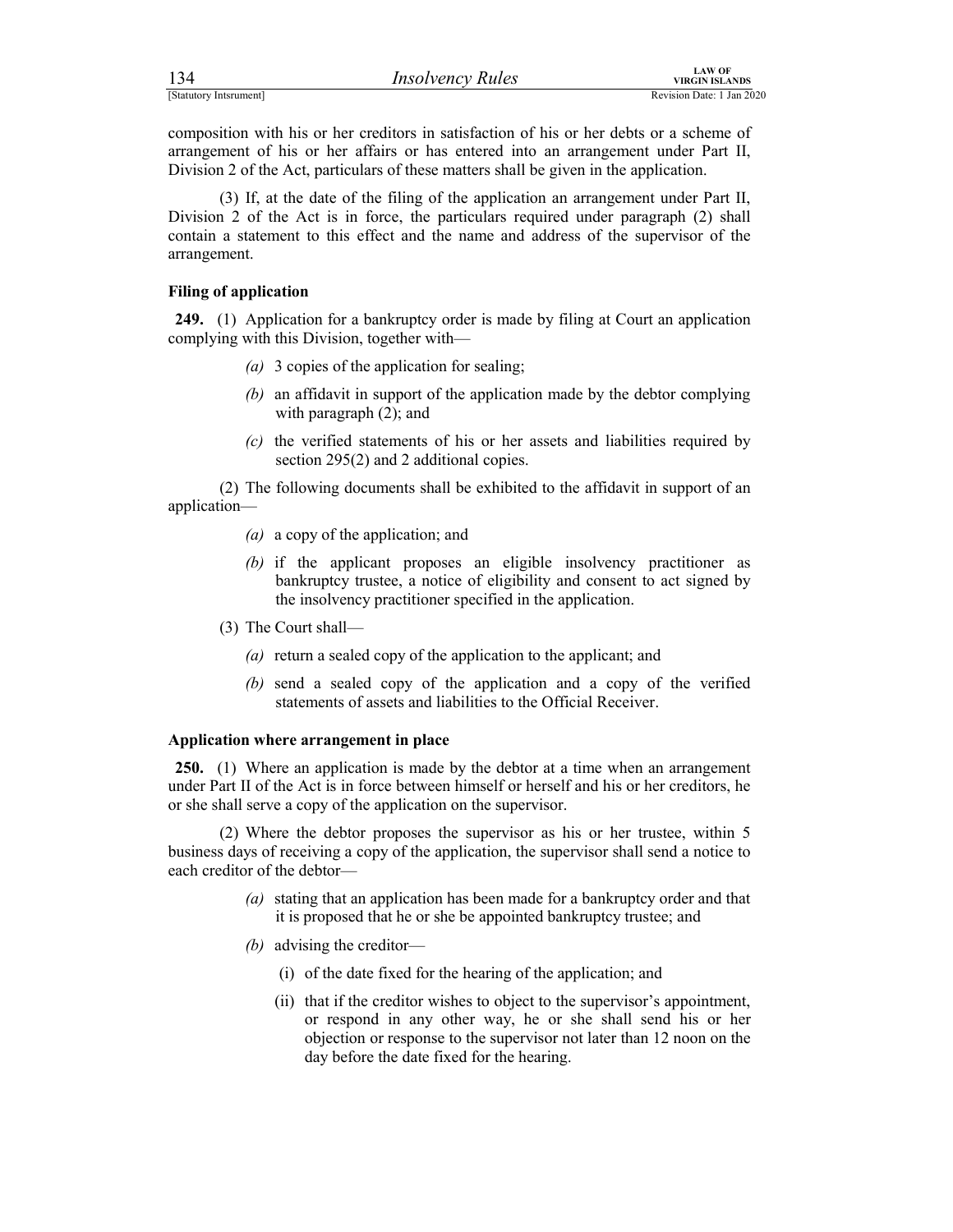LAW OF<br>
Revision Date: 1 Jan 2020<br>
(3) The supervisor shall file with the Court, before or at the hearing of the<br>
application, a report summarising any responses or objections that he or she has<br>
received. (3) The supervisor shall file with the Court, before or at the hearing of the application, a report summarising any responses or objections that he or she has received. Insolvency Rules<br>
Statutory Instrument]<br>
Statutory Instrument]<br>
Statutory Instrument]<br>
Statutory Instrument]<br>
Statutory Instrument<br>
Statutors for this pivision<br>
Rules Applicable to Bankruptcy Orders<br>
Station for this Divis

#### Scope of and interpretation for this Division

251. This Division applies to bankruptcy orders whether made by the debtor, a creditor or a supervisor.

#### Drawing and content of bankruptcy order

252. (1) A bankruptcy order shall be drawn by the Court.

- (2) A bankruptcy order shall—
	- (a) state the date that the application on which the order is made was filed;
	- (b) state the date of the making of the order; and
	- (c) contain a notice requiring the bankrupt forthwith after the service of the order on him or her to attend on the trustee at the time and place stated in the order.

 (3) Where the debtor is represented by a legal practitioner, the bankruptcy order shall be endorsed with the name, address and telephone number of the legal practitioner and any reference.

#### Service of bankruptcy order

253. (1) The Court shall, forthwith on making a bankruptcy order, give notice to the trustee of his or her appointment and send 3 sealed copies of the order to him or her as soon as is practicable.

 (2) The trustee shall, forthwith on receiving the sealed copies of the bankruptcy order from the Court, send one copy to the bankrupt and one copy to the Official Receiver.

#### Advertisement of bankruptcy order

254. (1) The trustee shall, within 10 days of receiving sealed copies of the bankruptcy order from the Court, advertise the Order.

 (2) The advertisement shall state the name and address of the person appointed as trustee.

#### Stay of advertisement

255. (1) The Court may, on the application of the bankrupt or a creditor, order the trustee not to advertise a bankruptcy order pending a further order of the Court.

 (2) An application for a stay of advertisement shall be supported by an affidavit setting out the grounds on which the application is made.

 (3) The applicant for an order under paragraph (1) shall serve a sealed copy of the order, if made, on the trustee and on the Official Receiver.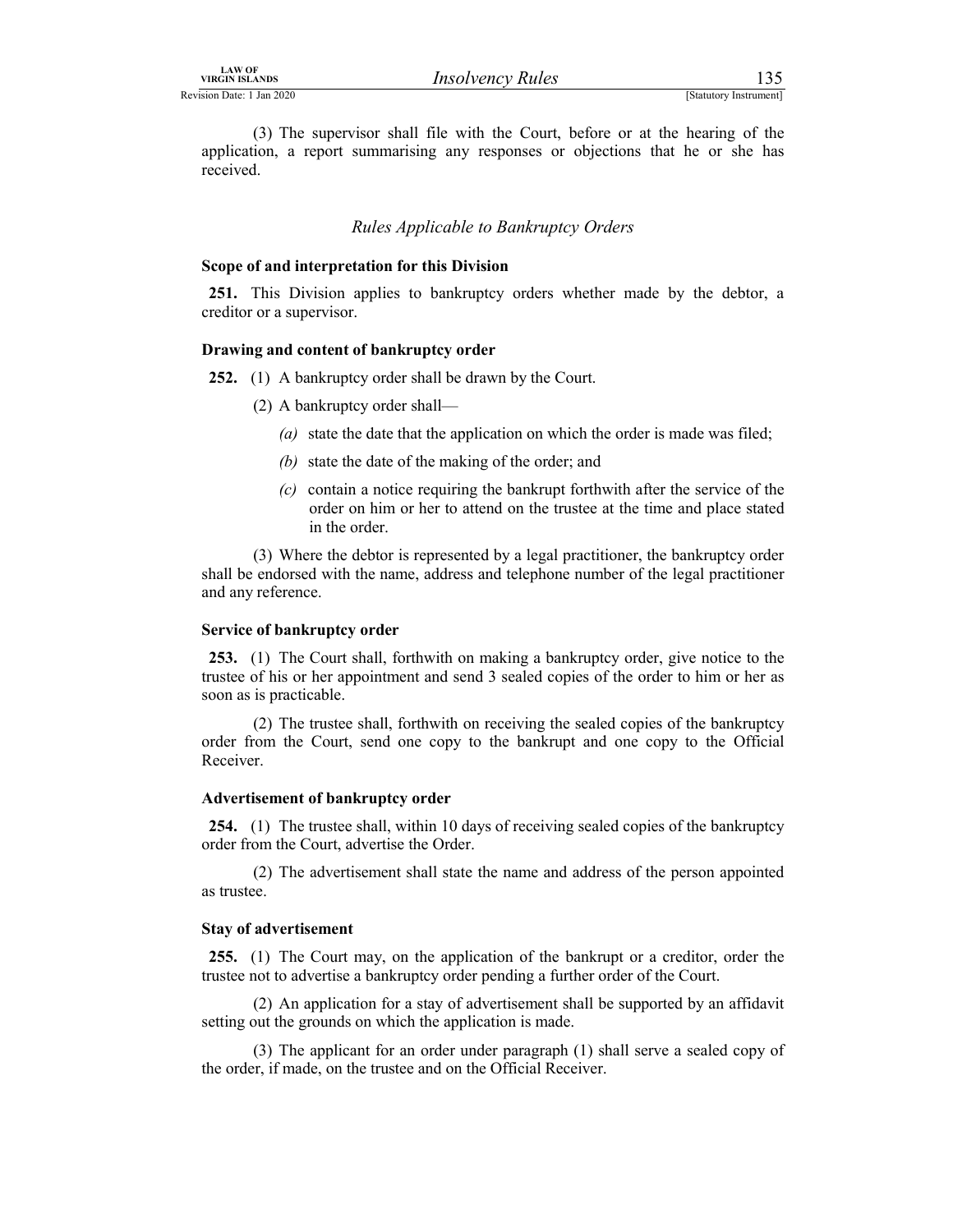FERENTIAN CONTROLLATION INTO THE UNITED MANUSIAL TRANSISTS EXAMPLE TO THE CONTROLLATION ISLANDS Revision Date: 1 Jan 2020<br> **Amendment of title of proceedings**<br> **256.** (1) At any time after the making of a bankruptcy order, 256. (1) At any time after the making of a bankruptcy order, the trustee may apply to the Court for an order amending the title of the proceedings.

 (2) The Court may include in an order under paragraph (1), directions for the service and advertisement of a notice of the amendment.

# Division 2

#### Interim Relief

#### Application for order under section 307(1)

257. (1) An application for an order under section 307(1) [protection of assets after application for bankruptcy order], shall propose an eligible insolvency practitioner or the Official Receiver for appointment under section  $307(1)(a)$ .

 (2) If the Official Receiver is proposed for appointment, he or she shall be given sufficient notice of the hearing to enable him or her to attend the hearing.

 (3) An application referred to in paragraph (1) shall be supported by an affidavit stating—

- (a) the grounds upon which the application is being made;
- (b) where the proposed appointee is not the Official Receiver, that he or she has consented to act and, to the best of the applicant's belief is eligible to act as an insolvency practitioner in relation to the debtor;
- (c) whether, to the applicant's knowledge, there has been proposed or is in force for the debtor a creditor's arrangement under Part II of the Act;
- (d) the applicant's estimate of the value of the assets in respect of which the appointment is to be made; and
- (e) if the Official Receiver is proposed for appointment, whether and in what manner he or she has been given notice of the application.

# Hearing of application

**258.** (1) If the Official Receiver is proposed to be appointed under section  $307(1)(a)$ , he or she is entitled to attend the hearing and make such representations as he or she considers appropriate.

 (2) The Court shall not appoint the Official Receiver unless he or she has been given notice of the application in accordance with rule 257(2).

#### Order under section 307(1)

259. (1) An order under section 307(1) shall state the nature and a short description of the assets of which the person appointed is to take control, and the duties to be performed by him or her in relation to the debtor's affairs.

 (2) The Court shall, forthwith on making an order under section 307(1), give notice to the person appointed of his or her appointment and, as soon as is practicable send 2 sealed copies of the order to him or her.

 (3) The person appointed by the Court shall, as soon as practicable, send one copy of the sealed order to the debtor.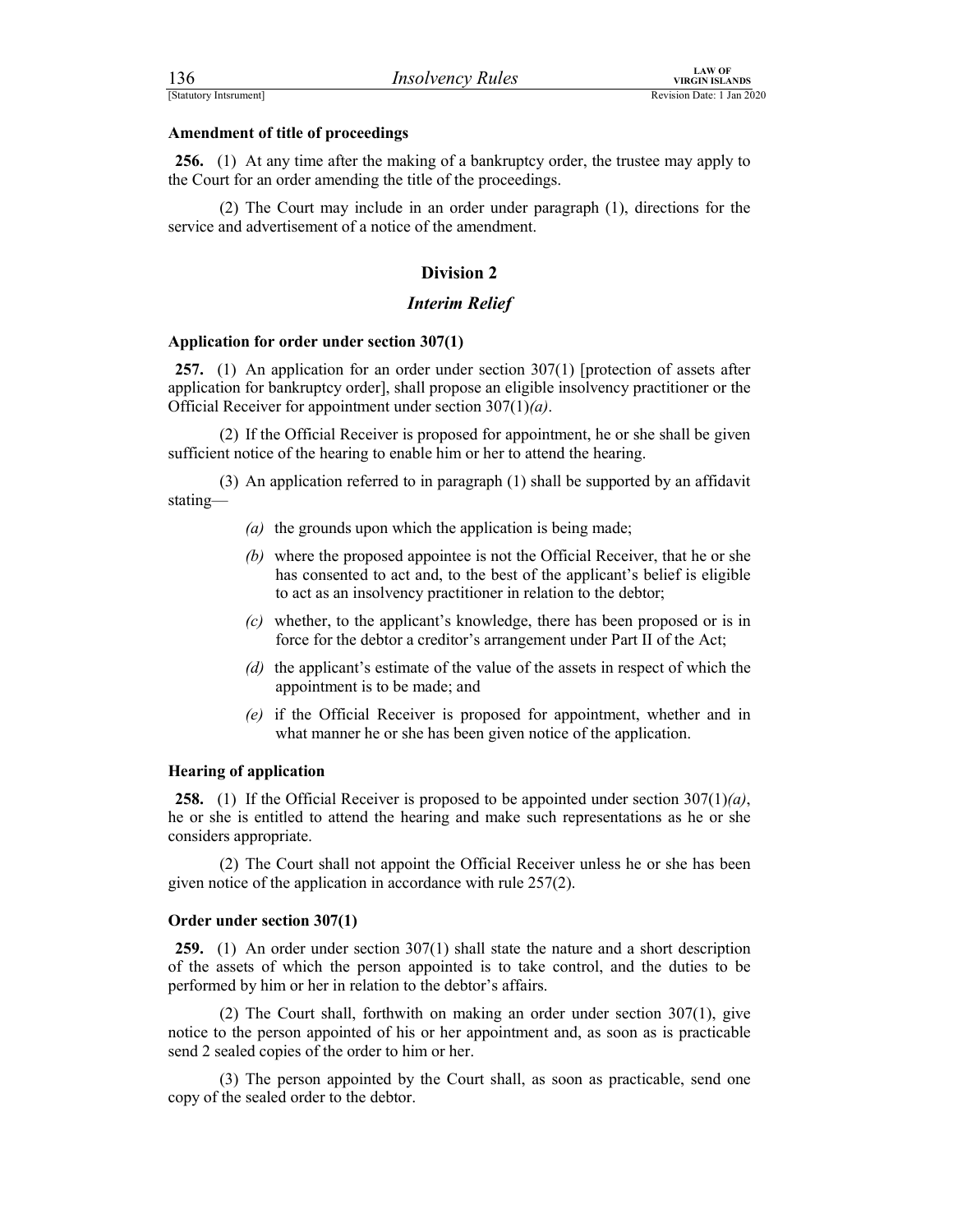# Division 3

## Bankrupt's Estate

UNIVIDELAIN OF<br>
Sign Date: 1 Jan 2020<br>
Division 3<br>
Division 3<br>
Division 3<br>
Division 3<br>
Division 3<br>
Division 3<br>
Division 3<br>
Division 3<br>
Division 3<br>
Division 3<br>
Division 3<br>
Division 3<br>
Division 3<br>
Division 3<br>
Division 3<br>
Div 260. (1) The notice required to be given by the bankrupt to the trustee under section 316(4) of assets acquired by, or devolving on him or her, or of any increase of his or her income, is within 21 days of his or her becoming aware of assets or the increased income.

 (2) If the bankrupt disposes of property before giving the notice required by this rule or in contravention of section 316(6), he or she shall forthwith disclose to the trustee the name and address of the person to whom he or she disposed of the assets and provide any other information which may be necessary to enable the trustee to trace the assets and recover them for the estate.

 (3) Where the bankrupt gives the trustee notice under paragraph (2) of assets acquired by or devolving upon him or her, he or she shall not, without the trustee's consent in writing, dispose of the assets within the period of 42 days beginning with the date of the notice.

 (4) Subject to paragraph (5), paragraphs (1) to (3) do not apply to assets acquired by the bankrupt in the ordinary course of a business carried on by him or her.

 (5) If the bankrupt carries on a business, he or she shall, at least once in each six month period, provide to the trustee information with respect to the business, showing the total value of goods bought and sold or, as the case may be, services supplied, and the profit or loss arising from the business.

 (6) Where paragraph (5) applies, the trustee may by a notice in writing, require the bankrupt to provide such further details of the business, including accounts, as are specified in the notice.

#### Action against person to whom bankrupt disposed assets

261. (1) Where assets have been disposed of by the bankrupt, before giving the notice required by rule 260(3) or in contravention of that rule, the trustee may serve notice on the person to whom the assets were disposed of, claiming the property as part of the estate by virtue of section 318(2).

 (2) The trustee's notice under this rule shall be served within 28 days of his or her becoming aware of the identity of the person to whom the bankrupt disposed of the assets and an address at which he or she can be served.

#### Expenses of acquiring title to after-acquired assets

262. Any expenses incurred by the trustee in acquiring title to after-acquired property shall be paid out of the estate, in the prescribed order of priority.

#### Purchase of replacement property for items of excess value

263. (1) A purchase of replacement assets under section 319(3) may be made either before or after the realisation by the trustee of the value of the assets vesting in him or her under the section.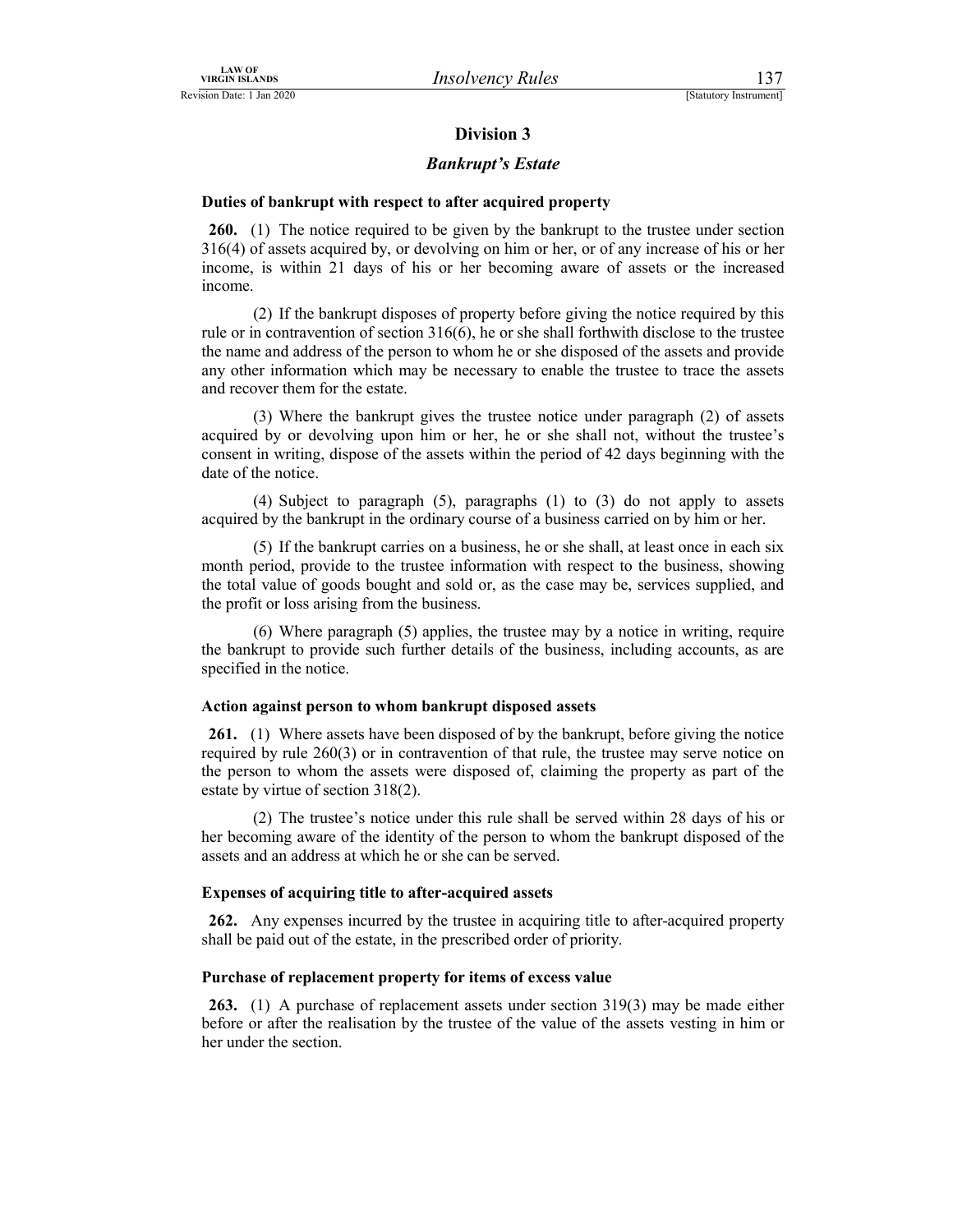| 138                    | <b>Insolvency Rules</b> | <b>LAW OF</b><br>VIRGIN ISLANDS |
|------------------------|-------------------------|---------------------------------|
| [Statutory Intsrument] |                         | Revision Date: 1 Jan 2020       |

FIRECTIVE STATUTED IN THE CONTROLL THE CONTROLL TO THE THE CONTROLL OF THE THE CONTROLL OF THE THE CONTROLL OF THE PREVISION DATE: 1 Jan 2020<br>
(2) The trustee is under no obligation, by virtue of the section, to apply fund (2) The trustee is under no obligation, by virtue of the section, to apply funds to the purchase of a replacement for assets vested in him or her, unless and until he or she has sufficient funds in the estate for that purpose.

#### Income Payments Orders

# Application for order

264. (1) An application by the trustee for an income payments order under section 322 is made by filing with the Court an application together with a statement of the grounds upon which the application is made.

 (2) The trustee shall send a notice of the application to the bankrupt not less than 28 days before the day fixed for the hearing of the application, together with sealed copies of the documents filed with the Court.

- (3) A notice sent to the bankrupt under paragraph (2) shall state that—
	- (a) unless at least 7 days before the date fixed for the hearing the bankrupt sends to the Court and to the trustee written consent to an order being made in the terms of the application, he or she is required to attend the hearing; and
	- (b) if he or she attends, he or she will be given an opportunity to show cause why the order should not be made, or an order should be made otherwise than as applied for by the trustee.

#### Notice of order

265. Where the Court makes an income payments order, the trustee shall, forthwith after the order is made, send a sealed copy of the order—

- (a) to the bankrupt; and
- (b) if the order is made under section  $322(3)(b)$ , to the person to whom the order is directed.

## Order under section 322(3)(b)

266. (1) Where a person receives notice of an income payments order under section  $322(3)(b)$ , with reference to income otherwise payable by him or her to the bankrupt, he or she shall make the necessary arrangements for immediate compliance with the order.

 (2) The trustee may, by written notice, authorise a person making payments to him or her in accordance with an order under section  $322(3)(b)$  to deduct and retain such fee as may be specified in the notice towards the clerical and administrative costs of compliance with the order.

 (3) The trustee shall send a copy of any notice under paragraph (2) to the bankrupt.

 (4) Where a person receives notice of an income payments order imposing on him or her a requirement under section  $322(3)(b)$ , he or she shall forthwith give notice to the trustee if—

> (a) he or she is no longer liable to make to the bankrupt any payment of income; or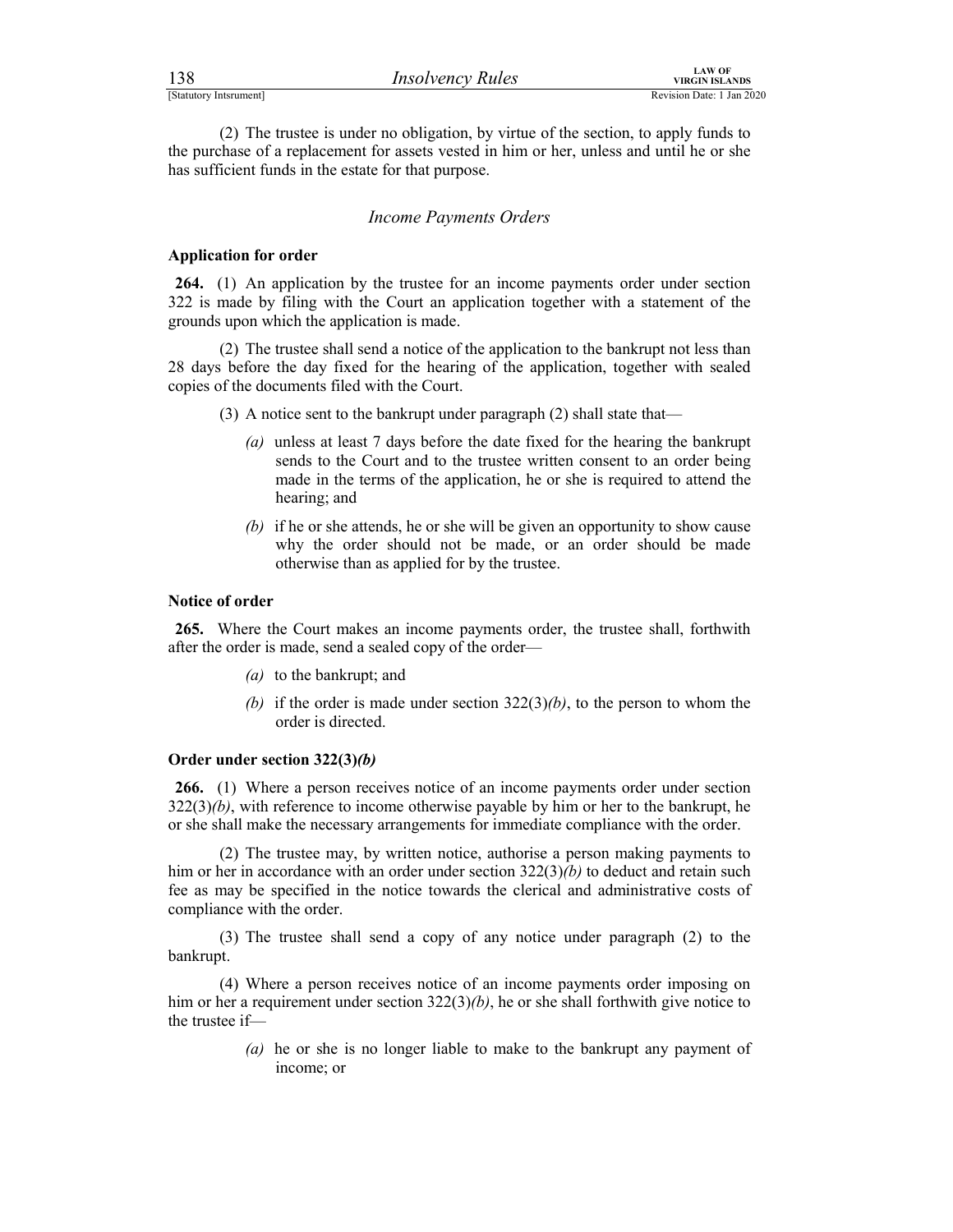LAW OF<br>
VIRGIN ISLANDS<br>
ERVISION Date: 1 Jan 2020<br>
(b) having made payments in compliance with the order, he or she ceases to<br>
be so liable.<br>
Variation or discharge of order (b) having made payments in compliance with the order, he or she ceases to be so liable.

# Variation or discharge of order

267. (1) The trustee or the bankrupt may apply to the Court to vary or discharge an income payments order.

 (2) Subject to paragraphs (5) and (6), where the application is made by the trustee, rule 264 applies to an application under this rule with such modifications as are necessary.

 (3) A bankrupt shall make application under paragraph (1) by filing with the Court an application, a statement of the grounds upon which it is made and any affidavit that he or she intends to rely on.

 (4) The bankrupt shall send sealed copies of the application, the statement of grounds and any affidavit filed with the Court to the trustee not less than 28 days before the day fixed for the hearing of the application.

(5) If an income payments order is made under section  $322(3)(a)$ , and the bankrupt does not comply with it, the trustee may apply to the Court for the order to be varied, so as to take effect under section  $322(3)(b)$  as an order to the person making the payment.

(6) The trustee's application under paragraph  $(1)$  may be made *ex parte*.

 (7) Where an application under this rule is made by the bankrupt, the trustee may, not less than 7 days before the date fixed for the hearing, file a written report of any matters which he or she considers ought to be drawn to the Court's attention.

 (8) The trustee shall, as soon as reasonably practicable after filing a report under paragraph (7) send a sealed copy to the bankrupt.

 (9) Where the Court makes an order under this rule, the trustee shall, forthwith after the order is made, whether on his or her application or on the application of the bankrupt, send a sealed copy of the order or variation or discharge—

- (a) to the bankrupt; and
- (b) if the order is made under paragraph (5) or the order varies or discharges an order made under section  $322(3)(b)$ , to the person making the payment.

# Division 4

# Bankruptcy Trustee

#### Appointment of trustee by Court

268. (1) Where the Court appoints a trustee, it shall as soon as reasonably practicable after the date of the order, send 2 sealed copies of the order to the trustee who shall send one copy to the Official Receiver.

(2) The trustee's appointment takes effect from the date of the order.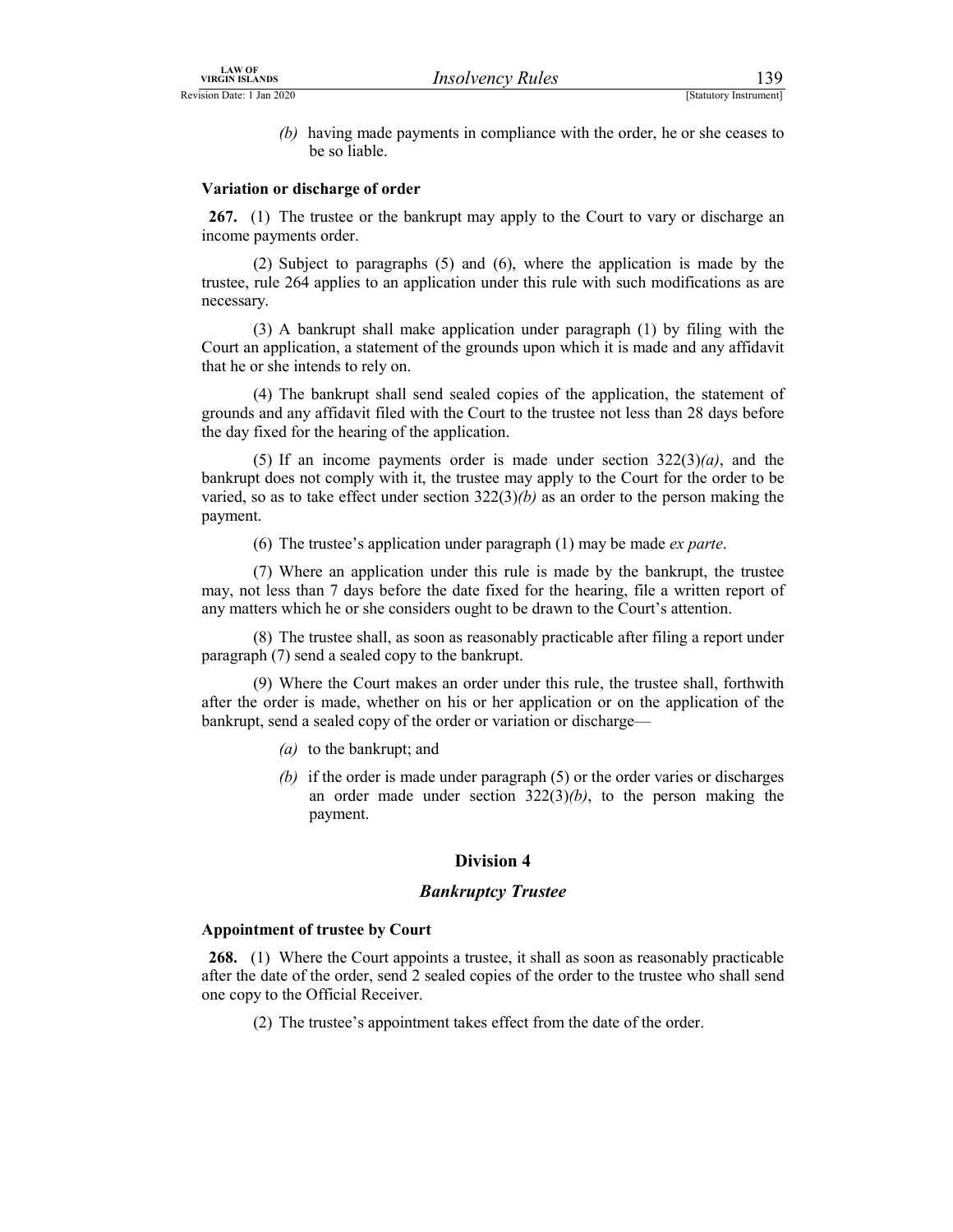FERENT EXAMPLES<br>
ESTATURDY INSTRUMENT (STATURDY INSTRUMENT REVISION DATE: 1 Jan 2020<br> **Authentication of trustee's appointment**<br> **269.** A sealed copy of the Court's order appointing a person as trustee of a bankrupt<br>
may, 269. A sealed copy of the Court's order appointing a person as trustee of a bankrupt may, in any proceedings, be adduced as proof that the person appointed is duly authorised to exercise the powers and perform the duties of trustee in relation to the bankruptcy.

# Removal of trustee

270. (1) Application for the removal of a trustee under section 328 is made by filing at Court—

- (a) an application stating the grounds upon which the removal of the trustee is sought; and
- (b) an affidavit setting out the evidence relied upon in support of the application.

 (2) A sealed copy of the application and the affidavit shall be served on the trustee and the Official Receiver, unless it is his or her application, not less than 10 days before the date fixed for the hearing.

 (3) The trustee may file affidavit evidence in opposition to the application not less than 4 days before the date fixed for the hearing of the application.

 (4) The trustee shall, not less than 4 days after being served with an application under paragraph (2) send to the Official Receiver a statement as to whether any of the bankrupt's assets have not been realised, applied, distributed or otherwise fully dealt with and, if so, providing details of—

- (a) the nature, value and location of the assets;
- (b) any action taken by the trustee to deal with the assets or his or her reason for not dealing with them; and
- $(c)$  the current position in relation to the assets.

 (5) Unless the Court otherwise directs, an application for the removal of a trustee shall be held in Chambers.

 (6) The Court may require the applicant to make a deposit or provide security for the costs to be incurred by the trustee on the application.

 (7) Subject to any order of the Court to the contrary, the costs of an application to remove a trustee are not payable out of the bankrupt's estate.

 (8) If the Court removes a trustee under section 328, it shall send a copy of the order removing him or her to—

(*a*) the trustee removed;

(b) any remaining trustee; and

(c) the Official Receiver.

#### Resignation of liquidator under section 329(1)(a)

271. (1) Where the trustee resigns under section  $329(1)(a)$ [trustee no longer eligible to act as an insolvency practitioner in relation to the bankrupt], he or she shall send the Official Receiver with the notice of his or her resignation, a statement covering the matters specified in rule 270(4).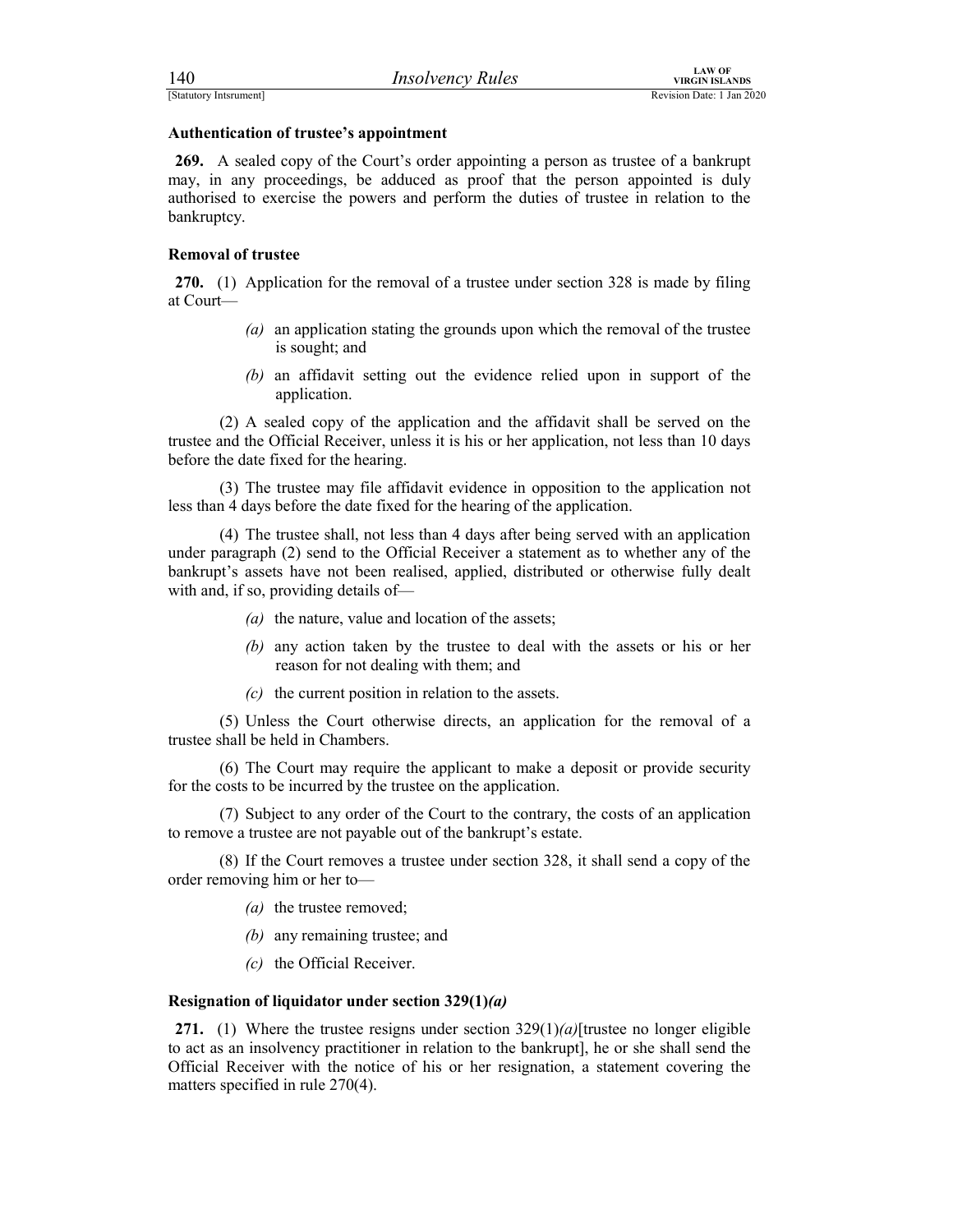VIRGIN ISLANDS<br>
VIRGIN ISLANDS<br>
ERVISION Date: 1 Jan 2020<br>
(2) The trustee shall, if so directed by the Official Receiver, verify the statement<br>
by affidavit.<br>
Resignation of liquidator under section 329(1)(*b*) (2) The trustee shall, if so directed by the Official Receiver, verify the statement by affidavit.

### Resignation of liquidator under section 329(1)(b)

272. (1) Unless the trustee is a joint trustee resigning in accordance with section 329(4), the notice of a creditors' meeting sent to creditors in accordance with section 329(5) shall be accompanied by an account of the trustee's administration of the bankruptcy, including a summary of his or her receipts and payments.

 (2) The trustee shall, not less than 7 days before the date fixed for the creditors' meeting, send a copy of the notice and account referred to in paragraph (1) and a statement covering the matters specified in rule 270(4) to the Official Receiver and file a copy of the notice and account with the Court.

 (3) If at a creditors' meeting called under section 329(5) a resolution is passed accepting the trustee's resignation, the chairman shall, forthwith, send the Official Receiver a copy of the resolution signed by the chairman.

 (4) Where a trustee's resignation is accepted by the creditors, the trustee shall forthwith—

- (a) send a notice of his or her resignation to the Official Receiver, and
- (b) file a notice of his or her resignation with the Court.

 (5) The trustee's resignation is effective from the date that the notice of his or her resignation is received by the Official Receiver, which date shall be endorsed on the notice and a copy of the endorsed notice returned to the former trustee.

### Leave to resign

273. (1) A trustee shall, not less than 7 days before the date fixed for the hearing of an application for leave to resign under section 329(6A), give notice of his or her application to—

- (a) any joint trustee;
- (b) the creditors' committee, if any; and
- (c) the Official Receiver.

 (2) If the Court gives the trustee leave to resign, it may make such provision as it considers appropriate with respect to matters arising in connection with his or her resignation.

 (3) Where the Court gives the trustee leave to resign, section 328(3) applies with such modifications as are necessary.

 (4) The Court shall send 2 sealed copies of the order to the trustee, who shall forthwith send one of the copies to the Official Receiver.

 (5) Within 14 days of his or her resignation, the former liquidator shall send a notice of his or her resignation to the Official Receiver.

### Death of liquidator

274. (1) Where the trustee dies, his or her personal representative shall give notice of his or her death to the Official Receiver, specifying the date of his or her death, unless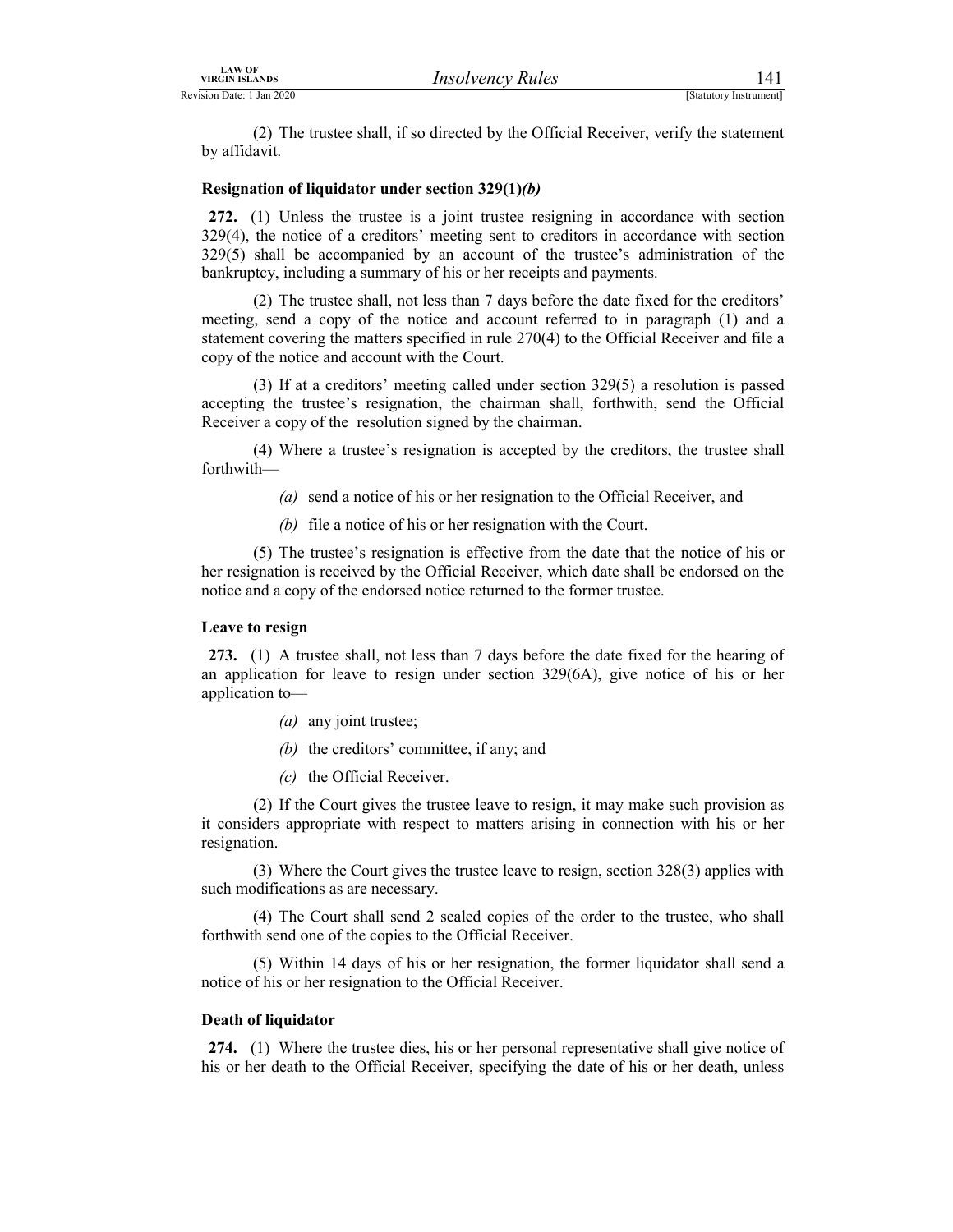| 142                    | <b>Insolvency Rules</b>                                                                                                                                      | <b>LAW OF</b><br><b>VIRGIN ISLANDS</b> |  |
|------------------------|--------------------------------------------------------------------------------------------------------------------------------------------------------------|----------------------------------------|--|
| [Statutory Intsrument] |                                                                                                                                                              | Revision Date: 1 Jan 2020              |  |
| $(2)$ or $(3)$ .       | notice has already been given to the Court and the Official Receiver under paragraphs                                                                        |                                        |  |
|                        | (2) If a trustee who dies was a partner in a firm, notice of his or her death may<br>be given to the Official Peoples and the Court by a partner in the firm |                                        |  |

 (2) If a trustee who dies was a partner in a firm, notice of his or her death may be given to the Official Receiver and the Court by a partner in the firm.

 (3) Notice of the death of a trustee may be given by any person producing to the Court and the Official Receiver the relevant death certificate or a copy of it.

 (4) Where the Official Receiver receives a notice under paragraph (3) and the deceased trustee was the sole trustee of the bankrupt, the Official Receiver shall, as soon as reasonably practicable, apply to the Court under section 330(1) for the appointment of a replacement trustee, unless an application has already been made by the creditors' committee.

### Advertisement of appointment

275. (1) A trustee who is appointed to replace a trustee who has, for whatever reason, ceased to hold office, shall within 21 days of the date of his or her appointment, advertise his or her appointment.

 (2) His or her advertisement shall state that he or she has been appointed in place of a trustee who has ceased to hold office.

### Solicitation

276. (1) Where the Court is satisfied that any improper solicitation has been used by or on behalf of a trustee in obtaining proxies or procuring his or her appointment, it may order that no remuneration, or that reduced remuneration, be payable to the trustee out of the assets of the estate.

 (2) An order of the Court under paragraph (1) overrides any resolution of the creditors' committee or any other provision of the rules.

### Division 5

### Administration by Trustee

### Meeting of creditors

277. (1) This rule applies to a creditors' meeting called under Part XII of the Act.

 (2) The trustee shall give the bankrupt not less than 14 days notice of a creditors' meeting.

 (3) If a creditors' meeting is adjourned, the chairman of the meeting shall give notice of the fact to the bankrupt, unless—

- (a) the bankrupt was present at the meeting; or
- (b) the chairman considers it to be unnecessary or impracticable to give notice to the bankrupt.

 (4) The chairman of a creditors' meeting may admit the bankrupt or any other person to the meeting, if he or she has given reasonable notice of his or her wish to be present at the meeting.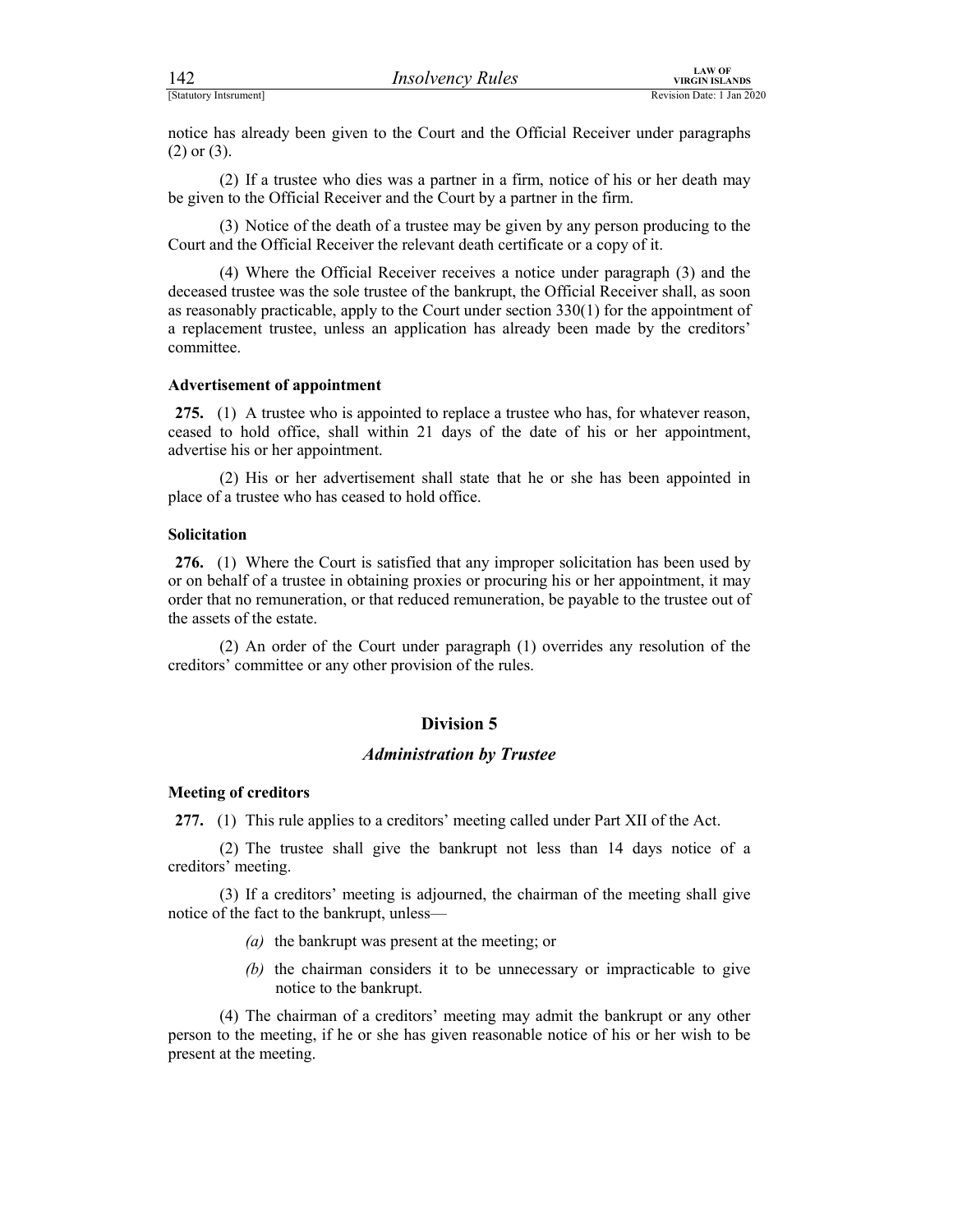*IRSO UPRUES*<br>
IRSO UPRUES<br>
ENGLIVED EXECUTES INTERVALS (Statutory Instrument)<br>
(5) The chairman's decision is final as to what, if any, intervention may be made<br>
by the bankrupt, or by any other person, admitted to the me (5) The chairman's decision is final as to what, if any, intervention may be made by the bankrupt, or by any other person, admitted to the meeting under this paragraph.

 (6) If the bankrupt is not present at a creditors' meeting, and it is desired to put questions to him or her, the chairman may adjourn the meeting with a view to obtaining his or her attendance.

 (7) Where the bankrupt is present at a creditors' meeting, only such questions may be put to him or her as the chairman may in his or her discretion allow.

### Trustee's duty to report to Official Receiver and creditors

278. (1) Unless otherwise directed by the Official Receiver, a trustee shall at the end of every 6 months file with the Court and send to the Official Receiver and the creditors' committee, if any, a written report stating—

- (a) the receipts and payments for the period;
- (b) details of the assets realised and the assets remaining unrealised during the period and the reasons why the assets remaining unrealised have not been realised;
- $(c)$  the progress of his or her administration of the bankrupt's estate and any matters in connection with his or her administration which he or she considers should be drawn to the Official Receiver's attention; and
- (d) such other information as the Official Receiver may require.

 (2) Where a creditors' committee is not appointed, the report referred to in paragraph (1) shall be sent to each creditor.

### Division 6

### Claims and Distribution of Estate

### Claims by unsecured creditors

279. A claim made against a bankrupt by an unsecured creditor under section 336 shall be in the prescribed form and shall specify—

- (a) the name and address of the creditor;
- (b) the total amount of his or her claim at the date of the bankruptcy order;
- $(c)$  whether or not the claim includes uncapitalised interest;
- (d) whether the whole or any part of the debt or liability, and if so which, is a preferential claim;
- (e) particulars of how and when the debt or liability was incurred by the bankrupt;
- (f) the documents, if any, by which the debt or liability can be substantiated;
- $(g)$  particulars of any security interest held, the date when it was given and the value that the creditor places upon it; and
- $(h)$  the name and address of the person signing the claim, if not the creditor himself or herself.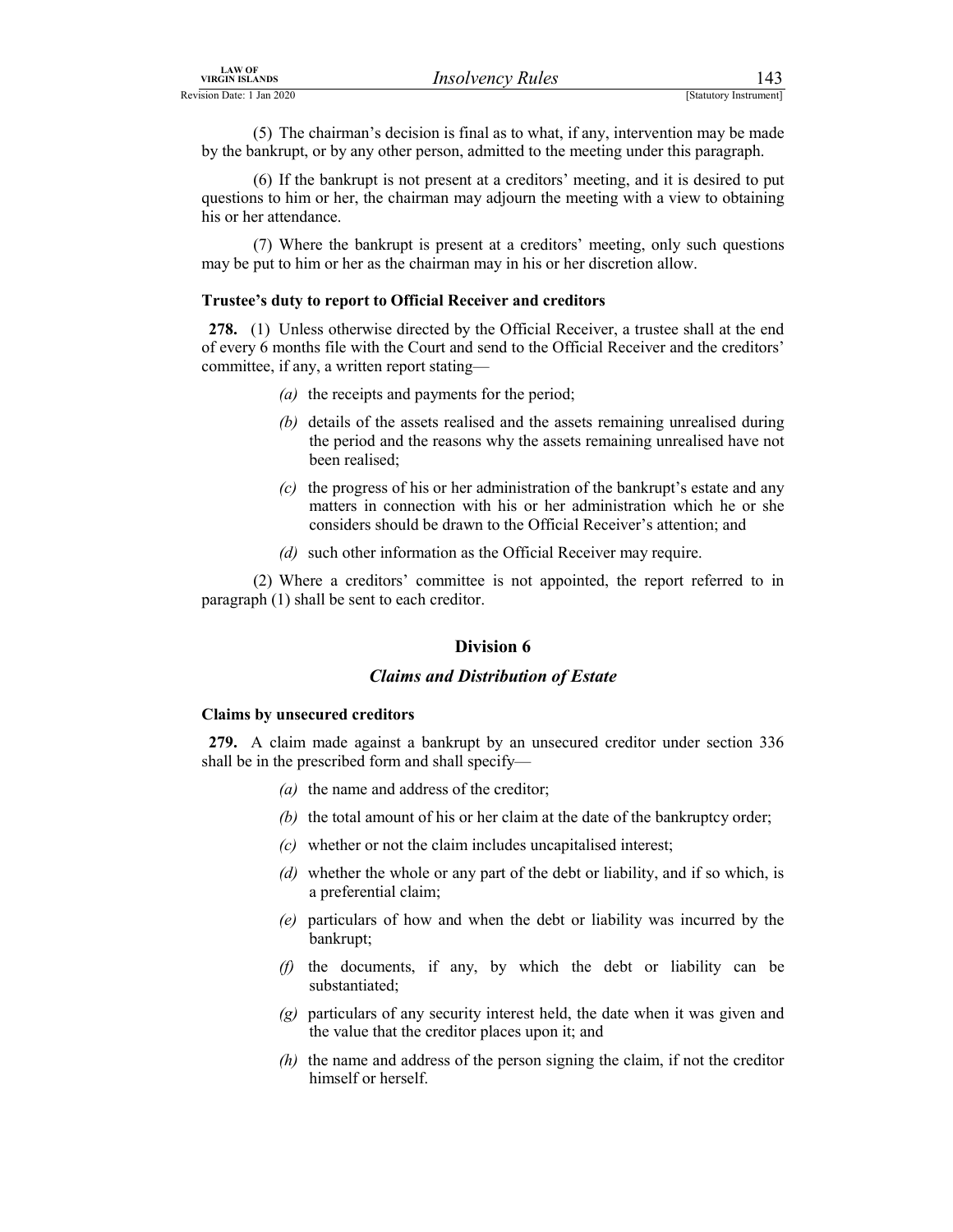FERENT SEARCH THE MANUS (STATUTE)<br>
[Statutory Intsrument]<br> **Claim forms**<br> **Claim forms**<br> **Claim forms**<br> **Claim forms**<br> **Claim forms**<br> **Claim forms**<br> **Claim forms**<br> **Claim forms**<br> **Claim forms**<br> **Claim forms**<br> **Claim forms** 280. (1) Unless the Court otherwise orders, the trustee shall send a claim form to each creditor of whom he or she is aware at the same time as he or she sends the creditor notice of his or her appointment under section 326.

 (2) The trustee shall as soon as is practicable send a claim form to any creditor that he or she becomes aware of subsequent to sending out a notice under section 326.

### Application to Court to expunge or amend an admitted claim

281. The applicant for an order expunging or reducing a claim under section 337(2) shall serve a copy of his or her application—

- (a) in the case of an application by the trustee, on the creditor who made the claim; and
- (b) in the case of an application by a creditor, on the trustee and on the creditor who submitted the claim.

### Negotiable instruments

282. The trustee may reject a claim in respect of money owed on a bill of exchange, promissory note, cheque or other negotiable instrument or security unless the instrument or security, or a copy certified by the creditor or his or her authorised representative to be a true copy, is produced to the trustee.

### Inspection of claims

283. The trustee shall allow claims in his or her custody or control to be inspected  $by-$ 

- (a) a creditor who has submitted a claim in the bankruptcy that has not been wholly rejected by the trustee;
- (b) the bankrupt;
- (c) a person acting on behalf of a person referred to in paragraph  $(a)$  or  $(b)$ .

### Distribution of dividend

284. Where the trustee distributes a dividend, he or she shall send to each creditor participating in the dividend, a statement containing such particulars with respect to the company, and to its assets and affairs, as will enable creditors to understand the calculation of the amount of the dividend.

### Final meeting

285. (1) The trustee shall call a meeting under section 349 by sending a notice of the meeting, together with his or her final report, to all creditors not less than 28 days before the date fixed for the meeting.

 (2) A copy of the notice and report sent to creditors under paragraph (1) shall, within the same time period, also be sent to the Official Receiver and the bankrupt.

 (3) The trustee's final report shall include a summary of his or her receipts and payments.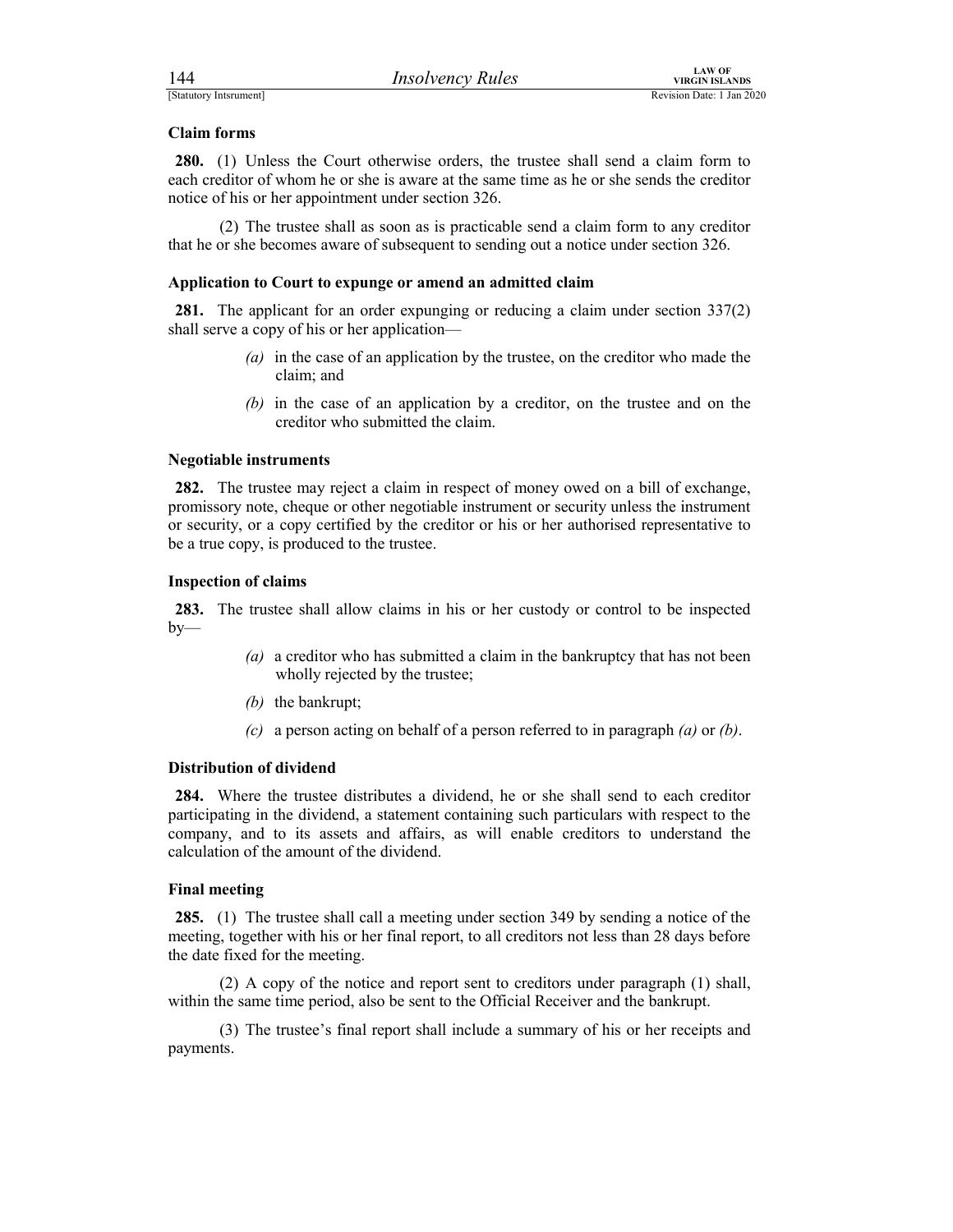*IRSOVERCY Rules*<br>
Exergision Date: 1 Jan 2020<br>
(4) At the final meeting, the creditors may question the trustee with respect to<br>
any matter contained in his or her report or concerning his or her administration of the<br>
ba (4) At the final meeting, the creditors may question the trustee with respect to any matter contained in his or her report or concerning his or her administration of the bankrupt's estate.

 (5) As soon as reasonably practicable after the final meeting has been held, the trustee shall send to the Official Receiver and file with the Court a notice that the meeting has been held and shall file a copy of his or her final report with the Court.

 (6) If there is no quorum at the final meeting, the trustee shall report to the Court and the Official Receiver that a final meeting was summoned in accordance with the rules, but there was no quorum present and the final meeting is then deemed to have been held.

### Division 7

### **Disclaimer**

### Notice of disclaimer

286. (1) A notice of disclaimer shall contain such details of the property disclaimed as enable it to be easily identified.

- (2) The notice shall be signed by the trustee and filed at Court with a copy.
- (3) The Court shall return the sealed copy to the trustee.

 (4) The Court shall either endorse on the copy notice or record on the Court file the method by which the notice of disclaimer was returned to the trustee.

### Communication of notice of disclaimer

287. (1) Written notice of a disclaimer notice shall be given under section 358(3) by sending or giving a copy of the sealed disclaimer notice to each person entitled to receive it.

 (2) Without limiting section 358(3), the following are entitled to receive notice of a disclaimer—

- (a) where the property disclaimed is of a leasehold nature, every person who, to the trustee's knowledge, claims under the bankrupt as underlessee or mortgagee;
- (b) where the disclaimer is of property in a dwelling house, every person who, to the trustee's knowledge, is in occupation of, or claims a right to occupy, the house;
- $(c)$  every person who, to the trustee's knowledge—
	- (i) claims an interest in the disclaimed property; or
	- (ii) is under a liability in respect of the disclaimed property, that has not been discharged by the disclaimer; and
- (d) where the disclaimer is of an unprofitable contract, a person who is a party to the contract.

 (3) If it subsequently comes to the knowledge of a trustee that a person's rights are affected by a disclaimer, the trustee shall forthwith give written notice of the disclaimer to that person in accordance with this rule unless—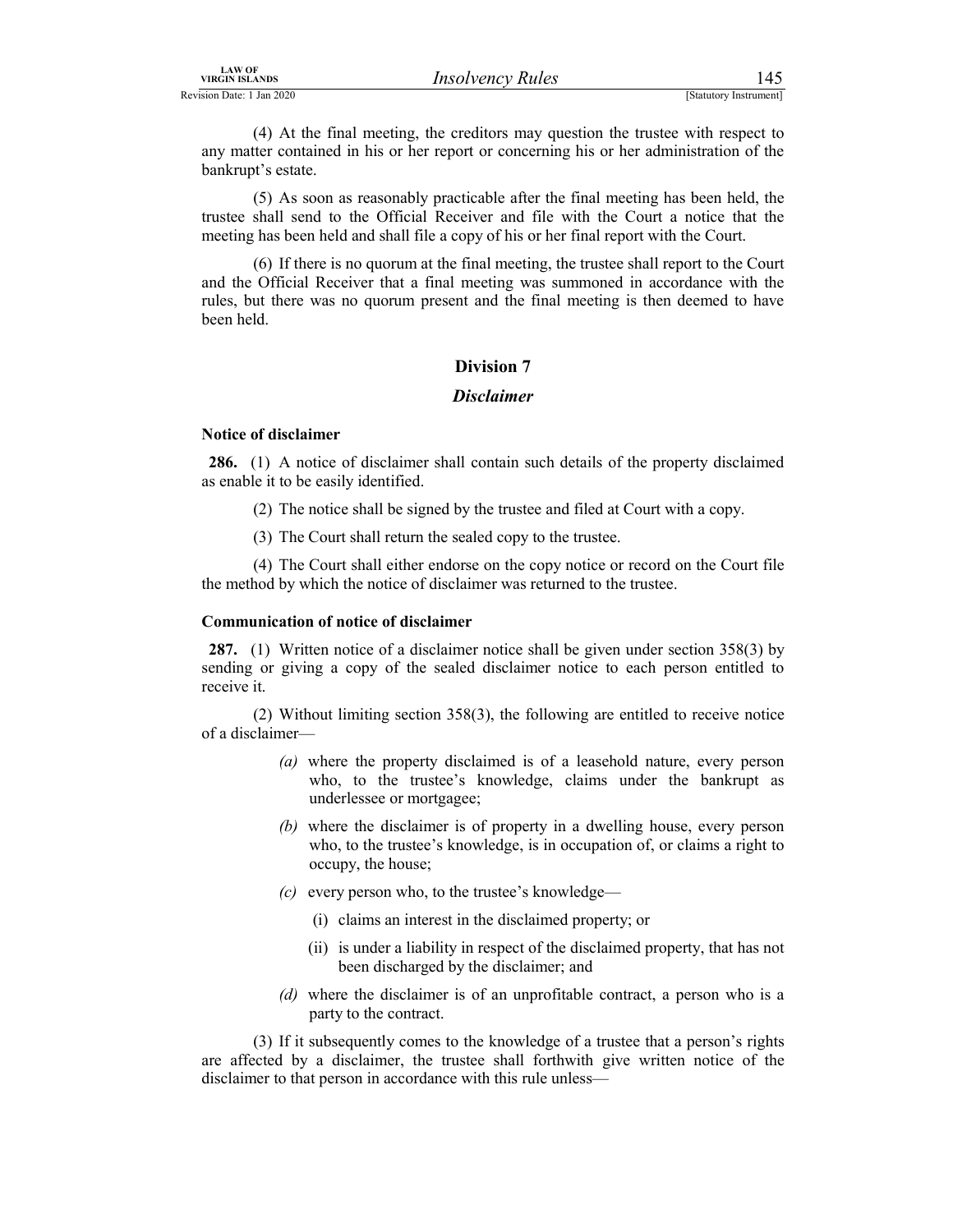- FINCTURE THE CONTROLL CONTROLL CONTROLL CONTROLL CONTROLL CONTROLL CONTROLL CONTROLL CONTROLL CONTROLL CONTROLL CONTROLL CONTROLL CONTROLL CONTROLL CONTROLL CONTROLL CONTROLL CONTROLL CONTROLL CONTROLL CONTROLL CONTROLL CO (a) the trustee is satisfied that the person has already been made aware of the disclaimer and its date; or
	- (b) the Court otherwise orders.

 (4) A disclaimer notice required to be given to a person under the age of 18 years in relation to the disclaimer of property in a dwelling house is sufficiently given if given to the parent or guardian of that person.

 (5) A trustee disclaiming property may at any time, in addition to his or her obligations under the Act and the rules, give notice of the disclaimer to any person who, in his or her opinion, ought in the public interest or otherwise to be informed of the disclaimer.

### Duty to keep Court informed

288. The trustee shall, as soon as reasonably practicable, notify the Court of each person to whom he or she has given notice of disclaimer in accordance with the Act and the rules, specifying the name and address of each person and his or her interest in the property disclaimed.

### Notice to elect

289. (1) A notice to elect shall be served on a trustee by delivering the notice to him or her personally or sending it to him or her by registered post.

 (2) Where property cannot be disclaimed by the trustee without the leave of the Court, if the trustee applies to the Court for leave to disclaim within the 28 day period specified in section 360(2), the Court shall extend the time allowed by that section for giving notice of disclaimer to a date not earlier than the date of the application.

### Application for leave to disclaim

290. (1) Where the trustee requires the leave of the Court to disclaim property claimed for the bankrupt's estate under section 318 or 319, he or she may apply for that leave ex parte.

- (2) An application under paragraph (1) shall be accompanied by a report—
	- (a) giving such particulars of the property proposed to be disclaimed as enable it to be easily identified;
	- (b) setting out the reasons why, the property having been claimed for the estate, the Court's leave to disclaim is now applied for; and
	- (c) specifying the persons, if any, who have been informed of the trustee's intention to make the application.

 (3) If the report states that any person's consent to the disclaimer has been signified, a copy of that consent shall be annexed to the report.

 (4) The Court may, on consideration of the application, grant the leave applied for and it may, before granting leave—

- (a) order that notice of the application be given to all such persons who, if the property is disclaimed, will be entitled to apply for a vesting or other order under section 362; and
- (b) fix a venue for the hearing of the application under section  $361(2)$ .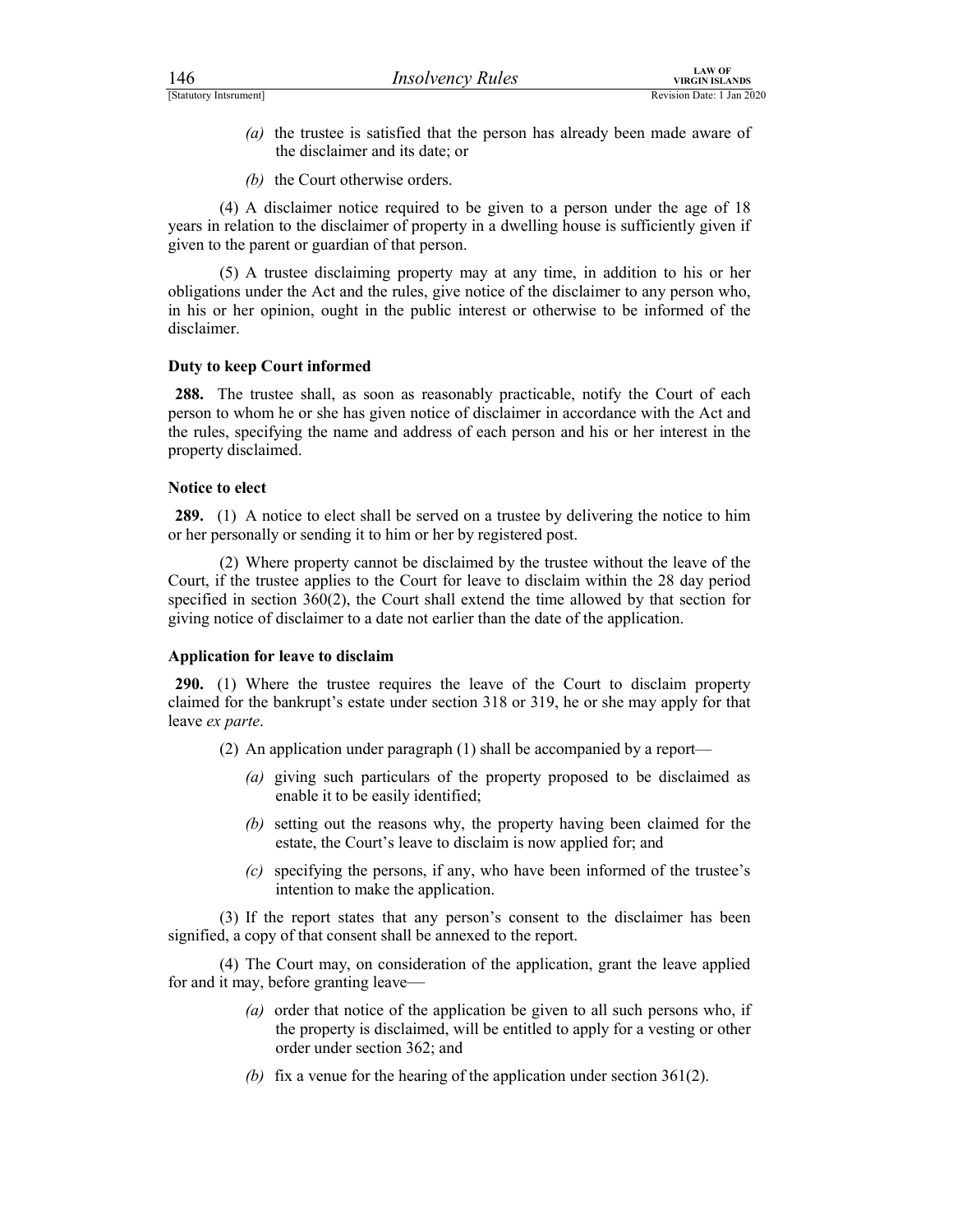### Notice to declare interest in onerous property

EXAMPLE THE CONSULTER THE CONSULTER THE CONSULTER THE CONSULTER THE CONSULTER THE CONSULTER THAT THE CONSULTER THE CONSULTER THAT A PERSON THAT A CONSULTER THAT A CONSULTER THAT A CONSULTER THAT A CONSULTER THAT A CONSULT 291. (1) If it appears to the trustee that a person may have an interest in onerous property, he or she may give notice to that person to declare, within 14 days, whether he or she claims any interest in the property and, if so, the nature and extent of his or her interest.

 (2) If a person fails to comply with a notice given under paragraph (1), the trustee is entitled to assume that, for the purposes of the disclaimer of that property, the person concerned has no interest in it.

### Application for vesting order or order for delivery

292. (1) An application for a vesting order or an order for delivery under section 362 shall be made within 3 months of the earlier of—

- (a) the applicant first becoming aware of the disclaimer; or
- (b) the applicant receiving a notice of the disclaimer from the trustee.

 (2) The application shall be filed with the Court accompanied by a copy of the application for service on the trustee and an affidavit—

- (a) stating whether his or her claim is based upon—
	- (i) an interest in the disclaimed property;
	- (ii) an undischarged liability; or
	- (iii) the occupation of a dwelling house;
- (b) specifying the date upon which he or she received a copy of the trustee's notice of disclaimer or otherwise became aware of the disclaimer; and
- (c) specifying the grounds upon which his or her application is based and the order that he or she desires the Court to make under section 362.
- (3) The Court shall return a sealed copy of the application to the applicant.

 (4) Not less than 7 days before the date fixed for the hearing of the application, the applicant shall serve on the trustee—

- (a) a copy of the sealed application; and
- (b) a copy of the affidavit filed in support.

 (5) On the hearing of the application, the Court may give directions as to other persons, if any, who should be given notice of the application and the grounds on which it is made.

 (6) Sealed copies of any order made on the application shall be sent by the Court to the applicant and the trustee.

- (7) Unless there is one or more applications pending under—
	- (a) section  $359(2)$ , in a case where the property disclaimed is of a leasehold nature; or
	- (b) section 359(4), in a case where the property disclaimed is property in a dwelling house;

and section 359(2) or 359(4), as the case may be, apply to suspend the effect of the disclaimer, the order of the Court shall include a direction giving effect to the disclaimer.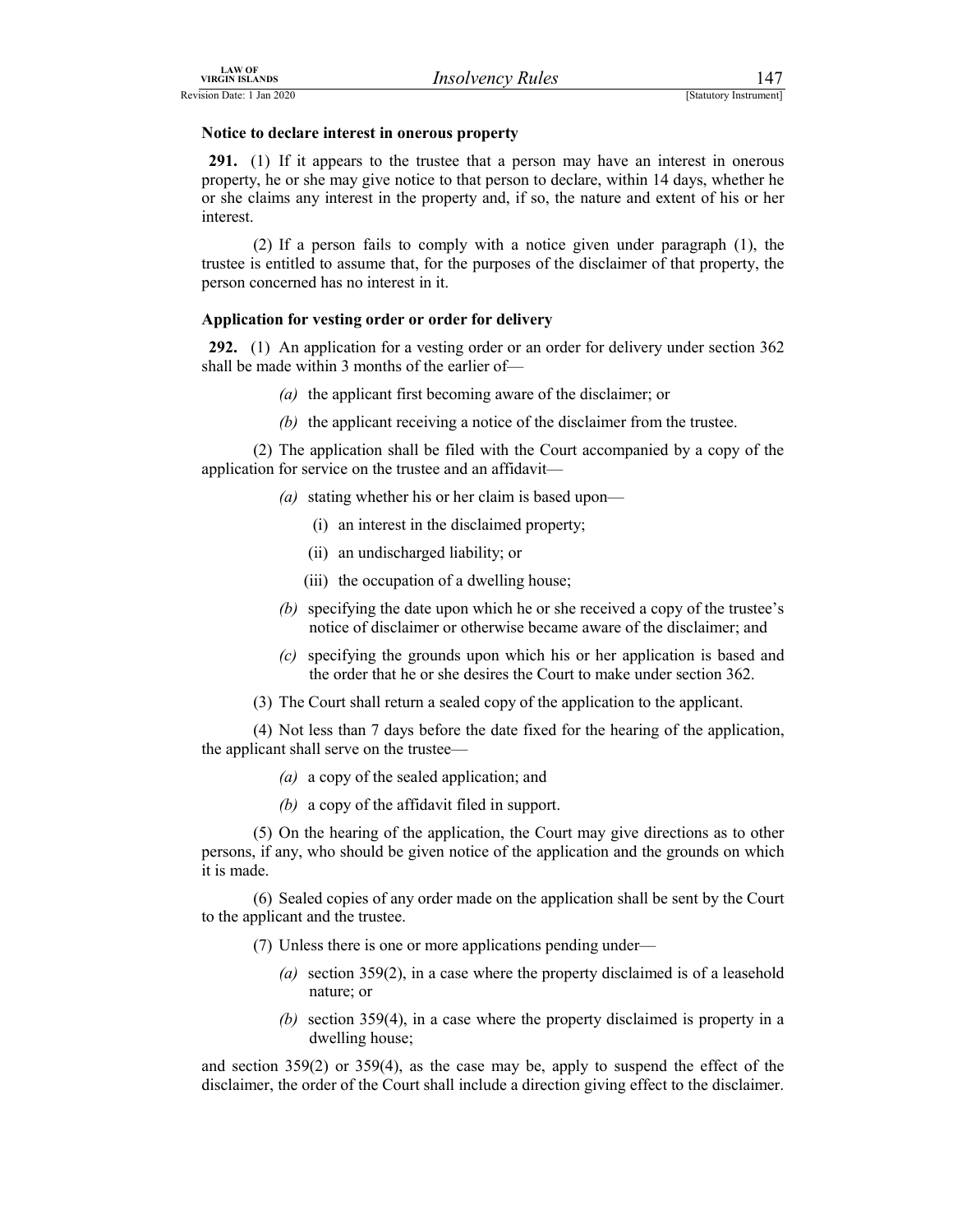### Investigation of Bankrupt's Affairs

Statement of Assets and Liabilities

### Statement of assets and liabilities

293. (1) The statement of assets and liabilities required—

- (a) to be filed by a debtor under section  $295(2)$  together with his or her application for a bankruptcy order; and
- (b) to be submitted by a bankrupt under section  $366(1)$ ; shall be in the prescribed form and shall contain the information required by the form.
- (2) Without limiting paragraph (1), a statement of assets and liabilities shall set

out—

- (a) the assets and liabilities of the debtor or bankrupt;
- (b) the names and addresses of the creditors of the debtor or bankrupt; and
- (c) the security interests held by creditors of the debtor or bankrupt and the dates upon which the security interests were created.

### Scope of rules 295 to 298

294. Rules 295 to 298 apply in respect of a statement of assets and liabilities required to be submitted by a bankrupt under section 366(1).

### Submission and filing of verified statement

295. (1) The trustee of a bankrupt shall provide him or her with the forms required to complete the statement of assets and liabilities together with instructions for completing the forms.

 (2) The bankrupt shall verify his or her statement of assets and liabilities by affidavit and submit it to the trustee together with one copy.

(3) The trustee shall file the verified statement of assets and liabilities in Court.

### Release from duty to submit statement of assets or liabilities and extension of time.

296. (1) A bankrupt may request the trustee—

- (a) to release him or her from his or her obligation to submit a statement of assets and liabilities; or
- (b) for an extension of time for submitting the statement; under section 366(3).

 (2) The trustee may grant the bankrupt a release or an extension of time under section 366(3) at his or her own discretion, without having received a request from the bankrupt.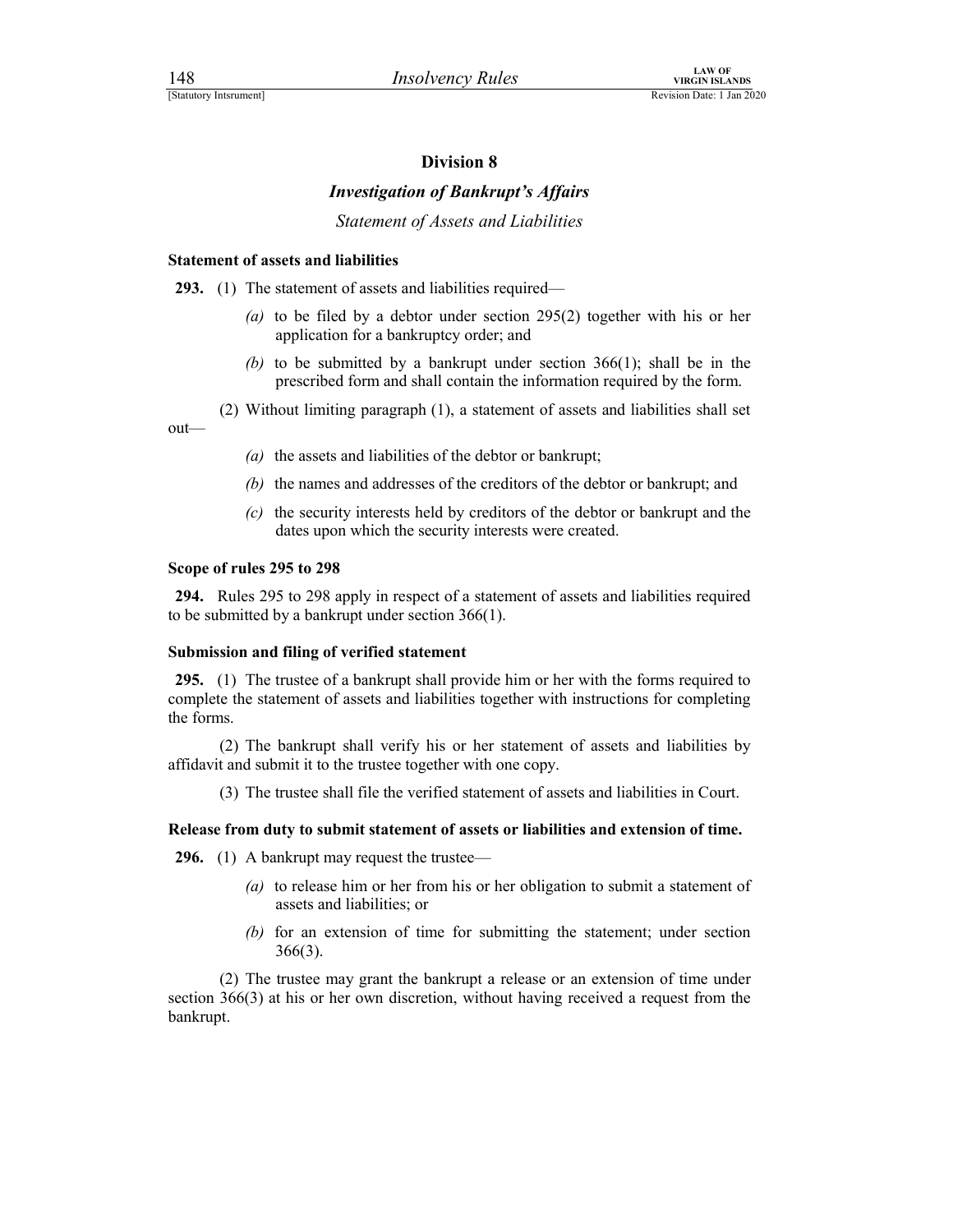### Application to Court where office holder refuses a request under rule 296

FIRGIN ISLANDS<br>
Revision Date: 1 Jan 2020<br>
Application to Court where office holder refuses a request under rule 296<br>
297. (1) If the trustee refuses a request made under rule 296, the bankrupt may apply<br>
to the Court for 297. (1) If the trustee refuses a request made under rule 296, the bankrupt may apply to the Court for an order granting him or her the release or the extension.

 (2) The bankrupt shall give the trustee at least 10 business days notice of an application under paragraph (1) and of any affidavit filed in support of his or her application.

 (3) The trustee is entitled to appear and make representations at the hearing of an application under paragraph (1) and, whether or not he or she appears, to file with the Court a written report setting out any matters that he or she considers should be brought to the attention of the Court.

 (4) The trustee shall send the bankrupt a copy of a report filed under paragraph (3) at least 5 business days prior to the date fixed for the hearing of the application.

 (5) On an application to the Court under this rule, the bankrupt's costs shall be paid in any event by him or her and, unless the Court otherwise orders, no allowance towards them shall be made out his or her estate.

 (6) The Court shall send sealed copies of an order made under this rule to the trustee and to the bankrupt.

### Expenses of statement of assets and liabilities

298. (1) If the bankrupt is unable to prepare a statement of assets and liabilities himself or herself, the trustee may, at the expense of the estate—

- (a) employ a person to assist the bankrupt in the preparation of the statement; or
- (b) authorise an allowance payable out of the estate towards expenses to be incurred by the bankrupt in employing a person approved by the trustee to assist the bankrupt in preparing the statement.

(2) A request by the bankrupt for an authorisation under paragraph  $(1)(b)$  shall be accompanied by an estimate of the expenses involved.

 (3) An authorisation given by the trustee under this rule shall be subject to such conditions, if any, as he or she considers appropriate with respect to the manner in which any person may obtain access to relevant books and papers.

 (4) Nothing in this rule relieves the bankrupt from any obligation with respect to the preparation, verification and submission of his or her statement of assets and liabilities, or to the provision of information to the Official Receiver or the trustee.

### Report where statement of assets and liabilities submitted

299. (1) Where the bankrupt submits a statement of assets and liabilities under section 366(1), the trustee shall send to creditors a report containing a summary of the statement and such observations, if any, as he or she considers it appropriate to make with respect to it or to the bankrupt's affairs generally.

 (2) The trustee need not comply with paragraph (1) if he or she has previously reported to creditors with respect to the bankrupt's affairs, so far as known to him or her, and he or she is of opinion that there are no additional matters which ought to be brought to their attention.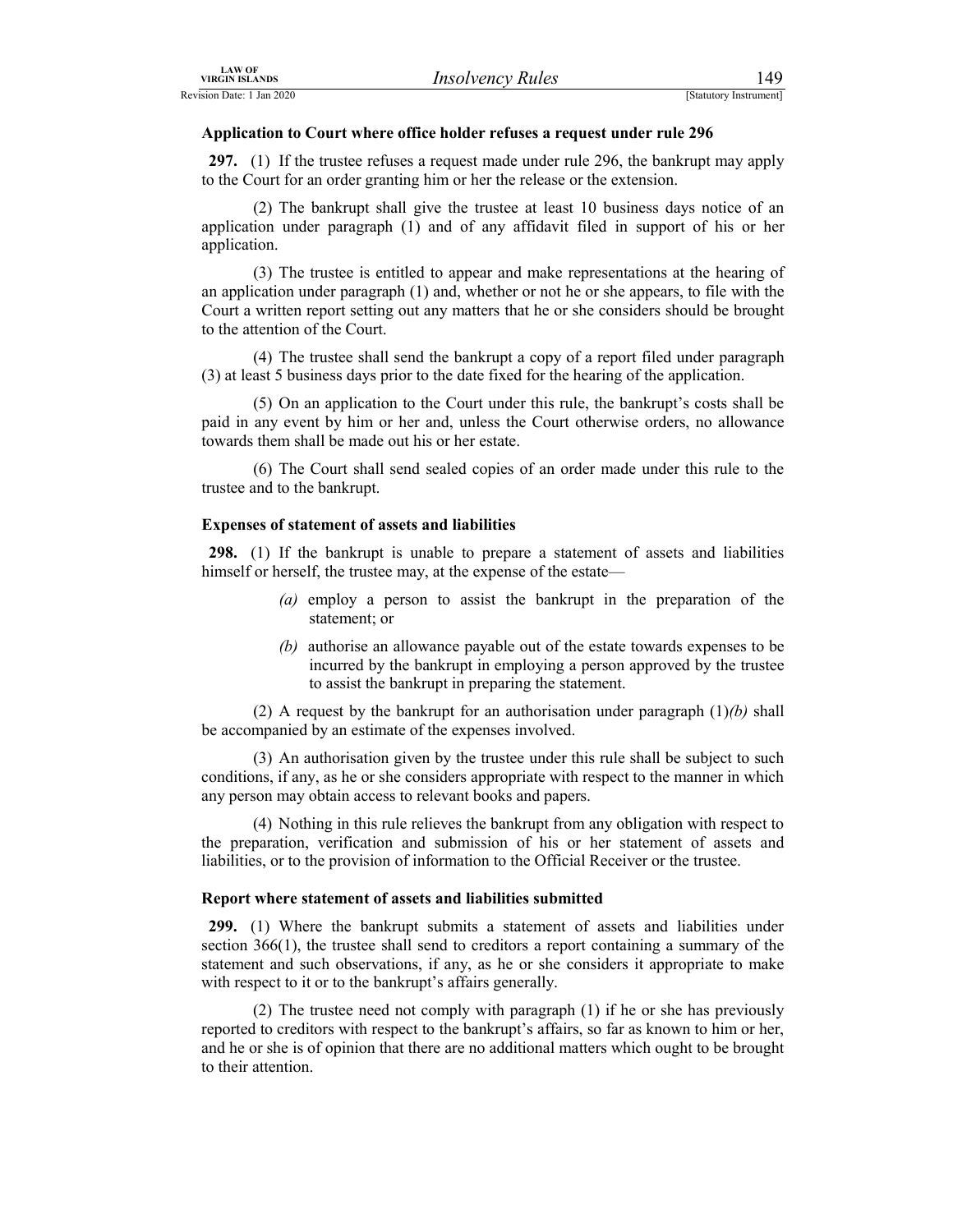### Statement of affairs dispensed with

For the control of a the control of a the control of a the control of a the control of a the control of a the control of a the control of a the control of a term of a the control of a term of a term of a term of a term of 300. (1) Where the bankrupt has been released from the obligation to submit a statement of affairs, the trustee shall, as soon as reasonably practicable, send to creditors a report containing a summary of the bankrupt's assets and liabilities and affairs, so far as within his or her knowledge, and such observations, if any, as he or she considers it would be appropriate for him or her to make.

 (2) The trustee need not comply with paragraph (1) if he or she has previously reported to creditors with respect to the bankrupt's affairs (so far as known to him or her) and he or she is of opinion that there are no additional matters which ought to be brought to their attention.

### Examination

### Application for examination

301. (1) An application to the Court under section 369(1) for the examination of a bankrupt shall state whether the Official Receiver or the trustee seeks the examination to be held in public or in private.

 (2) The Official Receiver or trustee shall, together with the application, file with the Court a statement setting out—

- (a) the person or persons sought to be examined;
- (b) a general description of the matters the person will be examined on;
- $(c)$  where the person sought to be examined is not the bankrupt or the bankrupt's spouse, the grounds for the application;
- (d) whether any further orders or directions are sought under section 370(3) or (6).

(3) Unless the Court gives a direction under section  $370(6)(a)$ , the matters upon which the examinee may be examined are not limited to the matters stated in the application in accordance with paragraph  $(2)(b)$ .

### Advertisement of order

302. Where the Court makes an order for the public examination of a bankrupt—

- (a) it may give directions for the advertisement of the order; and
- (b) if it does not give such directions, the Official Receiver or the trustee, as the case may be, may advertise the order in such manner as he or she considers appropriate.

### Application required by creditors

303. (1) A notice to the trustee under section 369(4) shall be in writing and shall be accompanied by—

- (a) a list of the creditors concurring with the notice and the amount of their respective claims in the bankruptcy;
- (b) written confirmation of each creditor's concurrence with the notice; and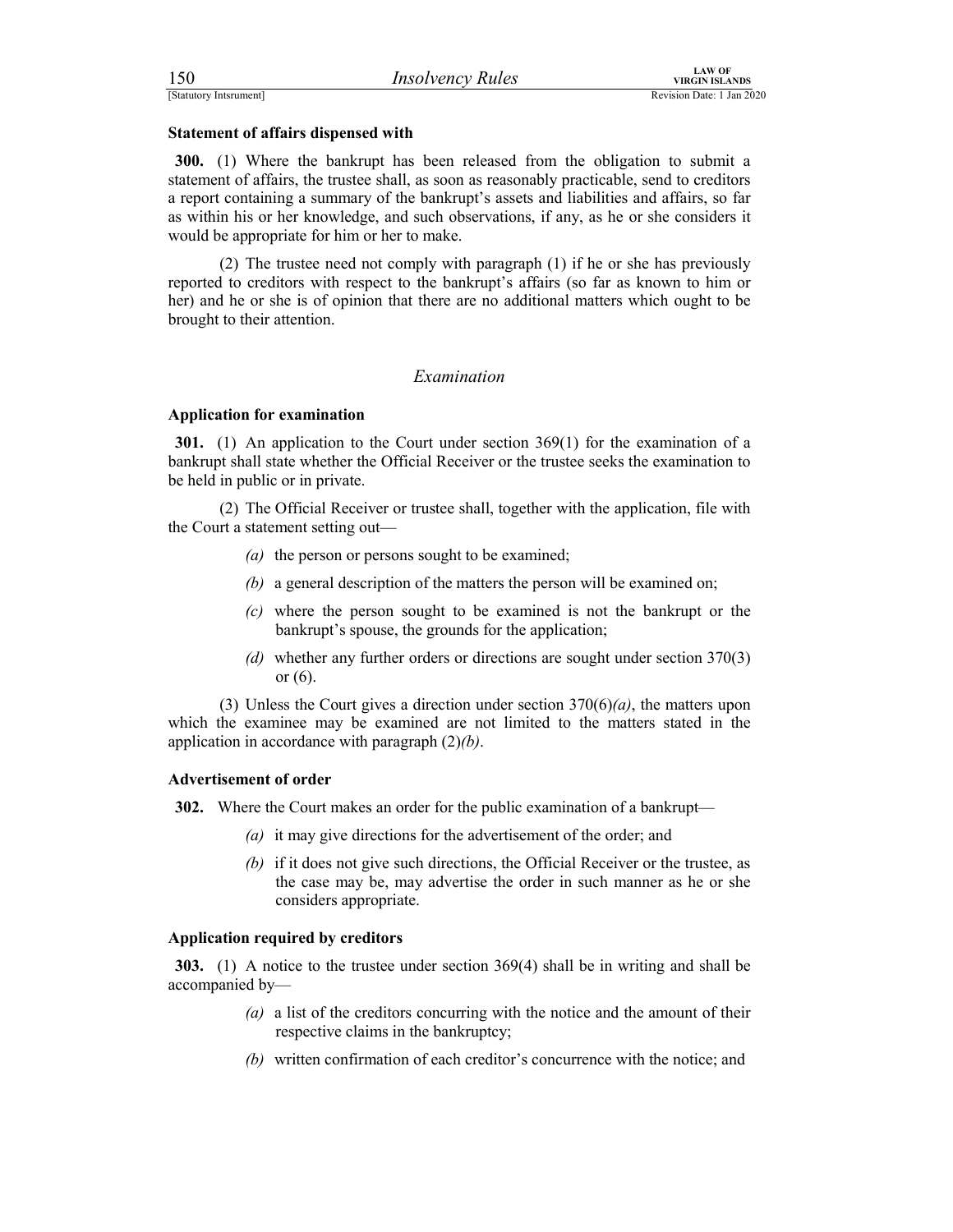EXAMPLE THE CONSULTER TREAT SEANS SEARCH TREAT SEARCH TREVISION Date: 1 Jan 2020<br>
(C) a statement of the reasons why the creditors require the trustee to make<br>
application for the examination of the bankrupt.<br>
(2) The tru  $(c)$  a statement of the reasons why the creditors require the trustee to make application for the examination of the bankrupt.

 (2) The trustee shall not make an application as required by the creditors unless there is deposited with him or her such sum as he or she determines to be appropriate by way of security for the expenses of the hearing of the examination, if ordered.

 (3) Within 28 days of receiving a notice under section 369(4), the documents specified in paragraph (1) and the security deposit, the trustee shall apply to the Court for the examination of the bankrupt.

 (4) If the trustee considers that the request is an unreasonable one, he or she may apply to the Court for an order relieving him or her from the obligation to make the application otherwise required by that subsection.

 (5) If the Court makes an order under paragraph (4), and the application for the order was made ex parte, the trustee shall, as soon as reasonably practicable after the order is made, give notice of the order to the creditors named in the notice.

### Record of examination

304. (1) A written record shall be kept of an examination.

 (2) The record shall be read either to or by the examinee and signed by him or her.

 (3) The Court may order that the examinee verify the written record of the examination by affidavit.

### Adjournment of examination

305. (1) An examination may be adjourned by the Court either to a fixed date or generally.

 (2) Without limiting paragraph (1), the Court shall adjourn an examination if criminal proceedings have been instituted against the examinee and the Court is of opinion that the continuance of the hearing would prejudice a fair trial of those proceedings.

 (3) Where an examination is adjourned generally, the Court may at any time on the application of the trustee, the Official Receiver or the bankrupt—

- (a) fix a venue for the resumption of the examination; and
- (b) give such directions concerning the examination as it considers appropriate.

### Costs of an examination

306. (1) The costs and expenses incurred by an examinee or by a creditor in connection with an examination, including the costs of representation by a legal practitioner, shall be borne by him or her and shall not be payable out of the bankrupt's estate as a cost of the bankruptcy.

 (2) Subject to paragraph (3), the costs of the trustee and, if appropriate, the Official Receiver in connection with an examination ordered are a cost of the bankruptcy and shall be paid out of the bankrupt's estate in accordance with the prescribed priority.

 (3) Where an examination of the bankrupt has been ordered by the Court on a requisition of the creditors under section 369(4), the Court may order that the expenses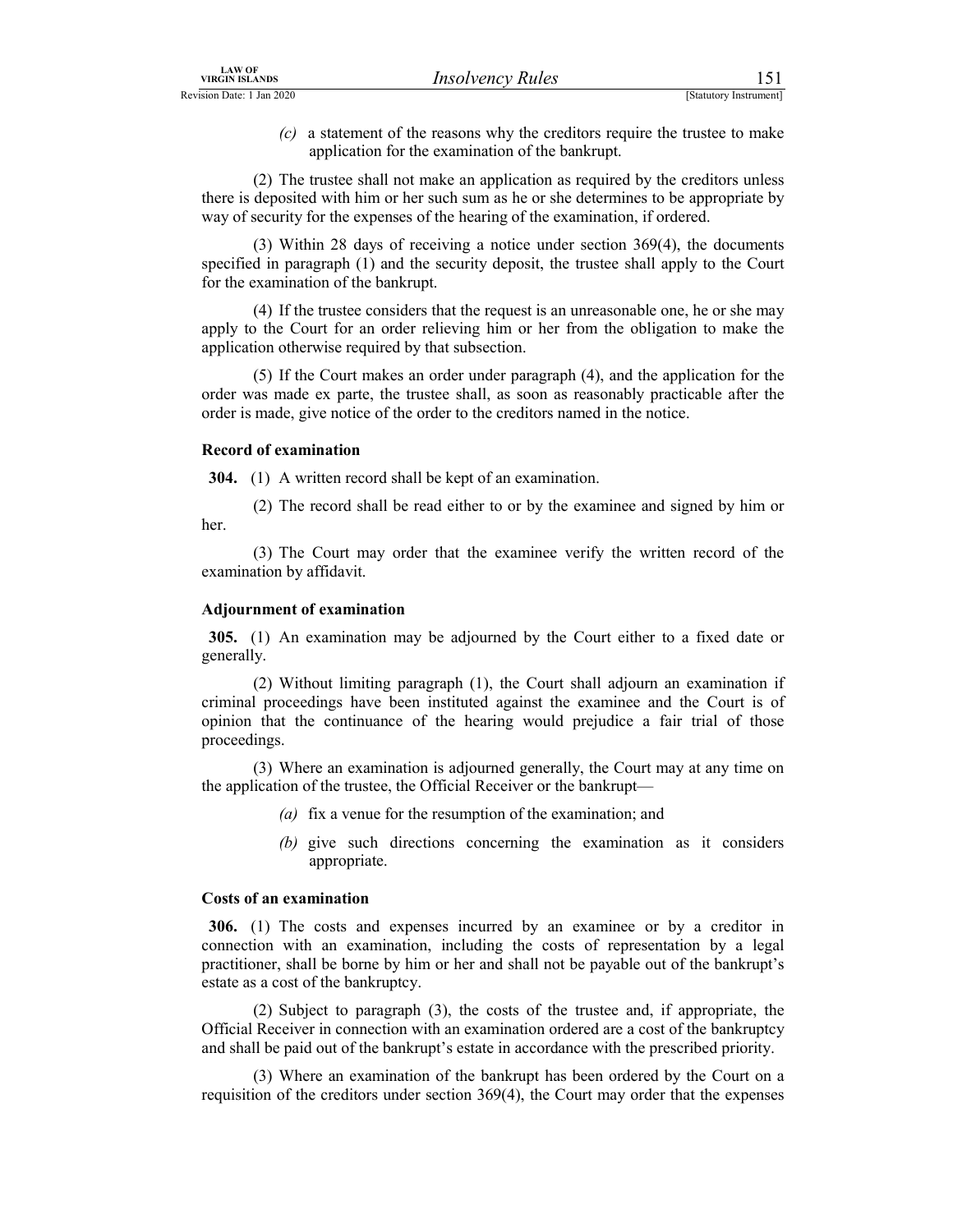Finance of the examination are to be paid, as to the whole or a specified proportion, out of the deposit under rule 303(2), instead of out of the estate. of the examination are to be paid, as to the whole or a specified proportion, out of the deposit under rule 303(2), instead of out of the estate.

### Division 9

### Discharge and Annulment of Bankruptcy

### Discharge

### Application in relation to automatic discharge

307. (1) This rule applies to an application made by the Official Receiver or the trustee under section 376(2).

 (2) An affidavit, or in the case of the Official Receiver, a report stating the grounds upon which the application is made shall be filed together with the application.

**Example 11**<br>
Insolvency Rules<br>  $\frac{\text{trivial} \cdot \text{N} \cdot \text{N} \cdot \text{N} \cdot \text{N} \cdot \text{N} \cdot \text{N} \cdot \text{N}}{\text{Rovainon Duc. } 1 \sin 2020}$ <br> **A conder rule 303(2), instead of out of the estate.**<br> **Division 9**<br> **Discharge and Annulment of Bankruptcy** support, shall be sent to the persons specified in paragraph (4) so as to reach them at least 21 days before the date fixed for the hearing.

- (4) The following persons are entitled to be given notice of the application—
	- (a) the bankrupt;
	- (b) where the applicant is the Official Receiver and he or she is not the bankruptcy trustee, the bankruptcy trustee; and
	- (c) where the applicant is the bankruptcy trustee (not being the Official Receiver), the Official Receiver.

 (5) The bankrupt may, not later than 7 days before the date of the hearing, file with the Court an affidavit specifying any statements in the applicant's affidavit or report which he or she intends to deny or dispute.

 (6) An affidavit filed under paragraph (5) shall be sent to the Official Receiver and the bankruptcy trustee, if different, not less than 4 days before the date of the hearing.

 (7) If, on the hearing of the application, the Court makes an order under section 376(2), the applicant shall serve a copy on each person entitled to receive notice of the application under paragraph (4).

### Application concerning order for suspension of discharge

308. (1) This rule applies to an application made by the bankrupt under section 377.

 (2) The bankrupt shall, together with the application, file an affidavit stating the grounds upon which the application is made.

 (3) A copy of the endorsed application, together with the affidavit in support, shall be sent to the Official Receiver and the trustee, if different, so as to reach them at least 28 days before the date fixed for the hearing.

- (4) The Official Receiver and the bankruptcy trustee, if different—
	- (a) may file with the Court a report of any matters which he or she considers ought to be drawn to the Court's attention; and
	- (b) may appear and be heard on the bankrupt's application.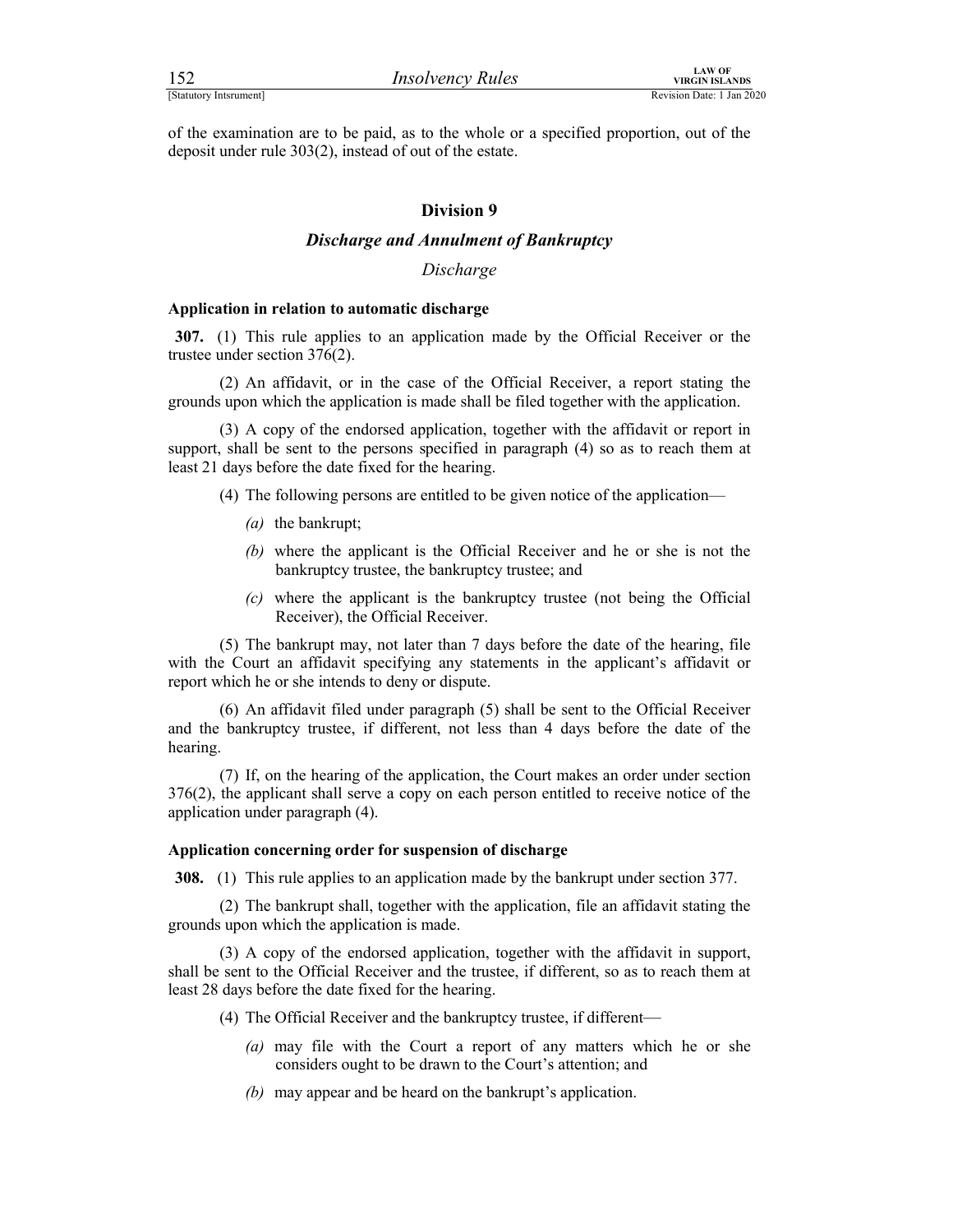LAW OF<br>
Revision Date: 1 Jan 2020<br>
(5) If the Court's order under section 376(2) was for the period for automatic<br>
discharge to cease to run until the fulfilment of specified conditions, the Court may<br>
request a report fro (5) If the Court's order under section 376(2) was for the period for automatic discharge to cease to run until the fulfilment of specified conditions, the Court may request a report from the Official Receiver or the bankruptcy trustee as to whether those conditions have or have not been fulfilled.

 (6) If an affidavit is filed under paragraph (4) or a report is filed under paragraph (5), copies shall be sent to the bankrupt and the Official Receiver or the bankruptcy trustee, as the case may be, not later than 14 days before the hearing.

 (7) The bankrupt may, not later than 7 days before the date of the hearing, file with the Court an affidavit specifying any statements in the report or affidavit referred to in paragraph (6) which he or she intends to deny or dispute.

 (8) An affidavit filed under paragraph (7) shall be sent to the Official Receiver and the trustee, if different, not less than 4 days before the date of the hearing.

 (9) If, on the bankrupt's application, the Court discharges the order under section 376(2) it shall issue a certificate to the bankrupt stating that it has done so, with effect from a specified date and the bankrupt shall send copies of the certificate to the Official Receiver and the trustee, if different.

### Application for discharge

309. (1) An application by a bankrupt for his or her discharge under section 378 shall state whether the application is made under subsection  $(1)(a)$  or  $(1)(b)$  of that section.

 (2) Where a bankrupt makes an application for his or her discharge under section 378, he or she shall deposit with the Official Receiver such sum as the Official Receiver reasonably requires to comply with his or her obligations under paragraph (3).

 (3) Subject to paragraph (5), upon receiving an application for discharge by the Court, the Official Receiver shall give notice of the application to every creditor who, to the Official Receiver's knowledge, has a claim outstanding against the estate which has not been satisfied.

 (4) Notices under paragraph (3) shall be given not later than 14 days before the date fixed for the hearing of the bankrupt's application.

- (5) If the bankrupt fails to comply with paragraph  $(2)$ 
	- (a) the Official Receiver is not obliged to give notice under paragraph  $(3)$ ; and
	- (b) the Court shall not make an order discharging the bankrupt.

### Report of Official Receiver

310. (1) Where the bankrupt makes an application for his or her discharge under section 378, the bankruptcy trustee shall file an affidavit, and the Official Receiver may file a report, at least 21 days before the date fixed for the hearing of the application as to—

- (a) whether paragraphs (a) to (j) in section 379(4), or any of them, apply to the bankrupt and, if so, providing particulars; and
- (b) any other matters that the trustee and the Official Receiver consider should be brought to the attention of the Court.

 (2) A copy of the affidavit and report filed under paragraph (1) shall be sent to the bankrupt at least 14 days before the date fixed for the hearing of the application.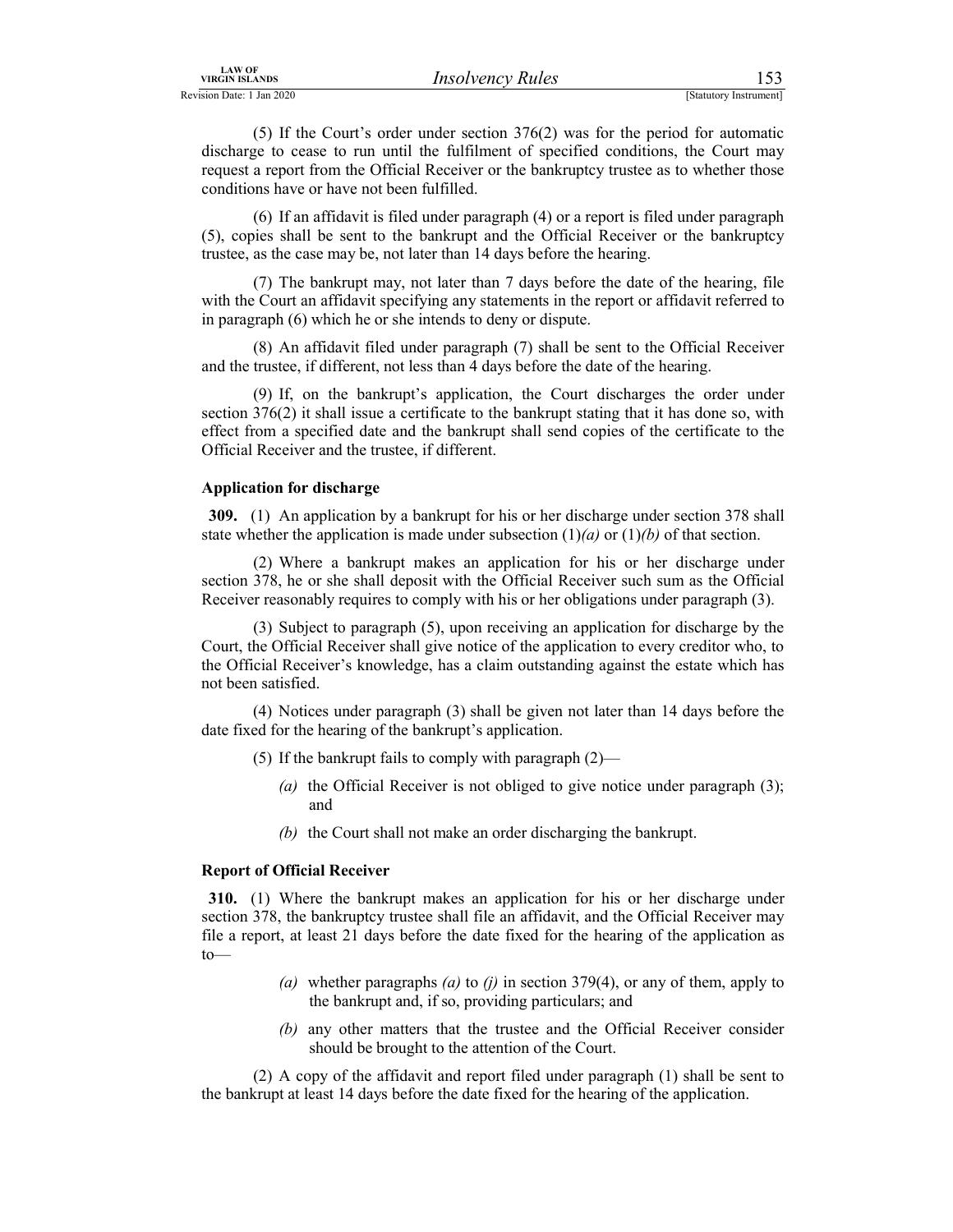# Externo LAW OF VIRGIN ISLANDS<br>
Statutory Intsrument<br>
Annulment of Bankruptcy Order<br>
Annulment of Bankruptcy Order

### Application for annulment

311. An application to the Court under section 382(1) for the annulment of a bankruptcy order shall specify under which paragraph of that subsection it is made and shall be supported by an affidavit stating the grounds on which it is made.

### Notice of application and other documents

312. (1) Notice of an application under section 382(1) shall be given—

- (a) to the trustee and, if he or she is not the trustee, to the Official Receiver;
- (b) if the application is made under section  $382(1)(a)$ , to the person on whose application the bankruptcy order was made; and
- (c) if the applicant is not the bankrupt, to the bankrupt.

 (2) Any notice required to be given, or document sent, under the rules in this Division relating to annulment to the trustee, shall also be given or sent, if he or she is not trustee, to the Official Receiver within the time periods specified in the relevant rule.

 (3) Any notice required to be given, or document sent, under the rules in this Division relating to annulment to the trustee or any other person shall also be given, if he or she is not the applicant, to the bankrupt within the time periods specified in the relevant rule.

### Report by trustee

313. (1) Where the application is made under section  $382(1)(b)$ , not less than 21 days before the date fixed for the hearing, the trustee shall file with the Court a report with respect to the following matters—

- (a) the circumstances leading to the bankruptcy;
- (b) the extent of the bankrupt's assets and liabilities at the date of the bankruptcy order and at the date of the application;
- (c) details of the bankrupt's creditors who are known to him or her to have claims, but have not submitted them; and
- (d) such other matter as the person making the report considers would assist the Court in making a decision on the application.

 (2) The report filed under paragraph (1) shall include particulars of the extent to which, and the manner in which, the debts and expenses of the bankruptcy have been paid or secured and, in so far as the debts and expenses of the bankruptcy are unpaid but secured, the person making the report shall state in it whether and to what extent he or she considers the security to be satisfactory.

 (3) A copy of the report shall be sent to the applicant at least 14 days before the date fixed for the hearing.

 (4) The applicant for an order annulling the bankruptcy may, if he or she wishes, file further affidavits in reply to the trustee's report.

 (5) The applicant shall send a copy of any affidavit sworn under paragraph (4) to the trustee.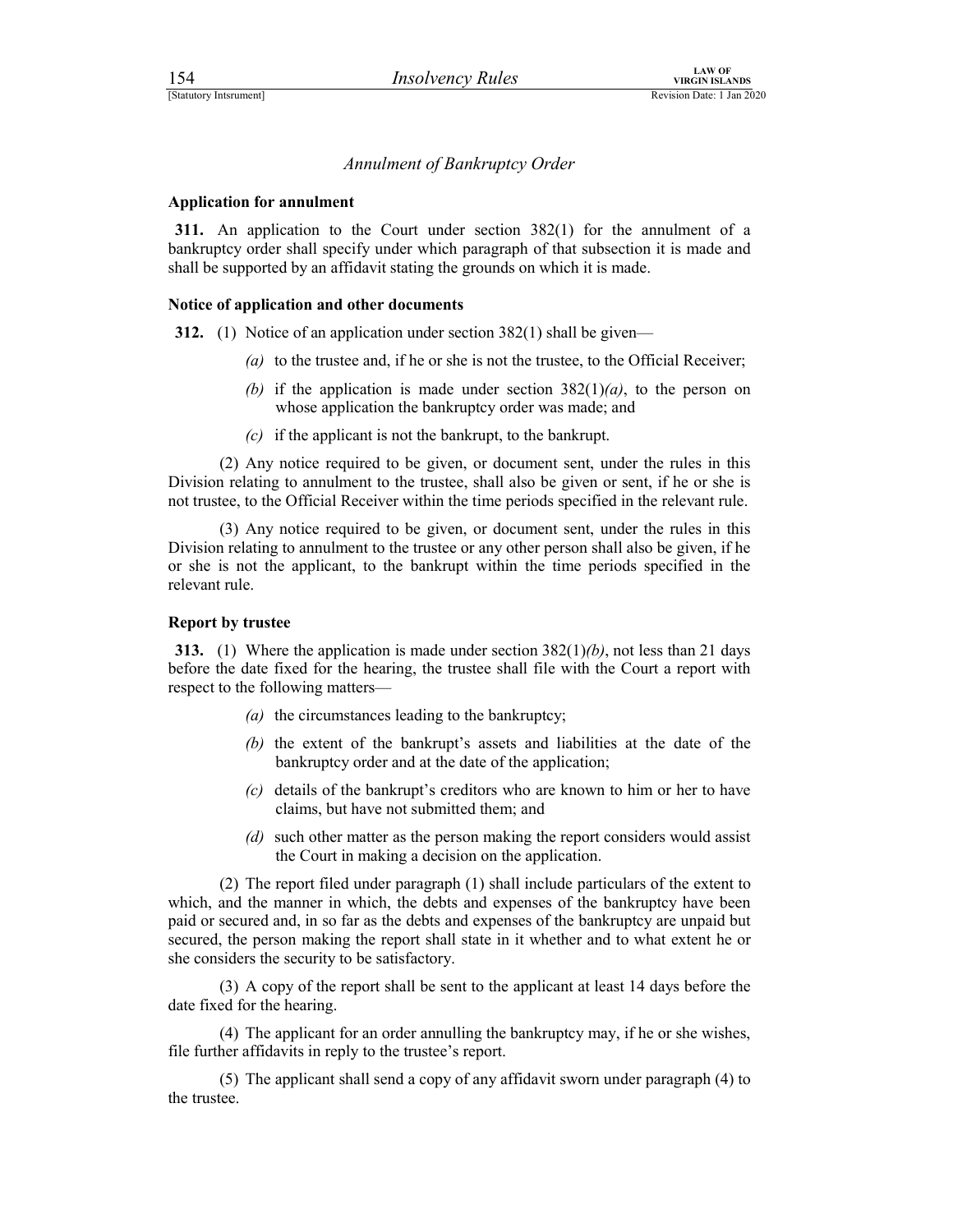LAW OF<br>
Revision Date: 1 Jan 2020<br>
(6) Where the Official Receiver is not the trustee, he or she may file a report<br>
with the Court, a copy of which shall be sent to the applicant at least 7 days before the<br>
hearing. (6) Where the Official Receiver is not the trustee, he or she may file a report with the Court, a copy of which shall be sent to the applicant at least 7 days before the hearing.

### Power of Court to stay proceedings

314. (1) The Court may, in advance of the hearing, make an interim order staying any proceedings which it thinks ought, in the circumstances of the application, to be stayed.

 (2) Except in relation to an application for an order staying all or any part of the proceedings in the bankruptcy, application for an order under this rule may be made  $ex$ parte.

 (3) Where application is made under this rule for an order staying all or any part of the proceedings in the bankruptcy, the applicant shall send a copy of the application to the trustee in sufficient time to enable him or her to be present at the hearing and to make any representations he or she may wish to make.

 (4) Where the Court makes an order under this rule staying all or any part of the proceedings in the bankruptcy, the rules in this Division in connection with an annulment continue to apply.

 (5) If the Court makes an order under this rule, it shall send copies of the order to the applicant and to the trustee.

### Notice to creditors who have not submitted a claim

315. Where an application for annulment is made under section  $382(1)(b)$  and the trustee reports under rule 313 that there are creditors of the bankrupt who have not submitted a claim, the Court may—

- (a) direct the trustee to send notice of the application to such of those creditors as the Court thinks ought to be informed of it, with a view to their submitting a claim for their debts within 21 days;
- (b) direct the trustee to advertise the application so that creditors who have not submitted a claim may do so within a specified time; and
- (c) adjourn the application, for a period of not less than 35 days.

### The hearing

316. (1) The trustee shall attend the hearing of the application.

 (2) If he or she is not trustee, the Official Receiver may but is not required to attend, unless he or she has filed a report under rule 313(6).

 (3) If the Court makes an order on the application, it shall send copies of the order to the applicant and the trustee and to the Official Receiver, if he or she is not the trustee.

### Security to be provided by bankrupt

317. (1) This rule applies to an application made under section  $382(1)(b)$ .

 (2) If a debt is disputed, or a creditor who has submitted a claim can no longer be traced, the Court shall not annul the bankruptcy unless the bankrupt has given such security, in the form of money paid into court, or a bond entered into with approved sureties, as the Court considers adequate to satisfy any sum that may subsequently be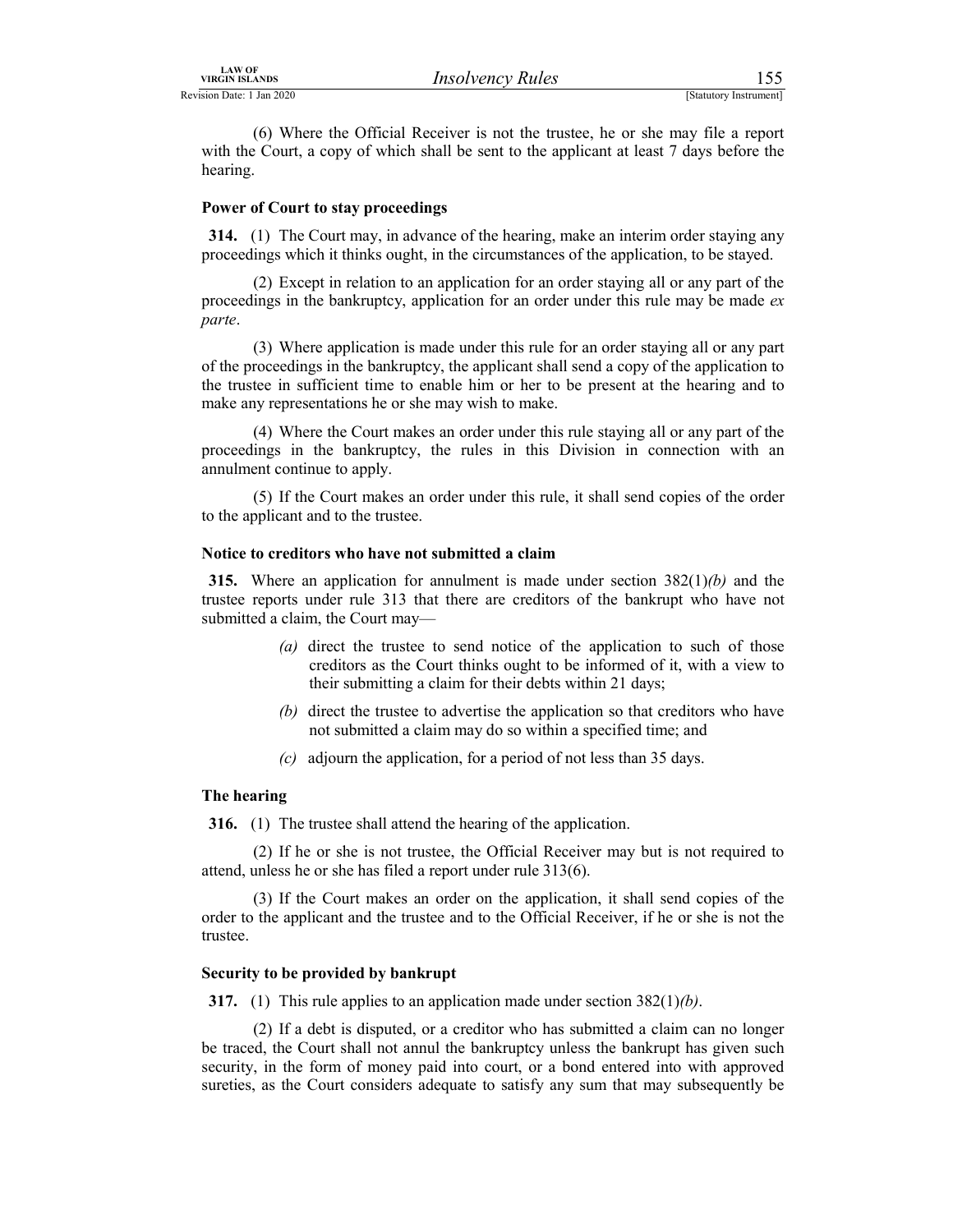For the content of the Court may display the content of the court considers it<br>
Statutory Internation Date: 1 Jan 2020<br>
Found to be due to the creditor concerned together with, if the Court considers it<br>
(3) Where under pa found to be due to the creditor concerned together with, if the Court considers it appropriate, costs.

 (3) Where under paragraph (2), security has been given in the case of an untraced creditor, the Court may direct that particulars of the alleged debt, and the security, be advertised in such manner as it considers appropriate.

 (4) If advertisement is ordered under this paragraph, and no claim on the security is made within 12 months from the date of the advertisement, or the first advertisement, if more than one, the Court shall, on application being made to it, order the security to be released.

### Notice to creditors

318. (1) Where the trustee has notified creditors of the bankruptcy order, and the bankruptcy order is annulled, he or she shall as soon as reasonably practicable notify them of the annulment.

 (2) Expenses incurred by the trustee in giving notice under this rule are a charge in his or her favour on the assets of the former bankrupt, whether or not actually in his or her hands.

 (3) Where any assets is in the hands of any person other than the former bankrupt himself or herself, the trustee's charge is valid subject only to any costs that may be incurred by that other person in effecting realisation of the property for the purpose of satisfying the charge.

### Advertisement of annulment

319. (1) Where a bankruptcy order is annulled, the former bankrupt may require the Official Receiver to advertise the annulment.

 (2) Advertisement of the annulment under paragraph (1) shall be at the cost of the former bankrupt, and the Official Receiver is not obliged to advertise the annulment until the former bankrupt has paid the costs of advertisement to him or her.

### Trustee's final account

320. (1) The annulment of a bankruptcy order under section 382 does not operate to release the trustee from any duty or obligation imposed on him or her by or under the Act or the rules to account for his or her transactions in connection with the former bankrupt's estate.

 (2) The trustee shall send to the Official Receiver, and file in Court, a copy of his or her final account as soon as reasonably practicable after the Court's order annulling the bankruptcy order.

 (3) The final account shall include a summary of the trustee's receipts and payments in the administration of the former bankrupt's estate.

 (4) The trustee is released from such time as the Court may determine, having regard to whether—

(a) paragraph  $(2)$  of this rule has been complied with; and

(b) any security given under rule 317(2) has been, or will be, released.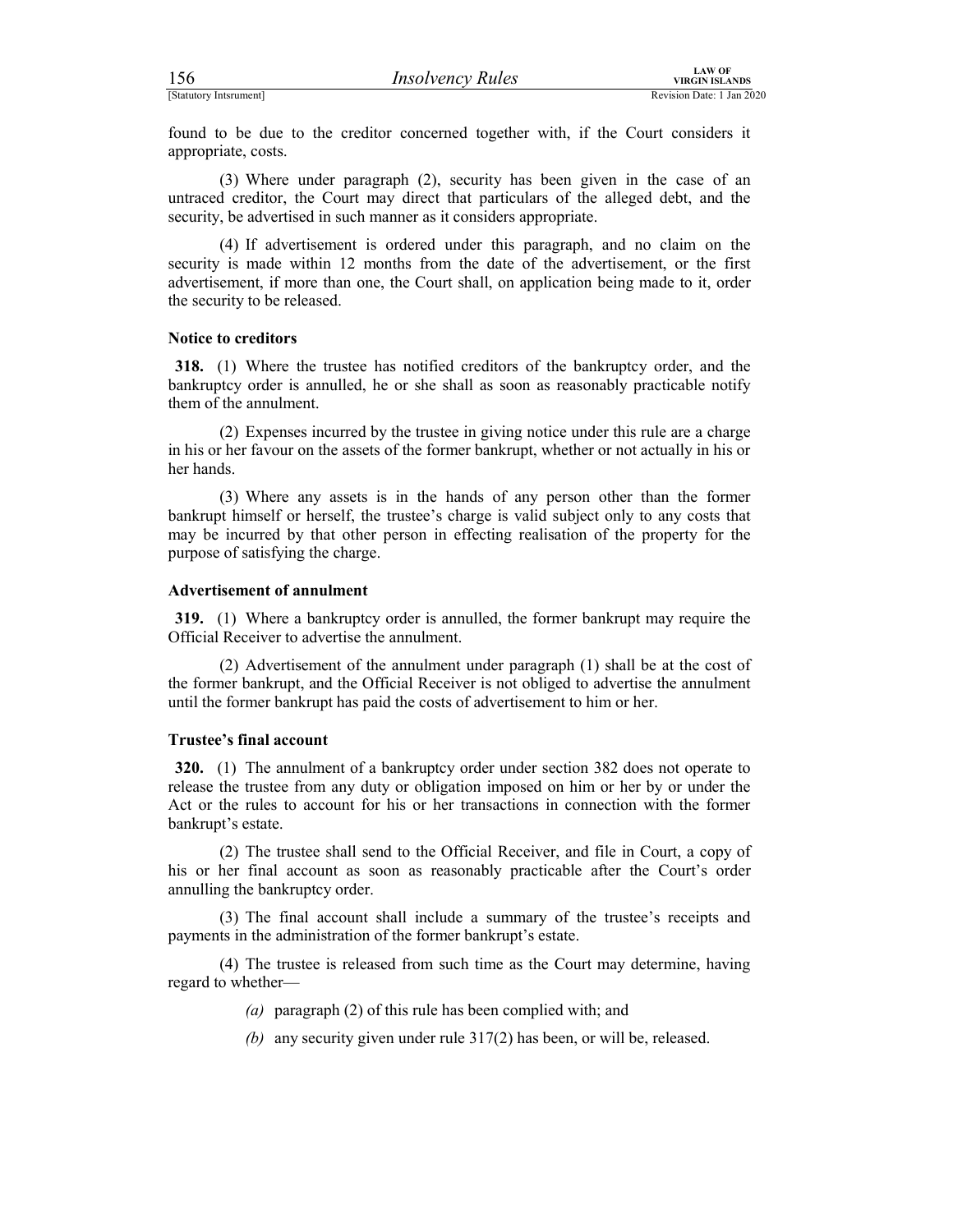### Division 10

### Miscellaneous Provisions

### Prescribed priority

321. The following costs and expenses of the bankruptcy shall be paid in the order of priority in which they are listed (the "prescribed priority")—

- (a) the costs and expenses properly incurred by the trustee in preserving, realising or getting in the property of the bankrupt or in carrying on the bankrupt's business; including—
	- (i) the costs and expenses of any legal proceedings which the trustee has brought or defended whether in his or her own name or in the name of the bankrupt; and
	- (ii) the costs of and in connection with an examination ordered under section 370;
- (b) the remuneration of any person appointed under section 307;
- (c) the deposit lodged under section 307(3);
- (d) the costs of the application on which the trustee was appointed, including the costs of any person appearing on the application whose costs are allowed by the Court;
- (e) any costs allowed in respect of the preparation of a statement of assets and liabilities;
- $(f)$  the cost of and in respect of any creditors' committee appointed in the bankruptcy;
- $(g)$  any disbursements properly paid by the trustee;
- $(h)$  the remuneration of anyone employed by the trustee;
- $(i)$  the remuneration of the trustee;
- (j) any other fees, costs, charges or expenses properly incurred in the course of the bankruptcy or properly chargeable by the trustee in carrying out his or her functions in the bankruptcy.

### Register of Bankruptcy Orders

322. (1) The Official Receiver shall maintain a register of bankruptcy orders of which he or she receives notice under rule 253(1) or (2).

- (2) The register of bankruptcy orders shall contain the following information—
	- (a) the date of the bankruptcy order and the Court reference number;
	- (b) the name and any former name, gender, occupation (if any) and date of birth of the bankrupt;
	- $(c)$  the bankrupt's last known address;
	- (d) where the bankrupt has been an undischarged bankrupt at any time in the period of 15 years ending with the date of the bankruptcy order in question, the date of the most recent of any previous bankruptcy orders,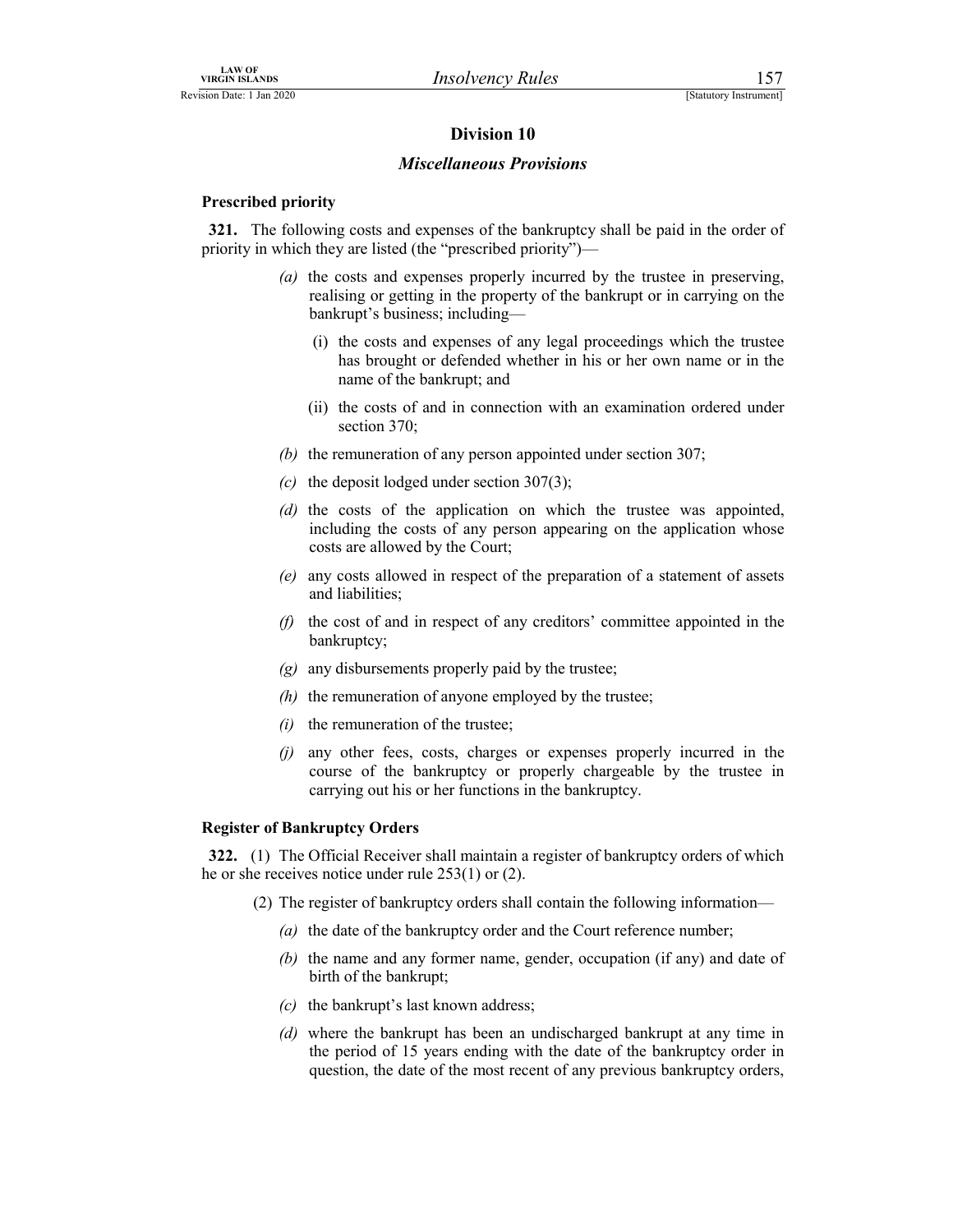For the control of the control and the parameter of the control of the control of the control of the control of the parameter of the bankrupt is known other than his or her true mannormal and the bankrupt is known other th excluding any bankruptcy order that has been annulled under section 382;

- (e) any name by which the bankrupt is known other than his or her true name;
- (f) any business or trading names that the bankrupt uses or, during the previous 10 years, has used;
- $(g)$  the name and address of the bankruptcy trustee;
- (h) subject to paragraph  $(i)$ , where the bankrupt is eligible for automatic discharge under section 376, the date on which the bankrupt will be discharged or, if the bankrupt is not eligible for automatic discharge under section 376, a statement to that effect;
- (i) if the Court makes an order under section  $376(2)$ , details of the order together with the revised discharge date, if any;
- (j) details of any order made under section 377;
- $(k)$  the date on which the bankrupt is discharged and any conditions to which the discharge is subject.

 (3) If, pursuant to rule 316(3), the Official Receiver is given notice of the making of an annulment order under section 382, he or she shall enter the annulment order in the register of bankruptcy orders.

 (4) Where the Official Receiver enters a discharge or annulment in the register of bankruptcy orders under this rule, he or she shall, on the expiry of 3 years after the date of the discharge or annulment order, delete from the register all information relating to the bankruptcy order.

(5) The register of bankruptcy orders is open to public inspection.

### Changes to information entered in the register of bankruptcy orders

323. (1) If the Official Receiver becomes aware that any information which has been entered in the register of bankruptcy orders is inaccurate he or she shall rectify the information entered in the register.

 (2) If the Official Receiver receives notice of the death of a bankrupt in respect of whom bankruptcy information has been entered in the register of bankruptcy orders, he or she shall cause the date of his or her death to be entered in the register.

### PART XII

### NETTING AND FINANCIAL CONTRACTS

### Financial contracts

324. (1) For the purposes of Part XVII of the Act, a financial contract is a contract, including any terms and conditions incorporated into any such contract, pursuant to which payment or delivery obligations that have a market or an exchange price are due to be performed at a certain time or within a certain period of time.

(2) Without limiting paragraph (1), the following are financial contracts—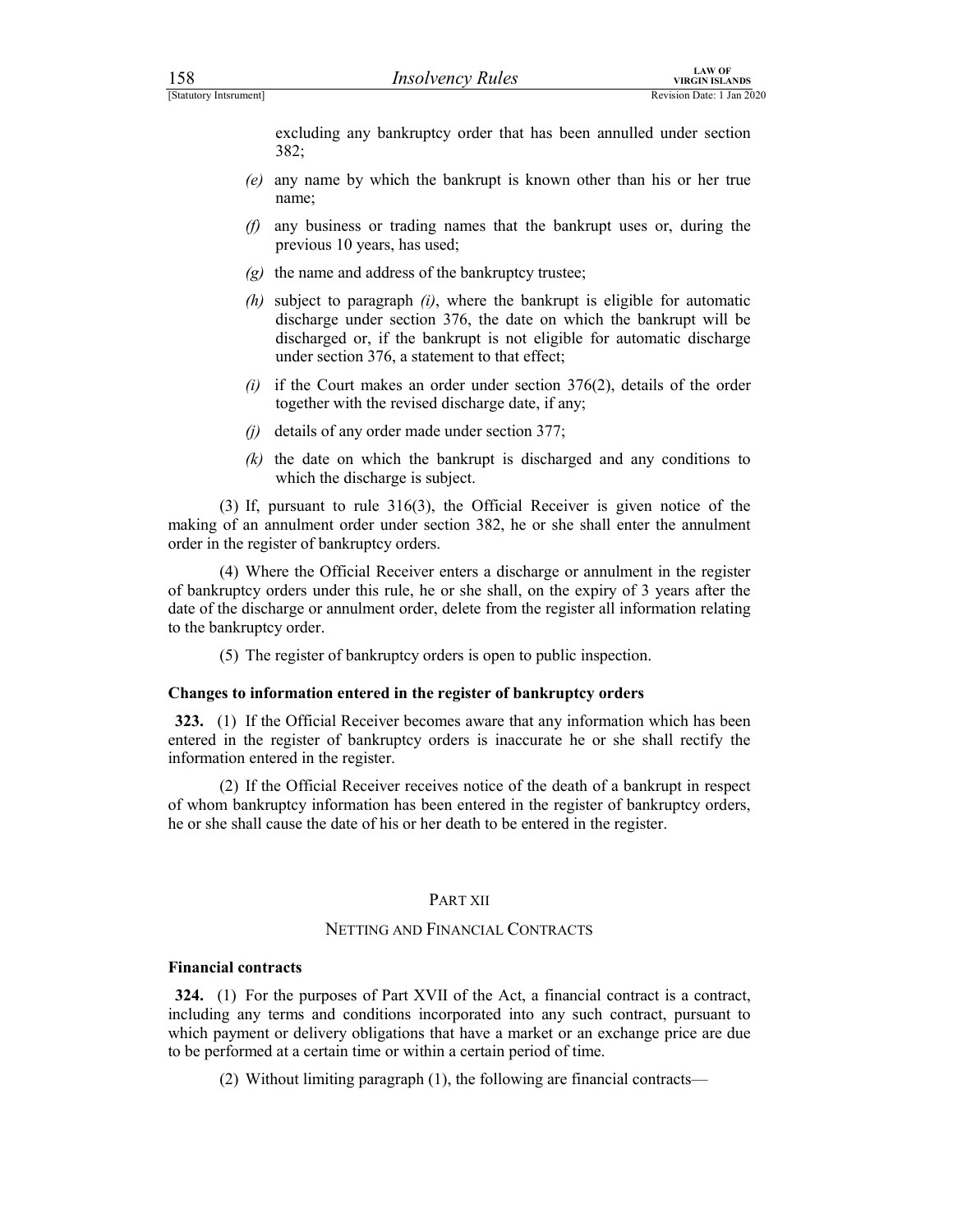- (a) a currency, cross-currency or interest rate swap agreement;
- (b) a basis swap agreement;
- LAW OF<br>
VIRGIN ISLANDS<br>
Revision Date: 1 Jan 2020<br>
(a) a currency, cross-currency or interest rate swap agreement;<br>
(b) a basis swap agreement;<br>
(c) a spot, future, forward or other foreign exchange agreement;  $(c)$  a spot, future, forward or other foreign exchange agreement;
	- (d) a cap, collar or floor transaction;
	- (e) a commodity swap;
	- (f) a forward rate agreement;
	- $(g)$  a currency or interest rate future;
	- $(h)$  a currency or interest rate option;
	- $(i)$  equity derivatives, such as equity or equity index swaps, equity options and equity index options;
	- (j) credit derivatives, such as credit default swaps, credit default basket swaps, total return swaps and credit default options;
	- (k) energy derivatives, such as electricity derivatives, oil derivatives, coal derivatives and gas derivatives;
	- (l) weather derivatives, such as weather swaps or weather options;
	- (*m*) bandwidth derivatives;
	- (n) freight derivatives;
	- (o) carbon emissions derivatives;
	- $(p)$  a spot, future, forward or other commodity contract;
	- (q) a repurchase or reverse repurchase agreement;
	- $(r)$  an agreement to buy, sell, borrow or lend securities, such as a securities lending transaction;
	- (s) a title transfer collateral arrangement;
	- $(t)$  an agreement to clear or settle securities transactions or to act as a depository for securities;
	- $(u)$  any other agreement similar to any agreement or contract referred to in paragraphs  $(a)$  to  $(t)$  with respect to reference items or indices relating to (without limitation) interest rates, currencies, commodities, energy products, electricity, equities, weather, bonds and other debt instruments and precious metals;
	- $(v)$  any derivative or option in respect of, or combination of, one or more agreements or contracts referred to in paragraphs  $(a)$  to  $(u)$ ; and
	- (w) any agreement or contract designated as such by the Commission.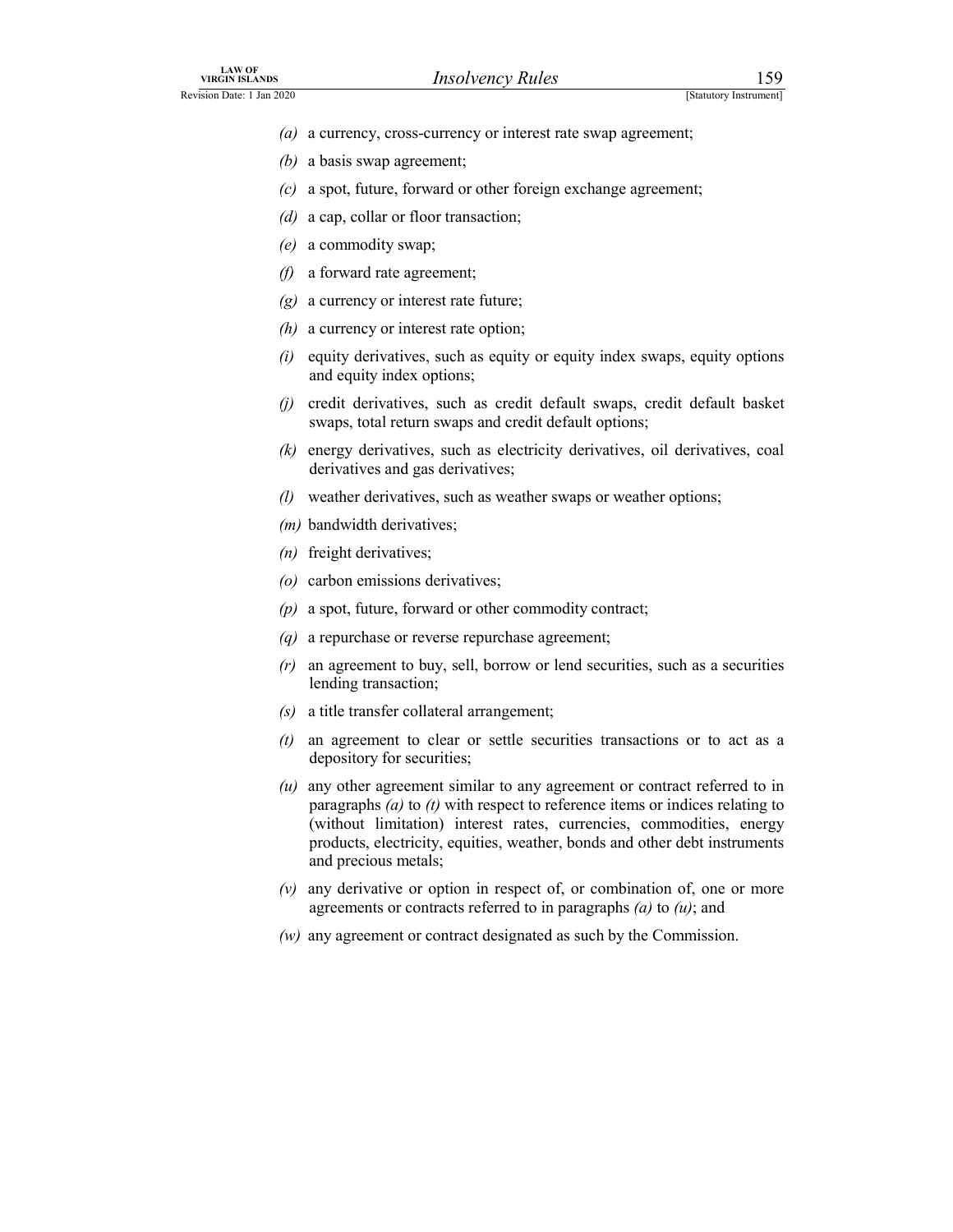### PART XIII

### MISCELLANEOUS AND GENERAL

### Insolvency practitioner's consent to act

325. (1) For the purposes of section  $482(1)/b$ , the written consent of an insolvency practitioner shall specify the appointment to which it relates.

- (2) The written consent of an insolvency practitioner shall—
	- (a) where the appointment is to be made by the Court, specify the date of the hearing for which it is provided;
	- (b) where the appointment is to be made by the members of a company, specify that the consent is valid only for a meeting of the members to be held on a date specified in the consent, or at any adjournment of the meeting,

and, in either case shall state the period of time for which the consent is valid which shall not exceed 6 weeks.

### Remuneration

326. (1) In this rule, "insolvency practitioner" has the meaning specified in section 432(2).

 (2) Where an administrator, liquidator or bankruptcy trustee sells assets on behalf of a secured creditor, he or she is entitled to be paid out of the assets reasonable remuneration fixed in accordance with the general principles contained in section 432.

 (3) If the administrator, liquidator or bankruptcy trustee cannot agree his or her remuneration with the secured creditor, he or she may apply to the Court to fix the remuneration and the Court shall fix the remuneration in accordance with the general principles contained in section 432.

 (4) Where insolvency practitioners are appointed jointly, the remuneration shall be apportioned as agreed between them.

 (5) If jointly appointed insolvency practitioners cannot agree how the remuneration should be apportioned between them, the matter may be referred for decision to the Court, to the creditors' committee, if any, or to a meeting of creditors.

 (6) If the insolvency practitioner is a legal practitioner and employs his or him own firm, or any partner in it, to act in or in connection with the insolvency proceeding in respect of which he or she is appointed, profit costs shall not be paid unless authorised by the creditors' committee or the Court.

### Insolvency Surplus Account

### Payments into Insolvency Surplus Account

327. (1) Immediately after the completion of a liquidation or a bankruptcy, the liquidator or bankruptcy trustee shall pay all monies representing unclaimed assets of the company or the bankrupt to the Commission for payment into the Insolvency Surplus Account.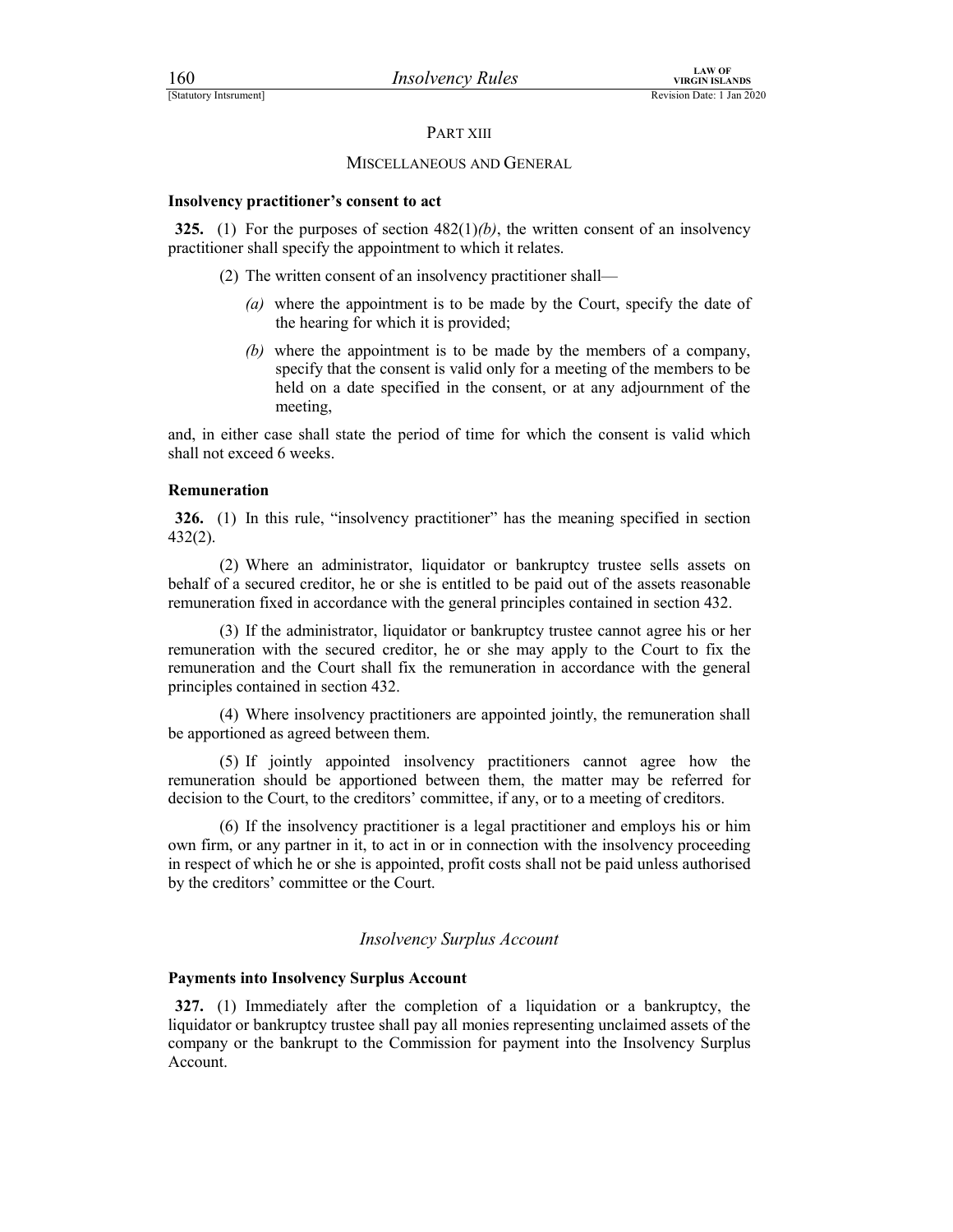*IRSO URGIN ISLANDS*<br> *IRSO UPROV Rules*<br>
[Statutory Instrument]<br>
(2) A supervisor of a company or individual creditors' arrangement, an<br>
administrator or a receiver may at any time apply to the Court for an order permitti (2) A supervisor of a company or individual creditors' arrangement, an administrator or a receiver may at any time apply to the Court for an order permitting HIM OF THE CONDUCT MEAN OF THE CONDUCT AND TRANSOR DETAILS AND SIGN USES (STALLODY INSTRUMENT)<br>
(2) A supervisor of a company or individual creditors' arrangement, an<br>
administrator or a receiver may at any time apply to t administration or receivership that represent unclaimed assets to the Commission for payment into the Insolvency Services Account.

 (3) The Court shall not make an order under paragraph (2) unless the Commission has been given notice of the hearing.

 (4) A liquidator, bankruptcy trustee, supervisor, administrator or receiver paying money to the Commission under paragraph (1), or pursuant to an order of the Court under paragraph (2), shall provide the Commission with such information, documentation and explanations regarding the monies, the assets which they represent and the claims or potential claims that have or may be made in respect of the monies as the Commission may require.

### Investment of monies in Insolvency Surplus Account

328. (1) The Commission may invest monies standing to the credit of the Insolvency Account—

- (a) in one or more deposit or other interest bearing accounts with a reputable bank or banks licensed and operating in the British Virgin Islands; and
- (b) in such investments as may be approved by Cabinet for that purpose.

 (2) Any interest received on monies standing to the credit of the Insolvency Account or interest or income received in respect of investments made in accordance with paragraph (1) shall be payable to the Commission and shall be treated as the funds of the Commission for the purposes of section 18 of the Financial Services Commission Act and any claimant of monies paid into the Insolvency Surplus Account shall not be entitled to make any claim in respect of such interest or income.

### Payments out of the Insolvency Surplus Account

329. (1) The Commission shall, subject to such conditions as it may reasonably impose, pay or distribute monies from the fund to any person that it is satisfied is entitled to claim those monies under, or in respect of, the insolvency proceeding in respect of which the monies were paid into the Insolvency Surplus Account.

 (2) The Commission shall keep accounts of the monies in the Insolvency Surplus Account, including those monies that are invested in accordance with rule 328(1), identifying the insolvency proceeding to which each receipt and payment relates and showing the balance remaining in respect of each insolvency proceeding.

 (3) Any monies standing to the credit of the Insolvency Surplus Account 20 years after they were paid into the account, shall, provided that there is no outstanding claim in respect of those monies, be paid to and become the property of the Government of the British Virgin Islands and no person shall thereafter be entitled to make any claim to those monies.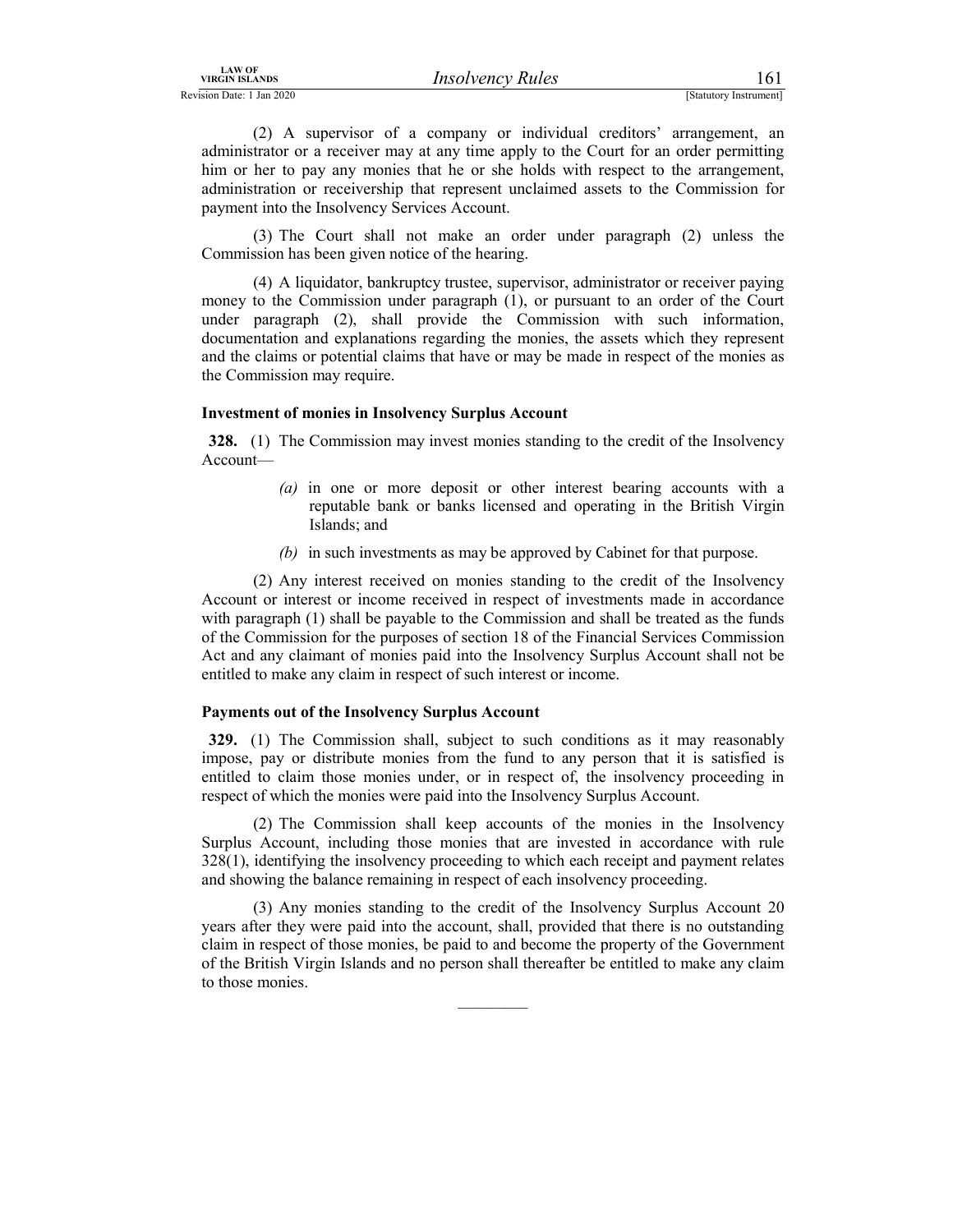### SCHEDULE 1

### (Rule 4(2))

# **EXAMPLE 1**<br> *Insolvency Rules*<br> **EXAMPLE 1**<br> **Revision Date: 1 Jan 2020**<br> **SCHEDULE 1**<br> *Rule 4(2))*<br> **Provisions of CPR Not Applicable in Insolvency Proceedings** Provisions of CPR Not Applicable in Insolvency Proceedings

| <b>CPR Part</b>                                          |           |                                                                                                                                                                                                                                                      |
|----------------------------------------------------------|-----------|------------------------------------------------------------------------------------------------------------------------------------------------------------------------------------------------------------------------------------------------------|
|                                                          |           | Provisions not applicable in insolvency proceedings                                                                                                                                                                                                  |
| Part 2<br>(Application and<br>Interpretation)            |           | Rule 2.4 (Definitions), all definitions except:<br>"application" and "applicant";<br>"court office";<br>"FAX";<br>"filing";<br>"The Hague Convention";<br>"judge"<br>"master";<br>"month";<br>"order";<br>"party" and<br>"the overriding objective". |
|                                                          |           | Rule 2.5 (Who May Exercise the Powers of the Court),<br>paragraphs $(1)$ , $(2)$ and $(3)$ only.                                                                                                                                                     |
| Part 3<br>(Time, Documents)                              | Rule 3.7  | (Filing of documents) does not apply to a<br>document filed with the Registrar of<br>Companies.                                                                                                                                                      |
|                                                          | Rule 3.10 | (Forms).                                                                                                                                                                                                                                             |
|                                                          | Rule 3.11 | (Statements of case – address for service).                                                                                                                                                                                                          |
|                                                          | Rule 3.12 | (Statement of case – certificate of truth).                                                                                                                                                                                                          |
| Part 5<br>(Service of Claim Form<br>Within Jurisdiction) | Rule 5.2  | (Statement of claim to be served with claim<br>form).                                                                                                                                                                                                |
|                                                          | Rule 5.16 | (Service of claim by contractually agreed<br>method).                                                                                                                                                                                                |
|                                                          | Rule 5.17 | (Service of claim form on agent of principal<br>who is out of jurisdiction).                                                                                                                                                                         |
|                                                          | Rule 5.18 | (Service of claim form for possession of vacant<br>land).                                                                                                                                                                                            |
|                                                          | Rule 5.19 | (Deemed date of service), paragraph (3) only.                                                                                                                                                                                                        |
| Part 6<br>(Service of Other<br>Documents)                | Rule 6.6  | (Deemed date of service), paragraph (3) only.                                                                                                                                                                                                        |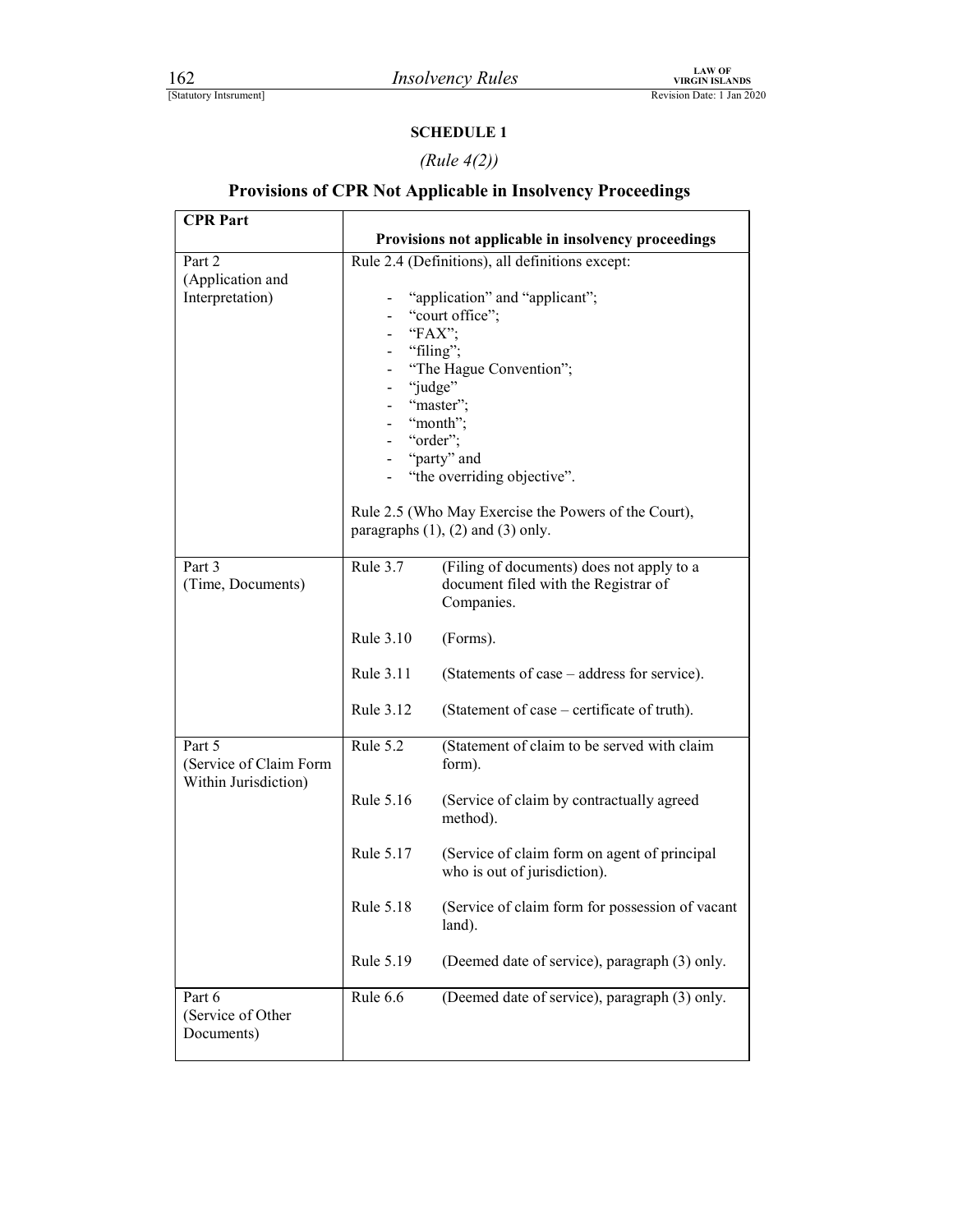| <b>LAW OF</b><br><b>VIRGIN ISLANDS</b> | Insolvencv<br>Rules | 109                    |
|----------------------------------------|---------------------|------------------------|
| evision Date: 1<br>$1$ Jan 2020        |                     | [Statutory Instrument] |
|                                        |                     |                        |

| LAW OF<br>VIRGIN ISLANDS                                                       |              | <b>Insolvency Rules</b>                                                                                           | 163                    |
|--------------------------------------------------------------------------------|--------------|-------------------------------------------------------------------------------------------------------------------|------------------------|
| Revision Date: 1 Jan 2020                                                      |              |                                                                                                                   | [Statutory Instrument] |
| Part 7<br>(Service of Court<br>Process out of                                  | Rule 7.1     | (Scope of this Part), paragraph $(2)(a)$ and $(2)(c)$<br>only.                                                    |                        |
| Jurisdiction)                                                                  | Rule 7.6     | (Acknowledgement of service and defence<br>where claim served out of the jurisdiction)                            |                        |
| Part 8<br>(How to Start<br>Proceedings)                                        | Entire Part. |                                                                                                                   |                        |
| Part 9<br>(Acknowledgement of<br>Service and Notice of<br>Intention to Defend) | Entire Part. |                                                                                                                   |                        |
| Part 10<br>(Defence)                                                           | Entire Part. |                                                                                                                   |                        |
| Part 12<br>(Default Judgements)                                                | Entire Part. |                                                                                                                   |                        |
| Part 13<br>(Setting Aside or<br>Varying Default<br>Judgement)                  | Entire Part. |                                                                                                                   |                        |
| Part 14<br>(Judgement on<br>Admissions)                                        | Entire Part. |                                                                                                                   |                        |
| Part 15<br>(Summary Judgement)                                                 | Entire Part. |                                                                                                                   |                        |
| Part 16<br>(Assessment of<br>Damages);                                         | Entire Part. |                                                                                                                   |                        |
| Part 17                                                                        | Rule 17.5    | (Interim payments – general procedure).                                                                           |                        |
| (Interim Remedies)                                                             | Rule 17.6    | (Interim payments - conditions to be satisfied                                                                    |                        |
|                                                                                | Rule 17.7    | and matters to be taken into account).<br>(Powers of Court where it has made an order<br>for an interim payment). |                        |
| Part 18<br>(Ancillary Claims)                                                  | Entire Part. |                                                                                                                   |                        |
| Part 19<br>(Addition and                                                       | Entire Part. |                                                                                                                   |                        |
| Substitution of Parties)                                                       |              |                                                                                                                   |                        |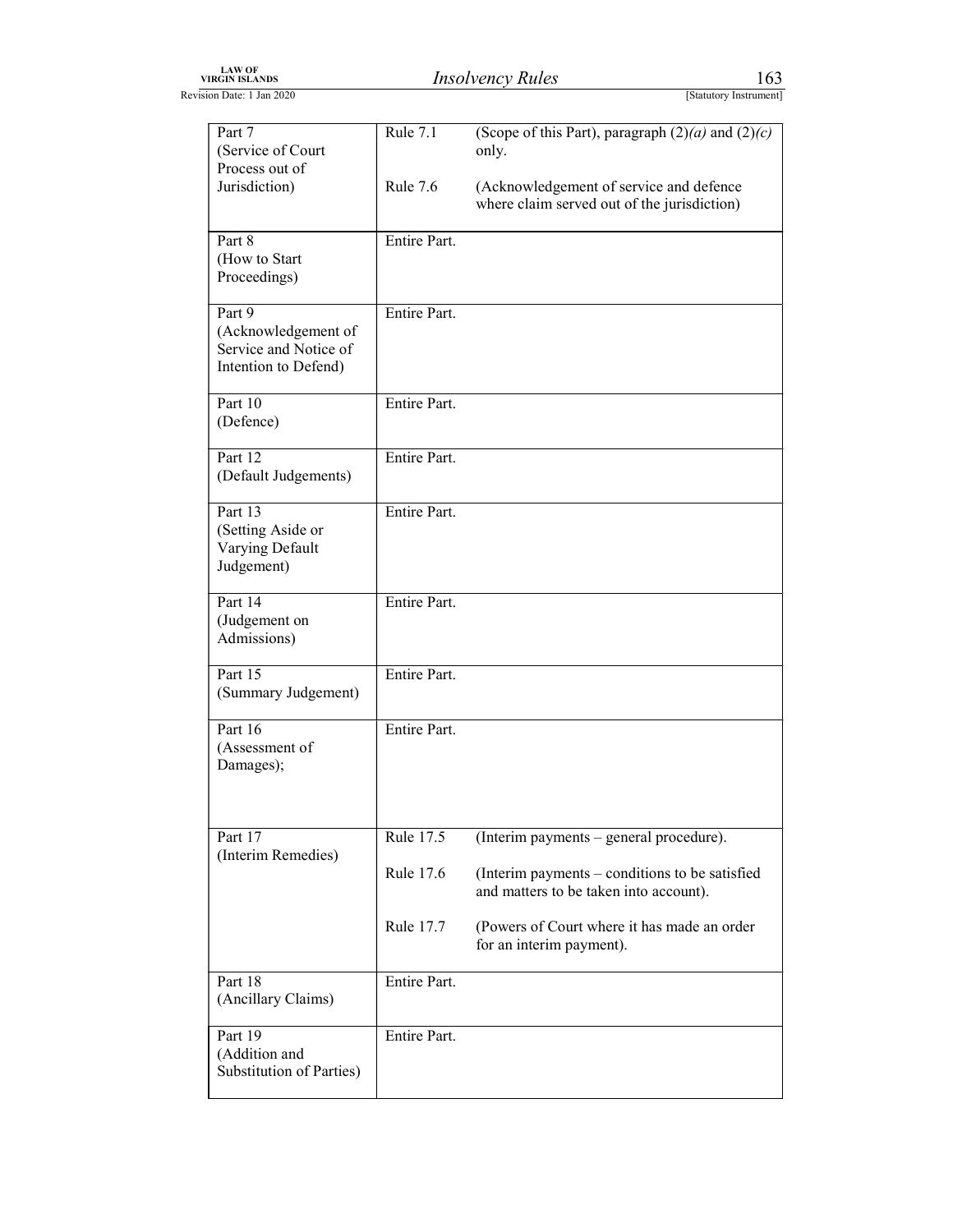| .64                    | <i>Insolvency Rules</i> | ∟AW OF<br><b>/IRGIN ISL</b><br>ANDS |
|------------------------|-------------------------|-------------------------------------|
| [Statutory Intsrument] |                         | Revision Date: 1 Jan 2020           |

|                                          |                    | LAW OF<br>VIRGIN ISLANDS<br><b>Insolvency Rules</b><br>Revision Date: 1 Jan 2020     |
|------------------------------------------|--------------------|--------------------------------------------------------------------------------------|
| 164<br>[Statutory Intsrument]<br>Part 20 | Entire Part.       |                                                                                      |
| (Changes to Statement<br>of Case)        |                    |                                                                                      |
| Part 21<br>(Representative Parties)      | <b>Entire Part</b> |                                                                                      |
| Part 23<br>(Minors and Patients)         | Entire Part.       |                                                                                      |
| Part 26<br>(Case Management-             | <b>Rule 26.1</b>   | (The Court's general powers of management),<br>paragraph $(2)(a)$ and $(2)(b)$ only. |
| The Court's Powers)<br>Part 60           | Entire Part.       |                                                                                      |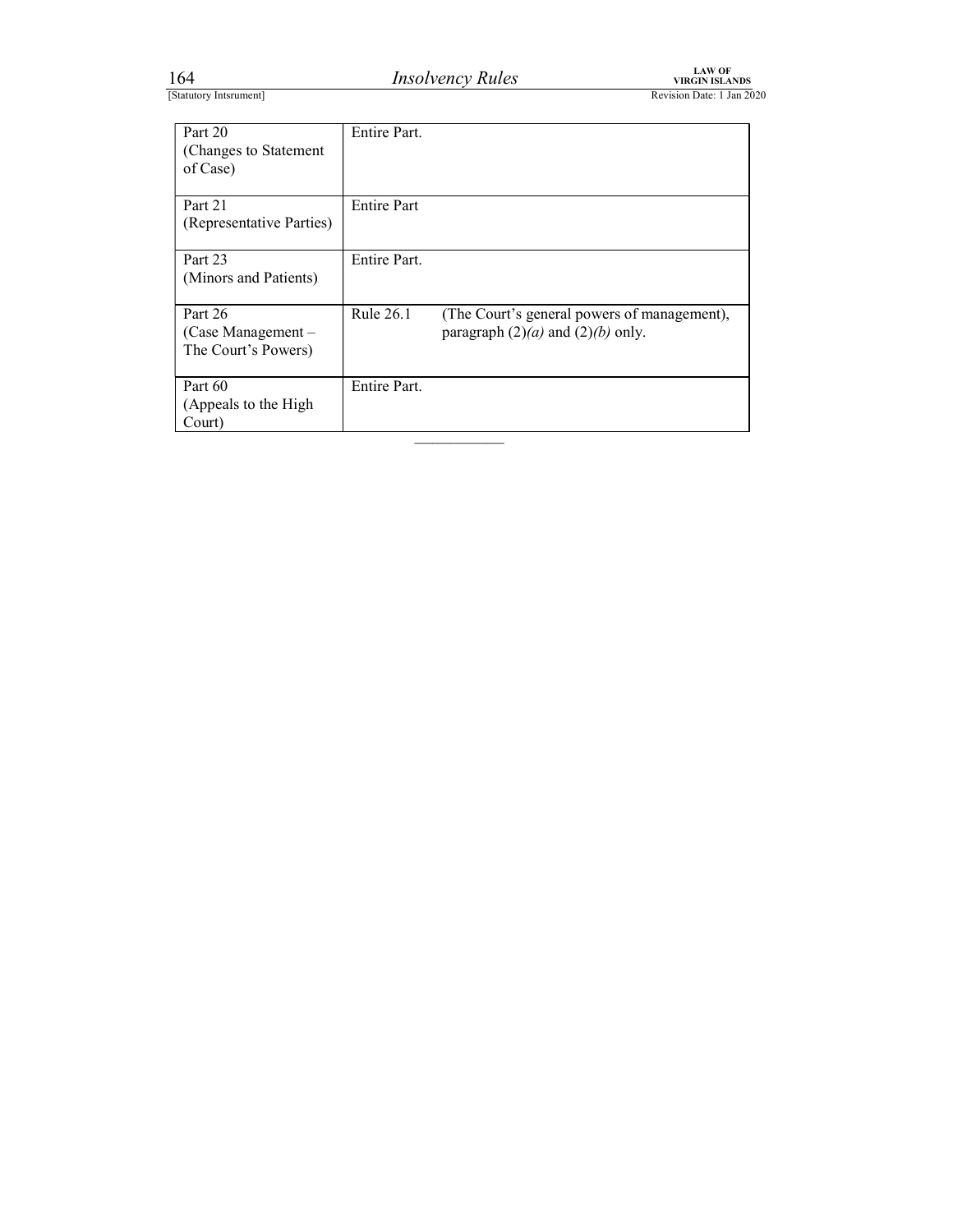### (Rule 2(2))

# Financipal Control (Statutory Instrument)<br>
SCHEDULE 2<br>
(Rule 2(2))<br>
FERENTIAL CLAIMS PREFERENTIAL CLAIMS

1. In this Schedule—

"debtor" means—

- $(a)$  in the case of a liquidation, the company in liquidation; or
- (b) in the case of a bankruptcy, the bankrupt.

"relevant date" means the commencement of the liquidation or the bankruptcy, as the case may be.

2. For the purposes of section 2(1), the claims set out in column 1 of the table below are preferential claims up to the maximum amount specified in column 2 of the table or up to an unlimited amount where specified in column 2.

### Column 1

### Nature of claim

Column 2

| <b>Maximum amount of claim to</b> |  |
|-----------------------------------|--|
| be regarded as preferential       |  |

| The amount due to a person as a present or past<br>employee of the debtor that represents-                                                                                                                                                        | \$10,000                               |
|---------------------------------------------------------------------------------------------------------------------------------------------------------------------------------------------------------------------------------------------------|----------------------------------------|
| wages and salary, including commission and<br>$\left( a\right)$<br>any amount payable by way of allowance or<br>reimbursement, due in respect of the whole or<br>any part of the period of 6 months immediately<br>prior to the relevant date; or |                                        |
| (b) accrued holiday pay in respect of any period of<br>employment before the relevant date, whether<br>the employee's contract of employment was<br>terminated before or after the relevant date.                                                 |                                        |
| The amount due by the debtor to the BVI Social<br>Security Board-                                                                                                                                                                                 | No limit                               |
| contributions<br>(a) in respect of employees'<br>deducted from the employee;                                                                                                                                                                      |                                        |
| (b) in respect of employer's contributions payable<br>for the 6 months immediately before the<br>relevant date.                                                                                                                                   |                                        |
| The amount due in respect of pension contributions<br>or contributions in respect of medical insurance                                                                                                                                            | \$5,000 in respect of each<br>employee |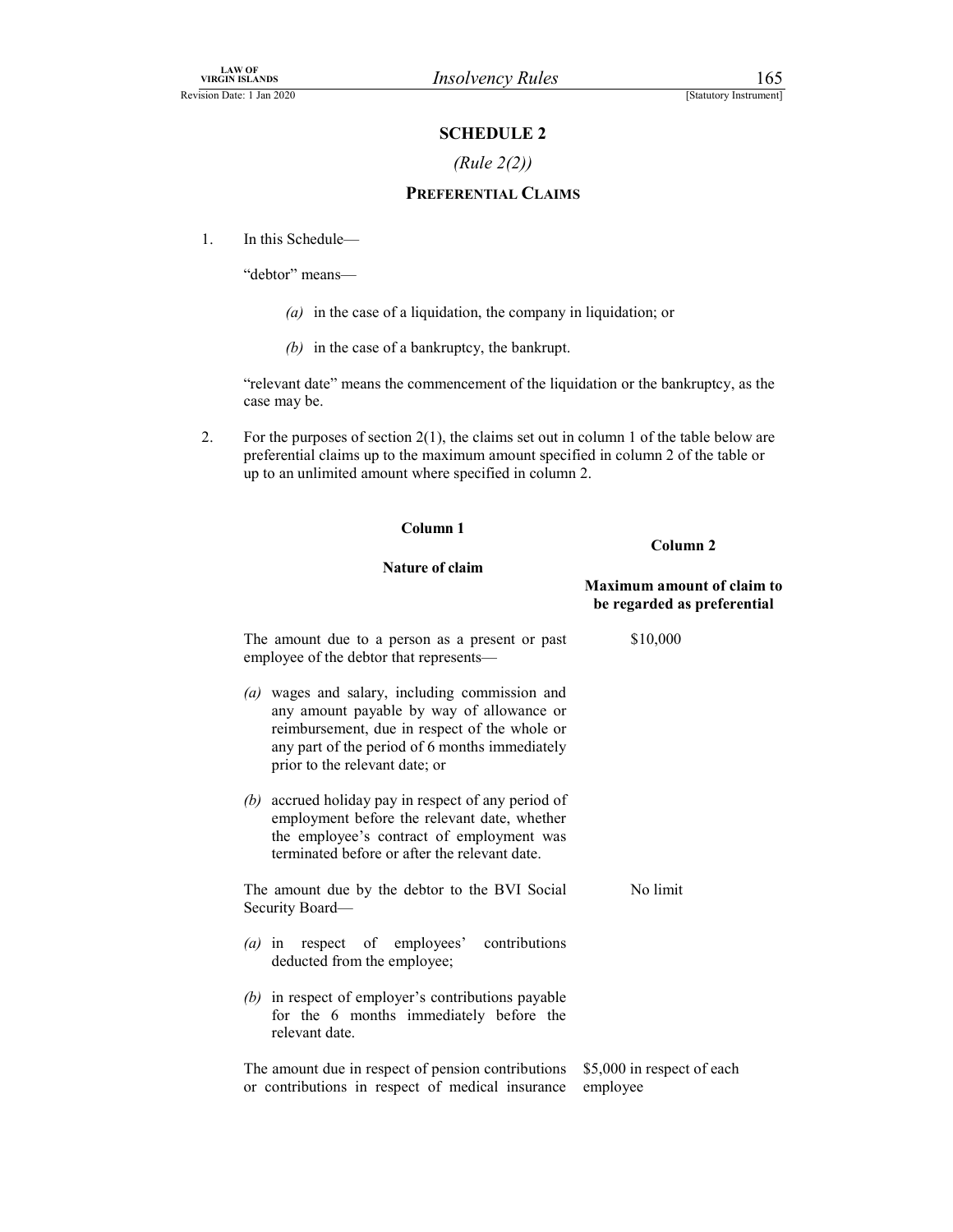| <b>LAW OF</b><br><b>Insolvency Rules</b><br>166<br><b>VIRGIN ISLANDS</b><br>[Statutory Intsrument]<br>Revision Date: 1 Jan 2020<br>payable during the 12 months immediately before<br>the relevant date by the debtor as the employer of<br>any person, including any amounts deducted from<br>the employee.<br>Sums due to the Government of the Virgin Islands<br>\$50,000<br>in respect of any tax, duty, including Stamp Duty,<br>licence fee or permit.<br>Sums due to the Commission in respect of any fee<br>\$20,000<br>or penalty. |  |  |  |
|---------------------------------------------------------------------------------------------------------------------------------------------------------------------------------------------------------------------------------------------------------------------------------------------------------------------------------------------------------------------------------------------------------------------------------------------------------------------------------------------------------------------------------------------|--|--|--|
|                                                                                                                                                                                                                                                                                                                                                                                                                                                                                                                                             |  |  |  |
|                                                                                                                                                                                                                                                                                                                                                                                                                                                                                                                                             |  |  |  |
|                                                                                                                                                                                                                                                                                                                                                                                                                                                                                                                                             |  |  |  |
|                                                                                                                                                                                                                                                                                                                                                                                                                                                                                                                                             |  |  |  |
|                                                                                                                                                                                                                                                                                                                                                                                                                                                                                                                                             |  |  |  |
|                                                                                                                                                                                                                                                                                                                                                                                                                                                                                                                                             |  |  |  |
|                                                                                                                                                                                                                                                                                                                                                                                                                                                                                                                                             |  |  |  |
|                                                                                                                                                                                                                                                                                                                                                                                                                                                                                                                                             |  |  |  |
|                                                                                                                                                                                                                                                                                                                                                                                                                                                                                                                                             |  |  |  |
|                                                                                                                                                                                                                                                                                                                                                                                                                                                                                                                                             |  |  |  |
|                                                                                                                                                                                                                                                                                                                                                                                                                                                                                                                                             |  |  |  |
|                                                                                                                                                                                                                                                                                                                                                                                                                                                                                                                                             |  |  |  |
|                                                                                                                                                                                                                                                                                                                                                                                                                                                                                                                                             |  |  |  |
|                                                                                                                                                                                                                                                                                                                                                                                                                                                                                                                                             |  |  |  |

3. Preferential claims rank equally between themselves and, if the assets of the company are insufficient to meet the claims in full, they shall be paid rateably.  $\overline{\phantom{a}}$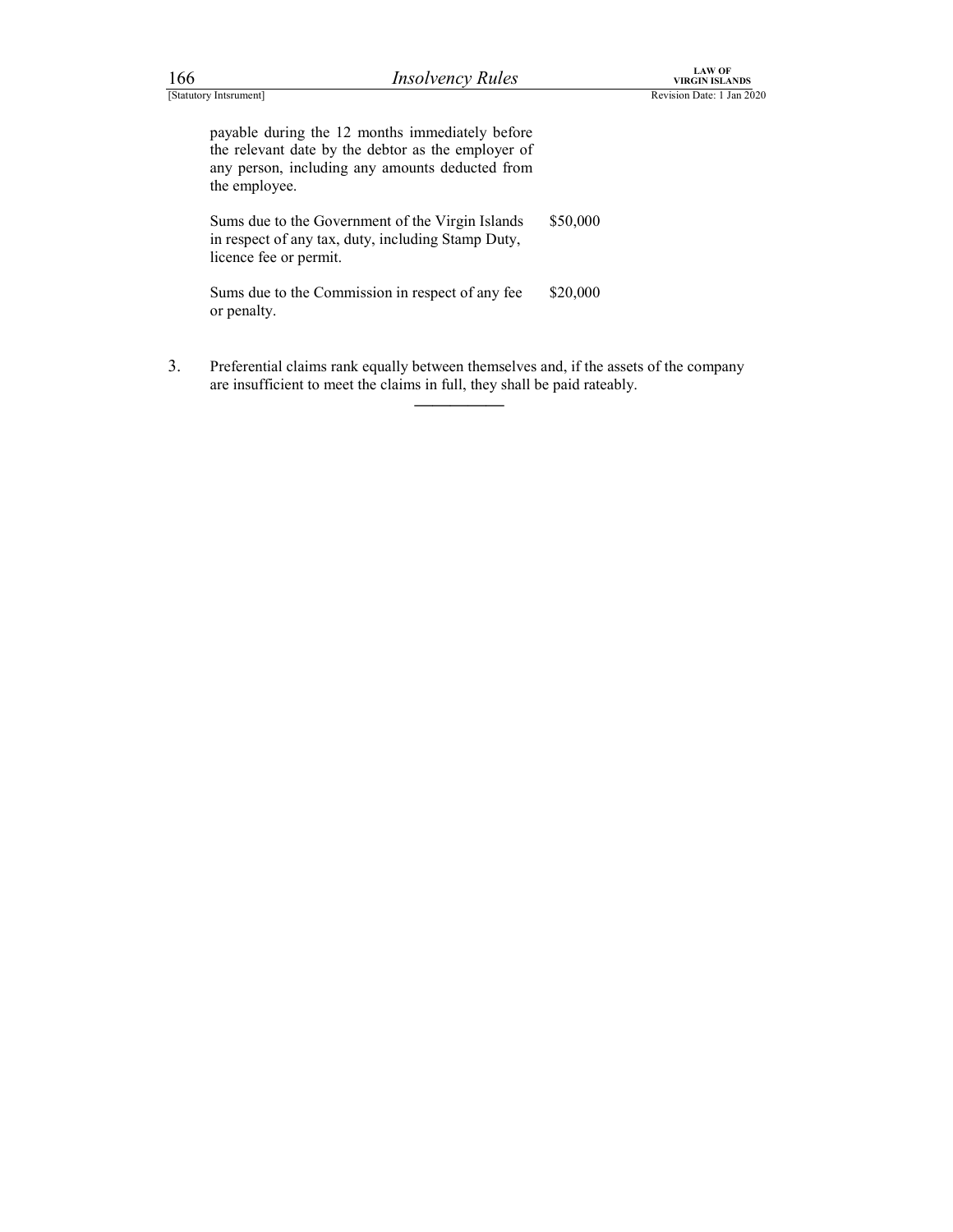### INSOLVENCY RULES

### FORMS

| <b>LAW OF</b><br><b>VIRGIN ISLANDS</b><br>ision Date: 1 Jan 2020 |             | <b>Insolvency Rules</b><br>167<br>[Statutory Instrument]                                                 |
|------------------------------------------------------------------|-------------|----------------------------------------------------------------------------------------------------------|
|                                                                  |             | <b>SCHEDULE 3</b>                                                                                        |
|                                                                  |             | <b>INSOLVENCY RULES</b><br><b>FORMS</b>                                                                  |
| NO.                                                              | <b>FORM</b> | <b>TITLE</b>                                                                                             |
| 1                                                                | 86(7)       | Notice of Court Order to Dispose of Perishable Assets                                                    |
| $\boldsymbol{2}$                                                 | 88(2)       | Notice of Administrator's Report on Further Enquiries                                                    |
| $\mathbf{3}$                                                     | 98(6)       | Notice of Release of Administrator                                                                       |
| 4                                                                | 120(3)      | Notice of Vacation of Office of Receiver                                                                 |
| $\overline{\mathbf{5}}$                                          | 120(5)      | Notice to Registrar of Vacation of Office of Receiver                                                    |
| 6                                                                | 145(9)      | Notice of Court Order to Dispose of Assets in Receivership<br>Subject to a Security Interest             |
| $\overline{7}$                                                   | 147(3)      | Advertisement of Administrative Receiver's Report (for<br>Newspaper or Virgin Islands Official Gazette)  |
| $\bf{8}$                                                         | 193(1)      | Settlement of List of Members                                                                            |
| $\boldsymbol{9}$                                                 | 235(7)      | Notice of Release of Liquidator                                                                          |
| 10                                                               | 265(2)      | Notice of Disqualification Order or Undertaking                                                          |
| 11                                                               | 266(4)      | Notice of Variation of Disqualification Order or Undertaking                                             |
| 12                                                               | 271         | Report on Directors' Conduct                                                                             |
| 13                                                               | 276(1)      | Notice Requiring Preparation and Submission of Statement of<br>Affairs                                   |
| 14                                                               | 277(1)      | Statement of Affairs in a Company Creditors' Arrangement,<br>Receivership, Administration or Liquidation |
| 15                                                               | 295(2)      | Statement of Assets and Liabilities in Bankruptcy or an<br>Individual Creditors' Arrangement             |
| 16                                                               | 383(8)      | Notice of Release of Bankruptcy Trustee                                                                  |
|                                                                  | 482(1)A     | Consent to Act                                                                                           |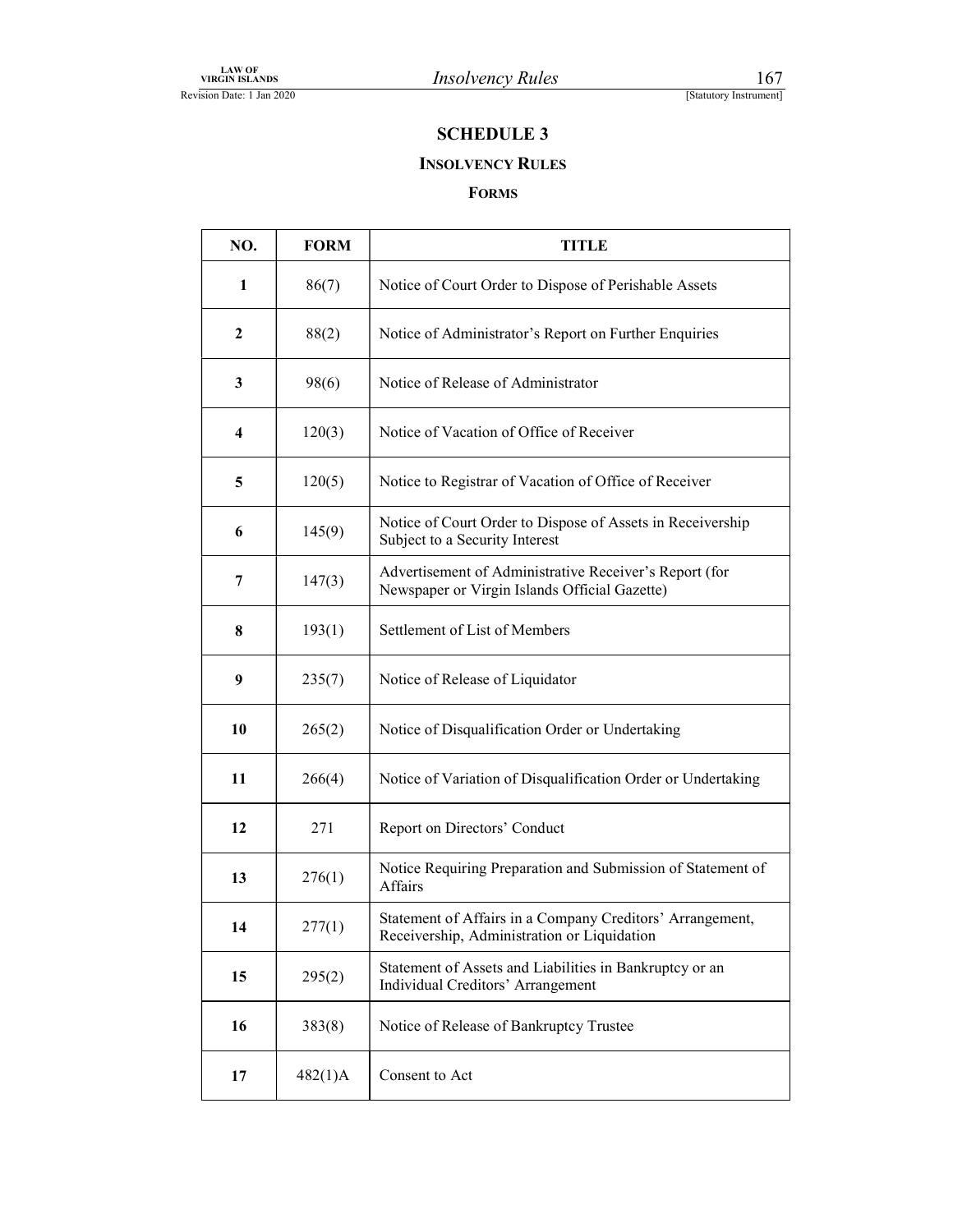| 168<br>[Statutory Intsrument] |             | LAW OF<br>VIRGIN ISLANDS<br><b>Insolvency Rules</b><br>Revision Date: 1 Jan 2020 |
|-------------------------------|-------------|----------------------------------------------------------------------------------|
| NO.                           | <b>FORM</b> | <b>TITLE</b>                                                                     |
|                               |             |                                                                                  |
| 18                            | 482(1)B     | Consent to Act                                                                   |
| 19                            | 485(2)A     | Notice by an Overseas Practitioner that he or she is the Sole<br>Appointee       |
| 20                            | 485(2)B     | Notice by an Overseas Practitioner that he or she is the Sole<br>Appointee       |
| 21                            | R14A        | Originating Application (Company)                                                |
| 22                            | R14B        | Ordinary Application (Company)                                                   |
| 23                            | R184        | Claim Form                                                                       |

—————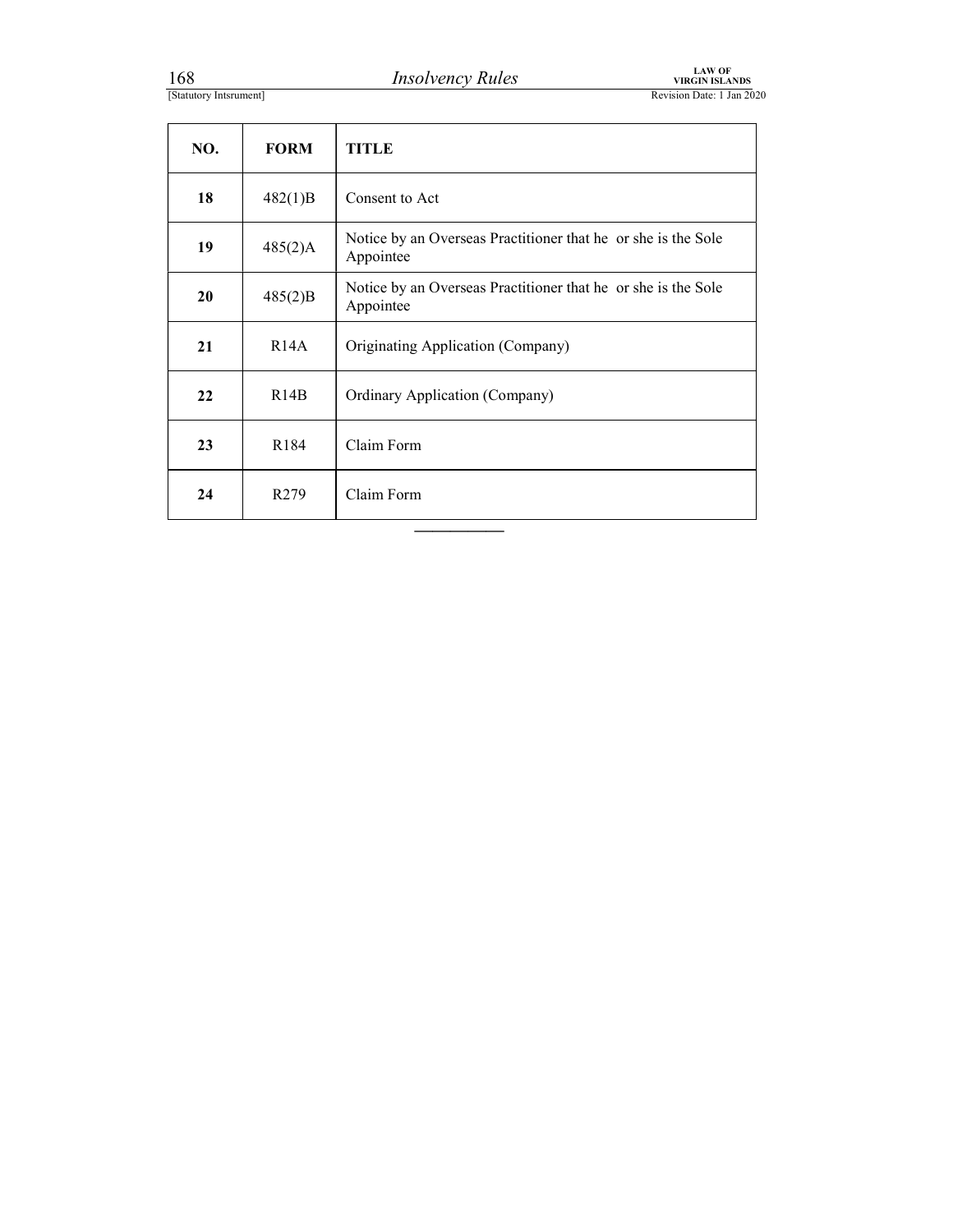### FORM 86(7)

# VIRGIN ISLANDS<br>
VIRGIN ISLANDS<br>
EREVISION Date: 1 Jan 2020<br>
GOVERNMENT OF THE BRITISH VIRGIN ISLANDS<br>
INSOLVENCY ACT GOVERNMENT OF THE BRITISH VIRGIN ISLANDS

### INSOLVENCY ACT

### INSOLVENCY RULES

| <b>VIRGIN ISLANDS</b><br>Revision Date: 1 Jan 2020                                      | <b>Insolvency Rules</b>                                                                  | 169<br>[Statutory Instrument] |
|-----------------------------------------------------------------------------------------|------------------------------------------------------------------------------------------|-------------------------------|
|                                                                                         | <b>FORM 86(7)</b>                                                                        |                               |
|                                                                                         | GOVERNMENT OF THE BRITISH VIRGIN ISLANDS                                                 |                               |
|                                                                                         | <b>INSOLVENCY ACT</b>                                                                    |                               |
|                                                                                         | <b>INSOLVENCY RULES</b>                                                                  |                               |
|                                                                                         | NOTICE OF COURT ORDER TO DISPOSE OF PERISHABLE ASSETS                                    |                               |
| Section $86(7)$                                                                         |                                                                                          | Company Number                |
|                                                                                         |                                                                                          |                               |
| (b)                                                                                     | [director/secretary] $\left($ c $\right)$ of the above named company give notice that on |                               |
| (d)<br>dispose of certain perishable assets.<br>A sealed copy of the order is attached. | order was made permitting the company to                                                 |                               |
| Signed $^{(e)}$                                                                         | Date                                                                                     |                               |
| Please print name                                                                       |                                                                                          |                               |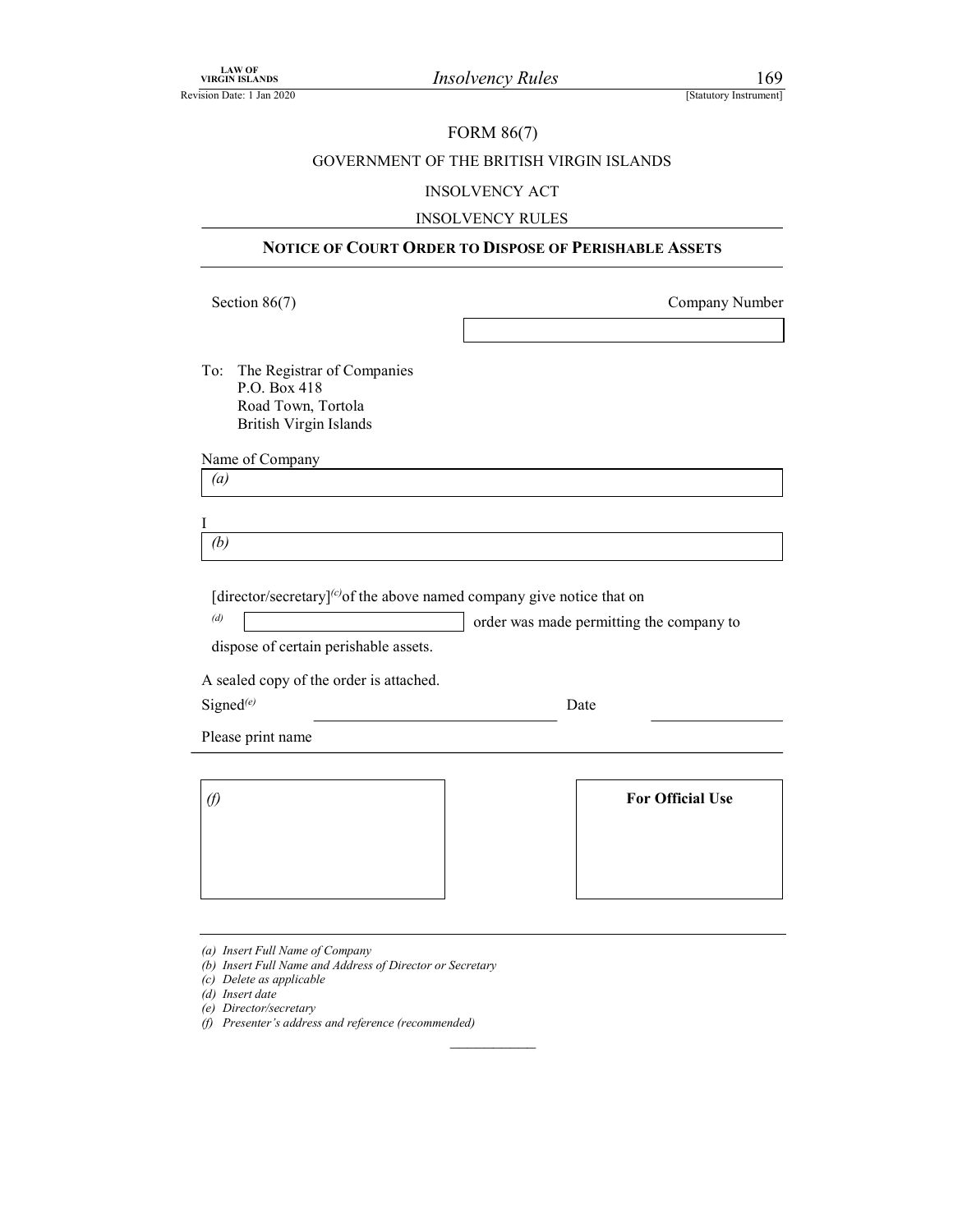### FORM 88(2)

# FORM SETTER PROFESSION SELANDS Revision Date: 1 Jan 2020<br>
FORM 88(2)<br>
GOVERNMENT OF THE BRITISH VIRGIN ISLANDS<br>
INSOLVENCY ACT GOVERNMENT OF THE BRITISH VIRGIN ISLANDS

### INSOLVENCY ACT

### INSOLVENCY RULES

### NOTICE OF COURT OF ADMINISTRATOR'S REPORT ON FURTHER ENQUIRIES

| Section $88(2)(b)$                                                                                               | Company Number                                                                                                                                                                           |
|------------------------------------------------------------------------------------------------------------------|------------------------------------------------------------------------------------------------------------------------------------------------------------------------------------------|
| The Official Receiver<br>To:<br>P.O. Box 418<br>Road Town, Tortola<br>British Virgin Islands                     |                                                                                                                                                                                          |
| Name of Company<br>(a)                                                                                           |                                                                                                                                                                                          |
|                                                                                                                  |                                                                                                                                                                                          |
| Ι                                                                                                                |                                                                                                                                                                                          |
| (b)                                                                                                              |                                                                                                                                                                                          |
| give notice that I have prepared a report dated (c)<br>section are desirable<br>A copy of my report is attached. | under section 88(1) of the Insolvency Act in respect of the above company. In the report<br>I state that, in my opinion, further enquiries with respect to the matters specified in that |
| Signed                                                                                                           | Date                                                                                                                                                                                     |
| Please print name                                                                                                |                                                                                                                                                                                          |
| (d)                                                                                                              | <b>For Official Use</b>                                                                                                                                                                  |
|                                                                                                                  |                                                                                                                                                                                          |

<sup>(</sup>a) Insert full name of company

<sup>(</sup>b) Insert full name and address and insolvency practitioner licence number of administrator

<sup>(</sup>c) Insert date

<sup>(</sup>d) Presenter's name, address and reference (if any)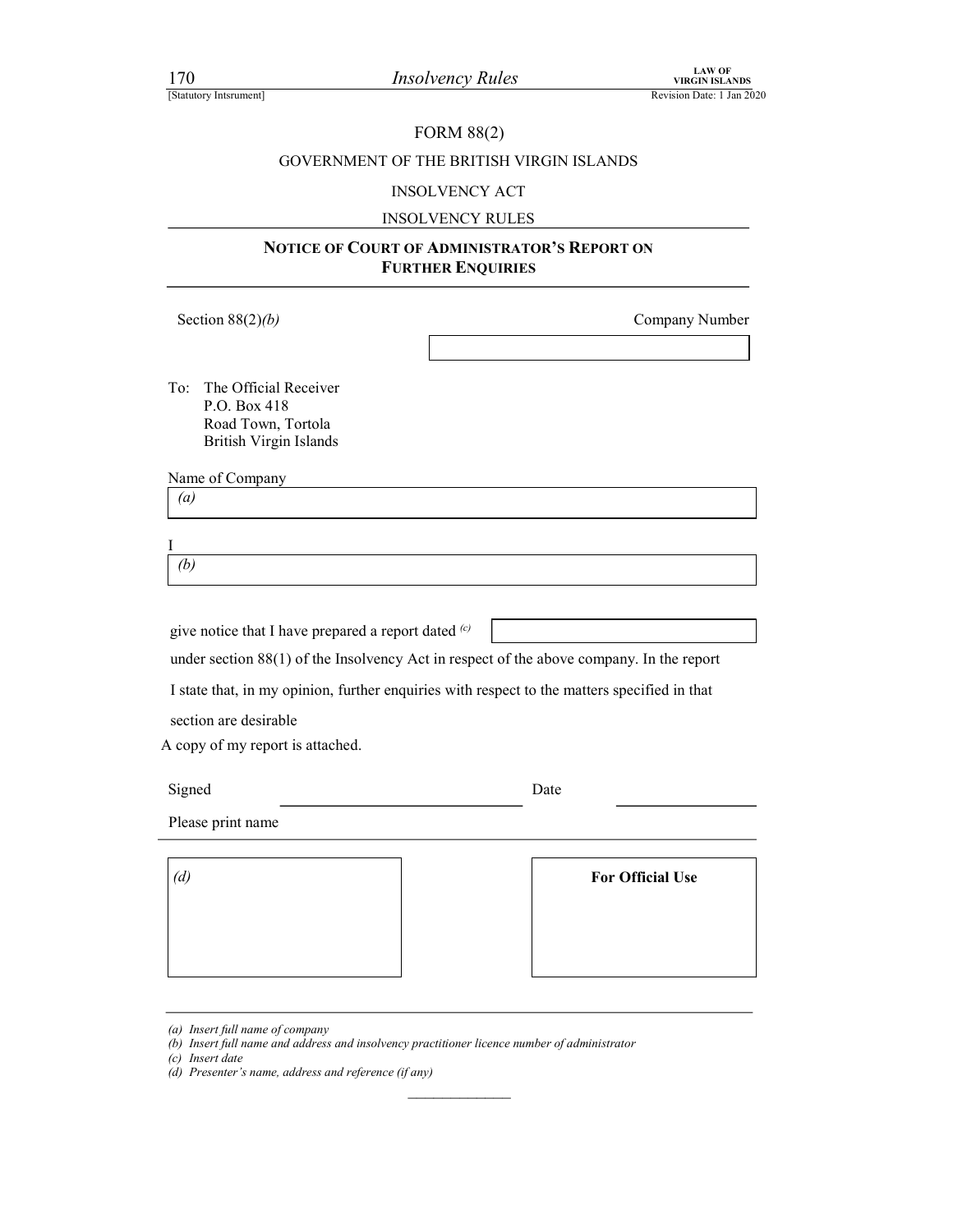### FORM 98(6)

# VIRGIN ISLANDS<br>
VIRGIN ISLANDS<br>
EREVISION Date: 1 Jan 2020<br>
FORM 98(6)<br>
GOVERNMENT OF THE BRITISH VIRGIN ISLANDS<br>
INSOLVENCY ACT GOVERNMENT OF THE BRITISH VIRGIN ISLANDS

### INSOLVENCY ACT

### INSOLVENCY RULES

### NOTICE OF RELEASE OF ADMINISTRATOR

Section 98(6) Company Number

To: The Registrar of Companies P.O. Box 418 Road Town, Tortola British Virgin Islands

| Name of Company |  |  |
|-----------------|--|--|
|                 |  |  |

(a)

| $\Delta N$<br>11 v. |  |  |  |
|---------------------|--|--|--|
| z.<br>υ             |  |  |  |

former administrator [s] of the company hereby give notice that on  $\left( c \right)$  | ; The court granted [my/our] release [unconditionally/subject to the conditions listed below].

An office copy of the said order of release is attached.

 $\overline{d}$ 

Signed Date Date

 $\frac{1}{2}$  ,  $\frac{1}{2}$  ,  $\frac{1}{2}$  ,  $\frac{1}{2}$  ,  $\frac{1}{2}$  ,  $\frac{1}{2}$  ,  $\frac{1}{2}$  ,  $\frac{1}{2}$  ,  $\frac{1}{2}$  ,  $\frac{1}{2}$  ,  $\frac{1}{2}$  ,  $\frac{1}{2}$  ,  $\frac{1}{2}$  ,  $\frac{1}{2}$  ,  $\frac{1}{2}$  ,  $\frac{1}{2}$  ,  $\frac{1}{2}$  ,  $\frac{1}{2}$  ,  $\frac{1$ 

Please print name

| (e) | <b>For Official Use</b> |  |
|-----|-------------------------|--|
|     |                         |  |
|     |                         |  |

| <b>For Official Use</b> |  |
|-------------------------|--|
|                         |  |

(a) Insert full name of company

<sup>(</sup>b) Insert full name, address and practitioner licence number of administrator(s)

<sup>(</sup>c) Insert date

<sup>(</sup>d) Insert conditions if any

<sup>(</sup>e) Presenter's name, address and reference (if any)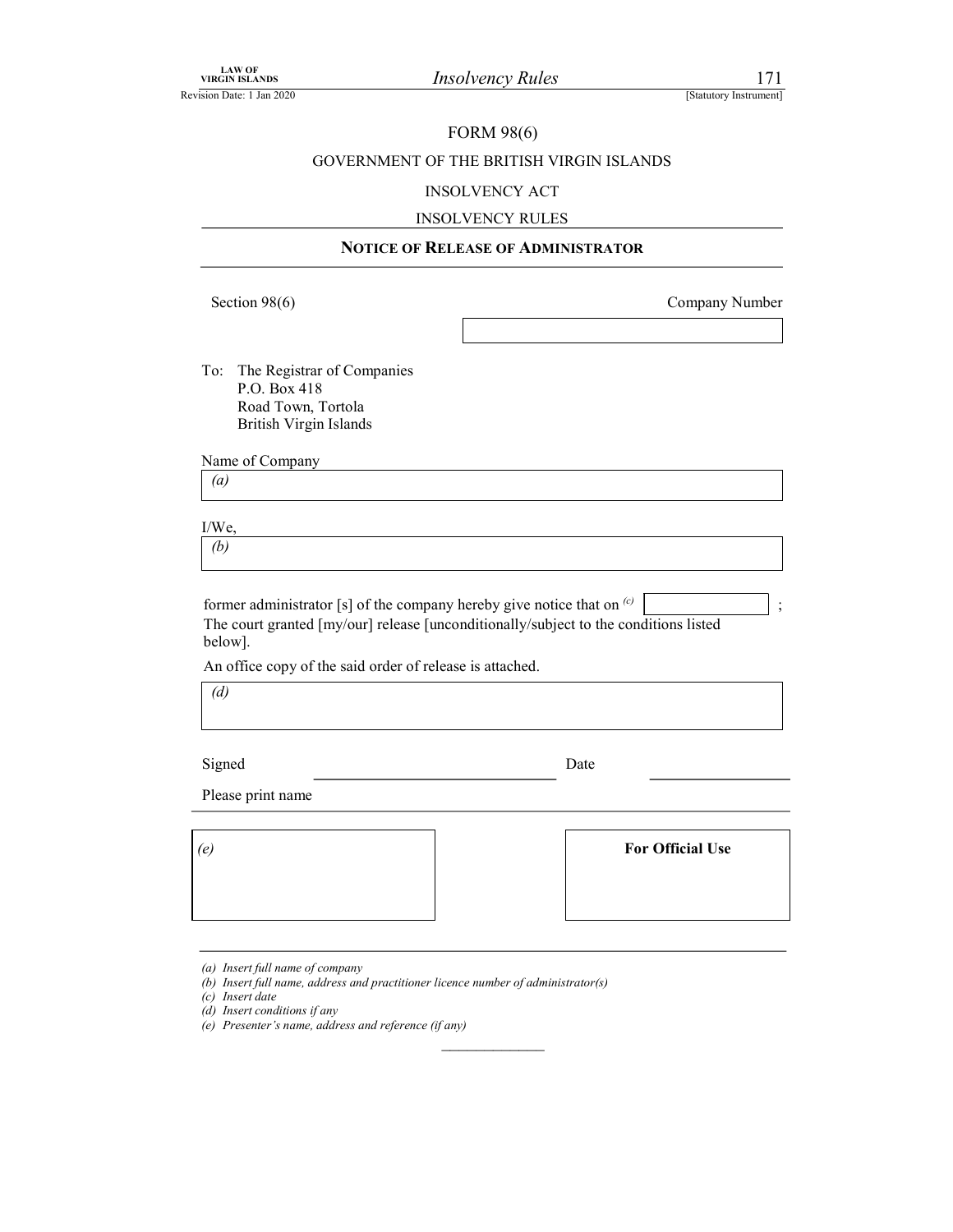### FORM 120(3)

# FORM 120(3)<br>
FORM 120(3)<br>
Revision Date: 1 Jan 2020<br>
Revision Date: 1 Jan 2020<br>
Revision Date: 1 Jan 2020<br>
GOVERNMENT OF THE BRITISH VIRGIN ISLANDS<br>
INSOLVENCY ACT GOVERNMENT OF THE BRITISH VIRGIN ISLANDS

### INSOLVENCY ACT

### INSOLVENCY RULES

### NOTICE OF VACATION OF OFFICE OF RECEIVER

Section 120(3) Company Number

, where  $\vert$  ,  $\vert$ 

To: The appointer The Company Members of the Creditors' Committee Creditors (if no Creditors' Committee) The BVI Financial Services Commission (if regulated person) The University Best Control of The BRITISH VIRGIN ISLANDS<br>
Revision Date:<br>
FORM 120(3)<br>
GOVERNMENT OF THE BRITISH VIRGIN ISLANDS<br>
INSOLVENCY ACT<br>
INSOLVENCY ACT<br>
INSOLVENCY RULES<br>
NOTICE OF VACATION OF OFFICE OF RECEIVER<br>

Name of Company

(a)

I and the set of  $\mathbf I$  $(b)$ 

I vacated office in accordance with section 120(2) of the Insolvency Act for the following

reasons:

(d)

Signed Date Date

 $\mathcal{L}_\text{max}$ 

Please print name

| (e | <b>For Official Use</b> |  |
|----|-------------------------|--|
|    |                         |  |
|    |                         |  |

<sup>(</sup>a) Insert full name of company

<sup>(</sup>b) Insert full name, address and insolvency practitioner licence number of receiver

<sup>(</sup>c) Insert date

<sup>(</sup>d) Insert brief explanation

<sup>(</sup>e) Presenter's name, address and reference (if any)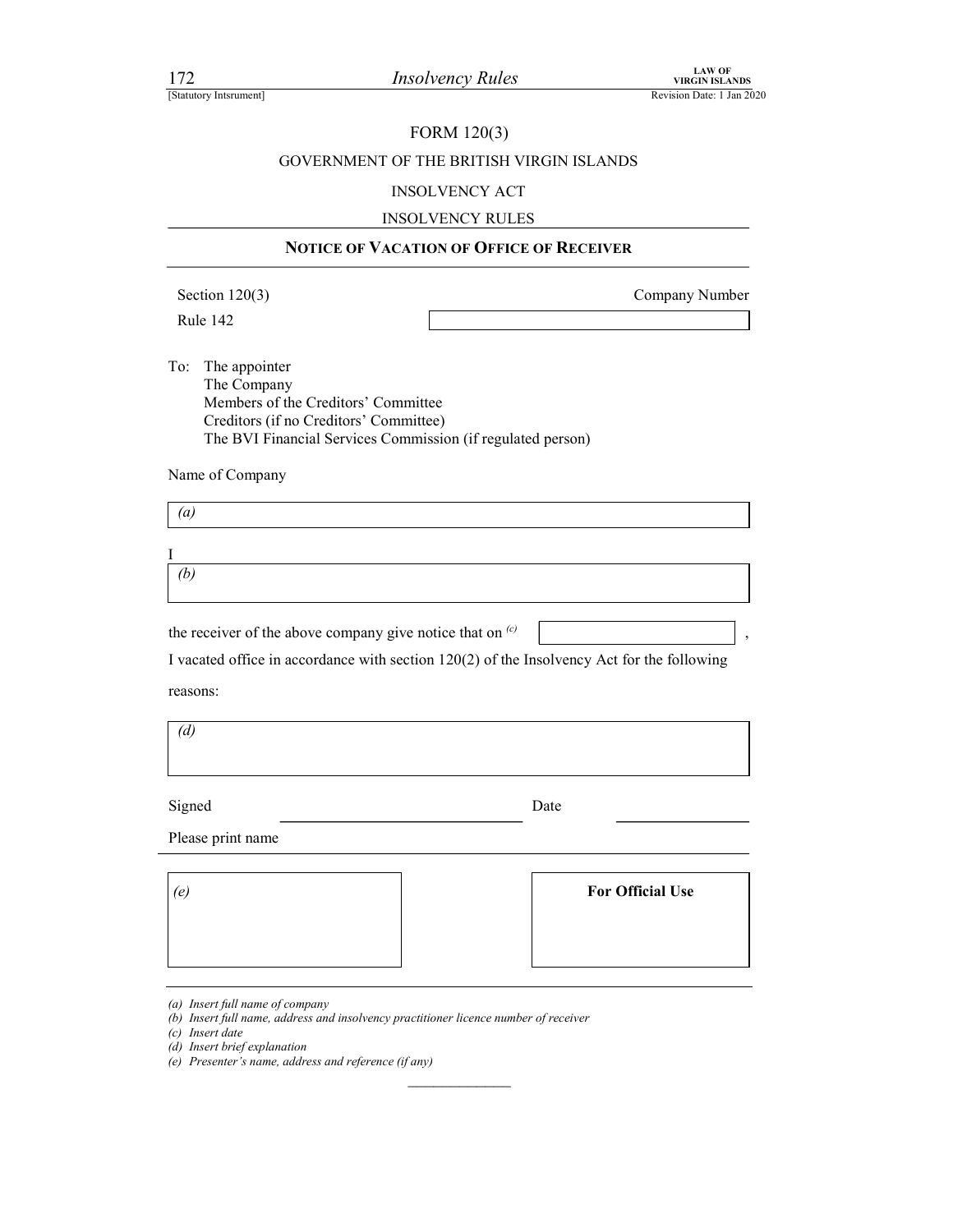### FORM 120(5)

# VIRGIN ISLANDS<br>
Revision Date: 1 Jan 2020<br>
FORM 120(5)<br>
GOVERNMENT OF THE BRITISH VIRGIN ISLANDS<br>
INSOLVENCY ACT GOVERNMENT OF THE BRITISH VIRGIN ISLANDS

### INSOLVENCY ACT

### INSOLVENCY RULES

### NOTICE TO REGISTRAR OF VACATION OF OFFICE OF RECEIVER

VIRGIN SLANDS<br>
SECTION 12006<br>
SECTION 12006<br>
SECTION 12005)<br>
COVERNMENT OF THE BRITISH VIRGIN ISLANDS<br>
INSOLVENCY ACT<br>
INSOLVENCY RULES<br>
NOTICE TO REGISTRAR OF VACATION OF OFFICE OF RECEIVER<br>
Section 120(5)<br>
Company Numbe To: The Registrar of Companies P.O. Box 418 Road Town, Tortola British Virgin Islands

The BVI Financial Services Commission (if regulated person)

Name of Company

(a)

I  $(b)$ 

the receiver of the above company give notice that on  $\frac{c}{c}$ 

I ceased to hold the office of receiver for the following reasons:

 $(d)$ 

Signed Date Date

Please print name

| (e) | <b>For Official Use</b> |  |
|-----|-------------------------|--|
|     |                         |  |
|     |                         |  |

 $\mathcal{L}_\text{max}$ 

(c) Insert date

<sup>(</sup>a) Insert full name of company

<sup>(</sup>b) Insert full name, address and insolvency practitioner licence number of receiver

<sup>(</sup>d) Insert brief explanation

<sup>(</sup>e) Presenter's name, address and reference (if any)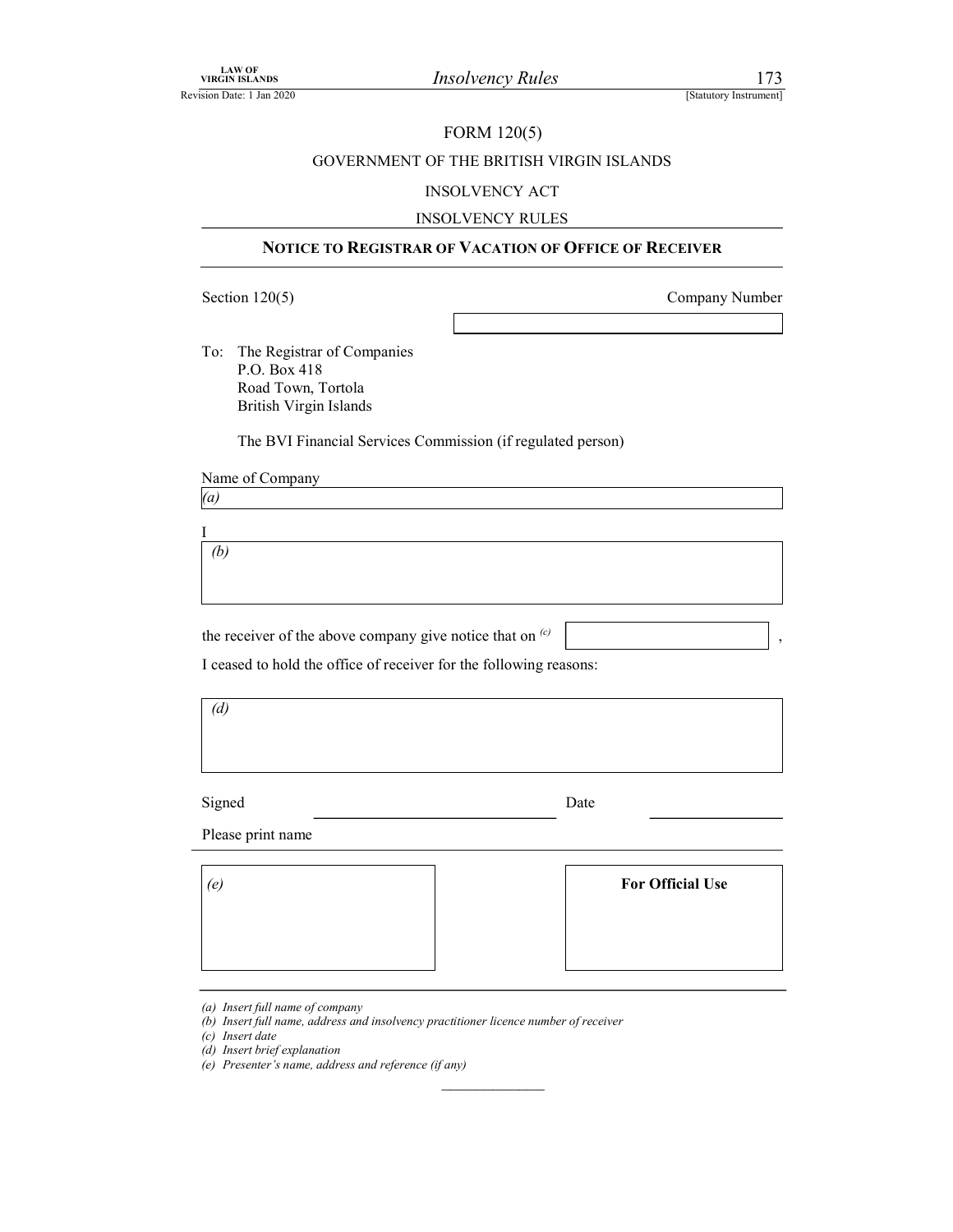### FORM 145(9)

# For the BRITISH VIRGIN ISLANDS<br>
ESTATUTE THE BRITISH VIRGIN ISLANDS<br>
Revision Date: 1 Jan 2020<br>
GOVERNMENT OF THE BRITISH VIRGIN ISLANDS GOVERNMENT OF THE BRITISH VIRGIN ISLANDS

### INSOLVENCY ACT

### INSOLVENCY RULES

### NOTICE OF COURT ORDER TO DISPOSE OF ASSETS IN RECEIVERSHIP SUBJECT TO A SECURITY INTEREST

Section 145(9) Company Number

To: (a)

Name of Company

(b)

I and the set of  $\mathbf I$  $(c)$ 

the administrative receiver of the above company give notice that

on  $\left| \phi \right|$  an order was made permitting the company to

dispose of certain assets.

A sealed copy of the order is attached.

Signed Date Date

 $\frac{1}{2}$  ,  $\frac{1}{2}$  ,  $\frac{1}{2}$  ,  $\frac{1}{2}$  ,  $\frac{1}{2}$  ,  $\frac{1}{2}$  ,  $\frac{1}{2}$  ,  $\frac{1}{2}$  ,  $\frac{1}{2}$  ,  $\frac{1}{2}$  ,  $\frac{1}{2}$  ,  $\frac{1}{2}$  ,  $\frac{1}{2}$  ,  $\frac{1}{2}$  ,  $\frac{1}{2}$  ,  $\frac{1}{2}$  ,  $\frac{1}{2}$  ,  $\frac{1}{2}$  ,  $\frac{1$ 

Please print name

| (e) | <b>For Official Use</b> |  |
|-----|-------------------------|--|
|     |                         |  |
|     |                         |  |

<sup>(</sup>a) Insert full name and address of holder of security

<sup>(</sup>b) Insert full name of company

<sup>(</sup>c) Insert full name, address and insolvency practitioner licence number of administrative receiver

<sup>(</sup>d) Insert date

<sup>(</sup>e) Presenter's name, address and reference (if any)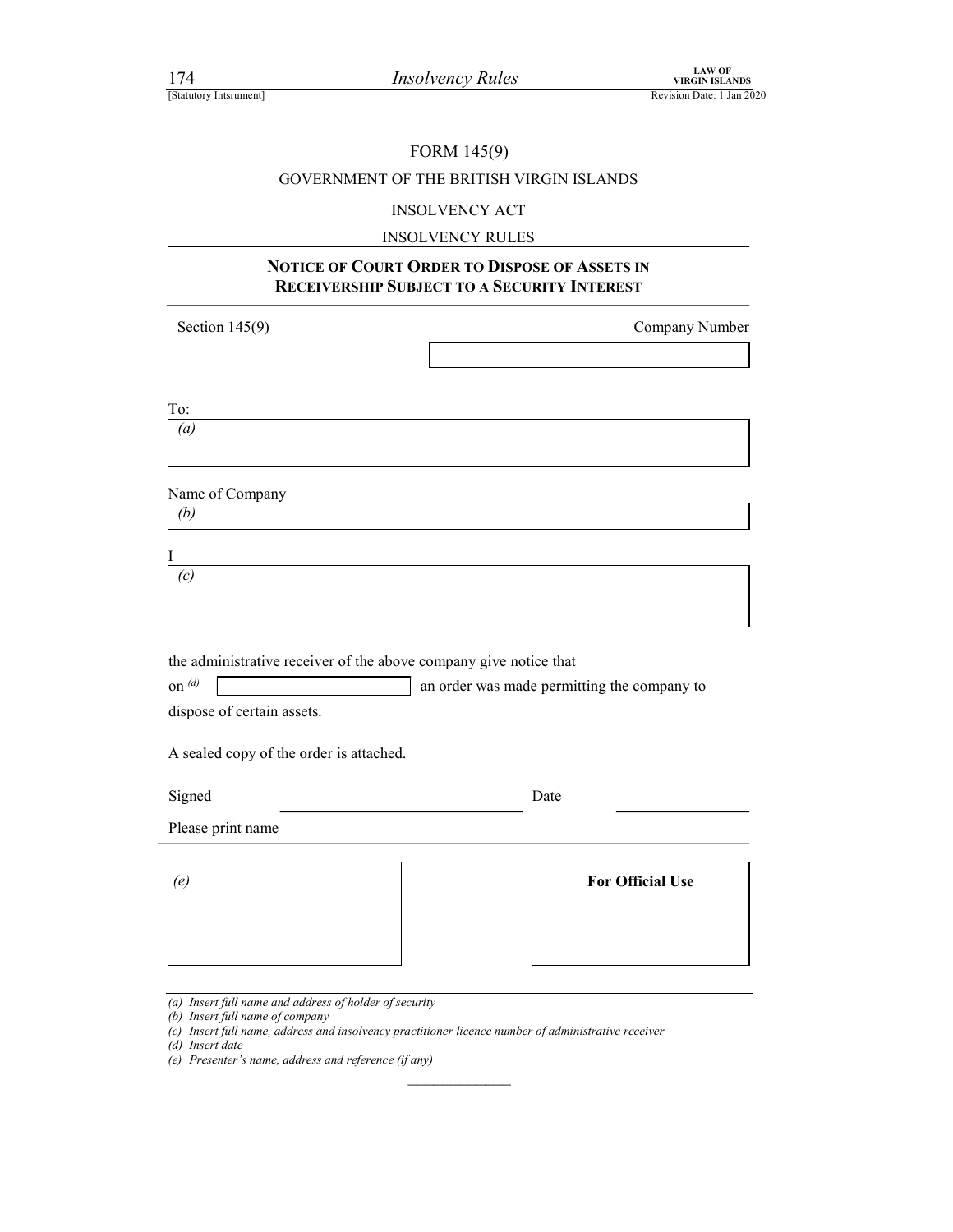### FORM 147(3)

# VIRGIN ISLANDS<br>
Revision Date: 1 Jan 2020<br>
FORM 147(3)<br>
GOVERNMENT OF THE BRITISH VIRGIN ISLANDS<br>
INSOLVENCY ACT GOVERNMENT OF THE BRITISH VIRGIN ISLANDS

### INSOLVENCY ACT

### INSOLVENCY RULES

### ADVERTISEMENT OF ADMINISTRATIVE RECEIVER'S REPORT (FOR NEWSPAPER OR VIRGIN ISLANDS OFFICIAL GAZETTE)

| Section $147(3)(b)$ | Company Number |
|---------------------|----------------|
| Rule 31, 143(2)     |                |

To:

(a)

Name of Company

 $(b)$ 

Please include the following notice in your next published issue:

|                    | Notice of Report of Administrative Receivership                                                                |
|--------------------|----------------------------------------------------------------------------------------------------------------|
|                    | A copy of the administrative receiver's report in respect of                                                   |
| Company name:      |                                                                                                                |
| Company Number:    |                                                                                                                |
| following address: | may be obtained from, or and inspected during normal office hours at, the                                      |
| (c)                |                                                                                                                |
| (d)                | A meeting of all unsecured creditors of the company will be held on:                                           |
|                    | Note: Creditors whose claims are wholly secured are not entitled to<br>attend or be represented at the meeting |

### Signed Date Date Date

 $\frac{1}{2}$  ,  $\frac{1}{2}$  ,  $\frac{1}{2}$  ,  $\frac{1}{2}$  ,  $\frac{1}{2}$  ,  $\frac{1}{2}$  ,  $\frac{1}{2}$  ,  $\frac{1}{2}$  ,  $\frac{1}{2}$  ,  $\frac{1}{2}$  ,  $\frac{1}{2}$  ,  $\frac{1}{2}$  ,  $\frac{1}{2}$  ,  $\frac{1}{2}$  ,  $\frac{1}{2}$  ,  $\frac{1}{2}$  ,  $\frac{1}{2}$  ,  $\frac{1}{2}$  ,  $\frac{1$ 

By or on behalf of the administrative receiver

Please print name

<sup>(</sup>a) Insert full name and address of publication

<sup>(</sup>b) Insert full name of company

<sup>(</sup>c) Insert address

<sup>(</sup>d) Insert date, time and place of meeting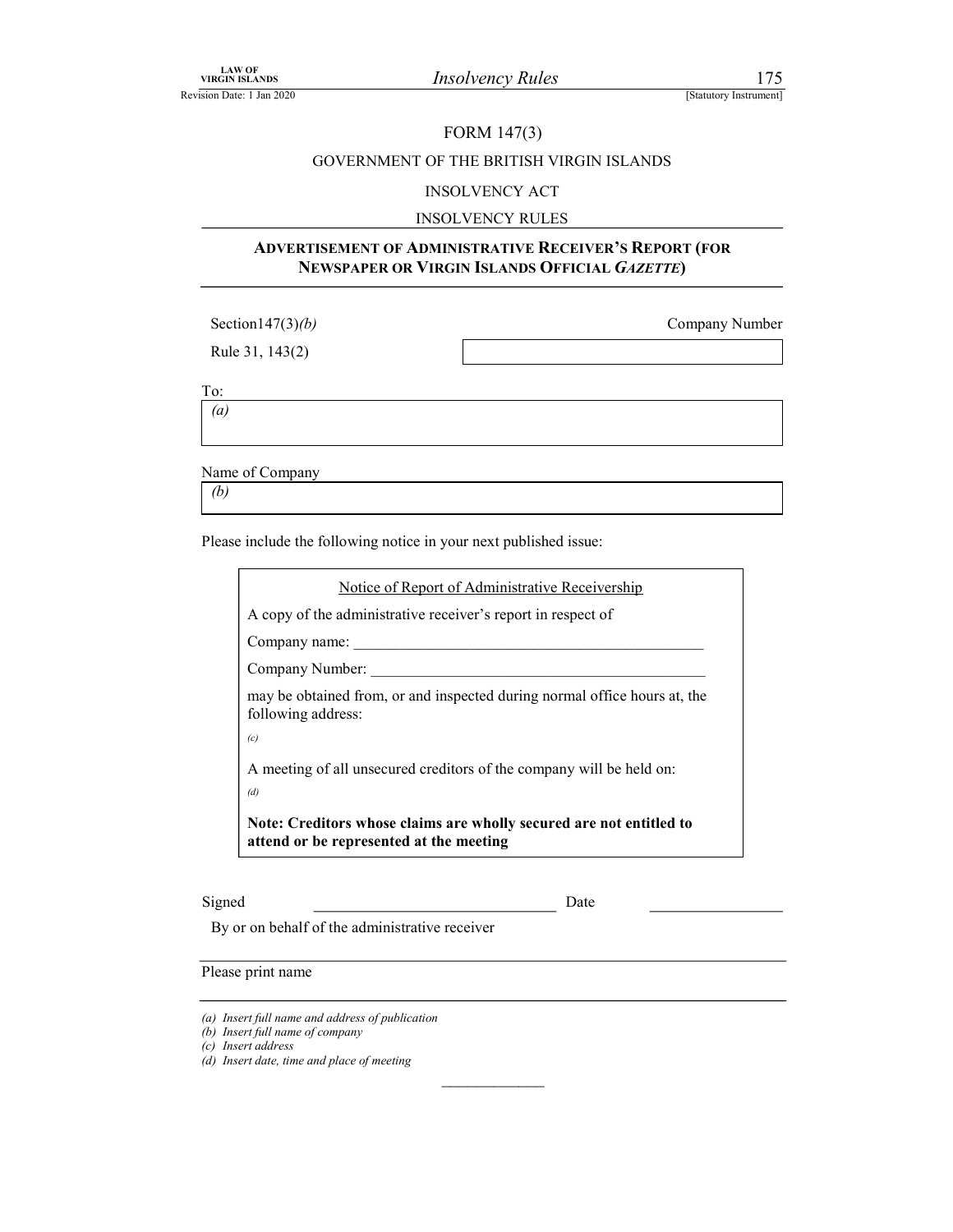### FORM 193(1)

# FORM 19311<br>
FORM 19311<br>
Revision Date: 1 Jan 2020<br>
Revision Date: 1 Jan 2020<br>
FORM 19311<br>
GOVERNMENT OF THE BRITISH VIRGIN ISLANDS<br>
INSOLVENCY ACT GOVERNMENT OF THE BRITISH VIRGIN ISLANDS

### INSOLVENCY ACT

### INSOLVENCY RULES

| 176<br>[Statutory Intsrument]      | <b>Insolvency Rules</b>                                                                    | <b>LAW OF</b><br><b>VIRGIN ISLANDS</b><br>Revision Date: 1 Jan 2020 |
|------------------------------------|--------------------------------------------------------------------------------------------|---------------------------------------------------------------------|
|                                    | FORM 193(1)<br>GOVERNMENT OF THE BRITISH VIRGIN ISLANDS<br><b>INSOLVENCY ACT</b>           |                                                                     |
|                                    | <b>INSOLVENCY RULES</b><br><b>SETTLEMENT OF LIST OF MEMBERS</b>                            |                                                                     |
| Section $193(1)$<br>Company Number |                                                                                            |                                                                     |
| Rule 182<br>To:<br>P.O. Box 418    | The Registrar of Companies<br>Road Town, Tortola<br>British Virgin Islands                 |                                                                     |
| Name of Company                    |                                                                                            |                                                                     |
| $\left(a\right)$                   |                                                                                            |                                                                     |
| $\rm I/we$<br>(b)                  |                                                                                            |                                                                     |
|                                    | the Liquidator(s), have settled the list of the members of the Company, which is attached. |                                                                     |
| Signed                             | Date                                                                                       |                                                                     |

Please print name

(c) For Official Use

(a) Insert full name of company

(b) Insert names of the liquidator(s)

(c) Presenter's address and reference (recommended)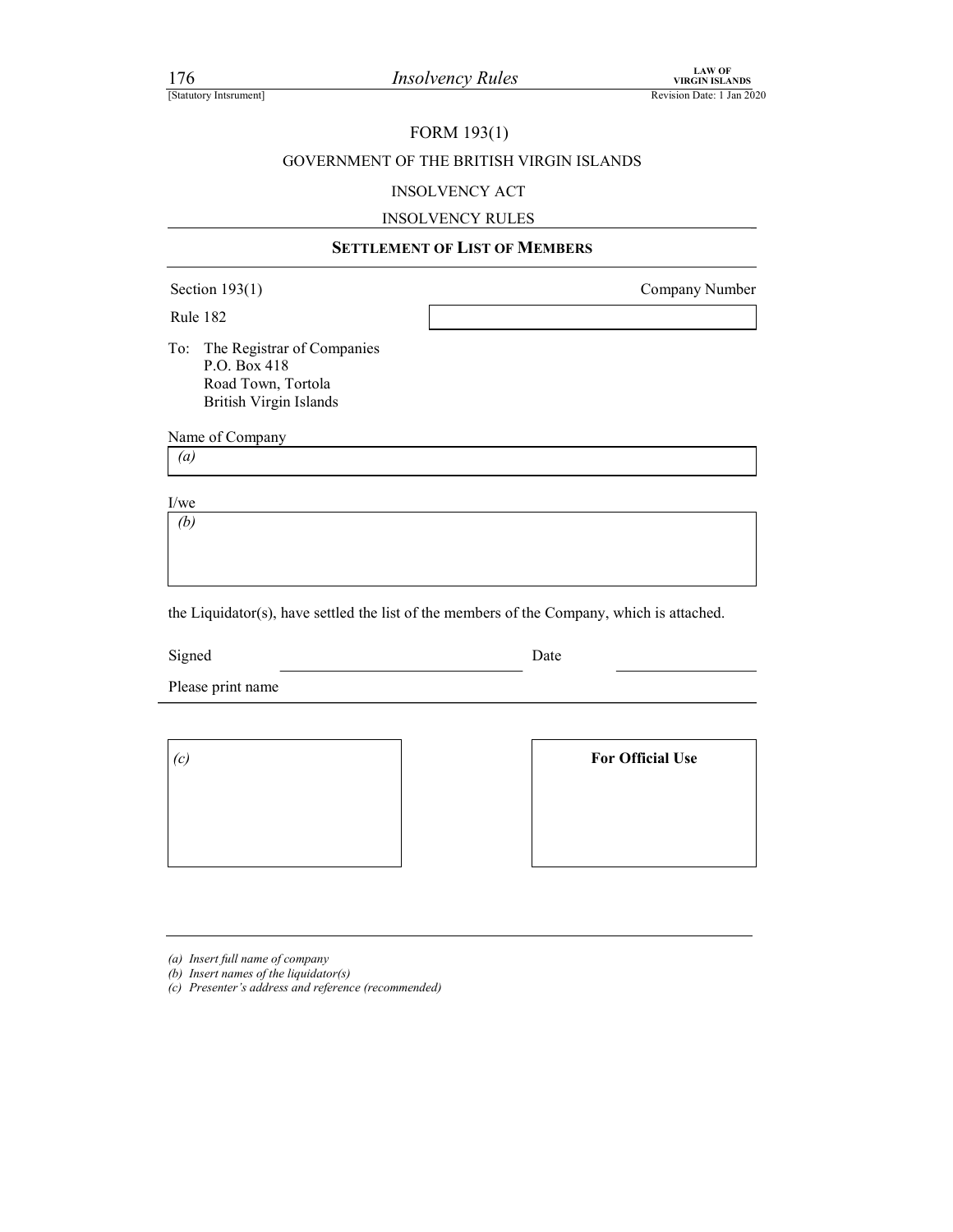| LAW OF         |
|----------------|
| VIRGIN ISLANDS |

| LAW OF<br>VIRGIN ISLANDS  |                            |                          | <b>Insolvency Rules</b>             |                                           | 177                                     |
|---------------------------|----------------------------|--------------------------|-------------------------------------|-------------------------------------------|-----------------------------------------|
| Revision Date: 1 Jan 2020 |                            |                          |                                     |                                           | [Statutory Instrument]                  |
| Class                     | Nominal value<br>per share | Issue price<br>per share | Total number<br>of shares<br>issued | Total<br>number of<br>shares called<br>up | Total<br>number of<br>shares paid<br>up |
|                           |                            |                          |                                     |                                           |                                         |
|                           |                            |                          |                                     |                                           |                                         |
|                           |                            |                          |                                     |                                           |                                         |
|                           |                            |                          |                                     |                                           |                                         |
|                           |                            |                          |                                     |                                           |                                         |
|                           |                            |                          |                                     |                                           |                                         |
|                           |                            |                          |                                     |                                           |                                         |
|                           |                            |                          |                                     |                                           |                                         |
|                           |                            |                          |                                     |                                           |                                         |
|                           |                            |                          |                                     |                                           |                                         |
|                           |                            |                          |                                     |                                           |                                         |
|                           |                            |                          |                                     |                                           |                                         |
|                           |                            |                          |                                     |                                           |                                         |
|                           |                            |                          |                                     |                                           |                                         |
|                           |                            |                          |                                     |                                           |                                         |
|                           |                            |                          |                                     |                                           |                                         |
|                           |                            |                          |                                     |                                           |                                         |
|                           |                            |                          |                                     |                                           |                                         |
|                           |                            |                          |                                     |                                           |                                         |
|                           |                            |                          |                                     |                                           |                                         |

Signature \_\_\_\_\_\_\_\_\_\_\_\_\_\_\_\_\_\_\_\_\_\_\_\_\_\_\_\_ Date \_\_\_\_\_\_\_\_\_\_\_\_\_\_\_\_\_\_\_\_\_\_\_\_\_\_\_\_\_\_\_\_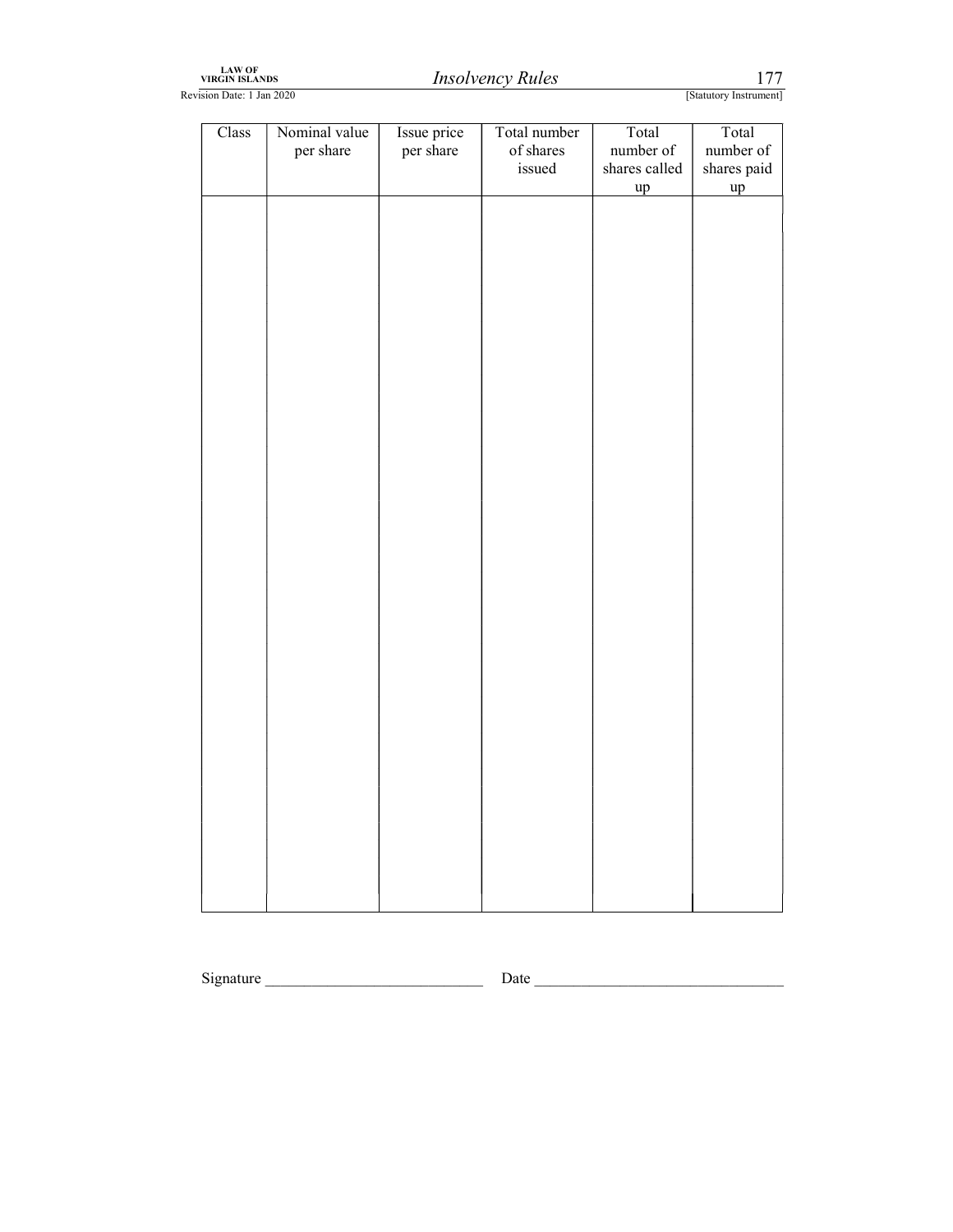| 178                    |                                         |                          | <b>Insolvency Rules</b> |                               | LAW OF<br>VIRGIN ISLANDS       |
|------------------------|-----------------------------------------|--------------------------|-------------------------|-------------------------------|--------------------------------|
| [Statutory Intsrument] |                                         |                          | <b>LIST OF MEMBERS</b>  |                               | Revision Date: 1 Jan 2020      |
| Class                  | Name and<br>$\rm{address}$ of<br>member | Class of<br>Member $(d)$ | Name of<br>shares held  | Number of<br>shares called up | Number of<br>shares paid<br>up |

\_\_\_\_\_\_\_\_\_\_\_\_ Signature \_\_\_\_\_\_\_\_\_\_\_\_\_\_\_\_\_\_\_\_\_\_\_\_\_\_\_\_ Date \_\_\_\_\_\_\_\_\_\_\_\_\_\_\_\_\_\_\_\_\_\_\_\_\_\_\_\_\_\_\_\_

(d) For example: shareholder, member of a company limited by guarantee, member of an unlimited company, etc.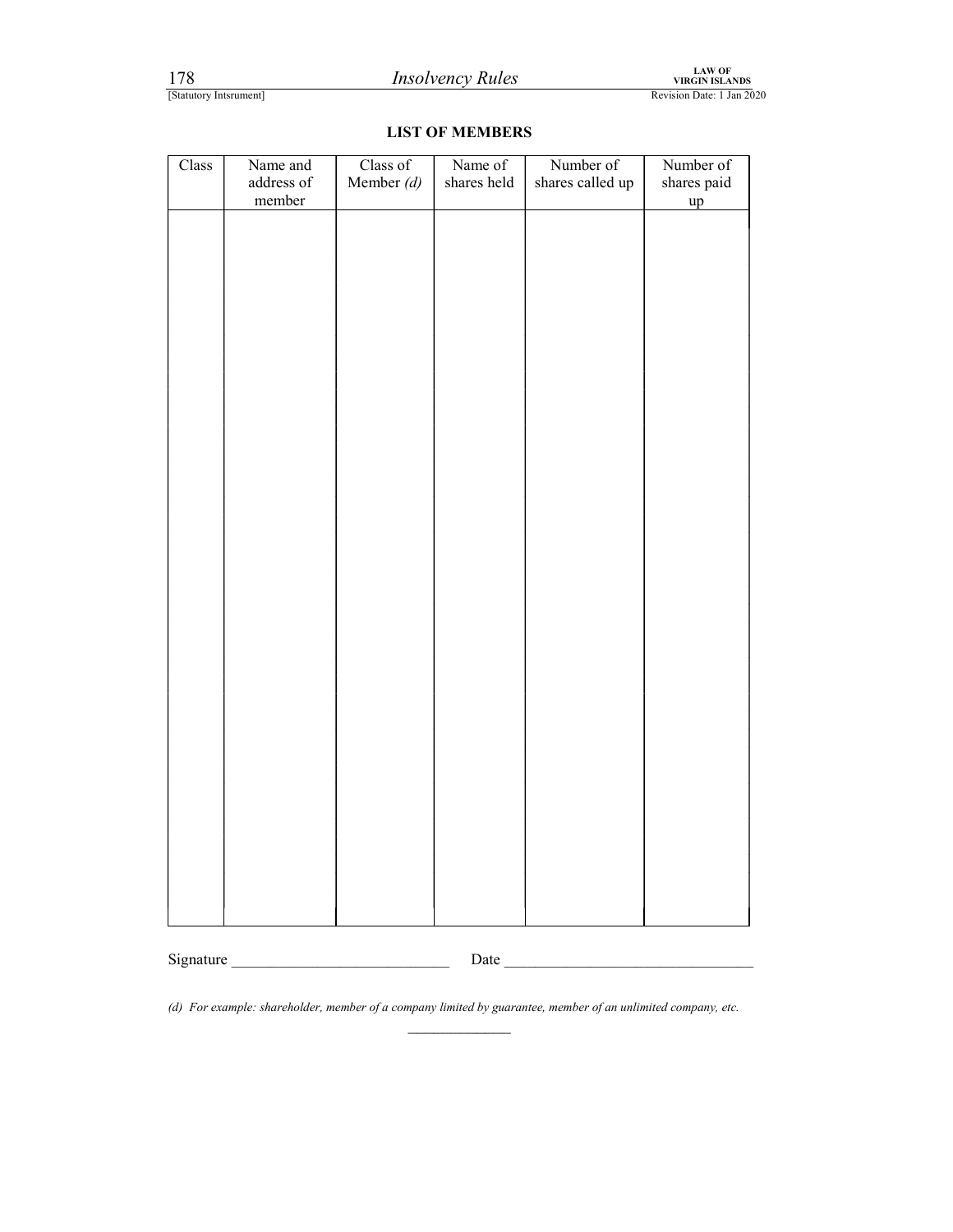### FORM 235(7)

## VIRGIN ISLANDS<br>
VIRGIN ISLANDS<br>
EREVISION Date: 1 Jan 2020<br>
FORM 235(7)<br>
GOVERNMENT OF THE BRITISH VIRGIN ISLANDS<br>
INSOLVENCY ACT GOVERNMENT OF THE BRITISH VIRGIN ISLANDS

### INSOLVENCY ACT

### INSOLVENCY RULES

### NOTICE OF RELEASE OF LIQUIDATOR

Section 235(7) Company Number

To: The Registrar of Companies P.O. Box 418 Road Town, Tortola British Virgin Islands

Name of Company

(a)

I/we (b)

former liquidator [s] of the company hereby give notice that

on  $(c)$ 

The court granted [my/our] release [unconditionally/subject to the conditions listed below].

An office copy of the said order of release is attached.

(d)

Signed Date

 $\mathcal{L}_\text{max}$ 

Please print name

(e) For Official Use

(c) Insert date

- (d) Insert conditions if any
- (e) Presenter's name, address and reference (if any)

<sup>(</sup>a) Insert full name of company

<sup>(</sup>b) Insert full names, address and practitioner license number of liquidator(s)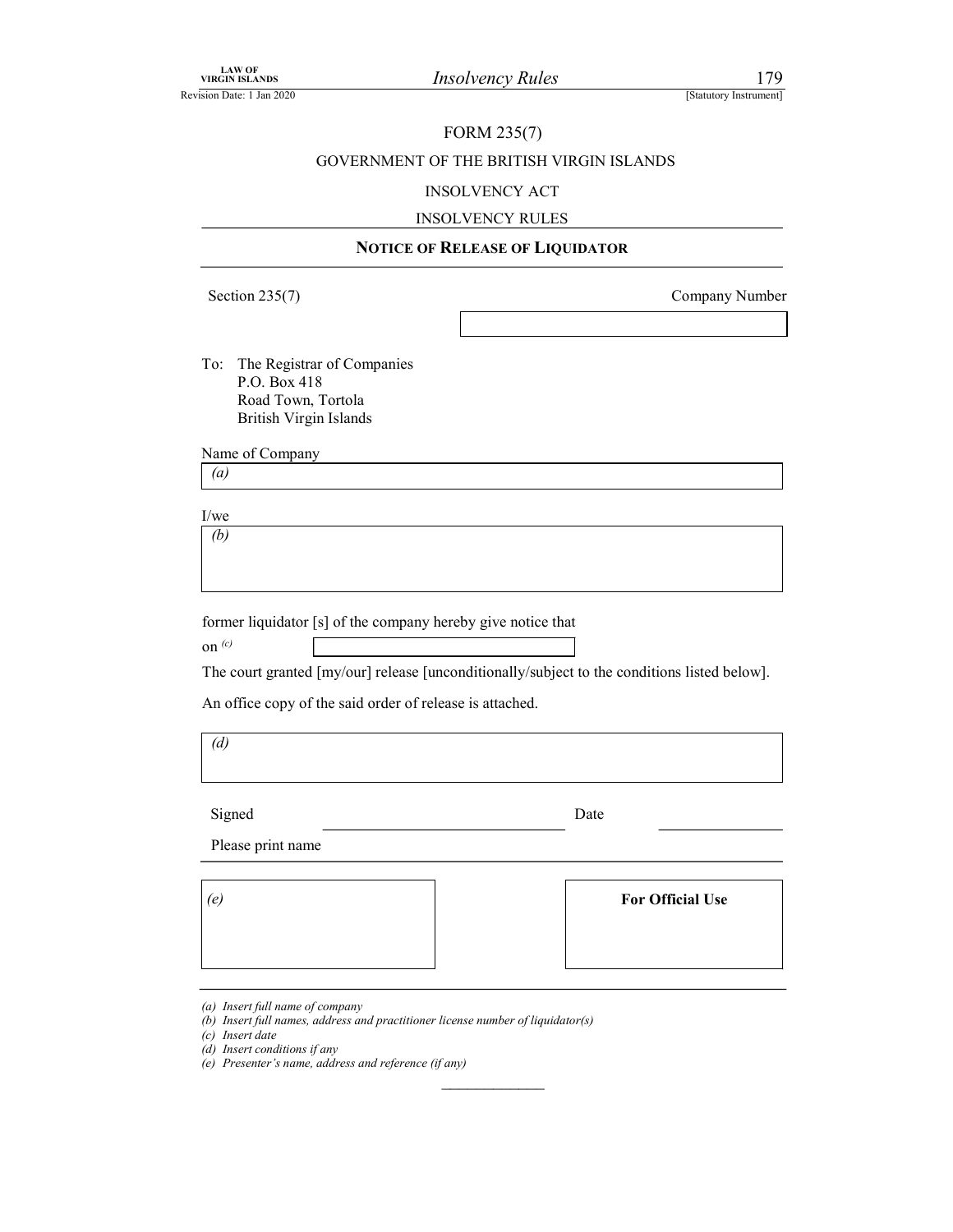### FORM 265(2)

## FIND 180<br> *Insolvency Rules*<br>
EXAMPLE PRESENTED REVISION ISLANDS<br>
Revision Date: 1 Jan 2020<br>
GOVERNMENT OF THE BRITISH VIRGIN ISLANDS<br>
INSOLVENCY ACT GOVERNMENT OF THE BRITISH VIRGIN ISLANDS

### INSOLVENCY ACT

### INSOLVENCY RULES

### NOTICE OF DISQUALIFICATION ORDER OR UNDERTAKING

Section 265(2) Company Number

To: The Registrar of Companies P.O. Box 418 Road Town, Tortola British Virgin Islands

Name and Address of Company or Individual

(a)

I (b)

give notice that  $\omega$ [a disqualification order / undertaking] for a period

| $\mathrm{of}^{(d)}$                                   | was   made against / given by $\vert^{(c)}$ the above |  |
|-------------------------------------------------------|-------------------------------------------------------|--|
| / individual] $^{(c)}$ on $^{(e)}$<br>$l$ company $l$ |                                                       |  |

[A sealed copy of the disqualification order is attached.]  $\emptyset$ 

Signed Date Date

Please print name

| $\left(g\right)$ | <b>For Official Use</b> |
|------------------|-------------------------|
|                  |                         |
|                  |                         |

(a) Insert full name and address of company or individual against whom the order or undertaking is made

- (b) Insert full name, address of official receiver
- (c) Delete where not applicable
- (d) Insert period
- (e) Insert date
- (f) Delete if not applicable
- $(g)$  Presenter's name, address and reference (if any)  $\mathcal{L}_\text{max}$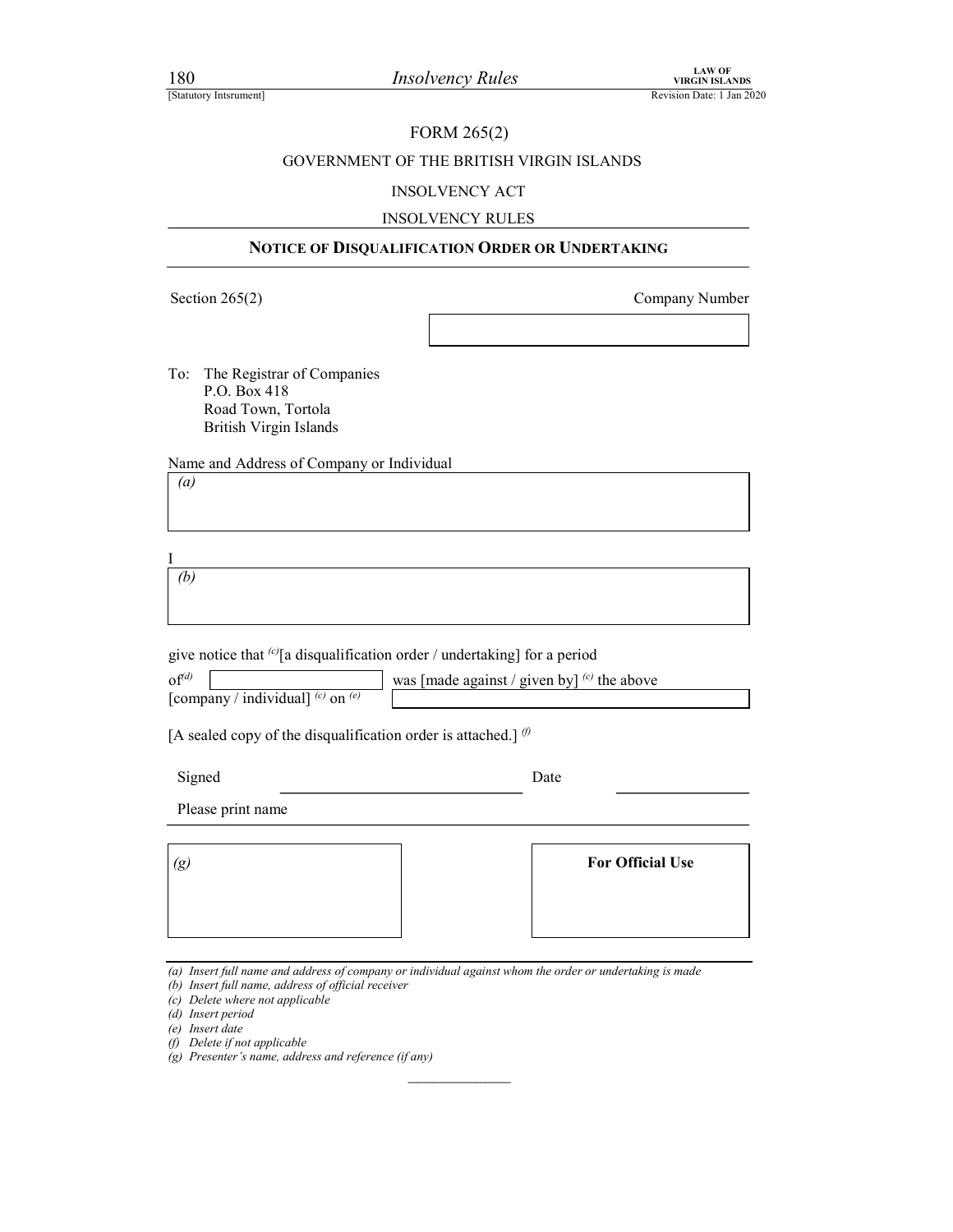### FORM 266(4)

## LAW OF<br>
Revision Date: 1 Jan 2020<br>
FORM 266(4)<br>
GOVERNMENT OF THE BRITISH VIRGIN ISLANDS<br>
INSOLVENCY ACT GOVERNMENT OF THE BRITISH VIRGIN ISLANDS

### INSOLVENCY ACT

### INSOLVENCY RULES

### NOTICE OF VARIATION OF DISQUALIFICATION ORDER OR UNDERTAKING

Section 266(4) Company Number

To: The Registrar of Companies P.O. Box 418 Road Town, Tortola British Virgin Islands To: The Registrar of Companies<br>
P.O. Box 418<br>
Boad Town, Tortola<br>
British Virgin Islands<br>
Name and Address of Company or Individual<br>
(a)<br>
(b)<br>
(b)<br>
(b)<br>
give notice that the [disqualification order / undertaking]<sup>(c)</sup> [ma

(a)

|  | against / given by] <sup>(c)</sup> the above [company / individual] <sup>(c)</sup> on <sup>(d)</sup> |  |  |  |
|--|------------------------------------------------------------------------------------------------------|--|--|--|
|--|------------------------------------------------------------------------------------------------------|--|--|--|

 $\mathcal{L}_\text{max}$ 

| Road Town, Tortola                                                                                   |                                                  |  |
|------------------------------------------------------------------------------------------------------|--------------------------------------------------|--|
| <b>British Virgin Islands</b>                                                                        |                                                  |  |
| Name and Address of Company or Individual                                                            |                                                  |  |
| $\left(a\right)$                                                                                     |                                                  |  |
|                                                                                                      |                                                  |  |
|                                                                                                      |                                                  |  |
| (b)                                                                                                  |                                                  |  |
|                                                                                                      |                                                  |  |
|                                                                                                      |                                                  |  |
| give notice that the [disqualification order / undertaking] $^{(c)}$ [made                           |                                                  |  |
| against / given by] <sup>(c)</sup> the above [company / individual] <sup>(c)</sup> on <sup>(d)</sup> |                                                  |  |
|                                                                                                      | was varied. The varied [disqualification order / |  |
| undertaking] <sup>(c)</sup> is effective as of <sup>(d)</sup> .                                      |                                                  |  |
| [A sealed copy of the varied disqualification order is attached.] <sup>(e)</sup>                     |                                                  |  |
| Signed                                                                                               | Date                                             |  |
| Please print name                                                                                    |                                                  |  |
|                                                                                                      |                                                  |  |
| $\mathcal{D}$                                                                                        | <b>For Official Use</b>                          |  |
|                                                                                                      |                                                  |  |
|                                                                                                      |                                                  |  |
|                                                                                                      |                                                  |  |

- (e) Delete if not applicable
- (f) Presenter's address and reference (recommended)

<sup>(</sup>a) Insert full name and address of company or individual against whom the order or undertaking is made

<sup>(</sup>b) Insert full name, address of official receiver

<sup>(</sup>c) Delete where not applicable

<sup>(</sup>d) Insert date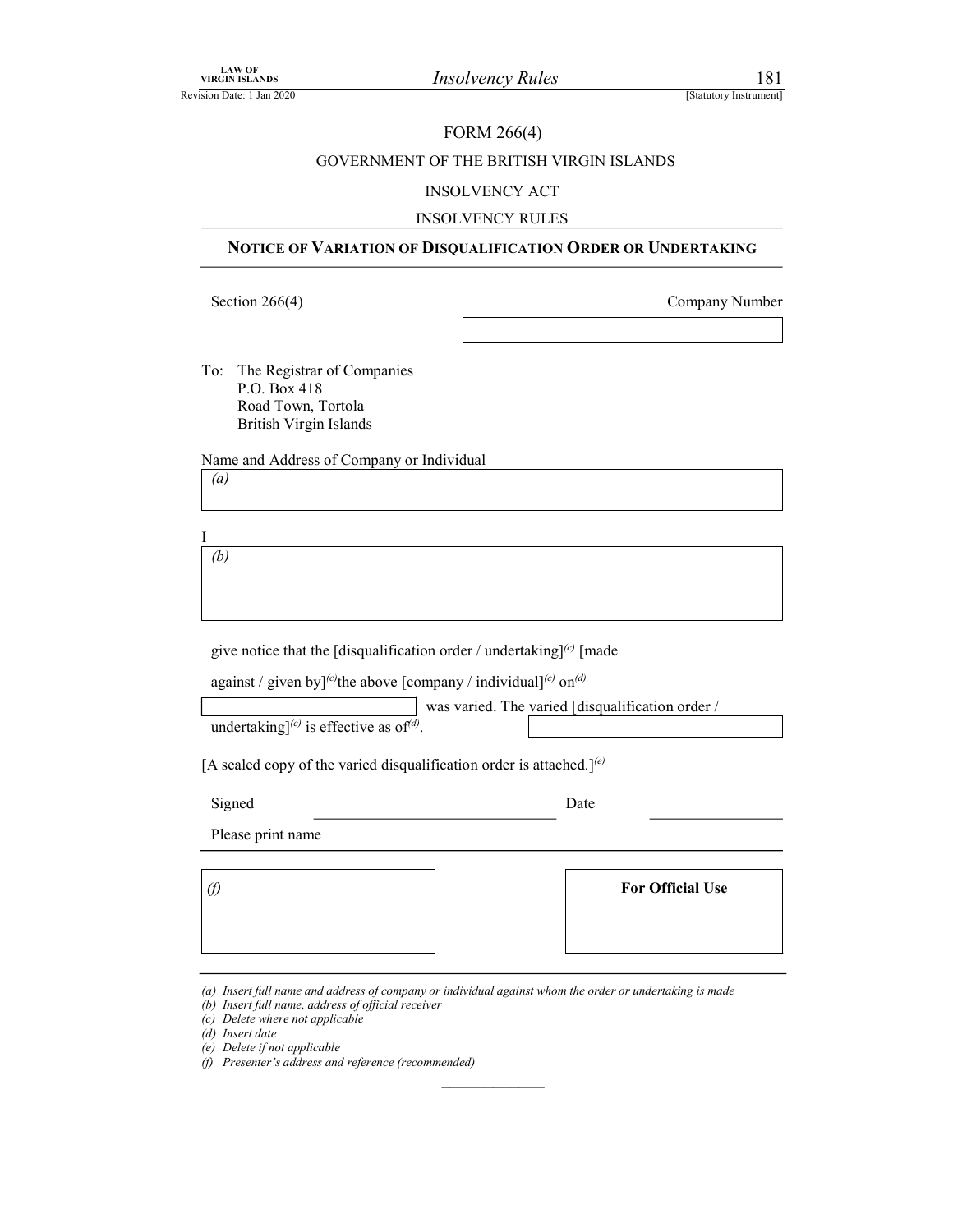### FORM 271

### Final Control of The BRITISH VIRGIN ISLANDS<br>
EVIRGIN ISLANDS<br>
Revision Date: 1 Jan 2020<br>
FORM 271<br>
GOVERNMENT OF THE BRITISH VIRGIN ISLANDS<br>
INSOLVENCY ACT GOVERNMENT OF THE BRITISH VIRGIN ISLANDS For Equipment of the Section State of the Section State of the Section Date: 1 Jan 2020<br>
FORM 271<br>
REPORT OF THE BRITISH VIRGIN ISLANDS<br>
INSOLVENCY ACT<br>
INSOLVENCY RULES<br>
REPORT ON DIRECTORS' CONDUCT

### INSOLVENCY ACT

### INSOLVENCY RULES

Section 271

A report provided under Section 271 of the Insolvency Act is confidential. The officeholder submitting such a report should not disclose the contents to any person other than the Official Receiver.

Company Number

To: The Registrar of Companies P.O. Box 418 Road Town, Tortola British Virgin Islands

| (1)              |  |  |
|------------------|--|--|
|                  |  |  |
|                  |  |  |
|                  |  |  |
| (2)              |  |  |
|                  |  |  |
|                  |  |  |
|                  |  |  |
|                  |  |  |
| (3)              |  |  |
|                  |  |  |
| (4)              |  |  |
| $\overline{(5)}$ |  |  |
|                  |  |  |
|                  |  |  |
| $\overline{(6)}$ |  |  |
|                  |  |  |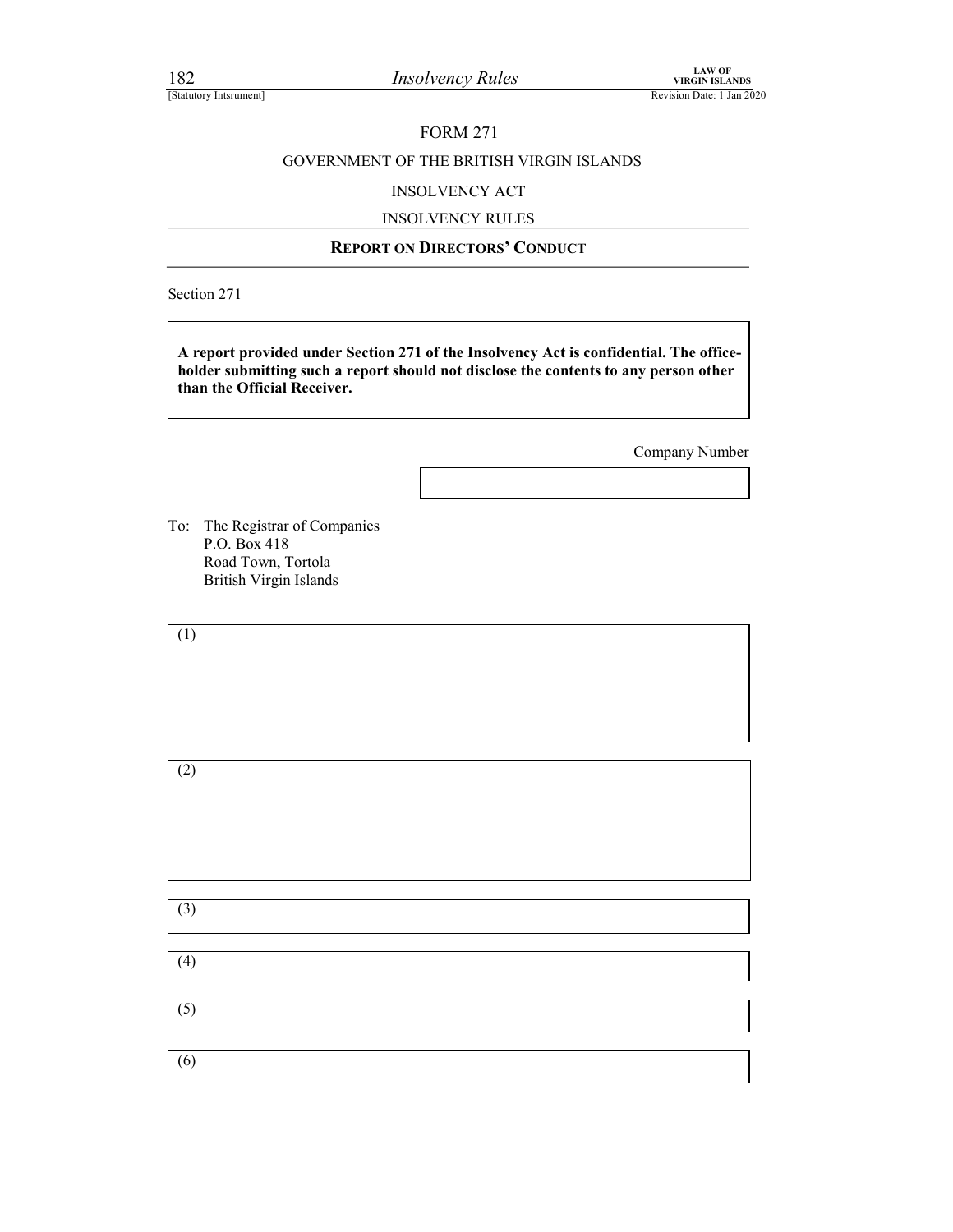| LAW OF<br>VIRGIN ISLANDS  | <b>Insolvency Rules</b> | 183                    |  |
|---------------------------|-------------------------|------------------------|--|
| Revision Date: 1 Jan 2020 |                         | [Statutory Instrument] |  |
| (7)                       |                         |                        |  |
|                           |                         |                        |  |



(8)



(11)

 $(12)$ 

(13)

- (3) Current (or last) registered agent (if applicable)  $(4)$  Name of office-holder
- Name of office-holder
- (5) Licence Number<br>(6) Name of the firm
- (6) Name of the firm and contact information of the office-holder (7) Type of insolvency proceedings (Administrative Receivership,

- (8) Date of appointment
- $(9)$  Name of the member of staff with day-to-day responsibility for this matter
- (10) Principal trading address
- (11) Nature of the company's business
- (12) When did the company commence its trading operations? (Please state the month and year)
- (13) Details of any other insolvency office-holder in relation to the company (Stating type of appointment, name(s) of office-holder(s), date of appointment)

<sup>(1)</sup> Name of Company (Please include details of all registered names and trading styles of the company used in the last 2 years.)

 <sup>(2)</sup> Current registered office address

Type of insolvency proceedings (Administrative Receivership, Administration, Liquidation). Please provide a copy of the appointment document.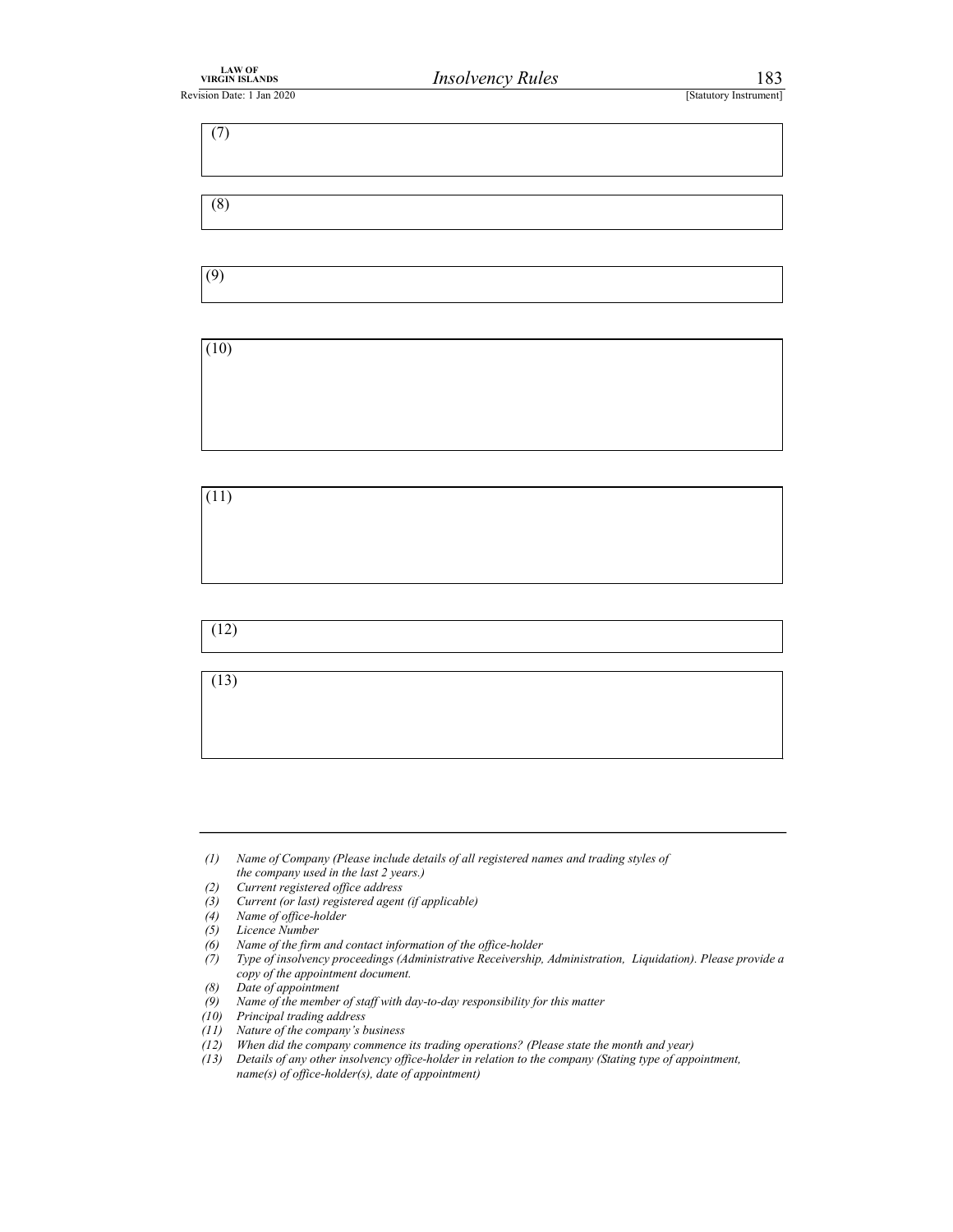### (14) Please complete a box for—

- For the complete a box for-<br>
Estatutory International Revision Date: 1 Jan 2020<br>
(14) Please complete a box for-<br>
a. Any person who appears to you to be, or have been, a director (as defined in<br>
Section 6 of the Insolvency a. Any person who appears to you to be, or have been, a director (as defined in Section 6 of the Insolvency Act), voluntary liquidator or receiver of the company whose conduct, either taken alone or taken together with his or her conduct as a director, voluntary liquidator or receiver of any other company, makes him or her unfit to be concerned in the promotion, formation or management of companies or in their liquidation or dissolution. Details of the conduct leading you to this view should be set out in the answer to question 16; and
	- b. Any other person who appears to you to have been a director of the company on the date you were appointed, or at any time in the 3 years before that date.

### ADDITIONAL BOXES MAY BE COPIED AND COMPLETED AS REQUIRED

| A. FULL NAME (Include other known names. If director is a company, state company |  |
|----------------------------------------------------------------------------------|--|
| name, registration number and country of incorporation):                         |  |

B. DATE OF BIRTH:

C. CURRENT OR LAST KNOWN ADDRESS:

D. COUNTRY OF RESIDENCE:

E. OCCUPATION, TRADE OR PROFESSION:

F. BRIEFLY, WHAT WERE THE DIRECTOR'S DUTIES IN THE COMPANY?:

G. IS THIS A PERSON WHOSE CONDUCT MAKES IT APPEAR TO YOU THAT HE OR SHE IS UNFIT (as described in 14a above)?:  $Yes \Box$  No

If yes, please provide details in question 16.

H. PERIOD AS DIRECTOR: FROM: TO:

A. FULL NAME (Include other known names. If director is a company, state company name, registration number and country of incorporation):

- B. DATE OF BIRTH:
- C. CURRENT OR LAST KNOWN ADDRESS:

D. COUNTRY OF RESIDENCE:

E. OCCUPATION, TRADE OR PROFESSION:

F. BRIEFLY, WHAT WERE THE DIRECTOR'S DUTIES IN THE COMPANY?:

G. IS THIS A PERSON WHOSE CONDUCT MAKES IT APPEAR TO YOU THAT HE OR SHE IS UNFIT (as described in 14a above)?:  $Yes \Box$  No  $\Box$ 

If yes, please provide details in question 16.

H. PERIOD AS DIRECTOR: FROM: TO: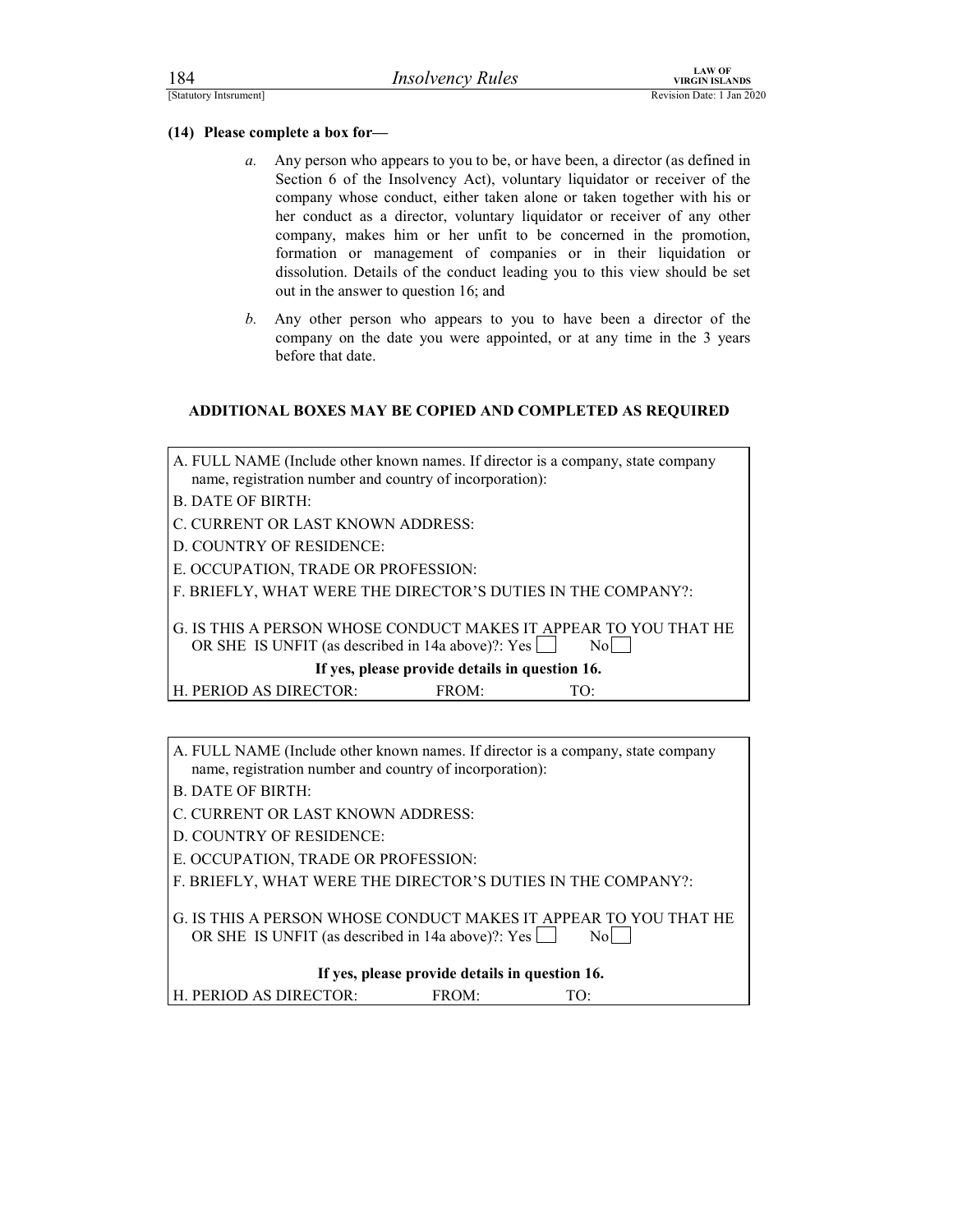| <b>LAW OF<br/>VIRGIN ISLANDS</b>                              | <b>Insolvency Rules</b>                                                          | 185                    |
|---------------------------------------------------------------|----------------------------------------------------------------------------------|------------------------|
| Revision Date: 1 Jan 2020                                     |                                                                                  | [Statutory Instrument] |
|                                                               |                                                                                  |                        |
|                                                               | A. FULL NAME (Include other known names. If director is a company, state company |                        |
|                                                               |                                                                                  |                        |
| name, registration number and country of incorporation):      |                                                                                  |                        |
| <b>B. DATE OF BIRTH:</b><br>C. CURRENT OR LAST KNOWN ADDRESS: |                                                                                  |                        |
| D. COUNTRY OF RESIDENCE:                                      |                                                                                  |                        |
| E. OCCUPATION, TRADE OR PROFESSION:                           |                                                                                  |                        |
|                                                               | F. BRIEFLY, WHAT WERE THE DIRECTOR'S DUTIES IN THE COMPANY?:                     |                        |
|                                                               |                                                                                  |                        |
|                                                               | G. IS THIS A PERSON WHOSE CONDUCT MAKES IT APPEAR TO YOU THAT HE                 |                        |
|                                                               | OR SHE IS UNFIT (as described in 14a above)?: Yes                                | $\overline{N_0}$       |
| H. PERIOD AS DIRECTOR:                                        | If yes, please provide details in question 16.<br>FROM:<br>TO:                   |                        |
|                                                               |                                                                                  |                        |
|                                                               |                                                                                  |                        |
|                                                               | A. FULL NAME (Include other known names. If director is a company, state company |                        |

| A. FULL NAME (Include other known names. If director is a company, state company<br>name, registration number and country of incorporation): |  |
|----------------------------------------------------------------------------------------------------------------------------------------------|--|
| B. DATE OF BIRTH:                                                                                                                            |  |
| C. CURRENT OR LAST KNOWN ADDRESS:                                                                                                            |  |
| <b>D. COUNTRY OF RESIDENCE:</b>                                                                                                              |  |
| E. OCCUPATION, TRADE OR PROFESSION:                                                                                                          |  |
| F. BRIEFLY, WHAT WERE THE DIRECTOR'S DUTIES IN THE COMPANY?:                                                                                 |  |
| G. IS THIS A PERSON WHOSE CONDUCT MAKES IT APPEAR TO YOU THAT HE<br>IS UNFIT (as described in 14a above)?: Yes $\Box$<br>No                  |  |
| If yes, please provide details in question 16.                                                                                               |  |
| H. PERIOD AS DIRECTOR:<br>FROM:<br>TO:                                                                                                       |  |

A. FULL NAME (Include other known names. If director is a company, state company name, registration number and country of incorporation):

B. DATE OF BIRTH:

C. CURRENT OR LAST KNOWN ADDRESS:

D. COUNTRY OF RESIDENCE:

E. OCCUPATION, TRADE OR PROFESSION:

F. BRIEFLY, WHAT WERE THE DIRECTOR'S DUTIES IN THE COMPANY?:

| G. IS THIS A PERSON WHOSE CONDUCT MAKES IT APPEAR TO YOU THAT HE<br>OR SHE IS UNFIT (as described in 14a above)?: $Yes \Box$ |                                                | $\rm{No}$ |  |
|------------------------------------------------------------------------------------------------------------------------------|------------------------------------------------|-----------|--|
|                                                                                                                              | If yes, please provide details in question 16. |           |  |
| H. PERIOD AS DIRECTOR:                                                                                                       | $FROM+$                                        | T∩∙       |  |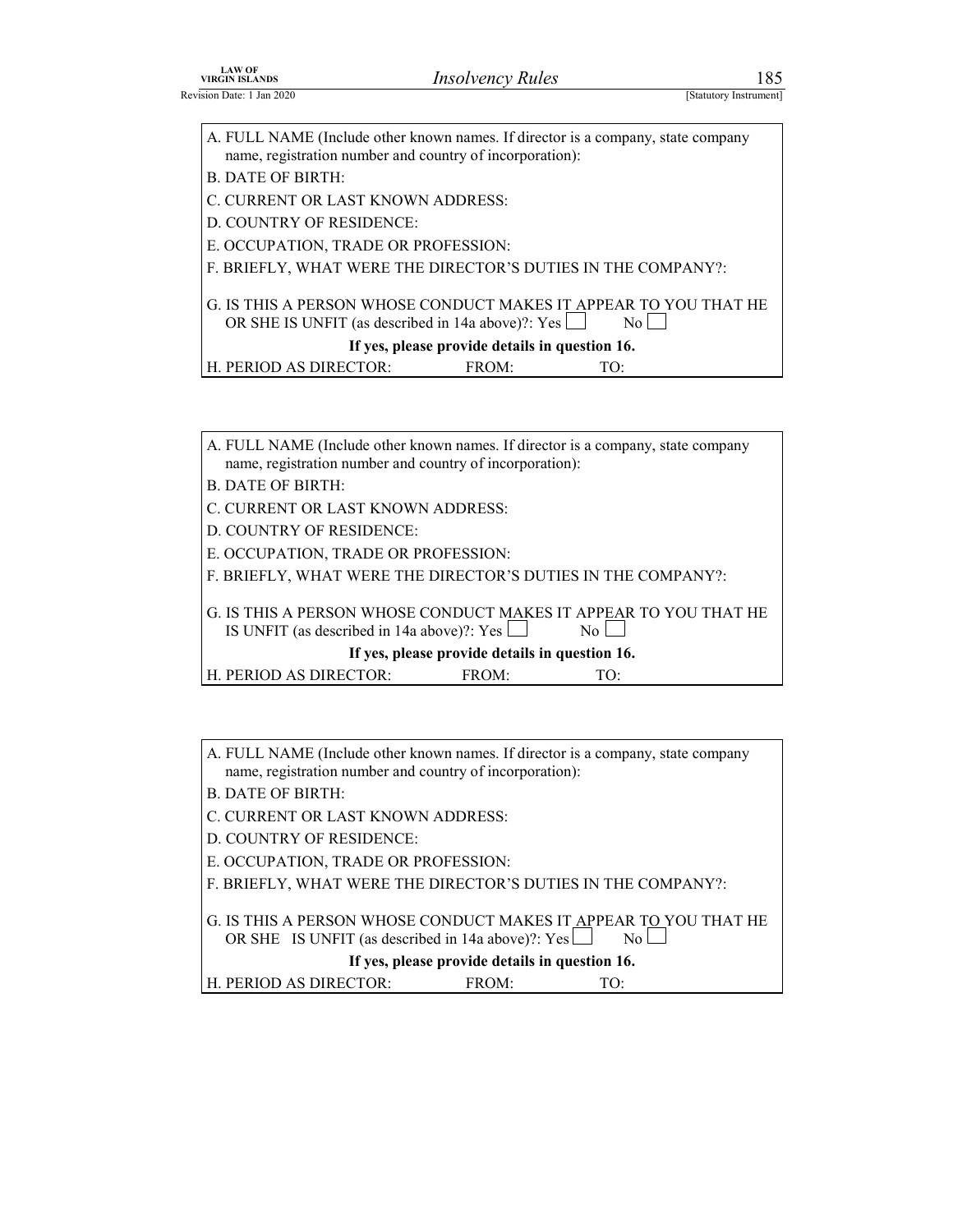| 1 O O |                        |  |
|-------|------------------------|--|
|       | [Statutory Intsrument] |  |

r

┑

For the control of the consideration of his performance of the considered at the considered at the considered at the consideration of his, her or (their) conduct, the director of whom you have answered "yes" at question 14 15. Please provide details of any other company with which the director(s) in respect of whom you have answered "yes" at question 14(G) may have had an involvement, which you consider may be relevant to the consideration of his, her or (their) conduct, together with any previous insolvencies of which you are aware:

| Name of director | Company name,<br>registration number &<br>country of incorporation | Relevant information |
|------------------|--------------------------------------------------------------------|----------------------|
|                  |                                                                    |                      |
|                  |                                                                    |                      |
|                  |                                                                    |                      |
|                  |                                                                    |                      |
|                  |                                                                    |                      |
|                  |                                                                    |                      |
|                  |                                                                    |                      |
|                  |                                                                    |                      |
|                  |                                                                    |                      |
|                  |                                                                    |                      |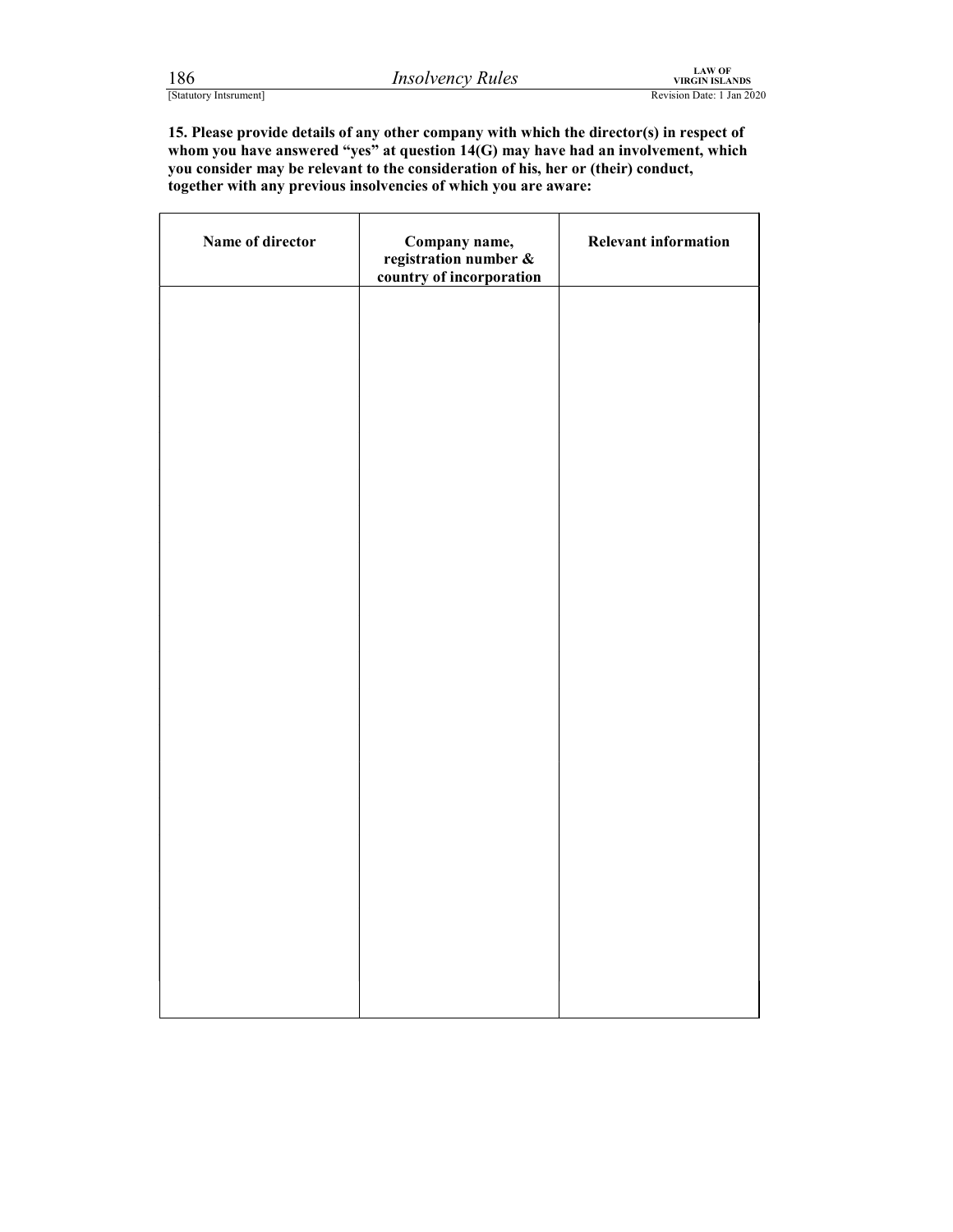### VIRGIN ISLANDS<br>
VIRGIN ISLANDS<br>
Elevision Date: 1 Jan 2020<br>
16. Please provide details of unfit conduct. Particular regard should be given to the<br>
matters referred to in Sections 262(1) and 263 of the Insolvency Act. 16. Please provide details of unfit conduct. Particular regard should be given to the matters referred to in Sections 262(1) and 263 of the Insolvency Act.

| <b>LAW OF<br/>VIRGIN ISLANDS</b><br>devision Date: 1 Jan 2020 | <b>Insolvency Rules</b>                                                                                                                                        | 187<br>[Statutory Instrument] |
|---------------------------------------------------------------|----------------------------------------------------------------------------------------------------------------------------------------------------------------|-------------------------------|
|                                                               | 16. Please provide details of unfit conduct. Particular regard should be given to the<br>matters referred to in Sections 262(1) and 263 of the Insolvency Act. |                               |
|                                                               | Details of unfit conduct and nature of supporting evidence                                                                                                     | Name(s) of director(s)        |
|                                                               |                                                                                                                                                                |                               |
|                                                               |                                                                                                                                                                |                               |
|                                                               |                                                                                                                                                                |                               |
|                                                               |                                                                                                                                                                |                               |
|                                                               |                                                                                                                                                                |                               |
|                                                               |                                                                                                                                                                |                               |
|                                                               |                                                                                                                                                                |                               |
|                                                               |                                                                                                                                                                |                               |
|                                                               |                                                                                                                                                                |                               |
|                                                               |                                                                                                                                                                |                               |
|                                                               |                                                                                                                                                                |                               |
|                                                               |                                                                                                                                                                |                               |
|                                                               |                                                                                                                                                                |                               |
|                                                               |                                                                                                                                                                |                               |
|                                                               |                                                                                                                                                                |                               |
|                                                               |                                                                                                                                                                |                               |
|                                                               |                                                                                                                                                                |                               |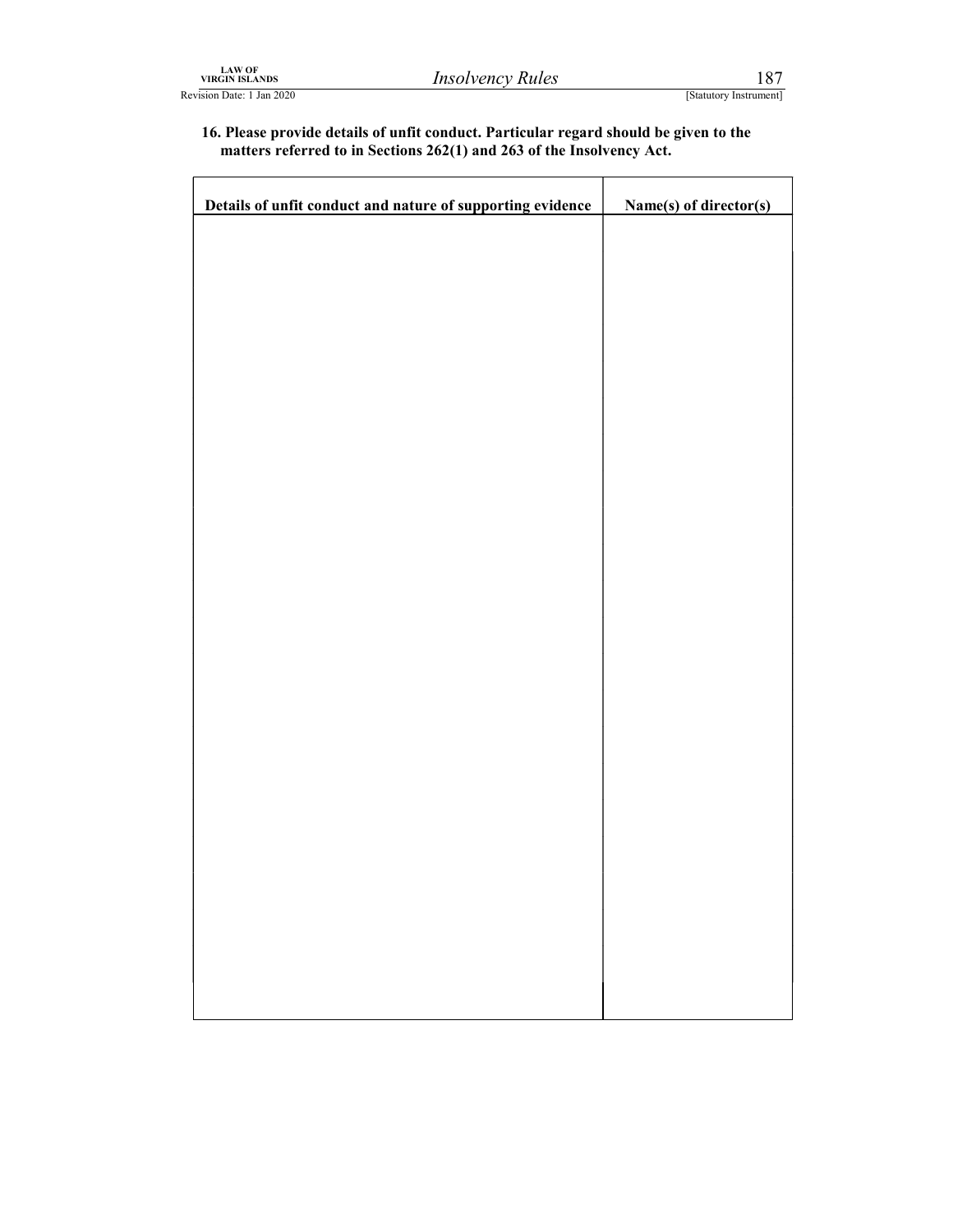| 188                    | <b>Insolvency Rules</b>                           | LAW OF<br>VIRGIN ISLANDS  |  |
|------------------------|---------------------------------------------------|---------------------------|--|
| [Statutory Intsrument] |                                                   | Revision Date: 1 Jan 2020 |  |
|                        | Details of unfit conduct and nature of supporting | Name(s) of director(s)    |  |
|                        | evidence                                          |                           |  |
|                        |                                                   |                           |  |
|                        |                                                   |                           |  |
|                        |                                                   |                           |  |
|                        |                                                   |                           |  |
|                        |                                                   |                           |  |
|                        |                                                   |                           |  |
|                        |                                                   |                           |  |
|                        |                                                   |                           |  |
|                        |                                                   |                           |  |
|                        |                                                   |                           |  |
|                        |                                                   |                           |  |
|                        |                                                   |                           |  |
|                        |                                                   |                           |  |
|                        |                                                   |                           |  |
|                        |                                                   |                           |  |
|                        |                                                   |                           |  |
|                        |                                                   |                           |  |
|                        |                                                   |                           |  |
|                        |                                                   |                           |  |
|                        |                                                   |                           |  |
|                        |                                                   |                           |  |
|                        |                                                   |                           |  |
|                        |                                                   |                           |  |
|                        |                                                   |                           |  |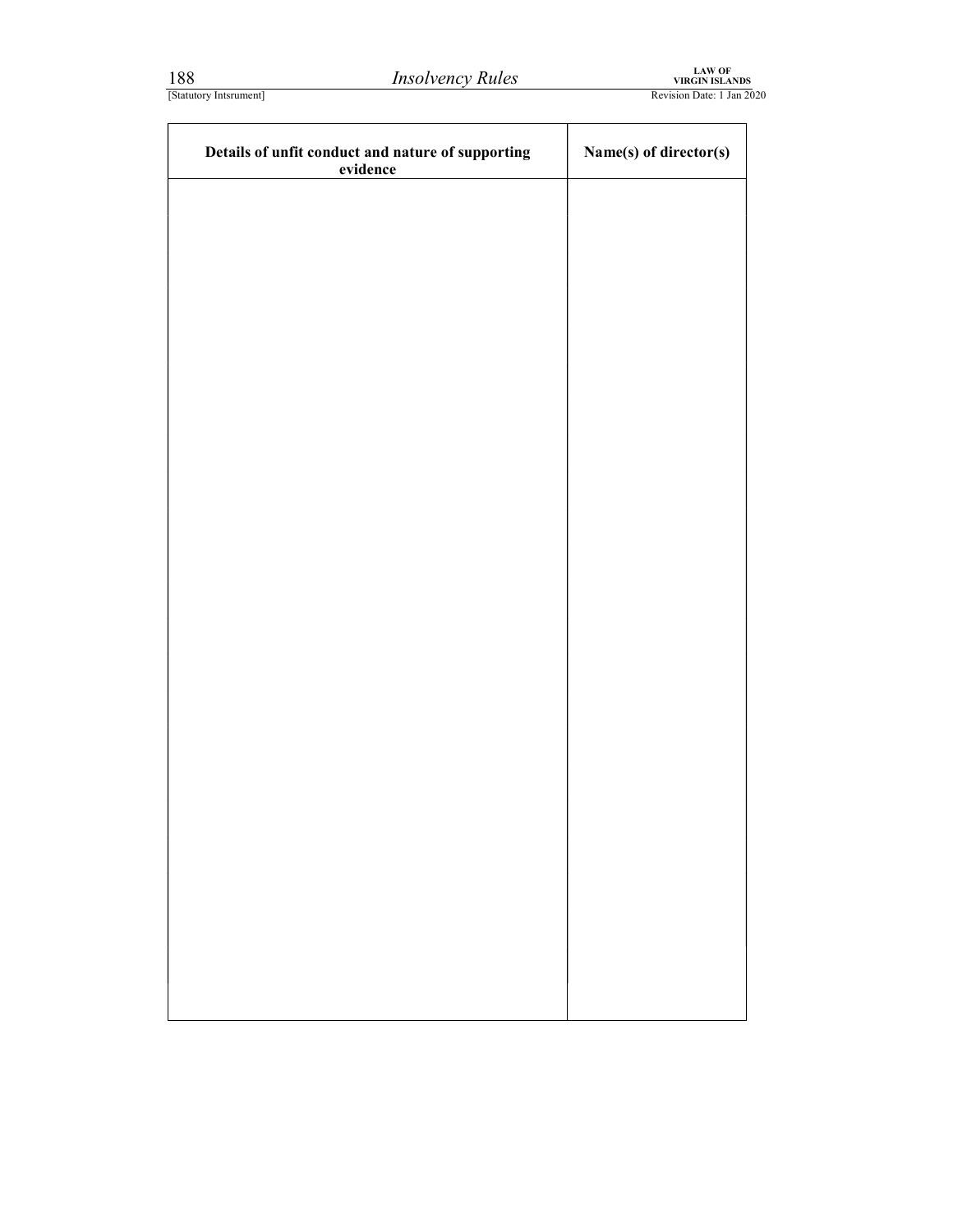LAW OF<br>
VIRGIN ISLANDS<br>
Elevision Date: 1 Jan 2020<br>
17. Are there any other matters that may be taken into account? (for example, ill<br>
health, personal guarantees, individual voluntary arrangement, bankruptcy, etc.) 17. Are there any other matters that may be taken into account? (for example, ill health, personal guarantees, individual voluntary arrangement, bankruptcy, etc.)

| <b>LAW OF</b><br>VIRGIN ISLANDS                         | <i><b>Insolvency Rules</b></i>                                                                                                                                        | 189                    |
|---------------------------------------------------------|-----------------------------------------------------------------------------------------------------------------------------------------------------------------------|------------------------|
| sion Date: 1 Jan 2020                                   |                                                                                                                                                                       | [Statutory Instrument] |
|                                                         | 17. Are there any other matters that may be taken into account? (for example, ill<br>health, personal guarantees, individual voluntary arrangement, bankruptcy, etc.) |                        |
| Please attach the following documents to your report.   |                                                                                                                                                                       |                        |
| <b>Appointment document</b>                             | Audited accounts, unaudited<br>accounts or management accounts<br>covering the 2 year period prior to<br>insolvency                                                   |                        |
| Directors' statement of affairs                         |                                                                                                                                                                       |                        |
| <b>Reports to creditors</b>                             | Any other document you consider to<br>be of assistance                                                                                                                |                        |
| <b>Memorandum and Articles of</b><br><b>Association</b> |                                                                                                                                                                       |                        |

### DECLARATION

I confirm that my answers to all the above questions (including any additional information attached to this report) are to the best of my knowledge and belief true and complete. \_\_\_\_\_\_\_\_\_\_\_\_\_\_\_\_\_\_\_ Name of office-holder \_\_\_\_\_\_\_\_\_\_\_\_\_\_\_\_\_\_\_\_\_\_\_\_\_\_\_\_\_\_\_\_\_ Signature

\_\_\_\_\_\_\_\_\_\_\_\_\_\_\_\_\_\_\_\_\_\_\_\_\_\_\_\_\_\_\_\_\_

**Date Date** 

 $\mathcal{L}_\text{max}$ 

Please send the completed form to;

The Official Receiver P.O. Box 418 Road Town, Tortola British Virgin Islands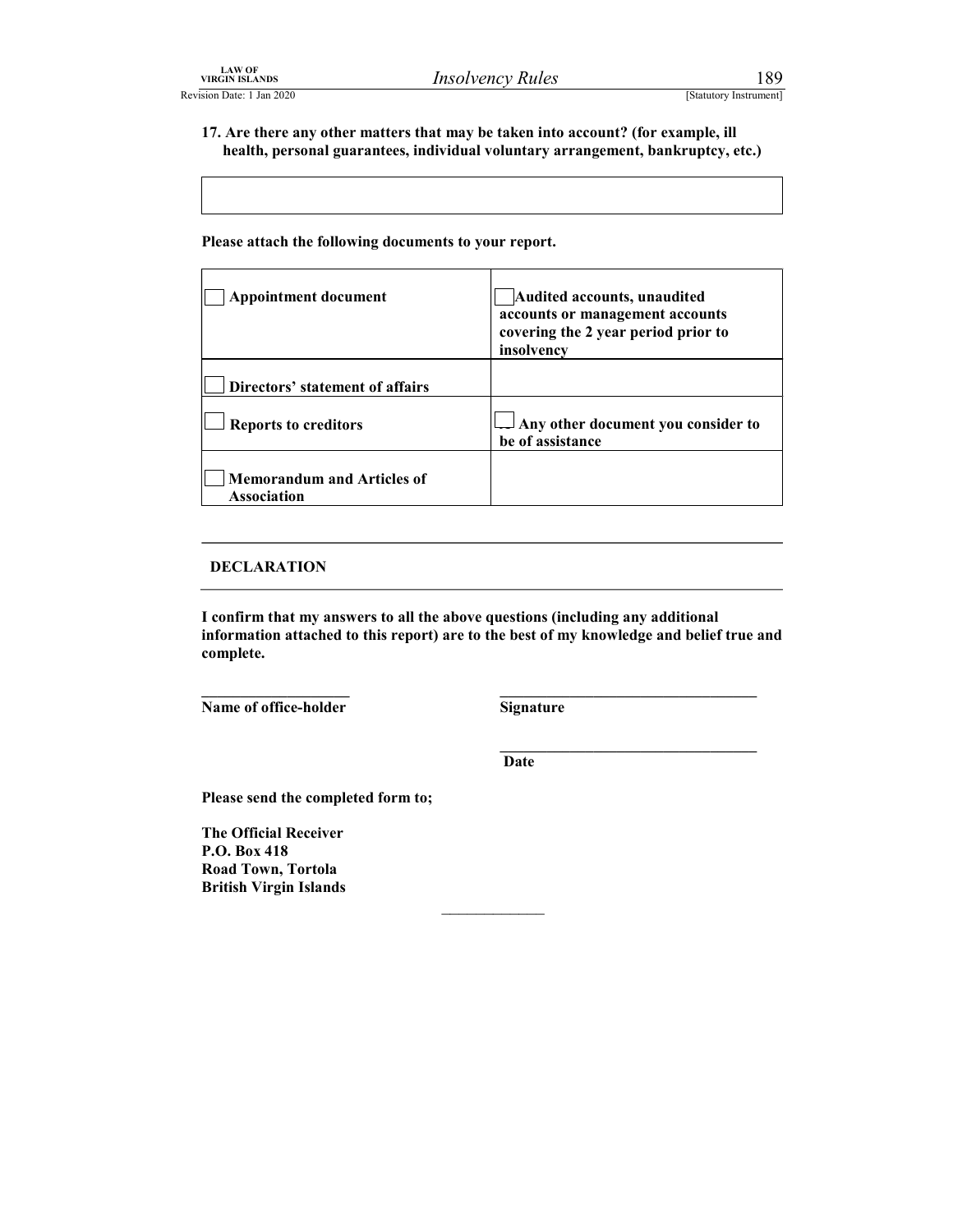### FORM 276(1)

## FORM 276(1)<br>
FORM 276(1)<br>
GOVERNMENT OF THE BRITISH VIRGIN ISLANDS<br>
Revision Date: 1 Jan 2020<br>
REVISION OF THE BRITISH VIRGIN ISLANDS<br>
INSOLVENCY ACT GOVERNMENT OF THE BRITISH VIRGIN ISLANDS

### INSOLVENCY ACT

### INSOLVENCY RULES

### NOTICE REQUIRING PREPARATION AND SUBMISSION OF STATEMENT OF AFFAIRS

Rule 201

Section 276(1) Company Number

Name of Company (a)

I (b)

am [one of]<sup>(c)</sup> the [joint] [administrator(s) / administrative receiver(s)/liquidator(s)]<sup>(e)</sup> of the above company. In accordance with my powers under The Insolvency Act require you to prepare and submit to me a statement of affairs of the company by  $\frac{d}{dx}$ 

A similar notice has been or is being sent to each of the following persons:

(e)

Section 282 of The Insolvency Act places duty on you [as ……………………….. of the company] $(0)$  to provide me, as office holder, with information and attend upon me if required. I have to warn you that failure to submit the statement of affairs as required by this notice, or to cooperate with me under section 282 of The Insolvency Act may make you liable to a fine and, for continued contravention, to a daily default fine.

Furthermore, under section 263 of The Insolvency Act, a failure by a director or other person to comply with an obligation imposed on him or her under the Act is a matter that may be taken into account by the Court in determining whether a person is unfit to be an officer of, or to be involved in the management or winding up of a company. Unfit conduct may result in a disqualification order being made by the Court.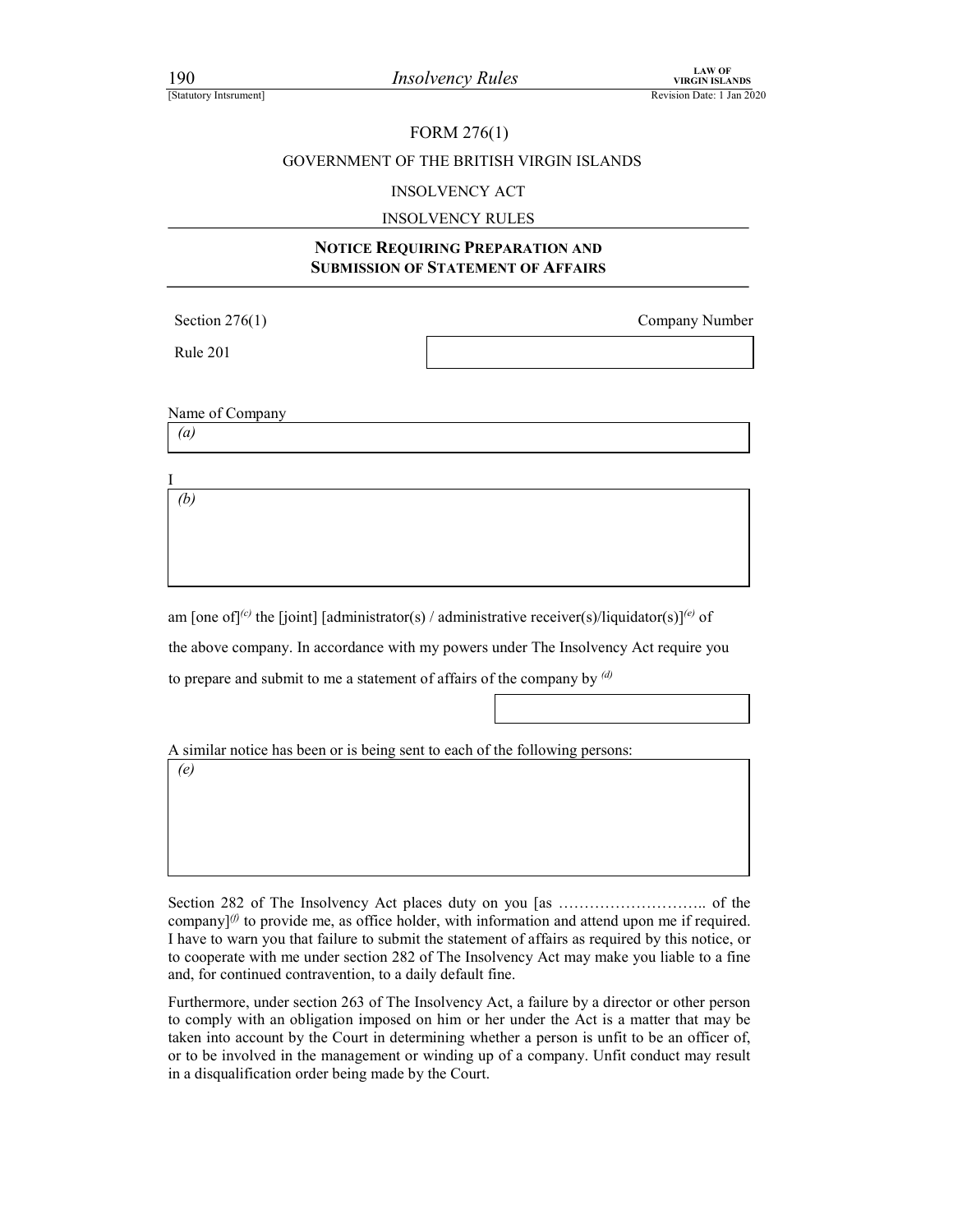| <b>LAW OF</b><br><b>VIRGIN ISLANDS</b>                                                         | <b>Insolvency Rules</b>                                                               | 191                    |  |
|------------------------------------------------------------------------------------------------|---------------------------------------------------------------------------------------|------------------------|--|
|                                                                                                |                                                                                       |                        |  |
|                                                                                                |                                                                                       | [Statutory Instrument] |  |
|                                                                                                | A form for the preparation of the statement of affairs is enclosed.                   |                        |  |
| Revision Date: 1 Jan 2020<br>Signed                                                            | Date                                                                                  |                        |  |
|                                                                                                |                                                                                       |                        |  |
| Please print name                                                                              |                                                                                       |                        |  |
|                                                                                                |                                                                                       |                        |  |
|                                                                                                |                                                                                       |                        |  |
| (a) Insert full name of company<br>(b)                                                         | Insert full name, address and insolvency practitioner licence number of office holder |                        |  |
| Delete as applicable<br>(c)<br>(d)                                                             | Insert date by which statement must be submitted                                      |                        |  |
| Insert names and addresses<br>(e)<br>State capacity or delete if not applicable<br>$\vartheta$ |                                                                                       |                        |  |

- 
- (b) Insert full name, address and insolvency practitioner licence number of office holder

 $\mathcal{L}_\text{max}$ 

- (c) Delete as applicable
- (d) Insert date by which statement must be submitted
- (e) Insert names and addresses
- (f) State capacity or delete if not applicable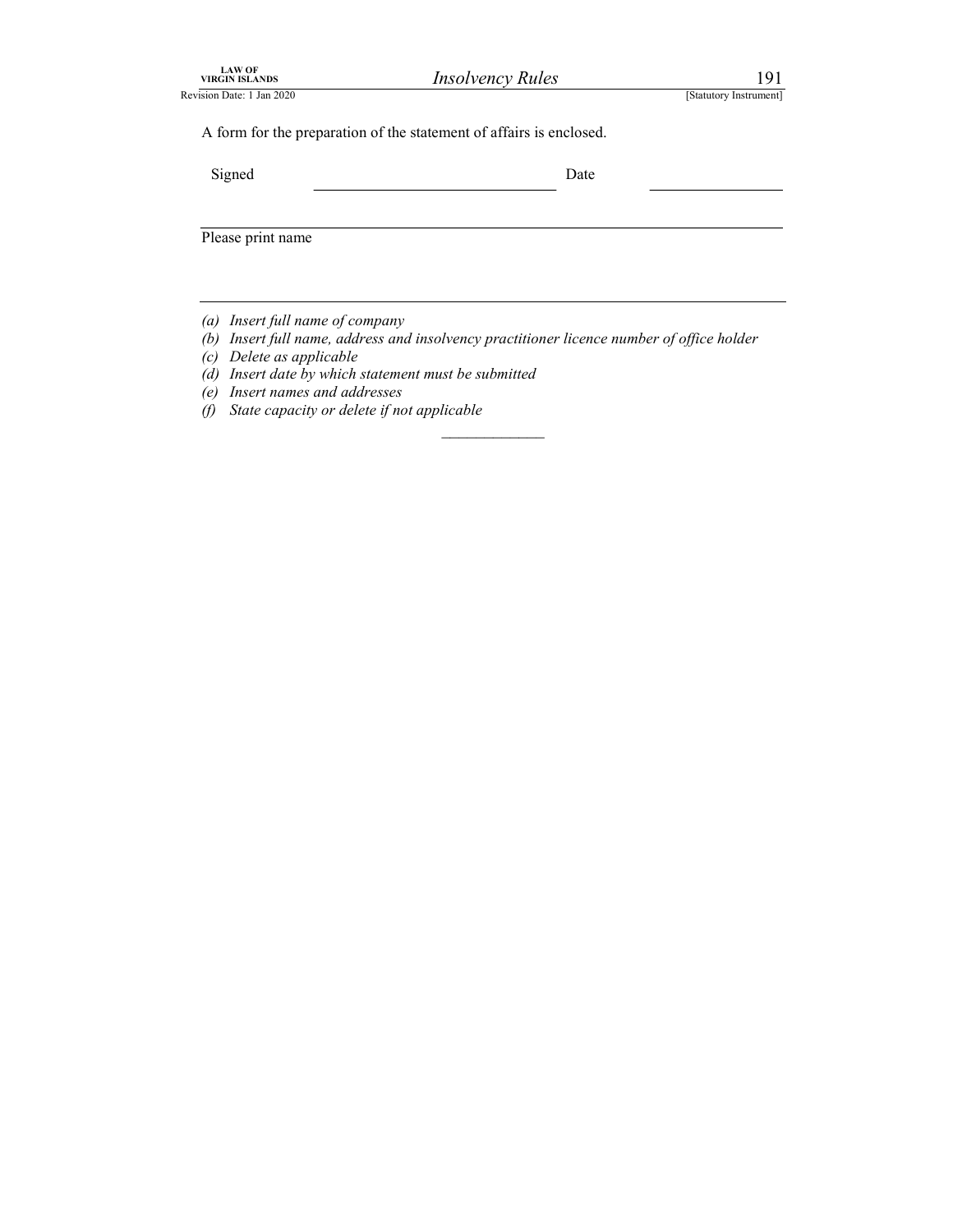### FORM 277(1)

## FIND 192<br> *Insolvency Rules*<br>
EXAMPLE REVISION DATE: 1 Jan 2020<br>
FORM 277(1)<br>
GOVERNMENT OF THE BRITISH VIRGIN ISLANDS<br>
INSOLVENCY ACT GOVERNMENT OF THE BRITISH VIRGIN ISLANDS

### INSOLVENCY ACT

### INSOLVENCY RULES

# $\begin{array}{lll}\n & \text{Insolvency Rules} & \text{vars} & \text{NRCN-SLANDS} \\
 \text{Revision Date 1 Jan 2020} & \text{FORM 277(1)} \\
 & \text{GOVERMENT OF THE BRITISH VIRGIN ISLANDS} & \text{NSOLVENCY ACT} \\
 & \text{INSOLVENCY ALLES} & \text{INSOLVENCY RULEIS} & \text{NRCMPAIV CREDITORS' ARRANGEMENT,} \\
 & \text{RECEIVERSIIIP, ADMINISTRATION OR LIQUIDATION} & \text{O.11111111111111111111111111$ 92 *Insolvency Rules*<br>
EURON 277(1)<br>
Revision Date : <br>
FORM 277(1)<br>
GOVERNMENT OF THE BRITISH VIRGIN ISLANDS<br>
INSOLVENCY ACT<br>
INSOLVENCY RULES<br> **STATEMENT OF AFFAIRS IN A COMPANY CREDITORS' ARRANGEMENT,<br>
RECEIVERSHIP, ADM**

Section 21(1)(c), 146(2), 277 (1)

THE STATEMENT OF AFFAIRS OF Company Number

(a)

| on       |  |  |
|----------|--|--|
| $\Phi$ , |  |  |

### Affidavit

This affidavit must be sworn or affirmed before a Solicitor or Commissioner of Oaths or an officer of the court duly authorised to administer oaths when you have completed the rest of the form.

of (d)

Make oath and say that the several pages exhibited hereto and marked "A" and "B" are to

the best of my knowledge and belief a full, true and complete statement as to the assets

| and liabilities of $(e)$ | as at $(f)$                                                        |
|--------------------------|--------------------------------------------------------------------|
|                          | and a full, true and complete list of the creditors and securities |

they hold.

Sworn at

Date Signature(s)

Before me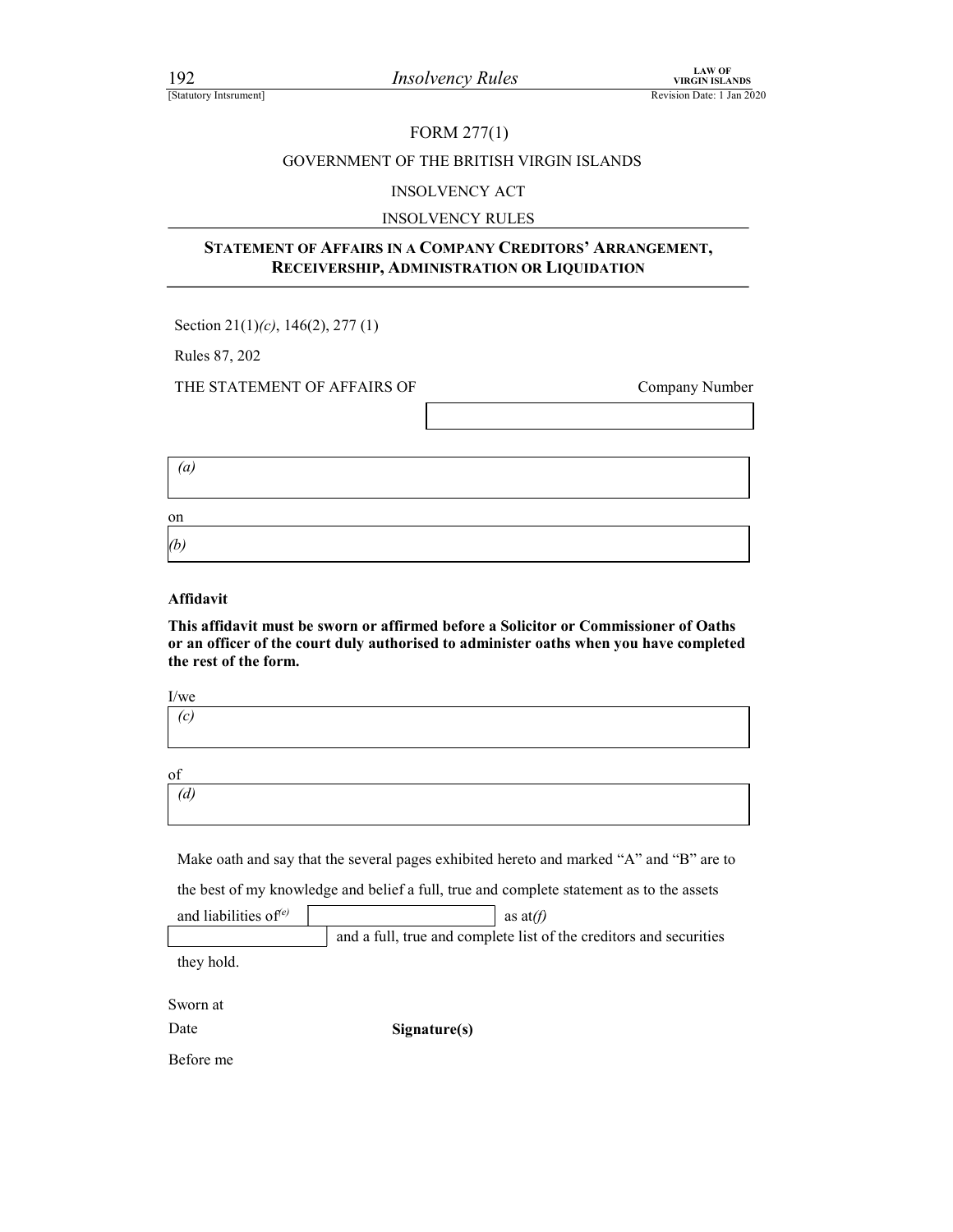A Solicitor or Commissioner of Oaths or Duly authorised officer

IRGIN ISLANDS<br>
INSOLVENCY Rules<br>
[Statutory Instrument]<br>
A Solicitor or Commissioner of Oaths or Duly authorised officer<br> **Before swearing the affidavit the Solicitor or Commissioner is particularly requested to**<br>
make sur Before swearing the affidavit the Solicitor or Commissioner is particularly requested to make sure that the full name, address and description of the Deponent are stated, and to initial any crossings-out or other alterations in the printed form. A deficiency in the affidavit in any of the above respects may mean that it is refused by the court, and may need to be re-sworn.

- (a) Name of partnership or company
- (b) Insert relevant date:
	- In receivership the date the appointment takes effect
	- In administration the date of the order
	- In liquidation the date of appointment of liquidator
	- $\bullet$  In a proposal for an arrangement see s.21(1)(c)
- (c) Insert name and occupation
- (d) Insert full address
- (e) Name of partnership or company
- (f) Insert relevant date (see margin note b)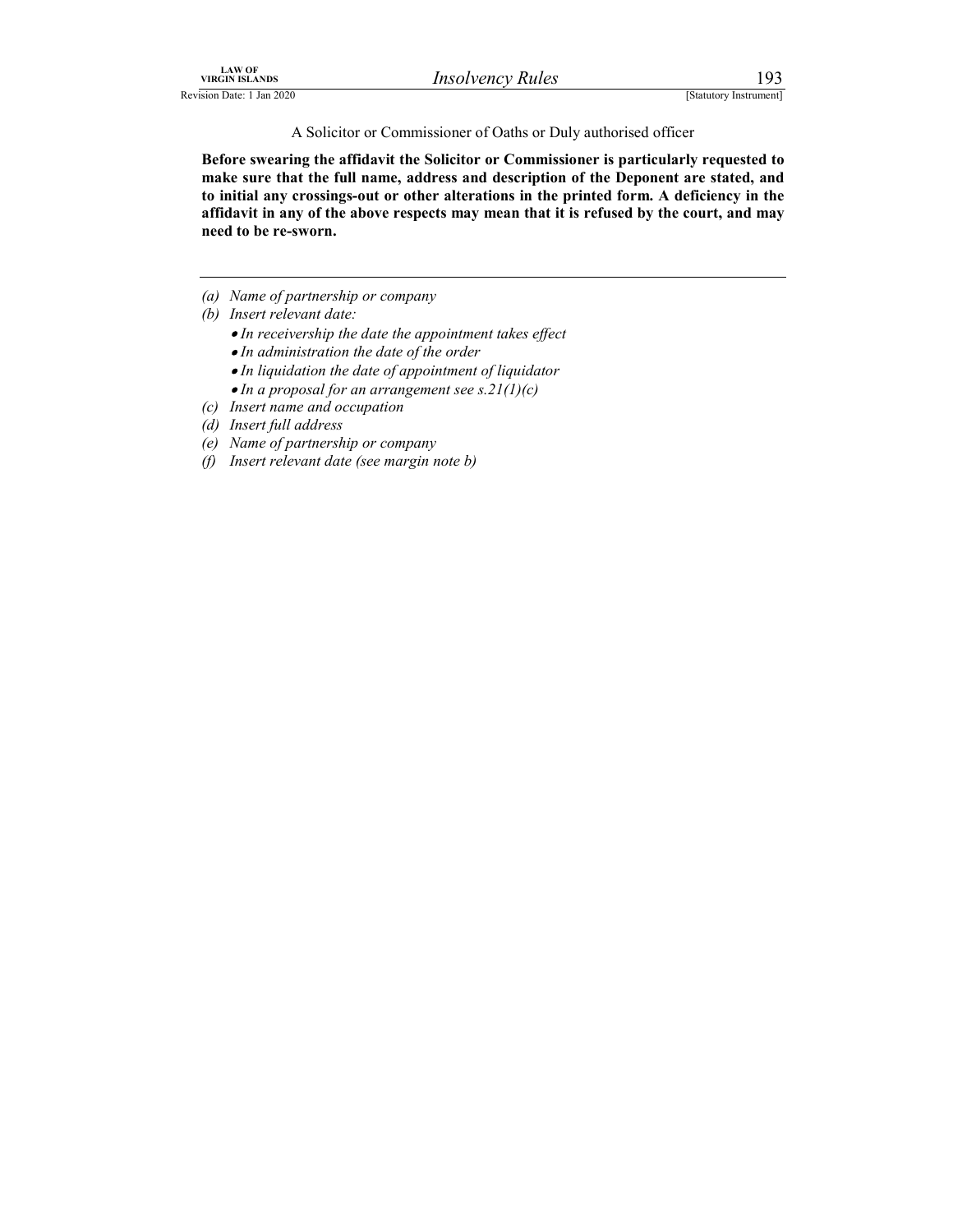| 194                                                                                                                                                             | <b>Insolvency Rules</b> |                      | <b>LAW OF<br/>VIRGIN ISLANDS</b>             |
|-----------------------------------------------------------------------------------------------------------------------------------------------------------------|-------------------------|----------------------|----------------------------------------------|
| [Statutory Intsrument]                                                                                                                                          |                         |                      | Revision Date: 1 Jan 2020                    |
| <b>Assets</b>                                                                                                                                                   |                         | <b>Book Value</b>    | A - Summary of Assets<br><b>Estimated to</b> |
|                                                                                                                                                                 |                         | (state)<br>currency) | <b>Realise</b> (state<br>currency)           |
| Assets specifically pledged (show the amount<br>claimed against each asset or group of assets<br>separately, not exceeding the "estimated to<br>realise" value) |                         |                      |                                              |
|                                                                                                                                                                 |                         |                      |                                              |
|                                                                                                                                                                 |                         |                      |                                              |
|                                                                                                                                                                 |                         |                      |                                              |
|                                                                                                                                                                 |                         |                      |                                              |
|                                                                                                                                                                 |                         |                      |                                              |
|                                                                                                                                                                 |                         |                      |                                              |
| Assets not specifically pledged:                                                                                                                                |                         |                      |                                              |
|                                                                                                                                                                 |                         |                      |                                              |
|                                                                                                                                                                 |                         |                      |                                              |
|                                                                                                                                                                 |                         |                      |                                              |
|                                                                                                                                                                 |                         |                      |                                              |
|                                                                                                                                                                 |                         |                      |                                              |
|                                                                                                                                                                 |                         |                      |                                              |
|                                                                                                                                                                 |                         |                      |                                              |
|                                                                                                                                                                 |                         |                      |                                              |
| Estimated total assets available for preferential                                                                                                               |                         |                      |                                              |
| creditors                                                                                                                                                       |                         |                      |                                              |

Signature: Date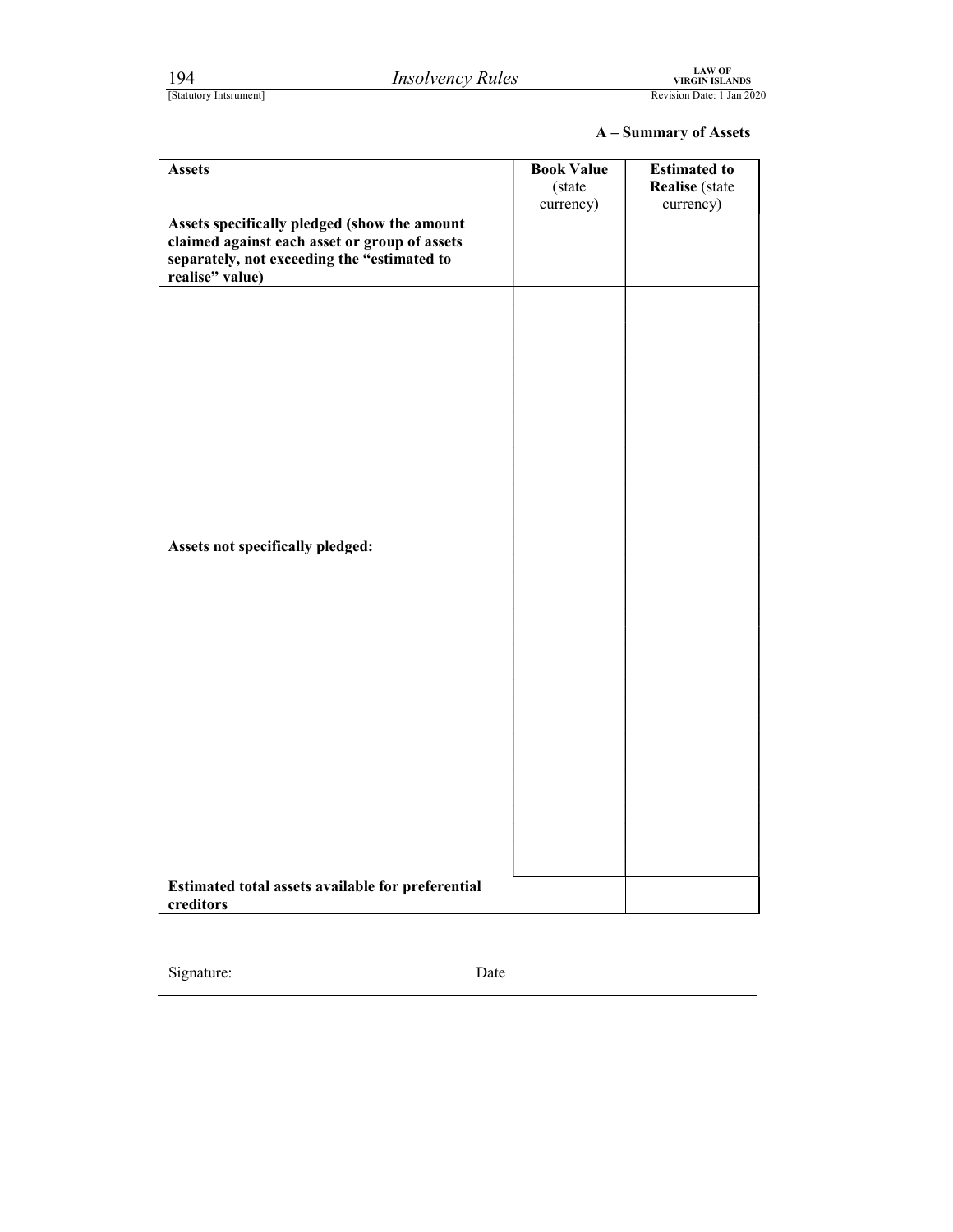### A1– Summary of Liabilities

| ${\rm LAW~OF}$ VIRGIN ISLANDS<br><b>Insolvency Rules</b><br>Revision Date: 1 Jan 2020 |                             |                                       |
|---------------------------------------------------------------------------------------|-----------------------------|---------------------------------------|
|                                                                                       |                             | 195<br>[Statutory Instrument]         |
|                                                                                       |                             | <b>A1-Summary of Liabilities</b>      |
|                                                                                       | <b>Book Value</b><br>(state | <b>Estimated to</b><br>Realise (state |
|                                                                                       | currency)                   | currency)                             |
| Estimated total assets (carried from page A)                                          |                             |                                       |
| <b>Liabilities</b><br>Preferential creditors                                          |                             |                                       |
|                                                                                       |                             |                                       |
|                                                                                       |                             |                                       |
|                                                                                       |                             |                                       |
|                                                                                       |                             |                                       |
| Estimated deficiency/surplus of assets available                                      |                             |                                       |
| after payment of preferential creditors<br>Debts secured by a floating charge         |                             |                                       |
|                                                                                       |                             |                                       |
|                                                                                       |                             |                                       |
|                                                                                       |                             |                                       |
|                                                                                       |                             |                                       |
| Estimated deficiency/surplus of assets available                                      |                             |                                       |
| for other non-preferential creditors                                                  |                             |                                       |
| Other non-preferential claims                                                         |                             |                                       |
|                                                                                       |                             |                                       |
|                                                                                       |                             |                                       |
|                                                                                       |                             |                                       |
|                                                                                       |                             |                                       |
|                                                                                       |                             |                                       |
|                                                                                       |                             |                                       |
| Estimated deficiency/surplus as regards creditors                                     |                             |                                       |
| Issued and called up capital                                                          |                             |                                       |
|                                                                                       |                             |                                       |
|                                                                                       |                             |                                       |
|                                                                                       |                             |                                       |
|                                                                                       |                             |                                       |
| Estimated total deficiency/surplus as regards                                         |                             |                                       |

| Signature: | Date |  |
|------------|------|--|
|------------|------|--|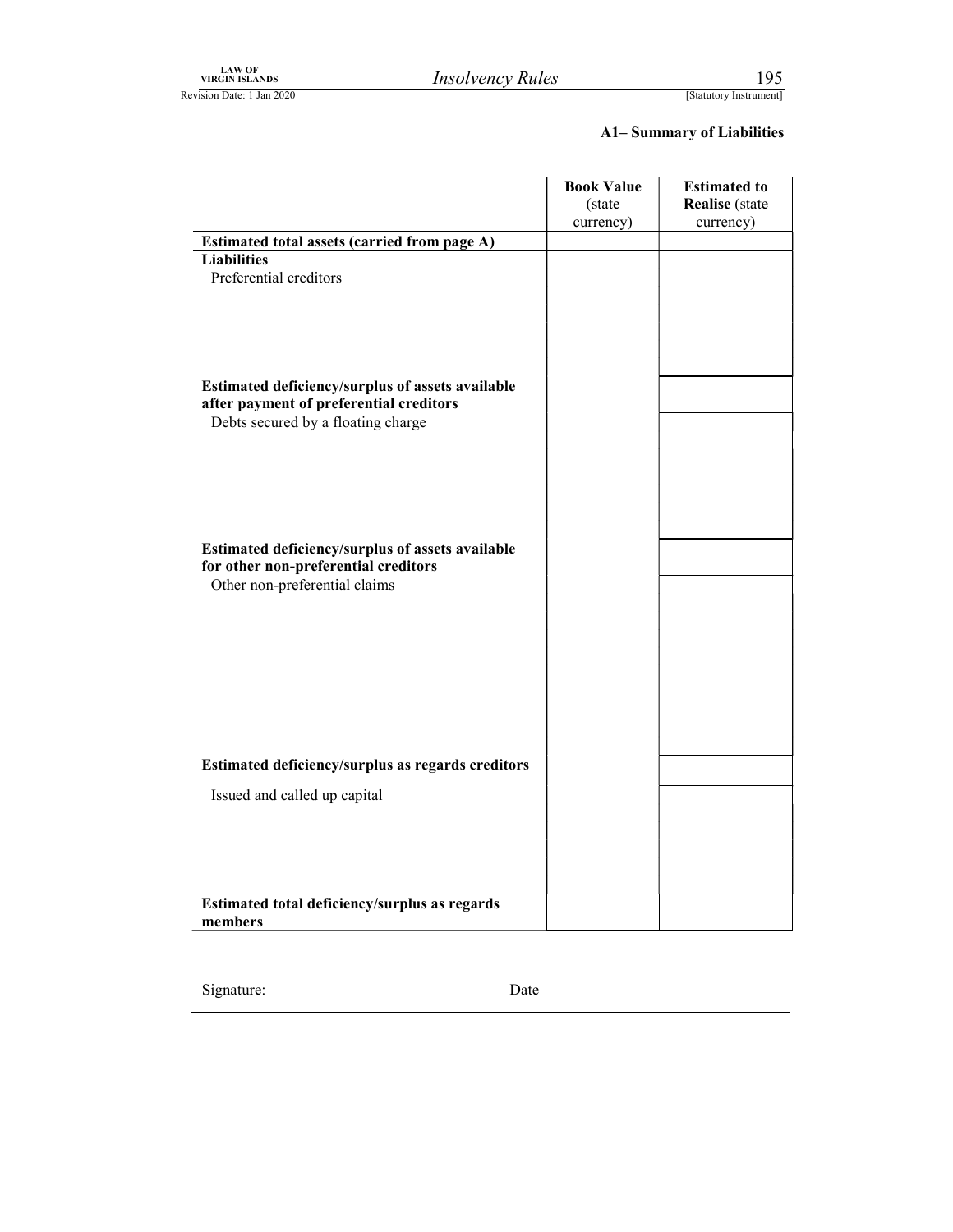FERENTIAN THE TRANSFORM CONTROLL THE TRANSFORM CONTROLL AND TRANSFORM REVISION DETAILS (STATURE)<br>
Revision Date: 1 Jan 2020<br>
Revision Date: 1 Jan 2020<br>
Note: You must identify creditors under hire-purchase, chattel leasing Note: You must identify creditors under hire-purchase, chattel leasing or conditional sale agreements and customers claiming amounts paid in advance of the supply of goods or services and creditors claiming retention of title over property in the company's possession.

| Name of       | <b>Address</b> | <b>Amount of</b> | Details of | Date security | Value of security |  |
|---------------|----------------|------------------|------------|---------------|-------------------|--|
| creditor      |                | debt (state      | any        | given         | (state currency)  |  |
| $\mathbf{or}$ |                | currency)        | security   |               |                   |  |
| claimant      |                |                  | held by    |               |                   |  |
|               |                |                  | creditor   |               |                   |  |
|               |                |                  |            |               |                   |  |
|               |                |                  |            |               |                   |  |
|               |                |                  |            |               |                   |  |
|               |                |                  |            |               |                   |  |
|               |                |                  |            |               |                   |  |
|               |                |                  |            |               |                   |  |
|               |                |                  |            |               |                   |  |
|               |                |                  |            |               |                   |  |
|               |                |                  |            |               |                   |  |
|               |                |                  |            |               |                   |  |
|               |                |                  |            |               |                   |  |
|               |                |                  |            |               |                   |  |
|               |                |                  |            |               |                   |  |
|               |                |                  |            |               |                   |  |
|               |                |                  |            |               |                   |  |
|               |                |                  |            |               |                   |  |
|               |                |                  |            |               |                   |  |
|               |                |                  |            |               |                   |  |
|               |                |                  |            |               |                   |  |
|               |                |                  |            |               |                   |  |
|               |                |                  |            |               |                   |  |
|               |                |                  |            |               |                   |  |
|               |                |                  |            |               |                   |  |
|               |                |                  |            |               |                   |  |
|               |                |                  |            |               |                   |  |
|               |                |                  |            |               |                   |  |
|               |                |                  |            |               |                   |  |
|               |                |                  |            |               |                   |  |
|               |                |                  |            |               |                   |  |
|               |                |                  |            |               |                   |  |
|               |                |                  |            |               |                   |  |
|               |                |                  |            |               |                   |  |
|               |                |                  |            |               |                   |  |
|               |                |                  |            |               |                   |  |
|               |                |                  |            |               |                   |  |
|               |                |                  |            |               |                   |  |

Signature: Date

 $\mathcal{L}_\text{max}$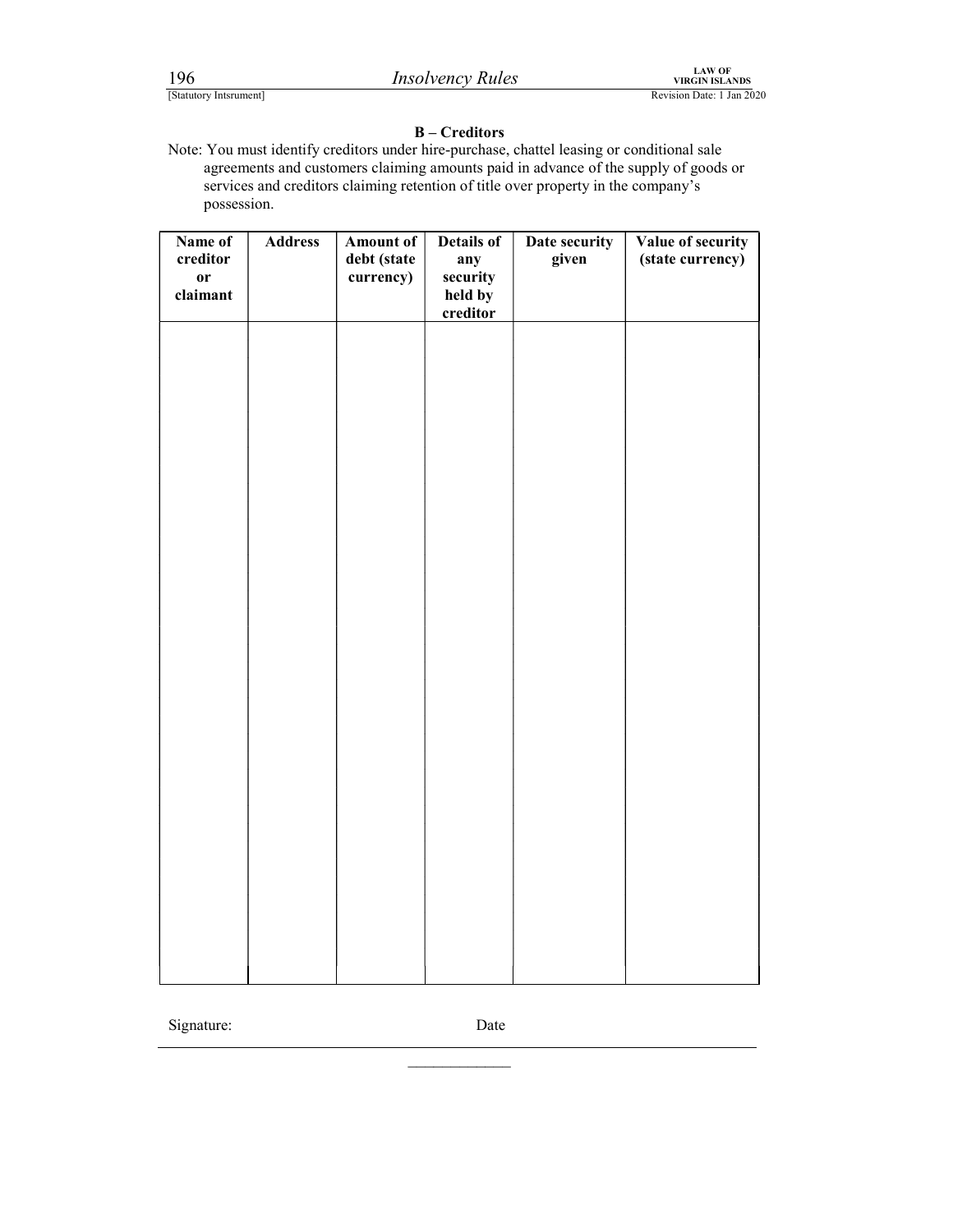### FORM 295(2)

## VIRGIN ISLANDS<br>
TREVISION Date: 1 Jan 2020<br>
FORM 295(2)<br>
GOVERNMENT OF THE BRITISH VIRGIN ISLANDS<br>
INSOLVENCY ACT GOVERNMENT OF THE BRITISH VIRGIN ISLANDS

### INSOLVENCY ACT

### INSOLVENCY RULES

### STATEMENT OF ASSETS AND LIABILITIES IN BANKRUPTCY OR AN INDIVIDUAL CREDITORS' ARRANGEMENT

Sections 47(1)(b)(ii), 295(2), 366(1) Rule 293

### THE STATEMENT OF ASSETS AND LIABILITIES OF

 $\left( a\right)$ 

on (b)

### Affidavit

This affidavit must be sworn or affirmed before a Solicitor or Commissioner of Oaths or an officer of the court duly authorised to administer oaths when you have completed the rest of the form.

| I/we.      |  |  |  |
|------------|--|--|--|
| $\sqrt{2}$ |  |  |  |

of (d)

Make oath and say that the several pages exhibited hereto and marked "A" and "B" are to

the best of my knowledge and belief a full, true and complete statement as to my assets

and liabilities as  $at^{(c)}$  and a full, true and complete

list of the creditors and securities they hold.

Sworn at

Date Signature(s)

Before me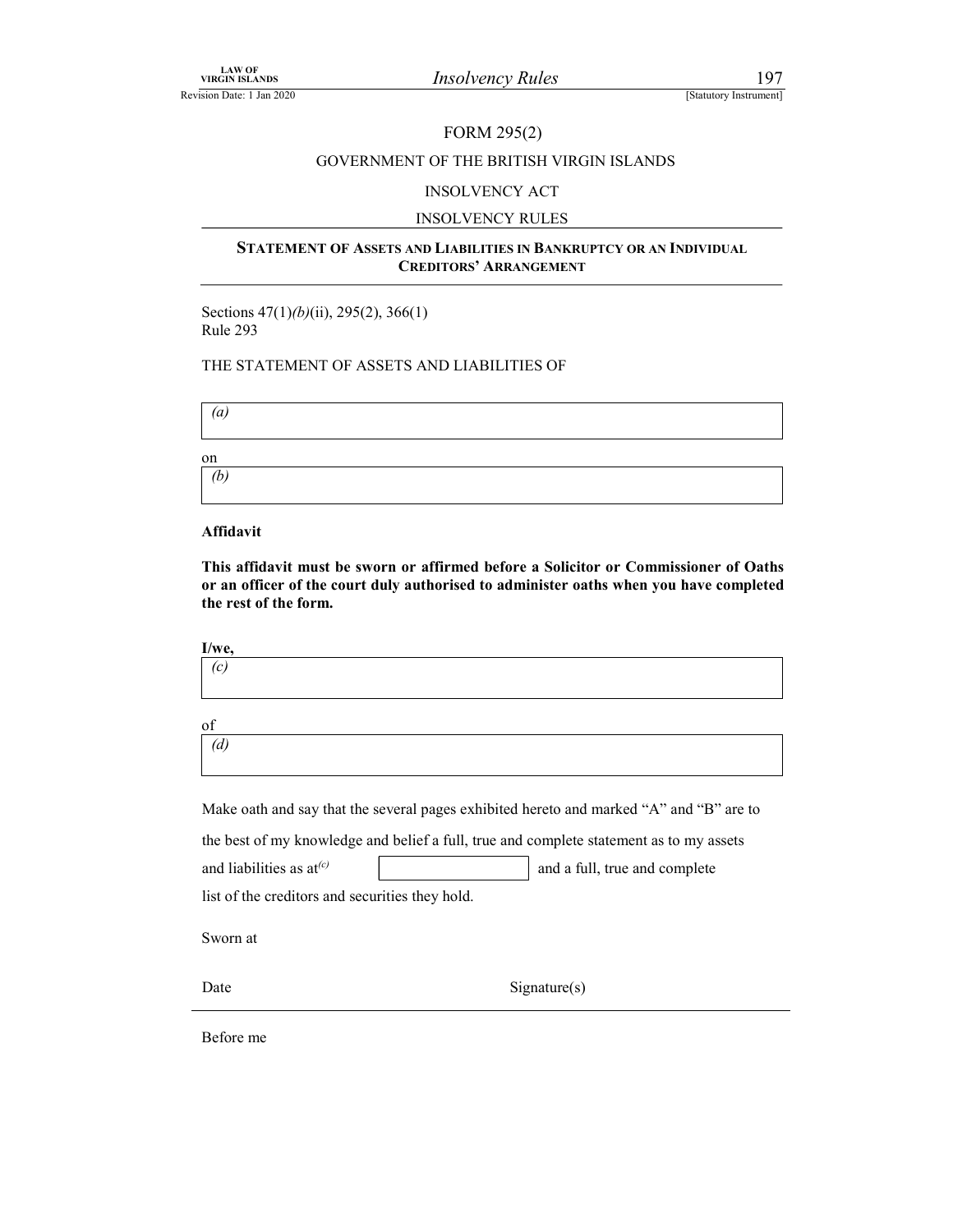FERENT EXTREM SEANDS<br>
ESTATURENT ISLANDS<br>
Revision Date: 1 Jan 2020<br>
A Solicitor or Commissioner of Oaths or Duly authorised officer<br> **Experience Solicitor or Commissioner is particularly requested to**<br>
make sure that the Before swearing the affidavit the Solicitor or Commissioner is particularly requested to make sure that the full name, address and description of the Deponent are stated, and to initial any crossings-out or other alterations in the printed form. A deficiency in the affidavit in any of the above respects may mean that it is refused by the court, and may need to be re-sworn.

(a) Name of individual

- (b) Insert relevant date:
	- in bankruptcy, the date of order
	- $\bullet$  in a proposal for an arrangement see S. 47(1)(b)(ii)

(c) Insert name and occupation

- (d) Insert full address
- (e) Insert relevant date (see margin note b)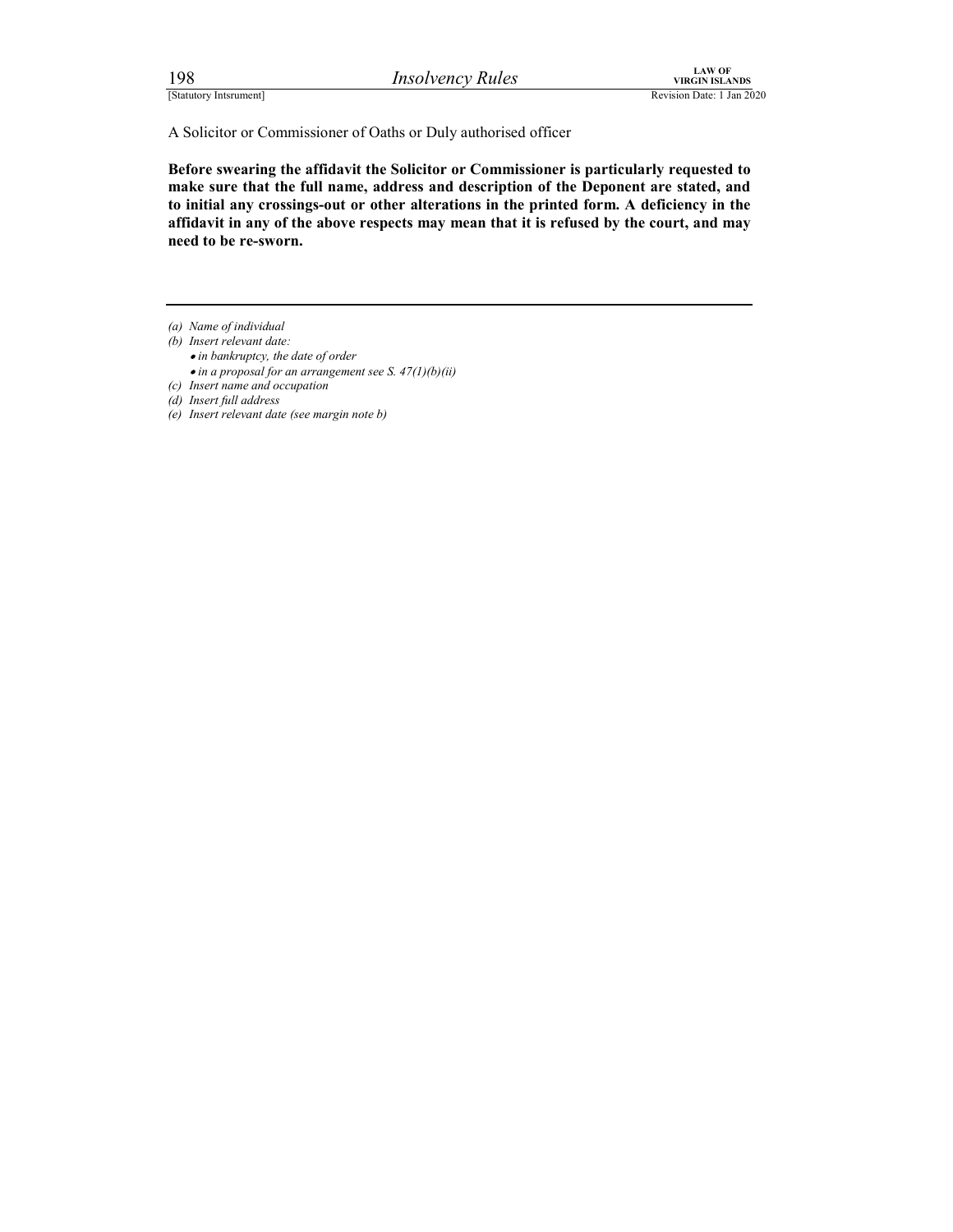| ${\rm LAW~OF}$ VIRGIN ISLANDS<br>Revision Date: 1 Jan 2020                                                                                                      | <b>Insolvency Rules</b> |                                          | 199<br>[Statutory Instrument]                             |
|-----------------------------------------------------------------------------------------------------------------------------------------------------------------|-------------------------|------------------------------------------|-----------------------------------------------------------|
|                                                                                                                                                                 |                         |                                          | A - Summary of Assets                                     |
| <b>Assets</b>                                                                                                                                                   |                         | <b>Book Value</b><br>(state<br>currency) | <b>Estimated to</b><br><b>Realise</b> (state<br>currency) |
| Assets specifically pledged (show the amount<br>claimed against each asset or group of assets<br>separately, not exceeding the "estimated to<br>realise" value) |                         |                                          |                                                           |
|                                                                                                                                                                 |                         |                                          |                                                           |
|                                                                                                                                                                 |                         |                                          |                                                           |
|                                                                                                                                                                 |                         |                                          |                                                           |
| Assets not specifically pledged:                                                                                                                                |                         |                                          |                                                           |
|                                                                                                                                                                 |                         |                                          |                                                           |
|                                                                                                                                                                 |                         |                                          |                                                           |
|                                                                                                                                                                 |                         |                                          |                                                           |
|                                                                                                                                                                 |                         |                                          |                                                           |
|                                                                                                                                                                 |                         |                                          |                                                           |
| Estimated total assets available for preferential<br>creditors                                                                                                  |                         |                                          |                                                           |

Signature Date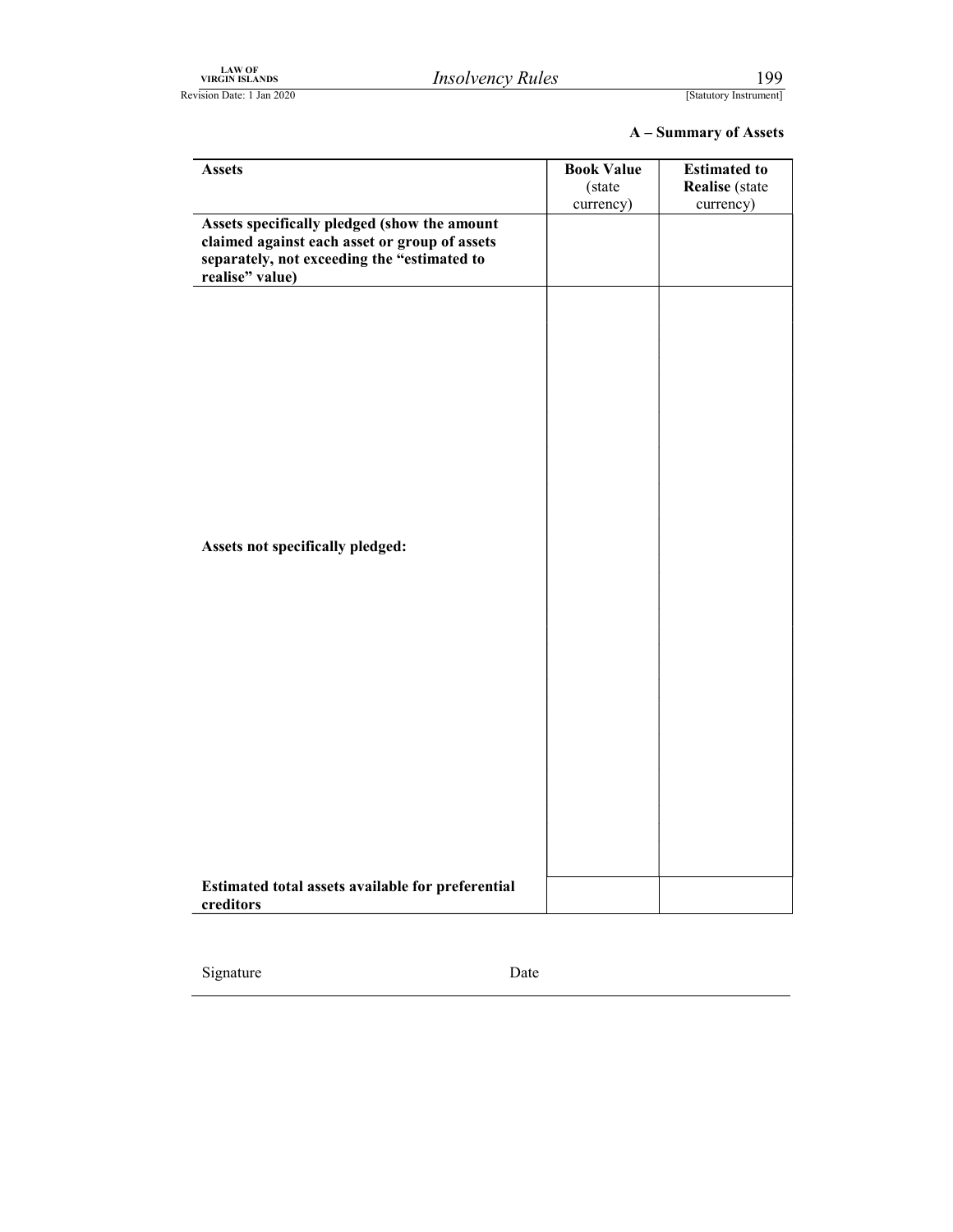| 200<br>[Statutory Intsrument]                                                                                                     | <b>Insolvency Rules</b>                           |                                          | <b>LAW OF<br/>VIRGIN ISLANDS</b><br>Revision Date: 1 Jan 2020 |
|-----------------------------------------------------------------------------------------------------------------------------------|---------------------------------------------------|------------------------------------------|---------------------------------------------------------------|
|                                                                                                                                   |                                                   |                                          | <b>A1-Summary of Liabilities</b>                              |
|                                                                                                                                   |                                                   | <b>Book Value</b><br>(state<br>currency) | <b>Estimated to</b><br><b>Realise</b> (state<br>currency)     |
| Estimated total assets (carried from page A)                                                                                      |                                                   |                                          |                                                               |
| <b>Liabilities</b><br>Preferential creditors                                                                                      |                                                   |                                          |                                                               |
| Estimated deficiency/surplus of assets available<br>after payment of preferential creditors<br>Debts secured by a floating charge |                                                   |                                          |                                                               |
| Estimated deficiency/surplus of assets available<br>for other non-preferential creditors<br>Other non-preferential claims         |                                                   |                                          |                                                               |
|                                                                                                                                   |                                                   |                                          |                                                               |
|                                                                                                                                   |                                                   |                                          |                                                               |
|                                                                                                                                   |                                                   |                                          |                                                               |
|                                                                                                                                   |                                                   |                                          |                                                               |
|                                                                                                                                   | Estimated deficiency/surplus as regards creditors |                                          |                                                               |

Signature Date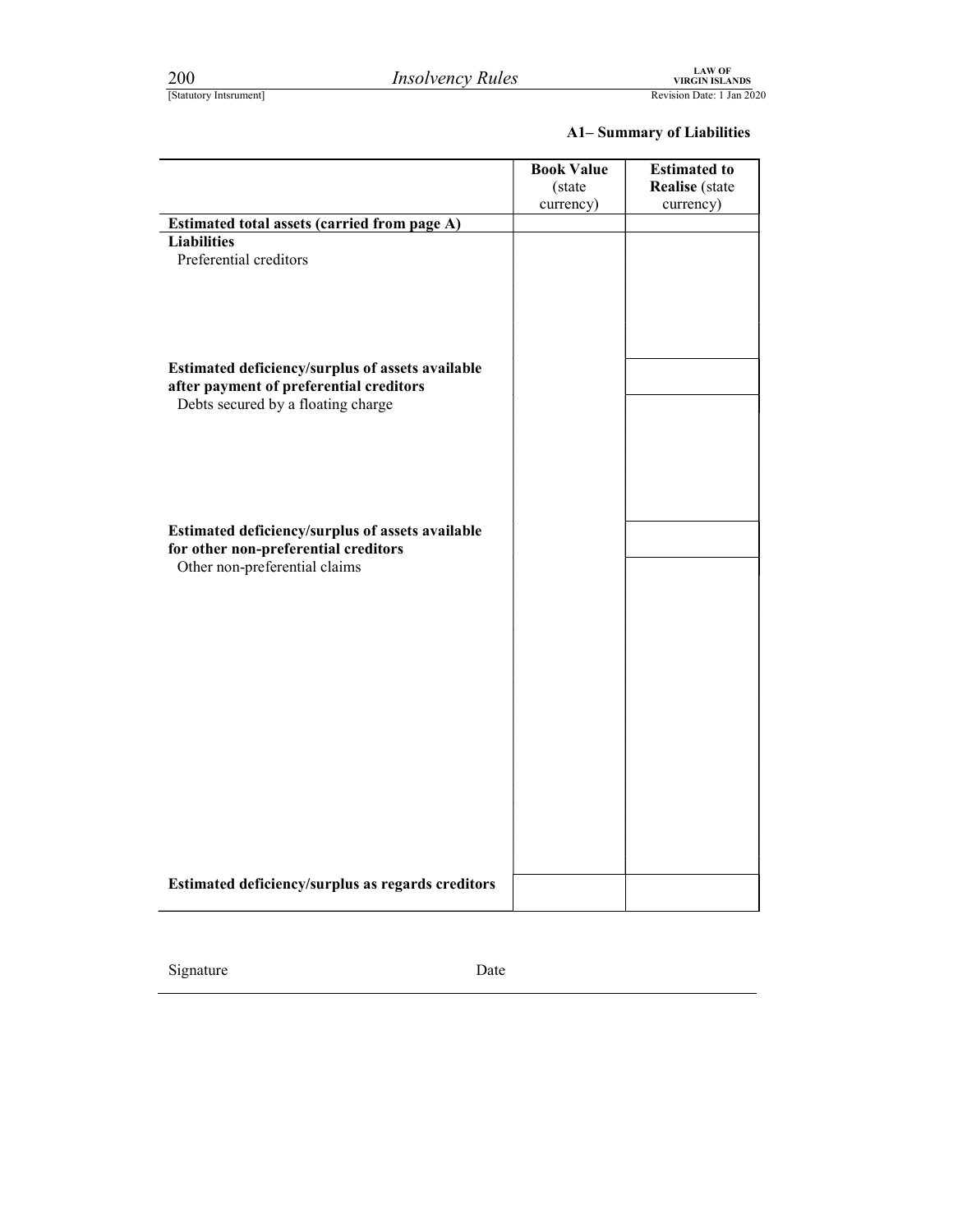LAW OF VIRGIN ISLANDS *Insolvency Rules* 201<br>Revision Date: 1 Jan 2020 **Insolvency Rules** [Statutory Instrument]

### B – Creditors

LAW OF<br>
Revision Date: 1 Jan 2020<br>
Revision Date: 1 Jan 2020<br> **B** – **Creditors**<br>
Rote: You must identify creditors under hire-purchase, chattel leasing or conditional sale<br>
agreements and customers claiming amounts paid in Note: You must identify creditors under hire-purchase, chattel leasing or conditional sale agreements and customers claiming amounts paid in advance of the supply of goods or services and creditors claiming retention of title over property in the company's possession.

| Name of       | <b>Address</b> | Amount of   | Details of          | Date security | Value of security |  |
|---------------|----------------|-------------|---------------------|---------------|-------------------|--|
| $\,$ creditor |                | debt (state | any                 | given         | (state currency)  |  |
| $\mathbf{or}$ |                | currency)   | security            |               |                   |  |
| claimant      |                |             | held by<br>creditor |               |                   |  |
|               |                |             |                     |               |                   |  |
|               |                |             |                     |               |                   |  |
|               |                |             |                     |               |                   |  |
|               |                |             |                     |               |                   |  |
|               |                |             |                     |               |                   |  |
|               |                |             |                     |               |                   |  |
|               |                |             |                     |               |                   |  |
|               |                |             |                     |               |                   |  |
|               |                |             |                     |               |                   |  |
|               |                |             |                     |               |                   |  |
|               |                |             |                     |               |                   |  |
|               |                |             |                     |               |                   |  |
|               |                |             |                     |               |                   |  |
|               |                |             |                     |               |                   |  |
|               |                |             |                     |               |                   |  |
|               |                |             |                     |               |                   |  |
|               |                |             |                     |               |                   |  |
|               |                |             |                     |               |                   |  |
|               |                |             |                     |               |                   |  |
|               |                |             |                     |               |                   |  |
|               |                |             |                     |               |                   |  |
|               |                |             |                     |               |                   |  |
|               |                |             |                     |               |                   |  |
|               |                |             |                     |               |                   |  |
|               |                |             |                     |               |                   |  |
|               |                |             |                     |               |                   |  |
|               |                |             |                     |               |                   |  |
|               |                |             |                     |               |                   |  |
|               |                |             |                     |               |                   |  |
|               |                |             |                     |               |                   |  |
|               |                |             |                     |               |                   |  |
|               |                |             |                     |               |                   |  |
|               |                |             |                     |               |                   |  |
|               |                |             |                     |               |                   |  |

Signature Date

 $\mathcal{L}_\text{max}$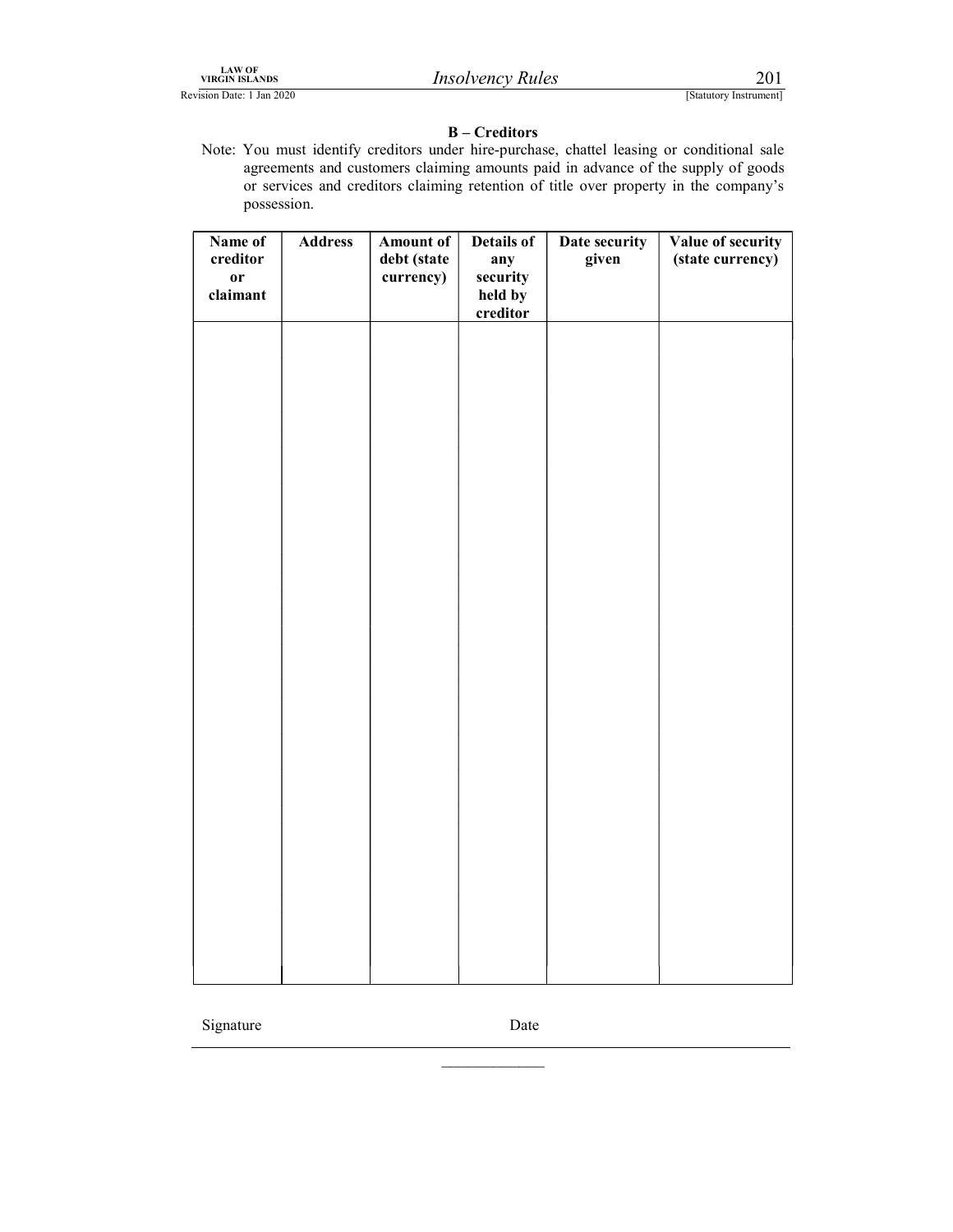### FORM 383(8)

## Final and Machinese Correct Machinese Correct Machinese Correct Machinese Revision Date: 1 Jan 2020<br>
Revision Date: 1 Jan 2020<br>
FORM 383(8)<br>
GOVERNMENT OF THE BRITISH VIRGIN ISLANDS<br>
INSOLVENCY ACT GOVERNMENT OF THE BRITISH VIRGIN ISLANDS

### INSOLVENCY ACT

### INSOLVENCY RULES

| 202<br>[Statutory Intsrument]                                                                            | <b>Insolvency Rules</b>                                                                   | <b>LAW OF</b><br><b>VIRGIN ISLANDS</b><br>Revision Date: 1 Jan 2020 |
|----------------------------------------------------------------------------------------------------------|-------------------------------------------------------------------------------------------|---------------------------------------------------------------------|
|                                                                                                          |                                                                                           |                                                                     |
|                                                                                                          | FORM 383(8)                                                                               |                                                                     |
|                                                                                                          | GOVERNMENT OF THE BRITISH VIRGIN ISLANDS                                                  |                                                                     |
|                                                                                                          | <b>INSOLVENCY ACT</b>                                                                     |                                                                     |
|                                                                                                          | <b>INSOLVENCY RULES</b><br><b>NOTICE OF RELEASE OF BANKRUPTCY TRUSTEE</b>                 |                                                                     |
|                                                                                                          |                                                                                           |                                                                     |
| Section $383(8)$                                                                                         |                                                                                           | Court Reference                                                     |
|                                                                                                          |                                                                                           |                                                                     |
| The Registrar of Companies<br>To:<br>P.O. Box 418<br>Road Town, Tortola<br><b>British Virgin Islands</b> |                                                                                           |                                                                     |
| Name of Bankruptcy Proceedings<br>$\left(a\right)$                                                       |                                                                                           |                                                                     |
| Ι<br>(b)                                                                                                 |                                                                                           |                                                                     |
|                                                                                                          | former bankruptcy trustee hereby give notice that on <sup>(c)</sup>                       |                                                                     |
| office copy of the said order of release is attached.                                                    | The court granted my release [unconditionally/subject to the conditions listed below]. An |                                                                     |
| (d)                                                                                                      |                                                                                           |                                                                     |
| Signed                                                                                                   | Date                                                                                      |                                                                     |
| Please print name                                                                                        |                                                                                           |                                                                     |
| (e)                                                                                                      |                                                                                           | <b>For Official Use</b>                                             |

 $\mathcal{L}_\text{max}$ 

(d) Insert conditions (if any)

 $\overline{\phantom{a}}$ 

(e) Presenter's name, address and reference (if any)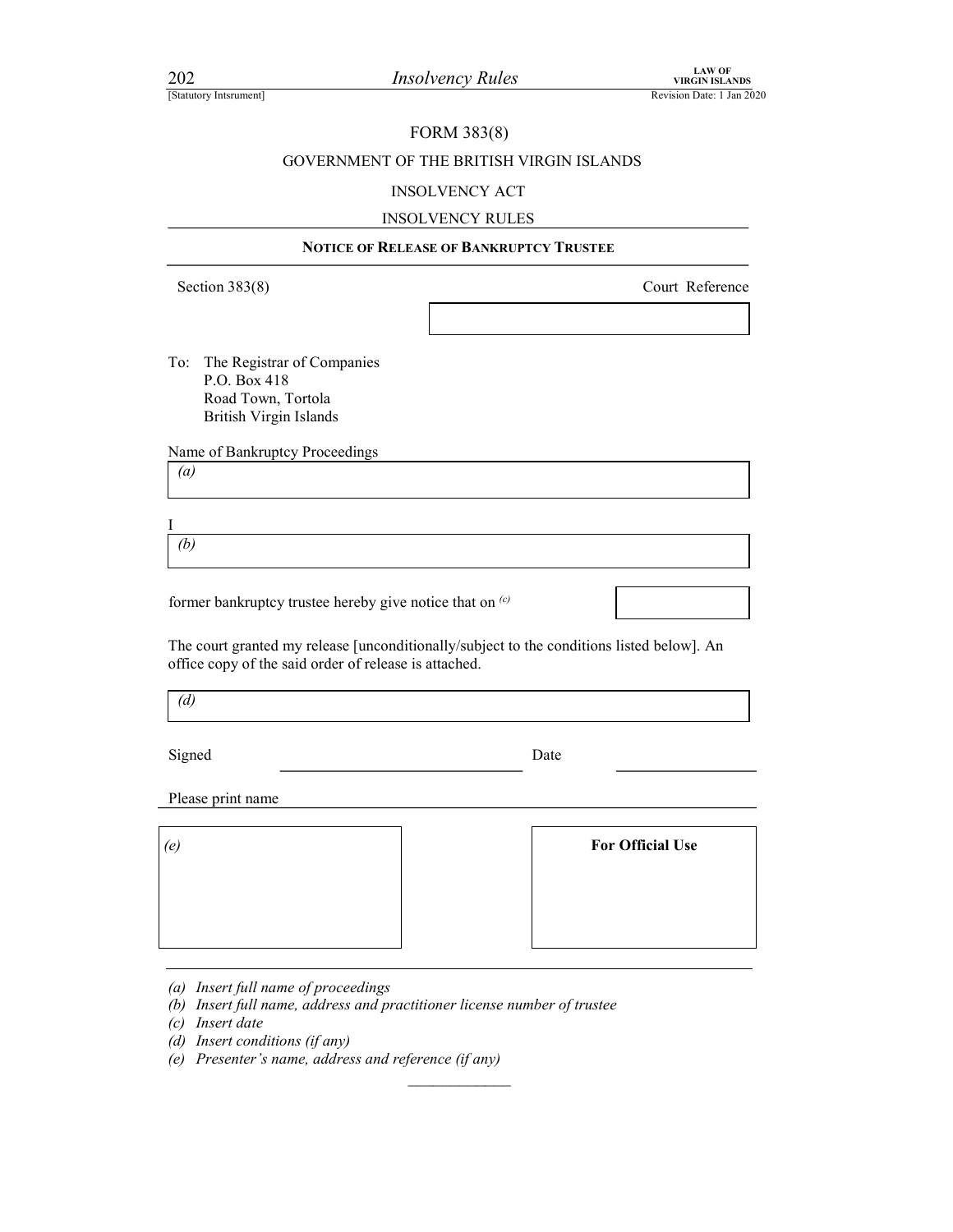### FORM 482(1)A

## VIRGIN ISLANDS<br>
Revision Date: 1 Jan 2020<br>
FORM 482(1)A<br>
GOVERNMENT OF THE BRITISH VIRGIN ISLANDS<br>
INSOLVENCY ACT GOVERNMENT OF THE BRITISH VIRGIN ISLANDS

### INSOLVENCY ACT

### INSOLVENCY RULES

### CONSENT TO ACT

Section  $482(1)(b)$ Rule 325

Company Number

Name of Company

(a)

| (u)                                                                                                                                                                                                                                                                                                                                                   |                                                                           |
|-------------------------------------------------------------------------------------------------------------------------------------------------------------------------------------------------------------------------------------------------------------------------------------------------------------------------------------------------------|---------------------------------------------------------------------------|
| I/We,                                                                                                                                                                                                                                                                                                                                                 |                                                                           |
| (b)                                                                                                                                                                                                                                                                                                                                                   |                                                                           |
|                                                                                                                                                                                                                                                                                                                                                       |                                                                           |
|                                                                                                                                                                                                                                                                                                                                                       |                                                                           |
| Hereby certify that I am/we are authorised under the provisions of Part XX of The<br>Insolvency Act to act as an insolvency practitioner[s].                                                                                                                                                                                                          |                                                                           |
| I/we consent to act as $(c)$<br>appointed by the $\left(d\right)$ [Court at a hearing scheduled on<br>] [members at a meeting to be held on<br>meeting.] [Debtors at a meeting to be held on <sup>(e)</sup><br>, or at any adjournment thereof.]<br>The period of time for which this consent is valid is $(f)$<br>date that this document is signed. | of the above company if so<br>, or at any adjournment of that<br>from the |
| Signed                                                                                                                                                                                                                                                                                                                                                | Date                                                                      |
| Please print name                                                                                                                                                                                                                                                                                                                                     |                                                                           |
|                                                                                                                                                                                                                                                                                                                                                       |                                                                           |
|                                                                                                                                                                                                                                                                                                                                                       |                                                                           |

(a) Insert full name of company

(b) Insert full name, address and insolvency practitioner license

(c) Insert whether consenting to act as administrator administrative receiver, liquidator or provisional liquidator (and whether of a company or of a foreign company) interim supervisor or supervisor

(d) Delete or complete alternative details as appropriate

(e) Insert date

(f) Insert period (not to exceed 6 weeks)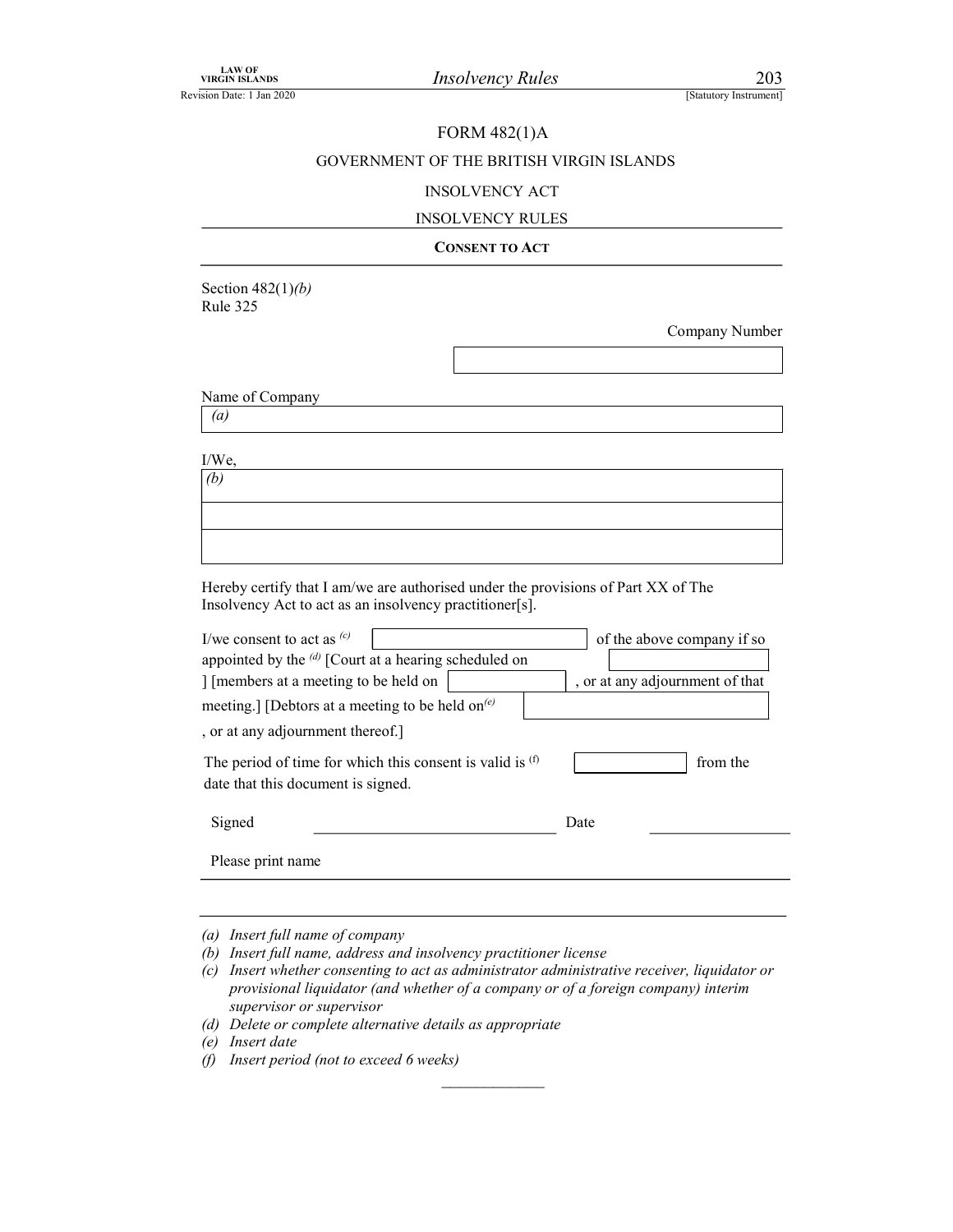204 Insolvency Rules

### EXAMPLE 204<br> *Insolvency Rules*<br>
Revision Date: 1 Jan 2020<br>
FORM 482(1)B<br>
GOVERNMENT OF THE BRITISH VIRGIN ISLANDS FORM 482(1)B GOVERNMENT OF THE BRITISH VIRGIN ISLANDS

### INSOLVENCY ACT

### INSOLVENCY RULES

### CONSENT TO ACT

Section  $482(1)(b)$ Rule 325

Court reference (if any)

Name of Individual

(a)

I/We,

 $\overline{(b)}$ 

Hereby certify that I am/we are authorised under the provisions of Part XX of The Insolvency Act to act as an insolvency practitioner[s].

| I/we consent to act as $(c)$                                                                                | of the above individual |
|-------------------------------------------------------------------------------------------------------------|-------------------------|
| if so appointed by the $^{(d)}$ [Court at a hearing scheduled on $^{(e)}$                                   |                         |
| .] [Creditors at a meeting to be held on $(e)$                                                              |                         |
| or at any adjournment thereof.]                                                                             |                         |
| The period of time for which this consent is valid is $\emptyset$<br>from the date this document is signed. |                         |
| Signed                                                                                                      | Date                    |
| Please print name                                                                                           |                         |
| (a) Insert full name of individual<br>(b) Insert full name, address and insolvency practitioner license     |                         |

- (c) Insert whether consenting to act as bankruptcy trustee, interim supervisor or supervisor.
- (d) Delete as appropriate or insert alternative details.

(f) Insert period (not to exceed 6 weeks)

<sup>(</sup>e) Insert date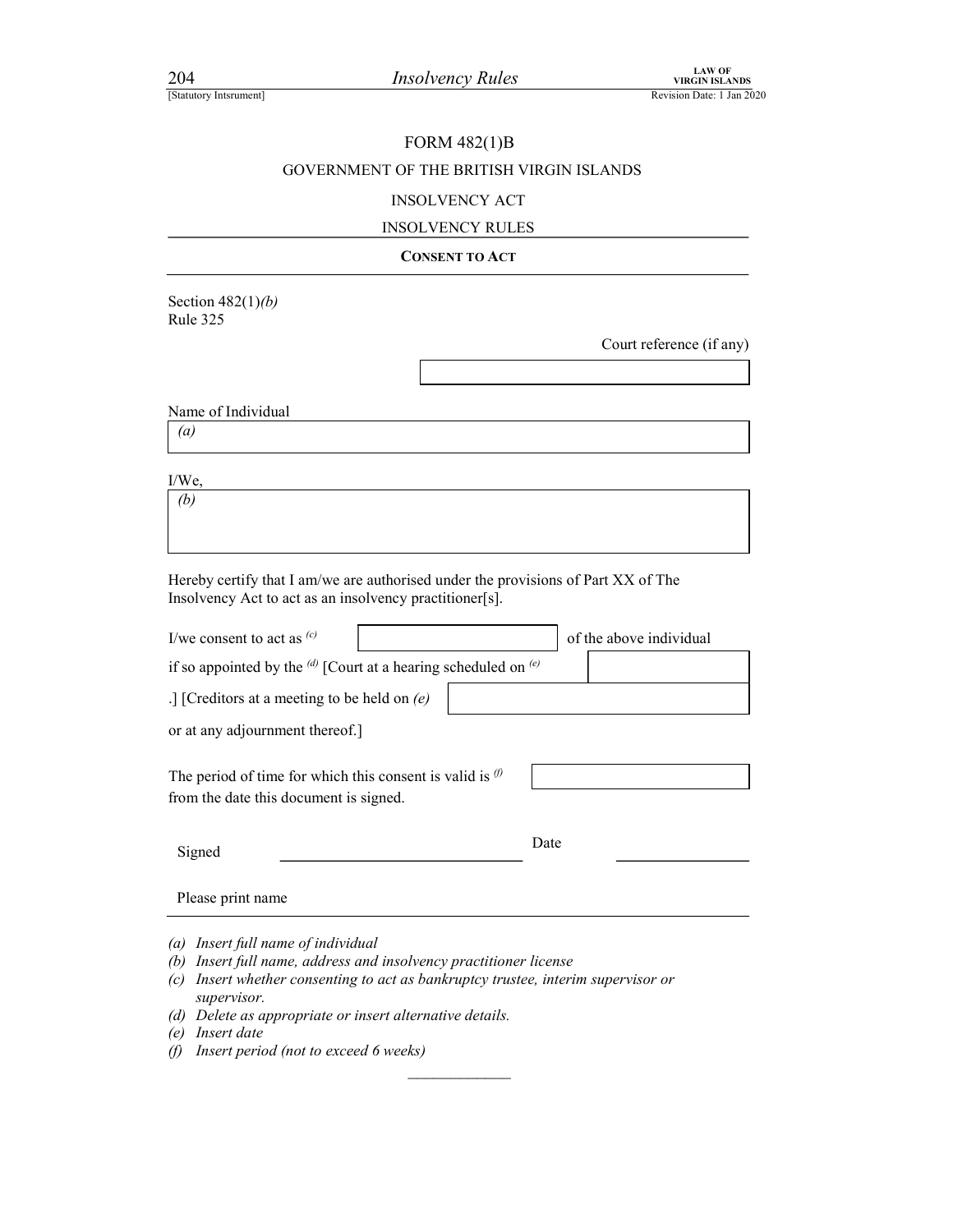### FORM 485(2)A

## LAW OF<br>
Revision Date: 1 Jan 2020<br>
FORM 485(2)A<br>
GOVERNMENT OF THE BRITISH VIRGIN ISLANDS<br>
INSOLVENCY ACT GOVERNMENT OF THE BRITISH VIRGIN ISLANDS

### INSOLVENCY ACT

### INSOLVENCY RULES NOTICE BY AN OVERSEAS PRACTITIONER THAT HE OR SHE IS THE SOLE APPOINTEE<br>
SIGNAL AND STRUCT THE BRITISH VIRGIN ISLANDS<br>
NOTICE BY AN OVERSEAS PRACTITIONER THAT HE OR SHE IS THE SOLE APPOINTEE<br>
NOTICE BY AN OVERSEAS PRACTITI Section 485(2) Company Number To: The Court (if appointed by the Court) The Appointer(s) (if not appointed by the Court) The Official Receiver Court reference (if any) Name of Company (a) Type of insolvency proceeding Name and address of former joint appointee: (c)  $(c)$ Circumstances in which former joint appointee ceased to act (c) Signed Date Date Please print name I became aware on  $\phi$  that I am the only person acting as insolvency practitioner in the above-mentioned proceedings.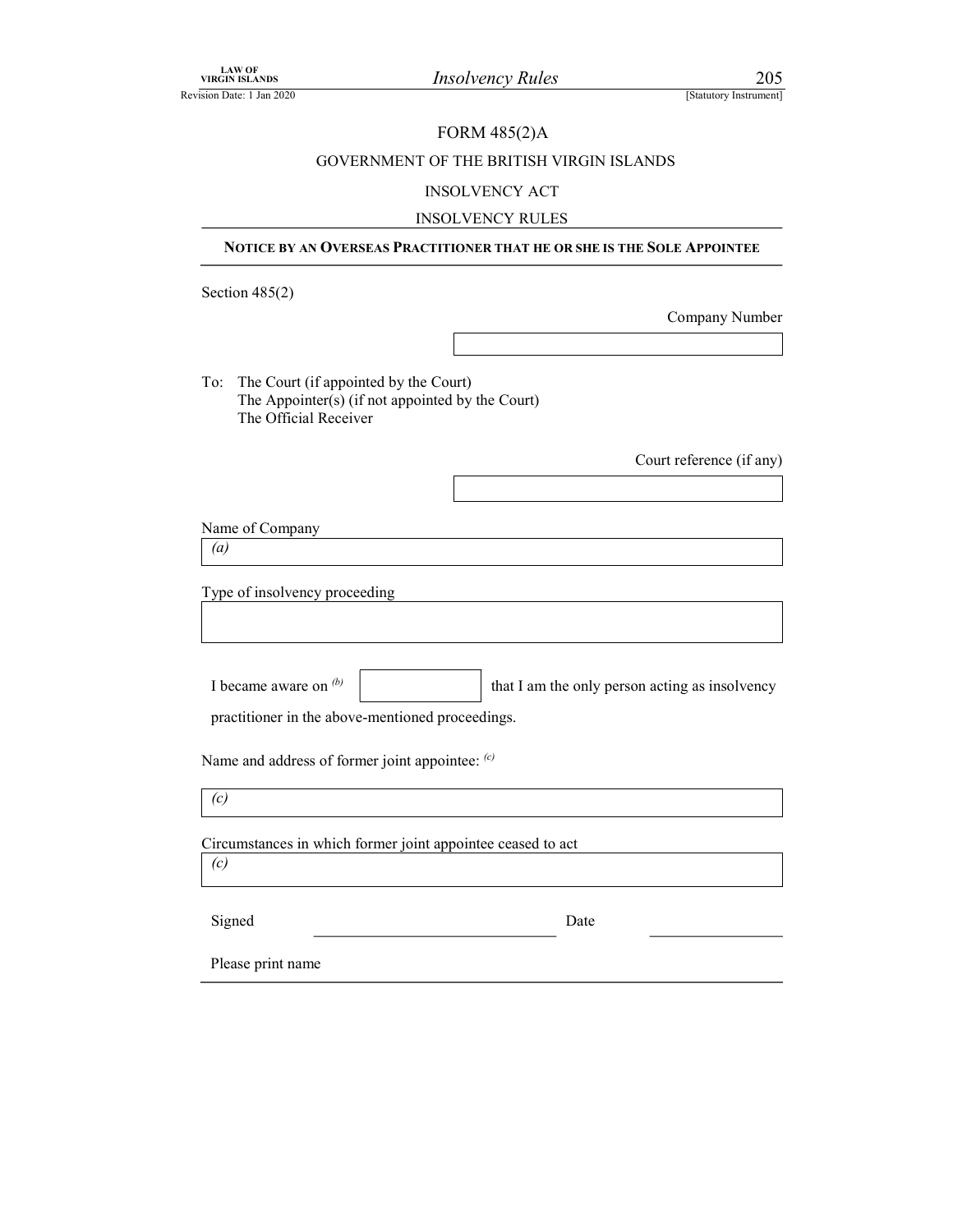| 206                    | <b>Insolvency Rules</b> | LAW OF<br>VIRGIN ISLANDS  |  |
|------------------------|-------------------------|---------------------------|--|
| [Statutory Intsrument] |                         | Revision Date: 1 Jan 2020 |  |
|                        |                         |                           |  |
|                        |                         |                           |  |
| $(d)$                  |                         | <b>For Official Use</b>   |  |
|                        |                         |                           |  |
|                        |                         |                           |  |
|                        |                         |                           |  |

- (a) Insert full name of company
- (b) Insert date
- (c) Insert name(s) and address(es) of former joint appointee(s) and brief details of circumstances

 $\mathcal{L}_\text{max}$ 

(d) Presenter's name, address and reference (if any)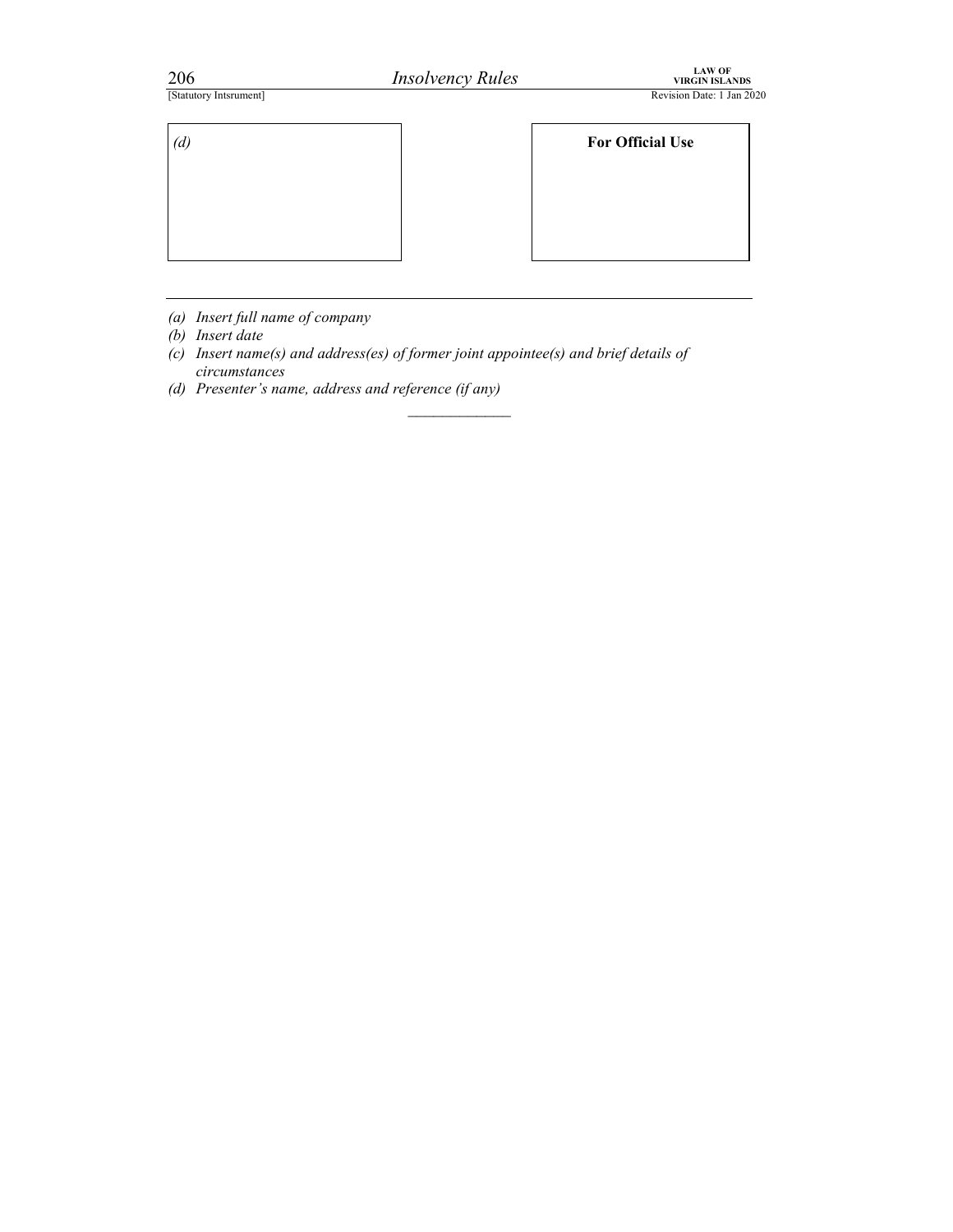### FORM 485(2)B

## VIRGIN ISLANDS<br>
TREVISION Date: 1 Jan 2020<br>
FORM 485(2)B<br>
GOVERNMENT OF THE BRITISH VIRGIN ISLANDS<br>
NIGO VITNOV A CT GOVERNMENT OF THE BRITISH VIRGIN ISLANDS

### INSOLVENCY ACT

### INSOLVENCY RULES

Section 485(2)

NOTE BY AN OVERSEAS PRACTITIONER THAT HE ORSHELS THE SOLE APPOINTER<br>
NOTICE BY AN OVERSASS PRACTITIONER THAT HE ORSHELS THE SOLE APPOINTEE<br>
NOTICE BY AN OVERSEAS PRACTITIONER THAT HE OR SHE IS THE SOLE APPOINTEE<br>
THE SOLE To: The Court (if appointed by the Court) The Appointer(s) (if not appointed by the Court) The Official Receiver

Court reference (if any)

| Name of Company |
|-----------------|
|-----------------|

| I became aware on $\mathcal{P}$ | that I am the only person acting as insolvency |  |
|---------------------------------|------------------------------------------------|--|
|---------------------------------|------------------------------------------------|--|

|                                                                           | $\sim$ and report the country |  |
|---------------------------------------------------------------------------|-------------------------------|--|
|                                                                           |                               |  |
|                                                                           |                               |  |
| Name of Company                                                           |                               |  |
| $\left(a\right)$                                                          |                               |  |
| Type of insolvency proceeding                                             |                               |  |
|                                                                           |                               |  |
| I became aware on $(b)$<br>that I am the only person acting as insolvency |                               |  |
| practitioner in the above-mentioned proceedings.                          |                               |  |
| Name and address of former joint appointee: (c)                           |                               |  |
| (c)                                                                       |                               |  |
| Circumstances in which former joint appointee ceased to act               |                               |  |
| (c)                                                                       |                               |  |
| Signed                                                                    | Date                          |  |
| Please print name                                                         |                               |  |
|                                                                           |                               |  |
| (d)                                                                       | <b>For Official Use</b>       |  |
|                                                                           |                               |  |
|                                                                           |                               |  |

 $\mathcal{L}_\text{max}$ 

(b) Insert date

<sup>(</sup>a) Insert full name of company

<sup>(</sup>c) Insert name(s) and address(es) of former joint appointee(s) and brief details of circumstances

<sup>(</sup>d) Presenter's name, address and reference (if any)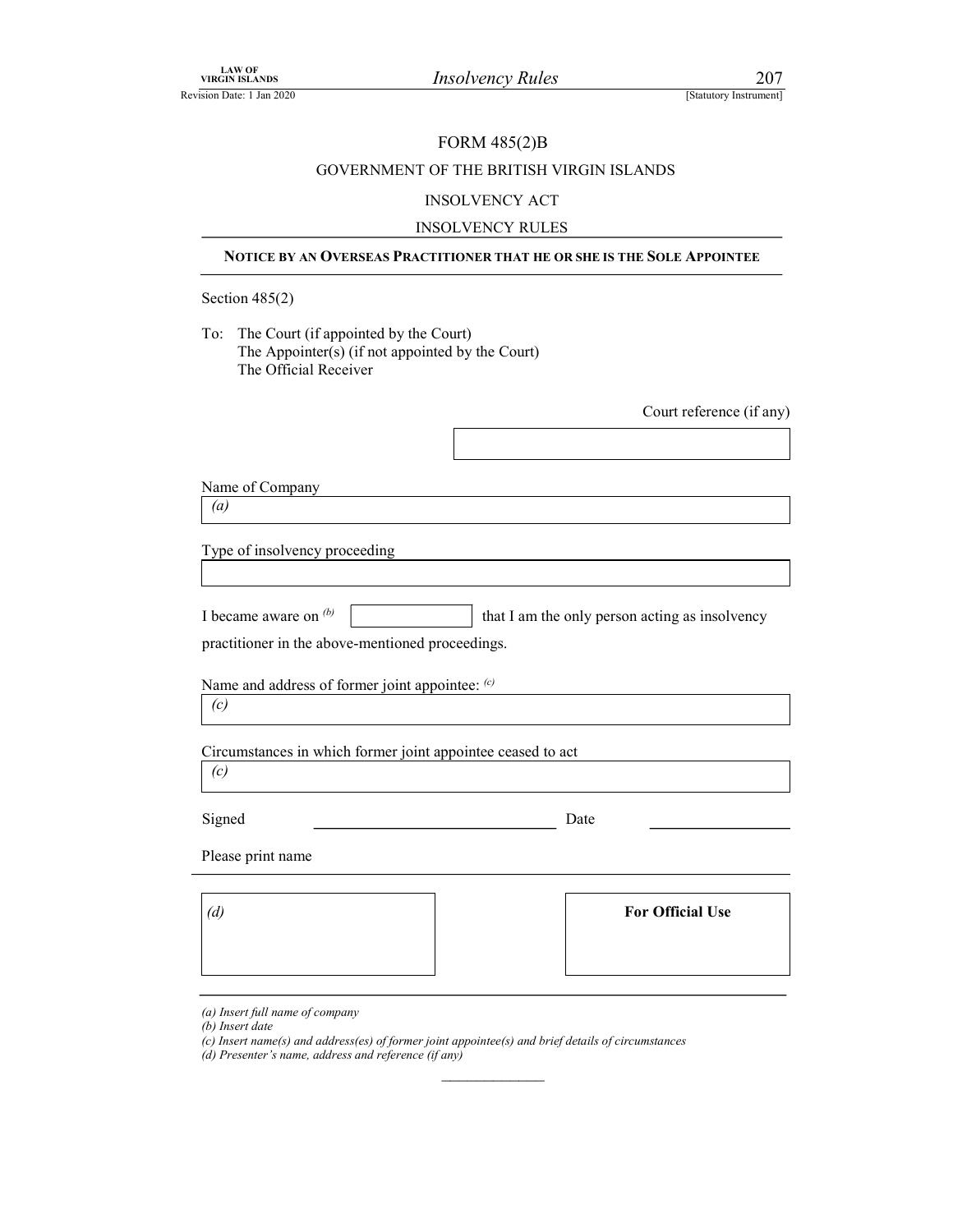### FORM R14 A

## EXAMPLE 2008<br> *Insolvency Rules*<br>
Revision Date: 1 Jan 2020<br>
FORM R14 A<br>
GOVERNMENT OF THE BRITISH VIRGIN ISLANDS<br>
INSOLVENCY ACT GOVERNMENT OF THE BRITISH VIRGIN ISLANDS

### INSOLVENCY ACT

### INSOLVENCY RULES

### ORIGINATING APPLICATION (COMPANY)

| 208<br>[Statutory Intsrument] |                                     | <b>Insolvency Rules</b>                  | <b>LAW OF</b><br><b>VIRGIN ISLANDS</b><br>Revision Date: 1 Jan 2 |
|-------------------------------|-------------------------------------|------------------------------------------|------------------------------------------------------------------|
|                               |                                     | FORM R14 A                               |                                                                  |
|                               |                                     | GOVERNMENT OF THE BRITISH VIRGIN ISLANDS |                                                                  |
|                               |                                     | <b>INSOLVENCY ACT</b>                    |                                                                  |
|                               |                                     | <b>INSOLVENCY RULES</b>                  |                                                                  |
|                               |                                     | <b>ORIGINATING APPLICATION (COMPANY)</b> |                                                                  |
| RULE 14                       |                                     |                                          |                                                                  |
|                               | The Eastern Caribbean Supreme Court |                                          |                                                                  |
| In the High Court of Justice  |                                     |                                          |                                                                  |
| Matter No.:                   |                                     |                                          |                                                                  |
| Applicants:                   |                                     |                                          |                                                                  |
| Respondents:                  |                                     |                                          |                                                                  |

### In the matter of

 $\left( a\right)$ 

For Court Use Only To  $(b)$ This application will be heard by the Master/Judge at ………………………..………. on the ………………day of …………….20 …………………at ………………….o'clock. If you do not attend at the time shown the Court may make an order in your absence.

 $I/We(c)$ 

[on behalf of applicant] intend to apply for an order under Section (d)…………………… of the Insolvency Act that (d)

A draft of the order sought is attached.

The grounds upon which  $I$  we seek the order are [set out in an affidavit attached] [as follows]:  $(e)$ 

The names and addresses of the persons on whom it is intended to serve the application are as follows [No person is intended to be served]: $\emptyset$ 

The names and addresses of the persons required to be given notice of this application pursuant to the Act and the rules (if any) are as follows: $\mathcal{L}^{(g)}$ 

This application is filed by $(h)$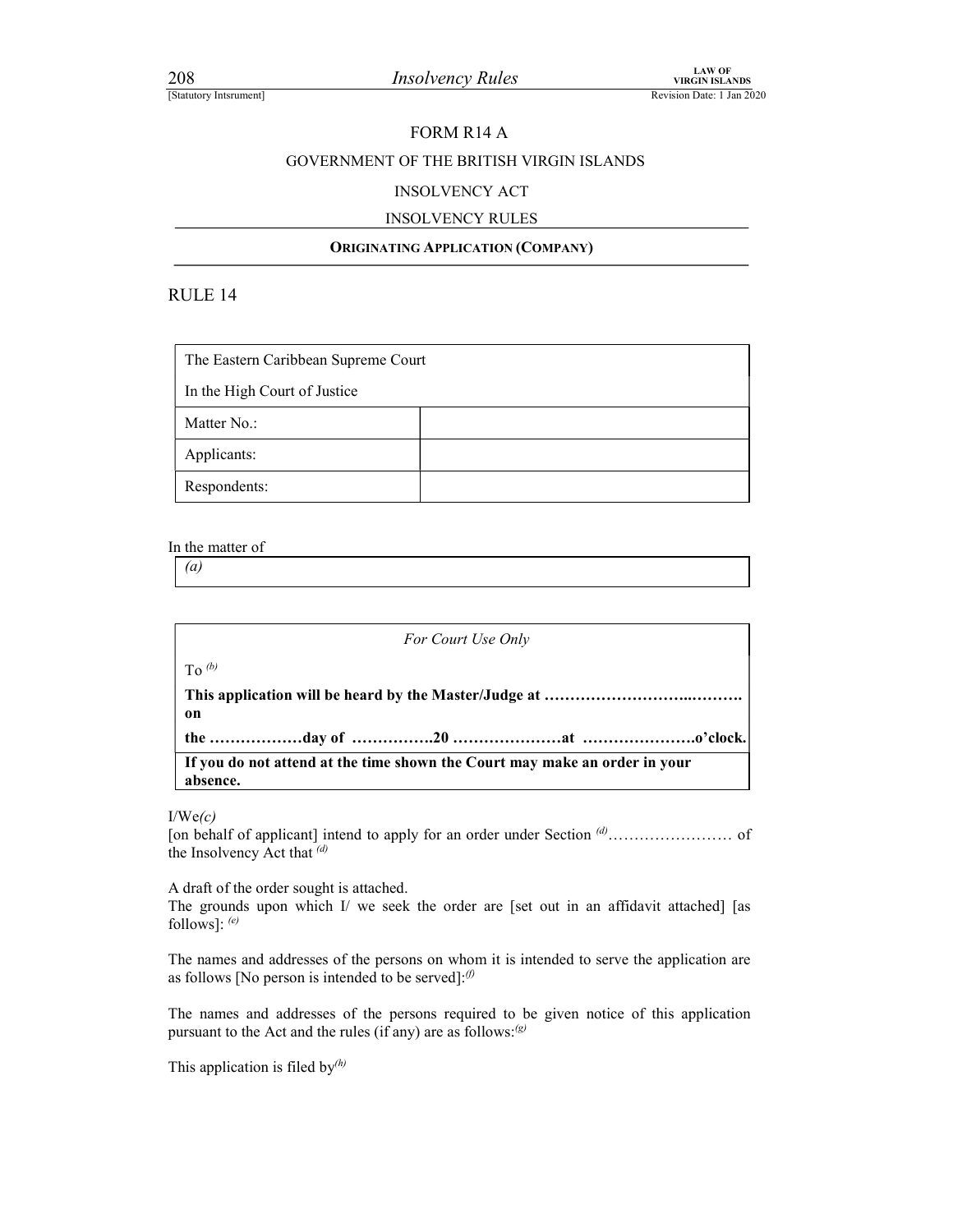| LAW OF<br>VIRGIN ISLANDS<br>Revision Date: 1 Jan 2020 | <b>Insolvency Rules</b>                                                                        | 209                    |  |
|-------------------------------------------------------|------------------------------------------------------------------------------------------------|------------------------|--|
|                                                       | [the Solicitors for] <sup>(i)</sup> the Applicant whose address for service is: <sup>(j)</sup> | [Statutory Instrument] |  |
| Signed                                                | Date                                                                                           |                        |  |
| Please print name                                     |                                                                                                |                        |  |
|                                                       |                                                                                                |                        |  |
|                                                       |                                                                                                |                        |  |

 $\mathcal{L}_\text{max}$ 

- (a) Insert full name of company
- (b) Insert name and address of the person application is directed to
- (c) Enter full name of applicant or name of applicant's solicitor
- (d) Insert details of order
- (e) Delete as applicable
- (f) Enter full names and addresses as applicable
- (g) Enter full names and addresses as applicable
- (h) Enter full name
- (i) Delete as applicable
- (j) Enter address for service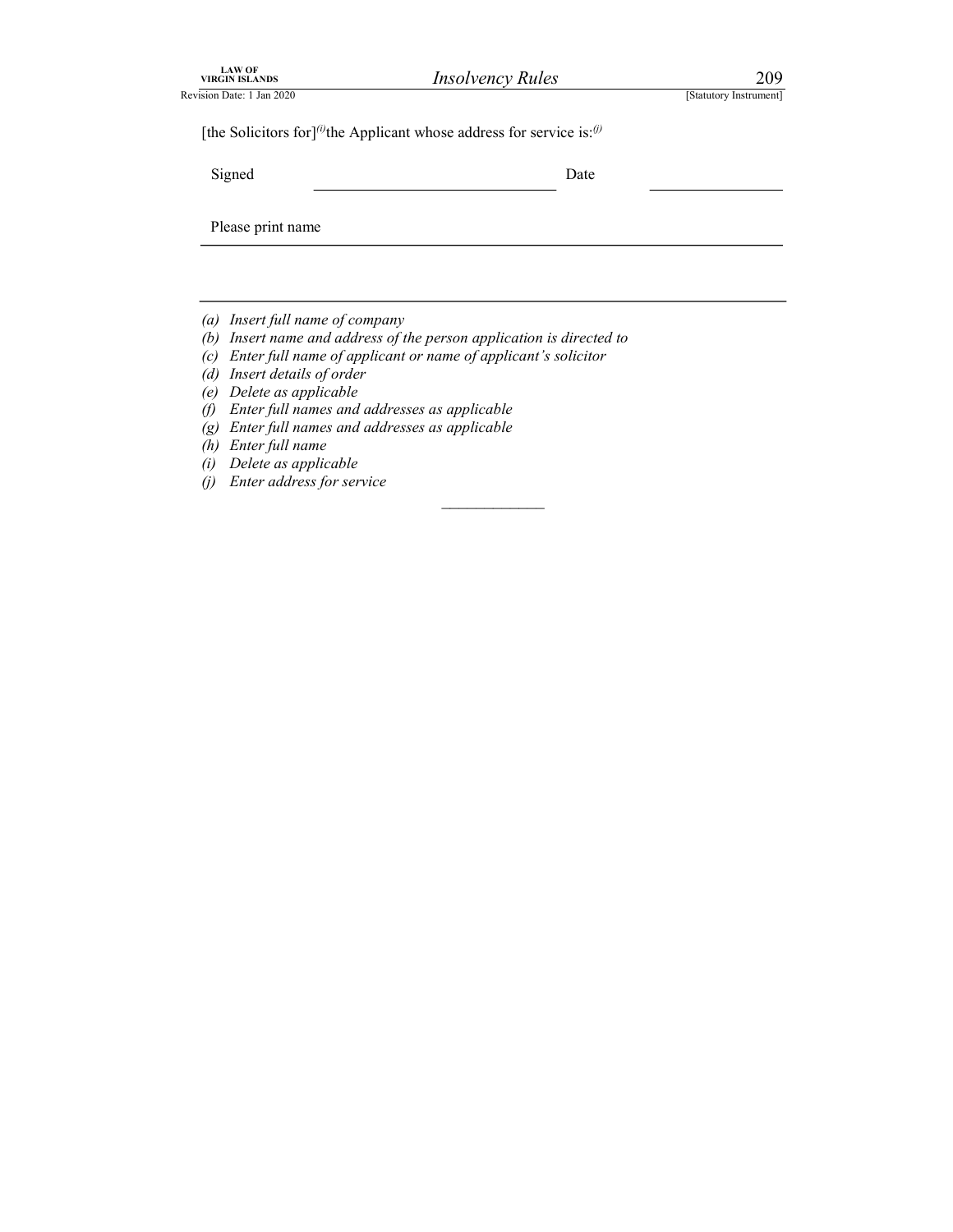10<br>
Insolvency Rules<br>
Insolvency Rules<br>
Examples<br>
Revision Date: 1 Jan 2020

### FORM R14 B

## EXAMPLE 210<br> *Insolvency Rules*<br>
Revision Date: 1 Jan 2020<br>
FORM R14 B<br>
GOVERNMENT OF THE BRITISH VIRGIN ISLANDS<br>
PERSON ISLANDS GOVERNMENT OF THE BRITISH VIRGIN ISLANDS

### INSOLVENCY ACT

### INSOLVENCY RULES

### ORIGINATING APPLICATION (COMPANY)

Rule 14

| The Eastern Caribbean Supreme Court |                                                                                     |  |
|-------------------------------------|-------------------------------------------------------------------------------------|--|
| In the High Court of Justice        |                                                                                     |  |
| Matter No.:                         |                                                                                     |  |
| Applicants:                         |                                                                                     |  |
| Respondents:                        |                                                                                     |  |
| In the matter of                    |                                                                                     |  |
| (a)                                 |                                                                                     |  |
|                                     |                                                                                     |  |
|                                     |                                                                                     |  |
|                                     |                                                                                     |  |
|                                     | For Court Use Only                                                                  |  |
| To $(b)$                            |                                                                                     |  |
|                                     |                                                                                     |  |
|                                     | If you do not attend at the time shown the Court may make an order in your absence. |  |
|                                     |                                                                                     |  |

 $I/We(c)$ 

[on behalf of applicant] intend to apply for an order under Section (d)…………………… of the Insolvency Act that  $\frac{d}{dt}$ 

A draft of the order sought is attached.

The grounds upon which  $I$  we seek the order are [set out in an affidavit attached] [as follows]:  $(e)$ 

The names and addresses of the persons on whom it is intended to serve the application are as follows [No person is intended to be served]: $\theta$ 

The names and addresses of the persons required to be given notice of this application pursuant to the Act and the Rules (if any) are as follows: $\mathcal{L}^{(g)}$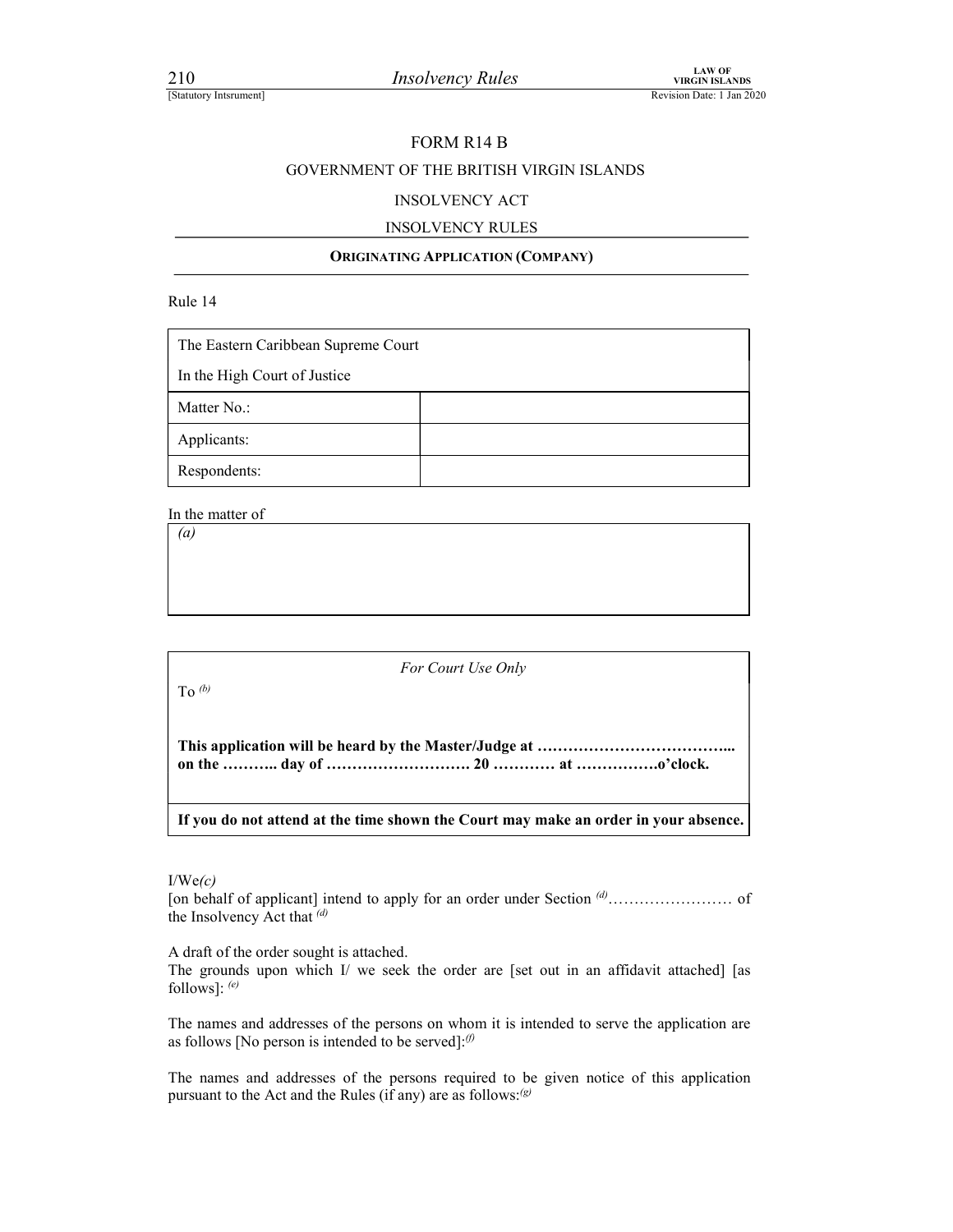| LAW OF<br>VIRGIN ISLANDS  |  |
|---------------------------|--|
| Revision Date: 1 Jan 2020 |  |

EXAVOR<br>
REVISIANDS *Insolvency Rules* 211<br>
[Statutory Instrument]<br>
This application is filed by<sup>(*h*)</sup><br>
[the Solicitors for]<sup>(*i*)</sup> the Applicant whose address for service is:<sup>(*j*)</sup> This application is filed by $(h)$ [the Solicitors for]<sup>(i)</sup> the Applicant whose address for service is:<sup>(j)</sup>

Signed Date Date

Please print name

- (a) Insert full name of company
- (b) Insert name and address of the person application is directed to
- (c) Enter full name of applicant or name of applicant's solicitor
- (d) Insert details of order
- (e) Delete as applicable
- (f) Enter full names and addresses as applicable
- (g) Enter full names and addresses as applicable
- (h) Enter full name
- (i) Delete as applicable
- (j) Enter address for service

 $\mathcal{L}_\text{max}$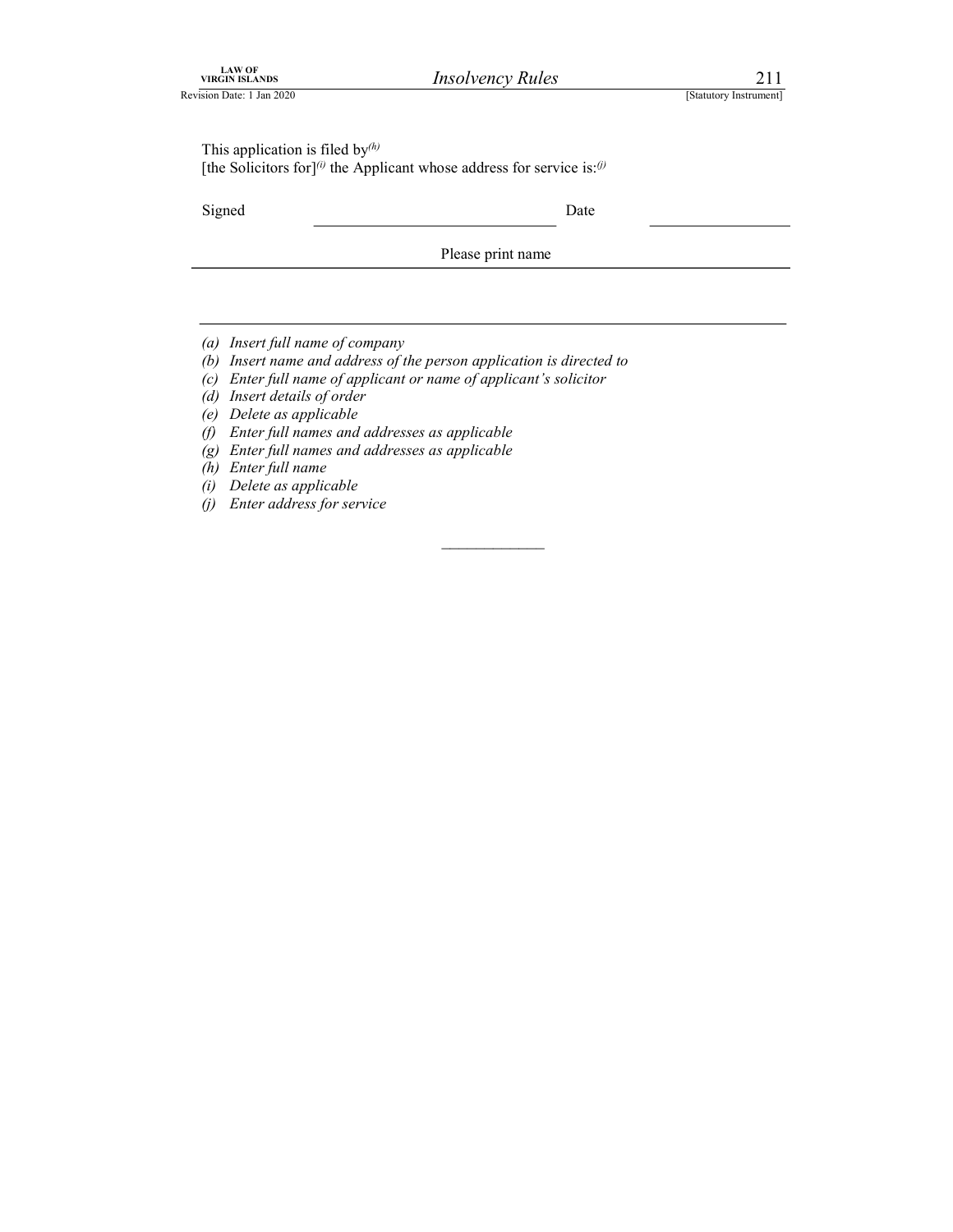### FORM R184

## EXAMPLE 212<br> *Insolvency Rules*<br>
Revision Date: 1 Jan 2020<br>
FORM R184<br>
GOVERNMENT OF THE BRITISH VIRGIN ISLANDS<br>
PERSON VIRGIN ISLANDS GOVERNMENT OF THE BRITISH VIRGIN ISLANDS

### INSOLVENCY ACT

### INSOLVENCY RULES

### CLAIM FORM

Rule 184

Name of Proceeding:

Date of Appointment of Liquidator: No:

|   | Name of Creditor                                                                                                                                                                                      |                                         |
|---|-------------------------------------------------------------------------------------------------------------------------------------------------------------------------------------------------------|-----------------------------------------|
| 2 | Address of Creditor                                                                                                                                                                                   |                                         |
| 3 | Total amount of claim as at the date of appointment of<br>liquidator                                                                                                                                  | \$                                      |
| 4 | If total amount above includes outstanding uncapitalised<br>interest, please state amount                                                                                                             | S                                       |
|   | Give details of whether the whole or any part of the debt                                                                                                                                             | Category                                |
| 5 | falls within any (and if so which) of the categories of<br>preferential debts set out in the Insolvency Rules.                                                                                        | Amount(s) claimed<br>as preferential \$ |
| 6 | Particulars of how and when debt incurred                                                                                                                                                             |                                         |
|   | Details of any documents by reference to which the debt can<br>be substantiated [Note: the liquidator may call for any<br>document or evidence to substantiate the claim at his or her<br>discretion] |                                         |
| 8 | Particulars of any security held, the date it was given and the<br>value of the security                                                                                                              |                                         |
| 9 | Signature of creditor or person authorised to act on his or<br>her behalf                                                                                                                             |                                         |
|   | Name in BLOCK LETTERS                                                                                                                                                                                 |                                         |
|   | Position with or relation to creditor                                                                                                                                                                 |                                         |
|   | Address                                                                                                                                                                                               |                                         |

 $\mathcal{L}_\text{max}$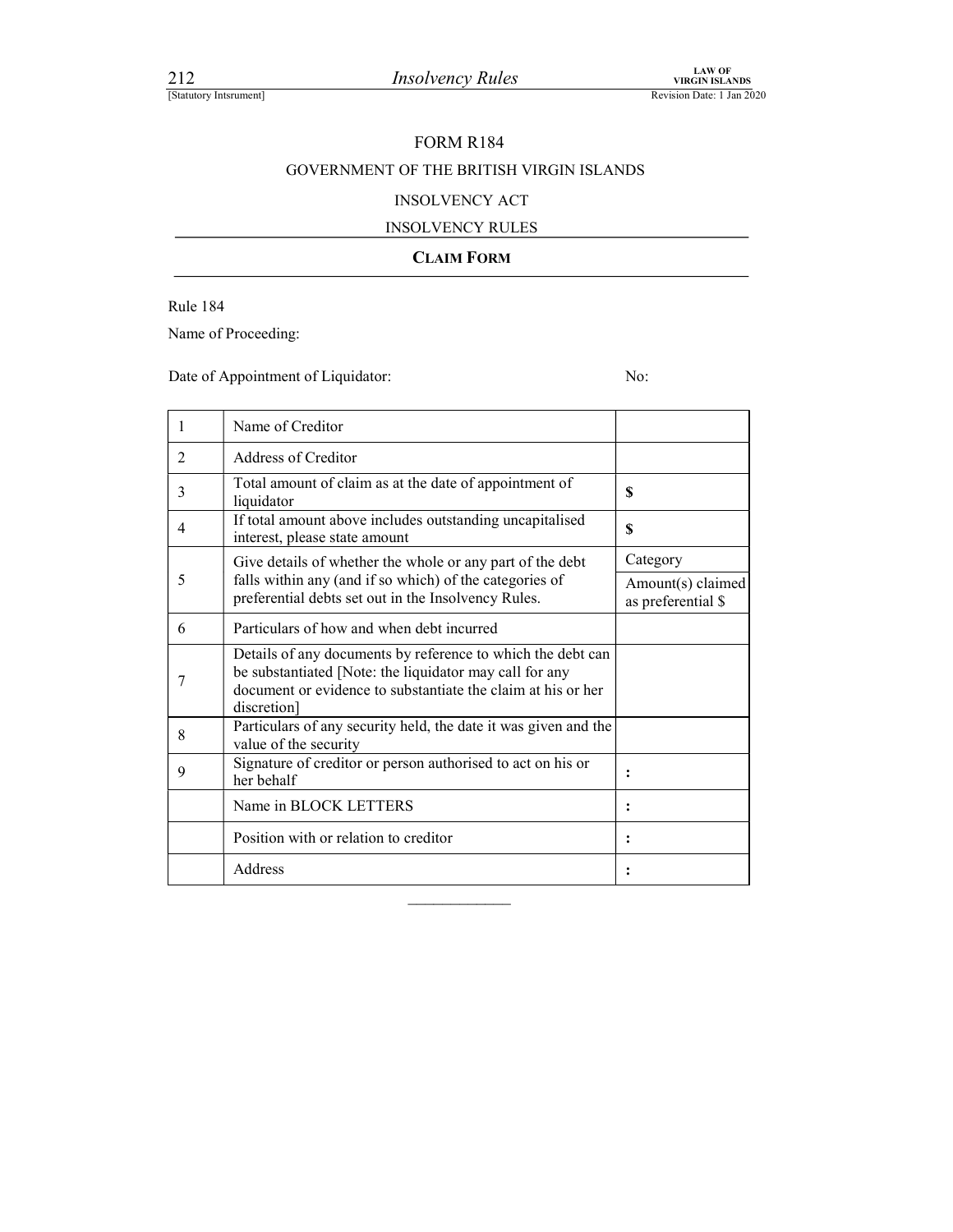## FORM R184

# LAW OF<br>
VIRGIN ISLANDS<br>
EREVISION Date: 1 Jan 2020<br>
FORM R184<br>
GOVERNMENT OF THE BRITISH VIRGIN ISLANDS<br>
NIGOLYTMOV ACT GOVERNMENT OF THE BRITISH VIRGIN ISLANDS

### INSOLVENCY ACT

| <b>INSOLVENCY RULES</b><br>- 155 |  |
|----------------------------------|--|
|                                  |  |

## CLAIM FORM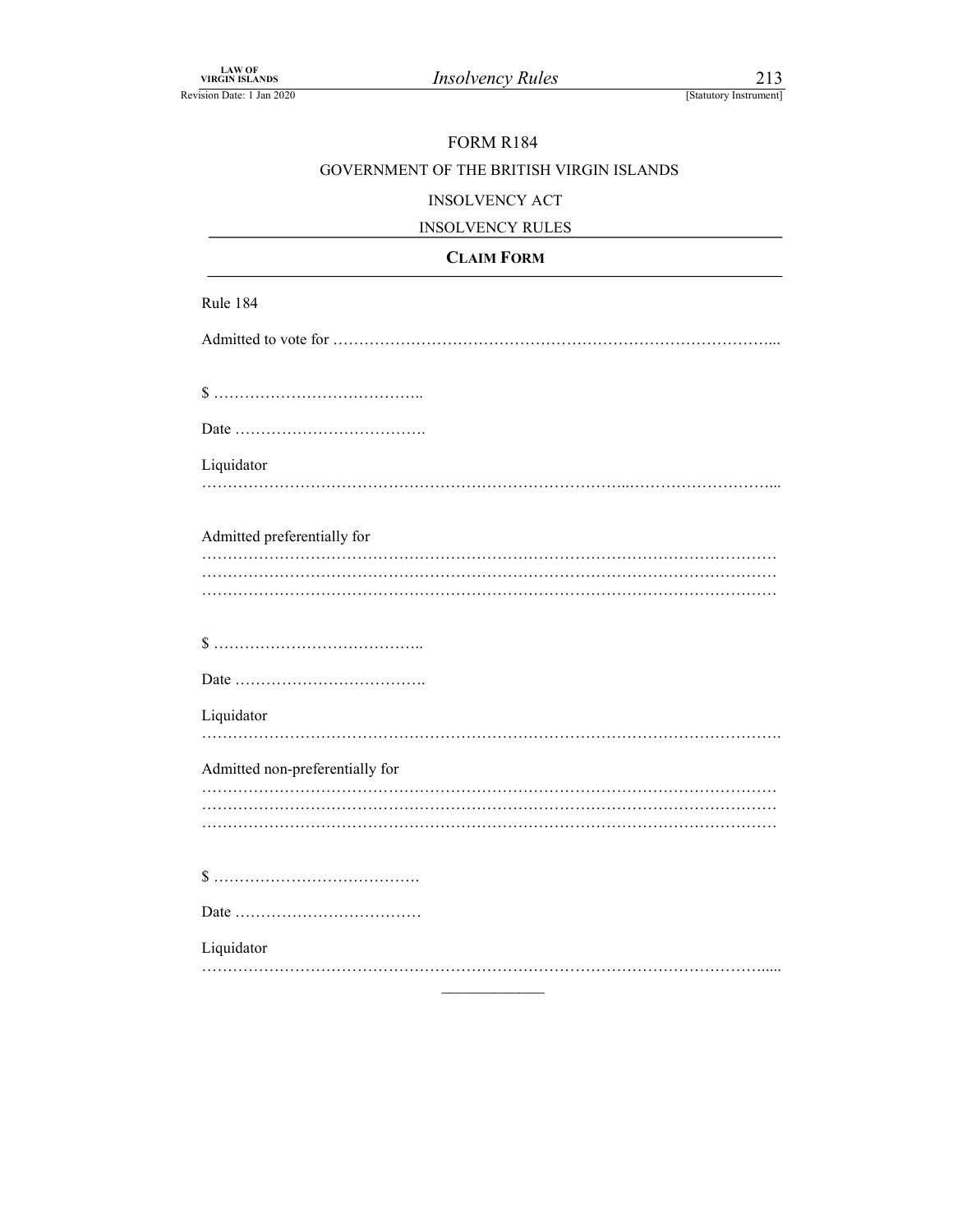# FORM R279

# EXAMPLE 214<br> *Insolvency Rules*<br>
Revision Date: 1 Jan 2020<br>
FORM R279<br>
GOVERNMENT OF THE BRITISH VIRGIN ISLANDS<br>
INSOLVENCY ACT GOVERNMENT OF THE BRITISH VIRGIN ISLANDS

### INSOLVENCY ACT

### INSOLVENCY RULES

### CLAIM FORM

Rule 279

| 214             | <b>Insolvency Rules</b><br>[Statutory Intsrument]                                                                                                           | <b>LAW OF</b><br><b>VIRGIN ISLANDS</b><br>Revision Date: 1 Jan 2020 |
|-----------------|-------------------------------------------------------------------------------------------------------------------------------------------------------------|---------------------------------------------------------------------|
|                 |                                                                                                                                                             |                                                                     |
|                 | <b>FORM R279</b>                                                                                                                                            |                                                                     |
|                 | GOVERNMENT OF THE BRITISH VIRGIN ISLANDS                                                                                                                    |                                                                     |
|                 | <b>INSOLVENCY ACT</b>                                                                                                                                       |                                                                     |
|                 | <b>INSOLVENCY RULES</b>                                                                                                                                     |                                                                     |
|                 | <b>CLAIM FORM</b>                                                                                                                                           |                                                                     |
| <b>Rule 279</b> |                                                                                                                                                             |                                                                     |
|                 | Name of Proceeding:                                                                                                                                         |                                                                     |
|                 |                                                                                                                                                             |                                                                     |
|                 | Date of Bankruptcy Order:                                                                                                                                   | No:                                                                 |
|                 |                                                                                                                                                             |                                                                     |
| 1               | Name of Creditor                                                                                                                                            |                                                                     |
| 2               | Address of Creditor                                                                                                                                         |                                                                     |
|                 |                                                                                                                                                             |                                                                     |
| 3               | Total amount of claim as at the date of the Bankruptcy Order                                                                                                | $\boldsymbol{\mathsf{S}}$                                           |
| $\overline{4}$  | If total amount above includes outstanding uncapitalised<br>interest, please state amount                                                                   | \$                                                                  |
|                 |                                                                                                                                                             | Category                                                            |
| 5               | Give details of whether the whole or any part of the debt falls<br>within any (and if so which) of the categories of preferential                           | Amount(s)                                                           |
|                 | debts set out in the Insolvency Rules.                                                                                                                      | claimed as<br>preferential \$                                       |
| 6               | Particulars of how and when debt incurred                                                                                                                   |                                                                     |
| 7               | Details of any documents by reference to which the debt can<br>be substantiated [Note: the trustee may call for any document                                |                                                                     |
| 8               | or evidence to substantiate the claim at his or her discretion]<br>Particulars of any security held, the date it was given and the<br>value of the security |                                                                     |
| 9               | Signature of creditor or person authorised to act on his or her<br>behalf                                                                                   | :                                                                   |
|                 | Name in BLOCK LETTERS                                                                                                                                       | :                                                                   |
|                 | Position with or relation to creditor                                                                                                                       | $\ddot{\cdot}$                                                      |

 $\frac{1}{2}$